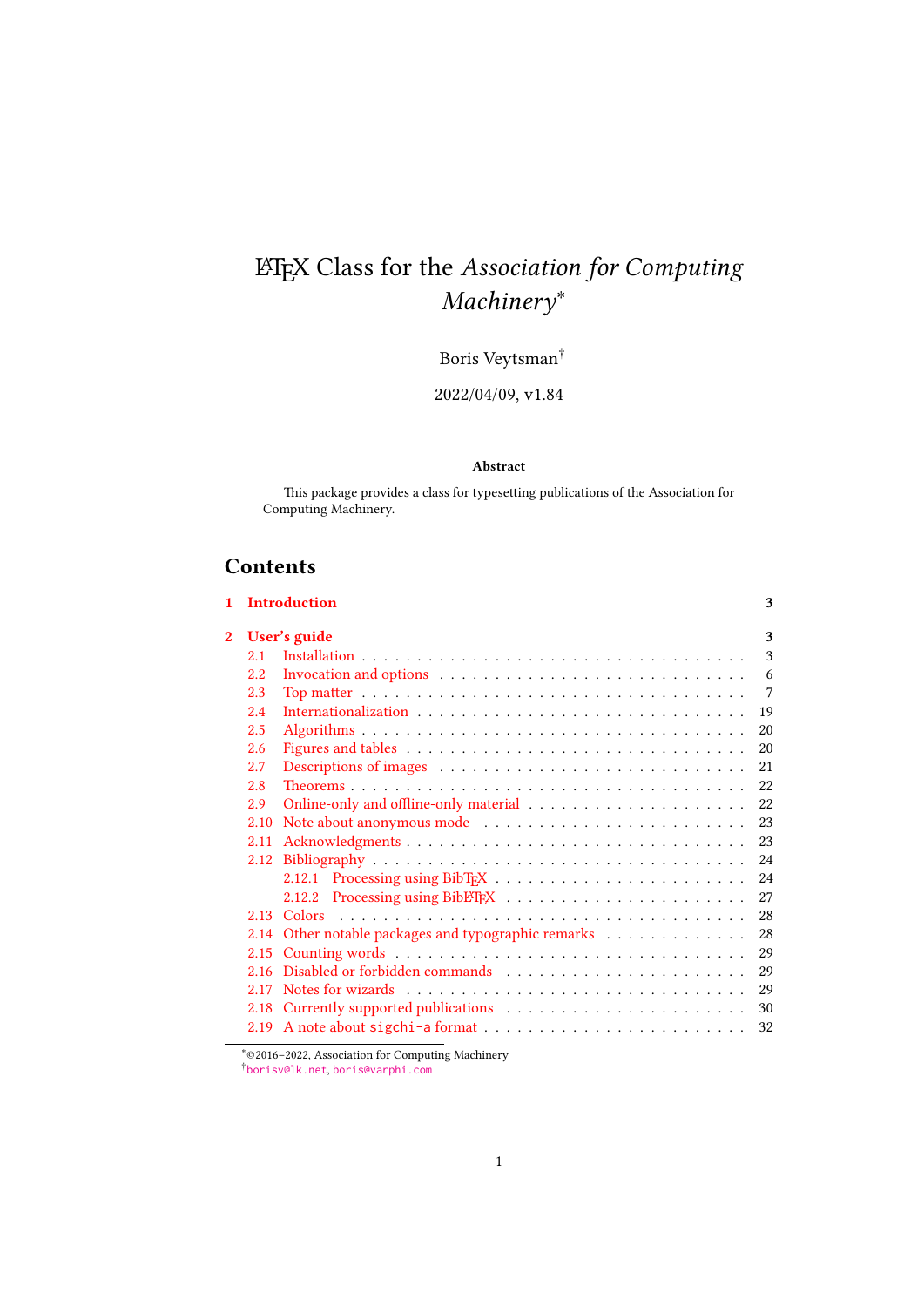| 3 |      | Implementation       | 33 |
|---|------|----------------------|----|
|   | 3.1  |                      | 33 |
|   | 3.2  |                      | 33 |
|   | 3.3  |                      | 33 |
|   | 3.4  |                      | 37 |
|   | 3.5  |                      | 38 |
|   | 3.6  |                      | 39 |
|   | 3.7  | Internationalization | 41 |
|   | 3.8  |                      | 43 |
|   | 3.9  |                      | 46 |
|   | 3.10 |                      | 47 |
|   | 3.11 |                      | 48 |
|   | 3.12 |                      | 50 |
|   | 3.13 |                      | 52 |
|   | 3.14 |                      | 53 |
|   | 3.15 |                      | 55 |
|   | 3.16 |                      | 56 |
|   | 3.17 |                      | 70 |
|   | 3.18 |                      | 71 |
|   | 3.19 |                      | 76 |
|   | 3.20 |                      | 77 |
|   | 3.21 |                      | 92 |
|   | 3.22 |                      | 98 |
|   | 3.23 |                      |    |
|   | 3.24 |                      |    |
|   | 3.25 |                      |    |
|   | 3.26 |                      |    |
|   | 3.27 |                      |    |
|   | 3.28 |                      |    |
|   | 3.29 |                      |    |
|   | 3.30 |                      |    |
|   |      |                      |    |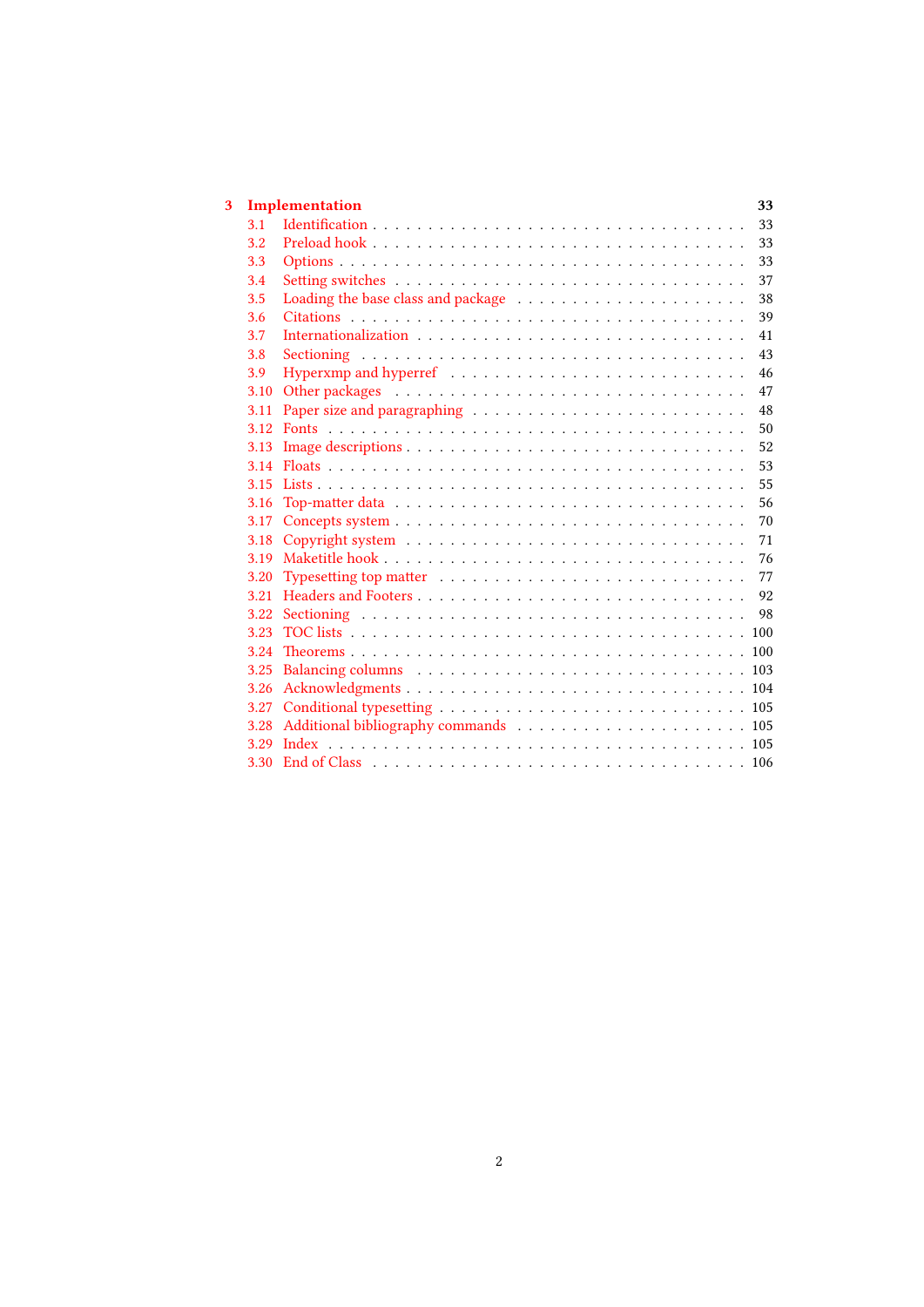## <span id="page-2-0"></span>1 Introduction

The Association for Computing Machinery<sup>[1](#page-2-3)</sup> is the world's largest educational and scientific computing society, which delivers resources that advance computing as a science and a profession. It was one of the early adopters of T<sub>E</sub>X for its typesetting.

It provided several different classes for a number of journals and conference proceedings. Unfortunately during the years since these classes were written, the code was patched many times, and supporting different versions of the classes became difficult.

This package provides the uniform interface for all ACM publications. It is intended to replace all the different classes and packages and provide an up-to-date LATEX package.

This package uses only free TFX packages and fonts included in TFXLive, MikTFX and other popular TFX distributions. It is intended to be published in these distributions itself, which minimizes users' efforts in the installation and support of this package.

I am grateful to Michael D. Adams, Leif Andersen, Lawrence Christopher Angrave, Dirk Beyer, Andrew Black, Joachim Breitner, Yegor Bugayenko, Benjamin Byholm, John Collins, Roberto Di Cosmo, Nils Anders Danielsson, Michael Ekstrand, Matthew Fluet, Paolo G. Giarrusso, Ben Greenman, Enrico Gregorio, Jamie Davis, Ulrike Fischer, Jason Hemann, Peter Kemp, Luis Leiva, Ben Liblit, Rholais Lii, LianTze Lim, Kuldeep S. Meel, Kai Mindermann, Frank Mittelbach, Serguei Mokhov, Ross Moore, John Owens, Joel Nider, Scott Pakin, Tobias Pape, Henning Pohl, Philip Quinn, Mathias Rav, Andreas Reichinger, Matteo Riondato, Craig Rodkin, Bernard Rous, Feras Saad, Kerry A. Seitz, Jr., David Shamma, Gabriel Scherer, Kartik Singhal, Christoph Sommer, Stephen Spencer, Shin Hwei Tan, Daniel Thomas, Shari Trewin, Zack Weinberg, John Wickerson and many others for their invaluable help.

The development version of the package is available at [https://github.com/](https://github.com/borisveytsman/acmart) [borisveytsman/acmart](https://github.com/borisveytsman/acmart).

## <span id="page-2-1"></span>2 User's guide

This class uses many commands and customizaton options, so it might appear intimidating for a casual user. Do not panic! Many of these commands and options can be safely left with their default values or the values recommended by your conference or journal editors. If you have problems or questions, do not hesitate to ask me directly or the community at <https://github.com/borisveytsman/acmart>, [https:](https://tex.stackexchange.com) [//tex.stackexchange.com](https://tex.stackexchange.com) or the closest TEX Users Group. The world-wide TEX Users Group is at <https://tug.org/>; please consider joining us if you use TEX regularly.

## <span id="page-2-2"></span>2.1 Installation

Most probably, you already have this package installed in your favorite T<sub>E</sub>X distribution; if not, you may want to upgrade. You may need to upgrade it anyway since this package uses a number of relatively recent packages, especially the ones related to fonts.

The latest released version of this package can be found on CTAN: [https://www.](https://www.ctan.org/pkg/acmart) [ctan.org/pkg/acmart](https://www.ctan.org/pkg/acmart). The development version can be found on GitHub: [https://](https://github.com/borisveytsman/acmart) [github.com/borisveytsman/acmart](https://github.com/borisveytsman/acmart). At this address you can file a bug report—or even contribute your own enhancement by making a pull request.

<span id="page-2-3"></span><sup>1</sup><http://www.acm.org/>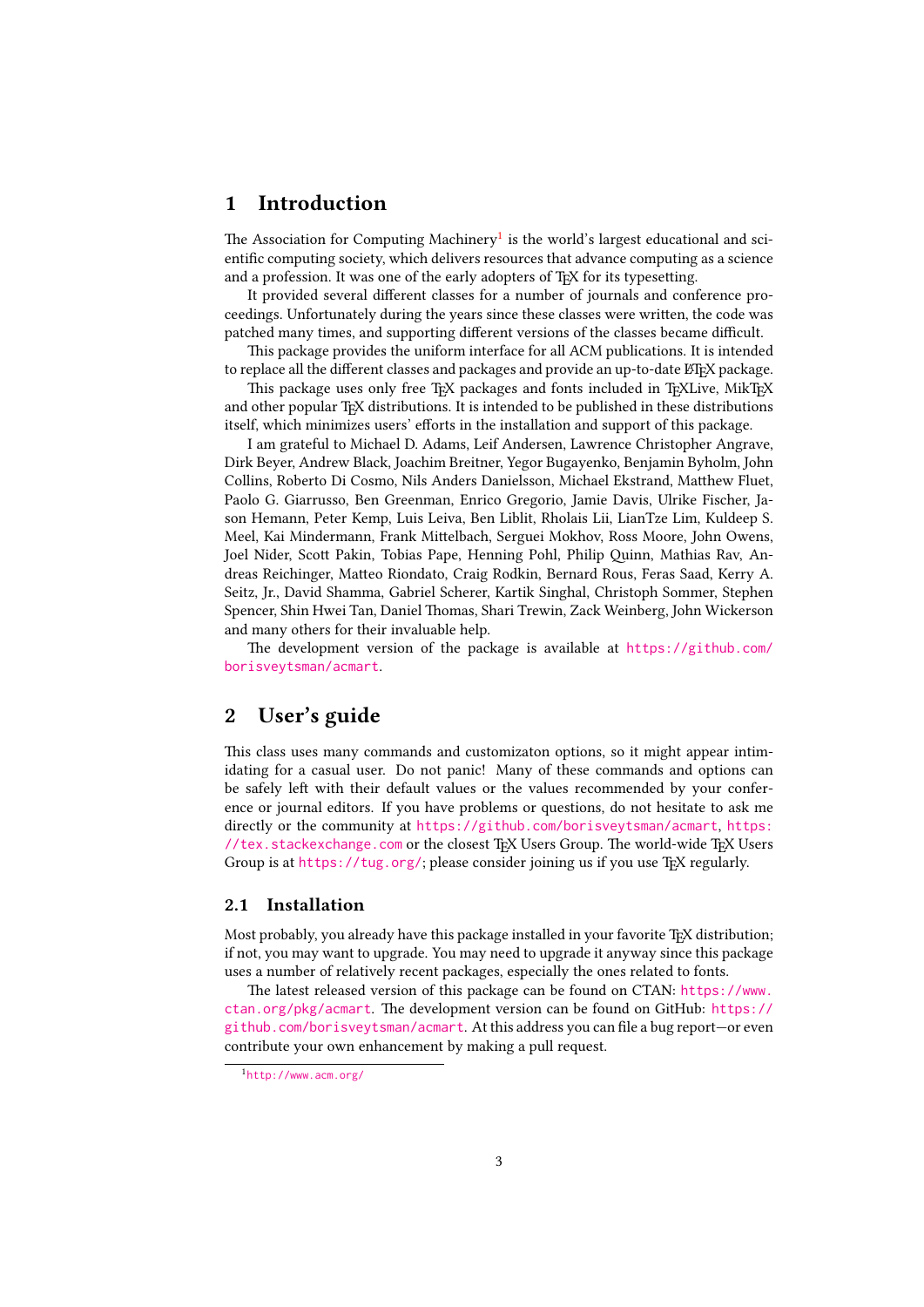Please note that the version on Github is a development (or experimental) version: please download it for testing new features. The production version is the one on CTAN and ACM sites.

Most users should not attempt to install this package themselves but should rather rely on their TFX distributions to provide it. If you decide to install the package yourself, follow the standard rules:

- 1. Run latex acmart.ins. This will produce the file acmart.cls
- <span id="page-3-0"></span>2. Put the files acmart.cls and ACM-Reference-Format.bst in places where  $\operatorname{\mathbb{E}F} X$ can find them (see  $[1]$  or the documentation for your T<sub>E</sub>X system).
- <span id="page-3-1"></span>3. Update the database of file names. Again, see [\[1\]](#page-106-0) or the documentation for your T<sub>E</sub>X system for the system-specific details.
- 4. The file acmart.pdf provides the documentation for the package. (This is probably the file you are reading now.)

As an alternative to items [2](#page-3-0) and [3](#page-3-1) you can just put the files in the working directory where your .tex file is.

This class uses a number of other packages. They are included in all major TEX distributions (TEXLive, MacTEX, MikTEX) of 2015 and later, so you probably have them installed. Just in case here is the list of these packages:

- amscls, <http://www.ctan.org/pkg/amscls>
- amsfonts, <http://www.ctan.org/pkg/amsfonts>
- amsmath, <http://www.ctan.org/pkg/amsmath>
- binhex, <http://www.ctan.org/pkg/binhex>
- balance, <http://www.ctan.org/pkg/balance>
- booktabs, <http://www.ctan.org/pkg/booktabs>
- caption, <http://www.ctan.org/pkg/caption>
- comment, <http://www.ctan.org/pkg/comment>
- cm-super, <http://www.ctan.org/pkg/cm-super>
- cmap, <http://www.ctan.org/pkg/cmap>
- draftwatermark, <http://www.ctan.org/pkg/draftwatermark>
- environ, <http://www.ctan.org/pkg/environ>
- etoolbox, <http://www.ctan.org/pkg/etoolbox>
- fancyhdr, <http://www.ctan.org/pkg/fancyhdr>
- float, <http://www.ctan.org/pkg/float>
- fontaxes, <http://www.ctan.org/pkg/fontaxes>
- geometry, <http://www.ctan.org/pkg/geometry>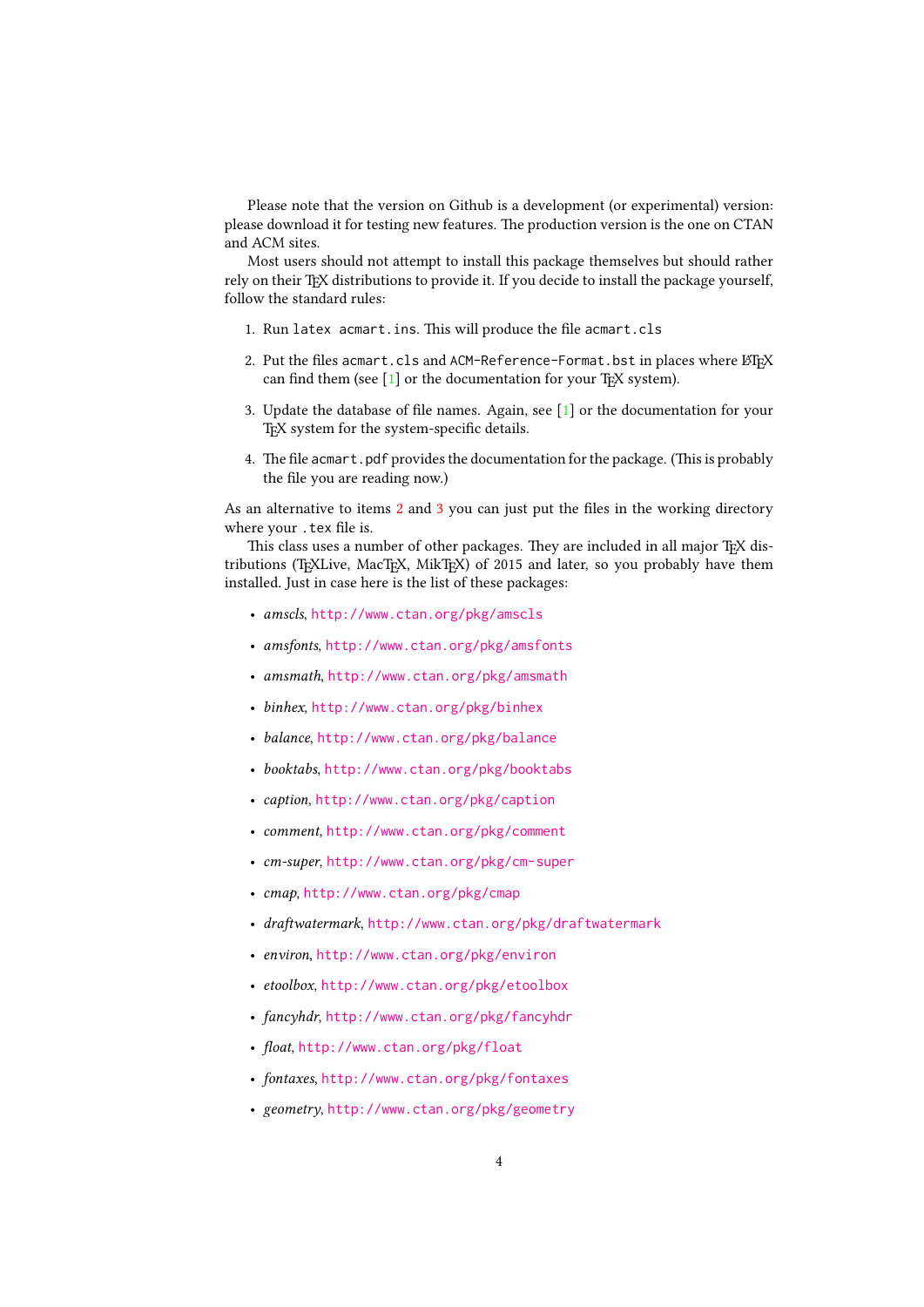- graphics, <http://www.ctan.org/pkg/graphics>
- hyperref, <http://www.ctan.org/pkg/hyperref>
- hyperxmp, <http://www.ctan.org/pkg/hyperxmp>
- iftex, <http://www.ctan.org/pkg/iftex>
- inconsolata, <http://www.ctan.org/pkg/inconsolata>
- libertine, <http://www.ctan.org/pkg/libertine>
- manyfoot, <http://www.ctan.org/pkg/manyfoot>
- microtype, <http://www.ctan.org/pkg/microtype>
- mmap, <http://www.ctan.org/pkg/mmap>
- ms, <http://www.ctan.org/pkg/ms>
- mweights, <http://www.ctan.org/pkg/mweights>
- natbib, <http://www.ctan.org/pkg/natbib>
- nccfoots, <http://www.ctan.org/pkg/nccfoots>
- newtx, <http://www.ctan.org/pkg/newtx>
- oberdiek, <http://www.ctan.org/pkg/oberdiek>
- pdftex-def, <http://www.ctan.org/pkg/pdftex-def>
- refcount, <http://www.ctan.org/pkg/refcount>
- setspace, <http://www.ctan.org/pkg/setspace>
- textcase, <http://www.ctan.org/pkg/textcase>
- totpages, <http://www.ctan.org/pkg/totpages>
- trimspaces, <http://www.ctan.org/pkg/trimspaces>
- upquote, <http://www.ctan.org/pkg/upquote>
- url, <http://www.ctan.org/pkg/url>
- xcolor, <http://www.ctan.org/pkg/xcolor>
- xkeyval, <http://www.ctan.org/pkg/xkeyval>
- xstring, <http://www.ctan.org/pkg/xstring>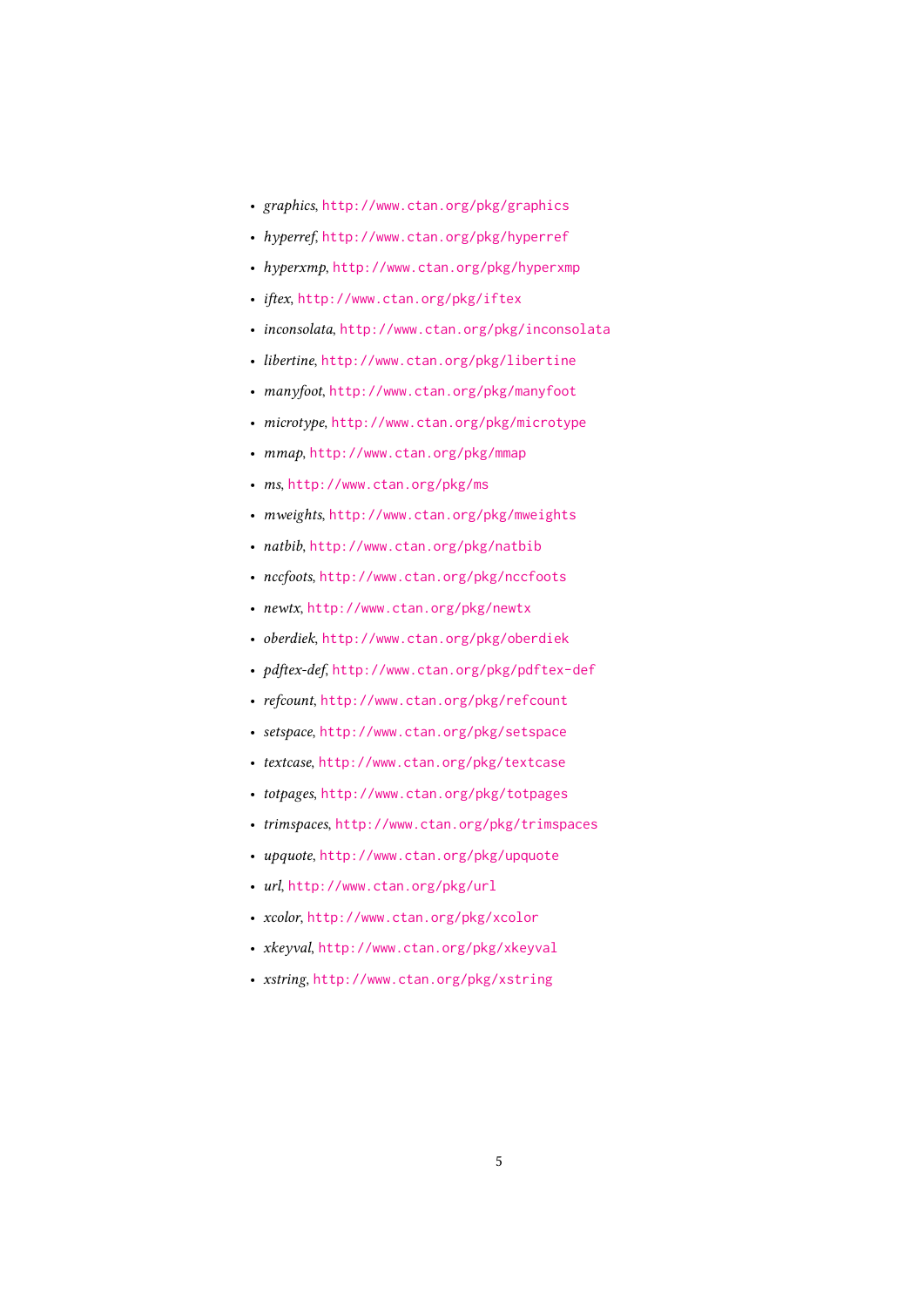Table 1: The possible values for the format option

<span id="page-5-1"></span>

| Value      | Meaning                                                            |
|------------|--------------------------------------------------------------------|
| manuscript | A manuscript. This is the default.                                 |
| acmsmall   | Small single-column format. Used for CIE, CSUR, DLT, FAC,          |
|            | GAMES, JACM, JDIQ, JDS, JEA, JERIC, JETC, PACMCGIT, PACMHCI,       |
|            | PACMPL, TAAS, TACCESS, TACO, TALG, TALLIP (formerly TALIP),        |
|            | TCPS, TDS, TEAC, TECS, TELO, THRI, TIIS, TIOT, TISSEC, TIST,       |
|            | TKDD, TMIS, TOCE, TOCHI, TOCL, TOCS, TOCT, TODAES, TODS,           |
|            | TOIS, TOIT, TOMACS, TOMM (formerly TOMCCAP), TOMPECS,              |
|            | TOMS, TOPC, TOPLAS, TOPS, TOS, TOSEM, TOSN, TOC, TRETS,            |
|            | TSAS, TSC, TSLP and TWEB, including special issues.                |
| acmlarge   | Large single-column format. Used for DTRAP, HEALTH, IMWUT,         |
|            | JOCCH, POMACS and TAP, including special issues.                   |
| acmtog     | Large double-column format. Used for TOG, including annual confer- |
|            | ence Technical Papers.                                             |
| sigconf    | Proceedings format for most ACM conferences (with the exceptions   |
|            | listed below) and all ICPS volumes.                                |
| sigplan    | Proceedings format for SIGPLAN conferences.                        |

## <span id="page-5-0"></span>2.2 Invocation and options

To use this class, put in the preamble of your document

```
\documentclass[⟨options⟩]{acmart}
```
There are several options corresponding to the type of the document and its general appearance. They are described below. Generally speaking, the options have key=value forms, for example,

```
\documentclass[format=acmsmall, screen=true, review=false]{acmart}
```
The option format describes the format of the output. There are several possible values for this option, for example,

\documentclass[format=acmtog]{acmart}

Actually the words format= can be omitted, e.g.,

\documentclass[acmtog, review=false]{acmart}

The possible formats are listed in Table [1.](#page-5-1) Note that formats starting with acm are intended for journals and transactions, while formats starting with sig are intended for proceedings published as books.

Note that sometimes conference proceedings are published as a special issue (or issues) of an ACM journal. In this case, you should use the journal format for a conference paper. Please contact your conference committee if in doubt.

Starting in 2020, ACM retired formats sigchi and sigchi-a. SIGCHI conferences now use sigconf format for their publications. If a file uses sigchi format, a warning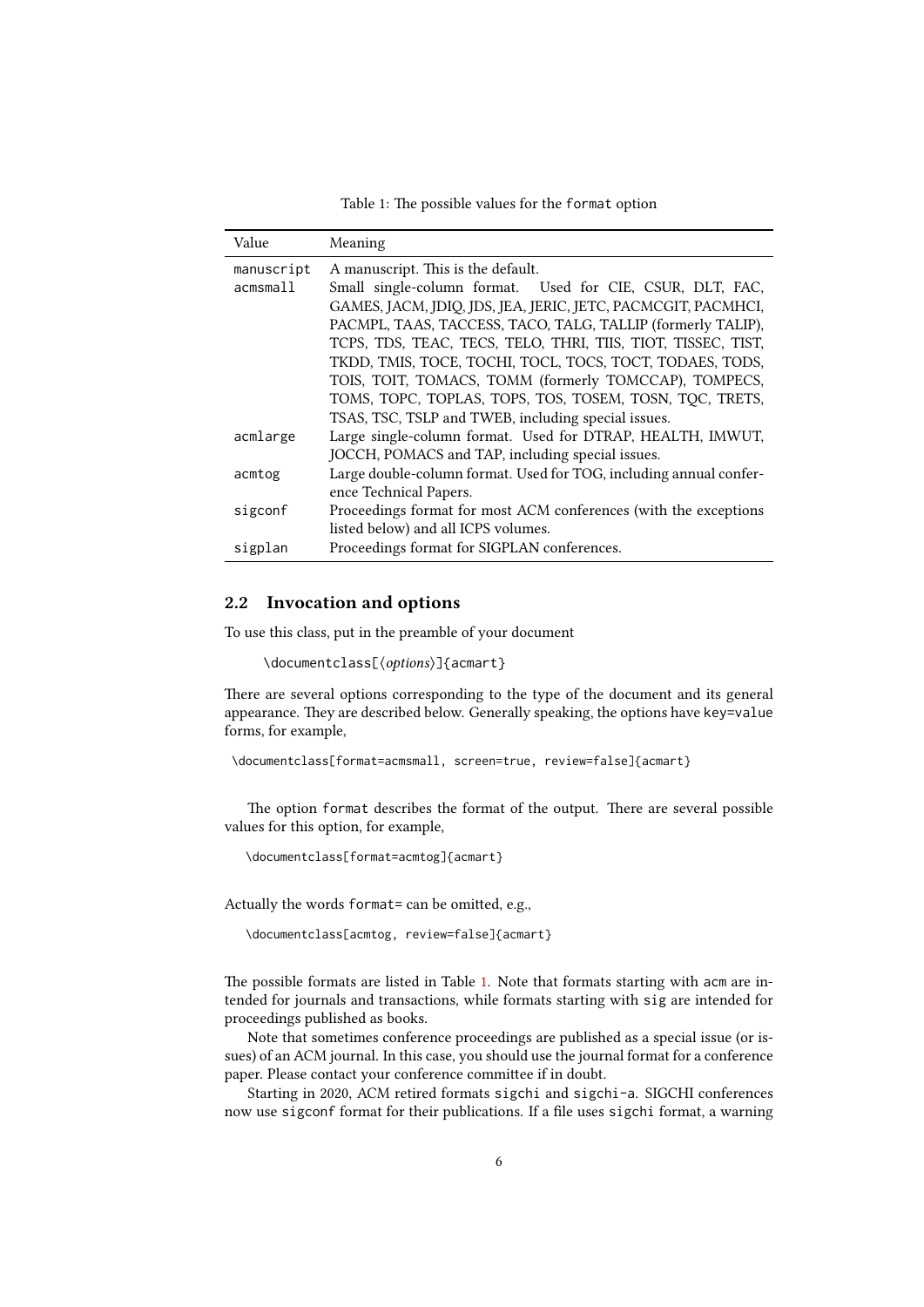is issued, and the format is automatically switched to sigconf. Format sigchi-a can be used for non-ACM documents only (see Section [2.19\)](#page-31-0).

There are several Boolean options that can take true or false values. They are listed in Table [2.](#page-7-0) The words =true can be omitted when setting a Boolean option, so instead of screen=true one can write just screen, for example,

\documentclass[acmsmall, screen, review]{acmart}

The option review is useful when combined with the manuscript format option. It provides a version suitable for reviewers and copy editors.

Two samples in the samples directory, manuscript and acmsmall-submission, show manuscripts formatted for submission to ACM.

The default for the option screen depends on the publication. At present it is false for all publications but PACM, since PACM is now electronic-only. Thus PACM titles (see Table [5\)](#page-29-1) set this option to true. In the future this option may involve additional features suitable for on-screen versions of articles.

The option natbib is used when the corresponding BIBT<sub>E</sub>X style is based on natbib. In most cases you do not need to set it. See Section [2.12.](#page-23-0)

The option anonymous is used for anonymous review processes and causes all author information to be obscured.

The option timestamp is used to include a time stamp in the footer of each page. When preparing a document, this can help avoid confusing different revisions. The footer also includes the page range of the document. This helps detect missing pages in hard copies.

The option authordraft is intended for author's drafts that are not intended for distribution. It typesets a copyright block to give the author an idea of its size and the overall size of the paper but overprints it with the phrase "Unpublished working draft. Not for distribution.", which is also used as a watermark. This option sets timestamp and review to true, but these can be overriden by setting these options to false after setting authordraft to true.

The option balance determines whether the last page in the two column mode has balanced columns. By default it is true; however, it may lead to problems for some documents. Set it to false if you encounter compilation errors. Note that for one page documents \balance command might cause problems. An alternative is the (experimental) option pbalance, which uses the new package pbalance for this end.

The option urlbreakonhyphens determines whether URLs can be split between lines after hyphens. By default it is true. Set it to false to disallow these breaks.

The option language is used to define the languages for the multi-language papers. It is discussed in Section [2.4.](#page-18-0)

## <span id="page-6-0"></span>2.3 Top matter

A number of commands set up top matter or (in computer science jargon) metadata for an article. They establish the publication name, article title, authors, DOI and other data. Some of these commands, like \title and \author, should be put by the authors. Others, like \acmVolume and \acmDOI—by the editors. Below we describe these commands and mention who should issue them. These macros should be used before the \maketitle command. Note that in previous versions of ACM classes some of these commands should be used before \maketitle, and some after it. Now they all must be used before \maketitle.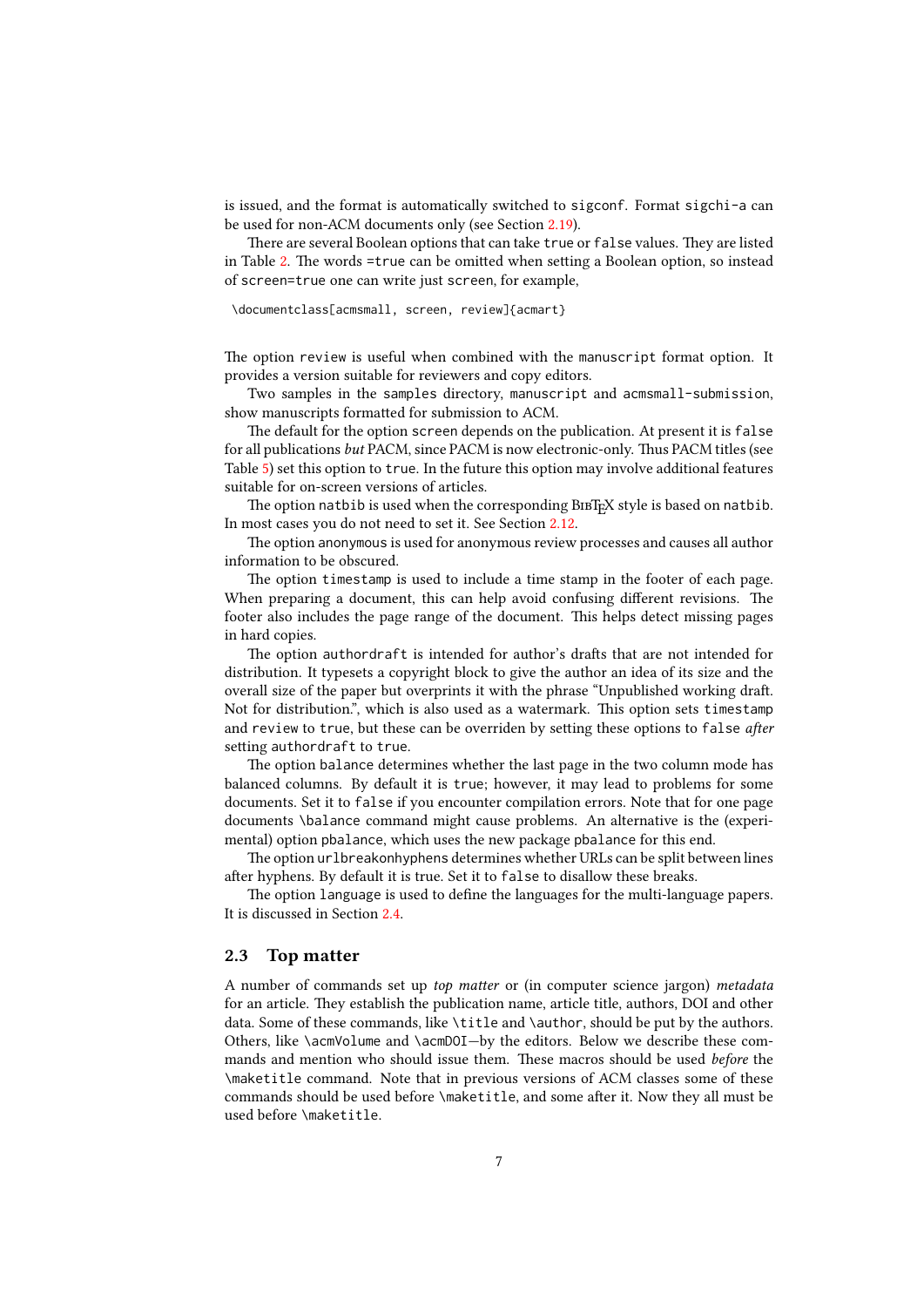Table 2: Boolean options

<span id="page-7-0"></span>

| Option            | Default  | Meaning                                                                                                                                                        |
|-------------------|----------|----------------------------------------------------------------------------------------------------------------------------------------------------------------|
| review            | false    | A review version: lines are numbered and hyper-<br>links are colored                                                                                           |
| screen            | see text | A screen version: hyperlinks are colored                                                                                                                       |
| natbib            | true     | Whether to use the natbib package (see Sec-<br>tion $2.12$ )                                                                                                   |
| anonymous         | false    | Whether to make author(s) anonymous                                                                                                                            |
| authorversion     | false    | Whether to generate a special version for the au-<br>thors' personal use or posting (see Section 2.3)                                                          |
| nonacm            | false    | Use the class typesetting options for a non-ACM<br>document, which will not include the confer-<br>ence/journal header and footers or permission<br>statements |
| timestamp         | false    | Whether to put a time stamp in the footer of each<br>page                                                                                                      |
| authordraft       | false    | Whether author's-draft mode is enabled                                                                                                                         |
| acmthm            | true     | Whether to define theorem-like environments, see<br>Section 2.8                                                                                                |
| balance           | true     | Whether to balance the last page in two column<br>mode                                                                                                         |
| pbalance          | false    | Whether to balance the last page in two column<br>mode using pbalance package                                                                                  |
| urlbreakonhyphens | true     | Whether to break urls on hyphens                                                                                                                               |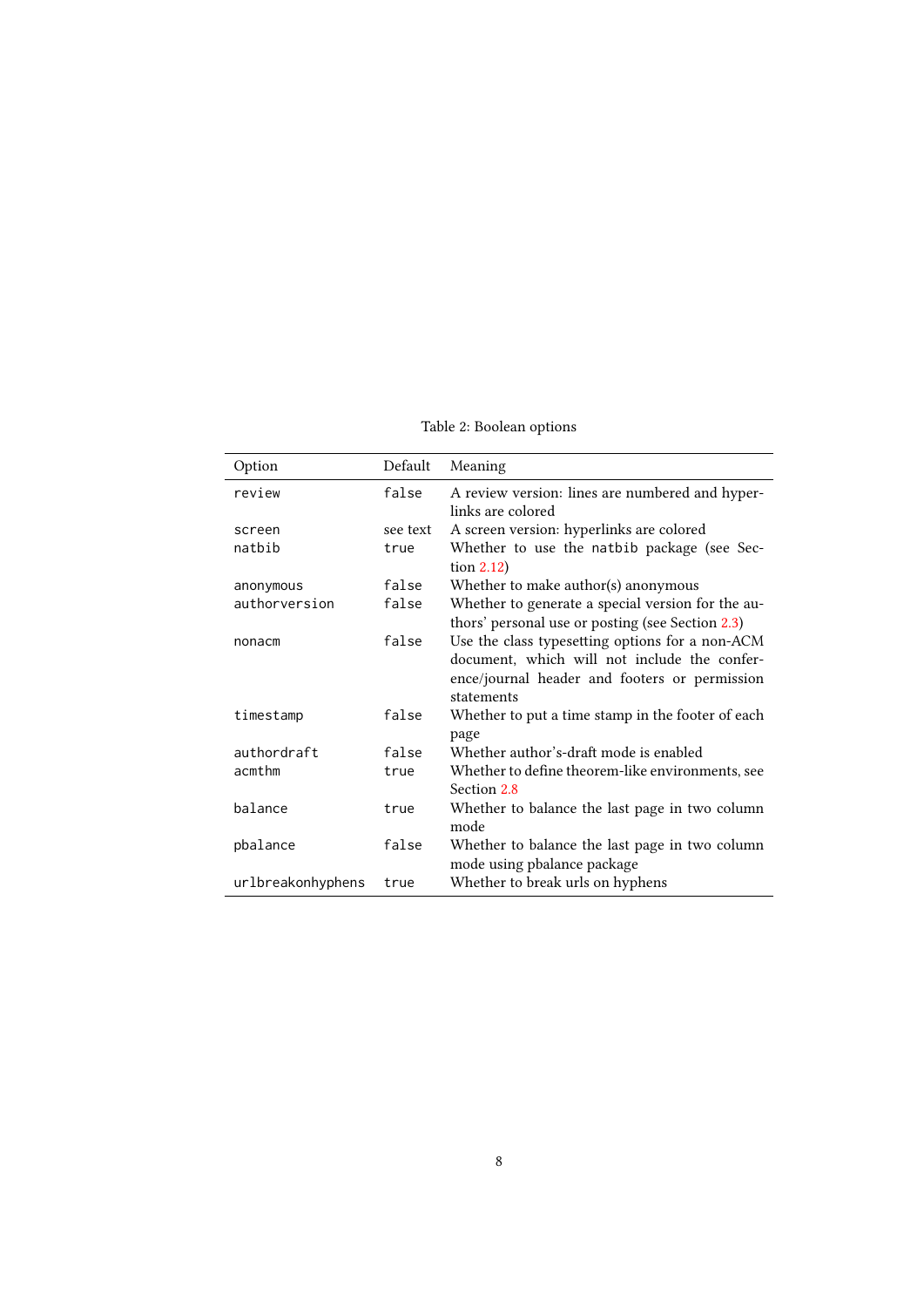|                | 9                                                                                                                                                                                                                                                                                                                                                                                                                                                                                                                                                                                                                   |
|----------------|---------------------------------------------------------------------------------------------------------------------------------------------------------------------------------------------------------------------------------------------------------------------------------------------------------------------------------------------------------------------------------------------------------------------------------------------------------------------------------------------------------------------------------------------------------------------------------------------------------------------|
|                | \title[{ShortTitle}]{\fullTitle}}                                                                                                                                                                                                                                                                                                                                                                                                                                                                                                                                                                                   |
| \title         | The command \title, as in the amsart class, has two arguments: one optional, and<br>one mandatory:                                                                                                                                                                                                                                                                                                                                                                                                                                                                                                                  |
|                | \editor{Jennifer B. Sartor}<br>\editor{Theo D'Hondt}<br>\editor{Wolfgang De Meuter}                                                                                                                                                                                                                                                                                                                                                                                                                                                                                                                                 |
| \editor        | An ACM paper should have either \acmJournal or \acmConference command. If it<br>has both (or more) commands, the last one takes precedence. Note that if you have the<br>command \acmConference in a journal format like acmsmall, the class will use con-<br>ference format for bibstrip and reference citation formatting. In the samples directory<br>there is a file sample-acmsmall-conf. tex with the example of this usage.<br>In most cases, conference proceedings are edited. You can use the command<br>\editor{(editor)} to set the editor of the volume. This command can be repeated, for<br>example, |
| \acmBooktitle  | By default we assume that conference proceedings are published in the book named<br>Proceedings of CONFERENCE, where CONFERENCE is the name of the conference in-<br>ferred from the command \acmConference above. However, sometimes the book title<br>is different. The command \acmBooktitle can be used to set this title, for example,<br>\acmBooktitle{Companion to the first International Conference on the<br>Art, Science and Engineering of Programming (Programming '17)}                                                                                                                               |
|                | <b>venue:</b> the place of the conference.<br>Examples:<br>\acmConference[TD'15]{Technical Data Conference}{November<br>12--16}{Dallas, TX, USA}<br>\acmConference{SA'15 Art Papers}{November 02--06, 2015}{Kobe, Japan}                                                                                                                                                                                                                                                                                                                                                                                            |
|                | name: the name of the conference.<br>date: the date(s) of the conference.                                                                                                                                                                                                                                                                                                                                                                                                                                                                                                                                           |
|                | short name: the abbreviated name of the conference (optional).                                                                                                                                                                                                                                                                                                                                                                                                                                                                                                                                                      |
| \acmConference | The currently recognized journals are listed in Table 5. Note that conference proceedings<br>published in book form do not set this macro.<br>The macro \acmConference[ $\langle short\ name \rangle$ ]{ $\langle name \rangle$ }{ $\langle date \rangle$ }{ $\langle v$ enue}} is used for<br>conference proceedings published in the book form. The arguments are the following:                                                                                                                                                                                                                                  |
|                | \acmJournal{TOMS}                                                                                                                                                                                                                                                                                                                                                                                                                                                                                                                                                                                                   |
| \acmJournal    | This class internally loads the amsart class, so many top-matter commands are in-<br>herited from amsart $[2]$ .<br>The macro \acmJournal{ $\{shortName\}$ } sets the name of the journal or transaction<br>for journals and transactions. The argument is the short name of the publication in<br>uppercase, for example,                                                                                                                                                                                                                                                                                          |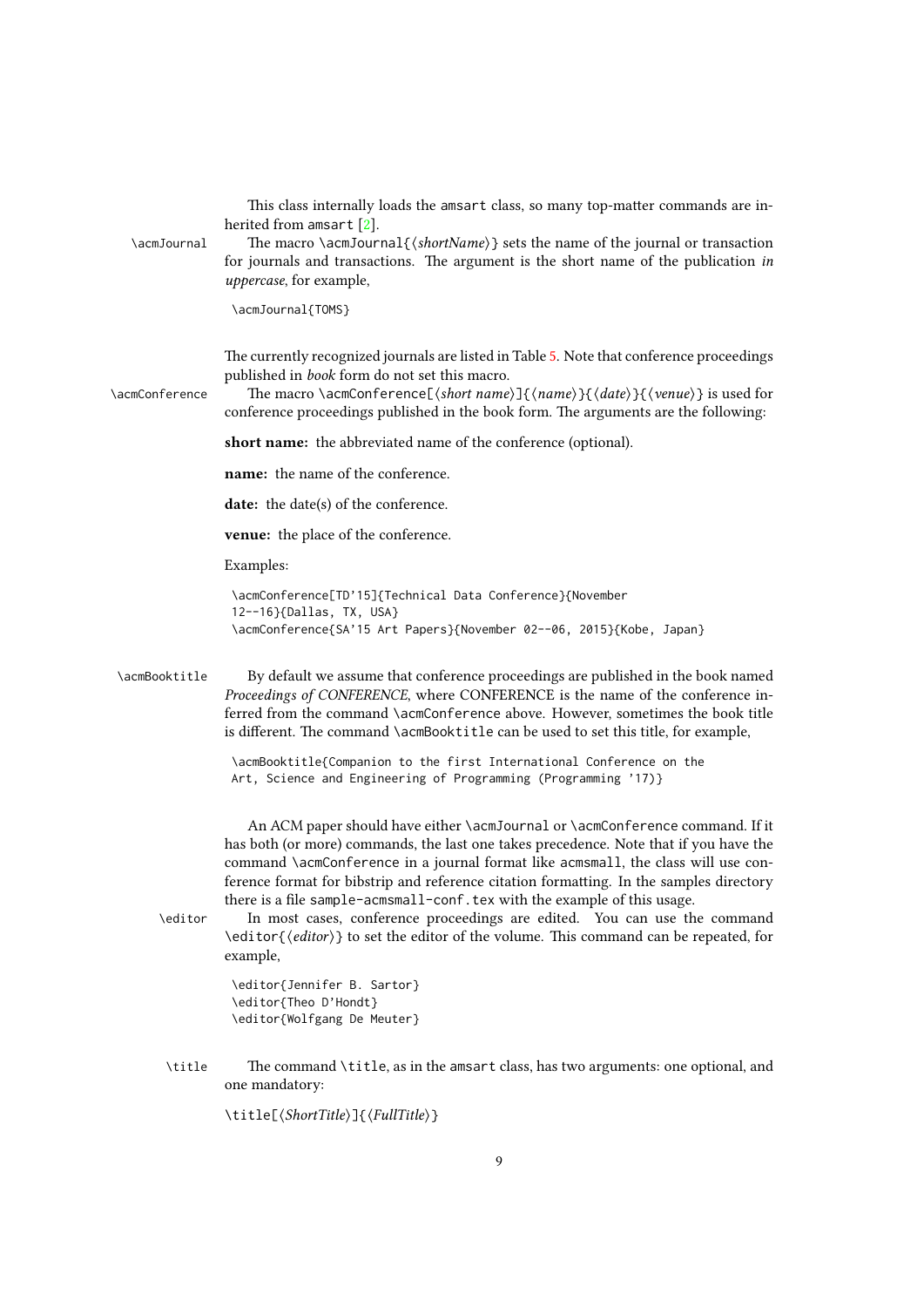The mandatory argument is the full title of the article. The optional argument, if present, defines the shorter version of the title for running heads. If the optional argument is absent, the full title is used instead.

It is expected that this command is inserted by the author of the manuscript.

\subtitle Besides title, ACM classes allow a subtitle, set with the \subtitle{⟨subtitle⟩} macro. The commands for specifying authors are highly structured. The reason is they serve double duty: the authors' information is typeset in the manuscript and is used by the metadata extraction tools for indexing and cataloguing. Therefore it is very important to follow the guidelines exactly.

\author The basic commands are \author, \orcid (for the researchers registered with OR- CID, <http://www.orcid.org/>), \affiliation and \email. In the simplest case, you enter them in this order:

\affiliation \email

\orcid

```
\author{...}
\orcid{...}
\affiliation{...}
\email{...}
```
Do not use the ETEX \and macro or commas, or \\ between the authors! Each author deserves his or her own \author command. An attempt to list several authors or their emails in one command leads to a warning or an error. This is not a bug, but the expected behavior.

Note that some formats do not typeset e-mails or ORCID identifiers. Do not worry: the metadata tools will get them.

Sometimes an author has several affiliations. In this case, the \affiliation command should be repeated:

```
\author{...}
\orcid{...}
\affiliation{...}
\affiliation{...}
\email{...}
```
Similarly you can repeat the \email command.

You may have several authors with the same affiliation, different affiliations, or overlapping affiliations (author  $A_1$  is affiliated with institutions  $I_1$  and  $I_2$ , while author  $A_2$  is affiliated with  $I_2$  only, author  $A_3$  is affiliated with  $I_1$  and  $I_3$ , etc.). The recommended solution is to put the \affiliation commands after each author, possibly repeating them:

```
\author{...}
\orcid{...}
\affiliation{...}
\affiliation{...}
\email{...}
\author{...}
\orcid{...}
\affiliation{...}
\email{...}
\author{...}
\orcid{...}
```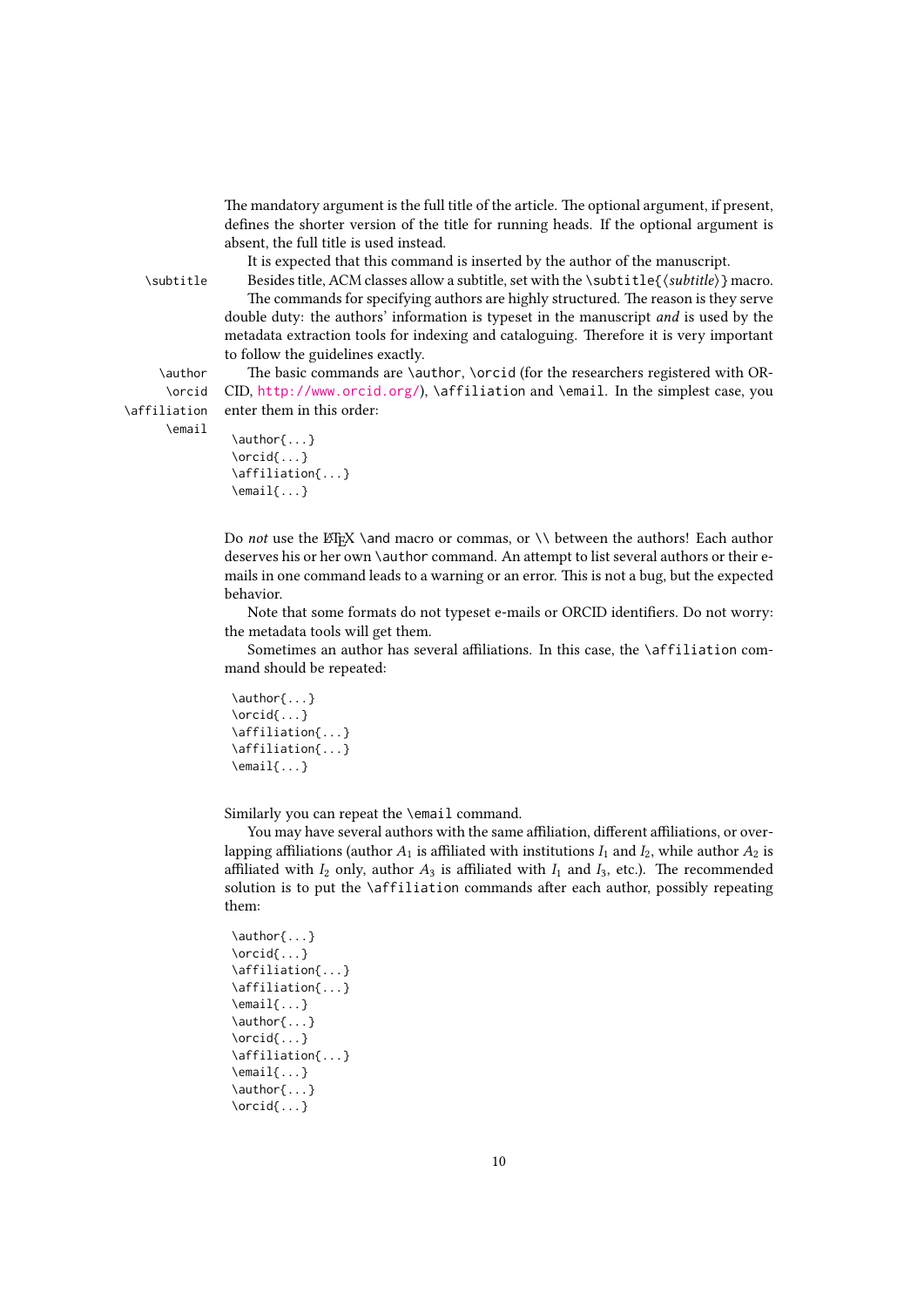```
\affiliation{...}
\affiliation{...}
\email{...}
```
In some cases, when several authors share the same affiliation, you can try to save space using the format

```
\author{...}
\email{...}
\author{...}
\email{...}
\affiliation{...}
```
However, this format is not generally recommended.

\additionalaffiliation In some cases, too many affiliations can take too much space. The command \additionalaffiliation{⟨affiliation⟩} creates a footnote after an author's name with the words "Also with  $\{\langle \textit{affiliation}\rangle\}$ ". You should use this command only as a last resort. An example of usage is:

```
\author{G. Tobin}
\author{Ben Trovato}
\additionalaffiliation{%
  \institution{The Th{\o}rv{\"a}ld Group}
  \streetaddress{1 Th{\o}rv{\"a}ld Circle}
  \city{Hekla}
  \country{Iceland}}
\affiliation{%
  \institution{Institute for Clarity in Documentation}
  \streetaddress{P.O. Box 1212}
  \city{Dublin}
  \state{Ohio}
  \postcode{43017-6221}}
```
Here Trovato and Tobin share their affiliation with the Institute for Clarity in Documentation, but only Ben Trovato is affiliated with The Thørväld Group.

\institution \department \streetaddress \city \state \postcode \country

\position The \affiliation and \additionalaffiliation commands are further structured to interact with the metadata extraction tools. Inside these commands you should use the \position, \institution, \department, \city, \streetaddress, \state, \postcode and \country macros to indicate the corresponding parts of the affiliation. Note that in some cases (for example, journals) these parts are not printed in the resulting copy, but they are necessary since they are used by the XML metadata extraction programs. Do not put commas or  $\setminus \}$  between the elements of  $\A$ ffiliation. They will be provided automatically.

> The fields \institution, \city and \country are mandatory. If they are not provided, an error or a warning is issued. Currently the absence of \country produces an error; ACM may change this in the future.

An example of the author block:

```
\author{A. U. Thor}
\orcid{1234-4564-1234-4565}
\affiliation{%
```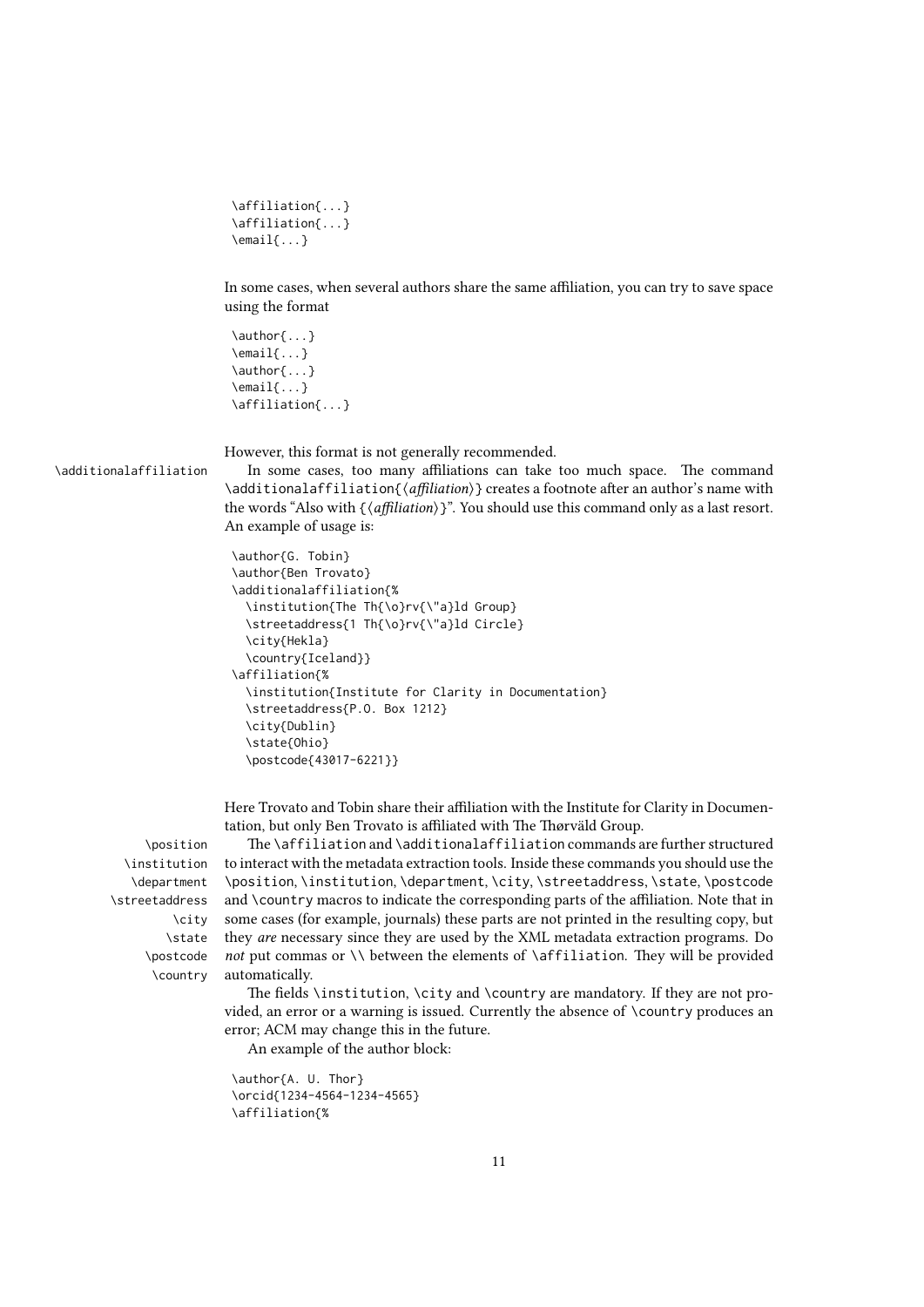```
\institution{University of New South Wales}
  \department{School of Biomedical Engineering}
  \streetaddress{Samuels Building (F25), Kensington Campus}
  \city{Sidney}
  \state{NSW}
  \postcode{2052}
  \country{Australia}}
\email{author@nsw.au.edu}
\author{A. N. Other}
\affiliation{%
  \institution{University of New South Wales}
 \city{Sidney}
 \state{NSW}
 \country{Australia}}
\author{C. O. Respondent}
\orcid{1234-4565-4564-1234}
\affiliation{%
  \institution{University of Pennsylvania}
  \city{Philadelphia}
  \state{PA}
 \country{USA}}
\affiliation{%
  \institution{University of New South Wales}
  \city{Sidney}
  \state{NSW}
  \country{Australia}}
```
Note that the old ACM conference formats did not allow more than six authors and required some effort from authors to achieve alignment. The new format is much better in this.

Sometimes an author works in several departments within the same insitution. There could be two situations: the departments are independent, or one department is within another. In the first case, just repeat the command \department several times. To handle the second case the command has an optional numerical parameter. The departments with higher numbers are higher in the organizational chart. Compare

```
\affiliation{%
```

```
\department[0]{Department of Lunar Studies} % 0 is the default
\department[1]{John Doe Institute} % higher than 0
\institution{University of San Serriffe}
\country{San Serriffe}}
```
#### and

```
\affiliation{%
  \department{Department of Lunar Studies} % Not in the John Doe Institute!
  \department{John Doe Institute}
  \institution{University of San Serriffe}
  \country{San Serriffe}}
```
The command \affiliation formats its output according to American conventions. This might be wrong for some cases. Consider, for example, a German address. In Ger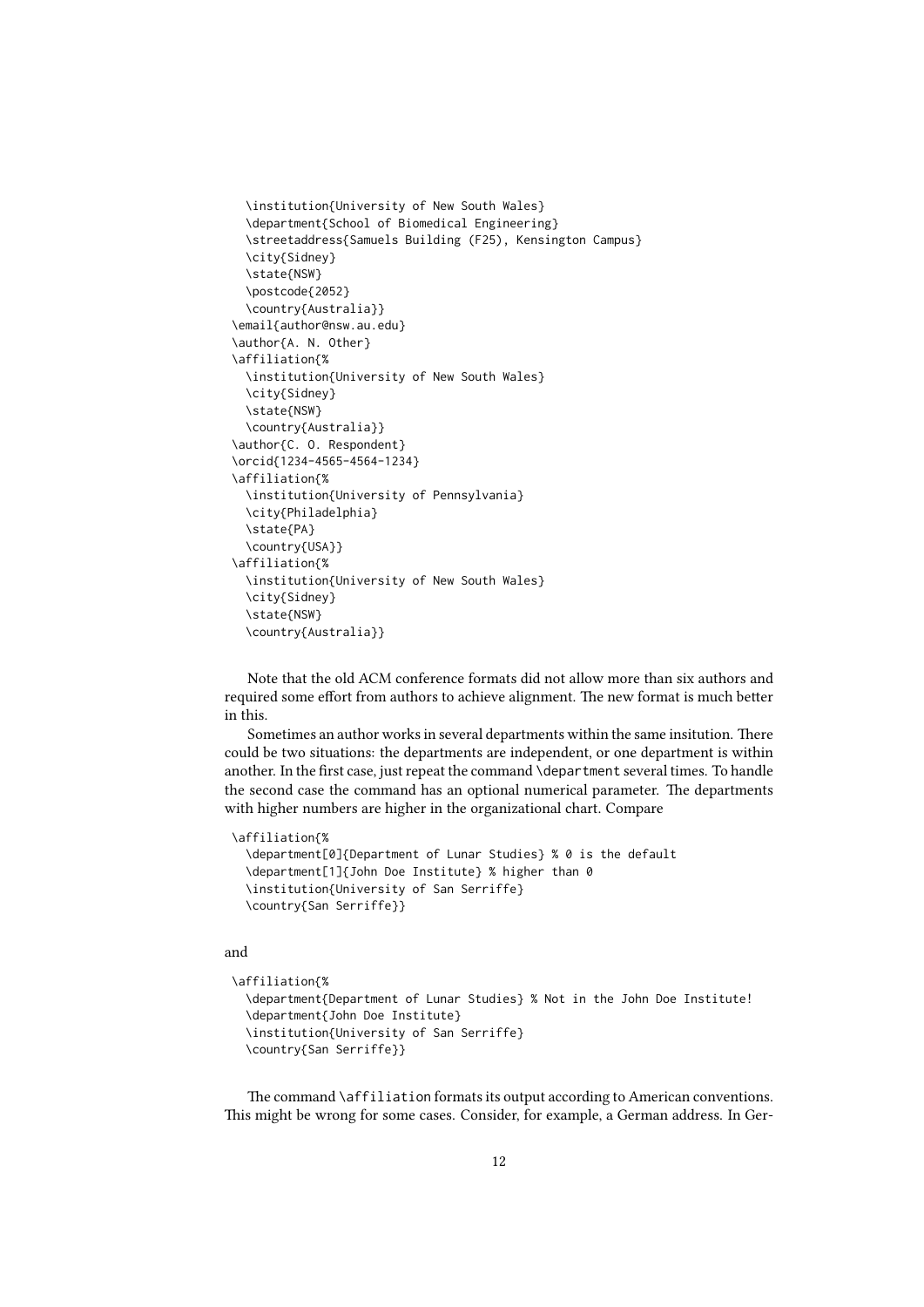many, the postcode is put before the city and is not separated by a comma. We can handle this order using

```
\affiliation{%
 \institution{Fluginstitut}
  \streetaddress{Sonnenallee 17}
 \postcode{123456}
 \city{Helm}
 \country{Germany}}
```
However, the comma after the postcode is unfortunate: the address will be typeset (in some formats) as

Fluginstitut Sonenallee 17 123456, Helm, Germany

To overcome this problem, the command \affiliation has an optional parameter obeypunctuation, which can be false (the default) or true. If this parameter is true, \afffiliation obeys the author's command. Thus

```
\affiliation[obeypunctuation=true]{%
  \institution{Fluginstitut}\\
  \streetaddress{Sonnenallee 17}\\
  \postcode{123456}
  \city{Helm},
  \country{Germany}}
```
will be typeset as

Fluginstitut Sonenallee 17 123456 Helm, Germany

Note that you should not use this option for journals.

It is expected that these commands are inserted by the author of the manuscript.

\thanks Like amsart (and unlike standard LATEX), we allow \thanks only *outside* of the commands \title and \author. This command is obsolete and should not be used in most cases. Do not list your acknowledgments or grant sponsors here. Put this information in the acks environment (see Section [2.11\)](#page-22-1).

\authorsaddresses In some formats, addresses are printed as a footnote on the first page. By default  $E$ <sub>TF</sub> $X$  typesets them itself using the information you give it. However, you can override its choice using the commmand \authorsaddresses{⟨contact addresses⟩}, for example,

\authorsaddresses{%

Authors' addresses: G.˜Zhou, Computer Science Department, College of William and Mary, 104 Jameson Rd, Williamsburg, PA 23185, US; V.˜B\'eranger, Inria Paris-Rocquencourt, Rocquencourt, France; A.˜Patel, Rajiv Gandhi University, Rono-Hills, Doimukh, Arunachal Pradesh, India; H.˜Chan, Tsinghua University, 30 Shuangqing Rd, Haidian Qu, Beijing Shi, China; T. Yan, Eaton Innovation Center, Prague, Czech Republic; T.˜He, C.˜Huang, J.˜A.˜Stankovic University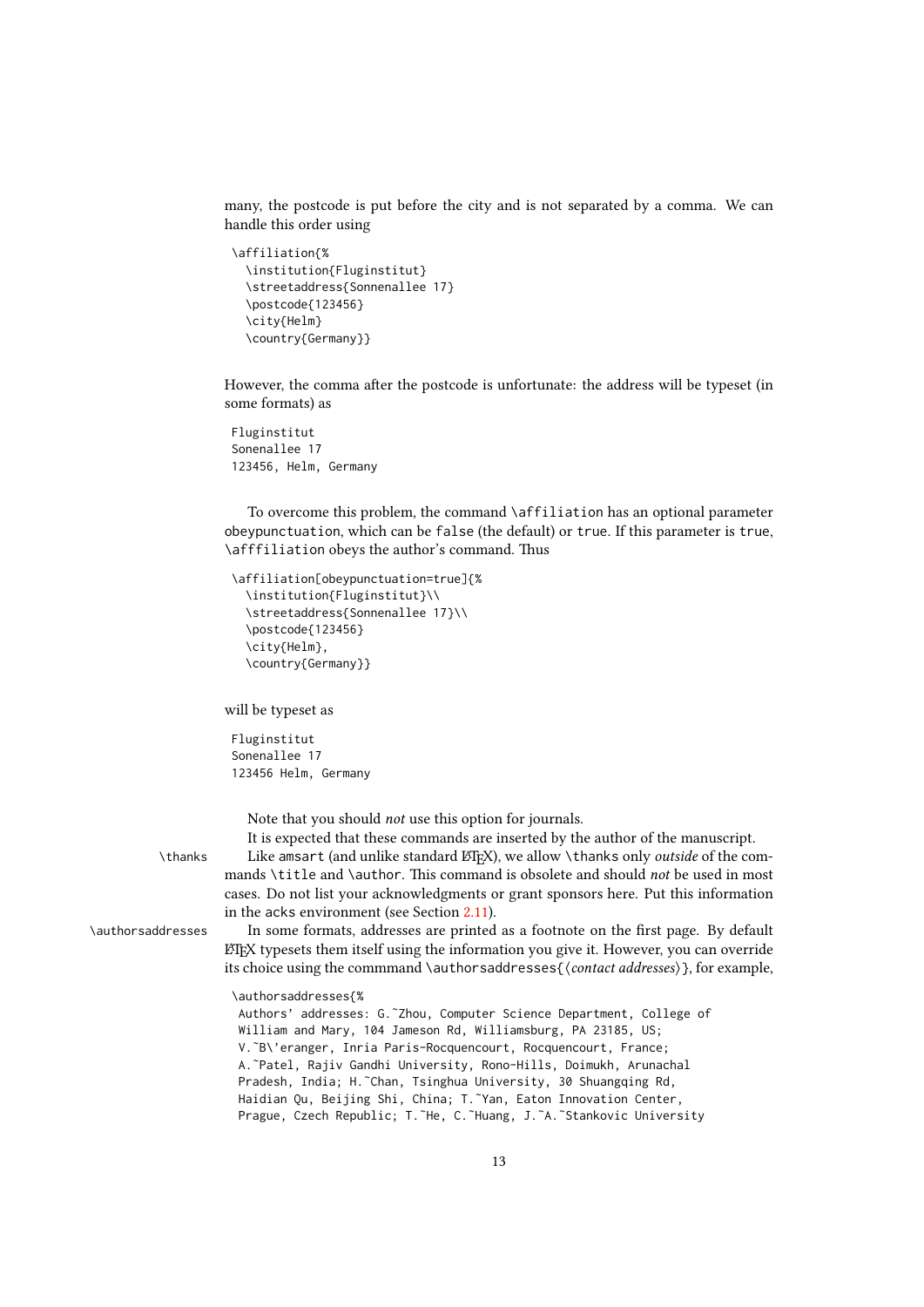```
of Virginia, School of Engineering Charlottesville, VA 22903, USA;
T. F. Abdelzaher, (Current address) NASA Ames Research Center,
Moffett Field, California 94035.}
```
You can suppress printing authors' addresses by setting them to an empty string: \authorsaddresses{}. Please note that authors' addresses are mandatory for journal articles.

```
\subtitlenote
  \authornote
```
\titlenote While the command \thanks generates a note without a footnote mark, sometimes the authors might need notes more tightly connected to the title, subtitle or author. The commands \titlenote, \subtitlenote and \authornote that follow the corresponding commands (\title, \subtitle and \author) generate such notes. For example,

```
\title{This is a title}
\titlenote{This is a titlenote}
\author{A. U. Thor}
\authornote{This is an authornote}
```
Please never use a \footnote inside an \author or \title command since this confuses the metadata extraction software. (Actually these commands now produce errors.)

\authornotemark Sometimes one may need to have the same footnote connected to several authors. The command \authornotemark $[(number)]$  adds just the footnote mark, for example,

```
\author{A. U. Thor}
\authornote{Both authors contributed equally to the paper}
...
```

```
\author{A. N. Other}
\authornotemark[1]
```
The correct numbering of these marks is the responsibility of the user.

\acmNumber \acmArticle \acmYear \acmMonth

\acmVolume The macros \acmVolume, \acmNumber, \acmArticle, \acmYear and \acmMonth are inserted by the editor and set the journal volume, issue, article number, year and month corrspondingly. The arguments of all these commands, including \acmMonth, is numerical. For example,

```
\acmVolume{9}
\acmNumber{4}
\acmArticle{39}
\acmYear{2010}
\acmMonth{3}
```
Note that \acmArticle is used not only for journals but also for some conference proceedings.

\acmArticleSeq The articles in the same issue of a journal have a sequence number. It is used to vertically position the black blob on the first page of some formats. By default it is the same as the article number, but the command \acmArticleSeq{ $\langle n \rangle$ } can be used to change it:

```
\acmArticle{39} % The sequence number will be 39 by default
\acmArticleSeq{5} % We redefine it to 5
```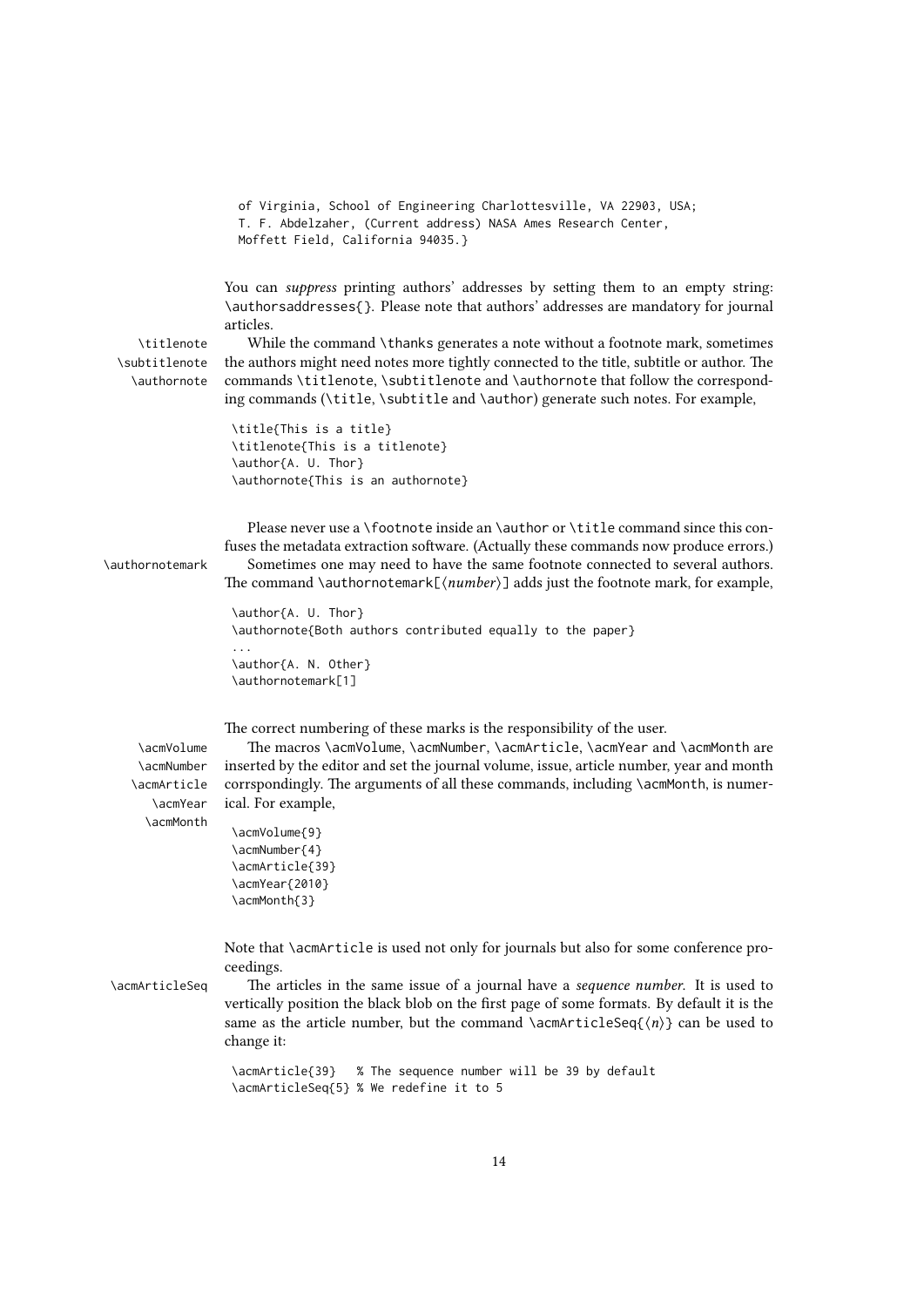| \acmSubmissionID         | Setting this number to zero suppresses the blob.<br>If your paper got a Submission ID from the Conference Management System, put it<br>here:                                                                                                                                                                                                                                                                                                                                                                                                                                                                                                                                                                                                                                                                                                                                                                                                                              |
|--------------------------|---------------------------------------------------------------------------------------------------------------------------------------------------------------------------------------------------------------------------------------------------------------------------------------------------------------------------------------------------------------------------------------------------------------------------------------------------------------------------------------------------------------------------------------------------------------------------------------------------------------------------------------------------------------------------------------------------------------------------------------------------------------------------------------------------------------------------------------------------------------------------------------------------------------------------------------------------------------------------|
|                          | \acmSubmissionID{123-A56-BU3}                                                                                                                                                                                                                                                                                                                                                                                                                                                                                                                                                                                                                                                                                                                                                                                                                                                                                                                                             |
| \acmPrice                | The macro $\arrow$ acmPrice{ $\langle price \rangle$ } sets the price for the article, for example,                                                                                                                                                                                                                                                                                                                                                                                                                                                                                                                                                                                                                                                                                                                                                                                                                                                                       |
|                          | \acmPrice{25.00}                                                                                                                                                                                                                                                                                                                                                                                                                                                                                                                                                                                                                                                                                                                                                                                                                                                                                                                                                          |
| \acmISBN                 | Note that you do not need to put the dollar sign here, just the amount. By default<br>the price is \$15.00, unless the copyright is set to usgov, rightsretained, iw3c2w3, or<br>iw3c2w3g, when it is suppressed. Note that to override the defaults you need to set the<br>price after the \setcopyright command. Also, the command \acmPrice{} suppresses<br>the printing of the price.<br>Book-like volumes have ISBN numbers attached to them. The macro \acmISBN{\ISBN}}<br>sets it. Normally it is set by the typesetter, for example,                                                                                                                                                                                                                                                                                                                                                                                                                              |
|                          | \acmISBN{978-1-4503-3916-2}                                                                                                                                                                                                                                                                                                                                                                                                                                                                                                                                                                                                                                                                                                                                                                                                                                                                                                                                               |
| \acmDOI                  | Setting it to the empty string, as \acmISBN{}, suppresses printing the ISBN.<br>The macro \acmDOI{ $\langle DOI \rangle$ } sets the DOI of the article, for example,                                                                                                                                                                                                                                                                                                                                                                                                                                                                                                                                                                                                                                                                                                                                                                                                      |
|                          | \acmDOI{10.1145/9999997.9999999}                                                                                                                                                                                                                                                                                                                                                                                                                                                                                                                                                                                                                                                                                                                                                                                                                                                                                                                                          |
| \acmBadgeR<br>\acmBadgeL | It is normally set by the typesetter. Setting it to the empty string, as \acmDOI{}, sup-<br>presses the DOI.<br>Some conference articles get special distinctions, for example, the artifact evaluation<br>for PPoPP 2016 (see http://ctuning.org/ae/ppopp2016.html). These articles display<br>special badges supplied by the conference organizers. This class provides commands to<br>add these badges: \acmBadgeR[\url\]{\graphics\} and \acmBadgeL[\url\]{\graphics\}.<br>The first command puts the badge to the right of the title, and the second one-to the<br>left. The arguments have the following meaning: $[\langle url \rangle]$ , if provided, sets the link to<br>the badge authority in the screen version, while $\{\langle graphics \rangle\}$ sets the graphics file with<br>the badge image. The file must be a cropped square, which is scaled to a standard size<br>in the output. For example, if the badge image is ae-logo.pdf, the command is |
|                          | \acmBadgeR[http://ctuning.org/ae/ppopp2016.html]{ae-logo}                                                                                                                                                                                                                                                                                                                                                                                                                                                                                                                                                                                                                                                                                                                                                                                                                                                                                                                 |
| \startPage               | The macro \startPage{ $\langle page \rangle$ } sets the first page of the article in a journal or book.<br>It is used by the typesetter.                                                                                                                                                                                                                                                                                                                                                                                                                                                                                                                                                                                                                                                                                                                                                                                                                                  |
| \terms<br>\keywords      | The command \keywords{ $\{keyword, keyword,\}$ } sets keywords for the article.<br>They must be separated by commas, for example,                                                                                                                                                                                                                                                                                                                                                                                                                                                                                                                                                                                                                                                                                                                                                                                                                                         |
|                          | \keywords{wireless sensor networks, media access control,<br>multi-channel, radio interference, time synchronization}                                                                                                                                                                                                                                                                                                                                                                                                                                                                                                                                                                                                                                                                                                                                                                                                                                                     |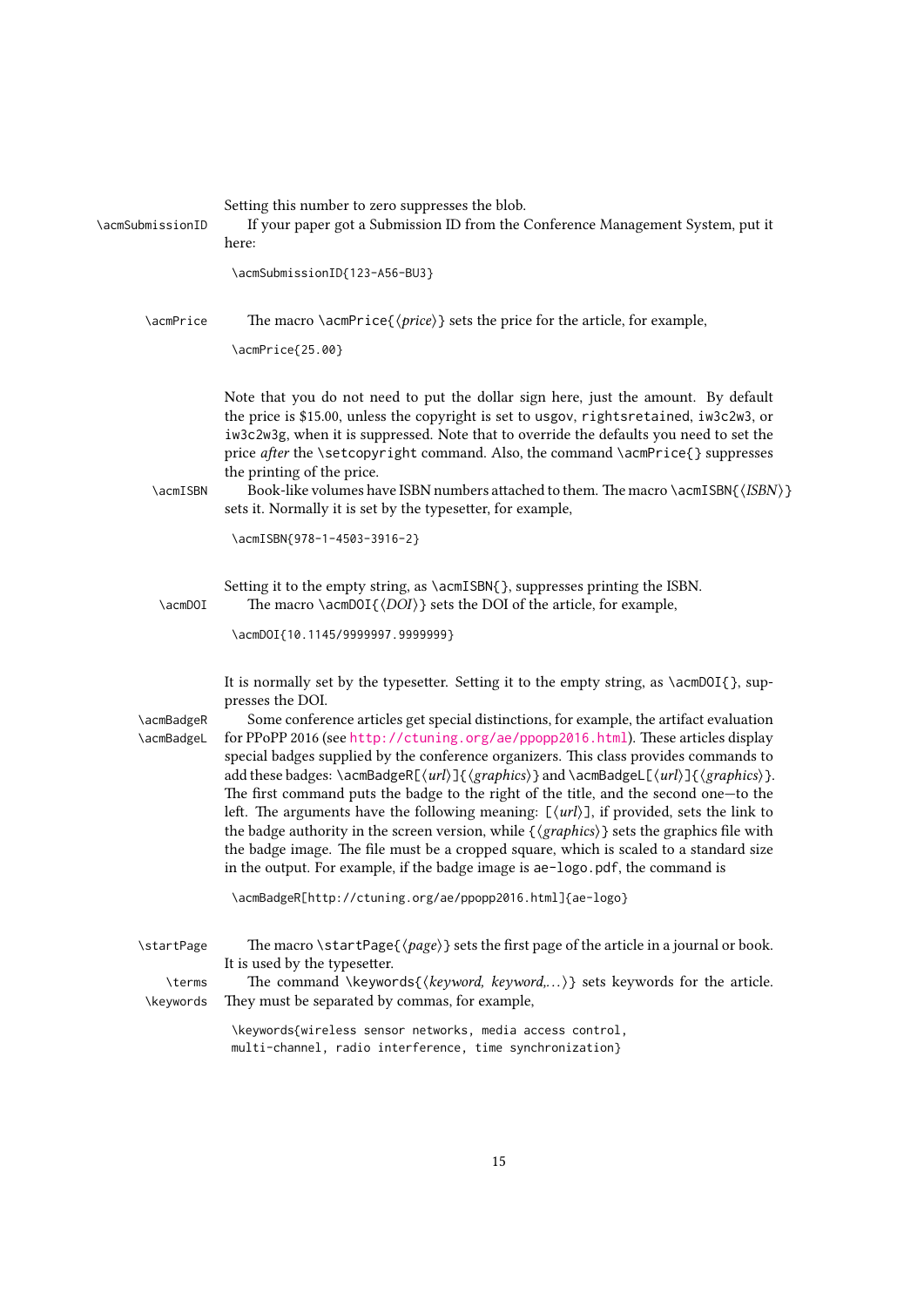CCSXML ACM publications are classified according to the ACM Computing Classification \ccsdesc Scheme (CCS). CCS codes are used both in the typeset version of the publications and in the metadata in various databases. Therefore you need to provide both TEX commands and XML metadata with the paper.

> The tool at <http://dl.acm.org/ccs.cfm> can be used to generate CCS codes. After you select the topics, click on "Generate CCS codes" to get results like the following:

```
\begin{CCSXML}
<<<<<>2012><concept>
  <concept_id>10010520.10010553.10010562</concept_id>
  <concept_desc>Computer systems organization˜Embedded systems</concept_desc>
  <concept_significance>500</concept_significance>
 </concept>
 <concept>
  <concept_id>10010520.10010575.10010755</concept_id>
  <concept_desc>Computer systems organization˜Redundancy</concept_desc>
  <concept_significance>300</concept_significance>
 </concept>
 <concept>
  <concept_id>10010520.10010553.10010554</concept_id>
  <concept_desc>Computer systems organization˜Robotics</concept_desc>
  <concept_significance>100</concept_significance>
 </concept>
 <concept>
 <concept_id>10003033.10003083.10003095</concept_id>
 <concept_desc>Networks˜Network reliability</concept_desc>
 <concept_significance>100</concept_significance>
 </concept>
</ccs2012>
\end{CCSXML}
\ccsdesc[500]{Computer systems organization˜Embedded systems}
\ccsdesc[300]{Computer systems organization˜Redundancy}
\ccsdesc{Computer systems organization˜Robotics}
\ccsdesc[100]{Networks˜Network reliability}
```
You just need to copy this code and paste it in your paper anywhere before \maketitle.

CCS Concepts and user-defined keywords are required for all articles over two pages in length, and are optional for one- and two-page articles (or abstracts).

\setcopyright There are several possibilities for the copyright of the papers published by the ACM: the authors may transfer the rights to the ACM, license them to the ACM, some or all authors might be employees of the US or Canadian governments, etc. Accordingly the command \setcopyright ${...}$  is introduced. Its argument is the copyright status of the paper, for example, \setcopyright{acmcopyright}. The possible values for this command are listed in Table [3.](#page-16-0) This command must be placed in the preamble, before \begin{document}.

> The ACM submission software should generate the right command for you to paste into your file.

\copyrightyear Each copyright statement must have the year of copyright. By default it is the same as \acmYear, but you can override this using the macro \copyrightyear, e.g.,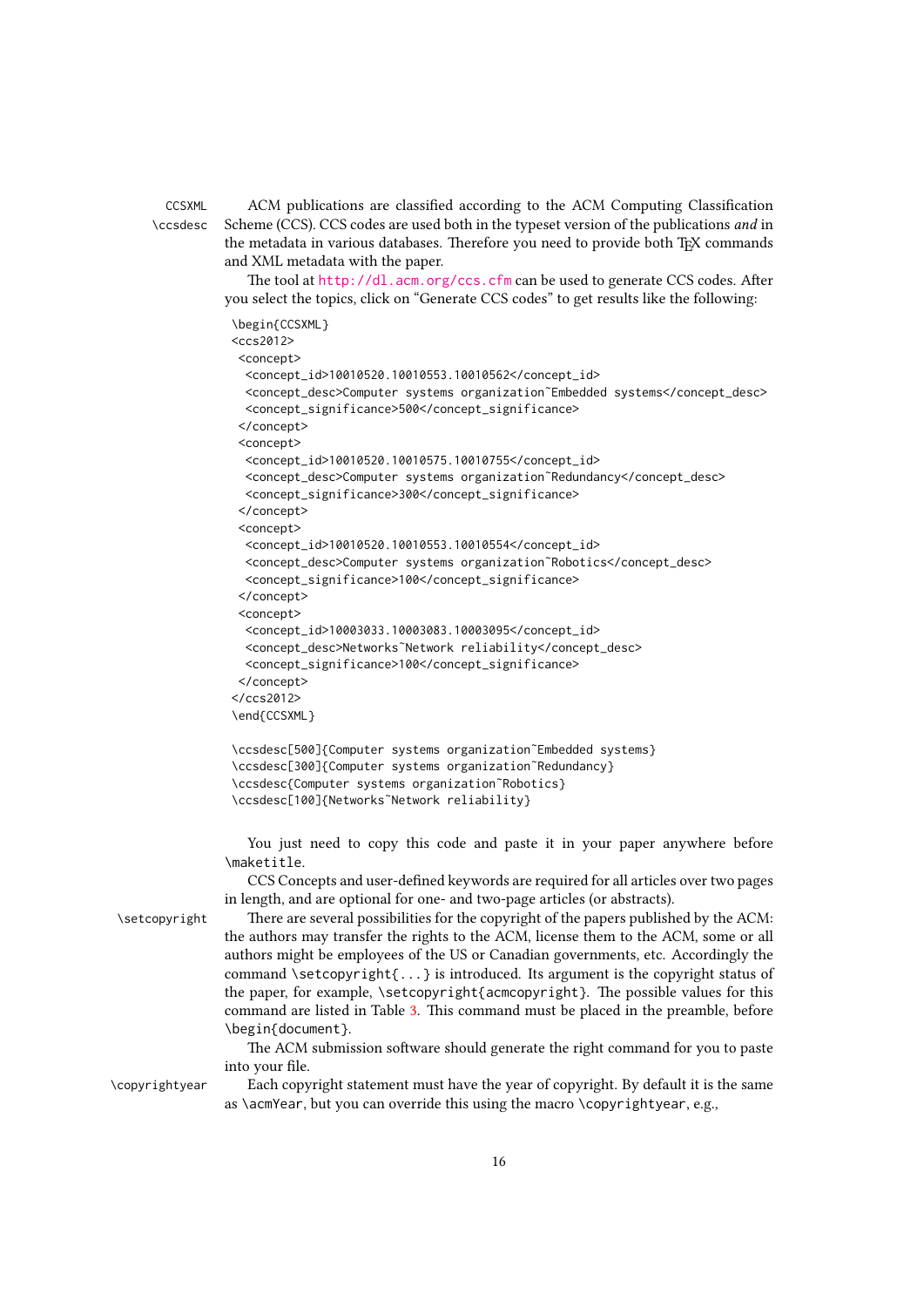<span id="page-16-0"></span>

| Parameter          | Meaning                                                                                                      |
|--------------------|--------------------------------------------------------------------------------------------------------------|
| none               | The copyright and permission information is not typeset.                                                     |
|                    | (This is the option for some ACM conferences.)                                                               |
| acmcopyright       | The authors transfer the copyright to the ACM (the "tradi-<br>tional" choice).                               |
| acmlicensed        | The authors retain the copyright but license the publication                                                 |
|                    | rights to ACM.                                                                                               |
| rightsretained     | The authors retain the copyright and publication rights to<br>themselves or somebody else.                   |
| usgov              | All the authors are employees of the US government.                                                          |
| usgovmixed         | Some authors are employees of the US government.                                                             |
| cagov              | All the authors are employees of the Canadian government.                                                    |
| cagovmixed         | Some authors are employees of the Canadian government.                                                       |
| licensedusgovmixed | Some authors are employees of the US government, and the                                                     |
|                    | publication rights are licensed to ACM.                                                                      |
| licensedcagov      | All the authors are employees of the Canadian government,<br>and the publication rights are licensed to ACM. |
| licensedcagovmixed | Some authors are employees of the Canadian government,                                                       |
|                    | and the publication rights are licensed to ACM.                                                              |
| othergov           | Authors are employees of a government other than the US<br>or Canada.                                        |
| licensedothergov   | Authors are employees of a government other than the US                                                      |
|                    | or Canada, and the publication rights are licensed to ACM.                                                   |
| iw3c2w3            | Special statement for conferences organized by IW3C2.                                                        |
| iw3c2w3g           | Special statement for conferences organized by IW3C2,<br>when some authors are approved Google employees.    |

Table 3: Parameters for the \setcopyright command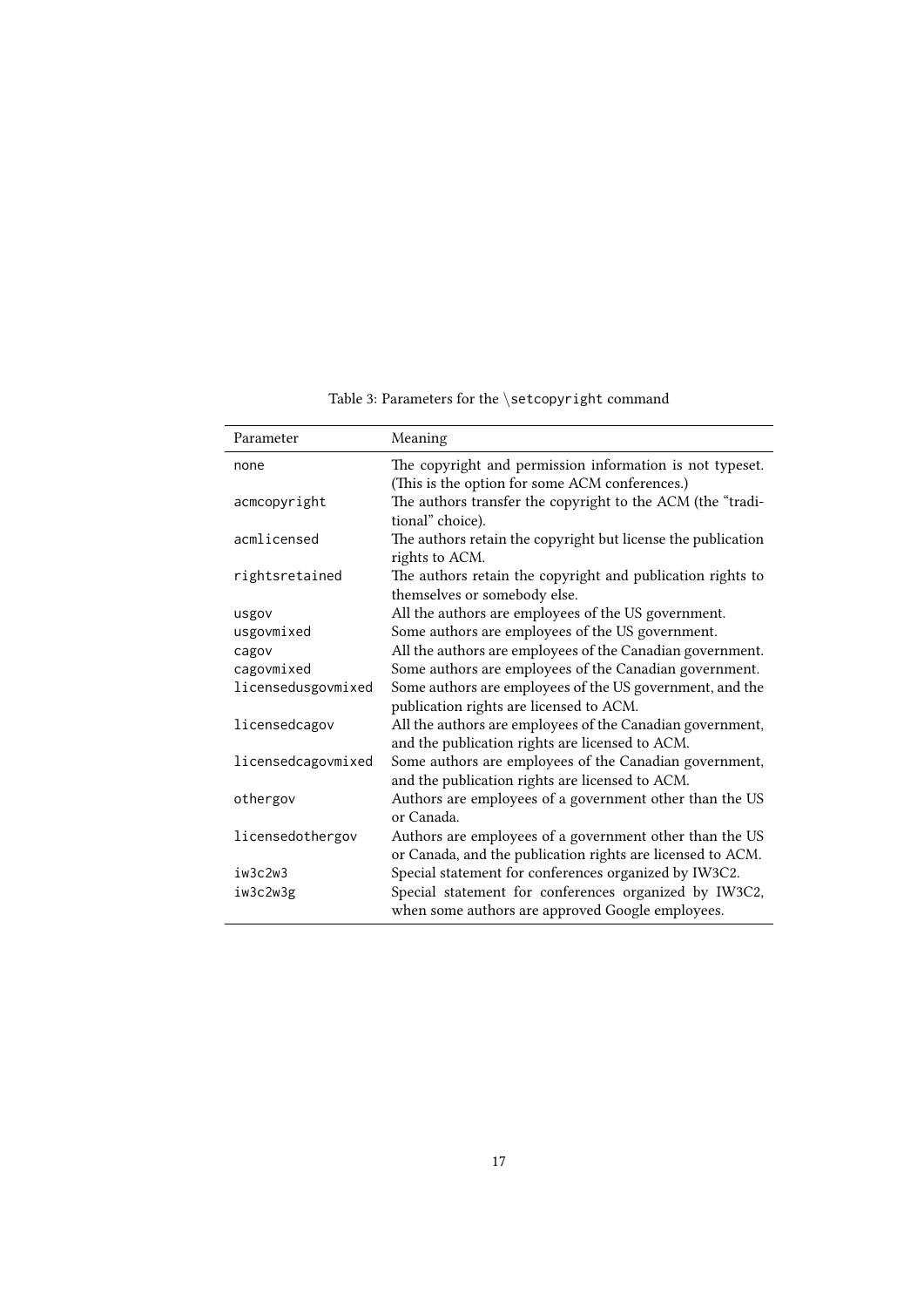```
\acmYear{2016}
\copyrightyear{2015}
```
There is a special case for a personal copy that the authors may be allowed to generate for their use or a posting on a personal site (check the instructions for the specific journal or conference for the details). The document option authorversion=true produces a special form of the copyright statement for this case. Note that you still need the \setcopyright command and (optionally) \copyrightyear command to tell TEX about the copyright owner and year. Also, you should be aware that due to the different sizes of the permssion blocks for the printed version and authors' version, the page breaks might be different between them.

abstract The environment abstract must *precede* the \maketitle command. Again, this is different from the standard LATEX. Putting abstract after \maketitle will trigger an error.

teaserfigure A special kind of figure is used for many two-column conference proceedings. This figure is placed just after the authors but before the main text. The environment teaserfigure is used for these figures. This environment must be used before \maketitle, for example,

```
\begin{teaserfigure}
  \includegraphics[width=\textwidth]{sampleteaser}
  \caption{This is a teaser}
  \label{fig:teaser}
\end{teaserfigure}
```
\settopmatter Some information in the top matter is printed for certain journals or proceedings and suppressed for others. You can override these defaults using the command \settopmatter{⟨settings⟩}. The settings and their meanings are listed in Table [4.](#page-18-1) For example,

\settopmatter{printacmref=false, printccs=true, printfolios=true}

The parameter authorsperrow requires some explanation. In conference proceedings authors' information is typeset in boxes, several boxes per row (see sample-sigconf.pdf, sample-sigplan.pdf, etc.). The number of boxes per row is determined automatically. If you want to override this, you can do it using this parameter, for example,

```
\settopmatter{authorsperrow=4}
```
However, in most cases you should not do this and should use the default settings. Setting authorsperrow to 0 will revert it to the default settings.

The parameter printacmref specifies whether to print the ACM bibliographic entry (default), or not. Note that this entry is required for all articles over one page in length, and is optional for one-page articles (abstracts).

\received The command \received[⟨stage⟩]{⟨date⟩} sets the history of the publication. The  $[\langle stage \rangle]$  argument is optional; the default is Received for the first date and revised for the subsequent ones. For example,

> \received{February 2007} \received[revised]{March 2009} \received[accepted]{June 2009}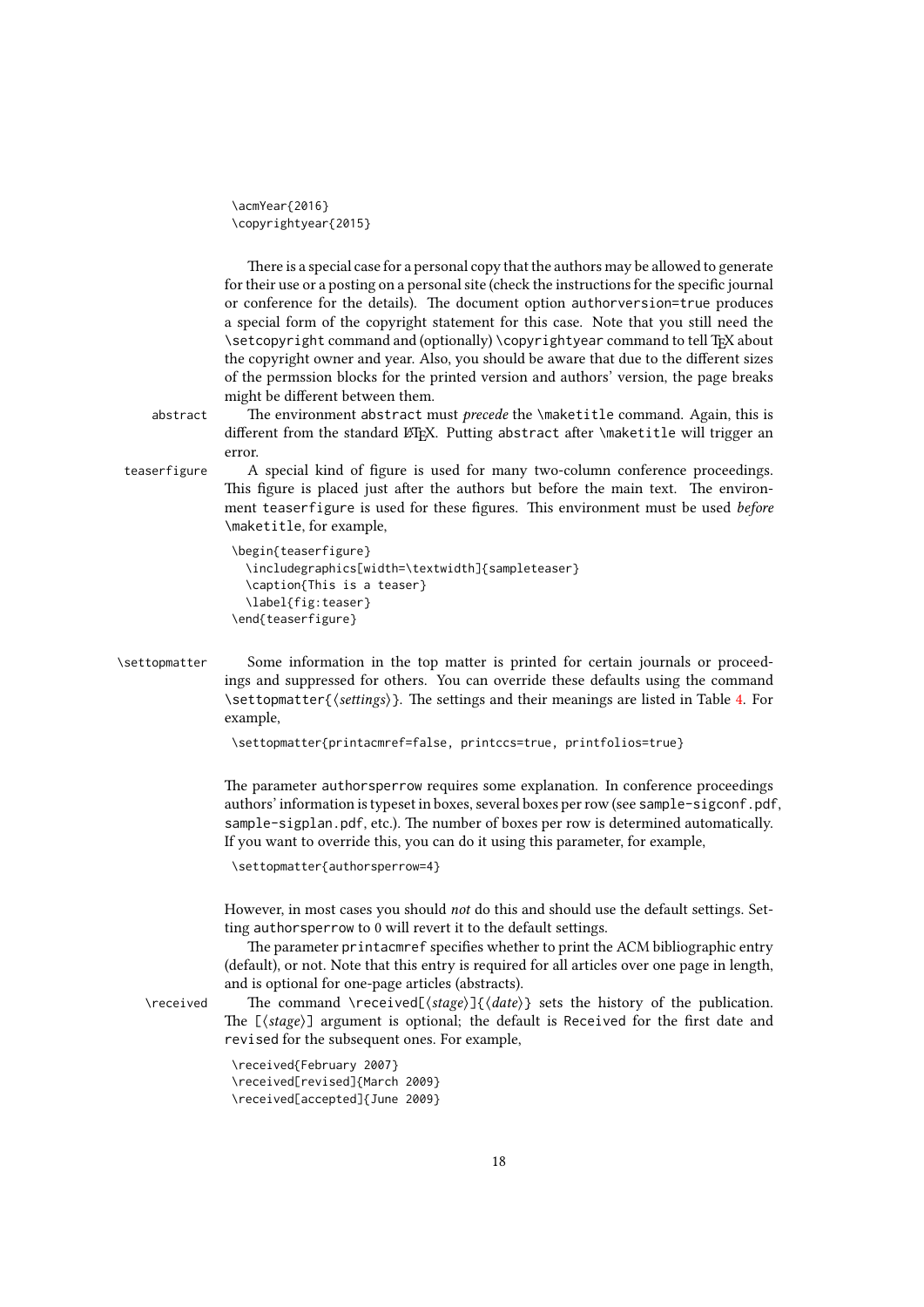Table 4: Settings for the \settopmatter command

<span id="page-18-1"></span>

| Parameter                                               | Values                                            | Meaning                                                                                                                                                                                                          |
|---------------------------------------------------------|---------------------------------------------------|------------------------------------------------------------------------------------------------------------------------------------------------------------------------------------------------------------------|
| printccs<br>printacmref<br>printfolios<br>authorsperrow | true/false<br>true/false<br>true/false<br>numeric | Whether to print CCS categories<br>Whether to print the ACM bibliographic entry<br>Whether to print page numbers (folios)<br>Number of authors per row for the title page in con-<br>ference proceedings formats |

\maketitle The macro \maketitle must be the last command in the top-matter group. That is it must follow the commands defined in this section.

\shortauthors After the command \maketitle, the macro \shortauthors stores the names of the authors for the running head. You can redefine it if the list of author's name is too long, e.g.,

```
\maketitle
\renewcommand{\shortauthors}{Zhou et al.}
```
## <span id="page-18-0"></span>2.4 Internationalization

ACM accepts publications in languages other than English, as well as papers in English with translations of titles, subtitles, keywords and abstracts into other languages. Papers in languages other than English usually have titles, subtitles (if applicable), keywords and abstracts in English. Note that CCS concepts are always typeset in English.

To submit these papers you need to set the option language in the \documentclass command. This option can be repeated, for example,

\documentclass[sigconf, language=french, language=english]{acmart}

The last language in the list is the main language of the paper, i.e. the one for the main title, abstract, body, etc. The other languages are *secondary*, and used for translated titles, keywords, abstracts. Thus the paper above is written in English, and has a secondary abstract and a secondary title in French. On the other hand, a paper in French wih secondary titles and abstracts in English and German should use, for example

```
\documentclass[sigconf,
```

```
language=german,
language=english,
language=french]{acmart}
```
This key can use any language defined in babel package [\[3\]](#page-106-2) (currently the package is tested with English, French, German and Spanish languages; other languages may require a translation of \keywordsname macro). Actually acmart loads babel internally, so you can use the facilities provided by this package.

If this key is set, you have access to several additional top matter commands. \translatedtitle The commands \translatedtitle{ $\langle \text{language} \rangle$ }title, \translatedsubtitle{ $\langle \text{language} \rangle$ }subtitle and \translatedkeywordslanguagekeywords are used to set title, subtitle and keywords in the secondary language. For example, a paper in English with French title and abstract may set

\translatedsubtitle \translatedkeywords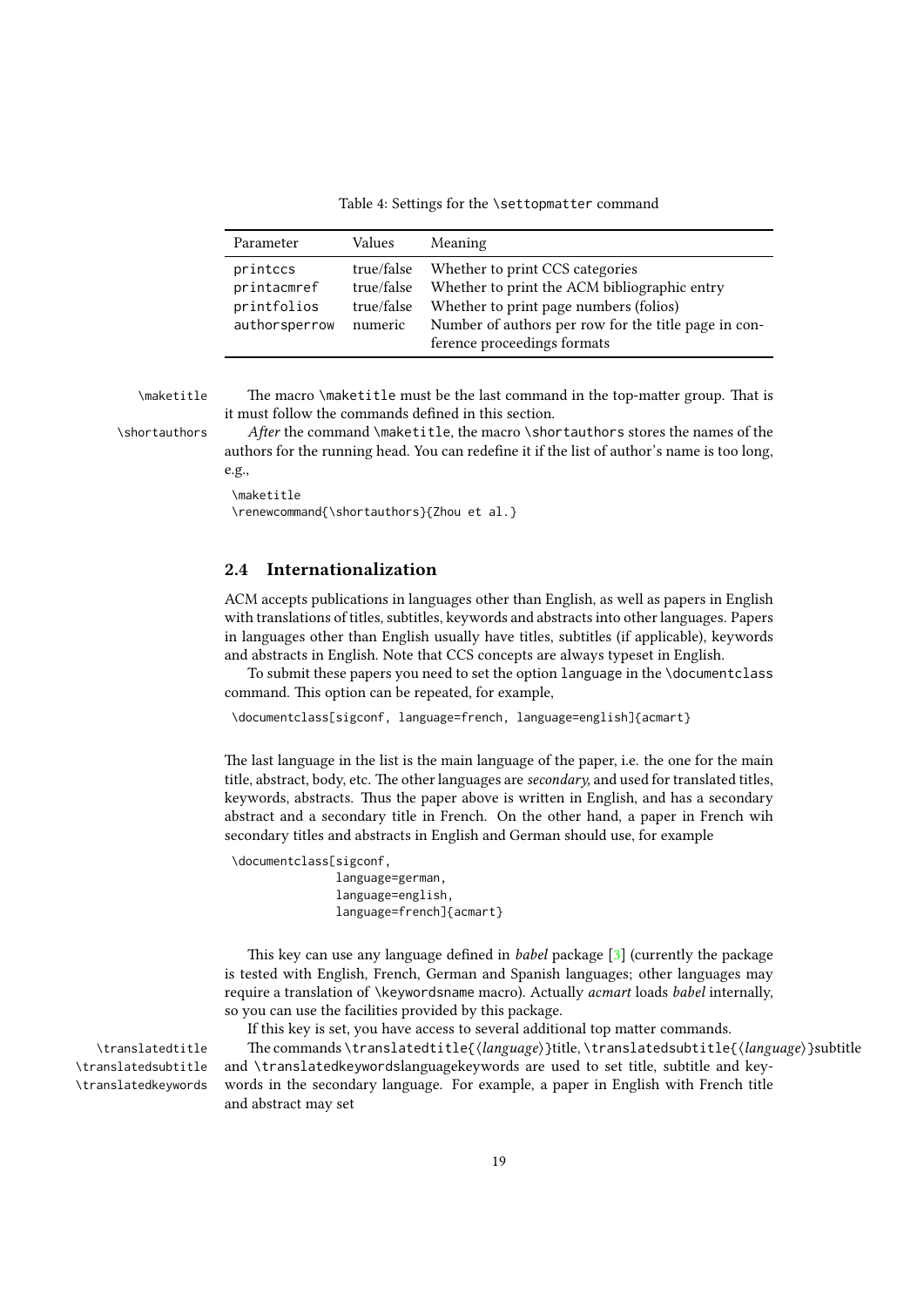```
\title{A note on computational complexity}
                     \translatedtitle{french}{Remarque sur la complexit\'e de calcul}
                    while a paper in French should set
                     \title{Remarque sur la complexit\'e de calcul}
                     \translatedtitle{english}{A note on computational complexity}
translatedabstract Similarly, translatedabstract environment has a mandatory language argument,
                    for example,
                     \begin{translatedastract}{english}
```

```
This is the English version of the abstract
\end{translatedastract}
```
You can repeat these commands if a paper has more than one secondary language. Use the standard commands (\title, \subtitle, \keywords, abstract) for the main language of the paper.

## <span id="page-19-0"></span>2.5 Algorithms

There are now several good packages for typesetting algorithms  $[4, 5, 6]$  $[4, 5, 6]$  $[4, 5, 6]$  $[4, 5, 6]$  $[4, 5, 6]$ , and the authors are free to choose their favorite one.

## <span id="page-19-1"></span>2.6 Figures and tables

The new ACM styles use the standard LATEX interface for figures and tables. There are some important items to be aware of, however.

- 1. The captions for figures must be entered after the figure bodies and for tables before the table bodies.
- 2. The ACM uses the standard types for figures and tables and adds several new ones. In total there are the following types:
	- figure, table: a standard figure or table taking a full text width in one-column formats and one column width in two-column formats.
	- figure\*, table\* in two-column formats, a special figure or table taking a full text width.

teaserfigure: a special figure before \maketitle.

- 3. Accordingly, when scaling images, one should use the following sizes:
	- (a) For teaserfigure, figure in one-column mode or figure\* in two-column mode, use \textwidth. In one-column mode, you can also use \columnwidth, which coincides with \textwidth in this case.
	- (b) For figure in two-column mode, use \columnwidth.

It is strongly recommended to use the package booktabs [\[7\]](#page-106-6) and follow its main principles of typography with respect to tables: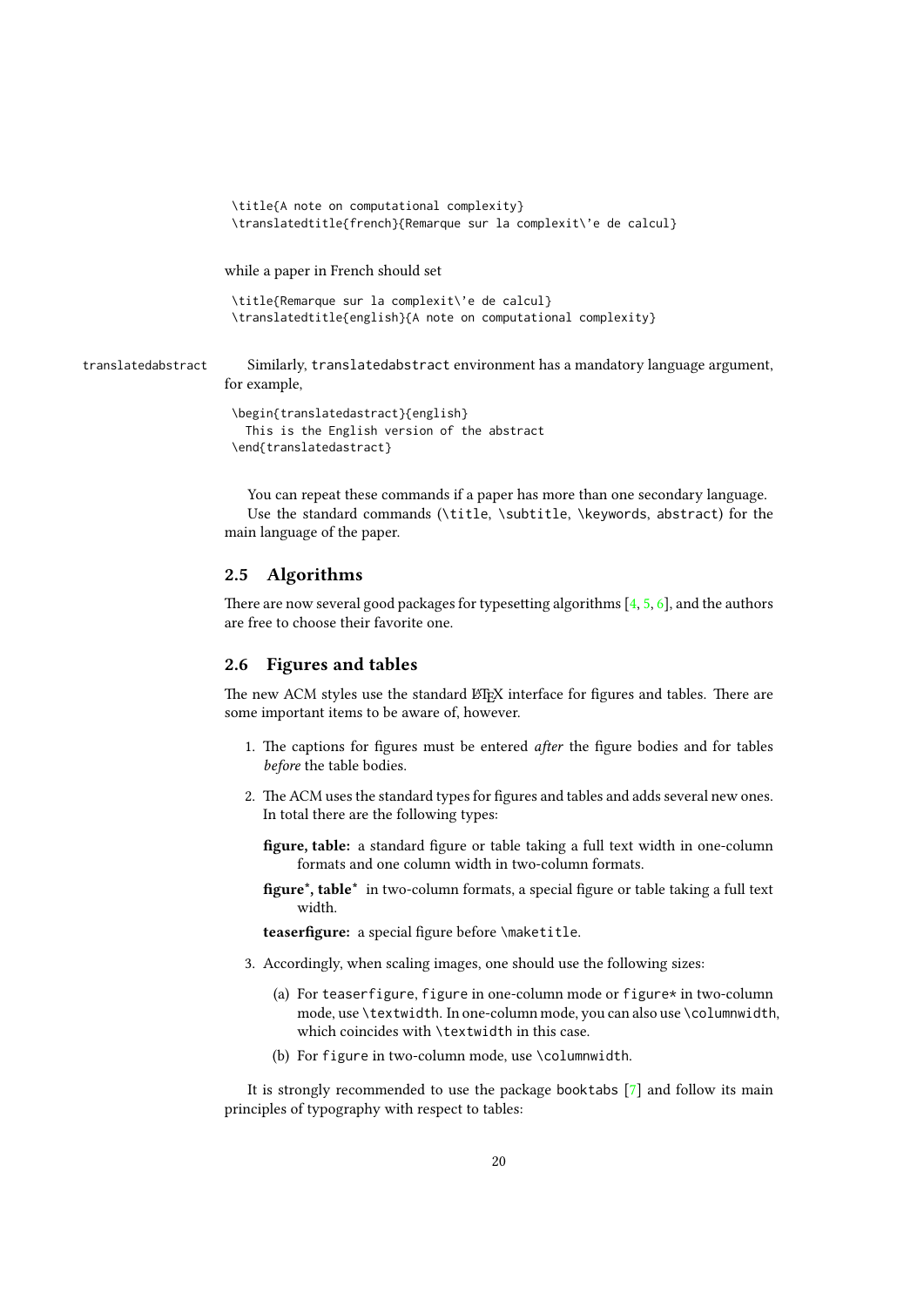- 1. Never, ever use vertical rules.
- 2. Never use double rules.

It is also a good idea not to overuse horizontal rules.

For table footnotes you have several options described in the TeX FAQ [\[1\]](#page-106-0). The simplest one is to use a \minipage environment:

```
\begin{table}
\caption{Simulation Configuration}
\label{tab:conf}
\begin{minipage}{\columnwidth}
\begin{center}
\begin{tabular}{ll}
 \toprule
 TERRAIN\footnote{This is a table footnote. This is a
   table footnote. This is a table footnote.} &
   (200\,m$\times$200\,m) Square\\
 Node Number & 289\\
 Node Placement & Uniform\\
 Application & Many-to-Many/Gossip CBR Streams\\
 Payload Size & 32 bytes\\
 Routing Layer & GF\\
 MAC Layer & CSMA/MMSN\\
 Radio Layer & RADIO-ACCNOISE\\
 Radio Bandwidth & 250Kbps\\
 Radio Range & 20m--45m\\
 \bottomrule
\end{tabular}
\end{center}
\bigskip
\footnotesize\emph{Source:} This is a table
sourcenote. This is a table sourcenote. This is a table
sourcenote.
\emph{Note:} This is a table footnote.
\end{minipage}
```
\end{table}

Tables and figures are by default centered. However, in some cases (for example, when you use several subimages per figure) you may need to override this. A good way to do so is to put the contents into a \minipage of the width \columnwidth.

## <span id="page-20-0"></span>2.7 Descriptions of images

\Description Some readers of ACM publications might be visually challenged. These readers might use a voice-over software to read aloud the papers. It is important to provide them a description of each image used in the paper.

> The command \Description[ $\langle short\ description\rangle$ ] $\{ \langle long\ description\rangle \}$  should be placed inside every figure, teaserfigure or marginfigure environment to provide a description of the image(s) used in the figure. Unlike \caption, which is used alongside the image, \Description is intended to be used instead of the image, for example,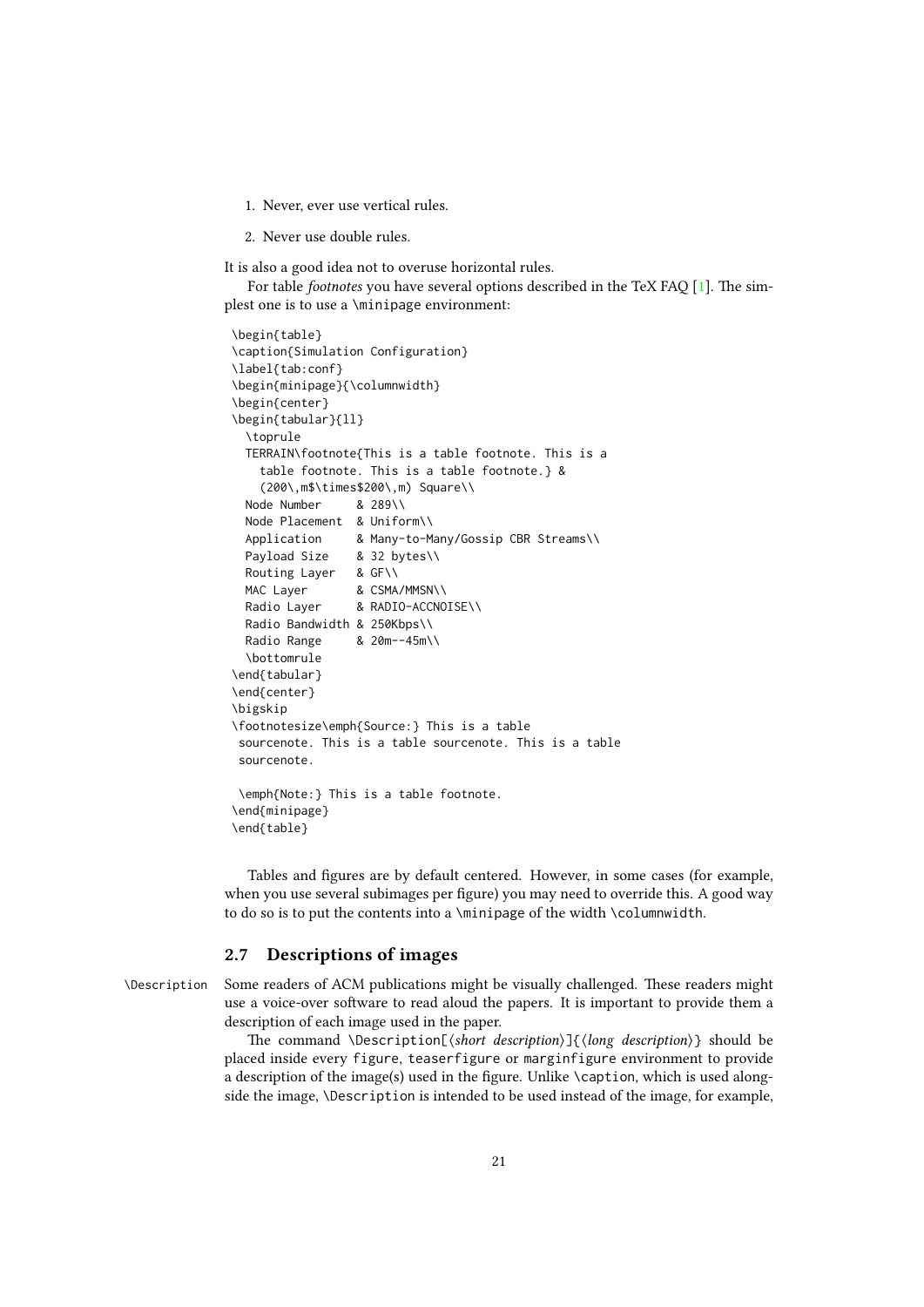```
\begin{figure}
  \centering
  \includegraphics{voltage}
  \Description{A bell-like histogram centered at $0.5$˜V with most
 measurements between $0.2$˜V and $0.8$˜V}
  \caption{Histogram of the measurements of voltage}
  \label{fig:voltage}
\end{figure}
```
At present the lack of descriptions generates a warning at compilation.

#### <span id="page-21-0"></span>2.8 Theorems

The ACM classes define two theorem styles and several pre-defined theorem environments:

acmplain: this is the style used for theorem, conjecture, proposition, lemma and corollary, and

acmdefinition: this is the style used for example and definition.

These environments are defined by default. In the unusual circumstance that a user does not wish to have these environments defined, the option acmthm=false in the preamble will suppress them.

Sometimes authors want to define new theorem-like constructs that use theorem counters. These constructs must be defined either after \begin{document}, or delayed using \AtEndPreamble macro, for example,

```
\AtEndPreamble{%
 \theoremstyle{acmdefinition}
 \newtheorem{remark}[theorem]{Remark}}
```
## <span id="page-21-1"></span>2.9 Online-only and offline-only material

printonly Some supplementary material in ACM publications is put online but not in the printed screenonly version. The text inside the environment screenonly will be typeset only when the option screen (see Section [2.2\)](#page-5-0) is set to true. Conversely, the text inside the environment printonly is typeset only when this option is set to false. For example,

```
\section{Supplementary materials}
```

```
\begin{printonly}
 Supplementary materials are available in the online version of this paper.
\end{printonly}
```

```
\begin{screenonly}
  (The actual supplementary materials.)
\end{screenonly}
```
We use the comment package for typesetting this code, so \begin and \end should start on a line of their own with no leading or trailing spaces.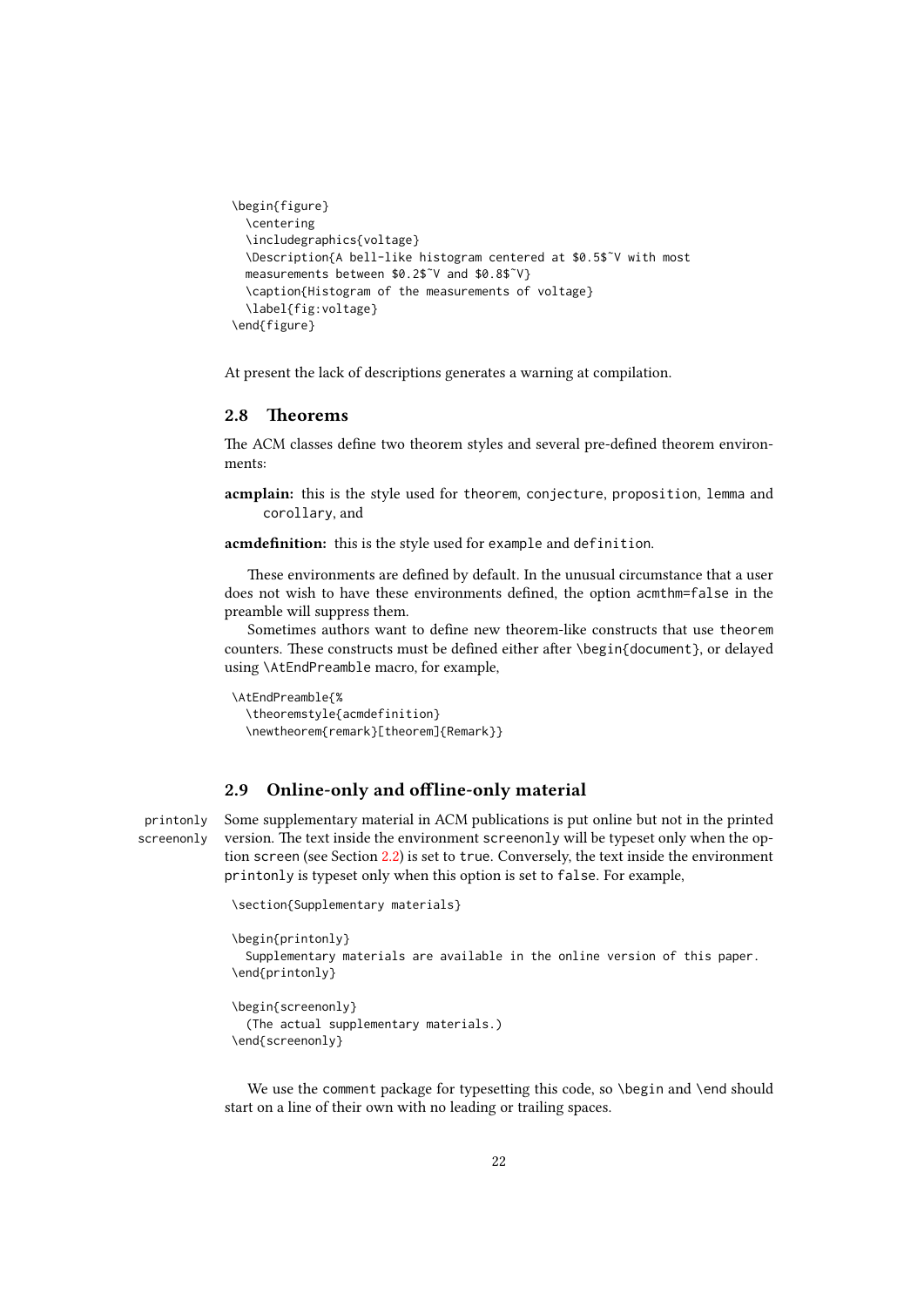## <span id="page-22-0"></span>2.10 Note about anonymous mode

anonsuppress When the option anonymous is selected, T<sub>EX</sub> suppresses author information (including the number of authors) for a blind review. However, sometimes the information identifying the authors may be present in the body of the paper. For example,

```
\begin{anonsuppress}
 This is the continuation of the previous work by the author
 \cite{prev1, prev2}.
\end{anonsuppress}
```
As for the printonly and screenonly environments, \begin{anonsuppress} and \end{anonsuppress} should start on a line of their own with no leading or trailing spaces.

\anon To suppress short snippets of information, use the command \anon[⟨substitute⟩]{⟨suppressed-text⟩}. By default [⟨substitute⟩] is the word ANONYMOUS. Examples:

```
This work was performed at \anon{NSA}.
This work was performed at \anon[No Such Agency]{NSA}.
```
## <span id="page-22-1"></span>2.11 Acknowledgments

The traditional "Acknowledgments" section is conventionally used to thank persons and granting agencies for their help and support. However, there are several important considerations about this section.

First, in anonymous mode this section must be omitted: it gives too much information to reviewers. Second, data about grants is extracted and stored separately by the postprocessing software. ACM classes provide facilities for both these tasks.

acks The environment acks starts an unnumbered section "Acknowledgments" unless the anonymous mode is chosen. Put all thanks inside this environment.

As for the printonly and screenonly environments,  $\begin{cases} \begin{array}{c} \Delta \geq 0 \\ \Delta \geq 0 \end{array} \end{cases}$ should start on a line of their own with no leading or trailing spaces.

\grantsponsor All financial support must be listed using the commands \grantsponsor and \grantnum \grantnum. These commands tell the postprocessing software about the granting organization and grant. The format of these commands is the following:

```
\grantsponsor{⟨sponsorID⟩}{⟨name⟩}{⟨url⟩}
\grantnum[⟨url⟩]{⟨sponsorID⟩}{⟨number⟩}.
```
Here  $\{\langle sponsorID \rangle\}$  is the unique ID used to match grants to sponsors,  $\{\langle name \rangle\}$  is the name of the sponsor,  $\{\langle url \rangle\}$  is its URL, and  $\{\langle number \rangle\}$  is the grant number. The {⟨sponsorID⟩} of the \grantnum command must correspond to the {⟨sponsorID⟩} of a \grantsponsor command. Some awards have their own web pages, which you can include using the optional argument of the \grantnum command.

At present  $\{\langle sponsorID \rangle\}$  is chosen by the authors and can be an arbitrary key in the same way the label of a \cite is arbitrarily chosen. There might be a change to this policy if the ACM decides to create a global database of sponsoring organizations.

Example:

\begin{acks}

The authors would like to thank Dr. Yuhua Li for providing the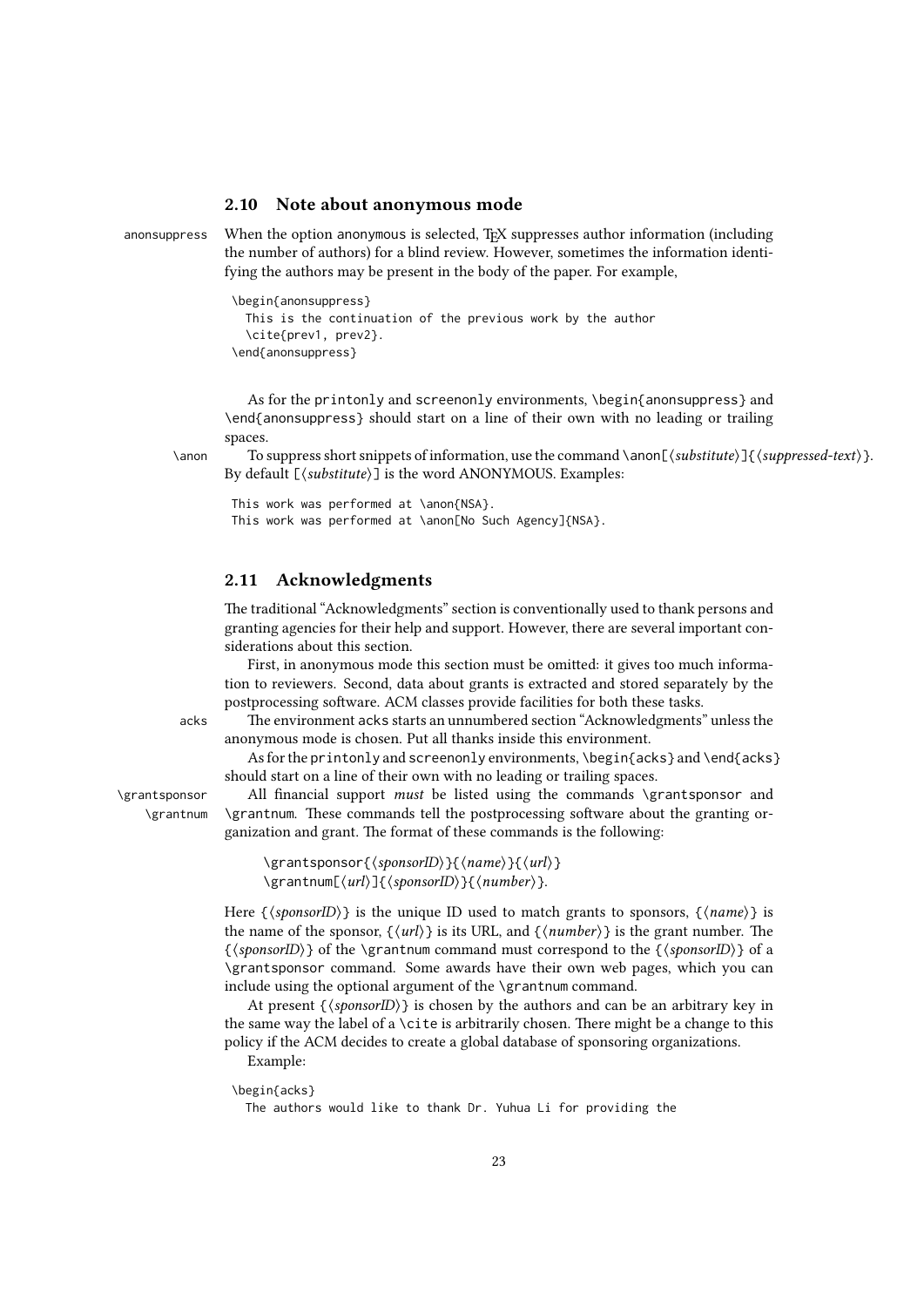```
matlab code of the \textit{BEPS} method.
```

```
The authors would also like to thank the anonymous referees for
  their valuable comments and helpful suggestions. This work is
  supported by the \grantsponsor{GS501100001809}{National Natural
  Science Foundation of
  China}{https://doi.org/10.13039/501100001809} under Grant
 No.:˜\grantnum{GS501100001809}{61273304}
  and˜\grantnum[http://www.nnsf.cn/youngscientists]{GS501100001809}{Young
  Scientists' Support Program}.
\end{acks}
```
## <span id="page-23-0"></span>2.12 Bibliography

The ACM lets you use either BibTFX or BibLTFX to process your references: they require slightly different setup of your LATEX file, as detailed in the following subsections.

## <span id="page-23-1"></span>2.12.1 Processing using BibTFX

This uses the natbib package for formatting references and the BibT<sub>EX</sub> style file ACM-Reference-Format.bst for BibTEX processing. You can disable loading of natbib using the option natbib=false in \documentclass. However, it is not recommended, as well as the use of BibTEX styles other than ACM-Reference-Format.bst, and may delay the processing of the manuscript.

\citestyle If you use natbib, you can select one of two predefined citation styles using the command \citestyle: the author-year format acmauthoryear or the numeric format acmnumeric. For example,

\citestyle{acmauthoryear}

Note that numeric citations are the default mode for most formats.

\setcitestyle You can further customize natbib using the \setcitestyle command, for example,

\setcitestyle{numbers,sort&compress}

One of the more common versions is

\setcitestyle{nosort}

It is useful if you do not like the way natbib sorts citation lists.

If you use natbib, then commands like \citep and \citeauthor are automatically supported. The command \shortcite is the same as \cite in numerical mode and cites the year in author-date mode.

Note that before version 1.48 the command \citeyear put the year in parentheses. In version 1.48 and later it produces just the year; the command \citeyearpar can be used to emulate its old behavior.

There are several customized BIBTEX entry types and fields in the ACM style file ACM-Reference-Format.bst that you may want to be aware of.

The style supports the fields doi and url, for example,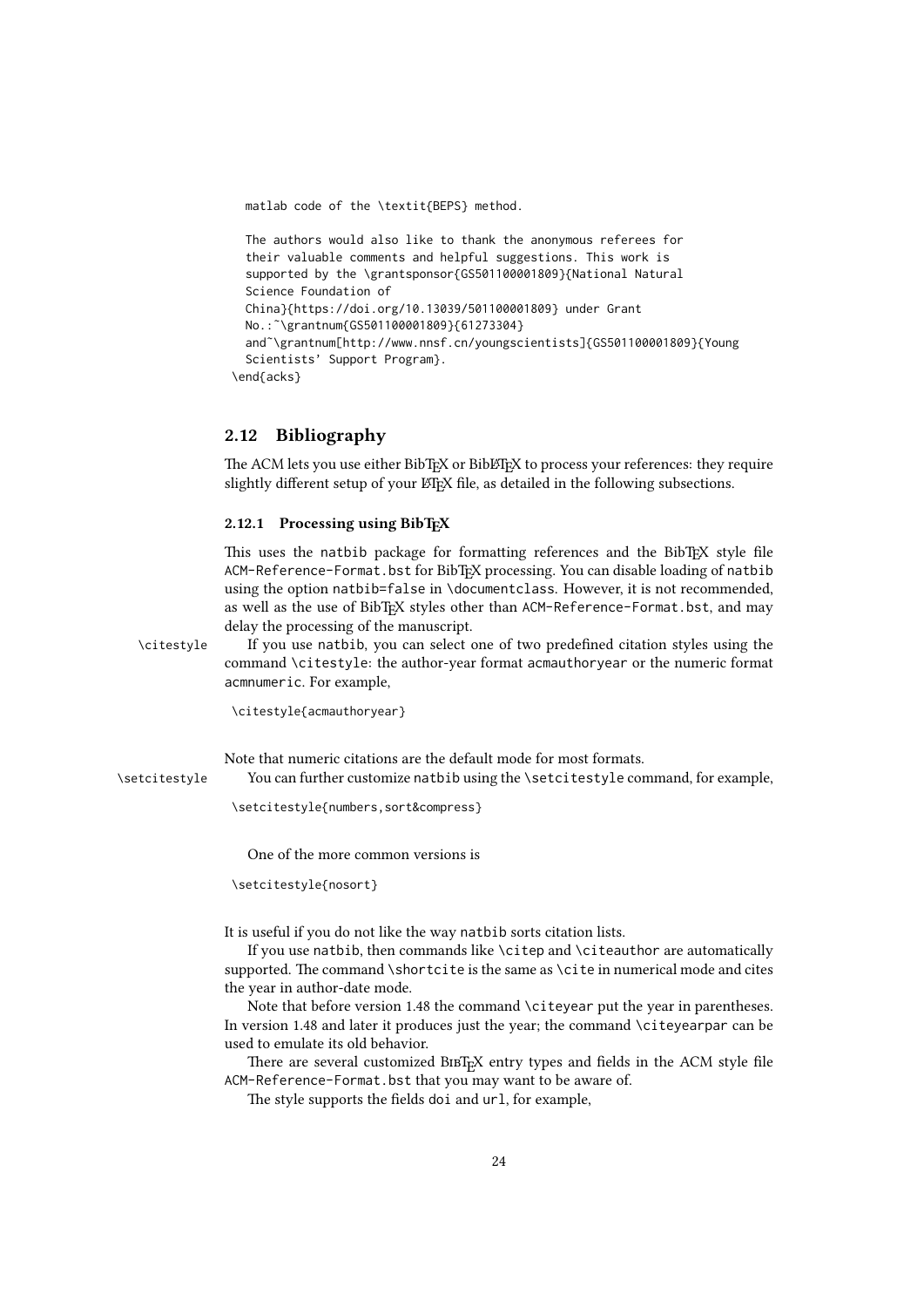| $\dot{\text{doi}} =$ | "10.1145/1188913.1188915",                        |
|----------------------|---------------------------------------------------|
| $url =$              | "http://ccrma.stanford.edu/~jos/bayes/bayes.pdf", |

Normally the printing of URL is suppressed if DOI is present. However, there is a special field distinctURL. If it is present and is not zero, URL is printed even if DOI is present.

The style supports the arXiv-recommended fields eprint and (optionally) primaryclass, for example,

```
eprint = "960935712",
primaryclass = "cs",
```
See the examples at <https://arxiv.org/help/hypertex/bibstyles>.

There are several special entry types. Types online and game are used for Web pages and games, for example,

```
@online{Thornburg01,
```

```
author = "Harry Thornburg",
year = "2001",
title = "Introduction to Bayesian Statistics",
url = "http://ccrma.stanford.edu/˜jos/bayes/bayes.html",
month = mar,
lastaccessed = "March 2, 2005",
}
```
Entry types artifactsoftware, artifactdataset (with synonyms software and dataset) can be used to cite software artifacts and datasets, for example,

```
@ArtifactSoftware{R,
   title = {R: A Language and Environment for Statistical Computing},
   author = \{R \text{ Core Team}\},\organization = {R Foundation for Statistical Computing},
   address = {Vienna, Austria},
   year = {2019},
   url = {https://www.R-project.org/},
}
 @ArtifactDataset{UMassCitations,
 author = {Sam Anzaroot and Andrew McCallum},
  title = {{UMass} Citation Field Extraction Dataset},
  vear = 2013.
  ur1{http://www.iesl.cs.umass.edu/data/data-umasscitationfield},
  lastaccessed = {May 27, 2019}}
```
For these entry types you can use the lastaccessed field to add the access date for the URL.

There are two ways to enter video or audio sources in the bibliograpy corresponding to two different possibilies. For standalone sources available online, you can use an online entry and set its howpublished field. For example,

<sup>@</sup>online{Obama08,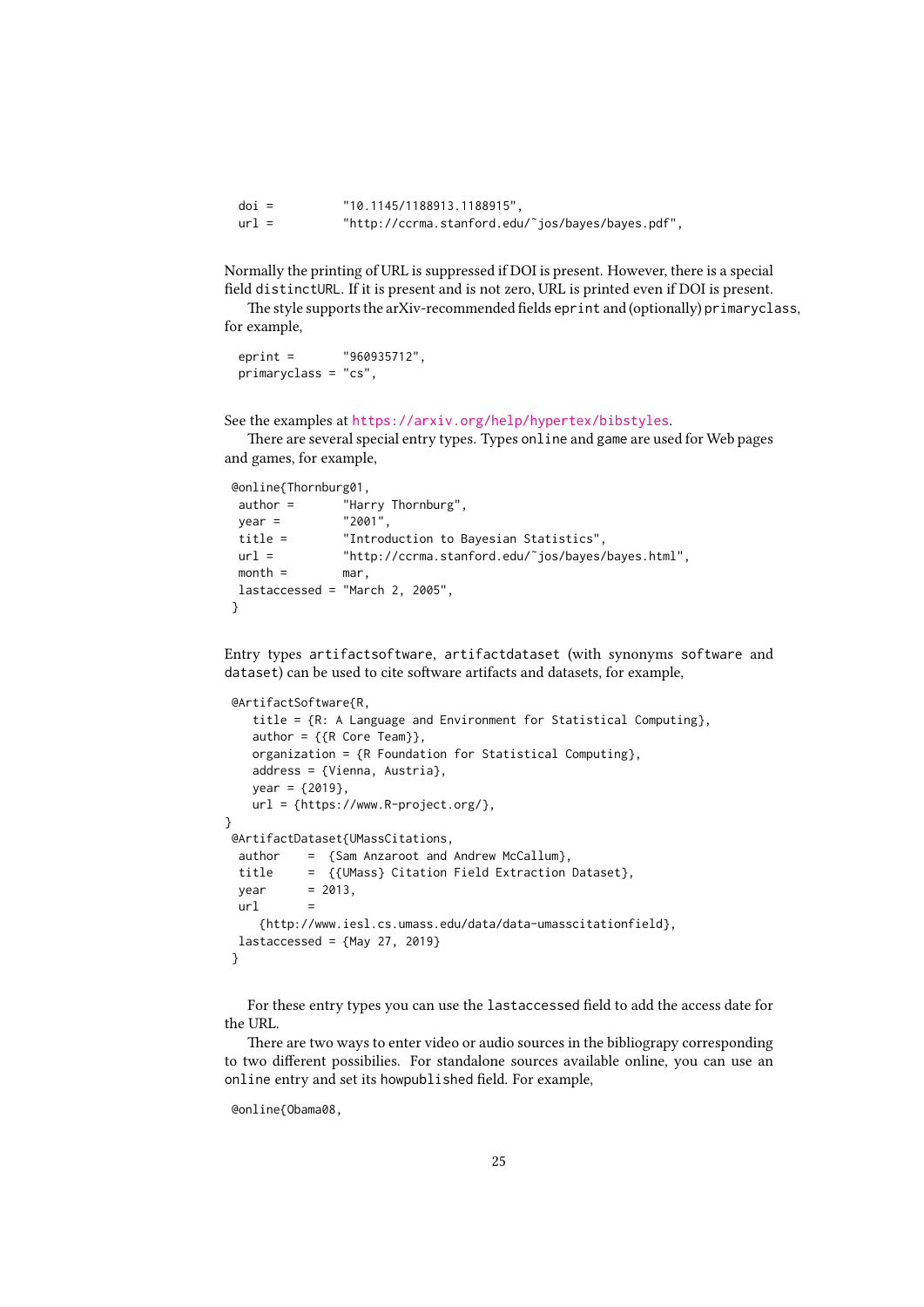```
author = "Barack Obama",
year = "2008",
title = "A more perfect union",
howpublished = "Video",
day = "5",
url = "http://video.google.com/videoplay?docid=6528042696351994555",
month = mar,lastaccessed = "March 21, 2008",
}
```
For sources available as attachments to conference proceedings and similar documents, you can use the usual inproceedings entry type and set its howpublished field:

```
@Inproceedings{Novak03,
```

```
author = "Dave Novak",
title = "Solder man",
booktitle = "ACM SIGGRAPH 2003 Video Review on Animation theater Program",
year = "2003",<br>publisher = "ACM Press".
publicer =address = "New York, NY",
pages = "4",
month = "March 21, 2008",
doi = "10.9999/woot07-S422",
howpublished = "Video",
}
```
Sometimes you need to cite a complete issue of a journal. The periodical entry type is intended for this:

```
@periodical{JCohen96,
```

```
key = "Cohen",
editor = "Jacques Cohen",
title = "Special issue: Digital Libraries",
journal = "Communications of the {ACM}",<br>volume = "39",
volume = "39",<br>number = "11",number =month = nov.vear = "1996".
}
```
If you do not know the year of publication, the style will add "[n. d.]" (for "no date") to the entry.

If you do not know the author (this is often the case for online entries), use the key field to add a key for sorting and citations, for example,

```
@online{TUGInstmem,
key = {TUG},
vear = 2017.
title = "Institutional members of the {\TeX} Users Group",
url = "http://wwtug.org/instmem.html",
lastaccessed = "May 27, 2017",}
```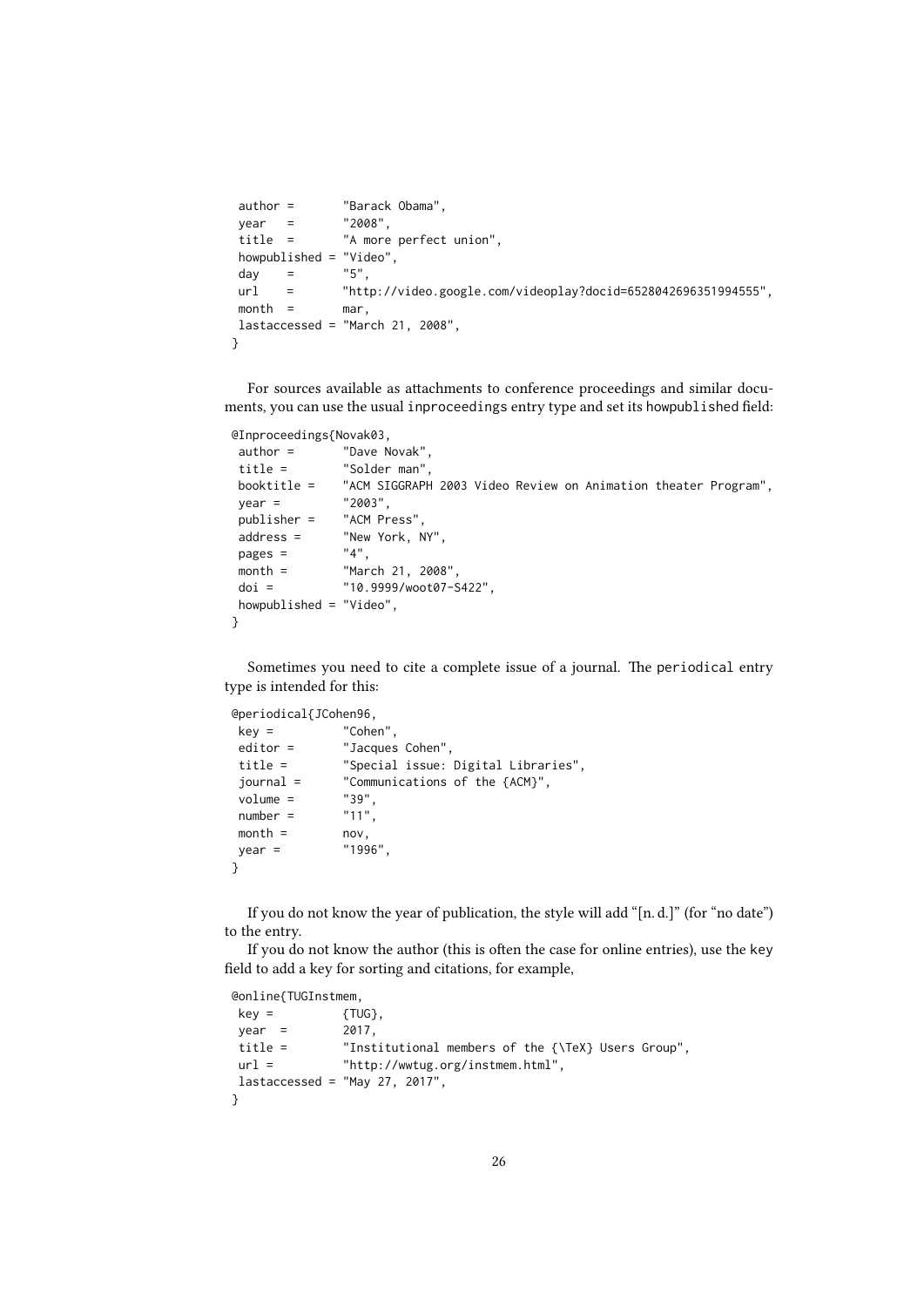A note about sorting. The current ACM bibliography styles always sort the entries according to authors names and publication year. There is a controversy about sorting names with "von" or "van" part: should Ludwig van Beethoven be sorted under "V" or under "B"? The American practice is to use "van" in sorting, i.e. to file van Beethoven under "V". However, some authorities recommend to sort Dutch persons according to their last names (see e.g. [https://www.ifla.org/files/assets/cataloguing/pubs/](https://www.ifla.org/files/assets/cataloguing/pubs/names-of-persons_1996.pdf) [names-of-persons](https://www.ifla.org/files/assets/cataloguing/pubs/names-of-persons_1996.pdf) 1996.pdf). While I do not want to take a part in this dispute, I would like to point to the old "noopsort" trick by Oren Patashnik. Add to the .bib file the line

@PREAMBLE{"\providecommand{\noopsort}[1]{}"}

and then encode the author as

author = {Ludwig {\noopsort{Beethoven}}van Beethoven},

This will make the author to be sorted as "Beethoven" rather than "van Beethoven".

The current bst style defines a number of macros for common journal names. In particular, all journals listed in Table [5](#page-29-1) are includes, so you can use strings like journal = taccess for ACM Transactions on Accessible Computing.

#### <span id="page-26-0"></span>2.12.2 Processing using BiblAT<sub>EX</sub>

You will find in this package two sets of style files for BibLATEX, acmnumeric and acmauthoryear, that mimic the behaviour of the ACM-Reference-Format.bst BibTFX sytle. They provide you access to all the power of BibLATEX and already include support for advanced citation of software artefact from the biblatex-software package, also separately available on CTAN. Look at the biblatex-software documentation to learn more about what it offers.

There are a few key differences in how the ETFX sources are set up when using BibLIFX instead of BibTFX, that we summarize briefly here (please refer to the official BibLTFX documentation for more details).

In the preamble of your document you need to load the BibLATEX package and select the approriate bibliography style, as follows

```
\RequirePackage[
datamodel=acmdatamodel,
 style=acmnumeric, % use style=acmauthoryear for publications that require it
]{biblatex}
```
Also in the preamble, you need to declare the bibliography sources files using the \addbibresouce directe (one \addbibresource command per source file), e.g.:

```
\addbibresource{software.bib}
\addbibresource{sample-base.bib}
```
At the end of the document, where you want the bibliography to appear, you need to place the command \printbibliography.

Look at the sample- $*$ -biblatex.tex files that can be found in the samples directory after running make for templates showcasing these BibLTFX styles.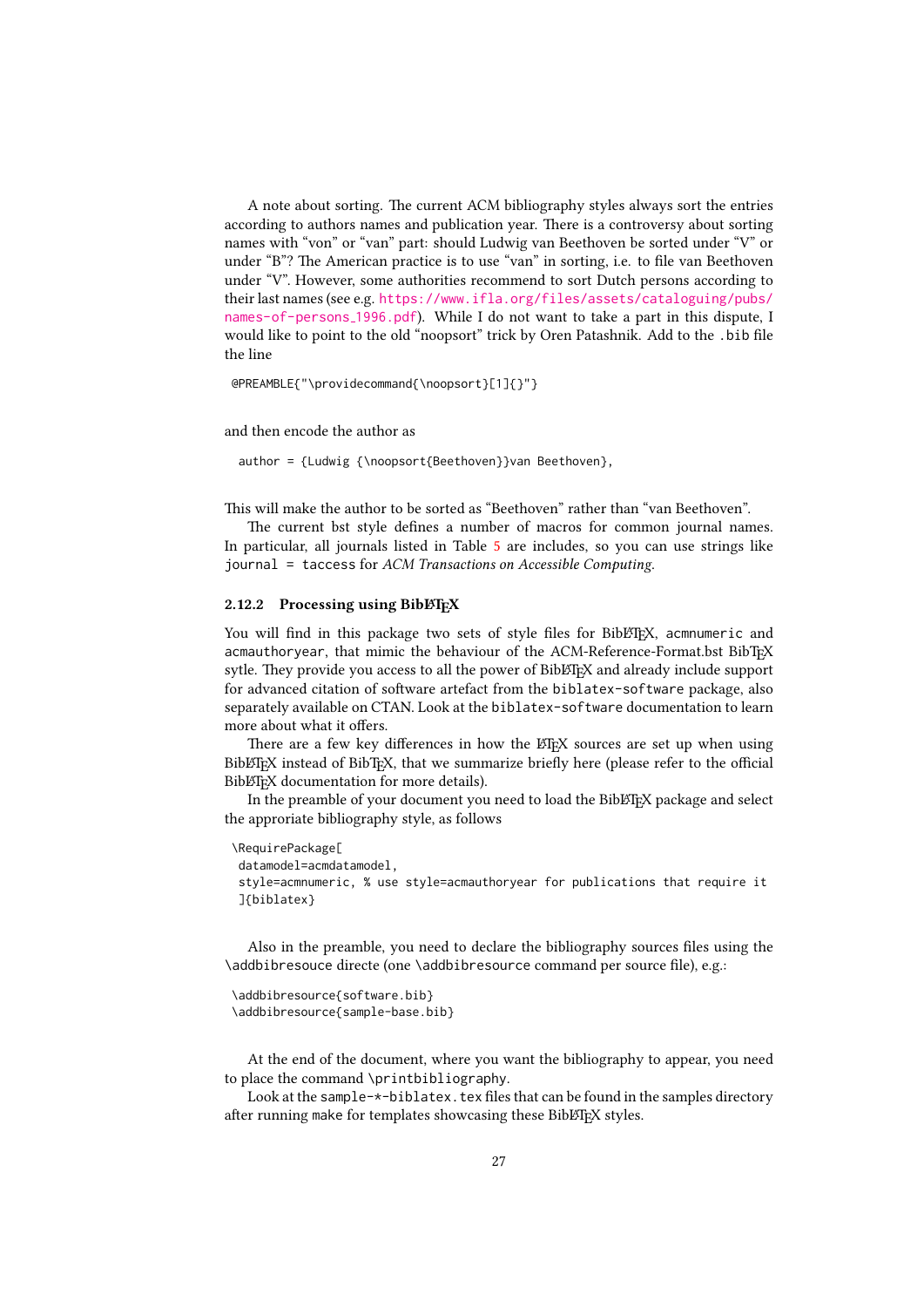#### <span id="page-27-0"></span>2.13 Colors

While printed ACM publications are usually black and white, screen mode allows the use of colors. The ACM classes pre-define several colors according to [\[8\]](#page-106-7): ACMBlue, ACMYellow, ACMOrange, ACMRed, ACMLightBlue, ACMGreen, ACMPurple and ACMDarkBlue. You can use them in color assignments.

The ACM provides the following recommendation on color use.

The most accessible approach would be to ensure that your article is still readable when printed in greyscale. The most notable reasons for this are:

- 1. The most common type of inherited Color Vision Deficiency (CVD) is red-green (in which similar-brightness colors that differ only in their amounts of red or green are often confused), and it affects up to 8% of males and 0.5% of females of Northern European descent.
- 2. The most common type of acquired Color Vision Deficiency (CVD) is blue-yellow (including mild cases for many older adults).
- 3. Most printing is in black and white.
- 4. Situational impairments (e.g., bright sunlight shining on a mobile screen) tend to reduce the entire color gamut, reducing color discriminability.

Note: It is not safe to encode information using only variations in color (i.e., only differences in hue and/or saturation) as there is bound to be someone affected!

To ensure that you are using the most accessible colors, the ACM recommends that you choose sets of colors to help ensure suitable variations in when printed in greyscale by using either of the following tools:

- 1. ColourBrewer: <http://colorbrewer2.org/>
- 2. ACE: The Accessible Colour Evaluator: <http://daprlab.com/ace/> for designing WCAG 2.0 compliant palettes.

## <span id="page-27-1"></span>2.14 Other notable packages and typographic remarks

Several other packages are recommended for specialized tasks.

The package subcaption  $[9]$  is recommended for complex figures with several subplots or subfigures that require separate subcaptioning. The packages nomencl [\[10\]](#page-106-9) and glossaries [\[11\]](#page-106-10) can be used for the automatic creation of the lists of symbols and concepts used.

By default acmart prevents all widows and orphans (i.e., lonely lines at the beginning or end of the page) and hyphenation at the end of the page. This is done by the rather strict settings

```
\widowpenalty=10000
\clubpenalty=10000
\brokenpenalty=10000
```
However, this may lead to frustrating results when the authors must obey a page limit. Setting these penalties to smaller values may help if you absolutely need to.

Another problem might be the too strict line breaking rules. Again, a strategically placed \sloppy command or putting the problematic paragraph inside sloppypar environment might help—but beware, the results might be, well, sloppy.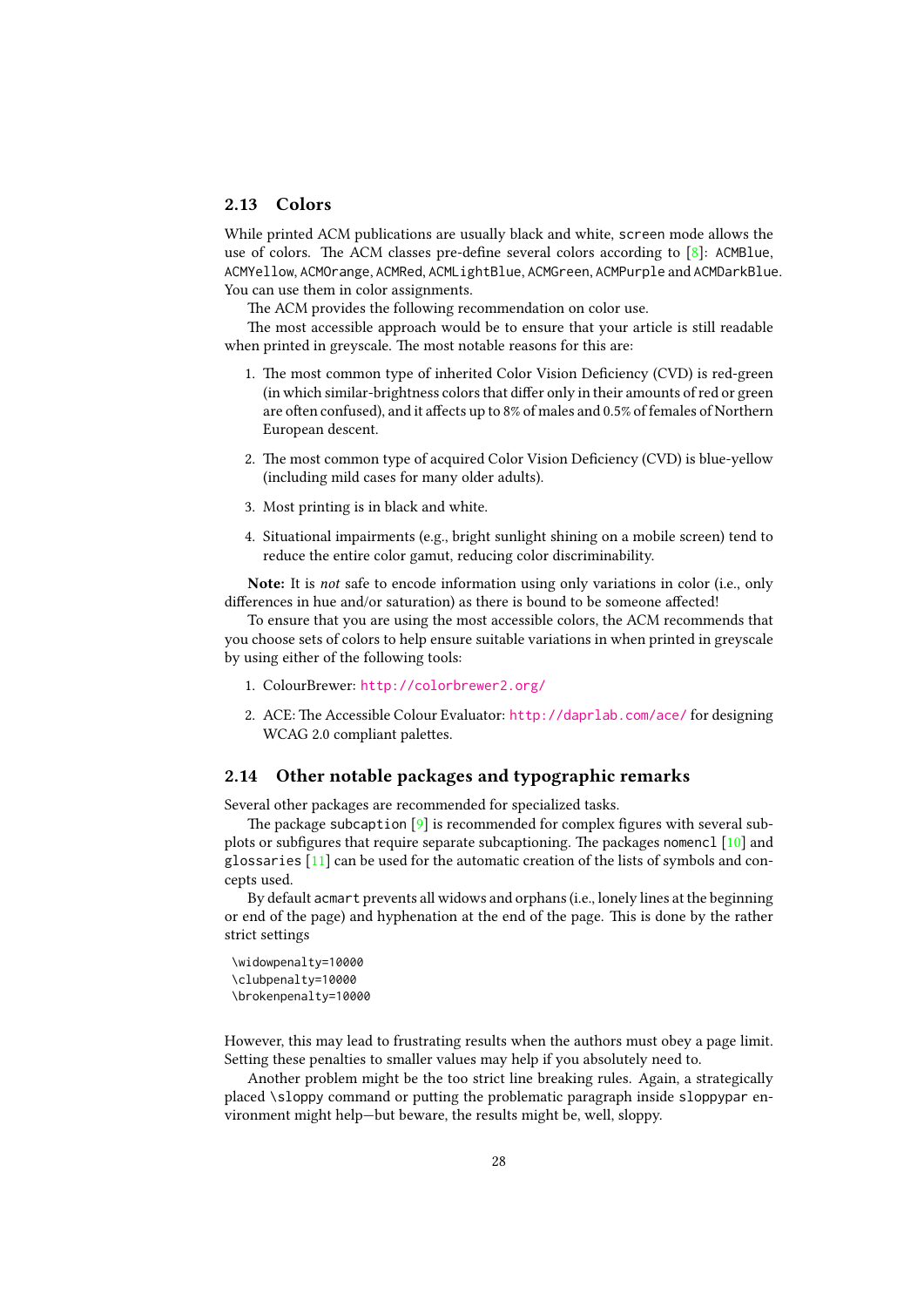Note that the uppercasing in section titles is done using the textcase package [\[12\]](#page-106-11), so the command \NoCaseChange inside the title may help to prevent extraneous uppercasing.

## <span id="page-28-0"></span>2.15 Counting words

Some ACM conferences use word count limits for papers. The calculation of word number for a paper with math, tables and figures is not a trivial task. Currently the authoritative word count is done by translating the PDF to text and using wc -w on the output. Authors can use the package texcount (used by Overleaf) to get an estimate of the word count. To faciliate this one adds to the beginning of the package metacomments

```
%TC:macro \cite [option:text,text]
%TC:macro \citep [option:text,text]
%TC:macro \citet [option:text,text]
%TC:envir table 0 1
%TC:envir table* 0 1
%TC:envir tabular [ignore] word
%TC:envir displaymath 0 word
%TC:envir math 0 word
%TC:envir comment 0 0
```
and uses \begin{math}...\end{math} instead of dollar signs for math. Note that the count is in any case approximate, and the final decision of editors is based on PDF count.

The script texcount provides a report of word count in the document.

## <span id="page-28-1"></span>2.16 Disabled or forbidden commands

The goal of acmart package is to provide a uniform look and feel for ACM publications. Accordingly, a number of commands is forbidden or disabled in acmart.

You may not put several authors or several e-mails into a \author or \email command. This may lead to errors or warning.

You cannot change \baselinestretch in your document: this produces an error.

You should not abuse the command \vspace: this command may disturb the typesetting of ACM papers.

You should not load amssymb package since the package acmart defines the corresponding symbols itself.

#### <span id="page-28-2"></span>2.17 Notes for wizards

Sometimes you need to change the behavior of acmart. The usual way to do this is to redefine commands in the preamble. However, these definitions are executed after acmart is loaded and certain decisions are made. This presents a number of problems.

For example, one may want to use the titletoc package with acmart. This package should be loaded before hyperref. However, since acmart loads hyperref itself, the line \usepackage{titletoc} in the preamble will lead to grief (see [http://tex.](http://tex.stackexchange.com/questions/357265/using-titletoc-with-acm-acmart-style) [stackexchange.com/questions/357265/using-titletoc-with-acm-acmart-style](http://tex.stackexchange.com/questions/357265/using-titletoc-with-acm-acmart-style)).

Another example is passing options to a package. Suppose you want to use the dvipsnames option of the xcolor package. Normally you cannot do this because acmart loads this package itself without options.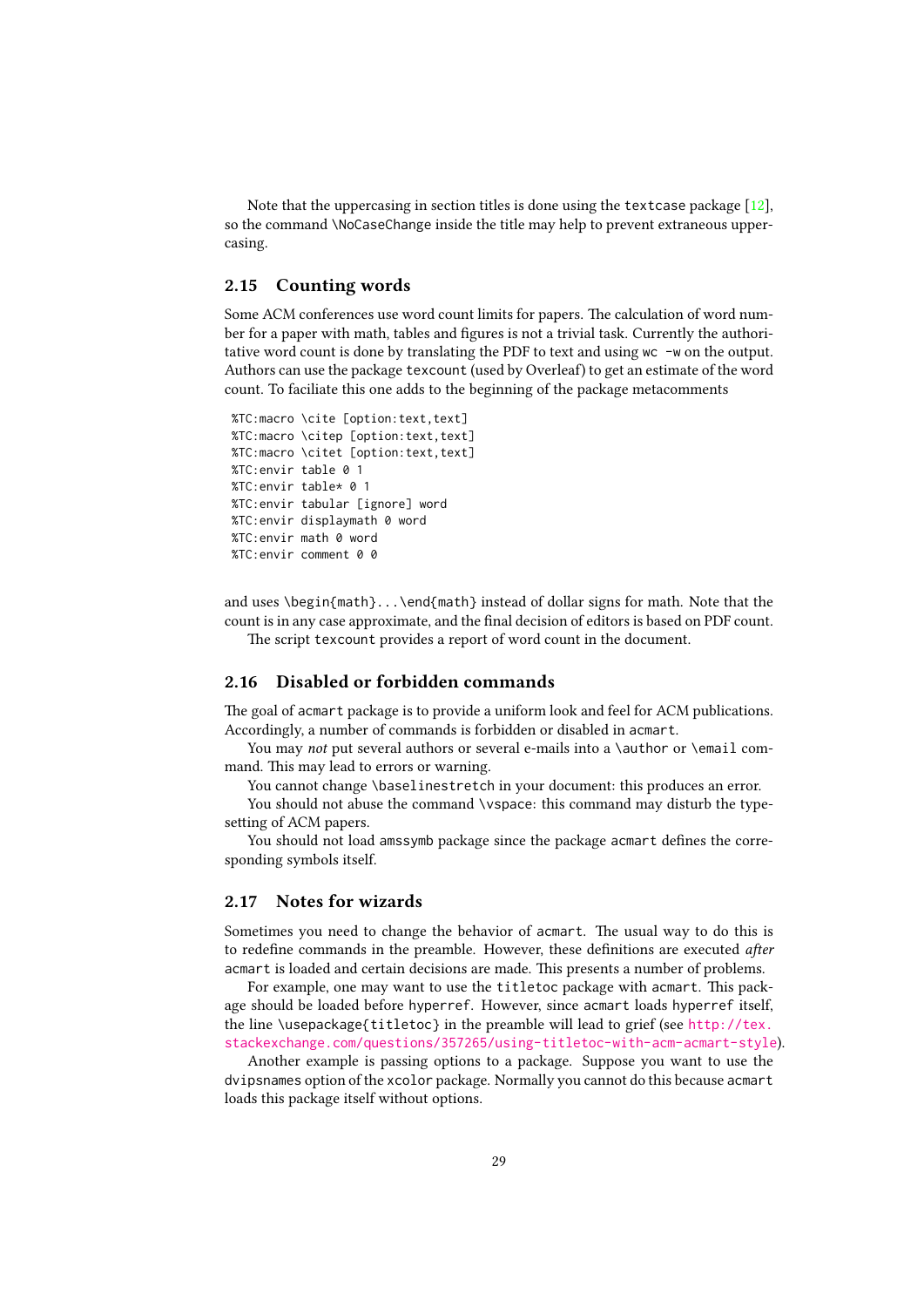The file acmart-preload-hook.tex can be used to solve these problems. If this file exists, it will be processed before any other package. You can use this file to load packages or pass options to them. For example, if you put in this file

```
\let\LoadClassOrig\LoadClass
\renewcommand\LoadClass[2][]{\LoadClassOrig[#1]{#2}%
\usepackage{titletoc}}
```
then titletoc will be loaded before hyperref. If you put in this file

\PassOptionsToPackage{dvipsnames}{xcolor}

you will pass dvipsnames to xcolor.

Important note. This hook makes it too easy to create a manuscript that is not acceptable by the ACM. It is even easier to create a file that cannot be compiled. So please do not use it unless you know what you are doing. And if you use it, do not ask for support. If you decide to use this hook, you are on your own.

\AtBeginMaketitle Another hook is \AtBeginMaketitle. The commands in this hook are executed before \maketitle, for example,

\AtBeginMaketitle{\acmPrice{125.00}}

## <span id="page-29-0"></span>2.18 Currently supported publications

Table 5: ACM publications and arguments of the \acmJournal command

<span id="page-29-1"></span>

| Abbreviation   | Publication                                                       |
|----------------|-------------------------------------------------------------------|
| CIE.           | <b>ACM Computers in Entertainment</b>                             |
| <b>CSUR</b>    | <b>ACM Computing Surveys</b>                                      |
| <b>DLT</b>     | Distributed Ledger Technologies: Research and Practice            |
| <b>DGOV</b>    | Digital Government: Research and Practice                         |
| <b>DTRAP</b>   | Digital Threats: Research and Practice                            |
| <b>FAC</b>     | Formal Aspects of Computing                                       |
| <b>GAMES</b>   | ACM Games: Research and Practice                                  |
| <b>HEALTH</b>  | ACM Transactions on Computing for Healthcare                      |
| IMWUT          | PACM on Interactive, Mobile, Wearable and Ubiquitous Technologies |
| <b>JACM</b>    | Journal of the ACM                                                |
| JDI0           | ACM Journal of Data and Information Quality                       |
| JDS.           | ACM/IMS Journal of Data Science                                   |
| <b>JEA</b>     | ACM Journal of Experimental Algorithmics                          |
| <b>JERIC</b>   | ACM Journal of Educational Resources in Computing                 |
| <b>JETC</b>    | ACM Journal on Emerging Technologies in Computing Systems         |
| <b>JOCCH</b>   | ACM Journal on Computing and Cultural Heritage                    |
| PACMCGIT       | Proceedings of the ACM on Computer Graphics and Interactive Tech- |
|                | niques                                                            |
| <b>PACMHCI</b> | PACM on Human-Computer Interaction                                |
| <b>PACMPL</b>  | PACM on Programming Languages                                     |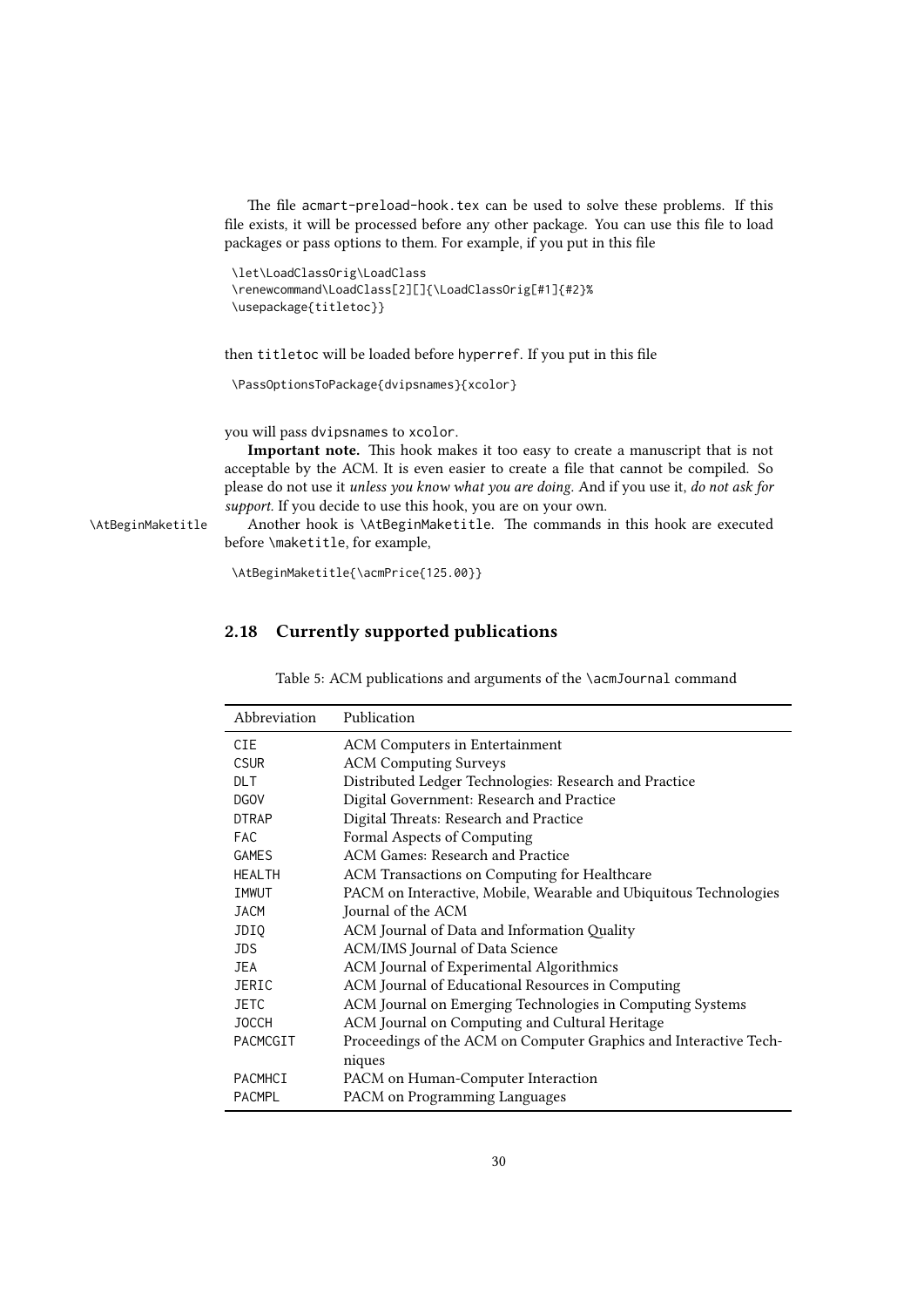Abbreviation Publication POMACS PACM on Measurement and Analysis of Computing Systems TAAS ACM Transactions on Autonomous and Adaptive Systems TACCESS ACM Transactions on Accessible Computing TACO ACM Transactions on Architecture and Code Optimization TALG ACM Transactions on Algorithms TALLIP ACM Transactions on Asian and Low-Resource Language Information Processing TAP ACM Transactions on Applied Perception TCPS ACM Transactions on Cyber-Physical Systems TDS ACM/IMS Transactions on Data Science TEAC ACM Transactions on Economics and Computation TECS ACM Transactions on Embedded Computing Systems TELO ACM Transactions on Evolutionary Learning THRI ACM Transactions on Human-Robot Interaction TIIS ACM Transactions on Interactive Intelligent Systems TIOT ACM Transactions on Internet of Things TISSEC ACM Transactions on Information and System Security TIST ACM Transactions on Intelligent Systems and Technology TKDD ACM Transactions on Knowledge Discovery from Data TMIS ACM Transactions on Management Information Systems TOCE ACM Transactions on Computing Education TOCHI ACM Transactions on Computer-Human Interaction TOCL ACM Transactions on Computational Logic TOCS ACM Transactions on Computer Systems TOCT ACM Transactions on Computation Theory TODAES ACM Transactions on Design Automation of Electronic Systems TODS ACM Transactions on Database Systems TOG ACM Transactions on Graphics TOIS ACM Transactions on Information Systems TOIT ACM Transactions on Internet Technology TOMACS ACM Transactions on Modeling and Computer Simulation TOMM ACM Transactions on Multimedia Computing, Communications and Applications TOMPECS ACM Transactions on Modeling and Performance Evaluation of Computing Systems TOMS ACM Transactions on Mathematical Software TOPC ACM Transactions on Parallel Computing TOPLAS ACM Transactions on Programming Languages and Systems TOPS ACM Transactions on Privacy and Security TOS ACM Transactions on Storage TOSEM ACM Transactions on Software Engineering and Methodology TOSN ACM Transactions on Sensor Networks TQC ACM Transactions on Quantum Computing TRETS ACM Transactions on Reconfigurable Technology and Systems TSAS ACM Transactions on Spatial Algorithms and Systems TSC ACM Transactions on Social Computing

Table 5: ACM publications and arguments of the \acmJournal command (continued)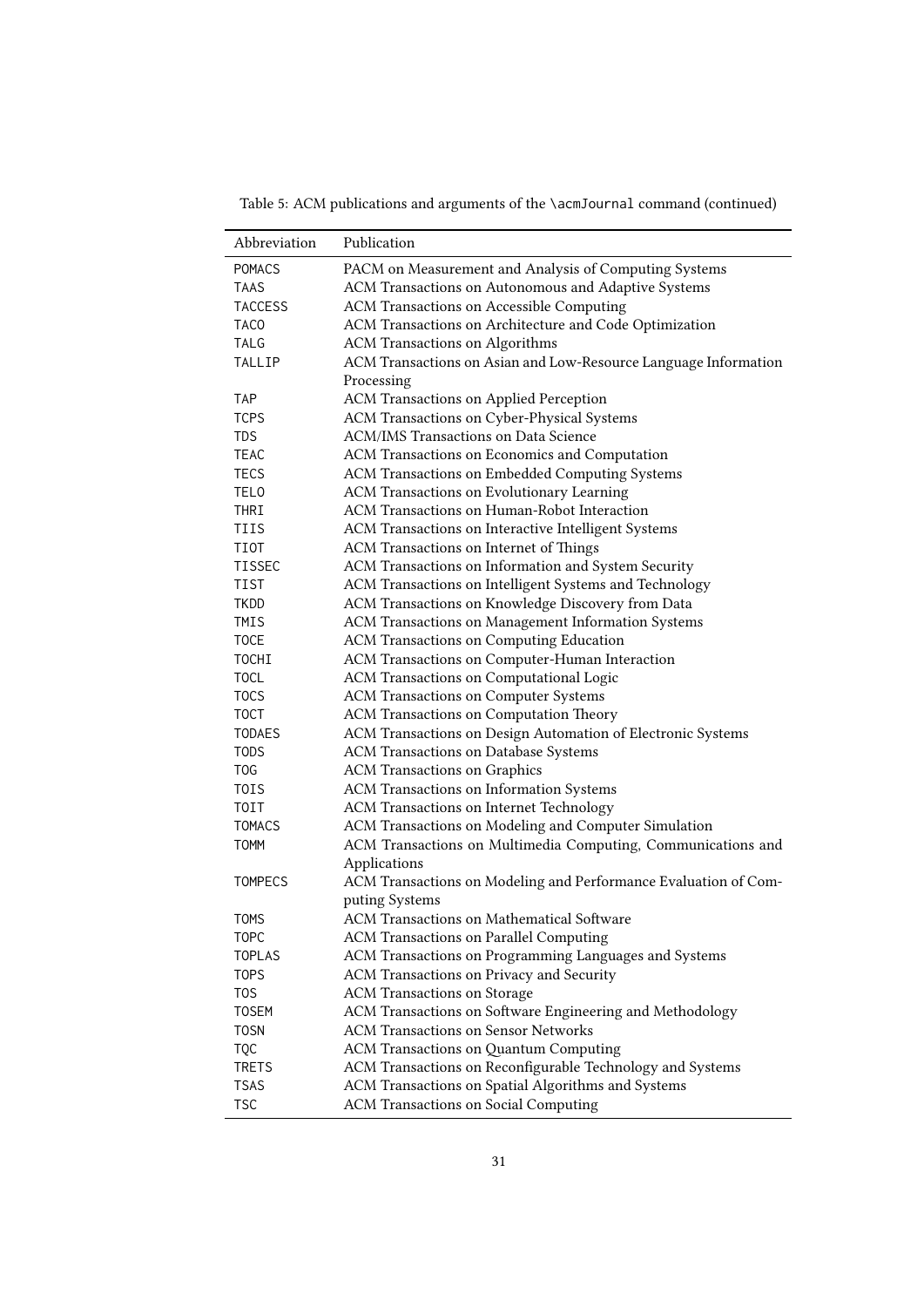Table 5: ACM publications and arguments of the \acmJournal command (continued)

| Abbreviation | Publication                                        |
|--------------|----------------------------------------------------|
| TSI P        | ACM Transactions on Speech and Language Processing |
| <b>TWFR</b>  | ACM Transactions on the Web                        |

Besides the publications listed in Table [5,](#page-29-1) there is a special "publication" type FACMP, a forthcoming ACM publication, reserved for new journals which are not assigned an ISSN yet.

## <span id="page-31-0"></span>2.19 A note about **sigchi-a** format

Starting in Spring 2020 ACM retired SIGCHI Extended Abstract format (sigchi-a). ACM will not, under any circumstances, accept documents in this format for publication and will not offer technical support to the authors who use this template.

You may use this format in the nonacm mode only, as in

```
\documentclass[sigchi-a, nonacm]{acmart}
```
marginfigure margintable

sidebar This format has large margin uses for special figures and tables. This package provides three environments for this with optional captions:

sidebar: textual information in the margin,

marginfigure: a figure in the margin,

margintable: a table in the margin.

The environments figure and table produce figures and tables with the width of the text column. The environments figure\* and table\* produce "wide" figures and tables, which take a large part of the margin.

The horizontal sizes of figures are:

- 1. figure: \columnwidth,
- 2. marginfigure: \marginparwidth,
- 3. figure\*: \fulltextwidth.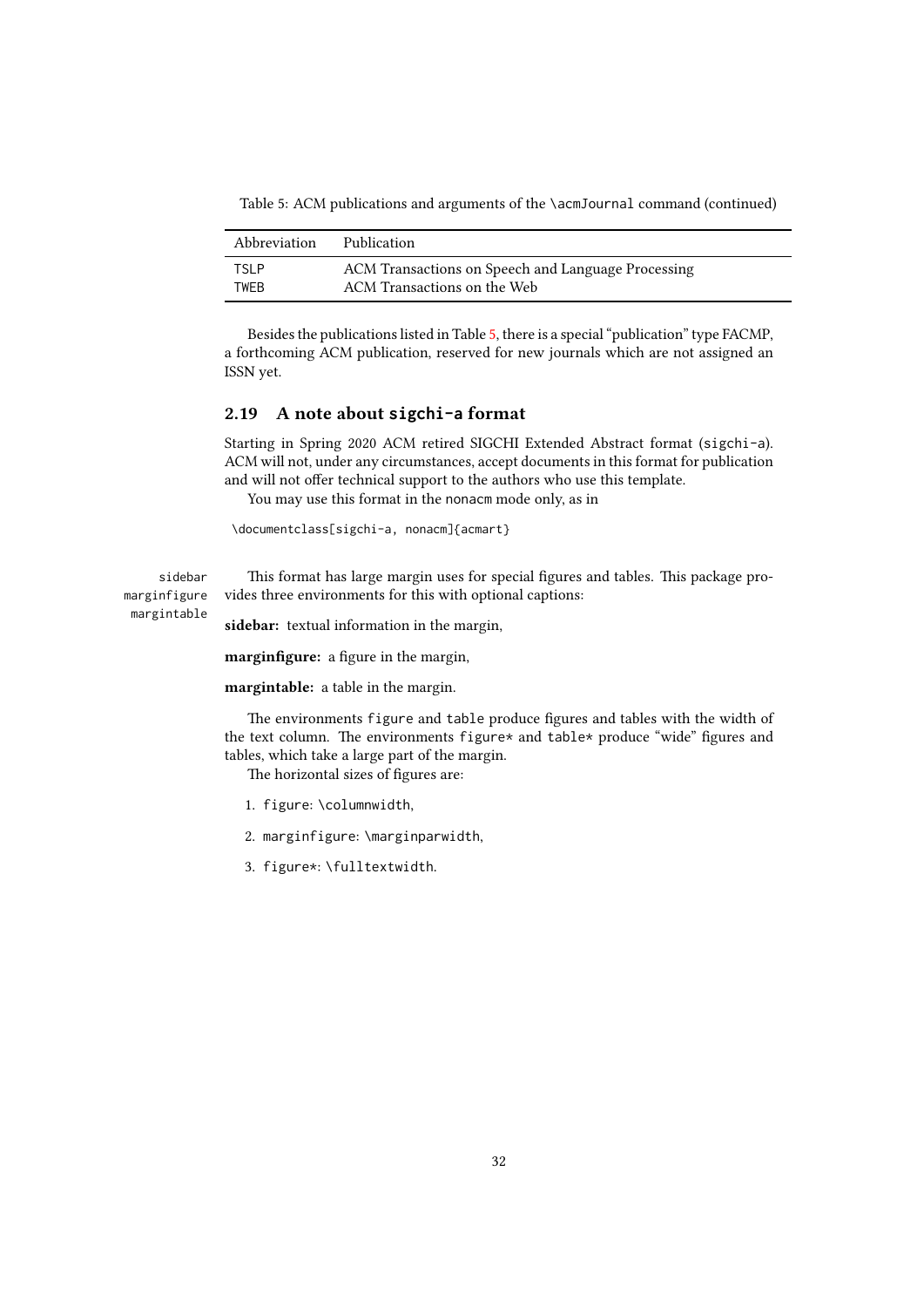# <span id="page-32-0"></span>3 Implementation

## <span id="page-32-1"></span>3.1 Identification

We start with a declaration of who we are. Most .dtx files put driver code in a separate .drv driver file. We roll this code into the main file and use the pseudo-guard <gobble> for it.

⟨class⟩\NeedsTeXFormat{LaTeX2e}

⟨∗gobble⟩

- \ProvidesFile{acmart.dtx}
- ⟨/gobble⟩
- ⟨class⟩\ProvidesClass{acmart}
- [2022/04/09 v1.84 Typesetting articles for the Association for Computing Machinery] And the driver code:
- ⟨∗gobble⟩

```
8 \documentclass{ltxdoc}
```

```
9 \usepackage{array,booktabs,amsmath,graphicx,fancyvrb,tabularx, longtable}
```
\usepackage[tt=false, type1=true]{libertine}

```
11 \usepackage[varqu]{zi4}
```
- \usepackage[libertine]{newtxmath}
- \usepackage[tableposition=top]{caption}
- \usepackage{hypdoc}
- \PageIndex
- \CodelineIndex
- \RecordChanges
- \EnableCrossrefs
- \begin{document} \DocInput{acmart.dtx}
- 
- \end{document} ⟨/gobble⟩
- ⟨∗class⟩

```
24 \def\@classname{acmart}
```
## <span id="page-32-2"></span>3.2 Preload hook

We preload acmart-preload-hook:

- \InputIfFileExists{acmart-preload-hook.tex}{%
- \ClassWarning{\@classname}{%
- I am loading acmart-preload-hook.tex. You are fully responsible
- for any problems from now on.}}{}

## <span id="page-32-3"></span>3.3 Options

We need xkeyval since some of our options may have values:

```
29 \RequirePackage{xkeyval}
```
We use xstring to check whether user input is valid

\RequirePackage{xstring}

```
We need iftex to check the engine
```

```
31 \RequirePackage{iftex}
```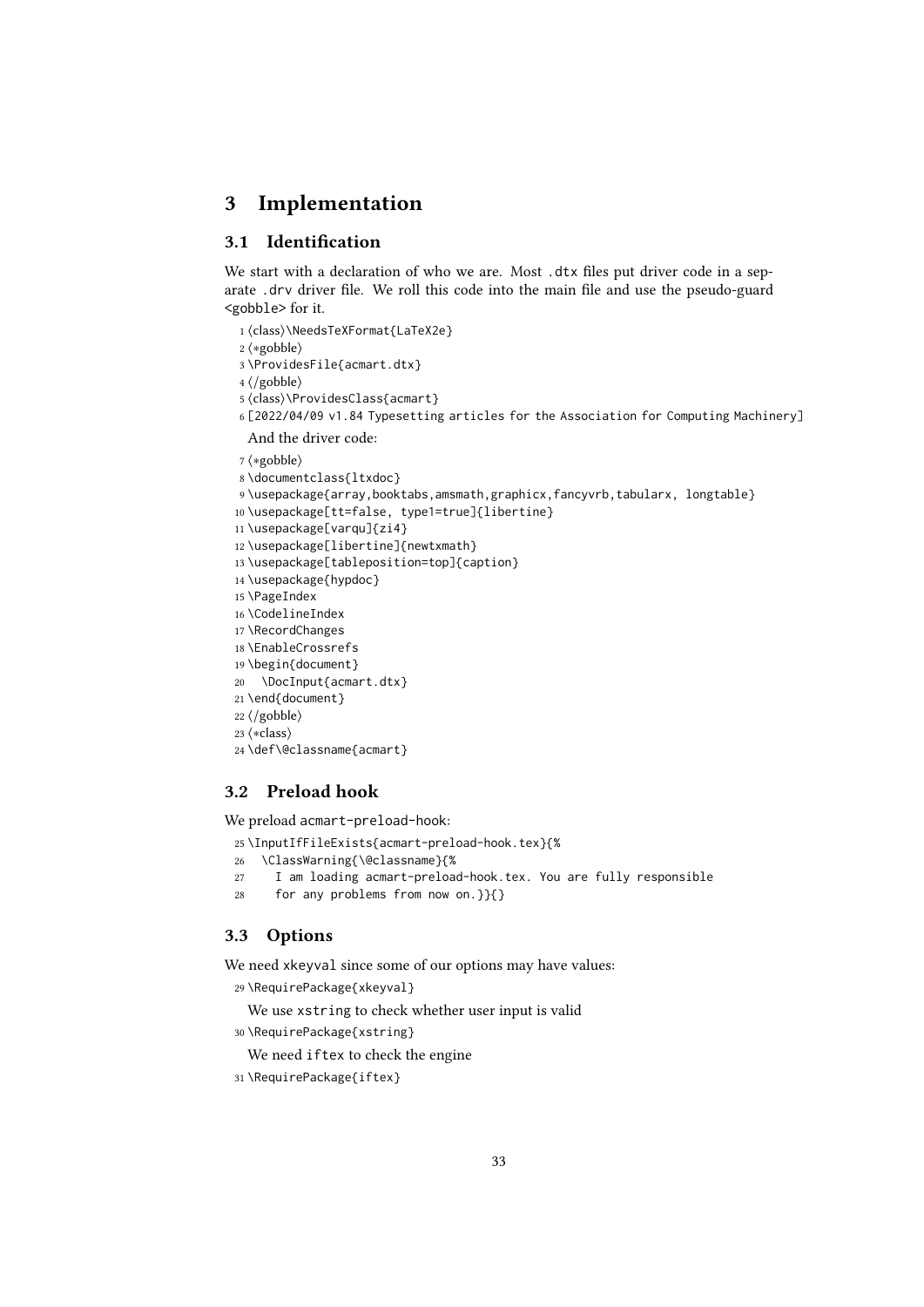#### format The possible formats

```
32 \define@choicekey*+{acmart.cls}{format}[\ACM@format\ACM@format@nr]{%
```
- manuscript, acmsmall, acmlarge, acmtog, sigconf, siggraph,
- sigplan, sigchi, sigchi-a}[manuscript]{}{%
- \ClassError{\@classname}{The option format must be manuscript,
- acmsmall, acmlarge, acmtog, sigconf, siggraph,
- sigplan, sigchi or sigchi-a}}
- 38\def\@DeclareACMFormat#1{\DeclareOptionX{#1}{\setkeys{acmart.cls}{format=#1}}}
- \@DeclareACMFormat{manuscript}
- \@DeclareACMFormat{acmsmall}
- \@DeclareACMFormat{acmlarge}
- \@DeclareACMFormat{acmtog}
- \@DeclareACMFormat{sigconf}
- \@DeclareACMFormat{siggraph}
- \@DeclareACMFormat{sigplan}
- \@DeclareACMFormat{sigchi}
- \@DeclareACMFormat{sigchi-a}
- \ExecuteOptionsX{format}

#### \if@ACM@screen Whether we use screen mode

\define@boolkey+{acmart.cls}[@ACM@]{screen}[true]{%

- \if@ACM@screen
- \PackageInfo{\@classname}{Using screen mode}%
- \else
- \PackageInfo{\@classname}{Not using screen mode}%
- \fi}{\PackageError{\@classname}{The option screen can be either true or
- false}}
- \ExecuteOptionsX{screen=false}

#### \if@ACM@urlbreakonhyphens

\define@boolkey+{acmart.cls}[@ACM@]{urlbreakonhyphens}[true]{%

- \if@ACM@urlbreakonhyphens
- \PackageInfo{\@classname}{Using breaking urls on hyphens}%
- \else
- \PackageInfo{\@classname}{Not breaking urls on hyphens}%
- \fi}{\PackageError{\@classname}{The option urlbreakonhyphens can be either true or false}}
- \ExecuteOptionsX{urlbreakonhyphens=true}

#### \if@ACM@acmthm Whether we define theorem-like environments.

- \define@boolkey+{acmart.cls}[@ACM@]{acmthm}[true]{%
- \if@ACM@acmthm
- \PackageInfo{\@classname}{Requiring acmthm}%
- \else
- \PackageInfo{\@classname}{Suppressing acmthm}%
- \fi}{\PackageError{\@classname}{The option acmthm can be either true or
- false}}
- \ExecuteOptionsX{acmthm=true}

#### \if@ACM@review Whether we use review mode

```
73 \define@boolkey+{acmart.cls}[@ACM@]{review}[true]{%
```
- \if@ACM@review
- \PackageInfo{\@classname}{Using review mode}%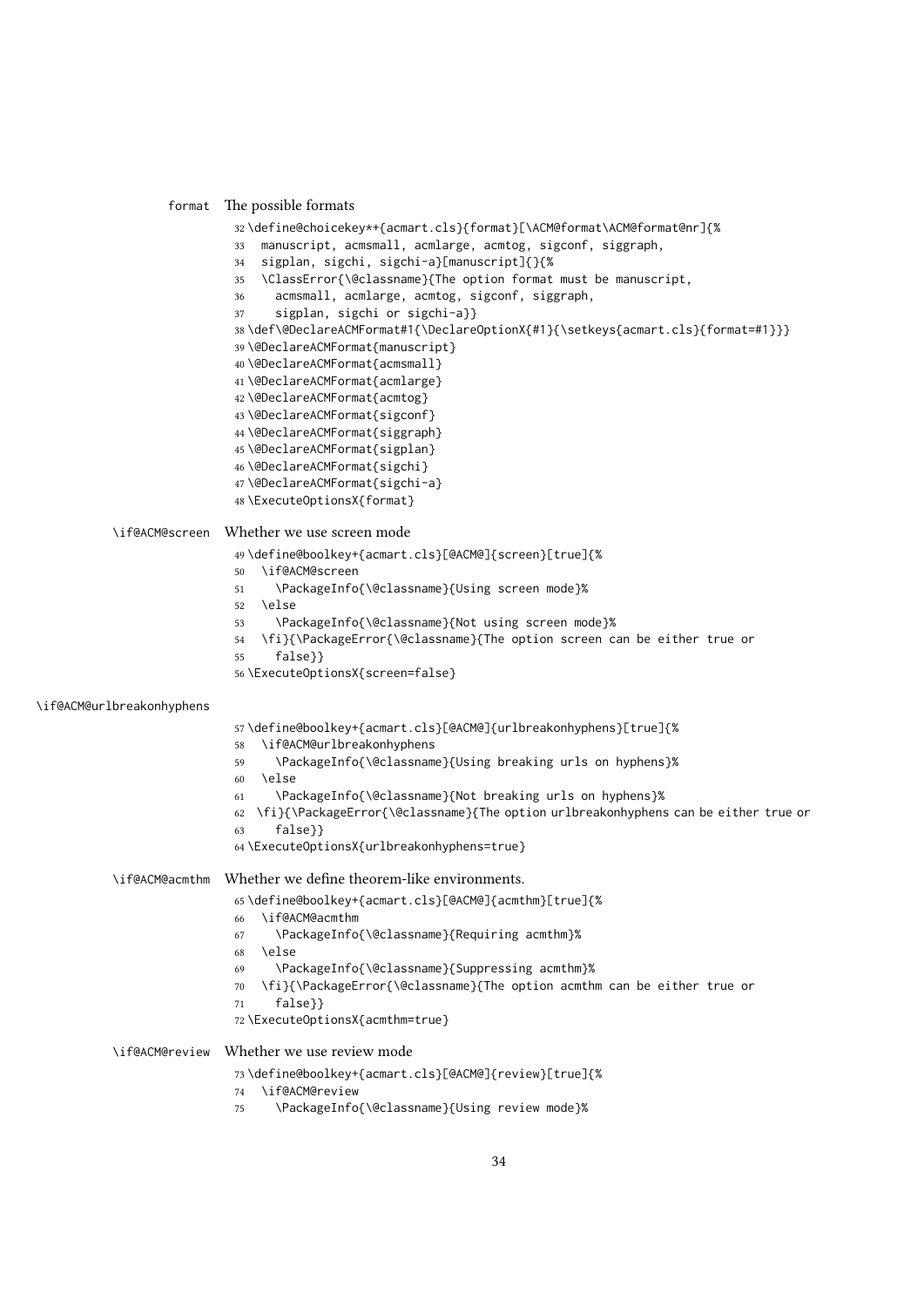\AtBeginDocument{\@ACM@printfoliostrue}% \else \PackageInfo{\@classname}{Not using review mode}% \fi}{\PackageError{\@classname}{The option review can be either true or false}} \ExecuteOptionsX{review=false} \if@ACM@authorversion Whether we use author's-version mode \define@boolkey+{acmart.cls}[@ACM@]{authorversion}[true]{% \if@ACM@authorversion \PackageInfo{\@classname}{Using authorversion mode}% \else \PackageInfo{\@classname}{Not using authorversion mode}% \fi}{\PackageError{\@classname}{The option authorversion can be either true or false}} \ExecuteOptionsX{authorversion=false} \if@ACM@nonacm Special option for non-ACM publications using the ACM typesetting options. \define@boolkey+{acmart.cls}[@ACM@]{nonacm}[true]{% \if@ACM@nonacm \PackageInfo{\@classname}{Using nonacm mode}% \AtBeginDocument{\@ACM@printacmreffalse}% % in 'nonacm' mode we disable the "ACM Reference Format" % printing by default, but this can be re-enabled by the % user using \settopmatter{printacmref=true} \else \PackageInfo{\@classname}{Not using nonacm mode}% \fi}{\PackageError{\@classname}{The option nonacm can be either true or false}} \ExecuteOptionsX{nonacm=false} \if@ACM@balance Whether to balance the last page \define@boolkey+{acmart.cls}[@ACM@]{balance}[true]{}{% \PackageError{\@classname}{The option balance can be either true or false}} \ExecuteOptionsX{balance} \if@ACM@pbalance Whether to balance the last page \define@boolkey+{acmart.cls}[@ACM@]{pbalance}[true]{}{% \PackageError{\@classname}{The option pbalance can be either true or false}} \ExecuteOptionsX{pbalance=false} \if@ACM@natbib@override This macro is no longer used. \if@ACM@natbib Whether we use natbib mode \define@boolkey+{acmart.cls}[@ACM@]{natbib}[true]{% \if@ACM@natbib \PackageInfo{\@classname}{Explicitly selecting natbib mode}% \else \PackageInfo{\@classname}{Explicitly deselecting natbib mode}% \fi}{\PackageError{\@classname}{The option natbib can be either true or false}} \ExecuteOptionsX{natbib=true}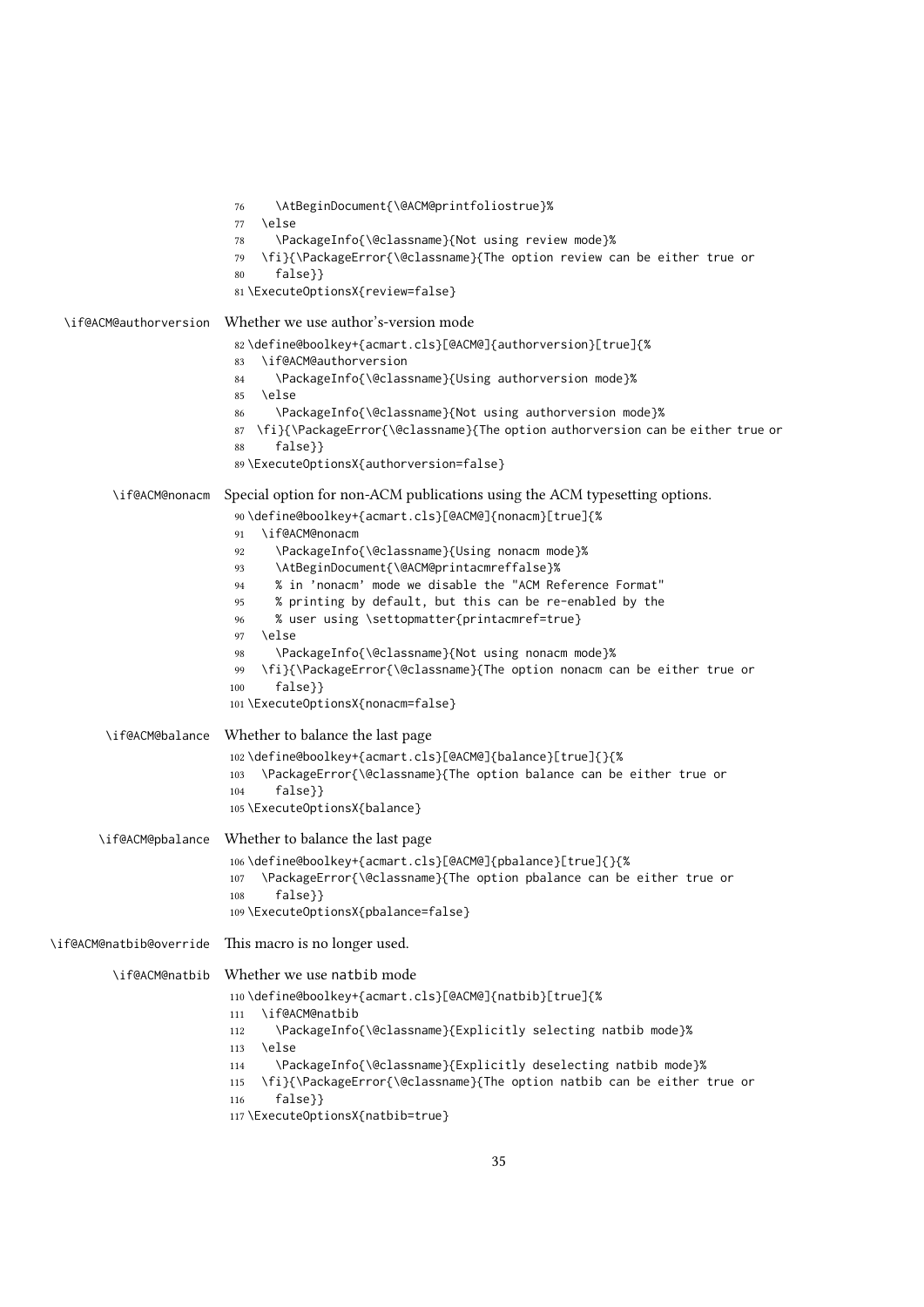```
\if@ACM@anonymous Whether we use anonymous mode
                     118 \define@boolkey+{acmart.cls}[@ACM@]{anonymous}[true]{%
                     119 \if@ACM@anonymous
                     120 \PackageInfo{\@classname}{Using anonymous mode}%
                     121 \else
                     122 \PackageInfo{\@classname}{Not using anonymous mode}%
                     123 \fi}{\PackageError{\@classname}{The option anonymous can be either true or
                     124 false}}
                     125 \ExecuteOptionsX{anonymous=false}
  \if@ACM@timestamp Whether we use timestamp mode
                     126 \define@boolkey+{acmart.cls}[@ACM@]{timestamp}[true]{%
                     127 \if@ACM@timestamp
                     128 \PackageInfo{\@classname}{Using timestamp mode}%
                     129 \else
                     130 \PackageInfo{\@classname}{Not using timestamp mode}%
                     131 \fi}{\PackageError{\@classname}{The option timestamp can be either true or
                     132 false}}
                     133 \ExecuteOptionsX{timestamp=false}
\if@ACM@authordraft Whether we use author-draft mode
                     134 \define@boolkey+{acmart.cls}[@ACM@]{authordraft}[true]{%
                     135 \if@ACM@authordraft
                     136 \PackageInfo{\@classname}{Using authordraft mode}%
                     137 \@ACM@timestamptrue
                     138 \@ACM@reviewtrue
                     139 \text{ kg}140 \PackageInfo{\@classname}{Not using authordraft mode}%
                     141 \fi}{\PackageError{\@classname}{The option authordraft can be either true or
                     142 false}}
                     143 \ExecuteOptionsX{authordraft=false}
      \ACM@fontsize The font size to pass to the base class
                     144 \def\ACM@fontsize{}
                     145 \DeclareOptionX{9pt}{\edef\ACM@fontsize{\CurrentOption}}
                     146 \DeclareOptionX{10pt}{\edef\ACM@fontsize{\CurrentOption}}
                     147 \DeclareOptionX{11pt}{\edef\ACM@fontsize{\CurrentOption}}
                     148 \DeclareOptionX{12pt}{\edef\ACM@fontsize{\CurrentOption}}
     \ACM@languages The languages of the document
                     149 \def\ACM@languages{}
                     150 \DeclareOptionX{language}{%
                     151 \ifx\ACM@languages\@empty
                     152 \gdef\ACM@languages{english}\fi
                     153 \g@addto@macro\ACM@languages{, #1}}
                      154 \DeclareOptionX{draft}{\PassOptionsToClass{\CurrentOption}{amsart}}
                      155 \DeclareOptionX{*}{\PassOptionsToClass{\CurrentOption}{amsart}}
                     156 \ProcessOptionsX
                     157 \ClassInfo{\@classname}{Using format \ACM@format, number \ACM@format@nr}
```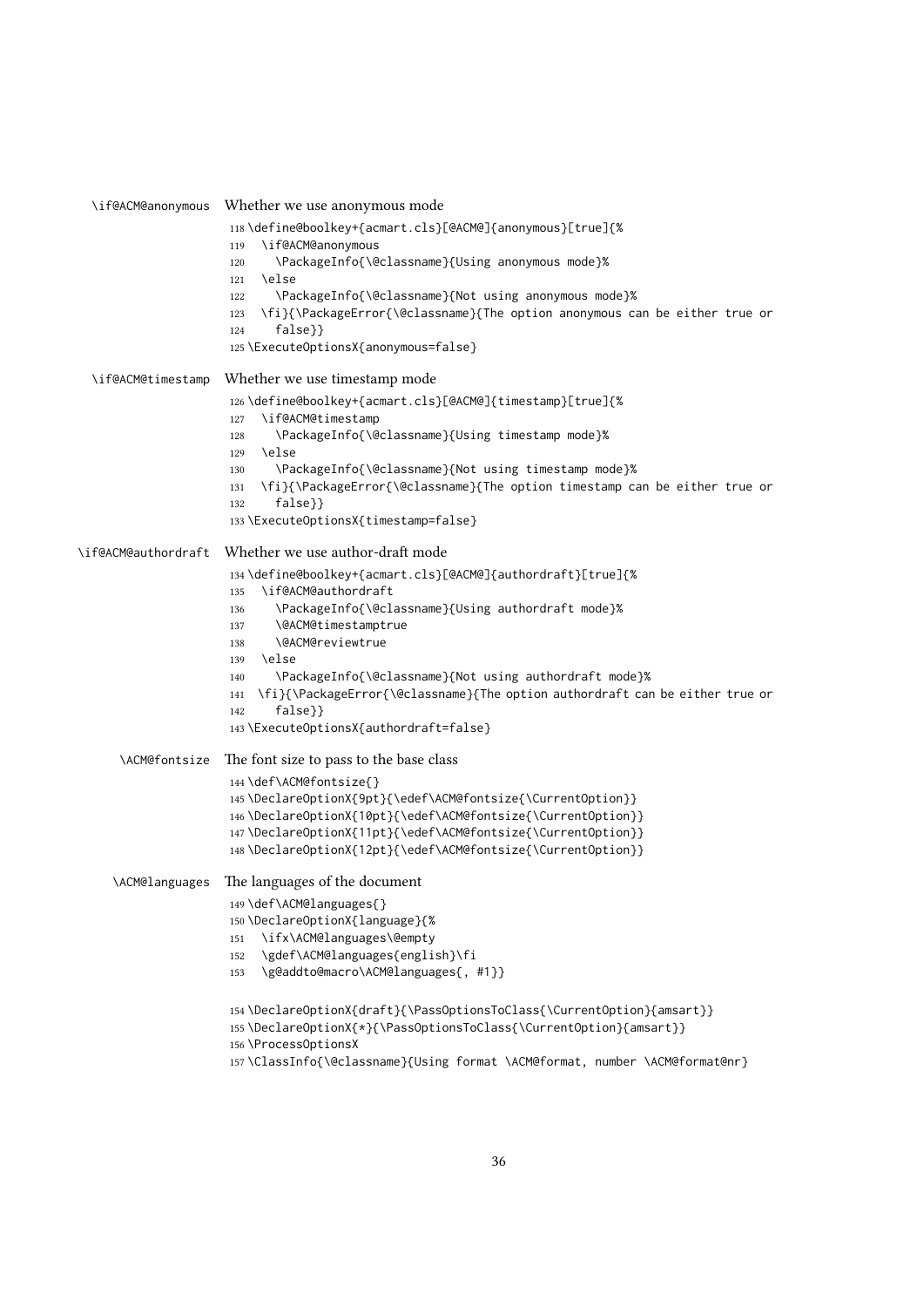# 3.4 Setting switches

|                          | \if@ACM@manuscript Whether we use manuscript mode<br>158\newif\if@ACM@manuscript                                                                                                                                                                                                                                                                                                                                                                                                                                                                                                                                                                                                                                                                                                                                                                                                                                                                                                                                           |
|--------------------------|----------------------------------------------------------------------------------------------------------------------------------------------------------------------------------------------------------------------------------------------------------------------------------------------------------------------------------------------------------------------------------------------------------------------------------------------------------------------------------------------------------------------------------------------------------------------------------------------------------------------------------------------------------------------------------------------------------------------------------------------------------------------------------------------------------------------------------------------------------------------------------------------------------------------------------------------------------------------------------------------------------------------------|
| \if@ACM@journal          | There are two kinds of publications: journals and books<br>159 \newif\if@ACM@journal                                                                                                                                                                                                                                                                                                                                                                                                                                                                                                                                                                                                                                                                                                                                                                                                                                                                                                                                       |
| \if@ACM@journal@bibstrip | Sometimes ACM wants a journal-like publication to have conference information in the<br>bibstrip and vice versa, so we have an additional switch.<br>160\newif\if@ACM@journal@bibstrip                                                                                                                                                                                                                                                                                                                                                                                                                                                                                                                                                                                                                                                                                                                                                                                                                                     |
| \if@ACM@sigchiamode      | The formatting of SIGCHI extended abstracts is quite unusual. We have a special switch<br>for them.<br>161\newif\if@ACM@sigchiamode<br>Setting up switches<br>162\ifnum\ACM@format@nr=5\relax % siggraph<br>163\ClassWarning{\@classname}{%<br>The format siggraph is now obsolete. \MessageBreak<br>164<br>I am switching to sigconf.}<br>165<br>\setkeys{acmart.cls}{format=sigconf}<br>166<br>$167 \text{ } \text{fi}$<br>168\ifnum\ACM@format@nr=7\relax % sigchi<br>169\ClassWarning{\@classname}{%<br>The format sigchi is now obsolete.\MessageBreak<br>170<br>I am switching to sigconf.}<br>171<br>\setkeys{acmart.cls}{format=sigconf}<br>172<br>173 \fi                                                                                                                                                                                                                                                                                                                                                         |
|                          | 174\ifnum\ACM@format@nr=8\relax % sigchi<br>175\ClassWarning{\@classname}{%<br>ACM SIGCHI has retired the SIGCHI-A template\MessageBreak<br>176<br>effective immediately. ACM is keeping this template\MessageBreak<br>177<br>option available to authors who are working on legacy\MessageBreak<br>178<br>documents only. ACM will not, under any circumstances, \MessageBreak<br>179<br>accept documents in this format for publication and\MessageBreak<br>180<br>will not offer technical support to the authors who use\MessageBreak<br>181<br>this template.\MessageBreak<br>182<br>ACM SIGCHI is directing Conference leaders and\MessageBreak<br>183<br>authors to publish their articles using the SIGCONF\MessageBreak<br>184<br>template call.}<br>185<br>186 \fi<br>187\ifnum\ACM@format@nr=0\relax<br>\@ACM@manuscripttrue<br>188<br>$189$ \else<br>\@ACM@manuscriptfalse<br>190<br>191 \fi<br>192 \@ACM@sigchiamodefalse<br>193 \ifcase\ACM@format@nr<br>194 \relax % manuscript<br>\@ACM@journaltrue<br>195 |
|                          | 196 \or % acmsmall<br>\@ACM@journaltrue<br>197                                                                                                                                                                                                                                                                                                                                                                                                                                                                                                                                                                                                                                                                                                                                                                                                                                                                                                                                                                             |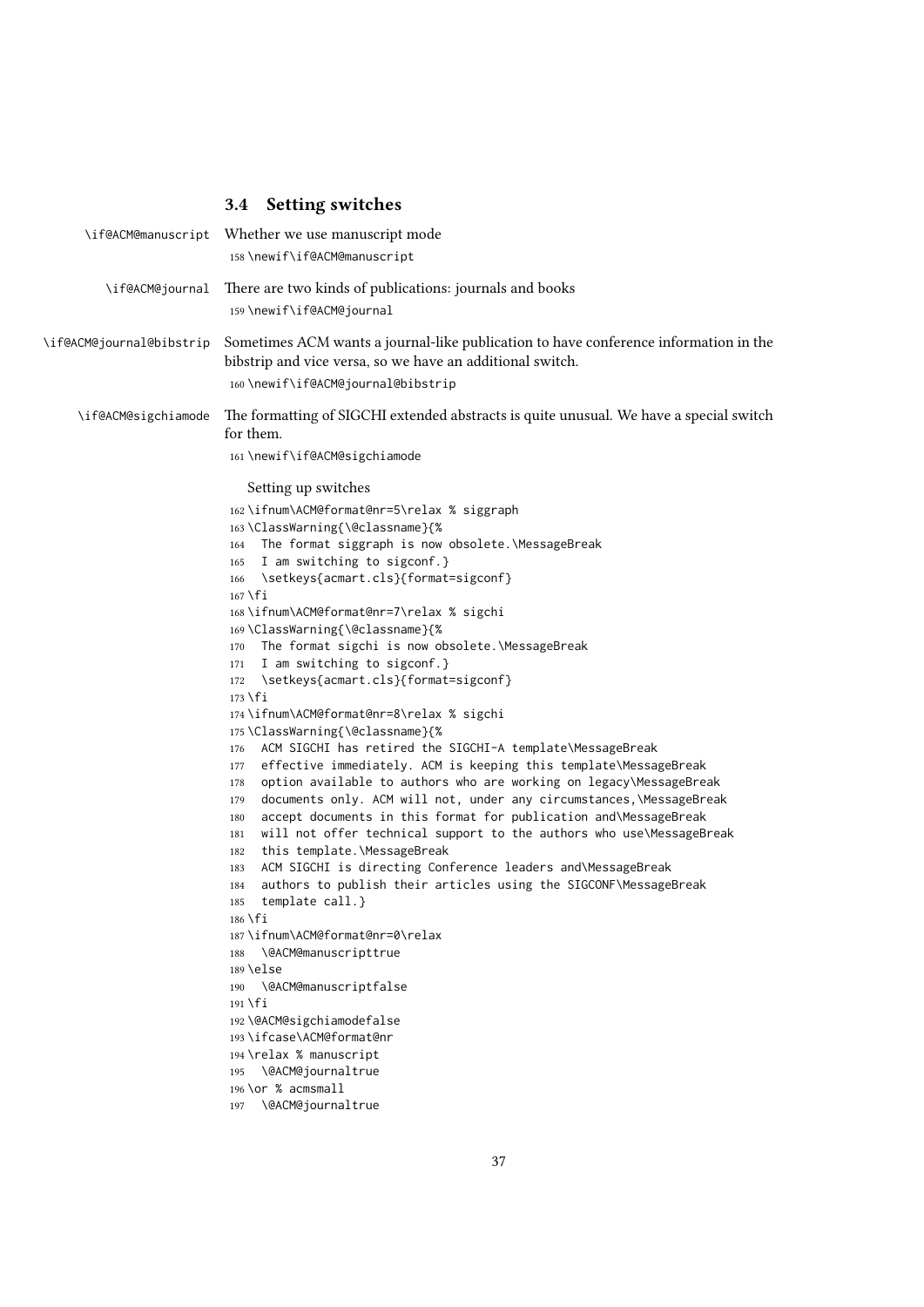```
198 \or % acmlarge
199 \@ACM@journaltrue
200 \or % acmtog
201 \@ACM@journaltrue
202 \or % sigconf
203 \@ACM@journalfalse
204 \or % siggraph
205 \@ACM@journalfalse
206 \or % sigplan
207 \@ACM@journalfalse
208 \or % sigchi
209 \@ACM@journalfalse
210 \or % sigchi-a
211 \@ACM@journalfalse
212 \@ACM@sigchiamodetrue
213 \fi
214 \if@ACM@journal
215 \@ACM@journal@bibstriptrue
216 \else
217 \@ACM@journal@bibstripfalse
218 \text{ } \text{ } \text{ } 21
```
# 3.5 Loading the base class and package

At this point we either have \ACM@fontsize or use defaults

```
219 \ifx\ACM@fontsize\@empty
220 \ifcase\ACM@format@nr
221 \relax % manuscript
222 \def\ACM@fontsize{9pt}%
223 \or % acmsmall
224 \def\ACM@fontsize{10pt}%
225 \or % acmlarge
226 \def\ACM@fontsize{10pt}%
227 \or % acmtog
228 \def\ACM@fontsize{9pt}%
229 \or % sigconf
230 \def\ACM@fontsize{9pt}%
231 \or % siggraph
232 \def\ACM@fontsize{9pt}%
233 \or % sigplan
234 \def\ACM@fontsize{10pt}%
235 \or % sigchi
236 \def\ACM@fontsize{9pt}%
237 \or % sigchi-a
238 \def\ACM@fontsize{10pt}%
239 \fi
240 \overline{\text{f}i}241 \ClassInfo{\@classname}{Using fontsize \ACM@fontsize}
242 \LoadClass[\ACM@fontsize, reqno]{amsart}
243 \RequirePackage{microtype}
  We need etoolbox for delayed code
```
\RequirePackage{etoolbox}

Booktabs is now the default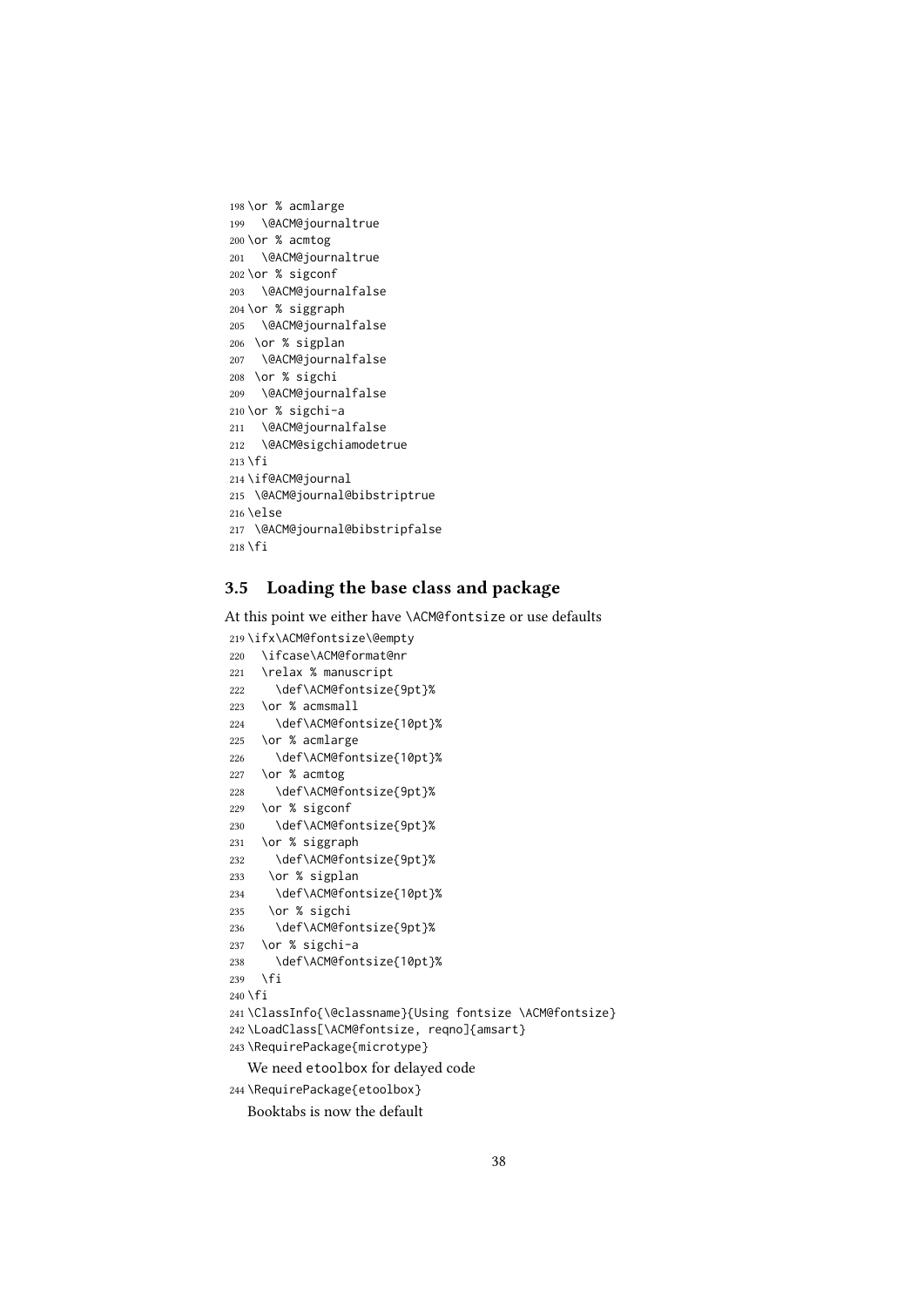\RequirePackage{booktabs}

We need totpages to calculate the number of pages and refcount to use that number

 \RequirePackage{refcount} \RequirePackage{totpages}

The \collect@body macro in amsmath is defined using \def. We load environ to access the \long version of this command

\RequirePackage{environ}

We use setspace for double spacing

```
249 \if@ACM@manuscript
250 \RequirePackage{setspace}
251 \onehalfspacing
252 \fi
```
We need textcase for better upcasing

```
253 \RequirePackage{textcase}
```
### 3.6 Citations

We patch \setcitestyle to allow, for example, \setcitestyle{sort} and \setcitestyle{nosort}. We patch \citestyle to warn about undefined citation styles.

```
254 \if@ACM@natbib
255 \RequirePackage{natbib}
256 \renewcommand{\bibsection}{%
257 \section*{\refname}%
258 \phantomsection\addcontentsline{toc}{section}{\refname}%
259 }
260 \renewcommand{\bibfont}{\bibliofont}
261 \renewcommand\setcitestyle[1]{
262 \@for\@tempa:=#1\do
263 {\def\@tempb{round}\ifx\@tempa\@tempb
264 \renewcommand\NAT@open{(}\renewcommand\NAT@close{)}\fi
265 \def\@tempb{square}\ifx\@tempa\@tempb
266 \renewcommand\NAT@open{[}\renewcommand\NAT@close{]}\fi
267 \def\@tempb{angle}\ifx\@tempa\@tempb
268 \renewcommand\NAT@open{$<$}\renewcommand\NAT@close{$>$}\fi
269 \def\@tempb{curly}\ifx\@tempa\@tempb
270 \renewcommand\NAT@open{\{}\renewcommand\NAT@close{\}}\fi
271 \def\@tempb{semicolon}\ifx\@tempa\@tempb
272 \renewcommand\NAT@sep{;}\fi
273 \def\@tempb{colon}\ifx\@tempa\@tempb
274 \renewcommand\NAT@sep{;}\fi
275 \def\@tempb{comma}\ifx\@tempa\@tempb
276 \renewcommand\NAT@sep{,}\fi
277 \def\@tempb{authoryear}\ifx\@tempa\@tempb
278 \NAT@numbersfalse\fi
279 \def\@tempb{numbers}\ifx\@tempa\@tempb
280 \NAT@numberstrue\NAT@superfalse\fi
281 \def\@tempb{super}\ifx\@tempa\@tempb
282 \NAT@numberstrue\NAT@supertrue\fi
283 \def\@tempb{nobibstyle}\ifx\@tempa\@tempb
284 \let\bibstyle=\@gobble\fi
```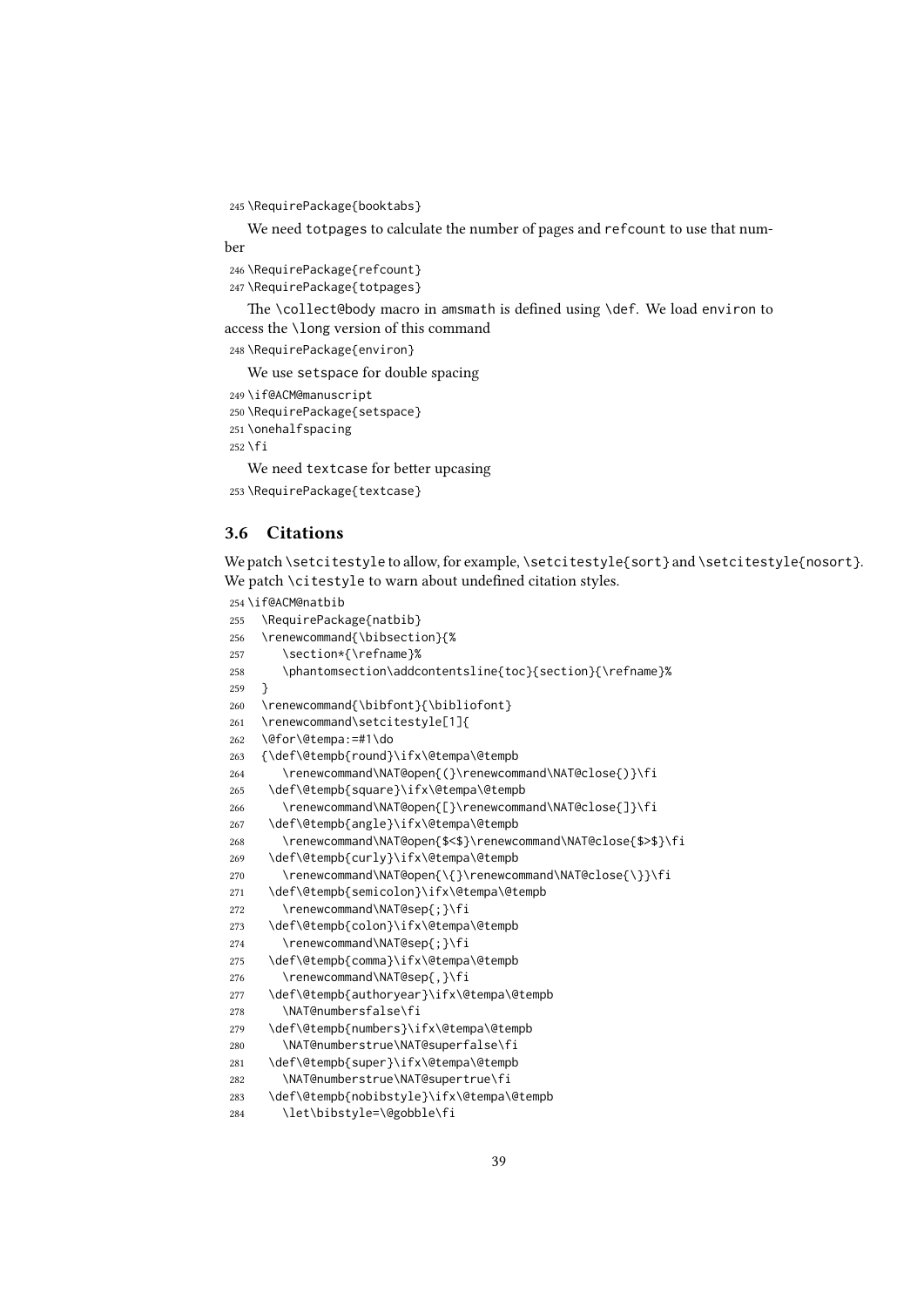```
285 \def\@tempb{bibstyle}\ifx\@tempa\@tempb
                        286 \let\bibstyle=\@citestyle\fi
                        287 \def\@tempb{sort}\ifx\@tempa\@tempb
                        288 \def\NAT@sort{\@ne}\fi
                        289 \def\@tempb{nosort}\ifx\@tempa\@tempb
                        290 \def\NAT@sort{\z@}\fi
                        291 \def\@tempb{compress}\ifx\@tempa\@tempb
                        292 \def\NAT@cmprs{\@ne}\fi
                        293 \def\@tempb{nocompress}\ifx\@tempa\@tempb
                        294 \def\NAT@cmprs{\z@}\fi
                        295 \def\@tempb{sort&compress}\ifx\@tempa\@tempb
                        296 \def\NAT@sort{\@ne}\def\NAT@cmprs{\@ne}\fi
                        297 \def\@tempb{mcite}\ifx\@tempa\@tempb
                        298 \let\NAT@merge\@ne\fi
                        299 \def\@tempb{merge}\ifx\@tempa\@tempb
                        300 \@ifnum{\NAT@merge<\tw@}{\let\NAT@merge\tw@}{}\fi
                        301 \def\@tempb{elide}\ifx\@tempa\@tempb
                        302 \@ifnum{\NAT@merge<\thr@@}{\let\NAT@merge\thr@@}{}\fi
                        303 \def\@tempb{longnamesfirst}\ifx\@tempa\@tempb
                        304 \NAT@longnamestrue\fi
                        305 \def\@tempb{nonamebreak}\ifx\@tempa\@tempb
                        306 \def\NAT@nmfmt#1{\mbox{\NAT@up#1}}\fi
                        307 \expandafter\NAT@find@eq\@tempa=\relax\@nil
                        308 \if\@tempc\relax\else
                        309 \expandafter\NAT@rem@eq\@tempc
                        310 \def\@tempb{open}\ifx\@tempa\@tempb
                        311 \xdef\NAT@open{\@tempc}\fi
                        312 \def\@tempb{close}\ifx\@tempa\@tempb
                        313 \xdef\NAT@close{\@tempc}\fi
                        314 \def\@tempb{aysep}\ifx\@tempa\@tempb
                        315 \xdef\NAT@aysep{\@tempc}\fi
                        316 \def\@tempb{yysep}\ifx\@tempa\@tempb
                        317 \xdef\NAT@yrsep{\@tempc}\fi
                        318 \def\@tempb{notesep}\ifx\@tempa\@tempb
                        319 \xdef\NAT@cmt{\@tempc}\fi
                        320 \def\@tempb{citesep}\ifx\@tempa\@tempb
                        321 \xdef\NAT@sep{\@tempc}\fi
                        322 \fi
                        323 }%
                        324 \NAT@@setcites
                        325 }
                        326 \renewcommand\citestyle[1]{%
                        327 \ifcsname bibstyle@#1\endcsname%
                        328 \csname bibstyle@#1\endcsname\let\bibstyle\@gobble%
                        329 \else%
                        330 \@latex@error{Undefined '#1' citestyle}%
                        331 \fi
                        332 }%
                        333 \fi
\bibstyle@acmauthoryear The default author-year format:
                        334 \newcommand{\bibstyle@acmauthoryear}{%
                        335 \setcitestyle{%
```

```
336 authoryear,%
```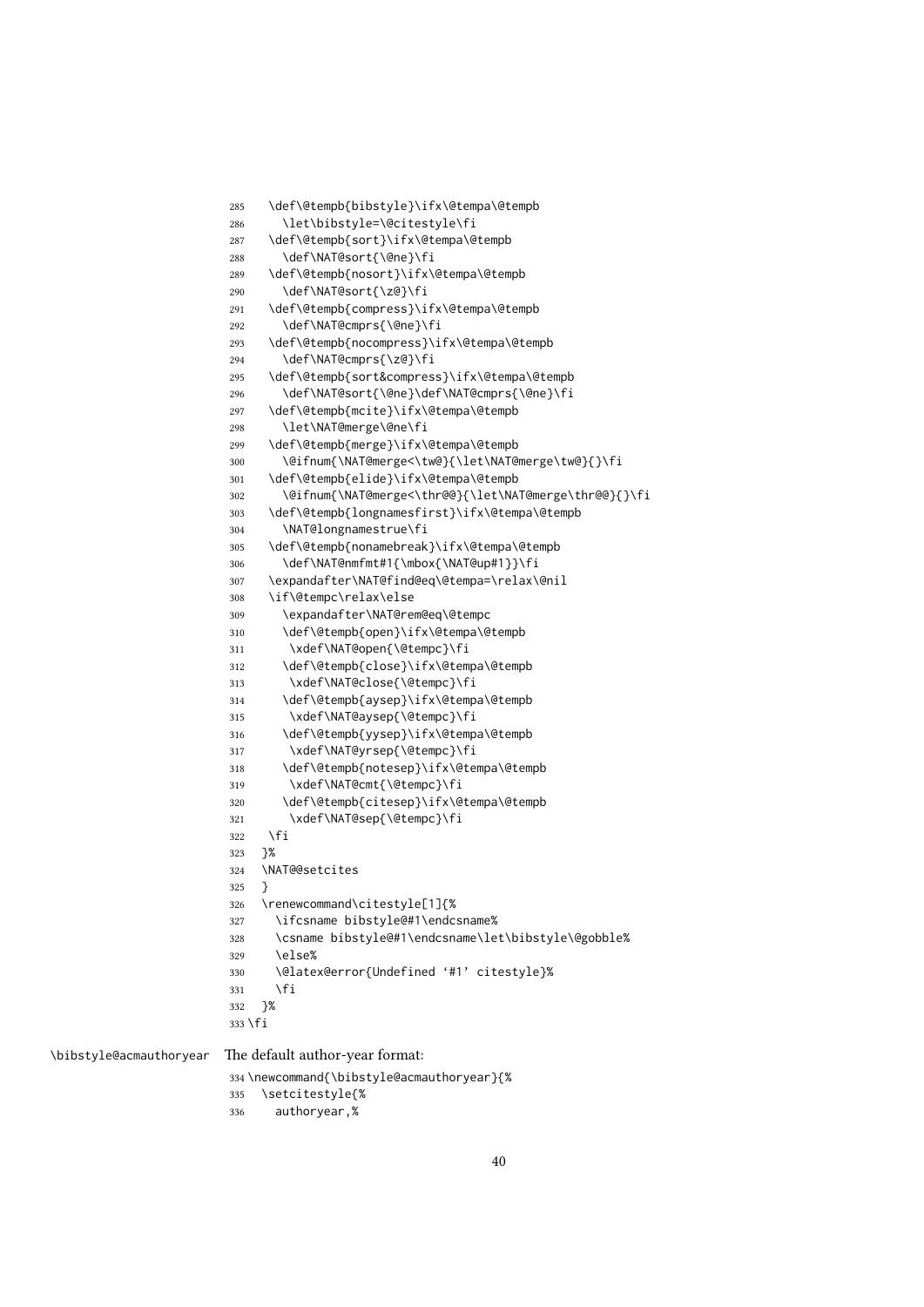```
337 open={[},close={]},citesep={;},%
338 aysep={},yysep={,},%
339 notesep={, }}}
```
\bibstyle@acmnumeric The default numeric format:

```
340 \newcommand{\bibstyle@acmnumeric}{%
341 \setcitestyle{%
342 numbers,sort&compress,%
343 open={[},close={]},citesep={,},%
344 notesep={, }}}
```
The default is numeric:

```
345 \if@ACM@natbib
346 \citestyle{acmnumeric}
347 \fi
```
### 3.7 Internationalization

```
348 \if@ACM@journal
349 \renewcommand\keywordsname{Additional Key Words and Phrases}%
350 \else
351 \renewcommand\keywordsname{Keywords}%
352 \fi
353 \ifx\ACM@languages\@empty
354 \else
355 \RequirePackage[\ACM@languages]{babel}%
356 \addto\captionsenglish{%
357 \if@ACM@journal
358 \renewcommand\keywordsname{Additional Key Words and Phrases}%
359 \else
360 \renewcommand\keywordsname{Keywords}%
361 \qquad \qquad \setminus \text{fi}362 \renewcommand\acksname{Acknowledgements}%
363
364 \addto\captionsfrench{%
365 \if@ACM@journal
366 \renewcommand\keywordsname{Mots Clés et Phrases Supplémentaires}%
367 \else
368 \renewcommand\keywordsname{Mots clés}%
369 \fi
370 \renewcommand\acksname{Remerciements}%
371 }%
372 \addto\captionsgerman{%
373 \if@ACM@journal
374 \renewcommand\keywordsname{Zusätzliche Schlagwörter und Phrasen}%
375 \else
376 \renewcommand\keywordsname{Schlagwörter}%
377 \fi
378 \renewcommand\acksname{Danksagungen}%
379 }%
380 \addto\captionsspanish{%
381 \if@ACM@journal
382 \renewcommand\keywordsname{Palabras y Frases Claves Adicionales}%
383 \else
```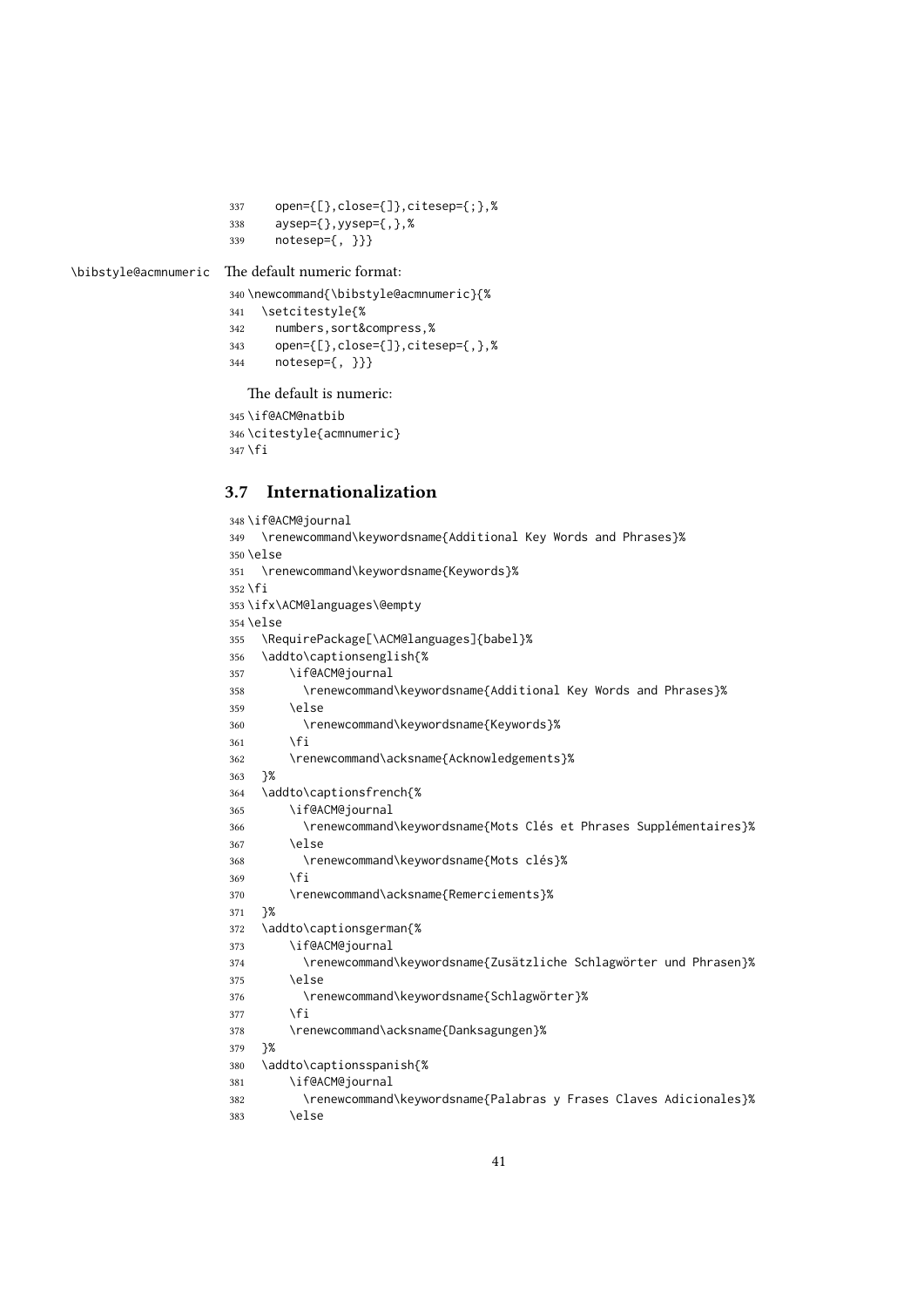|                             | \renewcommand\keywordsname{Palabras claves}%<br>384<br>\fi<br>385<br>\renewcommand\acksname{Expresiones de gratitud}%<br>386<br>}%<br>387<br>388 \fi                                                                                                                                                                                                                                                                                                                                                                                                                                                                                                                                                    |
|-----------------------------|---------------------------------------------------------------------------------------------------------------------------------------------------------------------------------------------------------------------------------------------------------------------------------------------------------------------------------------------------------------------------------------------------------------------------------------------------------------------------------------------------------------------------------------------------------------------------------------------------------------------------------------------------------------------------------------------------------|
| \ACM@lang@check             | Some commands should not be used if the document is monlingual<br>389 \newcommand\ACM@lang@check[1]{%<br>\ifx\ACM@languages\@empty\relax<br>390<br>\ClassError{\@classname}{%<br>391<br>Command \string#1 \MessageBreak is used in monlingual document}{%<br>392<br>You used a command (\string#1) \MessageBreak<br>393<br>that does not have a meaning \MessageBreak<br>394<br>unless are languages are defined. \MessageBreak<br>395<br>Please choose the languages in \string\documentclass<br>396<br><b>\MessageBreak</b><br>397<br>(e.g. \string\documentclass[languages={french, english}]{acmart}),<br>398<br><b>\MessageBreak</b><br>399<br>or delete the command.}%<br>400<br>$\{f_i\}$<br>401 |
| \@translatedtitle           | 402\def\@translatedtitle{}                                                                                                                                                                                                                                                                                                                                                                                                                                                                                                                                                                                                                                                                              |
| \translatedtitle            | The title of the paper in a different language<br>403\newcommand\translatedtitle[2]{\ACM@lang@check{\translatedtitle}%<br>404\g@addto@macro\@translatedtitle{\par\foreignlanguage{#1}{#2}}}                                                                                                                                                                                                                                                                                                                                                                                                                                                                                                             |
| <b>\@translatedsubtitle</b> | 405\def\@translatedsubtitle{}                                                                                                                                                                                                                                                                                                                                                                                                                                                                                                                                                                                                                                                                           |
| \translatedsubtitle         | The subtitle of the paper in a different language<br>406\newcommand\translatedsubtitle[2]{\ACM@lang@check{\translatedsubtitle}%<br>407\g@addto@macro\@translatedsubtitle{\par\foreignlanguage{#1}{#2}}}                                                                                                                                                                                                                                                                                                                                                                                                                                                                                                 |
| \@translatedkeywords        | 408\def\@translatedkeywords{}                                                                                                                                                                                                                                                                                                                                                                                                                                                                                                                                                                                                                                                                           |
| \translatedkeywords         | Add keywords to the paper in the language specified<br>409\newcommand\translatedkeywords[2]{\ACM@lang@check{\translatedkeywords}%<br>410\g@addto@macro\@translatedkeywords{\@mktranslatedkeywords{#1}{#2}}}                                                                                                                                                                                                                                                                                                                                                                                                                                                                                             |
| \@translatedabstracts       | The container for translated abstracts.<br>411\def\@translatedabstracts{}                                                                                                                                                                                                                                                                                                                                                                                                                                                                                                                                                                                                                               |
| translatedabstract          | We save translated abstracts into \@translatedabstracts<br>412\newenvironment{translatedabstract}[1]{\Collect@Body<br>\@savetranslatedabstract\@mktranslatedabstract{#1}}{}<br>413                                                                                                                                                                                                                                                                                                                                                                                                                                                                                                                      |
| \@savetranslatedabstract    | And saving the abstract<br>414\long\def\@savetranslatedabstract#1{\if@ACM@maketitle@typeset<br>\ClassError{\@classname}{Abstract must be defined before maketitle<br>415<br>command. Please move it!}\fi<br>416<br>\ACM@lang@check{translatedabstract}%<br>417<br>\g@addto@macro\@translatedabstracts{\bgroup#1\egroup}}<br>418                                                                                                                                                                                                                                                                                                                                                                         |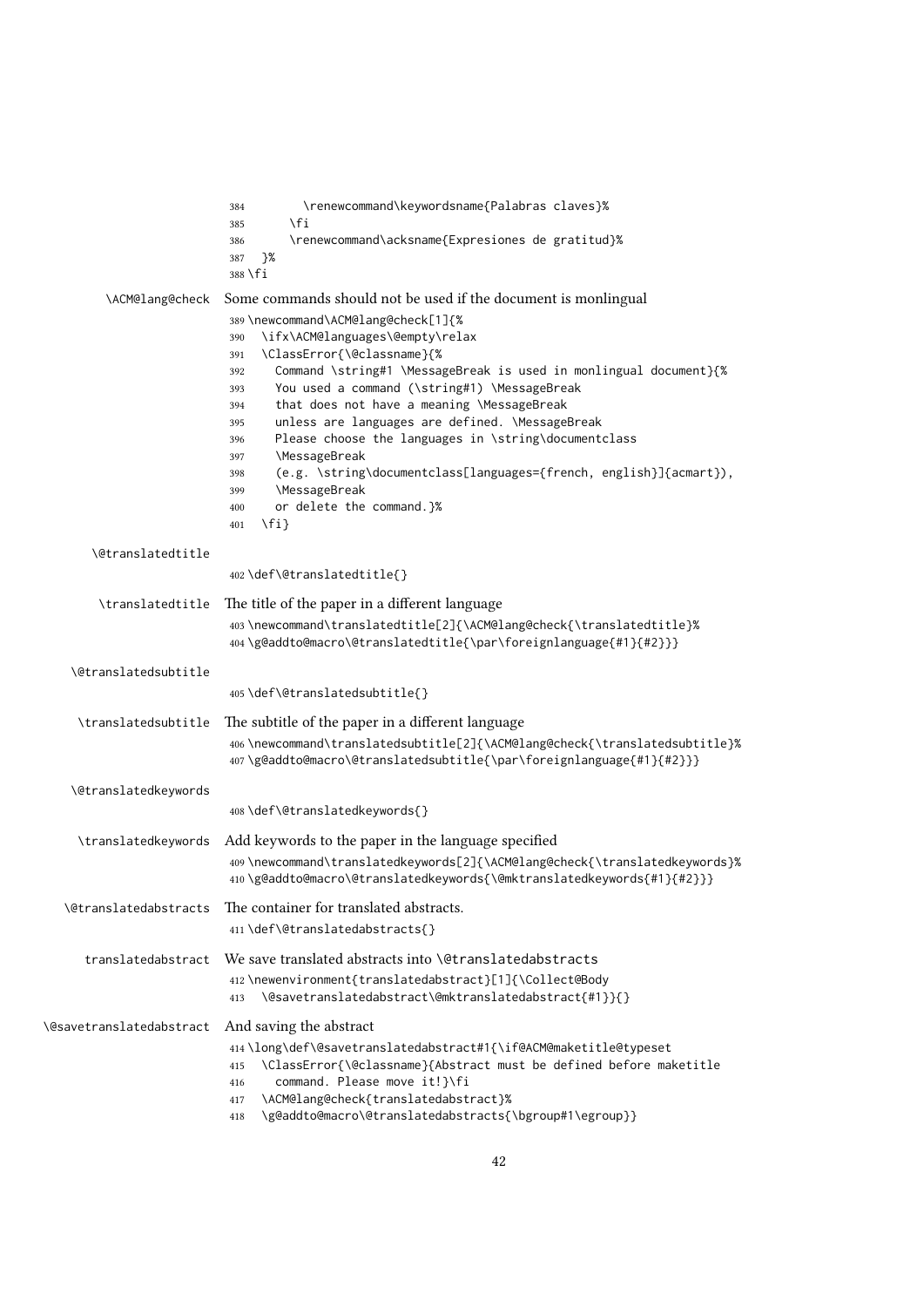### 3.8 Sectioning

```
\@startsection Before we call hyperref, we redefine \startsection commands to their LATEX defaults
                 since the amsart ones are too AMS-specific. We need to do this early since we want
                hyperref to have a chance to redefine them again:
```

```
419 \def\@startsection#1#2#3#4#5#6{%
420 \if@noskipsec \leavevmode \fi
421 \par
422 \@tempskipa #4\relax
423 \@afterindenttrue
424 \ifdim \@tempskipa <\z@
425 \@tempskipa -\@tempskipa \@afterindentfalse
426 \fi
427 \if@nobreak
428 \everypar{}%
429 \else
430 \addpenalty\@secpenalty\addvspace\@tempskipa
431 \quad \text{If}432 \@ifstar
433 {\@ssect{#3}{#4}{#5}{#6}}%
434 {\@dblarg{\@sect{#1}{#2}{#3}{#4}{#5}{#6}}}}
435 \def\@sect#1#2#3#4#5#6[#7]#8{%
436 \edef\@toclevel{\ifnum#2=\@m 0\else\number#2\fi}%
437 \ifnum #2>\c@secnumdepth
438 \let\@svsec\@empty
439 \text{ kg}440 \refstepcounter{#1}%
441 \protected@edef\@svsec{\@seccntformat{#1}\relax}%
442 \fi
443 \@tempskipa #5\relax
444 \ifdim \@tempskipa>\z@
445 \begingroup
446 #6{%
447 \@hangfrom{\hskip #3\relax\@svsec}%
448 \interlinepenalty \@M #8\@@par}%
449 \endgroup
450 \csname #1mark\endcsname{#7}%
451 \ifnum #2>\c@secnumdepth \else
452 \@tochangmeasure{\csname the#1\endcsname}%
453 \fi
454 \addcontentsline{toc}{#1}{%
455 \ifnum #2>\c@secnumdepth \else
456 \protect\numberline{\csname the#1\endcsname}%
457 \fi
458 #7}%
459 \else
460 \def\@svsechd{%
461 #6{\hskip #3\relax
462 \@svsec #8}%
463 \csname #1mark\endcsname{#7}%
464 \ifnum #2>\c@secnumdepth \else
465 \@tochangmeasure{\csname the#1\endcsname\space}%
466 \fi
467 \addcontentsline{toc}{#1}{%
```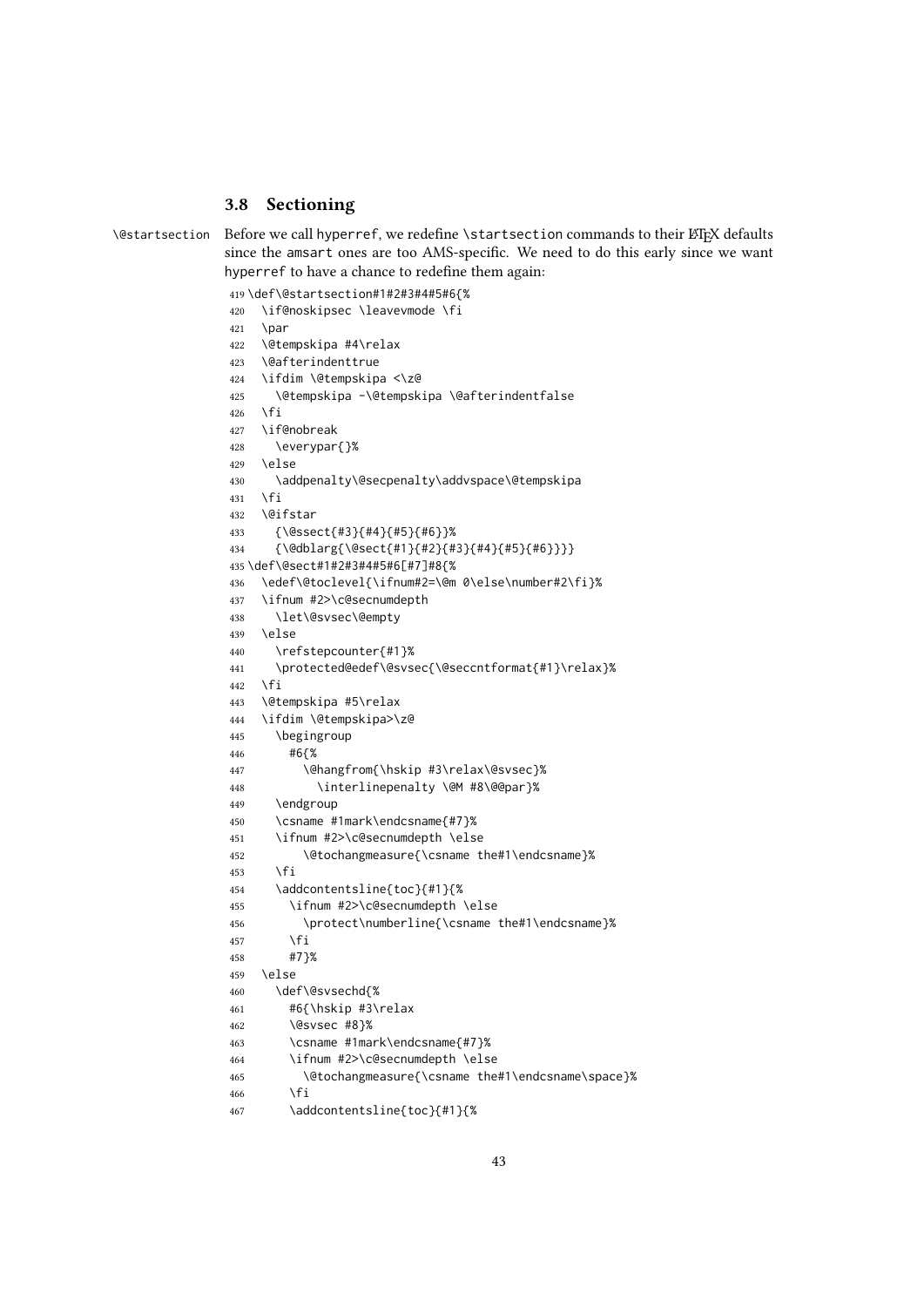```
468 \ifnum #2>\c@secnumdepth \else
469 \protect\numberline{\csname the#1\endcsname}%
470 \quad \text{If}471 #7}}%
472 \fi
473 \@xsect{#5}}
474 \def\@xsect#1{%
475 \@tempskipa #1\relax
476 \ifdim \@tempskipa>\z@
477 \par \nobreak
478 \vskip \@tempskipa
479 \@afterheading
480 \text{ } \text{e}481 \@nobreakfalse
482 \global\@noskipsectrue
483 \everypar{%
484 \if@noskipsec
485 \global\@noskipsecfalse
486 {\setbox\z@\lastbox}%
487 \clubpenalty\@M
488 \begingroup \@svsechd \endgroup
489 \unskip
490 \@tempskipa #1\relax
491 \hskip -\@tempskipa
492 \else
493 \clubpenalty \@clubpenalty
494 \everypar{}%
495 \fi}%
496 \fi
497 \ignorespaces}
498 \def\@seccntformat#1{\csname the#1\endcsname\quad}
499 \def\@ssect#1#2#3#4#5{%
500 \@tempskipa #3\relax
501 \ifdim \@tempskipa>\z@
502 \begingroup
503 #4{%
504 \@hangfrom{\hskip #1}%
505 \interlinepenalty \@M #5\@@par}%
506 \endgroup
507 \else
508 \def\@svsechd{#4{\hskip #1\relax #5}}%
509 \text{ } \sqrt{fi}510 \@xsect{#3}}
```
\@startsection The amsart package redefines \startsection. Here we redefine it again to make the table of contents work.

\def\@starttoc#1#2{\begingroup\makeatletter

- \setTrue{#1}%
- \par\removelastskip\vskip\z@skip
- \@startsection{section}\@M\z@{\linespacing\@plus\linespacing}%
- {.5\linespacing}{\centering\contentsnamefont}{#2}%
- \@input{\jobname.#1}%
- \if@filesw
- \@xp\newwrite\csname tf@#1\endcsname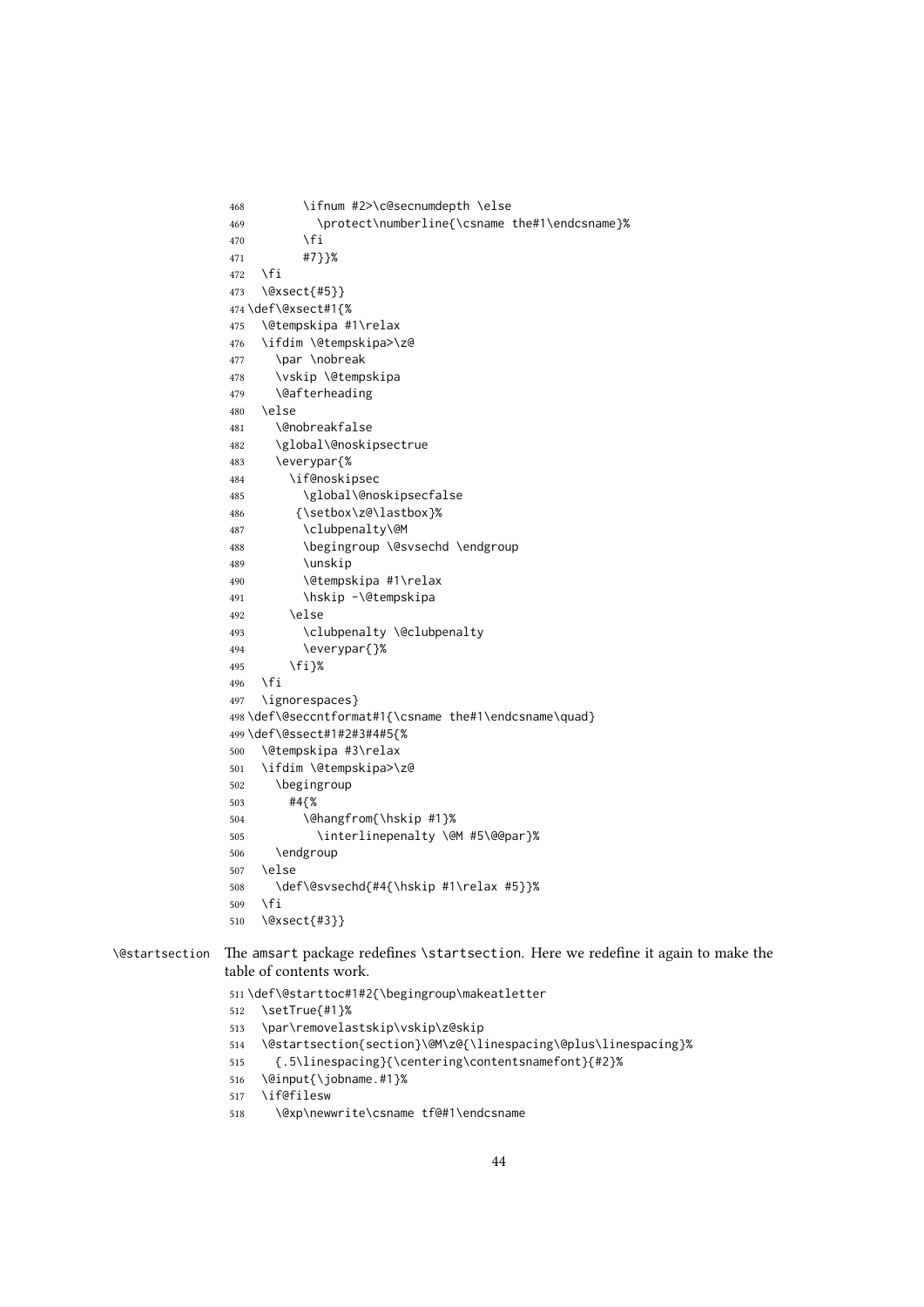|                     | \immediate\@xp\openout\csname tf@#1\endcsname \jobname.#1\relax<br>519<br>\fi<br>520<br>\global\@nobreakfalse \endgroup<br>521<br>\addvspace{32\p@\@plus14\p@}%<br>522<br>$523$ }                                                                                                                                                                                                                                                                                                                                                         |
|---------------------|-------------------------------------------------------------------------------------------------------------------------------------------------------------------------------------------------------------------------------------------------------------------------------------------------------------------------------------------------------------------------------------------------------------------------------------------------------------------------------------------------------------------------------------------|
| \l@subsection       | Section spacing is more generous than for amsart                                                                                                                                                                                                                                                                                                                                                                                                                                                                                          |
|                     | 524\def\l@section{\@tocline{1}{0pt}{1pc}{2pc}{}}                                                                                                                                                                                                                                                                                                                                                                                                                                                                                          |
| \l@subsection       | The spacing in amsart is too large                                                                                                                                                                                                                                                                                                                                                                                                                                                                                                        |
|                     | 525\def\l@subsection{\@tocline{2}{0pt}{1pc}{3pc}{}}                                                                                                                                                                                                                                                                                                                                                                                                                                                                                       |
| \l@subsubsection    | The spacing in amsart is too large                                                                                                                                                                                                                                                                                                                                                                                                                                                                                                        |
|                     | 526\def\l@subsubsection{\@tocline{3}{0pt}{1pc}{5pc}{}}                                                                                                                                                                                                                                                                                                                                                                                                                                                                                    |
|                     | We need to define foonote-related stuff before the call to hyperref (Ross Moore)                                                                                                                                                                                                                                                                                                                                                                                                                                                          |
|                     | \@makefntext We do not use indentation for footnotes                                                                                                                                                                                                                                                                                                                                                                                                                                                                                      |
|                     | 527\def\@makefntext{\noindent\@makefnmark}                                                                                                                                                                                                                                                                                                                                                                                                                                                                                                |
| \@footnotetext      | In sigchi-a mode our footnotes are in the margin!<br>528 \if@ACM@sigchiamode<br>529\long\def\@footnotetext#1{\marginpar{%<br>\reset@font\small<br>530<br>\interlinepenalty\interfootnotelinepenalty<br>531<br>\protected@edef\@currentlabel{%<br>532<br>\csname p@footnote\endcsname\@thefnmark<br>533<br>}%<br>534<br>\color@begingroup<br>535<br>\@makefntext{%<br>536<br>\rule\z@\footnotesep\ignorespaces#1\@finalstrut\strutbox}%<br>537<br>\color@endgroup}}%<br>538                                                                |
|                     | \@mpfootnotetext We want the footnotes in minipages centered:<br>540\long\def\@mpfootnotetext#1{%<br>\global\setbox\@mpfootins\vbox{%<br>541<br>\unvbox\@mpfootins<br>542<br>\reset@font\footnotesize<br>543<br>\hsize\columnwidth<br>544<br><b>\@parboxrestore</b><br>545<br>\protected@edef\@currentlabel<br>546<br>{\csname p@mpfootnote\endcsname\@thefnmark}%<br>547<br>\color@begingroup\centering<br>548<br>\@makefntext{%<br>549<br>\rule\z@\footnotesep\ignorespaces#1\@finalstrut\strutbox}%<br>550<br>\color@endgroup}}<br>551 |
| <b>\@makefnmark</b> | AMS classes use a buggy definition of \makefnmark. We revert to the standard one.                                                                                                                                                                                                                                                                                                                                                                                                                                                         |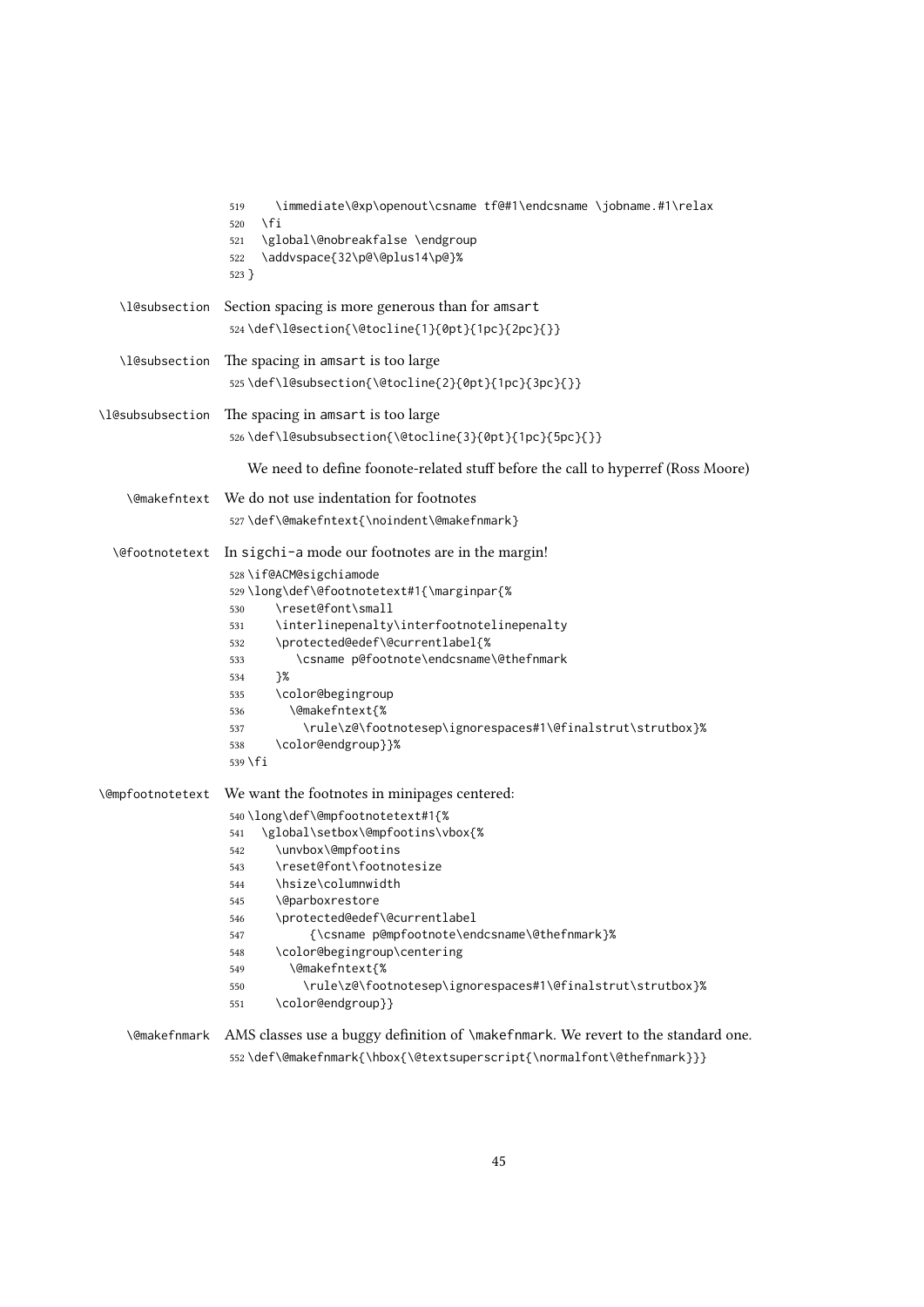### 3.9 Hyperxmp and hyperref

### Adding hyperxmp

\RequirePackage{hyperxmp}

### And now, hyperref

```
554 \let\@footnotemark@nolink\@footnotemark
555 \let\@footnotetext@nolink\@footnotetext
556 \RequirePackage[bookmarksnumbered,unicode]{hyperref}
557 \pdfstringdefDisableCommands{%
558 \def\addtocounter#1#2{}%
559 \def\unskip{}%
560 \def\textbullet{- }%
561 \def\textrightarrow{ -> }%
562 \def\footnotemark{}%
563 }
564 \urlstyle{rm}
565 \ifcase\ACM@format@nr
566 \relax % manuscript
567 \or % acmsmall
568 \or % acmlarge
569 \or % acmtog
570 \or % sigconf
571 \or % siggraph
572 \or % sigplan
573 \urlstyle{sf}
574 \or % sigchi
575 \or % sigchi-a
576 \urlstyle{sf}
577 \fi
578 \AtEndPreamble{%
579 \if@ACM@urlbreakonhyphens
580 \def\do@url@hyp{\do\-}%
581 \fi
582 \if@ACM@screen
583 \hypersetup{colorlinks,
584 linkcolor=ACMPurple,
585 citecolor=ACMPurple,
586 urlcolor=ACMDarkBlue,
587 filecolor=ACMDarkBlue}
588 \else
589 \hypersetup{hidelinks}
590 \fi
591 \hypersetup{pdflang={en},
592 pdfdisplaydoctitle}}
  Bibliography mangling.
593 \if@ACM@natbib
594 \let\citeN\cite
595 \let\cite\citep
596 \let\citeANP\citeauthor
597 \let\citeNN\citeyearpar
598 \let\citeyearNP\citeyear
599 \let\citeNP\citealt
```
\DeclareRobustCommand\citeA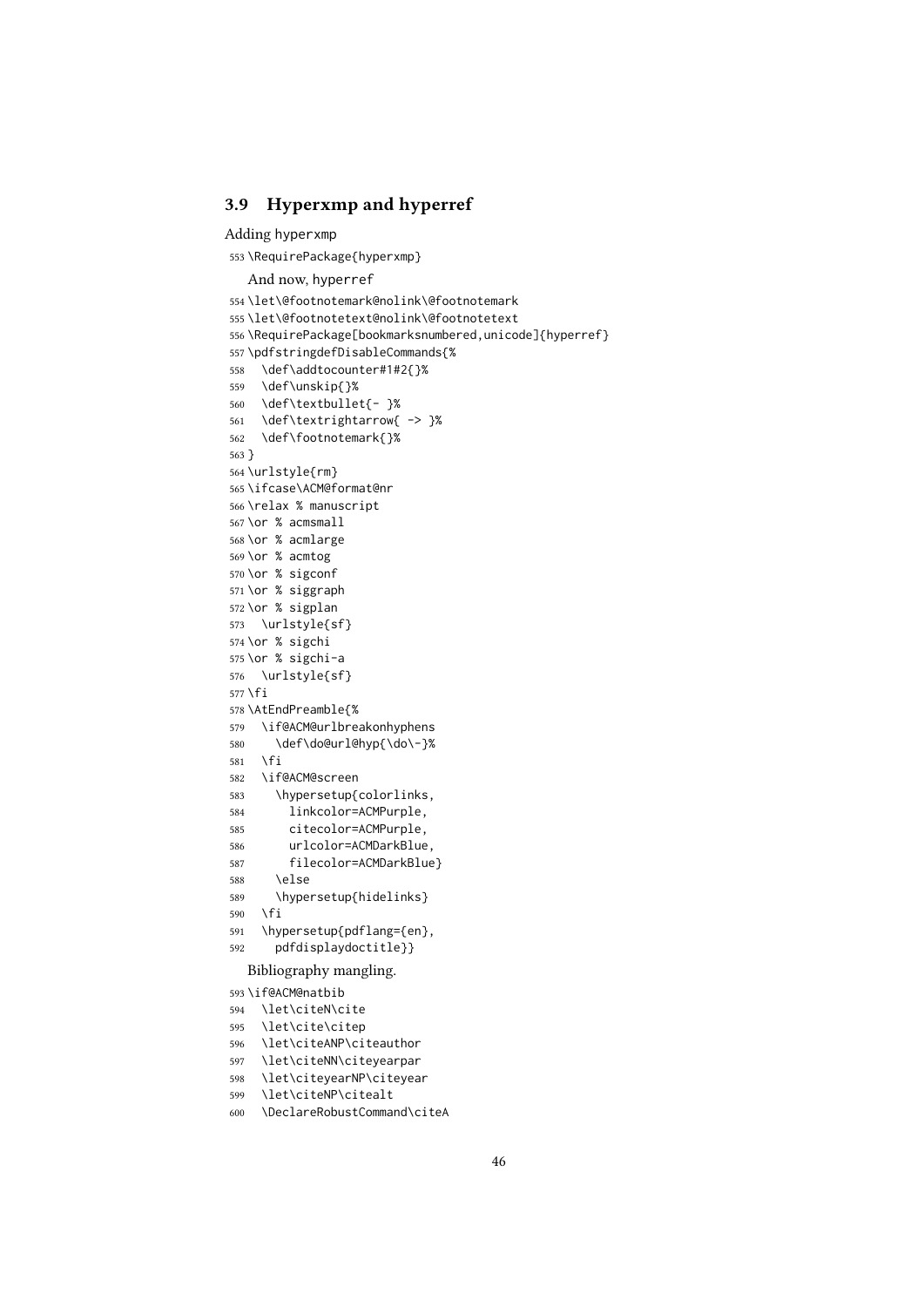```
601 {\begingroup\NAT@swafalse
                    602 \let\NAT@ctype\@ne\NAT@partrue\NAT@fullfalse\NAT@open\NAT@citetp}%
                    603 \providecommand\newblock{}%
                    604 \else
                    605 \AtBeginDocument{%
                    606 \let\shortcite\cite%
                    607 \providecommand\citename[1]{#1}}
                    608 \fi
                    609 \newcommand\shortcite[2][]{%
                    610 \ifNAT@numbers\cite[#1]{#2}\else\citeyearpar[#1]{#2}\fi}
\bibliographystyle The amsart package redefines \bibliographystyle since it prefers the AMS bibliogra-
                   phy style. We turn it back to the LHEX definition:
                    611 \def\bibliographystyle#1{%
                    612 \ifx\@begindocumenthook\@undefined\else
                    613 \expandafter\AtBeginDocument
                    614 \fi
                    615 {\if@filesw
                    616 \immediate\write\@auxout{\string\bibstyle{#1}}%
```
3.10 Other packages

\fi}}

```
Graphics and color.
618 \RequirePackage{graphicx}
619 \RequirePackage[prologue]{xcolor}
   [8]:
620 \definecolor[named]{ACMBlue}{cmyk}{1,0.1,0,0.1}
621 \definecolor[named]{ACMYellow}{cmyk}{0,0.16,1,0}
622 \definecolor[named]{ACMOrange}{cmyk}{0,0.42,1,0.01}
623 \definecolor[named]{ACMRed}{cmyk}{0,0.90,0.86,0}
624 \definecolor[named]{ACMLightBlue}{cmyk}{0.49,0.01,0,0}
625 \definecolor[named]{ACMGreen}{cmyk}{0.20,0,1,0.19}
626 \definecolor[named]{ACMPurple}{cmyk}{0.55,1,0,0.15}
627 \definecolor[named]{ACMDarkBlue}{cmyk}{1,0.58,0,0.21}
   Author-draft mode or sigchi-a mode
628 \if@ACM@authordraft
629 \RequirePackage{draftwatermark}
630 \SetWatermarkFontSize{0.5in}
631 \SetWatermarkColor[gray]{.9}
632 \SetWatermarkText{\parbox{12em}{\centering
633 Unpublished working draft.\\
634 Not for distribution.}}
635 \else
636 \if@ACM@sigchiamode
637 \if@ACM@nonacm\else
638 \RequirePackage{draftwatermark}
639 \SetWatermarkFontSize{0.5in}
640 \SetWatermarkColor[gray]{.9}
641 \SetWatermarkText{\parbox{12em}{\centering
642 Legacy document. \\
643 Not for publication in an ACM venue}}
```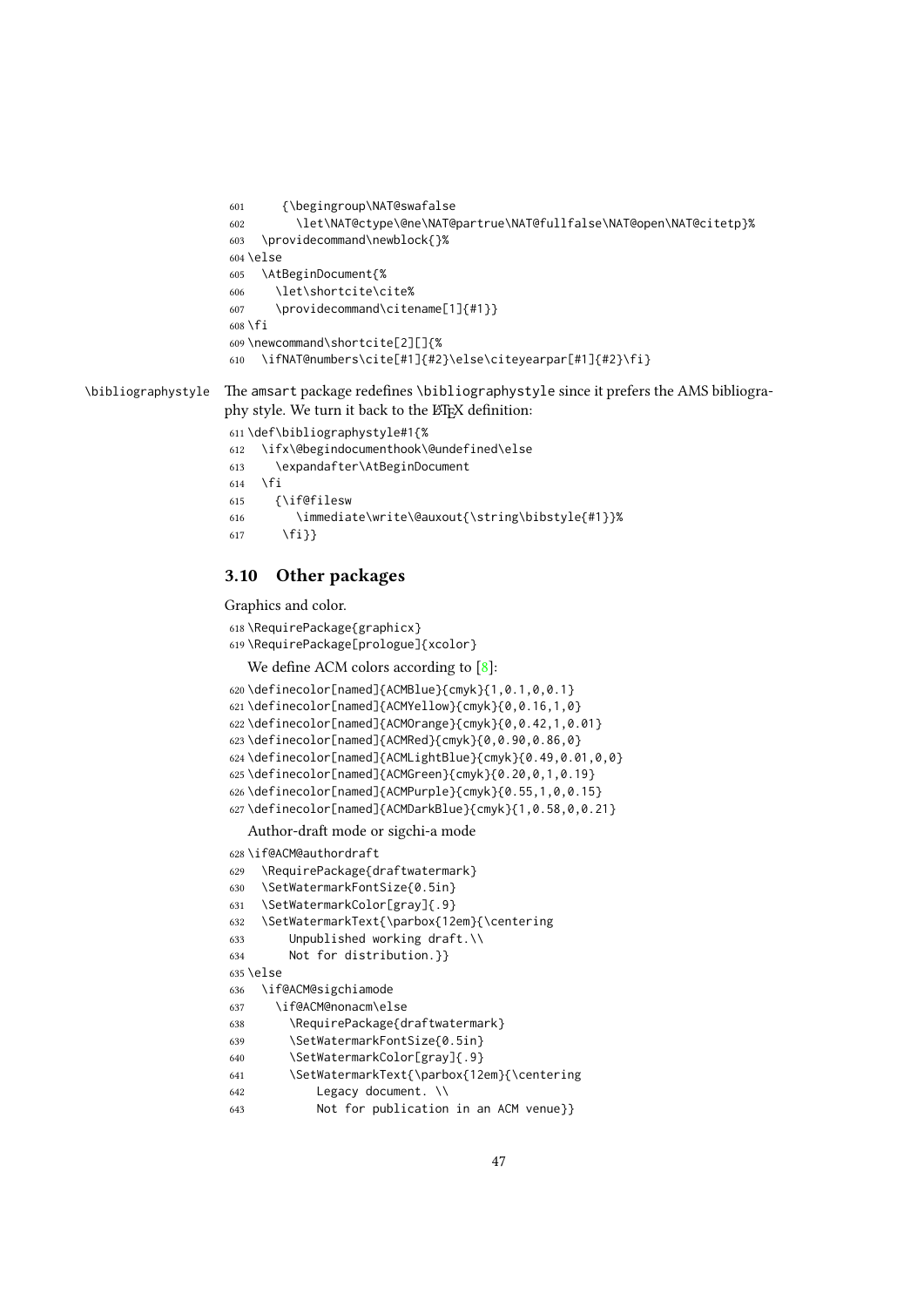```
644 \fi
645 \fi
646 \fi
```
### 3.11 Paper size and paragraphing

We use geometry for dimensions. Note that the present margins do not depend on the font size option—we might need to change this. See [https://github.com/](https://github.com/borisveytsman/acmart/issues/5#issuecomment-272881329) [borisveytsman/acmart/issues/5#issuecomment-272881329](https://github.com/borisveytsman/acmart/issues/5#issuecomment-272881329).

```
647 \RequirePackage{geometry}
648 \ifcase\ACM@format@nr
649 \relax % manuscript
650 \geometry{letterpaper,head=13pt,
651 marginparwidth=6pc,heightrounded}%
652 \or % acmsmall
653 \geometry{twoside=true,
654 includeheadfoot, head=13pt, foot=2pc,
655 paperwidth=6.75in, paperheight=10in,
656 top=58pt, bottom=44pt, inner=46pt, outer=46pt,
657 marginparwidth=2pc,heightrounded
658 }%
659 \or % acmlarge
660 \geometry{twoside=true, head=13pt, foot=2pc,
661 paperwidth=8.5in, paperheight=11in,
662 includeheadfoot,
663 top=78pt, bottom=114pt, inner=81pt, outer=81pt,
664 marginparwidth=4pc,heightrounded
665 }%
666 \or % acmtog
667 \geometry{twoside=true, head=13pt, foot=2pc,
668 paperwidth=8.5in, paperheight=11in,
669 includeheadfoot, columnsep=24pt,
670 top=52pt, bottom=75pt, inner=52pt, outer=52pt,
671 marginparwidth=2pc,heightrounded
672 }%
673 \or % sigconf
674 \geometry{twoside=true, head=13pt,
675 paperwidth=8.5in, paperheight=11in,
676 includeheadfoot, columnsep=2pc,
677 top=57pt, bottom=73pt, inner=54pt, outer=54pt,
678 marginparwidth=2pc,heightrounded
679 }%
680 \or % siggraph
681 \geometry{twoside=true, head=13pt,
682 paperwidth=8.5in, paperheight=11in,
683 includeheadfoot, columnsep=2pc,
684 top=57pt, bottom=73pt, inner=54pt, outer=54pt,
685 marginparwidth=2pc,heightrounded
686 }%
687 \or % sigplan
688 \geometry{twoside=true, head=13pt,
689 paperwidth=8.5in, paperheight=11in,
690 includeheadfoot=false, columnsep=2pc,
```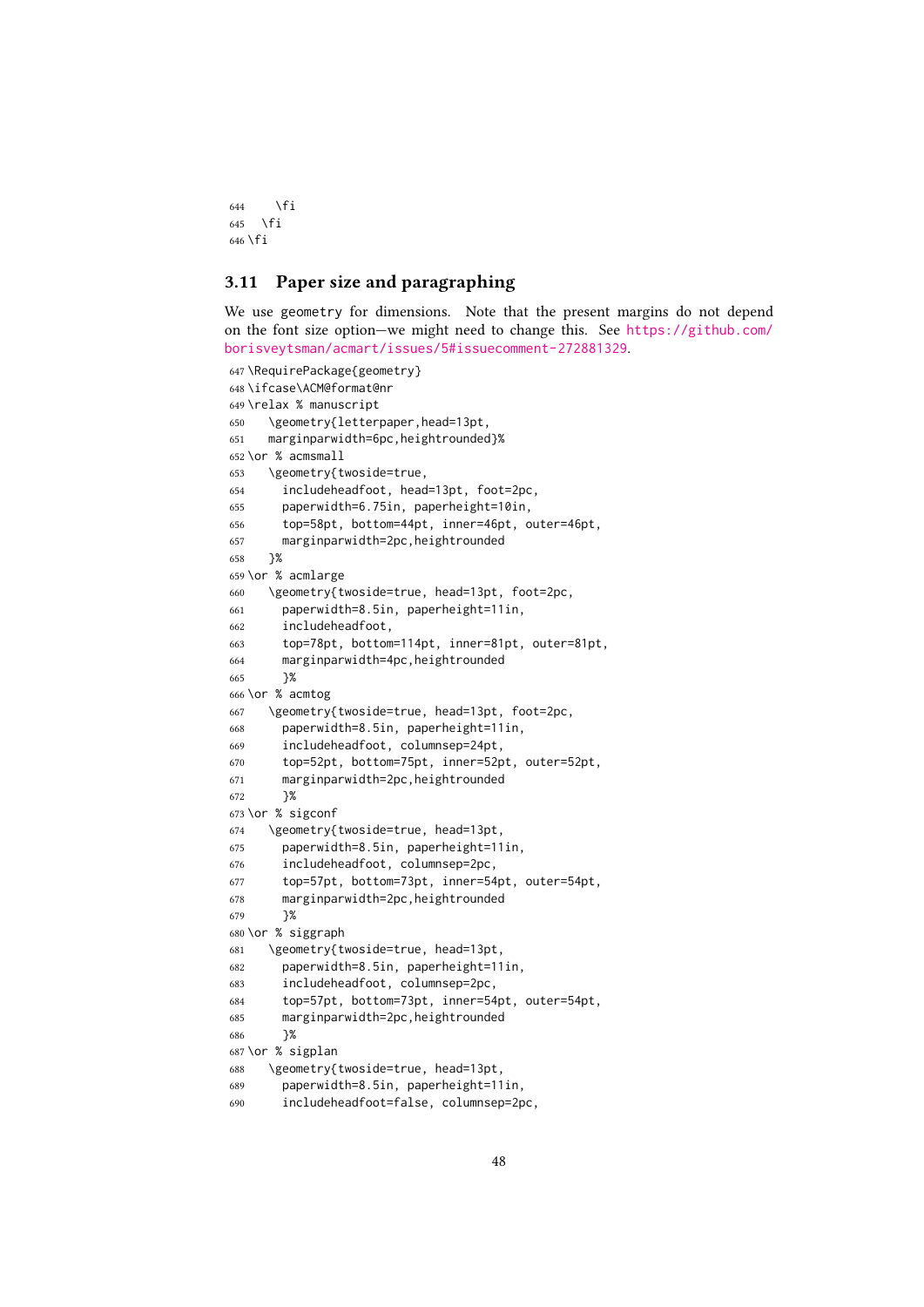```
691 top=1in, bottom=1in, inner=0.75in, outer=0.75in,
                                  692 marginparwidth=2pc,heightrounded
                                  693 }%
                                  694 \or % sigchi
                                  695 \geometry{twoside=true, head=13pt,
                                  696 paperwidth=8.5in, paperheight=11in,
                                  697 includeheadfoot, columnsep=2pc,
                                  698 top=66pt, bottom=73pt, inner=54pt, outer=54pt,
                                  699 marginparwidth=2pc,heightrounded
                                  700 }%
                                  701 \or % sigchi-a
                                  702 \geometry{twoside=false, head=13pt,
                                  703 paperwidth=11in, paperheight=8.5in,
                                  704 includeheadfoot, marginparsep=72pt,
                                  705 marginparwidth=170pt, columnsep=20pt,
                                  706 top=72pt, bottom=72pt, left=314pt, right=72pt
                                  707 }%
                                  708 \@mparswitchfalse
                                  709 \reversemarginpar
                                  710 \text{ } \text{ } \text{ } \text{ } 71\parindent
Paragraphing
                      \parskip
                                  711 \setlength\parindent{10\p@}
                                  712 \setlength\parskip{\z@}
                                  713 \ifcase\ACM@format@nr
                                  714 \relax % manuscript
                                  715 \or % acmsmall
                                  716 \or % acmlarge
                                  717 \or % acmtog
                                  718 \setlength\parindent{9\p@}%
                                  719 \or % sigconf
                                  720 \or % siggraph
                                  721 \or % sigplan
                                  722 \or % sigchi
                                  723 \or % sigchi-a
                                  724 \fi
              \normalparindent The amsart package defines the \normalparindent length and initializes it to 12pt (the
                                 value of \parindent in amsart). It is later used to set the \listparindent length in
                                 the quotation environment and the \parindent length in the \@footnotetext com-
                                 mand. We set \normalparindent to the value of \parindent as selected by acmart for
                                 consistent paragraph indents.
                                  725 \setlength\normalparindent{\parindent}
                                     Footnotes require some consideration. We have several layers of footnotes: front-
                                 matter footnotes, "regular" footnotes and the special insert for the bibstrip. In the old
                                 ACM classes, the bibstrip was a \@float. The problem with floats is that they tend to,
                                 well, float—and we want the guarantee they stay.
                                     We use manyfoot for layered footnotes instead.
\copyrightpermissionfootnoterule This is the footnote rule that separates the bibstrip from the rest of the paper. It is a full
                                 width rule.
                                  726 \def\copyrightpermissionfootnoterule{\kern-3\p@
                                  727 \hrule \@width \columnwidth \kern 2.6\p@}
```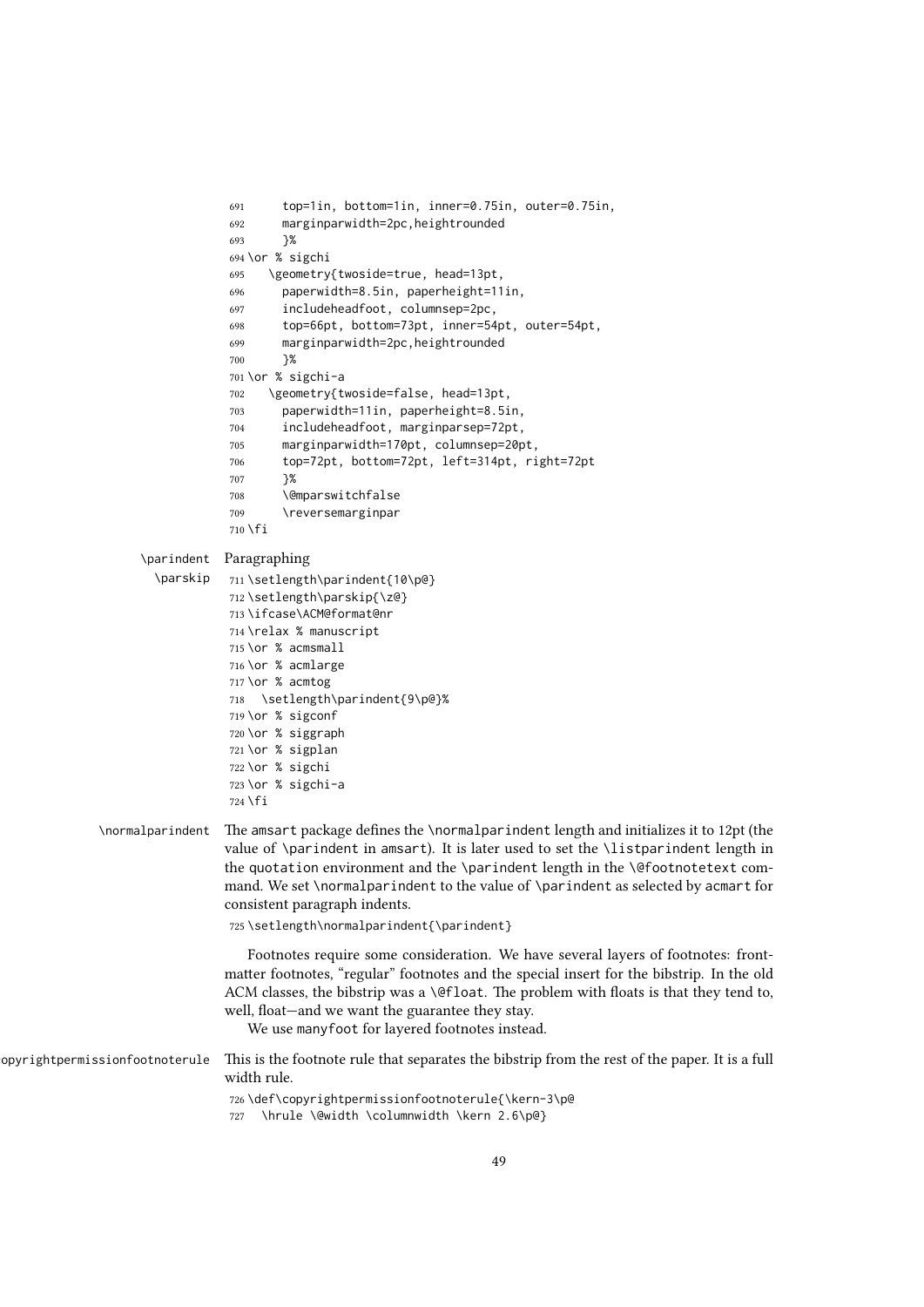|               | 728 \RequirePackage{manyfoot}<br>729 \SelectFootnoteRule[2]{copyrightpermission}<br>730 \DeclareNewFootnote{authorsaddresses}<br>731\SelectFootnoteRule[2]{copyrightpermission}<br>732 \DeclareNewFootnote{copyrightpermission}                                                                                                                                               |
|---------------|-------------------------------------------------------------------------------------------------------------------------------------------------------------------------------------------------------------------------------------------------------------------------------------------------------------------------------------------------------------------------------|
| \footnoterule | Tschichold's rules:                                                                                                                                                                                                                                                                                                                                                           |
|               | 733\def\footnoterule{\kern-3\p@                                                                                                                                                                                                                                                                                                                                               |
|               | \hrule \@width 4pc \kern 2.6\p@}<br>734                                                                                                                                                                                                                                                                                                                                       |
| \endminipage  | We do not use footnote rules in minipages<br>735 \def\endminipage{%<br>\par<br>736<br>\unskip<br>737<br>\ifvoid\@mpfootins\else<br>738<br>\vskip\skip\@mpfootins<br>739<br>\normalcolor<br>740<br>\unvbox\@mpfootins<br>741<br>\fi<br>742<br>\@minipagefalse<br>743<br>\color@endgroup<br>744<br>\egroup<br>745<br>\expandafter\@iiiparbox\@mpargs{\unvbox\@tempboxa}}<br>746 |

### \@textbottom Add some stretch according to David Carlisle's advice at [http://tex.stackexchange.](http://tex.stackexchange.com/a/62318/5522) [com/a/62318/5522](http://tex.stackexchange.com/a/62318/5522)

```
747 \def\@textbottom{\vskip \z@ \@plus 1pt}
748 \let\@texttop\relax
```
In two-column layouts, force both columns to be the same height by inserting extra internal vertical space to fill out the page.

```
749 \ifcase\ACM@format@nr
750 \relax % manuscript
751 \or % acmsmall
752 \or % acmlarge
753 \or % acmtog
754 \flushbottom
755 \or % sigconf
756 \flushbottom
757 \or % siggraph
758 \flushbottom
759 \or % sigplan
760 \flushbottom
761 \or % sigchi
762 \flushbottom
763 \or % sigchi-a
764 \fi
```
### 3.12 Fonts

Somehow PDFTeX and XeTeX require different incantations to make a PDF compliant with the current Acrobat bugs. Xpdf is much better.

The code below is by Ross Moore.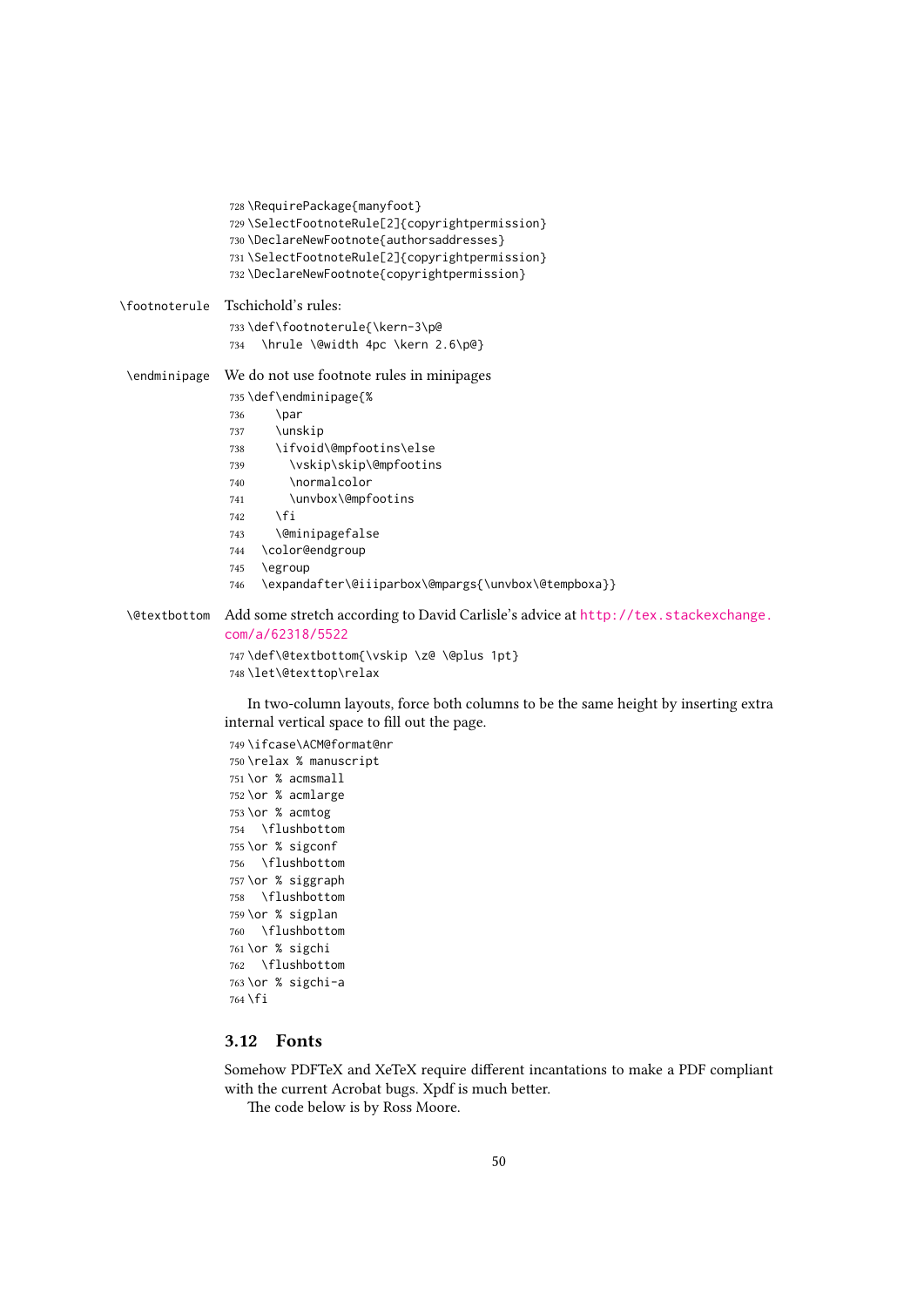```
765 \ifPDFTeX
                  766 \input{glyphtounicode}
                  767 \pdfglyphtounicode{f_f}{FB00}
                  768 \pdfglyphtounicode{f_f_i}{FB03}
                  769 \pdfglyphtounicode{f_f_l}{FB04}
                  770 \pdfglyphtounicode{f_i}{FB01}
                  771 \pdfglyphtounicode{t_t}{0074 0074}
                  772 \pdfglyphtounicode{f_t}{0066 0074}
                  773 \pdfglyphtounicode{T_h}{0054 0068}
                  774 \pdfgentounicode=1
                  775 \RequirePackage{cmap}
                  776 \fi
\if@ACM@newfonts Whether we load the new fonts
                  777 \newif\if@ACM@newfonts
                  778 \@ACM@newfontstrue
                  779 \IfFileExists{libertine.sty}{}{\ClassWarning{\@classname}{You do not
                  780 have the libertine package installed. Please upgrade your
                  781 TeX}\@ACM@newfontsfalse}
                  782 \IfFileExists{zi4.sty}{}{\ClassWarning{\@classname}{You do not
                  783 have the inconsolata (zi4.sty) package installed. Please upgrade your
                  784 TeX}\@ACM@newfontsfalse}
                  785 \IfFileExists{newtxmath.sty}{}{\ClassWarning{\@classname}{You do not
                  786 have the newtxmath package installed. Please upgrade your
                  787 TeX}\@ACM@newfontsfalse}
                     We use Libertine throughout.
                  788 \if@ACM@newfonts
                  789 \RequirePackage[T1]{fontenc}
                  790 % Note that the order in which packages are loaded matters,
                  791 % and the correct order depends on the LaTeX engine used.
                  792 % See https://github.com/borisveytsman/acmart/issues/402
                  793 % and https://github.com/borisveytsman/acmart/issues/410
                  794 \ifxetex
                  795 \RequirePackage[libertine]{newtxmath}
                  796 \RequirePackage[tt=false]{libertine}
                  797 \setmonofont[StylisticSet=3]{inconsolata}
                  798 \else
                  799 \ifluatex
                  800 \RequirePackage[libertine]{newtxmath}
                  801 \RequirePackage[tt=false]{libertine}
                  802 \setmonofont[StylisticSet=3]{inconsolata}
                  803 \qquad \text{e}804 \RequirePackage[tt=false, type1=true]{libertine}
                  805 \RequirePackage[varqu]{zi4}
                  806 \RequirePackage[libertine]{newtxmath}
                  807 \fi
                  808 \fi
                  809 \fi
```
\liningnums Libertine defines \liningnums, which makes fontspec unhappy. While we do not use fontspec, some users do.

> \let\liningnums\@undefined \AtEndPreamble{%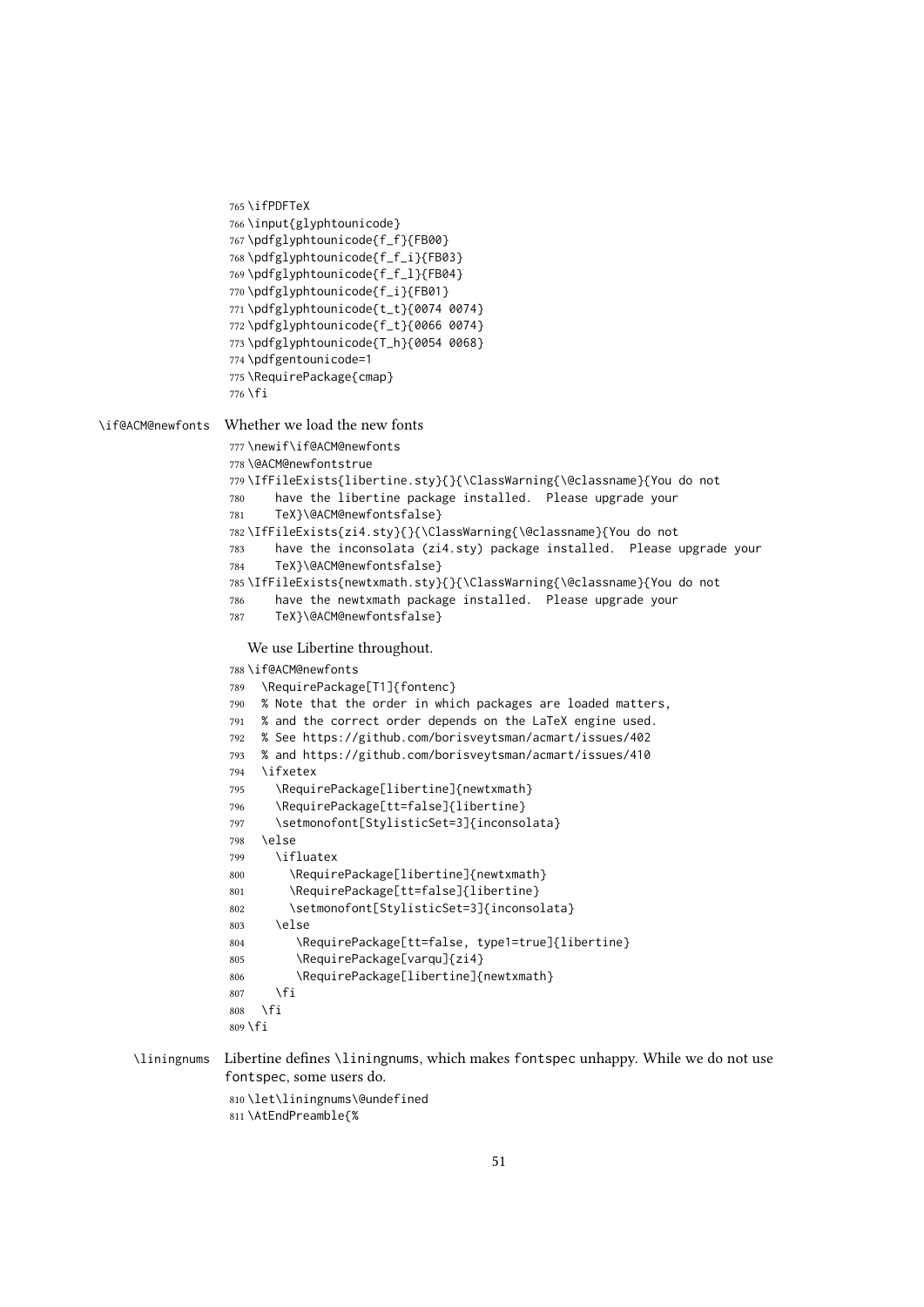```
812 \DeclareTextFontCommand{\liningnums}{\libertineLF}}
                             The SIGCHI extended abstracts are sans serif:
                          813 \if@ACM@sigchiamode
                          814 \renewcommand{\familydefault}{\sfdefault}
                          815 \fi
                         3.13 Image descriptions
\if@Description@present A local switch: whether there is a description in the given figure
                          816 \newif\if@Description@present
                          817 \@Description@presenttrue
 \if@undescribed@images A global switch whether some images were not described
                          818 \newif\if@undescribed@images
                          819 \@undescribed@imagesfalse
           \Description The Description macro right now just sets switches
                          820 \newcommand\Description[2][]{\global\@Description@presenttrue\ignorespaces}
                             The global warning
                          821 \AtEndDocument{\if@undescribed@images
                          822 \ClassWarningNoLine{\@classname}{Some images may lack descriptions}\fi}
                             Hooks for figures and tables. We also patch algorithm and algorithm* in case
                         somebody uses them.
                          823 \AtBeginEnvironment{figure}{\@Description@presentfalse
                          824 \let\@vspace\@vspace@orig
                          825 \let\@vspacer\@vspacer@orig}
                          826 \AtBeginEnvironment{figure*}{\@Description@presentfalse
                          827 \let\@vspace\@vspace@orig
                          828 \let\@vspacer\@vspacer@orig}
                          829 \AtEndEnvironment{figure}{\if@Description@present\else
                          830 \global\@undescribed@imagestrue
                          831 \ClassWarning{\@classname}{A possible image without description}\fi}
                          832 \AtEndEnvironment{figure*}{\if@Description@present\else
                          833 \global\@undescribed@imagestrue
                          834 \ClassWarning{\@classname}{A possible image without description}\fi}
                          835 \AtBeginEnvironment{table}{\let\@vspace\@vspace@orig
                          836 \let\@vspacer\@vspacer@orig}
                          837 \AtBeginEnvironment{table*}{\let\@vspace\@vspace@orig
                          838 \let\@vspacer\@vspacer@orig}
                          839 \AtBeginEnvironment{algorithm}{\let\@vspace\@vspace@orig
                          840 \let\@vspacer\@vspacer@orig}
                          841 \AtBeginEnvironment{algorithm*}{\let\@vspace\@vspace@orig
                          842 \let\@vspacer\@vspacer@orig}
                          843 \AtBeginEnvironment{lstlisting}{\let\@vspace\@vspace@orig
                          844 \let\@vspacer\@vspacer@orig}
                          845 \AtBeginEnvironment{lstlisting*}{\let\@vspace\@vspace@orig
                          846 \let\@vspacer\@vspacer@orig}
                          847 \AtBeginEnvironment{minted}{\let\@vspace\@vspace@orig
                          848 \let\@vspacer\@vspacer@orig}
                          849 \AtBeginEnvironment{minted*}{\let\@vspace\@vspace@orig
```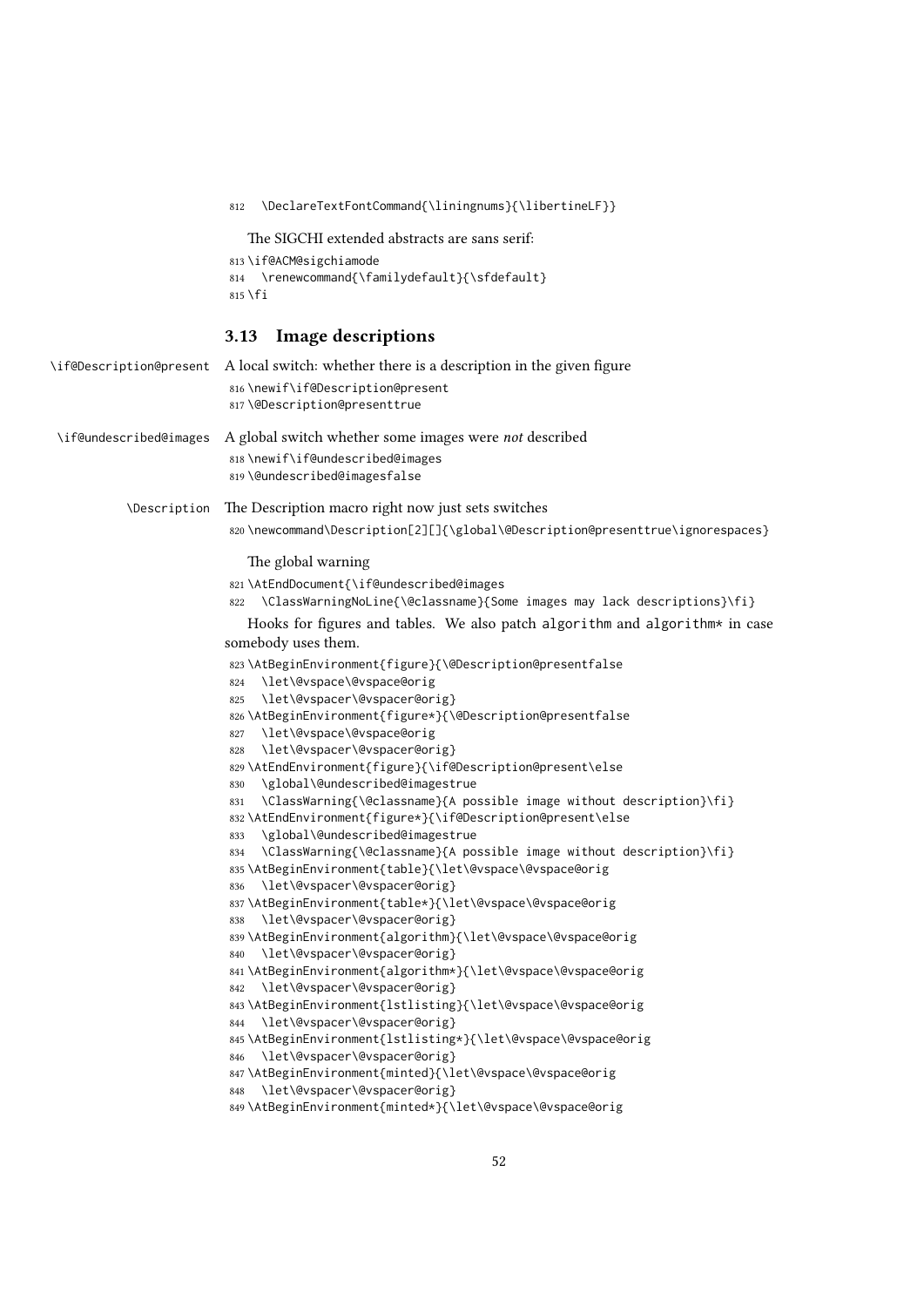```
850 \let\@vspacer\@vspacer@orig}
851 \AtBeginEnvironment{listing}{\let\@vspace\@vspace@orig
852 \let\@vspacer\@vspacer@orig}
853 \AtBeginEnvironment{listing*}{\let\@vspace\@vspace@orig
854 \let\@vspacer\@vspacer@orig}
855
```
## 3.14 Floats

We use the caption package

```
856 \RequirePackage{caption, float}
           857 \captionsetup[table]{position=top}
           858 \if@ACM@journal
           859 \captionsetup{labelfont={sf, small},
           860 textfont={sf, small}, margin=\z@}
           861 \captionsetup[figure]{name={Fig.}}
           862 \else
           863 \captionsetup{labelfont={bf},
           864 textfont={bf}, labelsep=colon, margin=\z@}
           865 \ifcase\ACM@format@nr
           866 \relax % manuscript
           867 \or % acmsmall
           868 \or % acmlarge
           869 \or % acmtog
           870 \or % sigconf
           871 \or % siggraph
           872 \captionsetup{textfont={it}}
           873 \or % sigplan
           874 \captionsetup{labelfont={bf},
           875 textfont={normalfont}, labelsep=period, margin=\z@}
           876 \or % sigchi
           877 \captionsetup[figure]{labelfont={bf, small},
           878 textfont={bf, small}}
           879 \captionsetup[table]{labelfont={bf, small},
           880 textfont={bf, small}}
           881 \or % sigchi-a
           882 \captionsetup[figure]{labelfont={bf, small},
           883 textfont={bf, small}}
           884 \captionsetup[table]{labelfont={bf, small},
           885 textfont={bf, small}}
           886 \fi
           887 \fi
 sidebar The sidebar environment:
           888 \newfloat{sidebar}{}{sbar}
           889 \floatname{sidebar}{Sidebar}
           890 \renewenvironment{sidebar}{\Collect@Body\@sidebar}{}
\@sidebar The processing of the saved text
```

```
891 \long\def\@sidebar#1{\bgroup\let\@vspace\@vspace@orig
```
- \let\@vspacer\@vspacer@orig\captionsetup{type=sidebar}%
- \marginpar{\small#1}\egroup}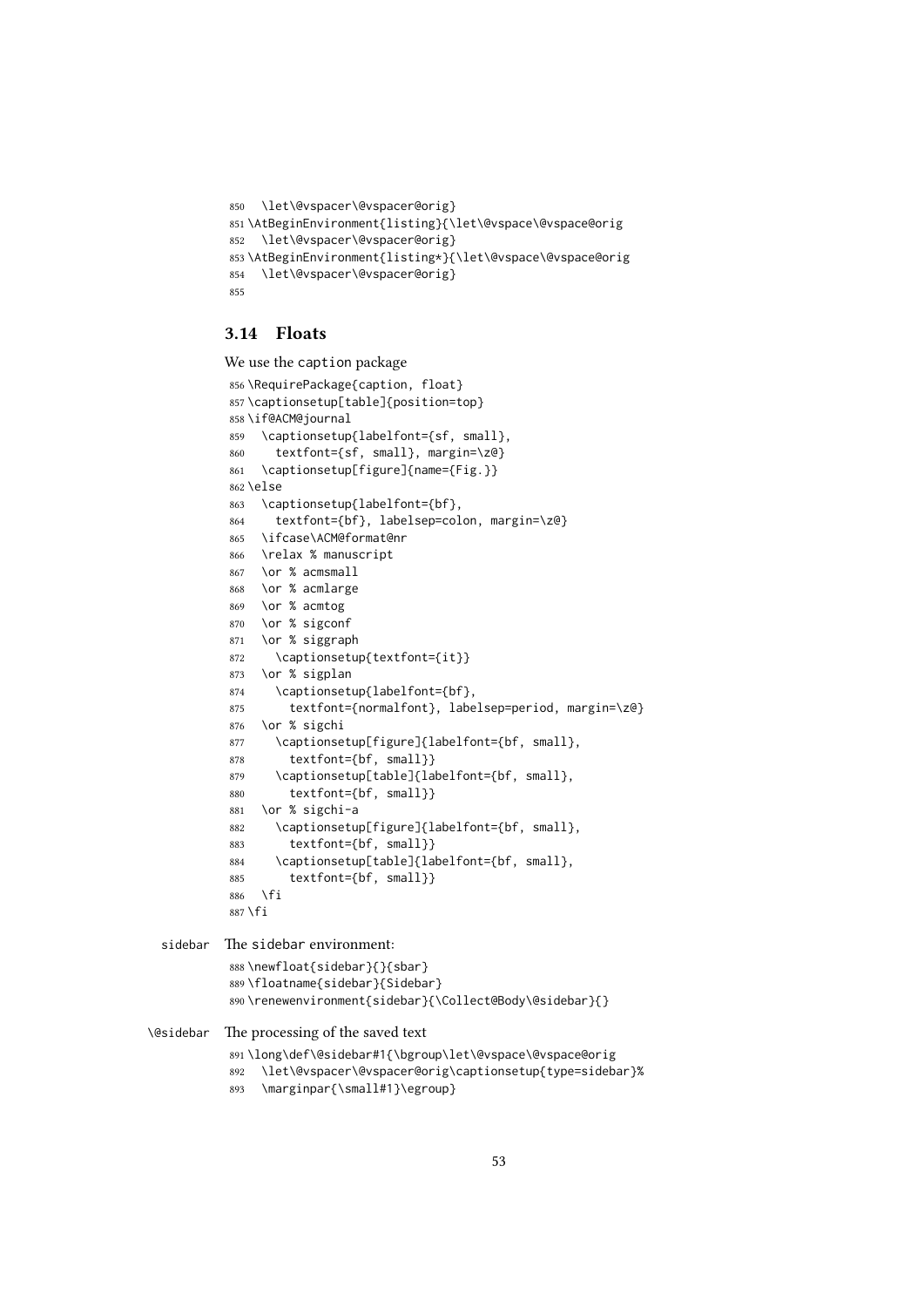|                       | marginfigure The marginfigure environment:                                                                                                                                                                                                                                                                                                                                                                                                                      |
|-----------------------|-----------------------------------------------------------------------------------------------------------------------------------------------------------------------------------------------------------------------------------------------------------------------------------------------------------------------------------------------------------------------------------------------------------------------------------------------------------------|
|                       | 894\newenvironment{marginfigure}{\Collect@Body\@marginfigure}{}                                                                                                                                                                                                                                                                                                                                                                                                 |
| <b>\@marginfigure</b> | The processing of the saved text<br>895\long\def\@marginfigure#1{\bgroup<br>\let\@vspace\@vspace@orig<br>896<br>\let\@vspacer\@vspacer@orig<br>897<br>\captionsetup{type=figure}%<br>898<br>\marginpar{\@Description@presentfalse\centering<br>899<br>\small#1\if@Description@present\else<br>900<br>\global\@undescribed@imagestrue<br>901<br>\ClassWarning{\@classname}{A possible image without description}<br>902<br>$\{f_i\}$ %<br>903<br>\egroup}<br>904 |
| margintable           | The margintable environment:<br>905\newenvironment{margintable}{\Collect@Body\@margintable}{}                                                                                                                                                                                                                                                                                                                                                                   |
| <b>\@margintable</b>  | The processing of the saved text<br>906\long\def\@margintable#1{\bgroup\let\@vspace\@vspace@orig<br>\let\@vspacer\@vspacer@orig\captionsetup{type=table}%<br>907<br>\marginpar{\centering\small#1}\egroup}<br>908                                                                                                                                                                                                                                               |
|                       | SIGCHI extended abstracts provide an interesting possibility to push into the margin.<br>Here we use figure* and table* for this.                                                                                                                                                                                                                                                                                                                               |
|                       | \fulltextwidth We define the width of the boxes as<br>909\newdimen\fulltextwidth<br>910\fulltextwidth=\dimexpr(\textwidth+\marginparwidth+\marginparsep)                                                                                                                                                                                                                                                                                                        |
|                       | \@db1f1oat We redefine the double-float command. First, we make the size bigger. Second, our<br>default position is going to be tp (to give marginalia a chance)<br>911 \if@ACM@sigchiamode<br>912\def\@dblfloat{\bgroup\let\@vspace\@vspace@orig<br>\let\@vspacer\@vspacer@orig\columnwidth=\fulltextwidth<br>913<br>\let\@endfloatbox\@endwidefloatbox<br>914<br>\def\@fpsadddefault{\def\@fps{tp}}%<br>915<br>\@float}<br>916<br>$917$ \fi                   |
|                       | \end@dblfloat And the end. Just adding a \bgroup.<br>918 \if@ACM@sigchiamode<br>919\def\end@dblfloat{%<br>\end@float\egroup}<br>920<br>$921$ \fi                                                                                                                                                                                                                                                                                                                |
| \@endwidefloatbox     | This is the end of a wide box-we basically move everything to the left<br>922\def\@endwidefloatbox{%<br>\par\vskip\z@skip<br>923<br>\@minipagefalse<br>924<br>\outer@nobreak<br>925<br>\egroup<br>926<br>\color@endbox<br>927                                                                                                                                                                                                                                   |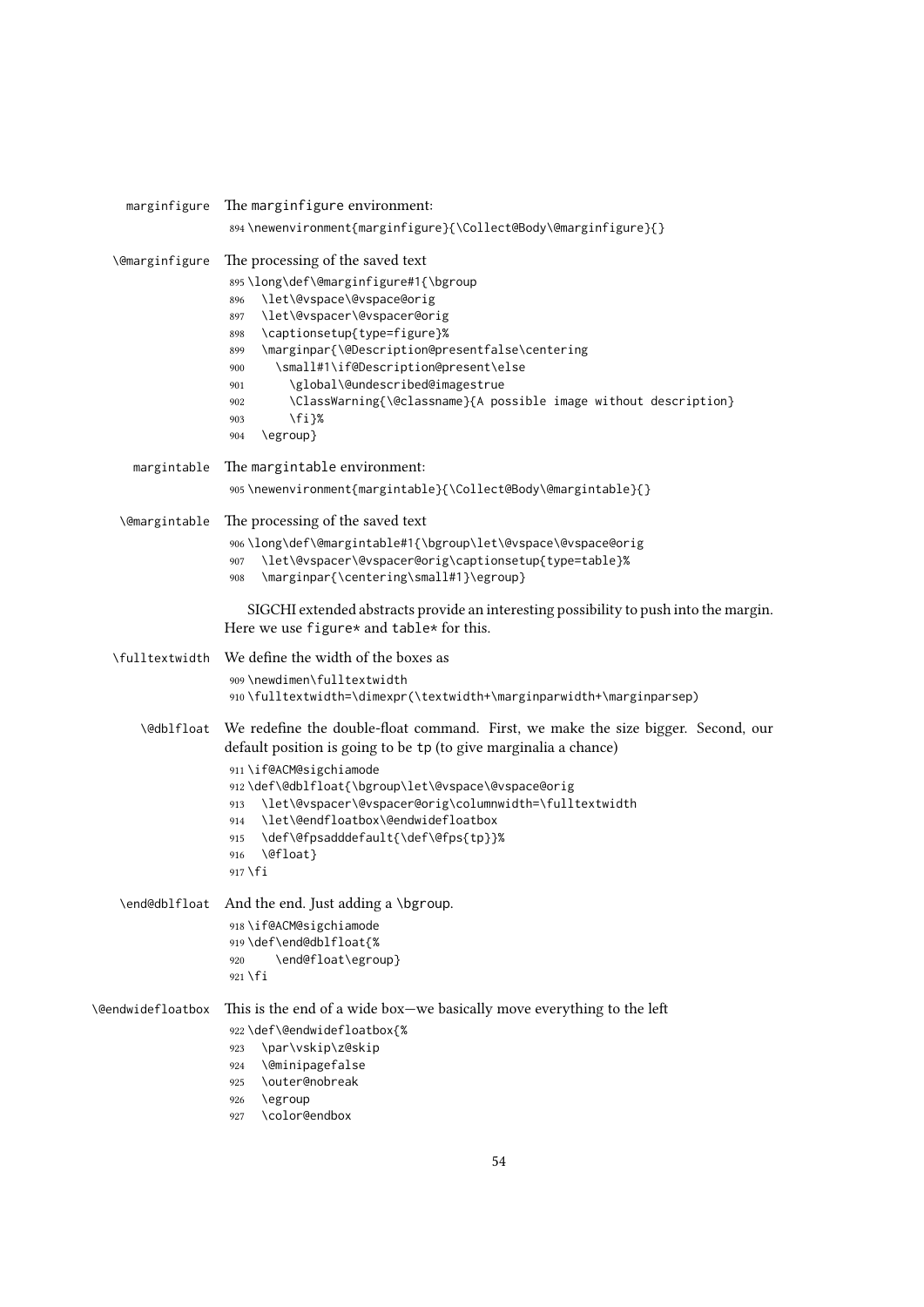```
928 \global\setbox\@currbox=\vbox{\moveleft
929 \dimexpr(\fulltextwidth-\textwidth)\box\@currbox}%
930 \wd\@currbox=\textwidth
931 }
```
### 3.15 Lists

```
932 \ifcase\ACM@format@nr
933 \relax % manuscript
934 \or % acmsmall
935 \or % acmlarge
936 \or % acmtog
937 \or % sigconf
938 \or % siggraph
939 \or % sigplan
940 \def\labelenumi{\theenumi.}
941 \def\labelenumii{\theenumii.}
942 \def\labelenumiii{\theenumiii.}
943 \def\labelenumiv{\theenumiv.}
944 \or % sigchi
945 \or % sigchi-a
946 \fi
```
The AMS uses generous margins for lists. Note that amsart defines \leftmargin values for list levels at the beginning of the document, so we must redefine them in the same manner. Also, note that amsart redefines the enumerate and itemize environments with a \makelabel command that uses \llap, so the \labelwidth value is (effectively) irrelevant; nonetheless, we follow amsart and set \labelwidth to \leftmargin minus \labelsep.

```
947 \newdimen\@ACM@labelwidth
948 \AtBeginDocument{%
949 \setlength\labelsep{4pt}
950 \setlength{\@ACM@labelwidth}{6.5pt}
951
952 %% First-level list: when beginning after the first line of an
953 %% indented paragraph or ending before an indented paragraph, labels
954 %% should not hang to the left of the preceding/following text.
955 \setlength\leftmargini{\z@}
956 \addtolength\leftmargini{\parindent}
957 \addtolength\leftmargini{2\labelsep}
958 \addtolength\leftmargini{\@ACM@labelwidth}
959
960 %% Second-level and higher lists.
961 \setlength\leftmarginii{\z@}
962 \addtolength\leftmarginii{0.5\labelsep}
963 \addtolength\leftmarginii{\@ACM@labelwidth}
964 \setlength\leftmarginiii{\leftmarginii}
965 \setlength\leftmarginiv{\leftmarginiii}
966 \setlength\leftmarginv{\leftmarginiv}
967 \setlength\leftmarginvi{\leftmarginv}
968 \@listi}
969 \newskip\listisep
970 \listisep\smallskipamount
971 \def\@listI{\leftmargin\leftmargini
```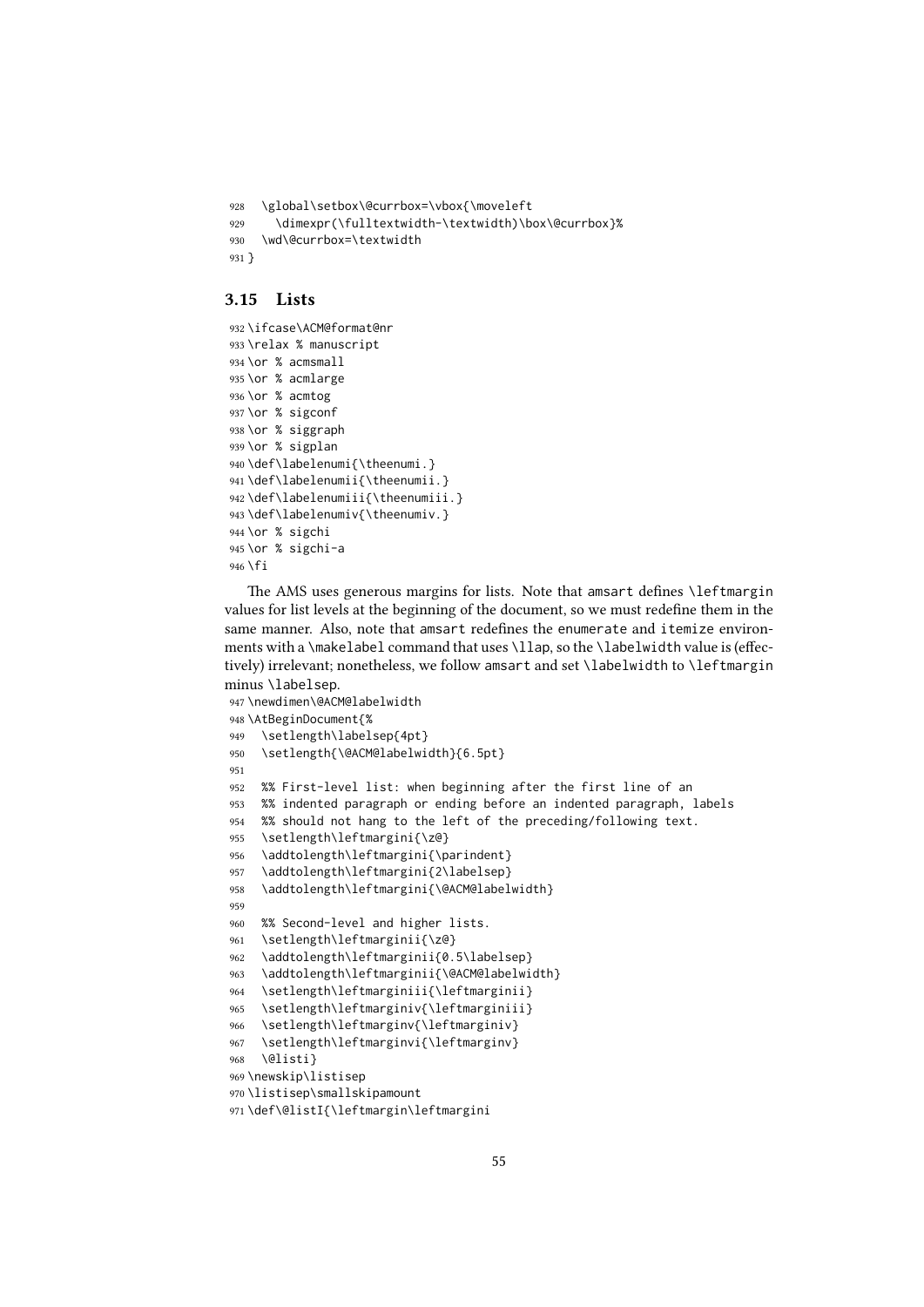|                   | \labelwidth\leftmargini \advance\labelwidth-\labelsep<br>972                     |
|-------------------|----------------------------------------------------------------------------------|
|                   | \listparindent\z@<br>973                                                         |
|                   | \topsep\listisep}<br>974                                                         |
|                   | 975\let\@listi\@listI                                                            |
|                   | 976\def\@listii{\leftmargin\leftmarginii                                         |
|                   | \labelwidth\leftmarginii \advance\labelwidth-\labelsep<br>977                    |
|                   | \topsep\z@skip}<br>978                                                           |
|                   | 979\def\@listiii{\leftmargin\leftmarginiii                                       |
|                   | \labelwidth\leftmarginiii \advance\labelwidth-\labelsep}<br>980                  |
|                   | 981\def\@listiv{\leftmargin\leftmarginiv                                         |
|                   | \labelwidth\leftmarginiv \advance\labelwidth-\labelsep}<br>982                   |
|                   | 983\def\@listv{\leftmargin\leftmarginv                                           |
|                   | \labelwidth\leftmarginv \advance\labelwidth-\labelsep}<br>984                    |
|                   | 985\def\@listvi{\leftmargin\leftmarginvi                                         |
|                   | \labelwidth\leftmarginvi \advance\labelwidth-\labelsep}<br>986                   |
| \descriptionlabel | We do not use a colon by default like amsart does:                               |
|                   | 987\renewcommand{\descriptionlabel}[1]{\upshape\bfseries #1}                     |
| \description      | Make the description environment indentation consistent with that of the itemize |
|                   | and enumerate environments.                                                      |
|                   | 988\renewenvironment{description}{\list{}{%                                      |
|                   | \labelwidth\@ACM@labelwidth<br>989                                               |
|                   | \let\makelabel\descriptionlabel}%<br>990                                         |
|                   | $991 \}$ {                                                                       |
|                   | <b>\endlist</b><br>992                                                           |
|                   | $993$ }                                                                          |
|                   | 994 \let\enddescription=\endlist % for efficiency                                |
|                   |                                                                                  |
|                   |                                                                                  |

# 3.16 Top-matter data

\if@ACM@maketitle@typeset The switch to check whether \maketitle is already typeset. It is initally false, and setting top matter when it is true is wrong.

> \newif\if@ACM@maketitle@typeset \@ACM@maketitle@typesetfalse

We use the xkeyval interface to define journal titles and the relevant information \define@choicekey\*+{ACM}{acmJournal}[\@journalCode\@journalCode@nr]{% CIE,%

 CSUR,% DGOV,% DLT,% DTRAP,% FAC,% GAMES,% HEALTH,% IMWUT,% JACM,% JDIQ,% JDS,% JEA,% JERIC,% JETC,% JOCCH,%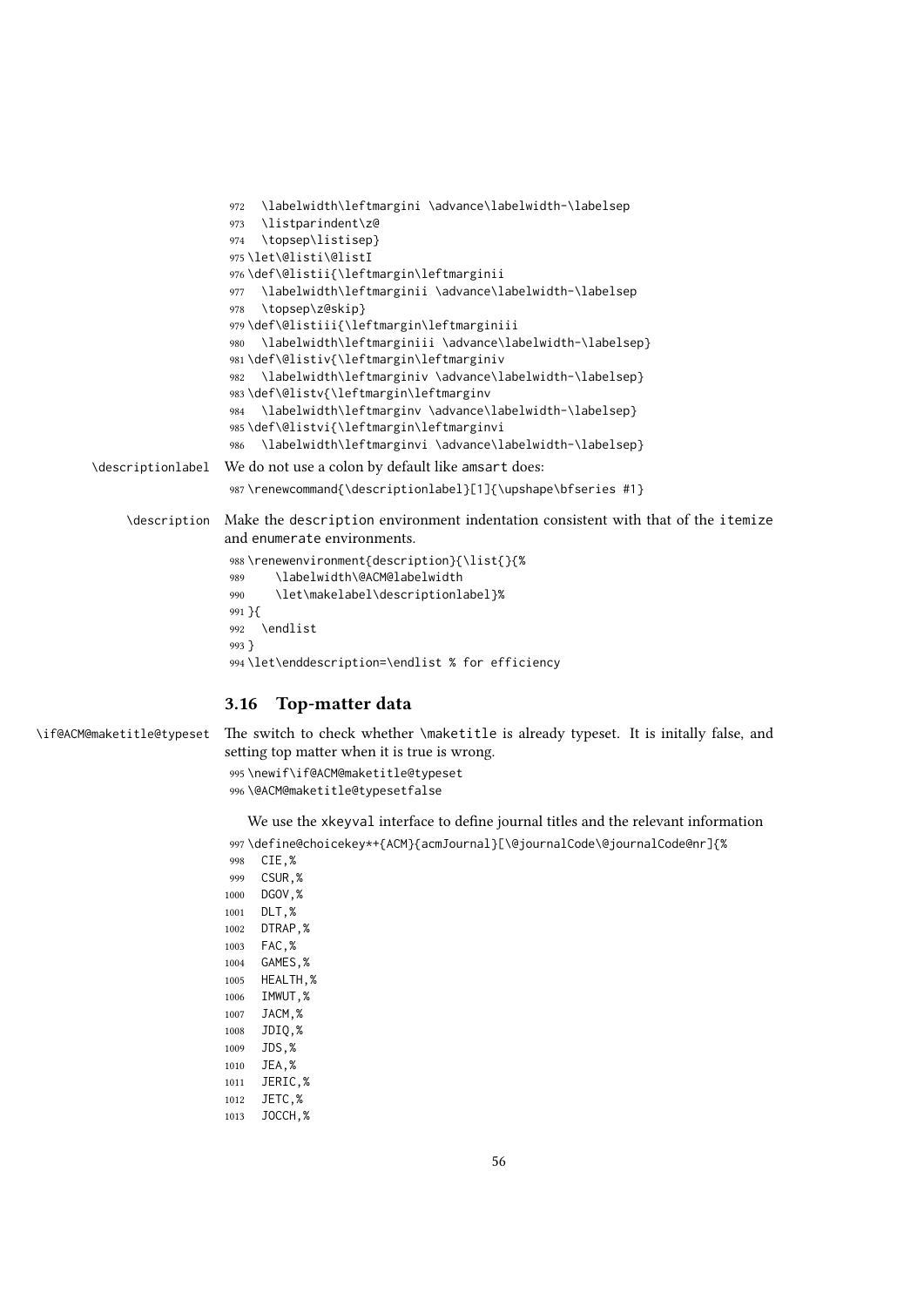PACMCGIT,% PACMHCI,% PACMPL,% POMACS,% TAAS,% TACCESS,% TACO,% TALG,% TALLIP,% TAP,% TCPS,% TDS,% TEAC,% TECS,% TELO,% THRI,% TIIS,% TIOT,% TISSEC,% TIST,% TKDD,% TMIS,% TOCE,% TOCHI,% TOCL,% TOCS,% TOCT,% TODAES,% TODS,% TOG,% TOIS,% TOIT,% TOMACS,% TOMM,% TOMPECS,% TOMS,% TOPC,% TOPS,% TOPLAS,% TOS,% TOSEM,% TOSN,% TQC,% TRETS,% TSAS,% TSC,% TSLP,% TWEB,% FACMP% }{% \ifcase\@journalCode@nr \relax % CIE \def\@journalName{ACM Computers in Entertainment}% \def\@journalNameShort{ACM Comput. Entertain.}%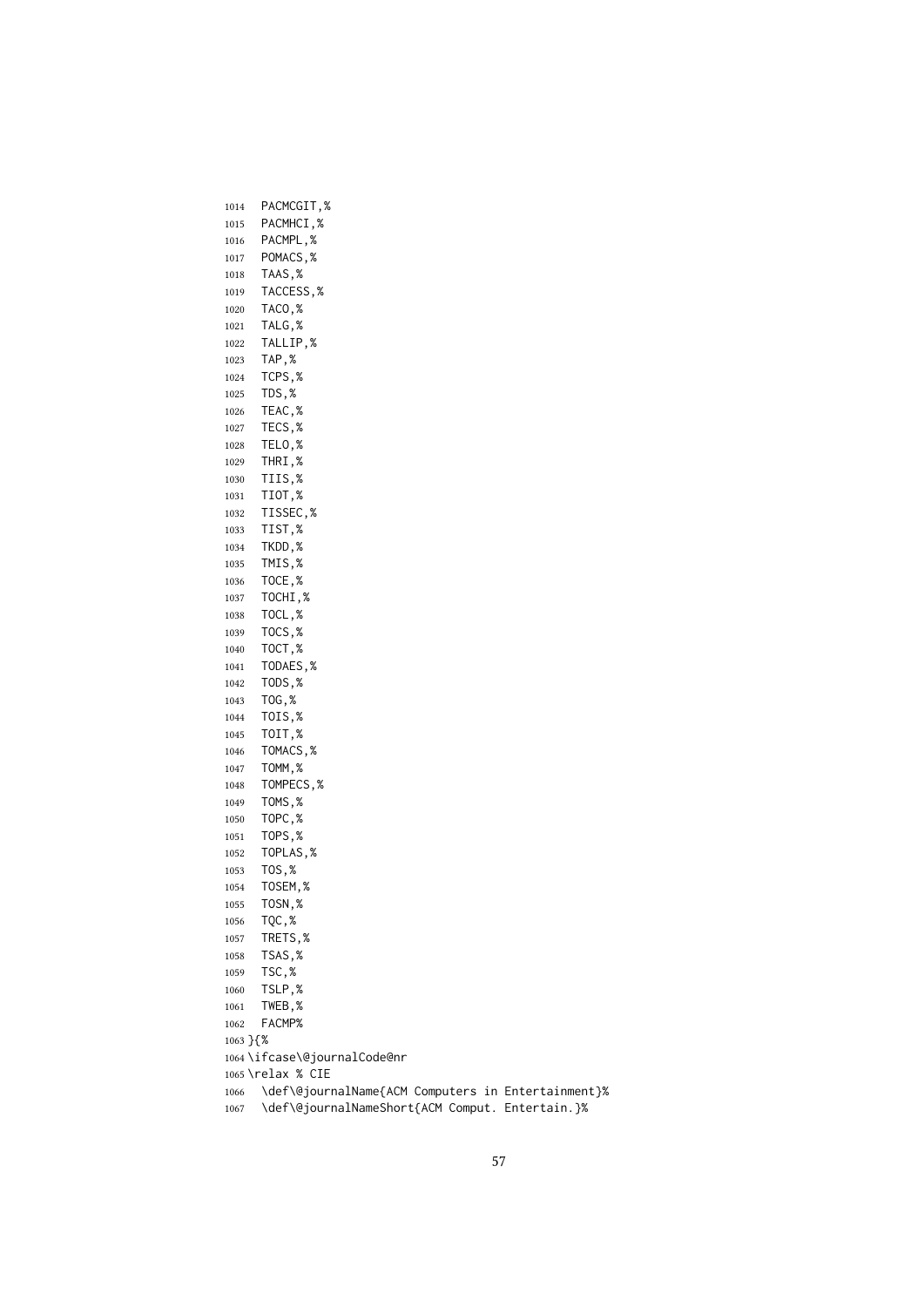```
1068 \def\@permissionCodeOne{1544-3574}%
1069 \or % CSUR
1070 \def\@journalName{ACM Computing Surveys}%
1071 \def\@journalNameShort{ACM Comput. Surv.}%
1072 \def\@permissionCodeOne{0360-0300}%
1073 \or % DGOV
1074 \def\@journalName{Digital Government: Research and Practice}%
1075 \def\@journalNameShort{Digit. Gov. Res. Pract.}%
1076 \def\@permissionCodeOne{2639-0175}%
1077 \or % DLT
1078 \def\@journalName{Distributed Ledger Technologies: Research and Practice}%
1079 \def\@journalNameShort{Distrib. Ledger Technol.}%
1080 \def\@permissionCodeOne{2769-6472}%
1081 \or % DTRAP
1082 \def\@journalName{Digital Threats: Research and Practice}%
1083 \def\@journalNameShort{Digit. Threat. Res. Pract.}%
1084 \def\@permissionCodeOne{2576-5337}%
1085 \or % FAC
1086 \def\@journalName{Formal Aspects of Computing}%
1087 \def\@journalNameShort{Form. Asp. Comput.}%
1088 \def\@permissionCodeOne{0934-5043}%
1089 \def\@permissionCodeTwo{1433-299X}%
1090 \or % GAMES
1091 \def\@journalName{ACM Games: Research and Practice}%
1092 \def\@journalNameShort{ACM Games}%
1093 \or % HEALTH
1094 \def\@journalName{ACM Transactions on Computing for Healthcare}%
1095 \def\@journalNameShort{ACM Trans. Comput. Healthcare}%
1096 \def\@permissionCodeOne{2637-8051}%
1097 \or % IMWUT
1098 \def\@journalName{Proceedings of the ACM on Interactive, Mobile,
1099 Wearable and Ubiquitous Technologies}%
1100 \def\@journalNameShort{Proc. ACM Interact. Mob. Wearable Ubiquitous Technol.}%
1101 \def\@permissionCodeOne{2474-9567}%
1102 \@ACM@screentrue
1103 \PackageInfo{\@classname}{Using screen mode due to \@journalCode}%
1104 \or % JACM
1105 \def\@journalName{Journal of the ACM}%
1106 \def\@journalNameShort{J. ACM}%
1107 \def\@permissionCodeOne{0004-5411}%
1108 \or % JDIQ
1109 \def\@journalName{ACM Journal of Data and Information Quality}%
1110 \def\@journalNameShort{ACM J. Data Inform. Quality}%
1111 \def\@permissionCodeOne{1936-1955}%
1112 \or % JDS
1113 \def\@journalName{ACM/JMS Journal of Data Science}%
1114 \def\@journalNameShort{ACM/IMS J. Data Sci.}%
1115 \def\@permissionCodeOne{2831-3194}%
1116 \def\@permissionCodeTwo{2831-3194}%
1117 \or % JEA
1118 \def\@journalName{ACM Journal of Experimental Algorithmics}%
1119 \def\@journalNameShort{ACM J. Exp. Algor.}%
1120 \def\@permissionCodeOne{1084-6654}%
1121 \or % JERIC
```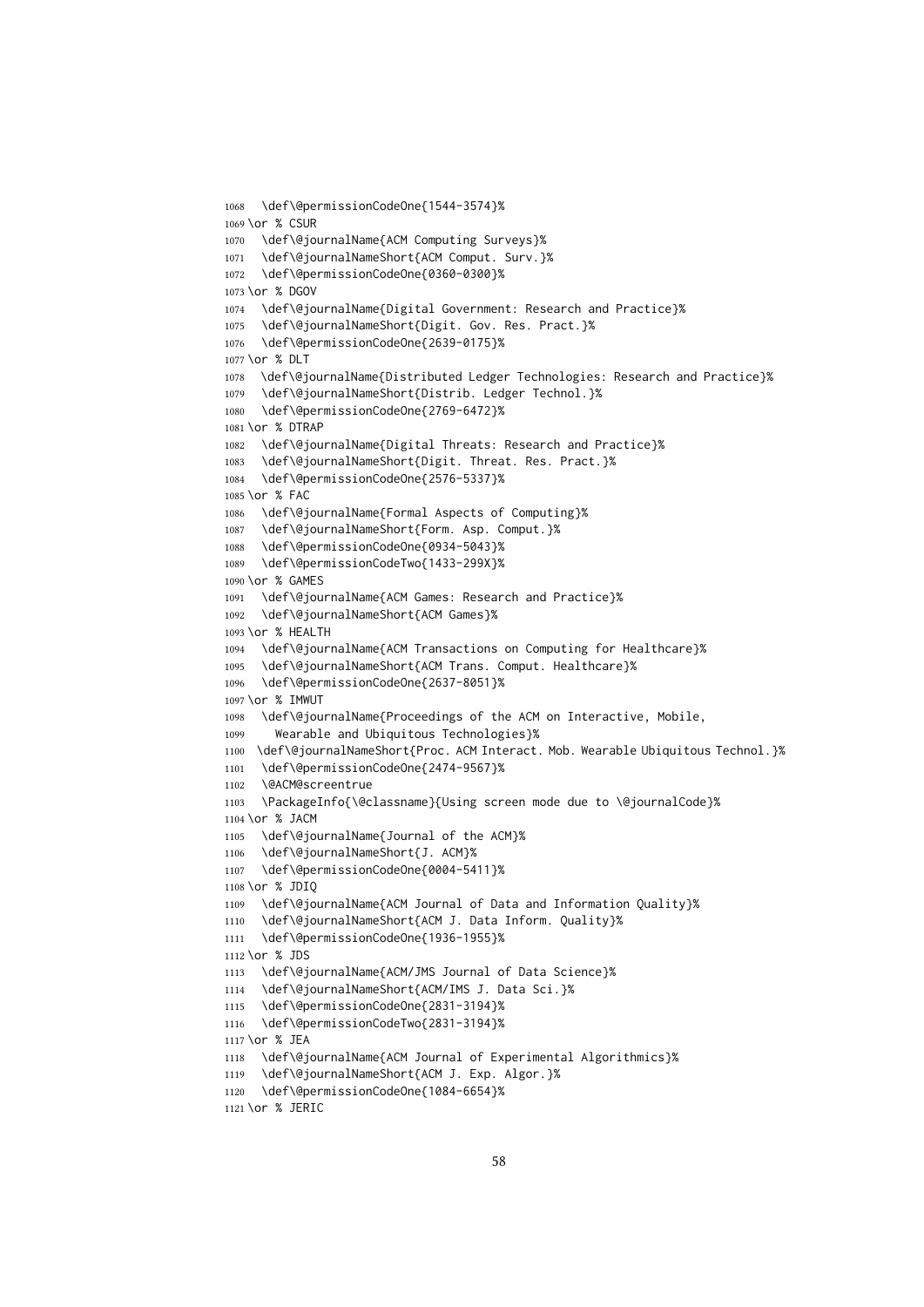\def\@journalName{ACM Journal of Educational Resources in Computing}% \def\@journalNameShort{ACM J. Edu. Resources in Comput.}% \def\@permissionCodeOne{1073-0516}% \or % JETC \def\@journalName{ACM Journal on Emerging Technologies in Computing Systems}% \def\@journalNameShort{ACM J. Emerg. Technol. Comput. Syst.}% \def\@permissionCodeOne{1550-4832}% \or % JOCCH \def\@journalName{ACM Journal on Computing and Cultural Heritage}% \def\@journalNameShort{ACM J. Comput. Cult. Herit.}% \def\@permissionCodeOne{1556-4673}% \def\@permissionCodeTwo{1556-4711}% \or % PACMCGIT \def\@journalName{Proceedings of the ACM on Computer Graphics and Interactive Techniques}% \def\@journalNameShort{Proc. ACM Comput. Graph. Interact. Tech.}% \def\@permissionCodeOne{2577-6193}% \@ACM@screentrue \PackageInfo{\@classname}{Using screen mode due to \@journalCode}% \or % PACMHCI \def\@journalName{Proceedings of the ACM on Human-Computer Interaction}% \def\@journalNameShort{Proc. ACM Hum.-Comput. Interact.}% \def\@permissionCodeOne{2573-0142}% \@ACM@screentrue \PackageInfo{\@classname}{Using screen mode due to \@journalCode}% \or % PACMPL \def\@journalName{Proceedings of the ACM on Programming Languages}% \def\@journalNameShort{Proc. ACM Program. Lang.}% \def\@permissionCodeOne{2475-1421}% \@ACM@screentrue \PackageInfo{\@classname}{Using screen mode due to \@journalCode}% \or % POMACS \def\@journalName{Proceedings of the ACM on Measurement and Analysis of Computing Systems}% \def\@journalNameShort{Proc. ACM Meas. Anal. Comput. Syst.}% \def\@permissionCodeOne{2476-1249}% \@ACM@screentrue \PackageInfo{\@classname}{Using screen mode due to \@journalCode}% \or % TAAS \def\@journalName{ACM Transactions on Autonomous and Adaptive Systems}% \def\@journalNameShort{ACM Trans. Autonom. Adapt. Syst.}% \def\@permissionCodeOne{1556-4665}% 1162 \or % TACCESS \def\@journalName{ACM Transactions on Accessible Computing}% \def\@journalNameShort{ACM Trans. Access. Comput.}% \def\@permissionCodeOne{1936-7228}% \or % TACO \def\@journalName{ACM Transactions on Architecture and Code Optimization}% \def\@journalNameShort{ACM Trans. Arch. Code Optim.}% \def\@permissionCodeOne{1544-3566}% \def\@permissionCodeTwo{1544-3973}% \or % TALG \def\@journalName{ACM Transactions on Algorithms}% \def\@journalNameShort{ACM Trans. Algor.}% \def\@permissionCodeOne{1549-6325}% \or % TALLIP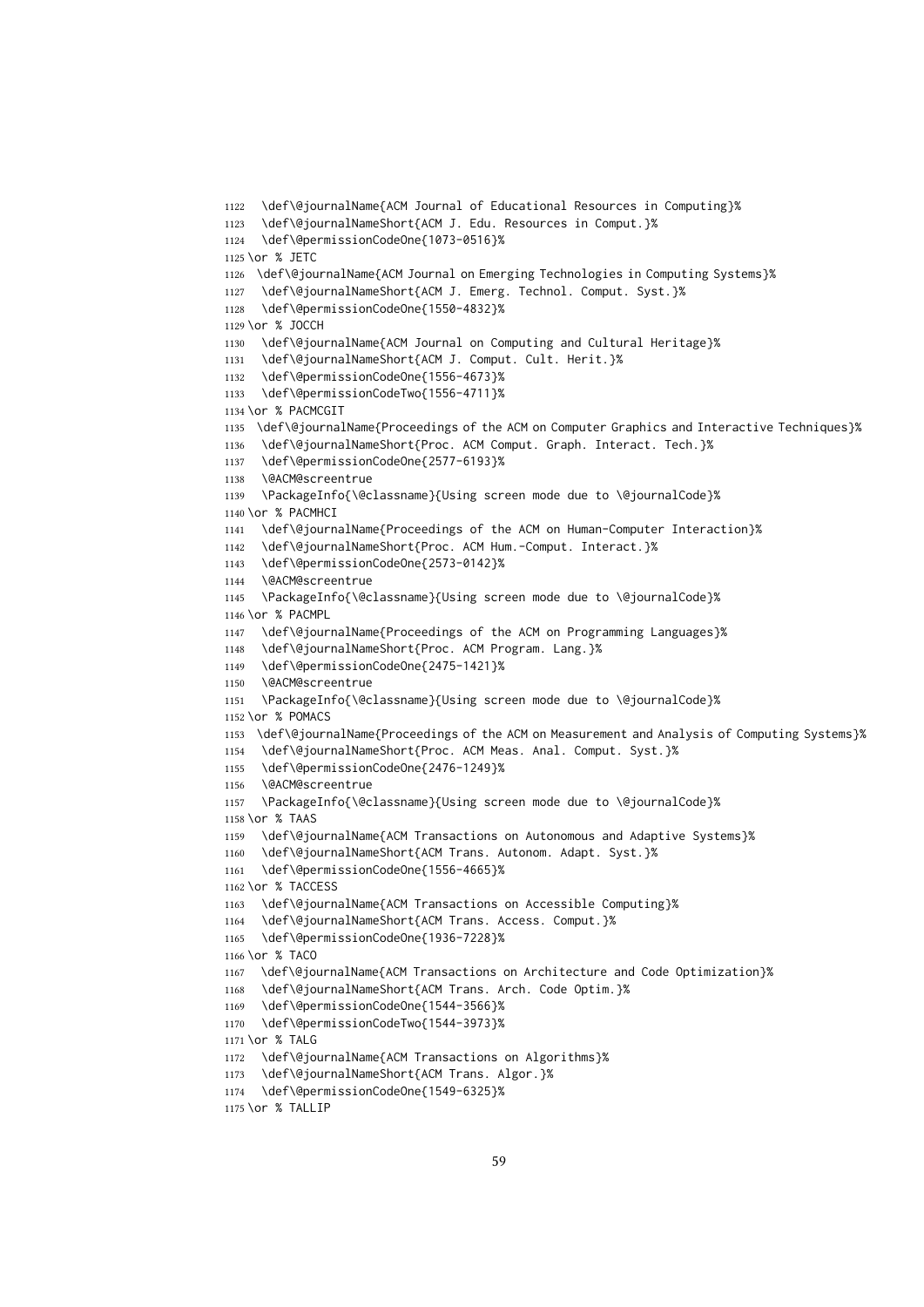\def\@journalName{ACM Transactions on Asian and Low-Resource Language Information Processing}% \def\@journalNameShort{ACM Trans. Asian Low-Resour. Lang. Inf. Process.}% \def\@permissionCodeOne{2375-4699}% \or % TAP \def\@journalName{ACM Transactions on Applied Perception}% \def\@journalNameShort{ACM Trans. Appl. Percept.}% \def\@permissionCodeOne{1544-3558}% \or % TCPS \def\@journalName{ACM Transactions on Cyber-Physical Systems}% \def\@journalNameShort{ACM Trans. Cyber-Phys. Syst.}% \def\@permissionCodeOne{2378-962X}% \or % TDS \def\@journalName{ACM/IMS Transactions on Data Science}% \def\@journalNameShort{ACM/IMS Trans. Data Sci.}% \def\@permissionCodeOne{2577-3224}% \or % TEAC \def\@journalName{ACM Transactions on Economics and Computation}% \def\@journalNameShort{ACM Trans. Econ. Comput.}% \def\@permissionCodeOne{2167-8375}% \or % TECS \def\@journalName{ACM Transactions on Embedded Computing Systems}% \def\@journalNameShort{ACM Trans. Embedd. Comput. Syst.}% \def\@permissionCodeOne{1539-9087}% \or % TELO \def\@journalName{ACM Transactions on Evolutionary Learning}% \def\@journalNameShort{ACM Trans. Evol. Learn.}% \def\@permissionCodeOne{2688-3007}% \or % THRI \def\@journalName{ACM Transactions on Human-Robot Interaction}% \def\@journalNameShort{ACM Trans. Hum.-Robot Interact.}% \def\@permissionCodeOne{2573-9522}% \or % TIIS \def\@journalName{ACM Transactions on Interactive Intelligent Systems}% 1209 \def\@journalNameShort{ACM Trans. Interact. Intell. Syst.}% \def\@permissionCodeOne{2160-6455}% \or % TIOT \def\@journalName{ACM Transactions on Internet of Things}% \def\@journalNameShort{ACM Trans. Internet Things}% \def\@permissionCodeOne{2577-6207}% \or % TISSEC \def\@journalName{ACM Transactions on Information and System Security}% \def\@journalNameShort{ACM Trans. Info. Syst. Sec.}% \def\@permissionCodeOne{1094-9224}% \or % TIST \def\@journalName{ACM Transactions on Intelligent Systems and Technology}% \def\@journalNameShort{ACM Trans. Intell. Syst. Technol.}% \def\@permissionCodeOne{2157-6904}% \or % TKDD \def\@journalName{ACM Transactions on Knowledge Discovery from Data}% 1225 \def\@journalNameShort{ACM Trans. Knowl. Discov. Data.}% \def\@permissionCodeOne{1556-4681}% \or % TMIS \def\@journalName{ACM Transactions on Management Information Systems}%

\def\@journalNameShort{ACM Trans. Manag. Inform. Syst.}%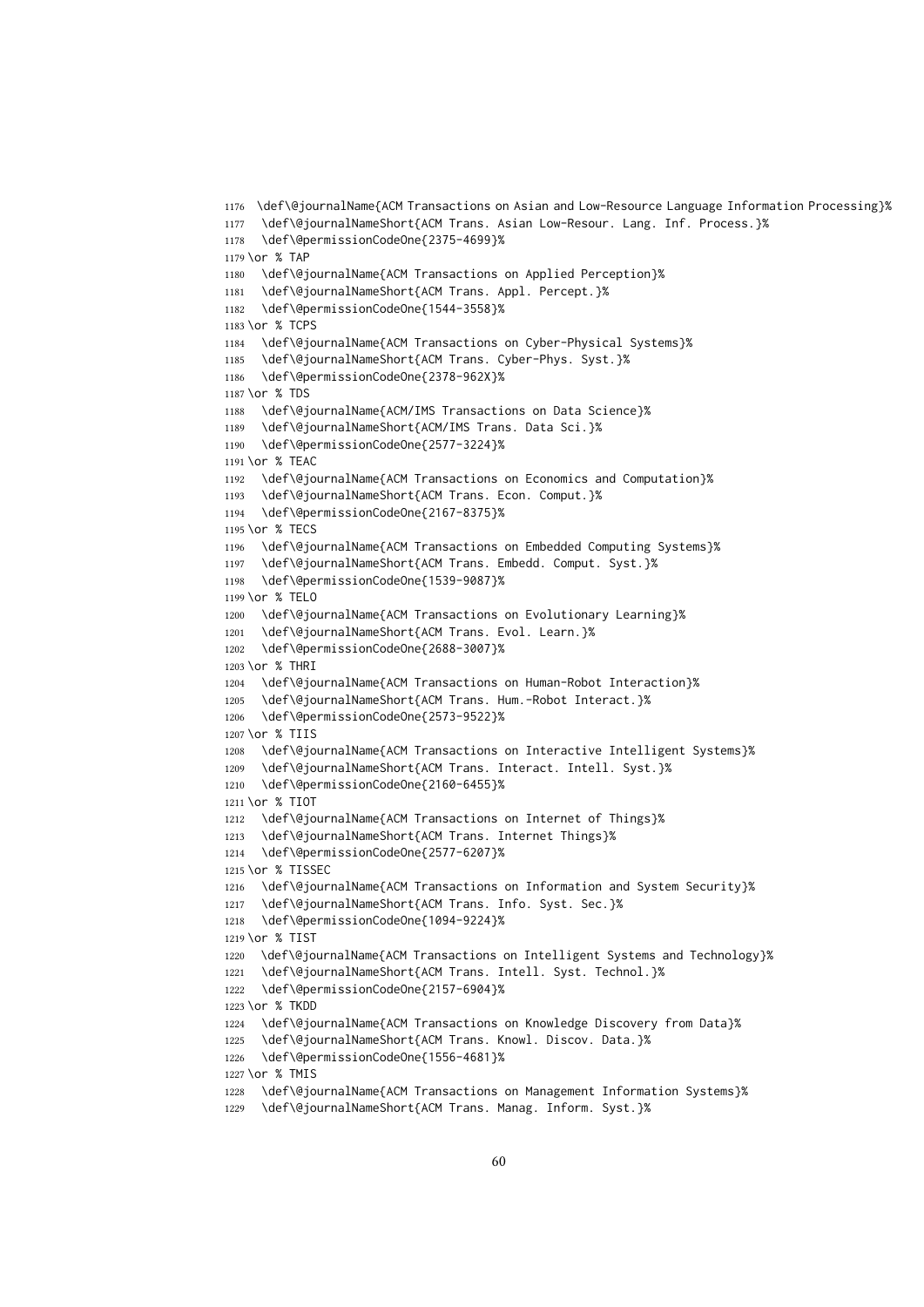```
1230 \def\@permissionCodeOne{2158-656X}%
1231 \or % TOCE
1232 \def\@journalName{ACM Transactions on Computing Education}%
1233 \def\@journalNameShort{ACM Trans. Comput. Educ.}%
1234 \def\@permissionCodeOne{1946-6226}%
1235 \or % TOCHI
1236 \def\@journalName{ACM Transactions on Computer-Human Interaction}%
1237 \def\@journalNameShort{ACM Trans. Comput.-Hum. Interact.}%
1238 \def\@permissionCodeOne{1073-0516}%
1239 \or % TOCL
1240 \def\@journalName{ACM Transactions on Computational Logic}%
1241 \def\@journalNameShort{ACM Trans. Comput. Logic}%
1242 \def\@permissionCodeOne{1529-3785}%
1243 \or % TOCS
1244 \def\@journalName{ACM Transactions on Computer Systems}%
1245 \def\@journalNameShort{ACM Trans. Comput. Syst.}%
1246 \def\@permissionCodeOne{0734-2071}%
1247 \or % TOCT
1248 \def\@journalName{ACM Transactions on Computation Theory}%
1249 \def\@journalNameShort{ACM Trans. Comput. Theory}%
1250 \def\@permissionCodeOne{1942-3454}%
1251 \or % TODAES
1252 \def\@journalName{ACM Transactions on Design Automation of Electronic Systems}%
1253 \def\@journalNameShort{ACM Trans. Des. Autom. Electron. Syst.}%
1254 \def\@permissionCodeOne{1084-4309}%
1255 \or % TODS
1256 \def\@journalName{ACM Transactions on Database Systems}%
1257 \def\@journalNameShort{ACM Trans. Datab. Syst.}%
1258 \def\@permissionCodeOne{0362-5915}%
1259 \or % TOG
1260 \def\@journalName{ACM Transactions on Graphics}%
1261 \def\@journalNameShort{ACM Trans. Graph.}%
1262 \def\@permissionCodeOne{0730-0301}
1263 \or % TOIS
1264 \def\@journalName{ACM Transactions on Information Systems}%
1265 \def\@journalNameShort{ACM Trans. Inf. Syst.}%
1266 \def\@permissionCodeOne{1046-8188}%
1267 \or % TOIT
1268 \def\@journalName{ACM Transactions on Internet Technology}%
1269 \def\@journalNameShort{ACM Trans. Internet Technol.}%
1270 \def\@permissionCodeOne{1533-5399}%
1271 \or % TOMACS
1272 \def\@journalName{ACM Transactions on Modeling and Computer Simulation}%
1273 \def\@journalNameShort{ACM Trans. Model. Comput. Simul.}%
1274 \def\@permissionCodeOne{1049-3301}%
1275 \def\@permissionCodeTwo{1558-1195}%
1276 \or % TOMM
1277 \def\@journalName{ACM Transactions on Multimedia Computing, Communications and Applications}%
1278 \def\@journalNameShort{ACM Trans. Multimedia Comput. Commun. Appl.}%
1279 \def\@permissionCodeOne{1551-6857}%
1280 \def\@permissionCodeTwo{1551-6865}%
1281 \or % TOMPECS
1282 \def\@journalName{ACM Transactions on Modeling and Performance Evaluation of Computing Systems}%
1283 \def\@journalNameShort{ACM Trans. Model. Perform. Eval. Comput. Syst.}%
```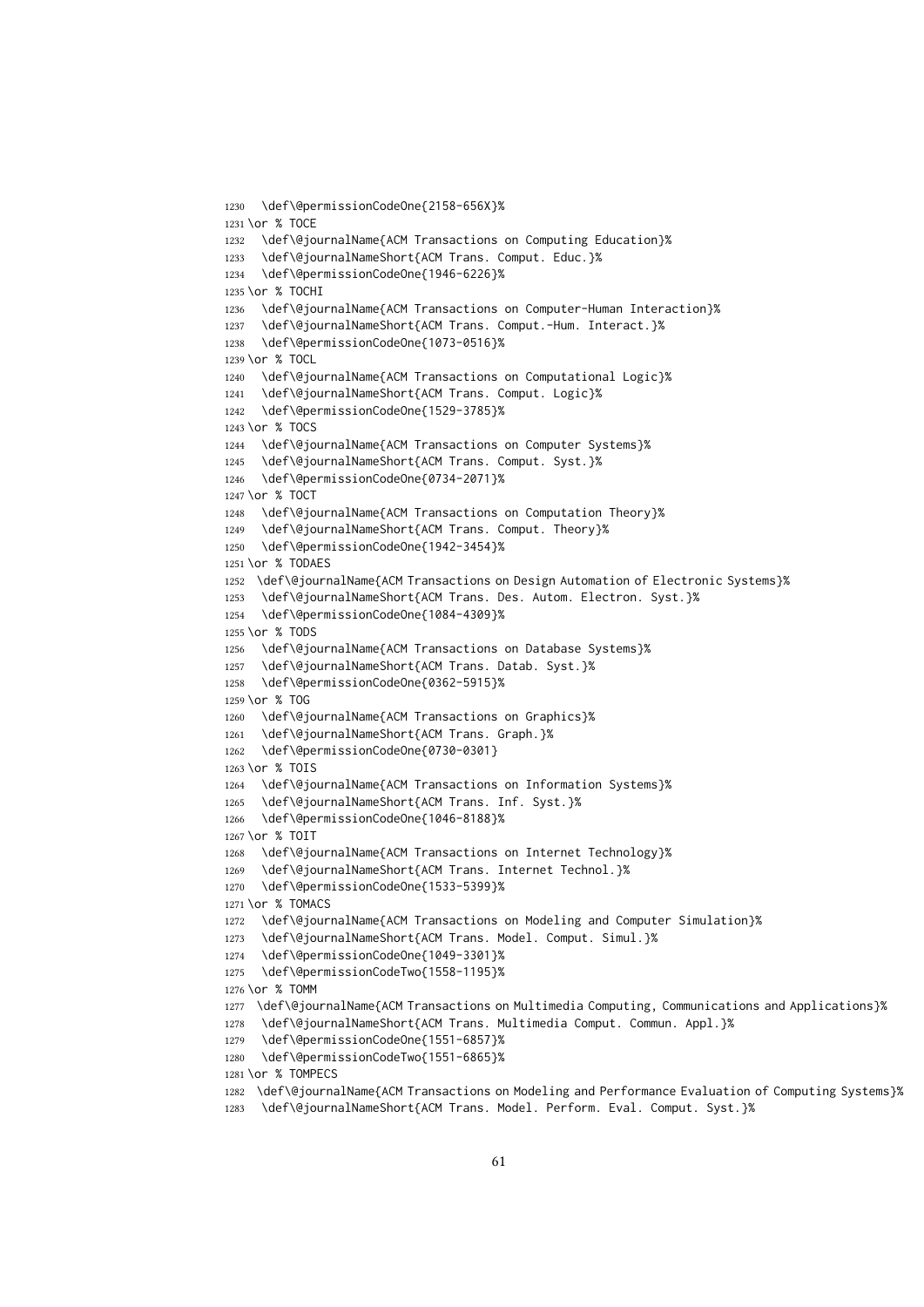```
1284 \def\@permissionCodeOne{2376-3639}%
1285 \or % TOMS
1286 \def\@journalName{ACM Transactions on Mathematical Software}%
1287 \def\@journalNameShort{ACM Trans. Math. Softw.}%
1288 \def\@permissionCodeOne{0098-3500}%
1289 \or % TOPC
1290 \def\@journalName{ACM Transactions on Parallel Computing}%
1291 \def\@journalNameShort{ACM Trans. Parallel Comput.}%
1292 \def\@permissionCodeOne{1539-9087}%
1293 \or % TOPS
1294 \def\@journalName{ACM Transactions on Privacy and Security}%
1295 \def\@journalNameShort{ACM Trans. Priv. Sec.}%
1296 \def\@permissionCodeOne{2471-2566}%
1297 \or % TOPLAS
1298 \def\@journalName{ACM Transactions on Programming Languages and Systems}%
1299 \def\@journalNameShort{ACM Trans. Program. Lang. Syst.}%
1300 \def\@permissionCodeOne{0164-0925}%
1301 \or % TOS
1302 \def\@journalName{ACM Transactions on Storage}%
1303 \def\@journalNameShort{ACM Trans. Storage}%
1304 \def\@permissionCodeOne{1553-3077}%
1305 \or % TOSEM
1306 \def\@journalName{ACM Transactions on Software Engineering and Methodology}%
1307 \def\@journalNameShort{ACM Trans. Softw. Eng. Methodol.}%
1308 \def\@permissionCodeOne{1049-331X}%
1309 \or % TOSN
1310 \def\@journalName{ACM Transactions on Sensor Networks}%
1311 \def\@journalNameShort{ACM Trans. Sensor Netw.}%
1312 \def\@permissionCodeOne{1550-4859}%
1313 \or % TQC
1314 \def\@journalName{ACM Transactions on Quantum Computing}%
1315 \def\@journalNameShort{ACM Trans. Quantum Comput.}%
1316 \def\@permissionCodeOne{2643-6817}%
1317 \or % TRETS
1318 \def\@journalName{ACM Transactions on Reconfigurable Technology and Systems}%
1319 \def\@journalNameShort{ACM Trans. Reconfig. Technol. Syst.}%
1320 \def\@permissionCodeOne{1936-7406}%
1321 \or % TSAS
1322 \def\@journalName{ACM Transactions on Spatial Algorithms and Systems}%
1323 \def\@journalNameShort{ACM Trans. Spatial Algorithms Syst.}%
1324 \def\@permissionCodeOne{2374-0353}%
1325 \or % TSC
1326 \def\@journalName{ACM Transactions on Social Computing}%
1327 \def\@journalNameShort{ACM Trans. Soc. Comput.}%
1328 \def\@permissionCodeOne{2469-7818}%
1329 \or % TSLP
1330 \def\@journalName{ACM Transactions on Speech and Language Processing}%
1331 \def\@journalNameShort{ACM Trans. Speech Lang. Process.}%
1332 \def\@permissionCodeOne{1550-4875}%
1333 \or % TWEB
1334 \def\@journalName{ACM Transactions on the Web}%
1335 \def\@journalNameShort{ACM Trans. Web}%
1336 \def\@permissionCodeOne{1559-1131}%
```

```
1337 \else % FACMP, a dummy journal
```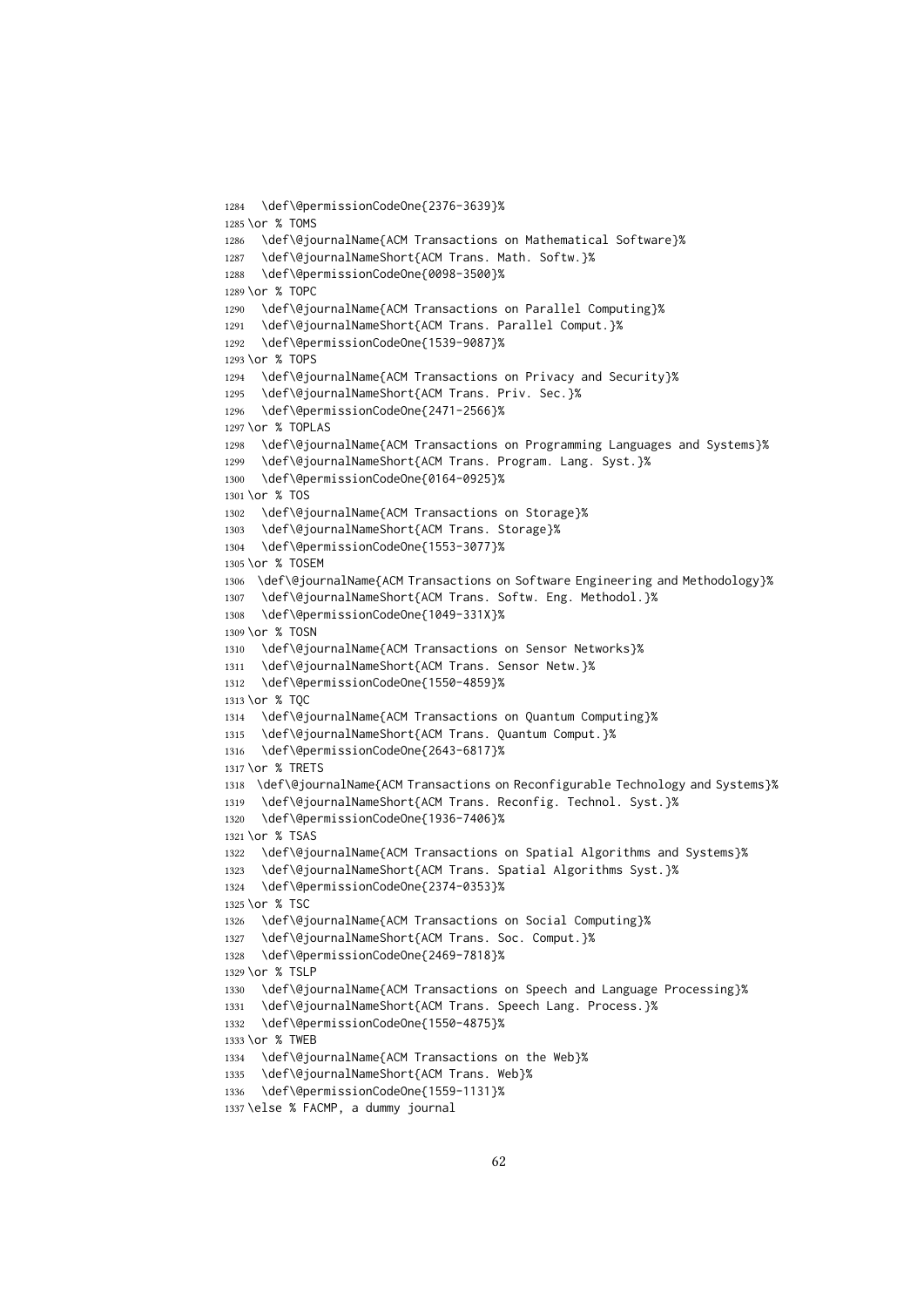```
1338 \def\@journalName{ACM Just Accepted}%
                 1339 \def\@journalNameShort{ACM Accepted}%
                 1340 \def\@permissionCodeOne{XXXX-XXXX}%
                 1341 \fi
                 1342 \ClassInfo{\@classname}{Using journal code \@journalCode}%
                 1343 }{%
                 1344 \ClassError{\@classname}{Incorrect journal #1}%
                 1345 }%
    \acmJournal And the syntactic sugar around it
                 1346 \def\acmJournal#1{\setkeys{ACM}{acmJournal=#1}%
                 1347 \global\@ACM@journal@bibstriptrue}
                     The defaults:
                 1348 \def\@journalCode@nr{0}
                 1349 \def\@journalName{}%
                 1350 \def\@journalNameShort{\@journalName}%
                 1351 \def\@permissionCodeOne{XXXX-XXXX}%
                 1352 \def\@permissionCodeTwo{}%
 \acmConference This is the conference command
                 1353 \newcommand\acmConference[4][]{%
                 1354 \gdef\acmConference@shortname{#1}%
                 1355 \gdef\acmConference@name{#2}%
                 1356 \gdef\acmConference@date{#3}%
                 1357 \gdef\acmConference@venue{#4}%
                 1358 \ifx\acmConference@shortname\@empty
                 1359 \gdef\acmConference@shortname{#2}%
                 1360 \fi
                 1361 \global\@ACM@journal@bibstripfalse
                 1362 }
                 1363 \if@ACM@journal\else
                 1364 \acmConference[Conference'17]{ACM Conference}{July 2017}{Washington,
                 1365 DC, USA}%
                 1366 \fi
  \acmBooktitle
The book title of the conference:
 \@acmBooktitle
1367 \def\acmBooktitle#1{\gdef\@acmBooktitle{#1}}
                 1368 \acmBooktitle{}
                 1369 \ifx\acmConference@name\@undefined\else
                 1370 \acmBooktitle{Proceedings of \acmConference@name
                 1371 \ifx\acmConference@name\acmConference@shortname\else
                 1372 \ (\acmConference@shortname)\fi}
                 1373 \fi
\@editorsAbbrev How to abbreviate editors
                 1374 \def\@editorsAbbrev{(Ed.)}
   \@acmEditors The list of editors
                 1375 \def\@acmEditors{}
        \editor Add a new editor to the list
                 1376 \def\editor#1{\ifx\@acmEditors\@empty
```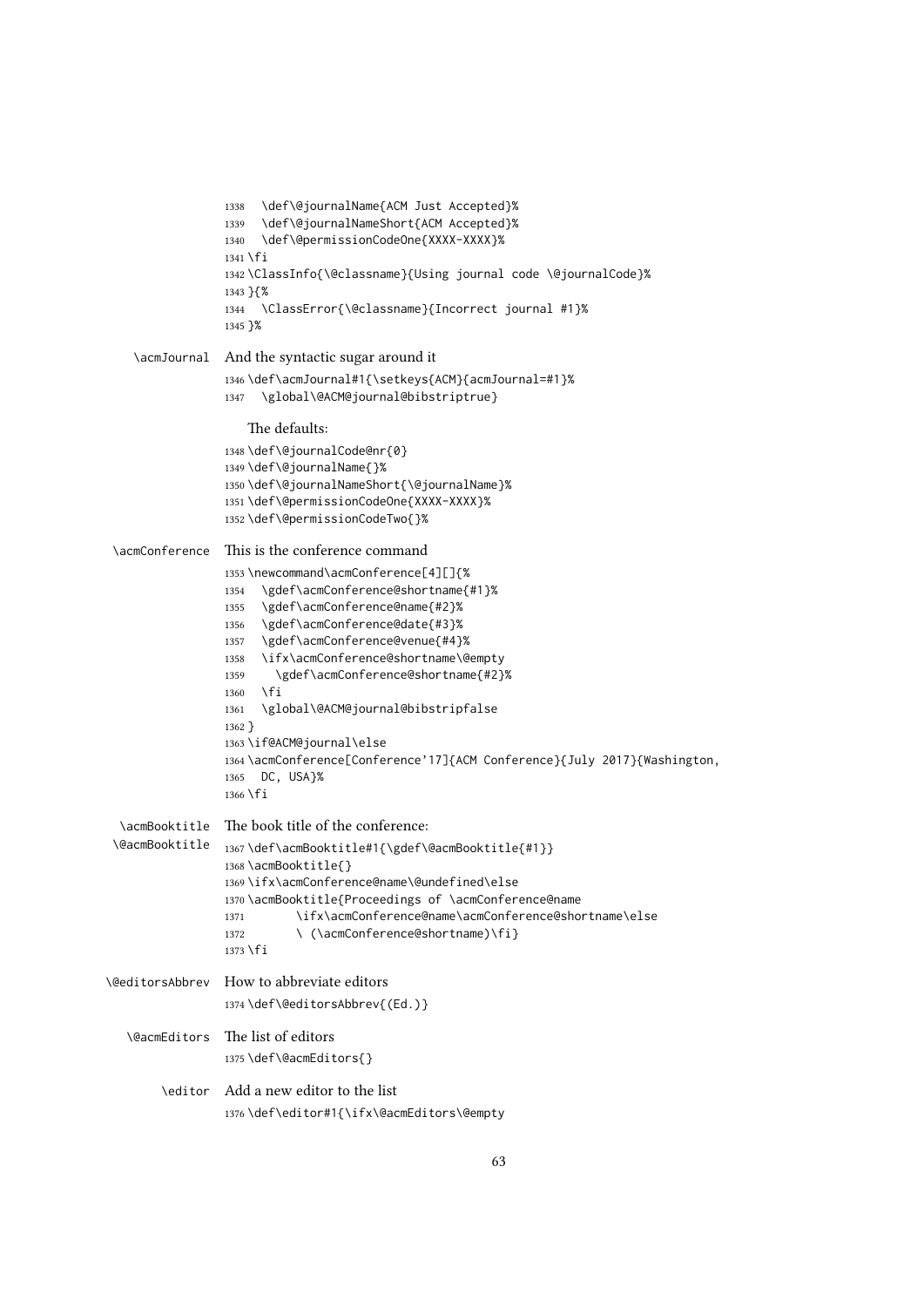|                       | \gdef\@acmEditors{#1}%<br>1377<br>\else<br>1378<br>\gdef\@editorsAbbrev{(Eds.)}%<br>1379                                                                                                                                                                                                                                                                                                                                                                                                                                                                                                                                                                                      |
|-----------------------|-------------------------------------------------------------------------------------------------------------------------------------------------------------------------------------------------------------------------------------------------------------------------------------------------------------------------------------------------------------------------------------------------------------------------------------------------------------------------------------------------------------------------------------------------------------------------------------------------------------------------------------------------------------------------------|
|                       | \g@addto@macro\@acmEditors{\and#1}%<br>1380<br>$1381 \text{ if }$                                                                                                                                                                                                                                                                                                                                                                                                                                                                                                                                                                                                             |
| \subtitle             | The subtitle macro                                                                                                                                                                                                                                                                                                                                                                                                                                                                                                                                                                                                                                                            |
|                       | 1382\def\subtitle#1{\def\@subtitle{#1}}<br>$1383$ \subtitle{}                                                                                                                                                                                                                                                                                                                                                                                                                                                                                                                                                                                                                 |
| \num@authorgroups     | The total number of "groups". Each group is several authors with the same affiliations(s)                                                                                                                                                                                                                                                                                                                                                                                                                                                                                                                                                                                     |
|                       | 1384 \newcount\num@authorgroups<br>1385 \num@authorgroups=0\relax                                                                                                                                                                                                                                                                                                                                                                                                                                                                                                                                                                                                             |
| \num@authors          | The total number of authors                                                                                                                                                                                                                                                                                                                                                                                                                                                                                                                                                                                                                                                   |
|                       | 1386 \newcount\num@authors<br>1387\num@authors=0\relax                                                                                                                                                                                                                                                                                                                                                                                                                                                                                                                                                                                                                        |
| \if@insideauthorgroup | Whether we are continuing an author group                                                                                                                                                                                                                                                                                                                                                                                                                                                                                                                                                                                                                                     |
|                       | 1388\newif\if@insideauthorgroup                                                                                                                                                                                                                                                                                                                                                                                                                                                                                                                                                                                                                                               |
|                       | 1389 \@insideauthorgroupfalse                                                                                                                                                                                                                                                                                                                                                                                                                                                                                                                                                                                                                                                 |
| \author               | Adding an author to the list of authors and addresses.<br>Note that we want to typeset the link to the author's orcid if known. The problem<br>is, we know the orcid only after the author is entered. The trick is based on the idea<br>that \csname\endcsname is \relax unless defined. Therefore we typeset authors by<br>the special macro \csname typeset@author\the\num@authors\endcsname, which is<br>defined by \orcid command.                                                                                                                                                                                                                                       |
|                       | 1390 \renewcommand\author[2][]{%<br>\IfSubStr{\detokenize{#2}}{,}{\ClassWarning{\@classname}{Do not put several<br>1391<br>authors in the same \string\author\space macro!}}{}%<br>1392<br>\global\advance\num@authors by 1\relax<br>1393<br>\if@insideauthorgroup\else<br>1394<br>\global\advance\num@authorgroups by 1\relax<br>1395<br>\global\@insideauthorgrouptrue<br>1396<br>$\sqrt{fi}$<br>1397<br>\ifx\addresses\@empty<br>1398<br>\if@ACM@anonymous<br>1399<br>\gdef\addresses{\@author{Anonymous Author(s)%<br>1400<br>\ifx\@acmSubmissionID\@empty\else\\Submission Id:<br>1401<br>\@acmSubmissionID\fi}}%<br>1402<br>\gdef\authors{Anonymous Author(s)}%<br>1403 |
|                       | \else<br>1404<br>\expandafter\gdef\expandafter\addresses\expandafter{%<br>1405<br>\expandafter\@author\expandafter{%<br>1406<br>\csname typeset@author\the\num@authors\endcsname{#2}}}%<br>1407<br>\gdef\authors{#2}%<br>1408<br>\fi<br>1409<br>\else<br>1410<br>\if@ACM@anonymous\else<br>1411<br>\expandafter\g@addto@macro\expandafter\addresses\expandafter{%<br>1412<br>\expandafter\and\expandafter\@author\expandafter{%<br>1413<br>\csname typeset@author\the\num@authors\endcsname{#2}}}%<br>1414                                                                                                                                                                    |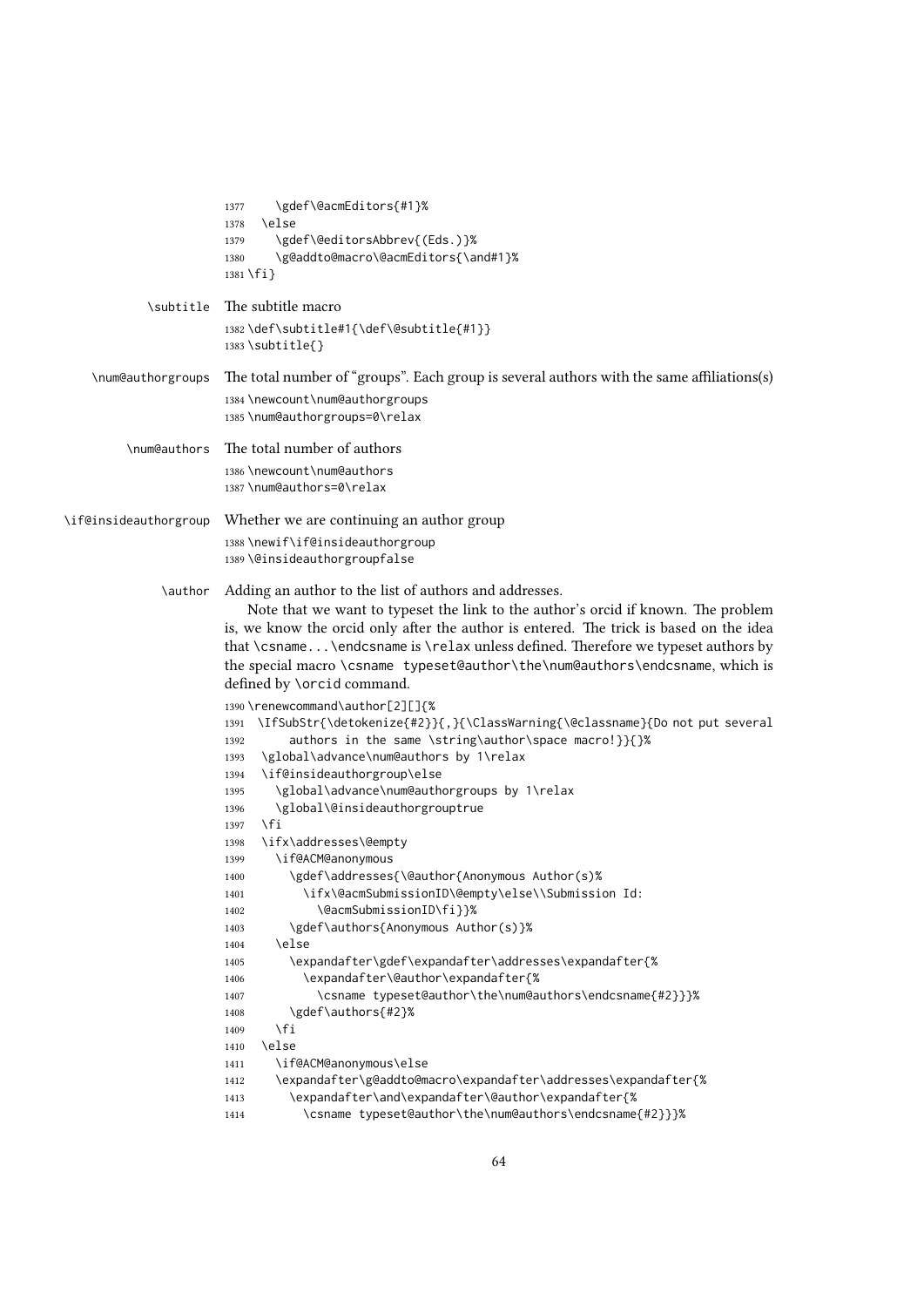|                                | \g@addto@macro\authors{\and#2}%<br>1415                                                                      |
|--------------------------------|--------------------------------------------------------------------------------------------------------------|
|                                | \fi<br>1416                                                                                                  |
|                                | $\sqrt{fi}$<br>1417                                                                                          |
|                                | \if@ACM@anonymous<br>1418                                                                                    |
|                                | \ifx\shortauthors\@empty<br>1419                                                                             |
|                                | \gdef\shortauthors{Anon.<br>1420                                                                             |
|                                | \ifx\@acmSubmissionID\@empty\else Submission Id:<br>1421                                                     |
|                                | \@acmSubmissionID\fi}%<br>1422                                                                               |
|                                | \fi<br>1423                                                                                                  |
|                                | \else<br>1424                                                                                                |
|                                | \def\@tempa{#1}%<br>1425                                                                                     |
|                                | \ifx\@tempa\@empty<br>1426                                                                                   |
|                                | \ifx\shortauthors\@empty<br>1427                                                                             |
|                                | \gdef\shortauthors{#2}%<br>1428                                                                              |
|                                | \else<br>1429                                                                                                |
|                                | \g@addto@macro\shortauthors{\and#2}%<br>1430                                                                 |
|                                | \fi<br>1431                                                                                                  |
|                                | \else<br>1432                                                                                                |
|                                | \ifx\shortauthors\@empty<br>1433                                                                             |
|                                | \gdef\shortauthors{#1}%<br>1434                                                                              |
|                                | \else<br>1435                                                                                                |
|                                | \g@addto@macro\shortauthors{\and#1}%<br>1436                                                                 |
|                                | \fi<br>1437                                                                                                  |
|                                | \fi<br>1438                                                                                                  |
|                                | $\{f_i\}$<br>1439                                                                                            |
| \affiliation                   | The macro \affiliation mimics \address from amsart. Note that it has an optional                             |
|                                | argument, which we use differently from amsart.                                                              |
|                                | 1440\newcommand{\affiliation}[2][]{%                                                                         |
|                                | \global\@insideauthorgroupfalse<br>1441                                                                      |
|                                | \if@ACM@anonymous\else<br>1442                                                                               |
|                                | \g@addto@macro\addresses{\affiliation{#1}{#2}}%<br>1443                                                      |
|                                | $\{f_i\}$<br>1444                                                                                            |
| CM@affiliation@obeypunctuation | Whether to use the author's punctuation (false by default, which adds American-style<br>address punctuation) |
|                                | 1445\define@boolkey+{@ACM@affiliation@}[@ACM@affiliation@]{obeypunctuation}%                                 |
|                                | 1446 [true]{}{\ClassError{\@classname}{The option obeypunctuation can be either true or false}}              |
|                                | \additionalaffiliation Additional affiliations go to footnotes                                               |
|                                | 1447\def\additionalaffiliation#1{\authornote{\@additionalaffiliation{#1}}}                                   |
| <b>\@additionalaffiliation</b> | Process \additionalaffiliation inside \authornote                                                            |
|                                | 1448\def\@additionalaffiliation#1{\bgroup                                                                    |
|                                | \def\position##1{\ignorespaces}%<br>1449                                                                     |
|                                | \def\institution##1{##1\ignorespaces}%<br>1450                                                               |
|                                | \def\department{\@ifnextchar[{\@department}{\@department[]}}%<br>1451                                        |
|                                | \def\@department[##1]##2{\unskip, ##2\ignorespaces}%<br>1452                                                 |
|                                | \let\streetaddress\position<br>1453                                                                          |
|                                | \let\city\position<br>1454                                                                                   |
|                                | \let\state\position<br>1455                                                                                  |
|                                | \let\postcode\position<br>1456                                                                               |
|                                | \let\country\position<br>1457                                                                                |
|                                | Also with #1\unskip.\egroup}<br>1458                                                                         |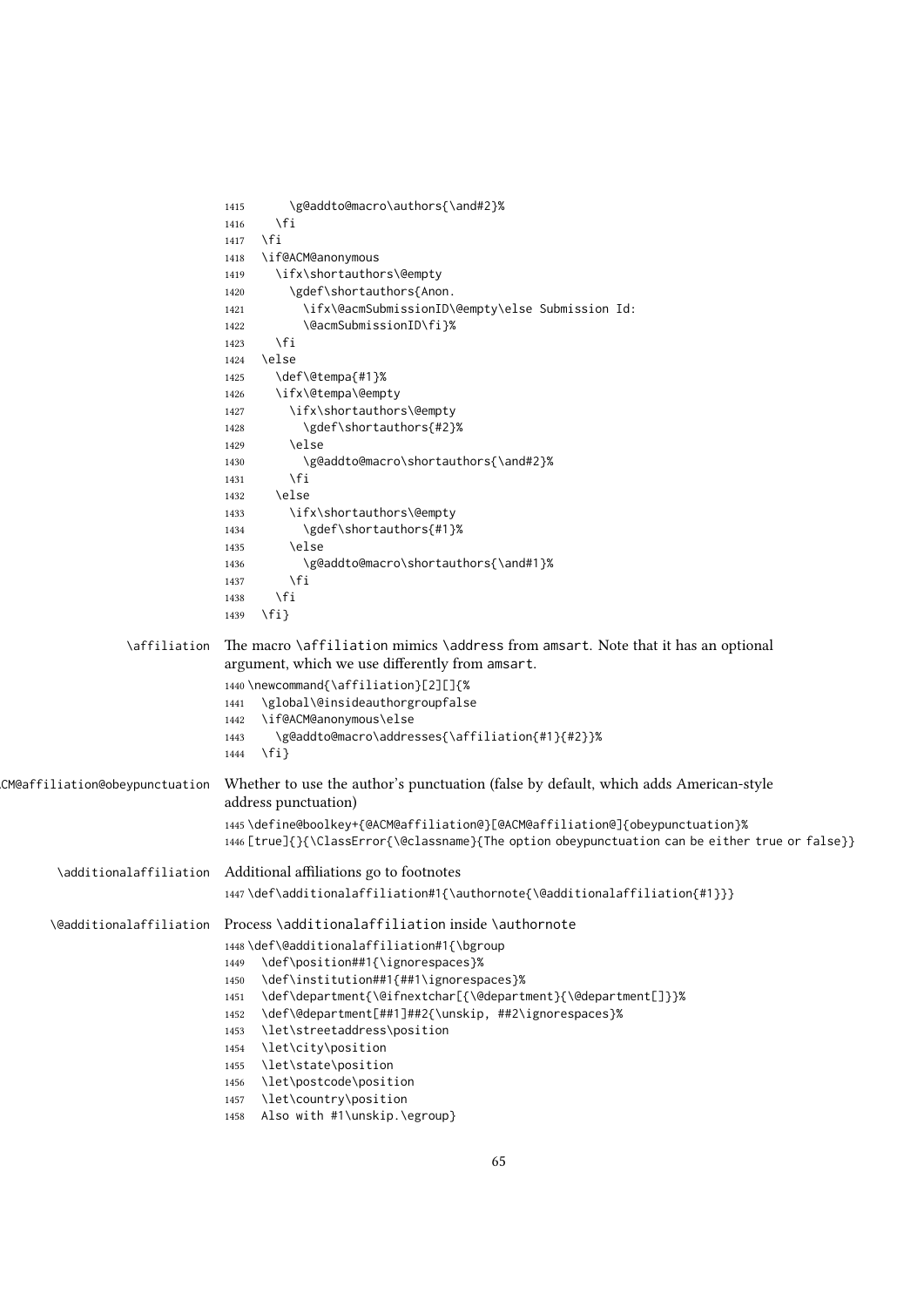| \email                 | The macro \email mimics \email from amsart. Again, it has an optional argument that<br>we do not currently need but keep for possible future use.                                                                                                                                                                                                 |
|------------------------|---------------------------------------------------------------------------------------------------------------------------------------------------------------------------------------------------------------------------------------------------------------------------------------------------------------------------------------------------|
|                        | 1459\renewcommand{\email}[2][]{%<br>\IfSubStr{#2}{,}{\ClassWarning{\@classname}{Do not put several<br>1460<br>addresses in the same \string\email\space macro!}}{}%<br>1461<br>\if@ACM@anonymous\else<br>1462<br>\g@addto@macro\addresses{\email{#1}{#2}}%<br>1463<br>$\{f_i\}$<br>1464                                                           |
|                        | \orcid We rededine the command to typeset the current author                                                                                                                                                                                                                                                                                      |
|                        | 1465\def\orcid#1{\unskip\ignorespaces%<br>\IfBeginWith{#1}{http}{%<br>1466<br>\expandafter\gdef\csname<br>1467<br>typeset@author\the\num@authors\endcsname##1{%<br>1468<br>\href{#1}{##1}}}{%<br>1469<br>\expandafter\gdef\csname<br>1470<br>typeset@author\the\num@authors\endcsname##1{%<br>1471<br>\href{https://orcid.org/#1}{##1}}}}<br>1472 |
| \authorsaddresses      | Setting up authors' addresses                                                                                                                                                                                                                                                                                                                     |
|                        | 1473\def\authorsaddresses#1{\def\@authorsaddresses{#1}}<br>1474 \authorsaddresses{\@mkauthorsaddresses}                                                                                                                                                                                                                                           |
| \@mktranslatedkeywords | We have two argument: the language to typeset keywords and the keywords.<br>1475\newcommand\@mktranslatedkeywords[2]{\bgroup<br>\selectlanguage{#1}%<br>1476<br>{\@specialsection{\keywordsname}%<br>1477<br>\noindent#2\par}\egroup}<br>1478                                                                                                     |
| \@titlenotes           | The title notes                                                                                                                                                                                                                                                                                                                                   |
|                        | 1479\def\@titlenotes{}                                                                                                                                                                                                                                                                                                                            |
| \titlenote             | Adding a note to the title                                                                                                                                                                                                                                                                                                                        |
|                        | 1480\def\titlenote#1{%<br>\g@addto@macro\@title{\footnotemark}%<br>1481<br>\if@ACM@anonymous<br>1482<br>\g@addto@macro\@titlenotes{%<br>1483<br>\stepcounter{footnote}\footnotetext{Title note}}%<br>1484<br>\else<br>1485<br>\g@addto@macro\@titlenotes{\stepcounter{footnote}\footnotetext{#1}}%<br>1486<br>$\{f_i\}$<br>1487                   |
| \@subtitlenotes        | The subtitle notes                                                                                                                                                                                                                                                                                                                                |
|                        | 1488\def\@subtitlenotes{}                                                                                                                                                                                                                                                                                                                         |
| \subtitlenote          | Adding a note to the subtitle<br>1489\def\subtitlenote#1{%<br>\g@addto@macro\@subtitle{\footnotemark}%<br>1490<br>\if@ACM@anonymous<br>1491<br>\g@addto@macro\@subtitlenotes{%<br>1492<br>\stepcounter{footnote}\footnotetext{Subtitle note}}%<br>1493<br>\else<br>1494<br>\g@addto@macro\@subtitlenotes{%<br>1495                                |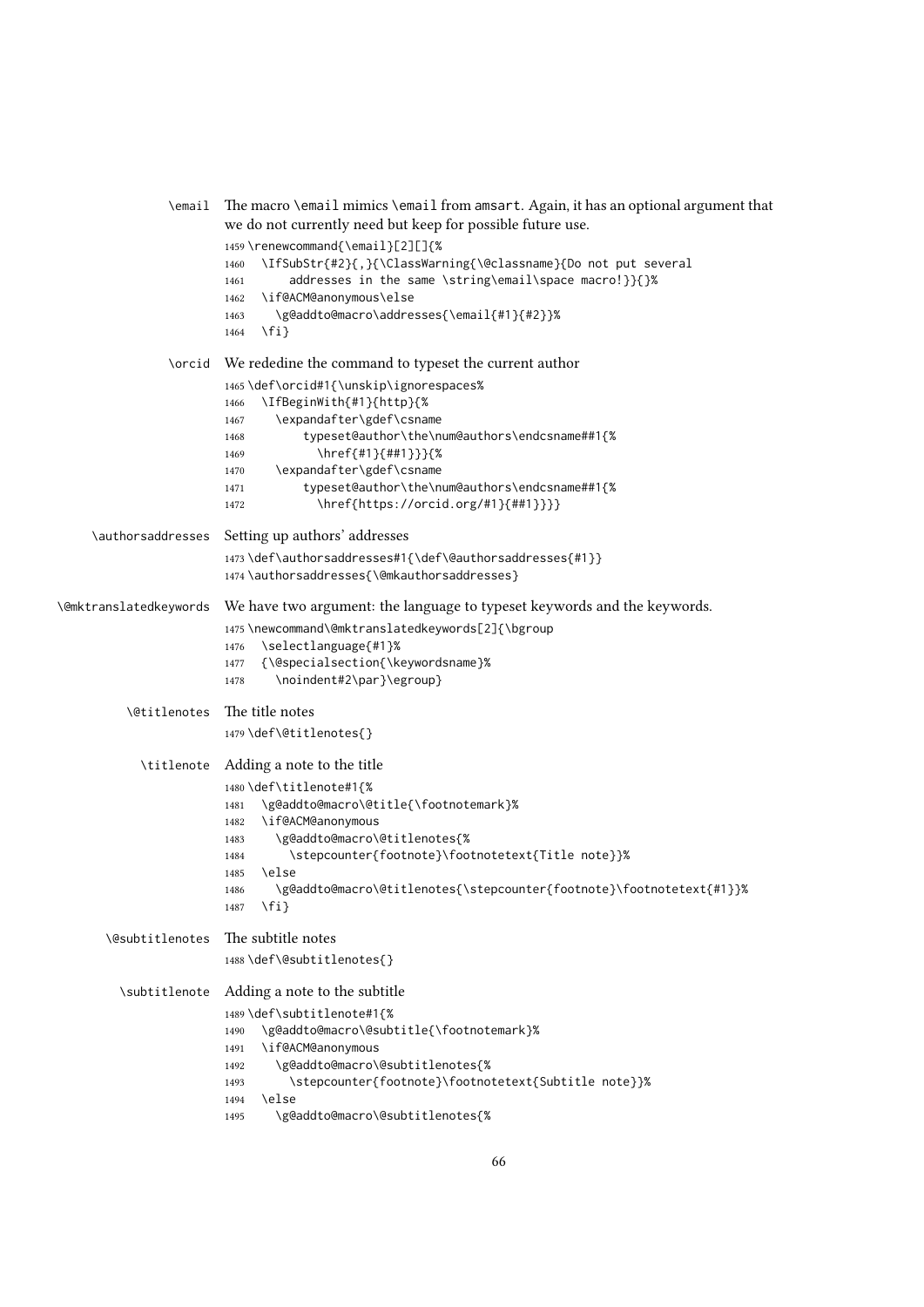|                      | \stepcounter{footnote}\footnotetext{#1}}%<br>1496<br>$\{f_i\}$<br>1497                                                                                                                                                       |
|----------------------|------------------------------------------------------------------------------------------------------------------------------------------------------------------------------------------------------------------------------|
| <b>\@authornotes</b> | The author notes                                                                                                                                                                                                             |
|                      | 1498 \def\@authornotes{}                                                                                                                                                                                                     |
| \authornote          | Adding a note to the author<br>1499 \def\authornote#1{%                                                                                                                                                                      |
|                      | \if@ACM@anonymous\else<br>1500<br>\g@addto@macro\addresses{\@authornotemark}%<br>1501<br>\g@addto@macro\@authornotes{%<br>1502                                                                                               |
|                      | \stepcounter{footnote}\footnotetext{#1}}%<br>1503<br>$\{f_i\}$<br>1504                                                                                                                                                       |
| \authornotemark      | Adding a footnote mark to the authors                                                                                                                                                                                        |
|                      | 1505\newcommand\authornotemark[1][\relax]{%<br>\ifx#1\relax\relax\relax<br>1506<br>\g@addto@macro\addresses{\@authornotemark}%<br>1507                                                                                       |
|                      | <b>\else</b><br>1508<br>\g@addto@macro\addresses{\@@authornotemark{#1}}%<br>1509<br>$\{f_i\}$<br>1510                                                                                                                        |
| \acmVolume           | The current volume                                                                                                                                                                                                           |
|                      | 1511 \def\acmVolume#1{\def\@acmVolume{#1}}<br>1512 \acmVolume{1}                                                                                                                                                             |
| \acmNumber           | The current number                                                                                                                                                                                                           |
|                      | 1513 \def\acmNumber#1{\def\@acmNumber{#1}}<br>1514 \acmNumber{1}                                                                                                                                                             |
| \acmArticle          | The current article                                                                                                                                                                                                          |
|                      | 1515\def\acmArticle#1{\def\@acmArticle{#1}}<br>1516\acmArticle{}                                                                                                                                                             |
| \acmArticleSeq       | The sequence number                                                                                                                                                                                                          |
|                      | 1517\def\acmArticleSeq#1{\def\@acmArticleSeq{#1}}<br>1518 \acmArticleSeq{\@acmArticle}                                                                                                                                       |
| \acmYear             | The current year                                                                                                                                                                                                             |
|                      | 1519 \def\acmYear#1{\def\@acmYear{#1}}<br>1520 \acmYear{\the\year}                                                                                                                                                           |
| \acmMonth            | The current month                                                                                                                                                                                                            |
|                      | 1521\def\acmMonth#1{\def\@acmMonth{#1}}<br>1522 \acmMonth{\the\month}                                                                                                                                                        |
| <b>\@acmPubDate</b>  | The publication date                                                                                                                                                                                                         |
|                      | 1523\def\@acmPubDate{\ifcase\@acmMonth\or<br>January\or February\or March\or April\or May\or June\or<br>1524<br>July\or August\or September\or October\or November\or<br>1525<br>December\fi <sup>~</sup> \@acmYear}<br>1526 |
|                      |                                                                                                                                                                                                                              |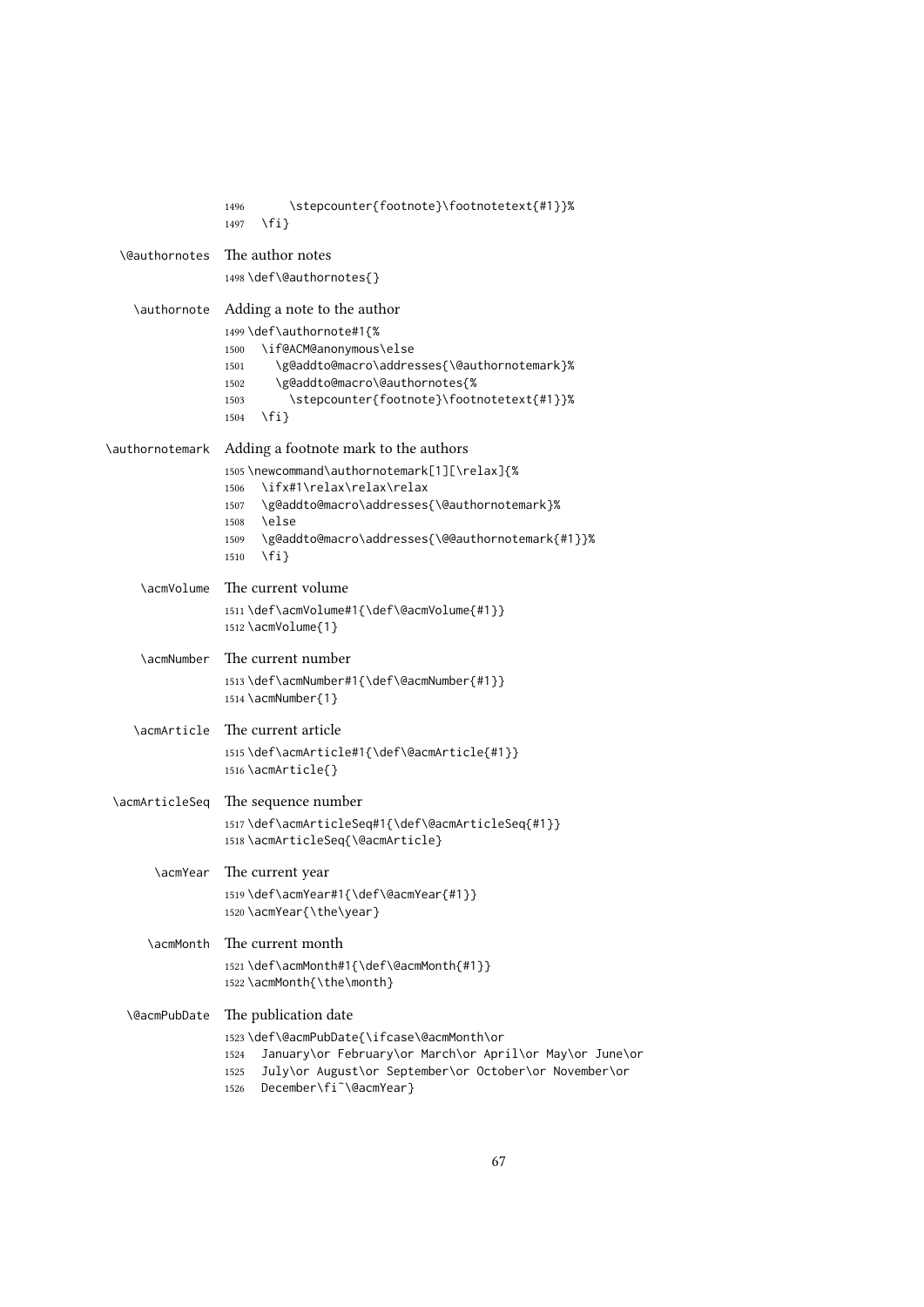| \acmPrice         | The price<br>1527\def\acmPrice#1{\def\@acmPrice{#1}}<br>1528 \acmPrice{15.00}                                                                                                                                      |
|-------------------|--------------------------------------------------------------------------------------------------------------------------------------------------------------------------------------------------------------------|
| \acmSubmissionID  | The submission ID<br>1529\def\acmSubmissionID#1{\def\@acmSubmissionID{#1}}<br>1530\acmSubmissionID{}                                                                                                               |
| \acmISBN          | The book ISBN<br>1531 \def\acmISBN#1{\def\@acmISBN{#1}}<br>1532\acmISBN{978-x-xxxx-xxxx-x/YY/MM}                                                                                                                   |
| \acmDOI           | The paper DOI<br>1533 \def\acmDOI#1{\def\@acmDOI{#1}}<br>1534 \acmDOI{10.1145/nnnnnnn.nnnnnnn}                                                                                                                     |
| \if@ACM@badge     | Whether to print a badge. Note that either a left or right badge triggers it:<br>1535 \newif\if@ACM@badge<br>1536 \@ACM@badgefalse                                                                                 |
| \@ACM@badge@width | The width of the badge<br>1537 \newlength\@ACM@badge@width<br>1538 \setlength\@ACM@badge@width{5pc}                                                                                                                |
| \@ACM@title@width | The width of the badge<br>1539\newlength\@ACM@title@width                                                                                                                                                          |
| \@ACM@badge@skip  | The space between the badge and the title<br>1540 \newlength\@ACM@badge@skip<br>1541 \setlength\@ACM@badge@skip{1pc}                                                                                               |
| \acmBadgeR        | Setting the right badge<br>1542 \newcommand\acmBadgeR[2][]{\@ACM@badgetrue<br>\def\@acmBadgeR@url{#1}%<br>1543<br>\def\@acmBadgeR@image{#2}}<br>1544<br>1545 \def\@acmBadgeR@url{}<br>1546 \def\@acmBadgeR@image{} |
| \acmBadgeL        | Setting the left badge<br>1547 \newcommand\acmBadgeL[2][]{\@ACM@badgetrue<br>\def\@acmBadgeL@url{#1}%<br>1548<br>\def\@acmBadgeL@image{#2}}<br>1549<br>1550\def\@acmBadgeL@url{}<br>1551\def\@acmBadgeL@image{}    |
| \startPage        | The start page of the paper<br>1552\def\startPage#1{\def\@startPage{#1}}<br>$1553$ \startPage{}                                                                                                                    |
| \terms            | Terms are obsolete. We use CCS now.<br>1554\def\terms#1{\ClassWarning{\@classname}{The command \string\terms{} is<br>obsolete.<br>I am going to ignore it}}<br>1555                                                |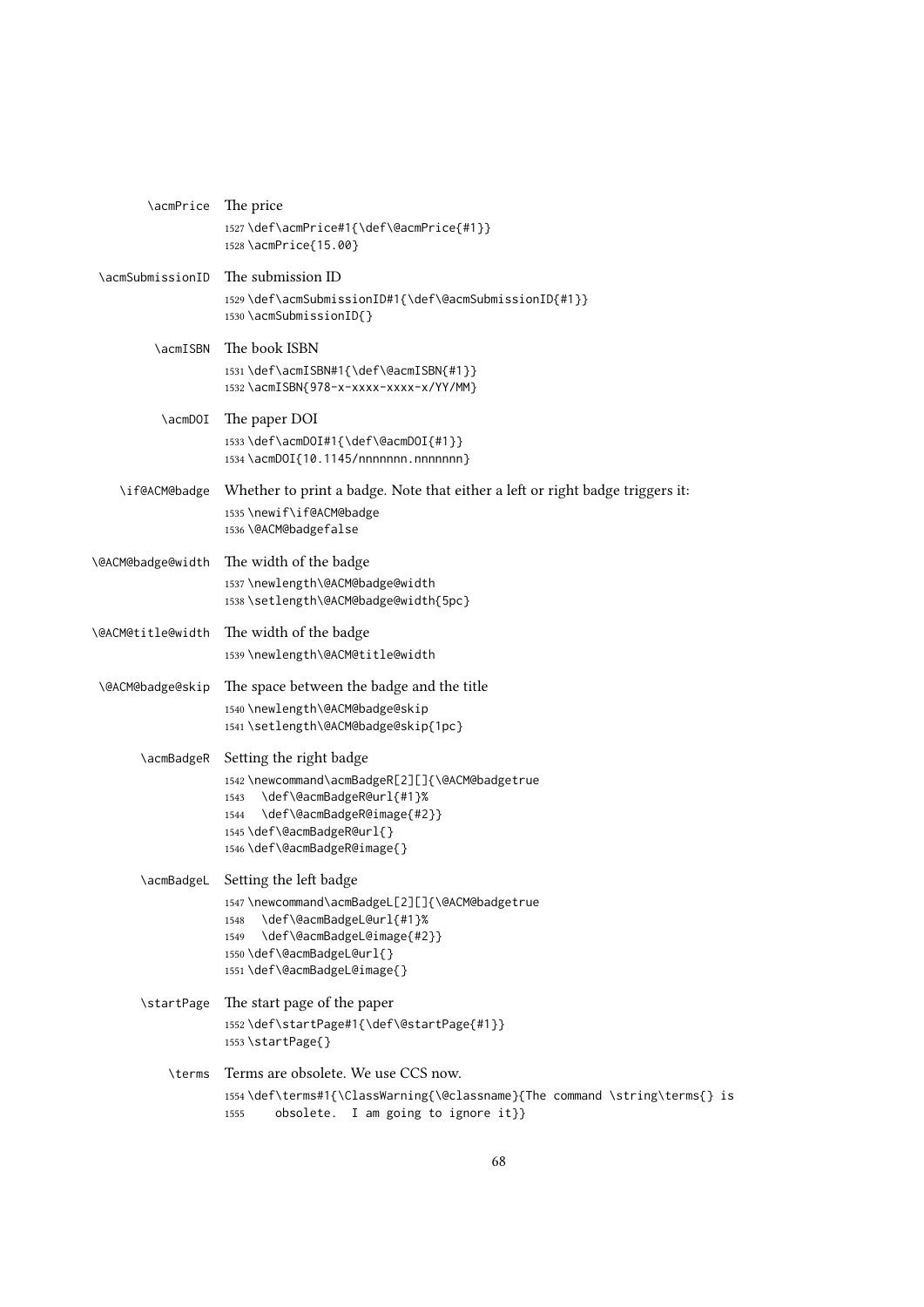|                       | \keywords Keywords are mostly obsolete. We use CCS now. Still it makes sense to keep them for<br>compatibility.                                                                                                                                  |
|-----------------------|--------------------------------------------------------------------------------------------------------------------------------------------------------------------------------------------------------------------------------------------------|
|                       | 1556\def\keywords#1{\def\@keywords{#1}}<br>1557\let\@keywords\@empty                                                                                                                                                                             |
|                       | 1558\AtEndDocument{\if@ACM@nonacm\else\ifx\@keywords\@empty<br>\ifnum\getrefnumber{TotPages}>2\relax<br>1559<br>\ClassWarningNoLine{\@classname}{ACM keywords are mandatory<br>1560<br>for papers over two pages}%<br>1561<br>\fi\fi\fi}<br>1562 |
| abstract              | The amsart package puts abstract in a box. Since we do not know whether we will<br>use two-column mode, we prefer to save the text                                                                                                               |
|                       | 1563\renewenvironment{abstract}{\Collect@Body\@saveabstract}{}                                                                                                                                                                                   |
| <b>\@saveabstract</b> | And saving the abstract                                                                                                                                                                                                                          |
|                       | 1564\long\def\@saveabstract#1{\if@ACM@maketitle@typeset<br>\ClassError{\@classname}{Abstract must be defined before maketitle<br>1565<br>command. Please move it!}\fi<br>1566<br>\long\gdef\@abstract{#1}}<br>1567<br>1568\@saveabstract{}       |
| \@lempty              | The long version of \@empty (to compare with \@abstract)                                                                                                                                                                                         |
|                       | 1569\long\def\@lempty{}                                                                                                                                                                                                                          |
|                       | \if@ACM@printccs Whether to print CCS                                                                                                                                                                                                            |
|                       | 1570\define@boolkey+{@ACM@topmatter@}[@ACM@]{printccs}[true]{%<br>\if@ACM@printccs<br>1571<br>\ClassInfo{\@classname}{Printing CCS}%<br>1572<br>\else<br>1573<br>\ClassInfo{\@classname}{Suppressing CCS}%<br>1574                               |
|                       | \fi}{\ClassError{\@classname}{The option printccs can be either true or false}}<br>1575                                                                                                                                                          |
| \if@ACM@printacmref   | Whether to print the ACM bibstrip                                                                                                                                                                                                                |
|                       | 1576\define@boolkey+{@ACM@topmatter@}[@ACM@]{printacmref}[true]{%<br>\if@ACM@printacmref<br>1577                                                                                                                                                 |
|                       | \ClassInfo{\@classname}{Printing bibformat}%<br>1578<br>\else<br>1579                                                                                                                                                                            |
|                       | \ClassInfo{\@classname}{Suppressing bibformat}%<br>1580                                                                                                                                                                                          |
|                       | 1581 \fi}{\ClassError{\@classname}{The option printacmref can be either true or false}}                                                                                                                                                          |
|                       | 1582\AtEndDocument{\if@ACM@nonacm\else\if@ACM@printacmref\else<br>\ifnum\getrefnumber{TotPages}>1\relax<br>1583                                                                                                                                  |
|                       | \ClassWarningNoLine{\@classname}{%<br>1584                                                                                                                                                                                                       |
|                       | ACM reference format is mandatory \MessageBreak<br>1585                                                                                                                                                                                          |
|                       | for papers over one page. \MessageBreak<br>1586<br>Please add printacmref=true to the \MessageBreak<br>1587                                                                                                                                      |
|                       | \string\settopmatter\space command.}%<br>1588                                                                                                                                                                                                    |
|                       | \fi\fi\fi}<br>1589                                                                                                                                                                                                                               |
| \if@ACM@printfolios   | Whether to print folios                                                                                                                                                                                                                          |
|                       | 1590\define@boolkey+{@ACM@topmatter@}[@ACM@]{printfolios}[true]{%<br>\if@ACM@printfolios<br>1591                                                                                                                                                 |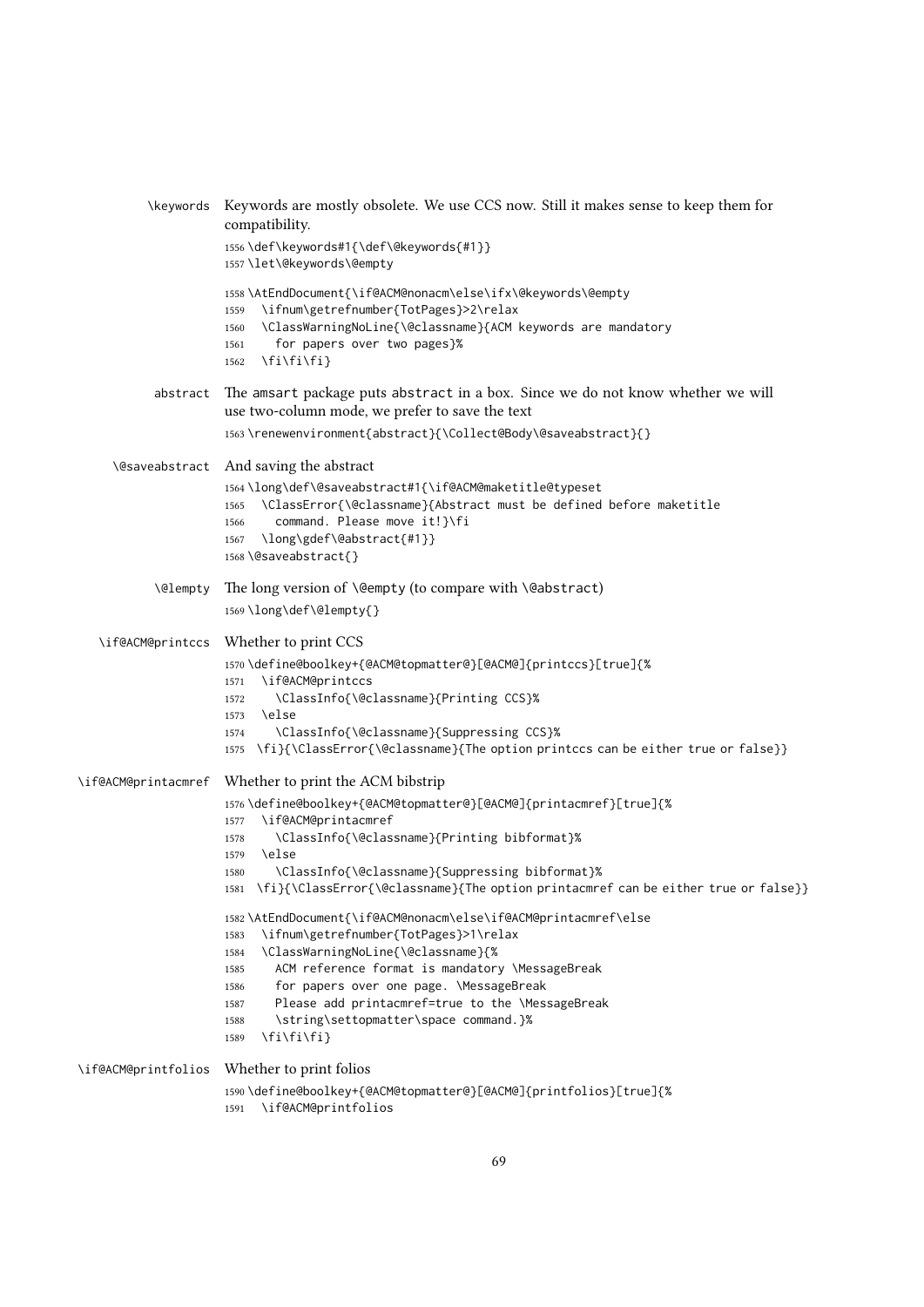```
1592 \ClassInfo{\@classname}{Printing folios}%
                     1593 \else
                     1594 \ClassInfo{\@classname}{Suppressing folios}%
                     1595 \fi}{\ClassError{\@classname}{The option printfolios can be either true or false}}
\@ACM@authorsperrow The number of authors per row. 0 means use the default algorithm.
                     1596 \define@cmdkey{@ACM@topmatter@}[@ACM@]{authorsperrow}[0]{%
                     1597 \IfInteger{#1}{\ClassInfo{\@classname}{Setting authorsperrow to
                     1598 #1}}{\ClassWarning{\@classname}{The parameter authorsperrow must be
                     1599 numerical. Ignoring the input #1}\gdef\@ACM@authorsperrow{0}}}
      \settopmatter The usual syntactic sugar
                     1600 \def\settopmatter#1{\setkeys{@ACM@topmatter@}{#1}}
                        Now the settings
                     1601 \settopmatter{printccs=true, printacmref=true}
                     1602 \if@ACM@manuscript
                     1603 \settopmatter{printfolios=true}
                     1604 \else
                     1605 \if@ACM@journal
                     1606 \settopmatter{printfolios=true}
                     1607 \else
                     1608 \settopmatter{printfolios=false}
                     1609 \fi
                     1610 \fi
                     1611 \settopmatter{authorsperrow=0}
         \@received The container for the paper history
                     1612 \def\@received{}
          \received The \received command
                     1613 \newcommand\received[2][]{\def\@tempa{#1}%
                     1614 \ifx\@tempa\@empty
                     1615 \ifx\@received\@empty
                     1616 \gdef\@received{Received #2}%
                     1617 \else
                     1618 \g@addto@macro{\@received}{; revised #2}%
                     1619 \fi
                     1620 \else
                     1621 \ifx\@received\@empty
                     1622 \gdef\@received{#1 #2}%
                     1623 \else
                     1624 \g@addto@macro{\@received}{; #1 #2}%
                     1625 \fi
                     1626 \fi}
                     1627 \AtEndDocument{%
                     1628 \ifx\@received\@empty\else
                     1629 \par\bigskip\noindent\small\normalfont\@received\par
                     1630 \fi}
```
# 3.17 Concepts system

We exclude CCSXML stuff generated by the ACM system: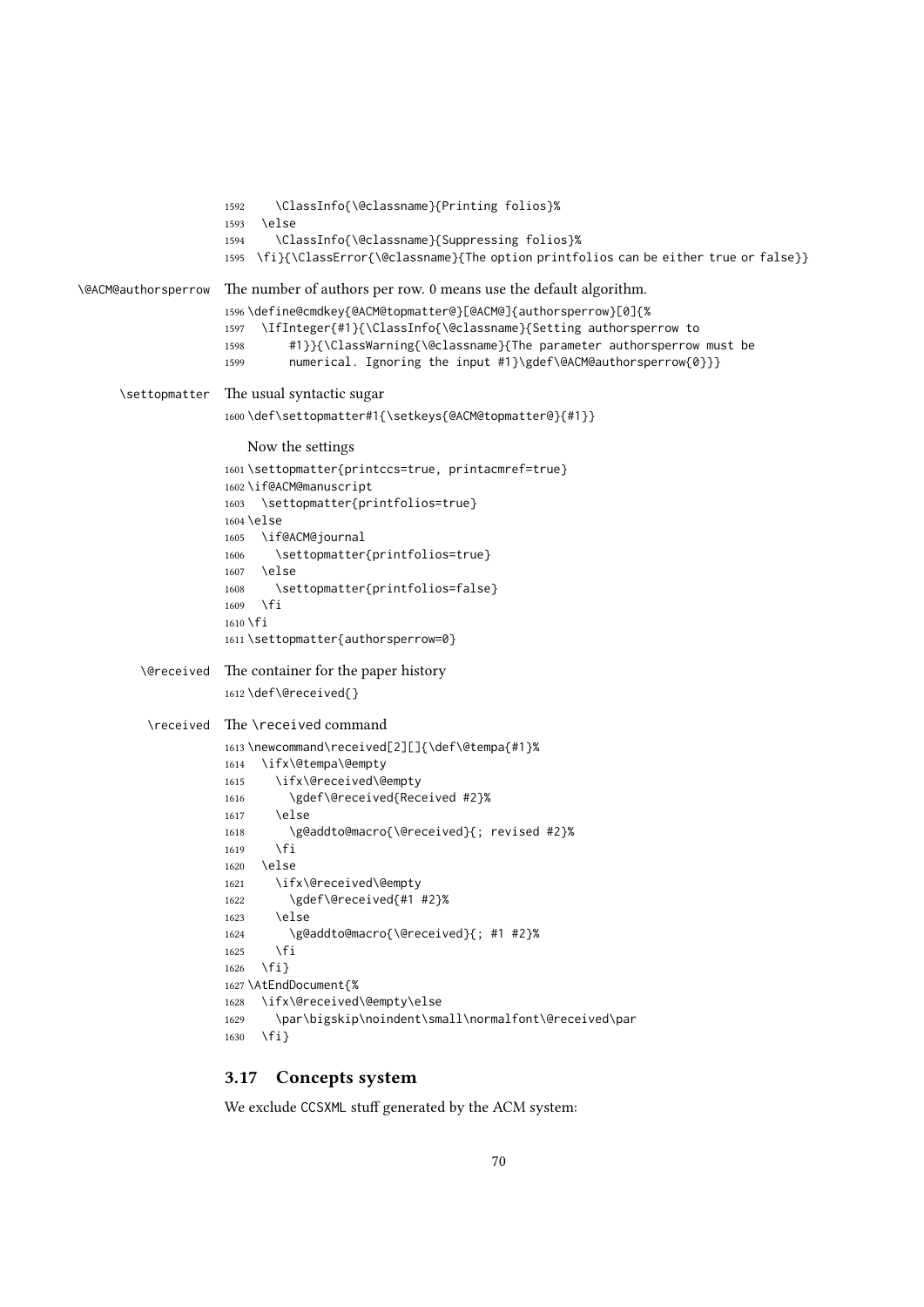```
1631 \RequirePackage{comment}
                      1632 \excludecomment{CCSXML}
         \@concepts This is the storage macro and counter for concepts
                      1633 \let\@concepts\@empty
                     1634 \newcounter{@concepts}
           \ccsdesc The first argument is the significance, the second is the concept(s)
                      1635 \newcommand\ccsdesc[2][100]{%
                      1636 \ccsdesc@parse#1˜#2˜˜\ccsdesc@parse@end}
     \ccsdesc@parse The parser of the expression Significance˜General˜Specific (we need textcomp for
                      \textrightarrow). Note that Specific can be empty!
                     1637 \def\textrightarrow{$\rightarrow$}
                     1638 \def\ccsdesc@parse#1˜#2˜#3˜{%
                     1639 \stepcounter{@concepts}%
                     1640 \expandafter\ifx\csname CCS@General@#2\endcsname\relax
                     1641 \expandafter\gdef\csname CCS@General@#2\endcsname{\textbullet\
                     1642 \textbf{#2}}%
                     1643 \expandafter\gdef\csname CCS@Punctuation@#2\endcsname{; }%
                     1644 \expandafter\gdef\csname CCS@Specific@#2\endcsname{}%
                      1645 \g@addto@macro{\@concepts}{\csname CCS@General@#2\endcsname
                      1646 \csname CCS@Punctuation@#2\endcsname
                      1647 \csname CCS@Specific@#2\endcsname}%
                     1648 \fi
                     1649 \ifx#3\relax\relax\else
                     1650 \expandafter\gdef\csname CCS@Punctuation@#2\endcsname{
                     1651 \textrightarrow\ }%
                     1652 \expandafter\g@addto@macro\expandafter{\csname CCS@Specific@#2\endcsname}{%
                     1653 \addtocounter{@concepts}{-1}%
                     1654 \ifnum#1>499\textbf{#3}\else
                     1655 \ifnum#1>299\textit{#3}\else
                      1656 #3\fi\fi\ifnum\value{@concepts}=0.\else; \fi}%
                      1657 \fi
                     1658 \ccsdesc@parse@finish}
                     1659 \AtEndDocument{\if@ACM@nonacm\else\ifx\@concepts\@empty\relax
                     1660 \ifnum\getrefnumber{TotPages}>2\relax
                     1661 \ClassWarningNoLine{\@classname}{CCS concepts are mandatory
                     1662 for papers over two pages}%
                     1663 \fi\fi\fi}
\ccdesc@parse@finish Gobble everything to \ccsdesc@parse@end
                      1664 \def\ccsdesc@parse@finish#1\ccsdesc@parse@end{}
                      3.18 Copyright system
                     This is from acmcopyright.sty
 \if@printcopyright Whether to print a copyright symbol
                     1665 \newif\if@printcopyright
                     1666 \@printcopyrighttrue
```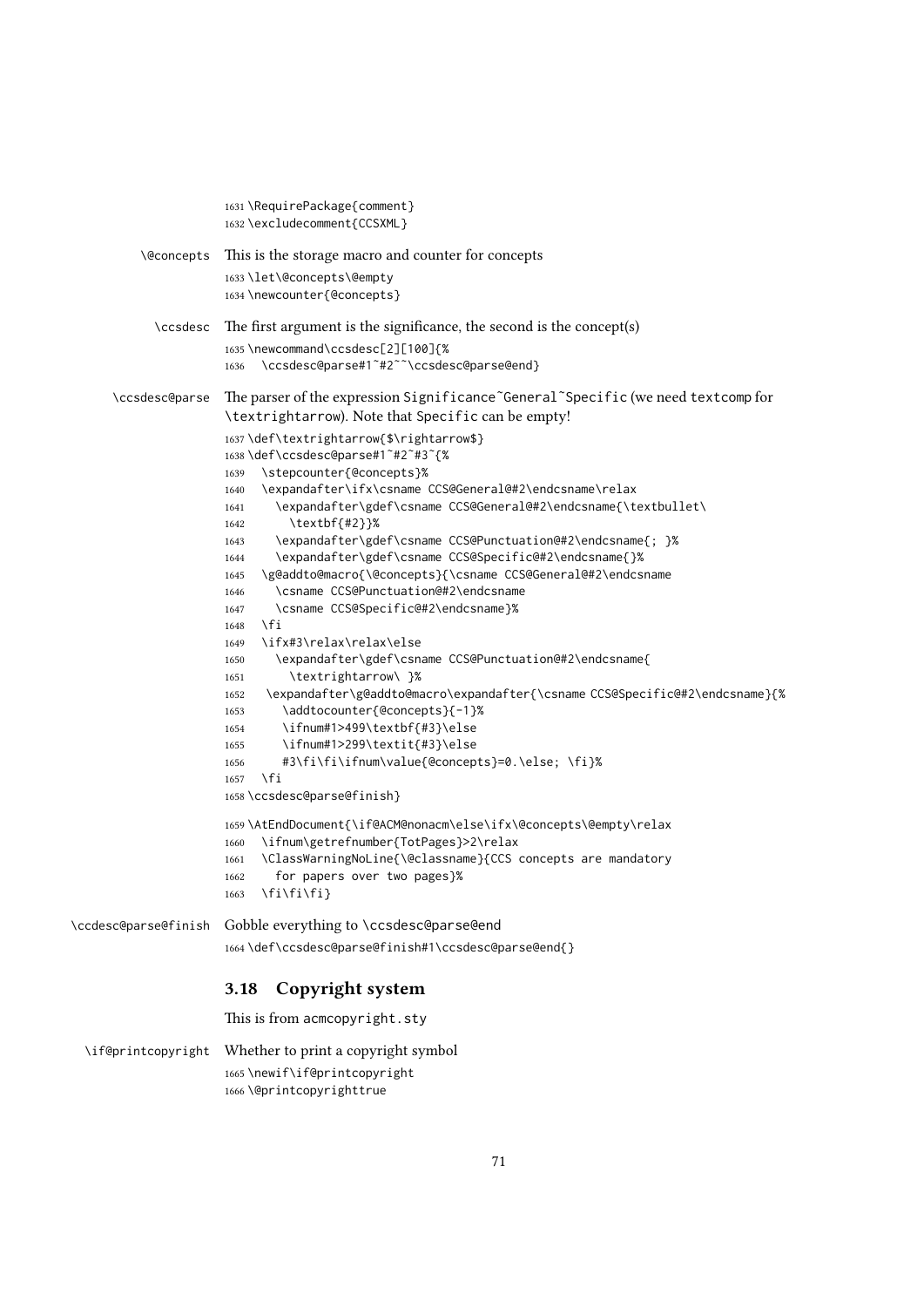| \if@printpermission | Whether to print the permission block                                             |
|---------------------|-----------------------------------------------------------------------------------|
|                     |                                                                                   |
|                     | 1667\newif\if@printpermission                                                     |
|                     | 1668\@printpermissiontrue                                                         |
| \if@acmowned        | Whether the ACM owns the rights to the paper                                      |
|                     | 1669\newif\if@acmowned                                                            |
|                     | 1670 \@acmownedtrue                                                               |
|                     |                                                                                   |
|                     | Keys:                                                                             |
|                     | 1671 \define@choicekey*{ACM@}{acmcopyrightmode}[%                                 |
|                     | \acm@copyrightinput\acm@copyrightmode]{none,%<br>1672                             |
|                     | acmcopyright, acmlicensed, rightsretained,%<br>1673                               |
|                     | usgov, usgovmixed, cagov, cagovmixed, licensedusgovmixed, %<br>1674               |
|                     | licensedcagov, licensedcagovmixed, othergov, licensedothergov, %<br>1675          |
|                     | iw3c2w3, iw3c2w3g}{%<br>1676                                                      |
|                     | \@printpermissiontrue<br>1677                                                     |
|                     | \@printcopyrighttrue<br>1678<br>\@acmownedtrue                                    |
|                     | 1679                                                                              |
|                     | \ifnum\acm@copyrightmode=0\relax % none<br>1680<br>\@printpermissionfalse<br>1681 |
|                     | \@printcopyrightfalse<br>1682                                                     |
|                     | <b>\@acmownedfalse</b><br>1683                                                    |
|                     | \fi<br>1684                                                                       |
|                     | \ifnum\acm@copyrightmode=2\relax % acmlicensed<br>1685                            |
|                     | \@acmownedfalse<br>1686                                                           |
|                     | $\sqrt{fi}$<br>1687                                                               |
|                     | \ifnum\acm@copyrightmode=3\relax % rightsretained<br>1688                         |
|                     | \@acmownedfalse<br>1689                                                           |
|                     | \AtBeginDocument{\acmPrice{}}%<br>1690                                            |
|                     | \fi<br>1691                                                                       |
|                     | \ifnum\acm@copyrightmode=4\relax % usgov<br>1692                                  |
|                     | \@printpermissiontrue<br>1693                                                     |
|                     | \@printcopyrightfalse<br>1694                                                     |
|                     | <b>\@acmownedfalse</b><br>1695                                                    |
|                     | \AtBeginDocument{\acmPrice{}}%<br>1696<br>\fi                                     |
|                     | 1697<br>\ifnum\acm@copyrightmode=6\relax % cagov<br>1698                          |
|                     | \@acmownedfalse<br>1699                                                           |
|                     | \fi<br>1700                                                                       |
|                     | \ifnum\acm@copyrightmode=8\relax % licensedusgovmixed<br>1701                     |
|                     | \@acmownedfalse<br>1702                                                           |
|                     | \fi<br>1703                                                                       |
|                     | \ifnum\acm@copyrightmode=9\relax % licensedcagov<br>1704                          |
|                     | \@acmownedfalse<br>1705                                                           |
|                     | $\sqrt{fi}$<br>1706                                                               |
|                     | \ifnum\acm@copyrightmode=10\relax % licensedcagovmixed<br>1707                    |
|                     | \@acmownedfalse<br>1708                                                           |
|                     | \fi<br>1709                                                                       |
|                     | \ifnum\acm@copyrightmode=11\relax % othergov<br>1710                              |
|                     | \@acmownedtrue<br>1711                                                            |
|                     | \fi<br>1712                                                                       |
|                     | \ifnum\acm@copyrightmode=12\relax % licensedothergov<br>1713<br>\@acmownedfalse   |
|                     | 1714<br>\fi<br>1715                                                               |
|                     |                                                                                   |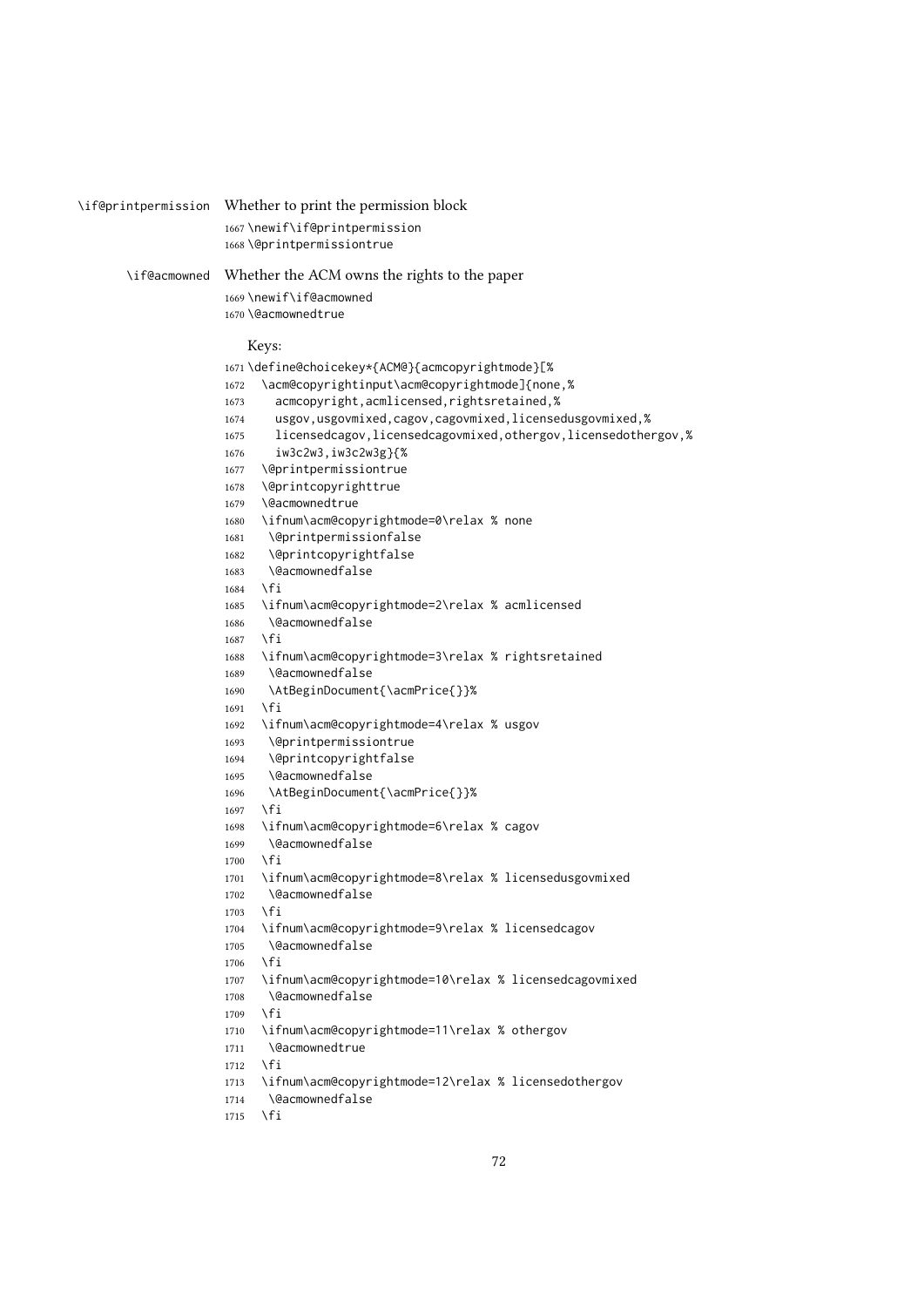\ifnum\acm@copyrightmode=13\relax % iw3c2w3 \@acmownedfalse \AtBeginDocument{\acmPrice{}}% \fi \ifnum\acm@copyrightmode=14\relax % iw3c2w3g \@acmownedfalse \AtBeginDocument{\acmPrice{}}% \fi} \setcopyright This is the syntactic sugar around setting keys. \def\setcopyright#1{\setkeys{ACM@}{acmcopyrightmode=#1}} \setcopyright{acmcopyright} \@copyrightowner Here is the owner of the copyright \def\@copyrightowner{% \ifcase\acm@copyrightmode\relax % none \or % acmcopyright Association for Computing Machinery. \or % acmlicensed Copyright held by the owner/author(s). Publication rights licensed to ACM\@. \or % rightsretained Copyright held by the owner/author(s). \or % usgov \or % usgovmixed Association for Computing Machinery. \or % cagov Crown in Right of Canada. \or %cagovmixed Association for Computing Machinery. \or %licensedusgovmixed Copyright held by the owner/author(s). Publication rights licensed to ACM\@. 1745 \or % licensedcagov Crown in Right of Canada. Publication rights licensed to ACM\@. \or %licensedcagovmixed Copyright held by the owner/author(s). Publication rights licensed to ACM\@. \or % othergov Association for Computing Machinery. \or % licensedothergov Copyright held by the owner/author(s). Publication rights licensed to ACM\@. \or % ic2w3www IW3C2 (International World Wide Web Conference Committee), published under Creative Commons CC-BY˜4.0 License. \or % ic2w3wwwgoogle IW3C2 (International World Wide Web Conference Committee), published under Creative Commons CC-BY-NC-ND˜4.0 License. 1762 \fi} \@formatdoi Print a clickable DOI \def\@formatdoi#1{\url{https://doi.org/#1}}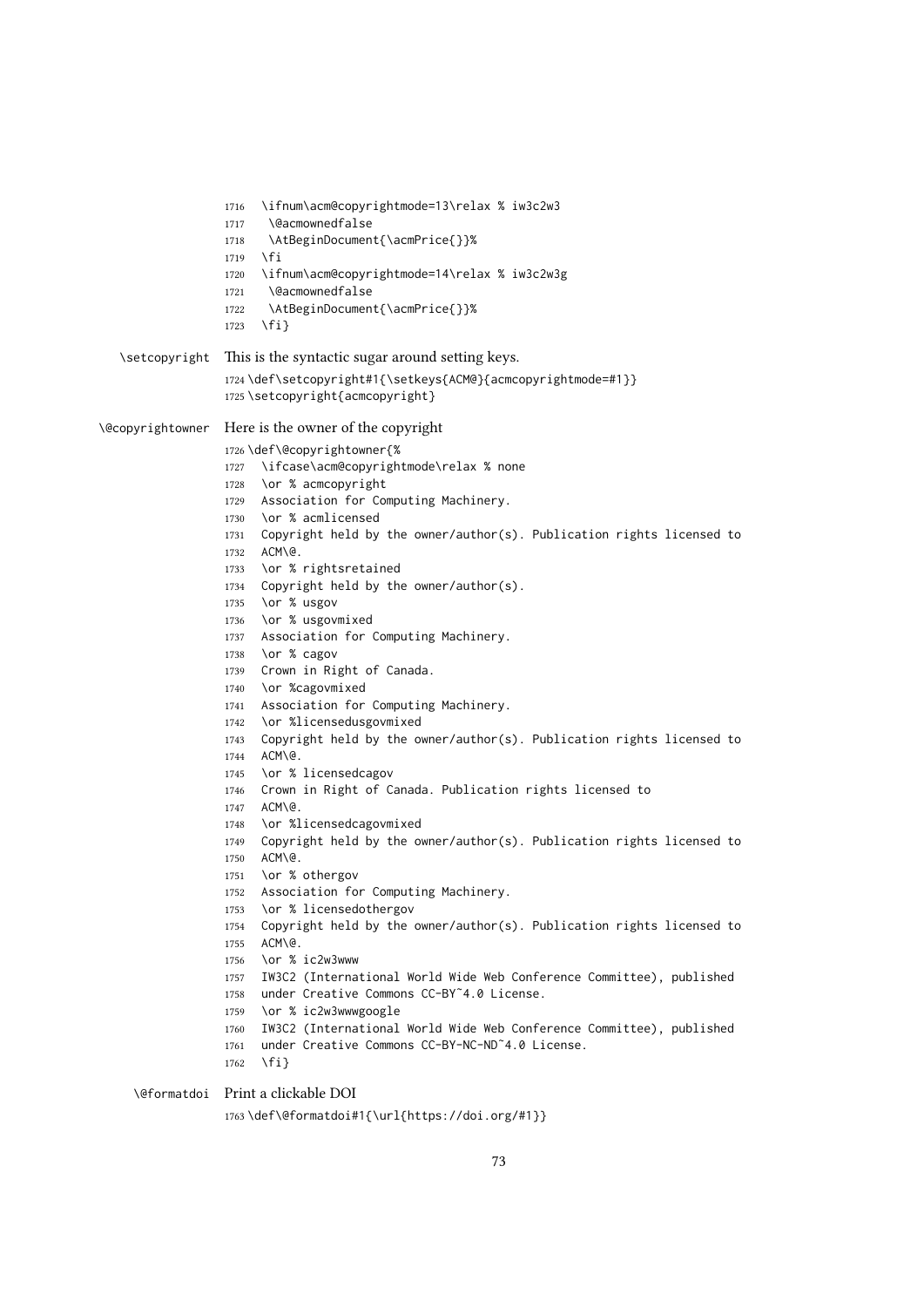\@copyrightpermission The canned permission block.

```
1764 \def\@copyrightpermission{%
1765 \ifcase\acm@copyrightmode\relax % none
1766 \or % acmcopyright
1767 Permission to make digital or hard copies of all or part of this
1768 work for personal or classroom use is granted without fee provided
1769 that copies are not made or distributed for profit or commercial
1770 advantage and that copies bear this notice and the full citation on
1771 the first page. Copyrights for components of this work owned by
1772 others than ACM must be honored. Abstracting with credit is
1773 permitted. To copy otherwise, or republish, to post on servers or to
1774 redistribute to lists, requires prior specific permission
1775 and\hspace*{.5pt}/or a fee. Request permissions from
1776 permissions@acm.org.
1777 \or % acmlicensed
1778 Permission to make digital or hard copies of all or part of this
1779 work for personal or classroom use is granted without fee provided
1780 that copies are not made or distributed for profit or commercial
1781 advantage and that copies bear this notice and the full citation on
1782 the first page. Copyrights for components of this work owned by
1783 others than the author(s) must be honored. Abstracting with credit
1784 is permitted. To copy otherwise, or republish, to post on servers
1785 or to redistribute to lists, requires prior specific permission
1786 and\hspace*{.5pt}/or a fee. Request permissions from
1787 permissions@acm.org.
1788 \or % rightsretained
1789 Permission to make digital or hard copies of part or all of this work
1790 for personal or classroom use is granted without fee provided that
1791 copies are not made or distributed for profit or commercial advantage
1792 and that copies bear this notice and the full citation on the first
1793 page. Copyrights for third-party components of this work must be
1794 honored. For all other uses, contact the
1795 owner\hspace*{.5pt}/author(s).
1796 \or % usgov
1797 This paper is authored by an employee(s) of the United States
1798 Government and is in the public domain. Non-exclusive copying or
1799 redistribution is allowed, provided that the article citation is
1800 given and the authors and agency are clearly identified as its
1801 source.
1802 \or % usgovmixed
1803 ACM acknowledges that this contribution was authored or co-authored
1804 by an employee, contractor, or affiliate of the United States
1805 government. As such, the United States government retains a
1806 nonexclusive, royalty-free right to publish or reproduce this
1807 article, or to allow others to do so, for government purposes only.
1808 \or % cagov
1809 This article was authored by employees of the Government of Canada.
1810 As such, the Canadian government retains all interest in the
1811 copyright to this work and grants to ACM a nonexclusive,
1812 royalty-free right to publish or reproduce this article, or to allow
1813 others to do so, provided that clear attribution is given both to
1814 the authors and the Canadian government agency employing them.
1815 Permission to make digital or hard copies for personal or classroom
1816 use is granted. Copies must bear this notice and the full citation
```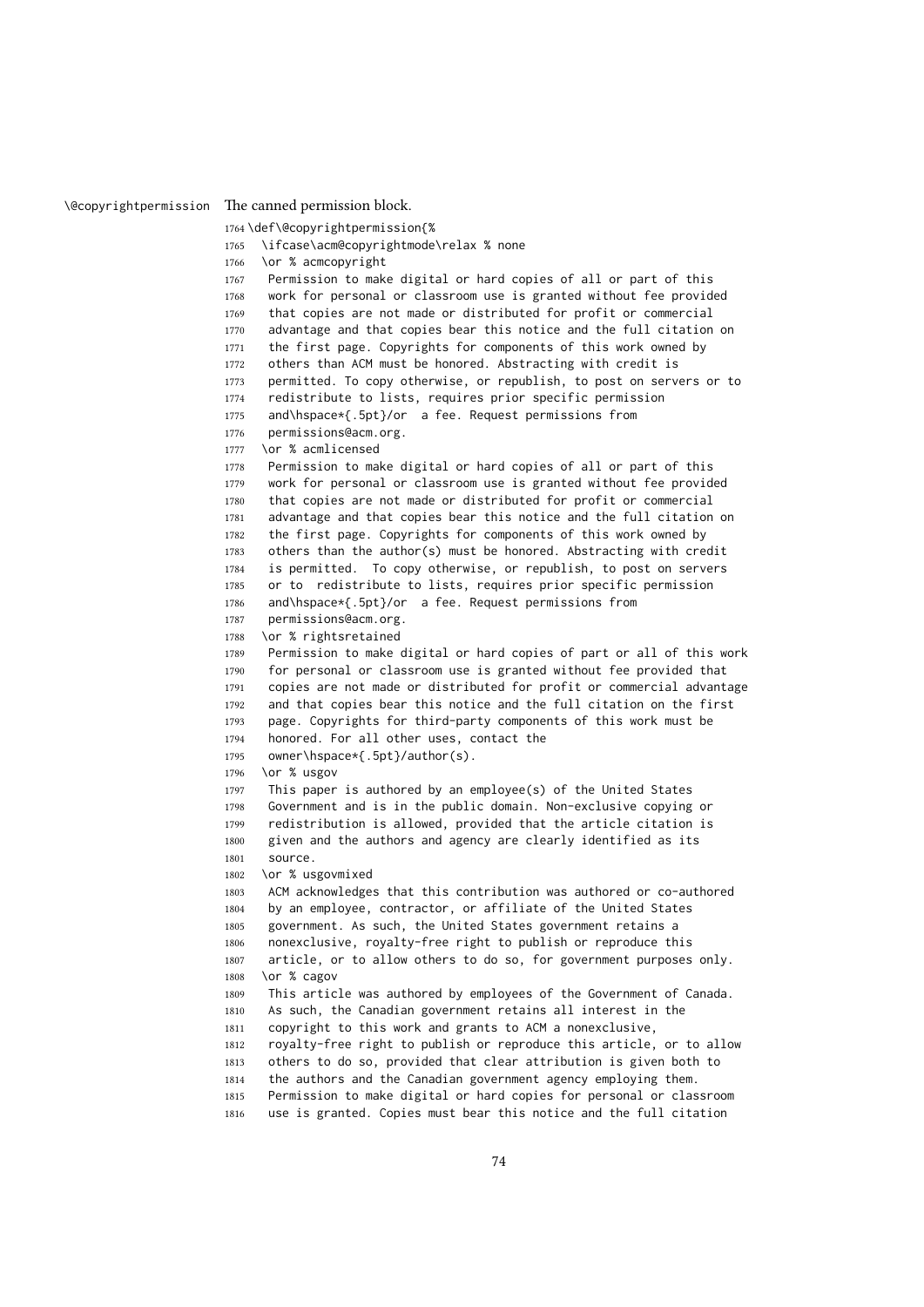on the first page. Copyrights for components of this work owned by others than the Canadian Government must be honored. To copy otherwise, distribute, republish, or post, requires prior specific permission and\hspace\*{.5pt}/or a fee. Request permissions from permissions@acm.org. \or % cagovmixed ACM acknowledges that this contribution was co-authored by an affiliate of the national government of Canada. As such, the Crown in Right of Canada retains an equal interest in the copyright. Reprints must include clear attribution to ACM and the author's government agency affiliation. Permission to make digital or hard copies for personal or classroom use is granted. Copies must bear this notice and the full citation on the first page. Copyrights for components of this work owned by others than ACM must be honored. To copy otherwise, distribute, republish, or post, requires prior specific permission and\hspace\*{.5pt}/or a fee. Request permissions from permissions@acm.org. \or % licensedusgovmixed Publication rights licensed to ACM\@. ACM acknowledges that this contribution was authored or co-authored by an employee, contractor or affiliate of the United States government. As such, the Government retains a nonexclusive, royalty-free right to publish or reproduce this article, or to allow others to do so, for Government purposes only. \or % licensedcagov This article was authored by employees of the Government of Canada. As such, the Canadian government retains all interest in the copyright to this work and grants to ACM a nonexclusive, royalty-free right to publish or reproduce this article, or to allow others to do so, provided that clear attribution is given both to the authors and the Canadian government agency employing them. Permission to make digital or hard copies for personal or classroom use is granted. Copies must bear this notice and the full citation on the first page. Copyrights for components of this work owned by others than the Canadian Government must be honored. To copy otherwise, distribute, republish, or post, requires prior specific permission and\hspace\*{.5pt}/or a fee. Request permissions from permissions@acm.org. \or % licensedcagovmixed Publication rights licensed to ACM\@. ACM acknowledges that this contribution was authored or co-authored by an employee, contractor or affiliate of the national government of Canada. As such, the Government retains a nonexclusive, royalty-free right to publish or reproduce this article, or to allow others to do so, for Government purposes only. \or % othergov ACM acknowledges that this contribution was authored or co-authored by an employee, contractor or affiliate of a national government. As such, the Government retains a nonexclusive, royalty-free right to publish or reproduce this article, or to allow others to do so, for Government purposes only. \or % licensedothergov Publication rights licensed to ACM\@. ACM acknowledges that this

contribution was authored or co-authored by an employee, contractor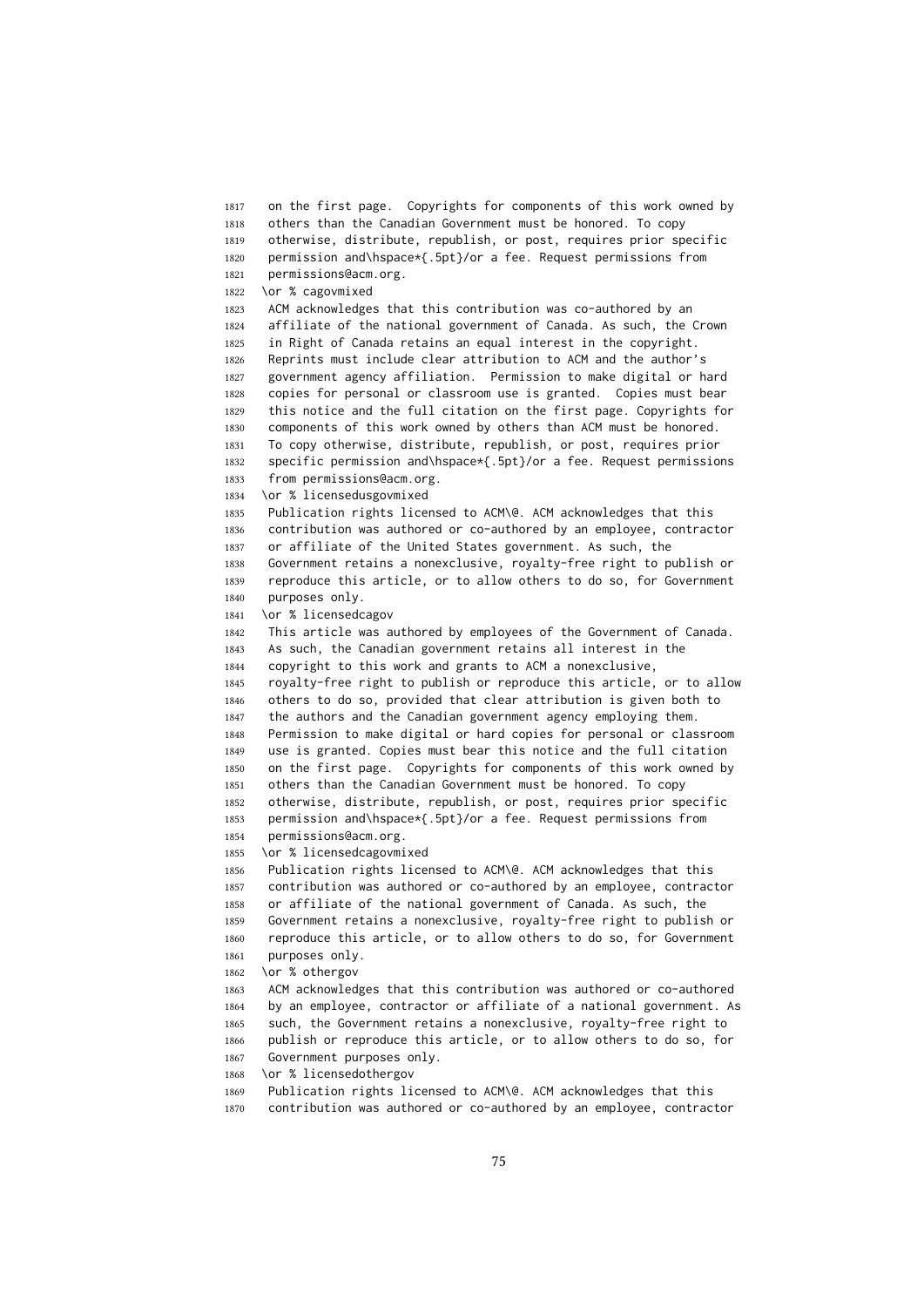```
1871 or affiliate of a national government. As such, the Government
                 1872 retains a nonexclusive, royalty-free right to publish or reproduce
                 1873 this article, or to allow others to do so, for Government purposes
                 1874 only.
                 1875 \or % iw3c2w3
                 1876 This paper is published under the Creative Commons Attribution~4.0
                 1877 International (CC-BY˜4.0) license. Authors reserve their rights to
                 1878 disseminate the work on their personal and corporate Web sites with
                 1879 the appropriate attribution.
                 1880 \or % iw3c2w3g
                 1881 This paper is published under the Creative Commons
                 1882 Attribution-NonCommercial-NoDerivs˜4.0 International
                 1883 (CC-BY-NC-ND˜4.0) license. Authors reserve their rights to
                 1884 disseminate the work on their personal and corporate Web sites with
                 1885 the appropriate attribution.
                 1886 \fi}
 \copyrightyear By default, the copyright year is the same as \acmYear, but one can override this:
                 1887 \def\copyrightyear#1{\def\@copyrightyear{#1}}
                 1888 \copyrightyear{\@acmYear}
\@teaserfigures The teaser figures container
                 1889 \def\@teaserfigures{}
   teaserfigure The teaser figure
                 1890 \newenvironment{teaserfigure}{\Collect@Body\@saveteaser}{}
   \@saveteaser Saving the teaser
                 1891 \long\def\@saveteaser#1{\g@addto@macro\@teaserfigures{\@teaser{#1}}}
       \thanks We redefine amsart \thanks so the anonymous key works
                 1892 \renewcommand{\thanks}[1]{%
                 1893 \@ifnotempty{#1}{%
                 1894 \if@ACM@anonymous
                 1895 \g@addto@macro\thankses{\thanks{A note}}%
                 1896 \else
                 1897 \g@addto@macro\thankses{\thanks{#1}}%
                 1898 \fi}}
          \anon We provide \anon command, which blinds parts of the text if the package option
                 anonymous is set
                 1899 \newcommand{\anon}[2][ANONYMIZED]{%
```

```
1900 \if@ACM@anonymous%
1901 {\color{ACMOrange}#1}%
1902 \else%
1903 #2%
1904 \fi}
```
## 3.19 Maketitle hook

The current LATEX provides a nice 1 thooks mechanism. However, since it is relatively new, we will use oldfashioned approach—at least for now.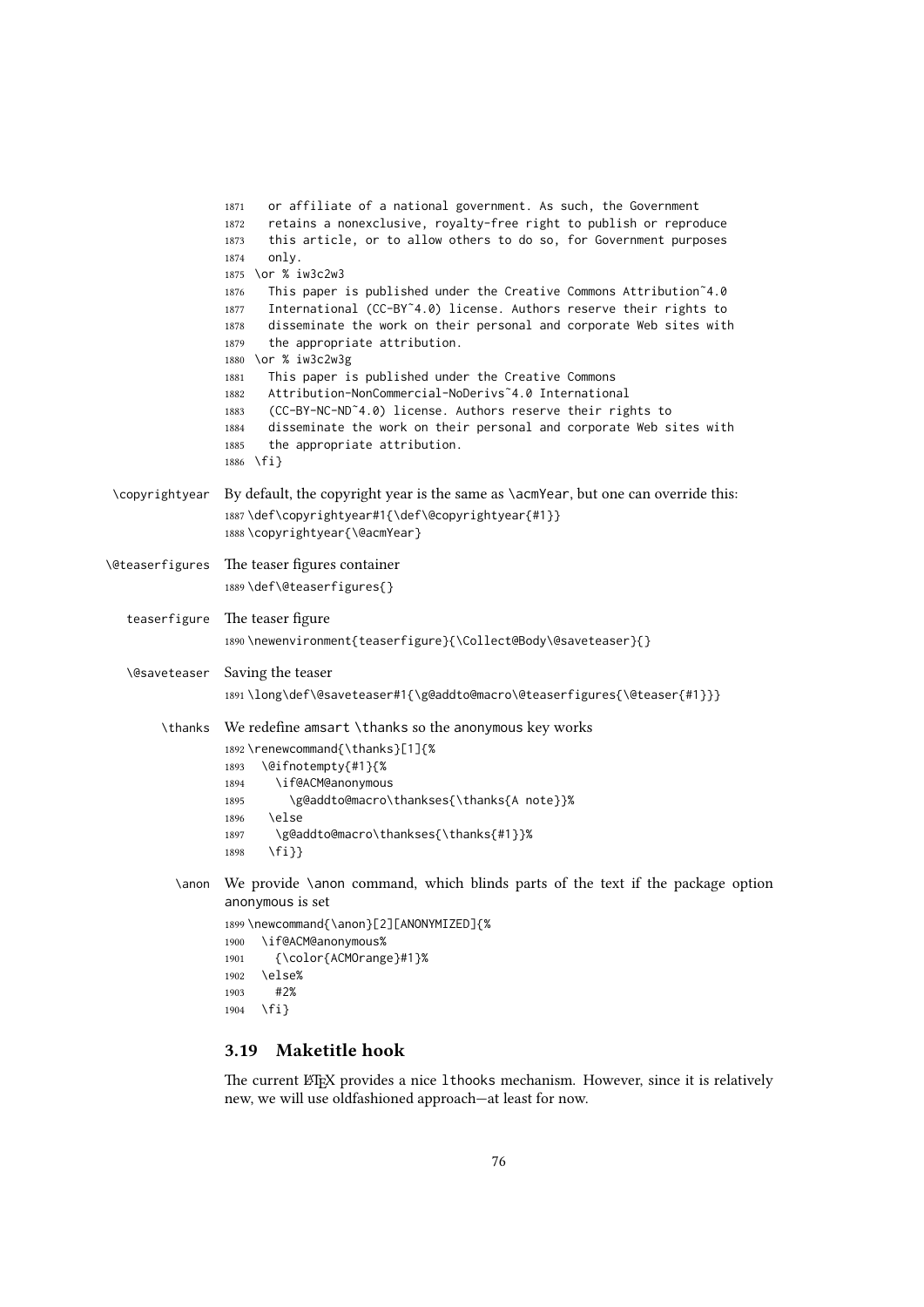```
1905 \ifx\@beginmaketitlehook\@undefined
                   1906 \let\@beginmaketitlehook\@empty
                   1907 \fi
\AtBeginMaketitle Adding to the hook
                   1908 \def\AtBeginMaketitle{\g@addto@macro\@beginmaketitlehook}
                   3.20 Typesetting top matter
      \mktitle@bx Some of our formats use a two-column design. Some use a one-column design. In all
                   cases we use a wide title. Thus we typeset the top matter in a special box to be used in
                   the construction \@twocolumn[⟨box⟩].
                   1909 \newbox\mktitle@bx
       \maketitle The (in)famous \maketitle. Note that in sigchi-a mode, authors are not in the title
                   box.
                       Another note: there is a subtle difference between author notes, title notes and
                   thanks. The latter two refer to the paper itself and therefore belong to the copy-
                   right/permission block. By the way, this was the default behavior of the old ACM classes.
                   1910 \def\maketitle{\@beginmaketitlehook
                   1911 \@ACM@maketitle@typesettrue
                   1912 \if@ACM@anonymous
                   1913 % Anonymize omission of \author-s
                   1914 \ifnum\num@authorgroups=0\author{}\fi
                   1915 \fi
```

```
1916 \begingroup
```
\@beginmaketitlehook The hook

```
1917 \let\@vspace\@vspace@orig
```

```
1918 \let\@vspacer\@vspacer@orig
```

```
1919 \let\@footnotemark\@footnotemark@nolink
```
- \let\@footnotetext\@footnotetext@nolink
- \renewcommand\thefootnote{\@fnsymbol\c@footnote}%
- \hsize=\textwidth
- \def\@makefnmark{\hbox{\@textsuperscript{\@thefnmark}}}%
- \@mktitle\if@ACM@sigchiamode\else\@mkauthors\fi\@mkteasers
- \@printtopmatter
- \if@ACM@sigchiamode\@mkauthors\fi
- \setcounter{footnote}{0}%
- \def\@makefnmark{\hbox{\@textsuperscript{\normalfont\@thefnmark}}}%
- \@titlenotes
- \@subtitlenotes
- \@authornotes
- \let\@makefnmark\relax
- \let\@thefnmark\relax
- \let\@makefntext\noindent
- \ifx\@empty\thankses\else
- \footnotetextauthorsaddresses{%
- \def\par{\let\par\@par}\parindent\z@\@setthanks}%
- \fi
- \ifx\@empty\@authorsaddresses\else
- \if@ACM@anonymous\else
- \if@ACM@journal@bibstrip
- \footnotetextauthorsaddresses{%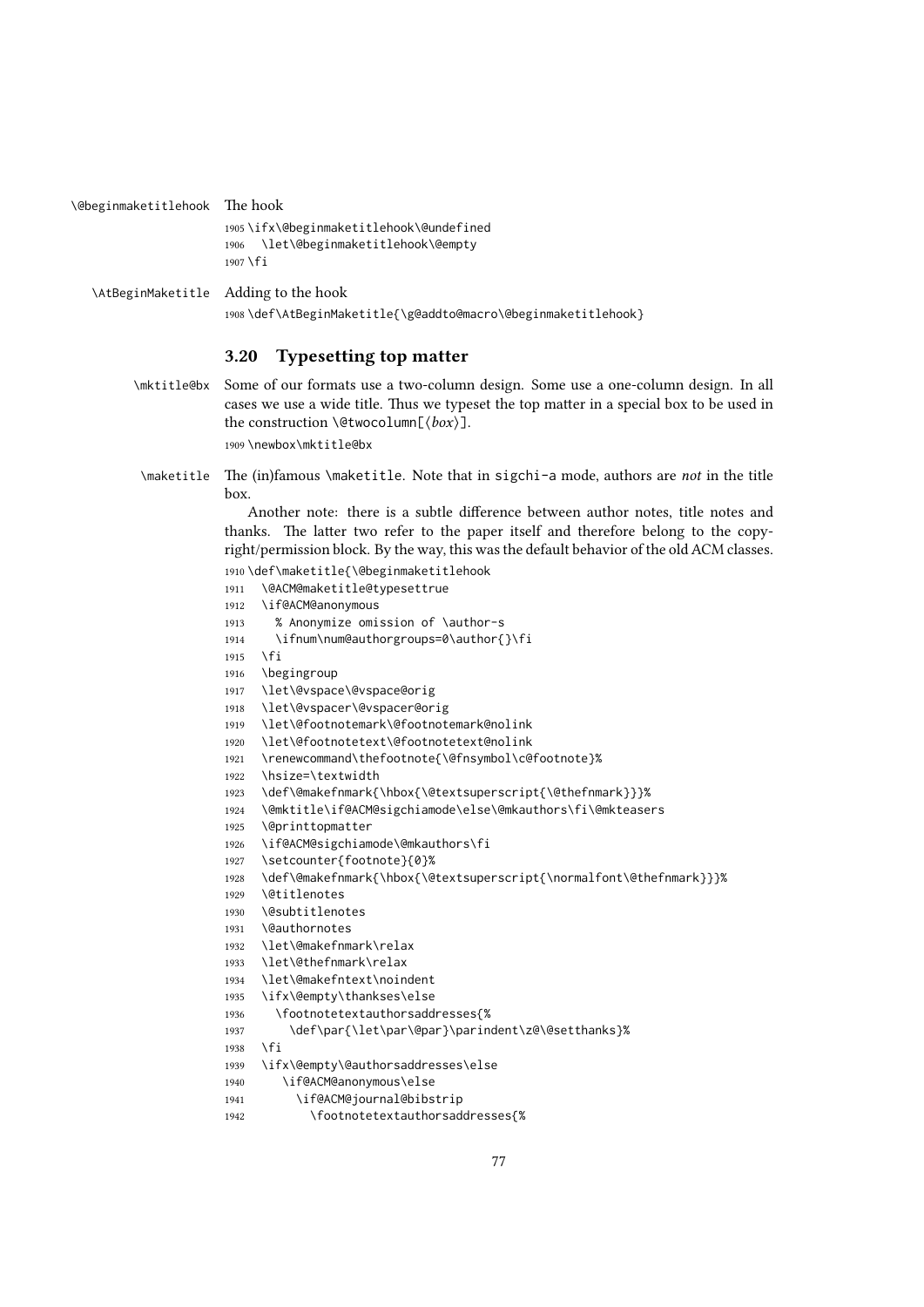```
1943 \def\par{\let\par\@par}\parindent\z@\@setauthorsaddresses}%
1944 \fi
1945 \fi
1946 \fi
1947 \if@ACM@nonacm\else\footnotetextcopyrightpermission{%
1948 \if@ACM@authordraft
1949 \raisebox{-2ex}[\z@][\z@]{\makebox[0pt][l]{\large\bfseries
1950 Unpublished working draft. Not for distribution.}}%
1951 \color[gray]{0.9}%
1952 \fi
1953 \parindent\z@\parskip0.1\baselineskip
1954 \if@ACM@authorversion\else
1955 \if@printpermission\@copyrightpermission\par\fi
1956 \fi
1957 \if@ACM@manuscript\else
1958 \if@ACM@journal@bibstrip\else % Print the conference information
1959 {\itshape \acmConference@shortname, \acmConference@date, \acmConference@venue}\par
1960 \fi
1961 \fi
1962 \if@printcopyright
1963 \copyright\ \@copyrightyear\ \@copyrightowner\\
1964 \left\{ \begin{array}{c} \infty \end{array} \right\}1965 \@copyrightyear.\
1966 \fi
1967 \if@ACM@manuscript
1968 Manuscript submitted to ACM\\
1969 \else
1970 \if@ACM@authorversion
1971 This is the author's version of the work. It is posted here for
1972 your personal use. Not for redistribution. The definitive Version
1973 of Record was published in
1974 \if@ACM@journal@bibstrip
1975 \emph{\@journalName}%
1976 \else
1977 \emph{\@acmBooktitle}%
1978 \fi
1979 \ifx\@acmDOI\@empty
1980
1981 \else
1982 , \@formatdoi{\@acmDOI}.
1983 \forallfi\setminus1984 \bigcap \bigcap \bigcap1985 \if@ACM@nonacm\else
1986 \if@ACM@journal@bibstrip
1987 \@permissionCodeOne/\@acmYear/\@acmMonth-ART\@acmArticle
1988 \ifx\@acmPrice\@empty\else\ \$\@acmPrice\fi\\
1989 \@formatdoi{\@acmDOI}%
1990 \else % Conference
1991 \ifx\@acmISBN\@empty\else ACM˜ISBN˜\@acmISBN
1992 \ifx\@acmPrice\@empty.\else\dots\$\@acmPrice\fi\\\fi
1993 \ifx\@acmDOI\@empty\else\@formatdoi{\@acmDOI}\fi%
1994 \fi
1995 \fi
1996 \fi
```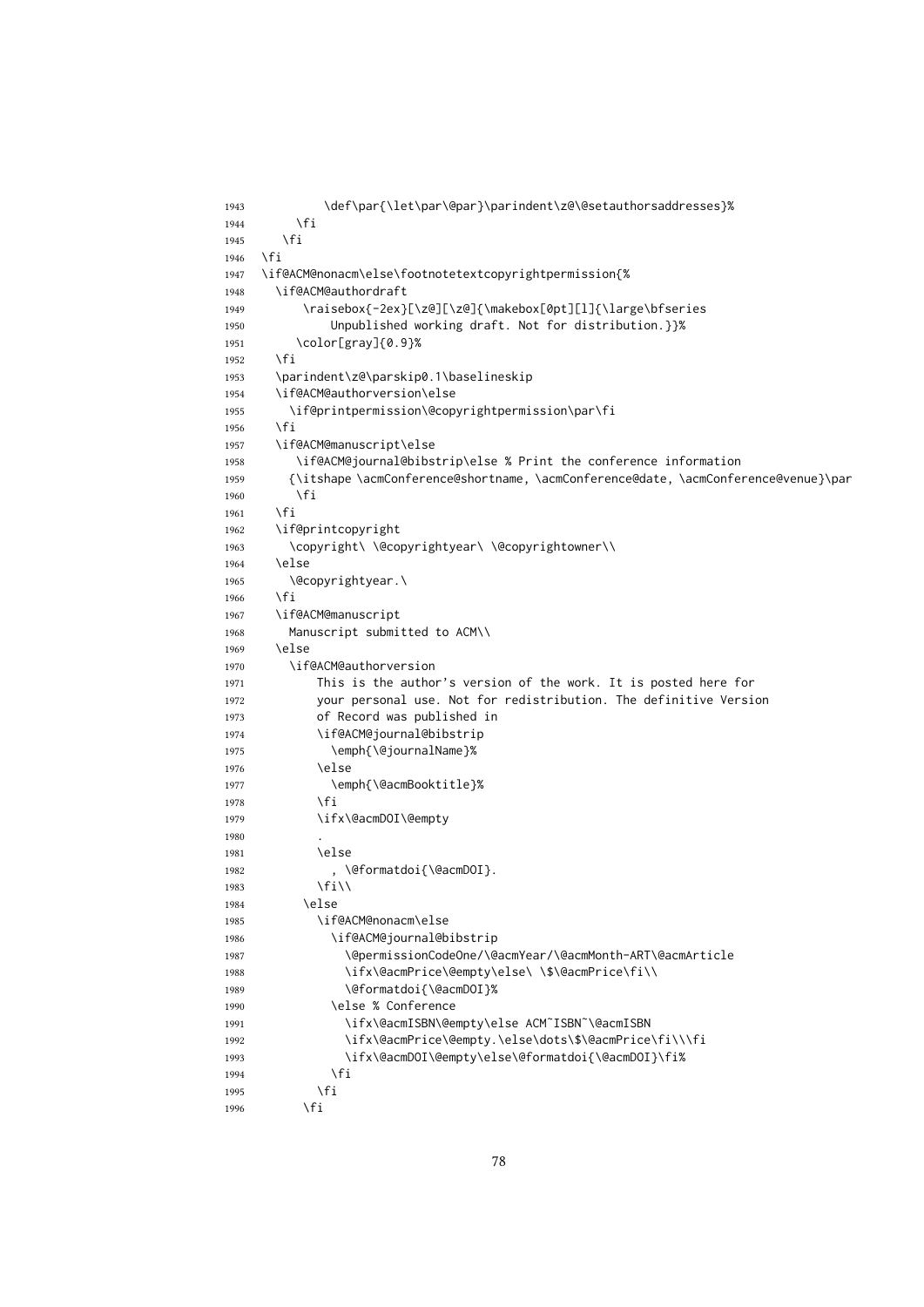```
1997 \fi}
1998 \fi
1999 \endgroup
2000 \setcounter{footnote}{0}%
2001 \@mkabstract
2002 \ifx\@translatedabstracts\@empty\else
2003 \@translatedabstracts\fi
2004 \if@ACM@printccs
2005 \ifx\@concepts\@empty\else\bgroup
2006 {\@specialsection{CCS Concepts}%
2007 \noindent\@concepts\par}\egroup
2008 \fi
2009 \fi
2010 \ifx\@keywords\@empty\else\bgroup
2011 {\@specialsection{\keywordsname}%
2012 \noindent\@keywords\par}\egroup
2013 \fi
2014 \ifx\@translatedkeywords\@empty\else
2015 \@translatedkeywords
2016 \fi
2017 \let\metadata@authors=\authors
2018 \nxandlist{, }{, }{, }\metadata@authors
2019 \def\@ACM@checkaffil{}%
2020 \hypersetup{%
2021 pdfauthor={\metadata@authors},
2022 pdftitle={\@title},
2023 pdfsubject={\@concepts},
2024 pdfkeywords={\@keywords},
2025 pdfcreator={LaTeX with acmart
2026 \csname ver@acmart.cls\endcsname\space
2027 and hyperref
2028 \csname ver@hyperref.sty\endcsname}}%
2029 \andify\authors
2030 \andify\shortauthors
2031 \global\let\authors=\authors
2032 \global\let\shortauthors=\shortauthors
2033 \if@ACM@printacmref
2034 \@mkbibcitation
2035 \fi
2036 \global\@topnum\z@ % this prevents floats from falling
2037 % at the top of page 1
2038 \global\@botnum\z@ % we do not want them to be on the bottom either
2039 \@printendtopmatter
2040 \@afterindentfalse
2041 \@afterheading
2042 }
```
\@specialsection This macro starts sections for proceedings and uses \small for journals

- \def\@specialsection#1{%
- \let\@vspace\@vspace@orig
- \let\@vspacer\@vspacer@orig
- \ifcase\ACM@format@nr
- \relax % manuscript
- \par\medskip\small\noindent#1: %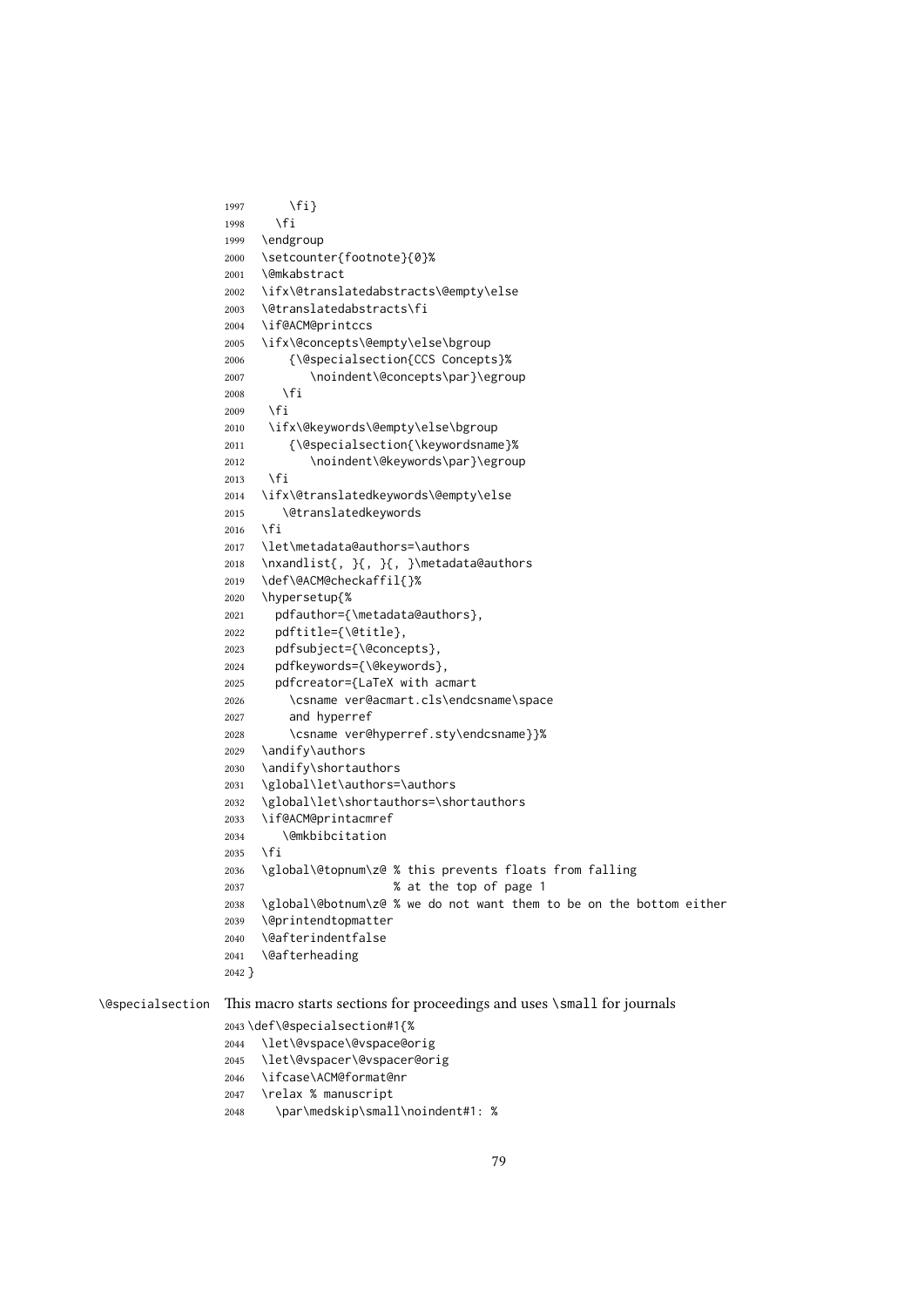```
2049 \or % acmsmall
2050 \par\medskip\small\noindent#1: %
2051 \or % acmlarge
2052 \par\medskip\small\noindent#1: %
2053 \or % acmtog
2054 \par\medskip\small\noindent#1: %
2055 \or % sigconf
2056 \section*{#1}%
2057 \or % siggraph
2058 \section*{#1}%
2059 \or % sigplan
2060 \noindentparagraph*{#1:˜}%
2061 \or % sigchi
2062 \section*{#1}%
2063 \or % sigchi-a
2064 \section*{#1}%
2065 \fi
2066 \let\@vspace\@vspace@acm
2067 \let\@vspacer\@vspacer@acm
2068 }
```
#### \@printtopmatter The printing of top matter starts a new page and uses the given title box. Note that for sigchi-a we print badges here rather than in \mktitle since we want them in the margins.

Note that if there are too many authors, \mktitle@bx might overflow the page. Therefore we start with checking this and if this happens, we split the box and print it page by page.

```
2069 \def\@printtopmatter{%
2070 \ifx\@startPage\@empty
2071 \gdef\@startPage{1}%
2072 \else
2073 \setcounter{page}{\@startPage}%
2074 \fi
2075 \@tempdima=\ht\mktitle@bx
2076 \advance\@tempdima by \dp\mktitle@bx
2077 \ifdim\@tempdima>0.9\textheight
2078 \loop
2079 \setbox\@tempboxa=\vsplit \mktitle@bx to 0.9\textheight
2080 \thispagestyle{firstpagestyle}%
2081 \noindent\unvbox\@tempboxa
2082 \clearpage
2083 \@tempdima=\ht\mktitle@bx
2084 \advance\@tempdima by \dp\mktitle@bx
2085 \ifdim\@tempdima>0.9\textheight\repeat
2086 \fi
2087 \thispagestyle{firstpagestyle}%
2088 \noindent
2089 \ifcase\ACM@format@nr
2090 \relax % manuscript
2091 \box\mktitle@bx\par
2092 \or % acmsmall
2093 \box\mktitle@bx\par
2094 \or % acmlarge
```

```
2095 \box\mktitle@bx\par
```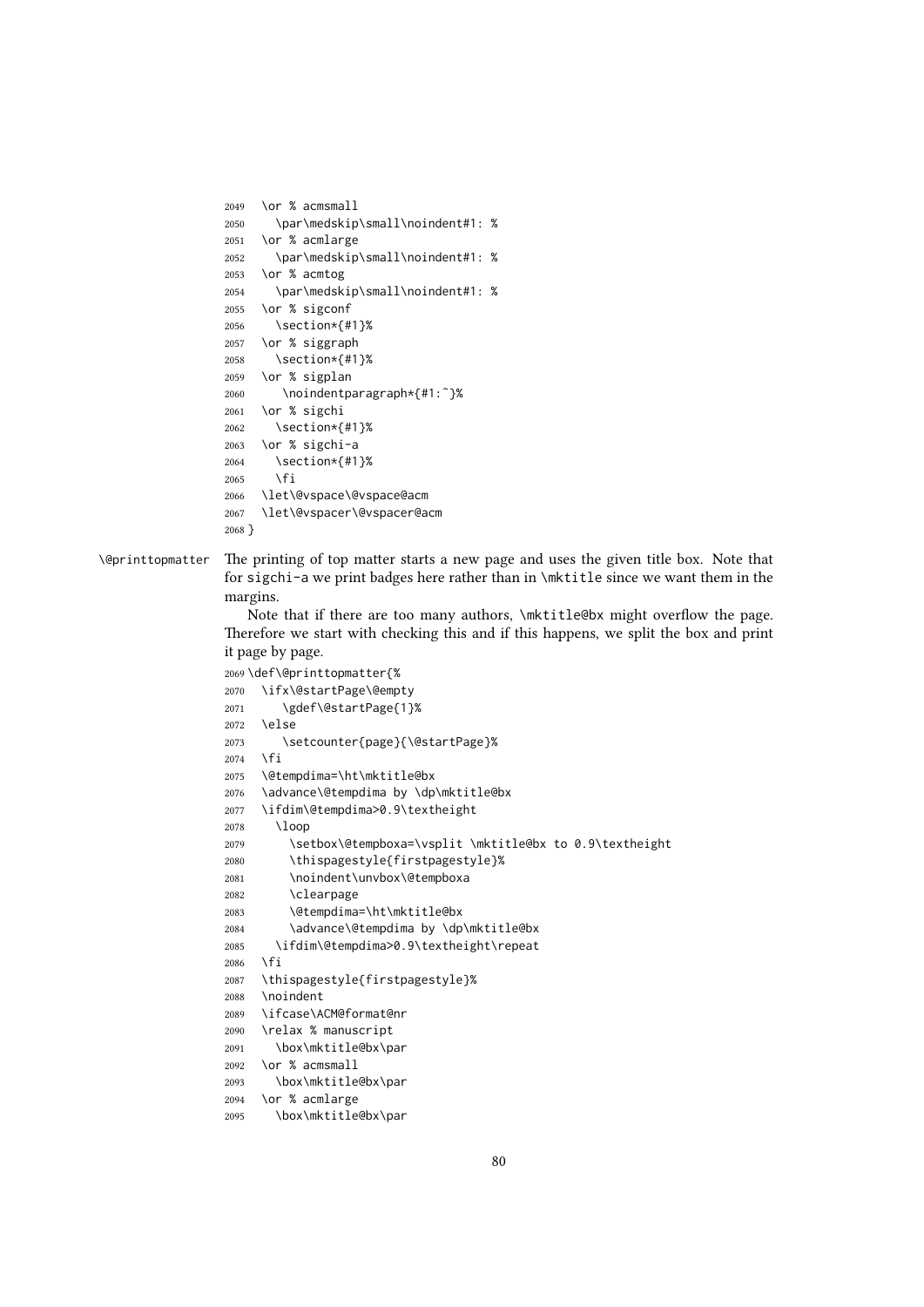```
2096 \or % acmtog
          2097 \twocolumn[\box\mktitle@bx]%
          2098 \or % sigconf
          2099 \twocolumn[\box\mktitle@bx]%
         2100 \or % siggraph
         2101 \twocolumn[\box\mktitle@bx]%
         2102 \or % sigplan
         2103 \twocolumn[\box\mktitle@bx]%
         2104 \or % sigchi
         2105 \twocolumn[\box\mktitle@bx]%
         2106 \or % sigchi-a
         2107 \par\box\mktitle@bx\par\bigskip
         2108 \if@ACM@badge
         2109 \marginpar{\noindent
         2110 \ifx\@acmBadgeL@image\@empty\else
          2111 \href{\@acmBadgeL@url}{%
          2112 \includegraphics[width=\@ACM@badge@width]{\@acmBadgeL@image}}%
          2113 \hskip\@ACM@badge@skip
         2114 \qquad \qquad \int f2115 \ifx\@acmBadgeR@image\@empty\else
         2116 \href{\@acmBadgeR@url}{%
         2117 \includegraphics[width=\@ACM@badge@width]{\@acmBadgeR@image}}%
         2118 \fi}%
         2119 \fi
         2120 \fi
         2121 }
\@mktitle The title of the article
         2122 \def\@mktitle{%
         2123 \ifcase\ACM@format@nr
```

```
2124 \relax % manuscript
2125 \@mktitle@i
2126 \or % acmsmall
2127 \@mktitle@i
2128 \or % acmlarge
2129 \@mktitle@i
2130 \or % acmtog
2131 \@mktitle@i
2132 \or % sigconf
2133 \@mktitle@iii
2134 \or % siggraph
2135 \@mktitle@iii
2136 \or % sigplan
2137 \@mktitle@iii
2138 \or % sigchi
2139 \@mktitle@iii
2140 \or % sigchi-a
2141 \@mktitle@iv
2142 \fi
2143 }
```
\@titlefont The font to typeset the title \def\@titlefont{% \ifcase\ACM@format@nr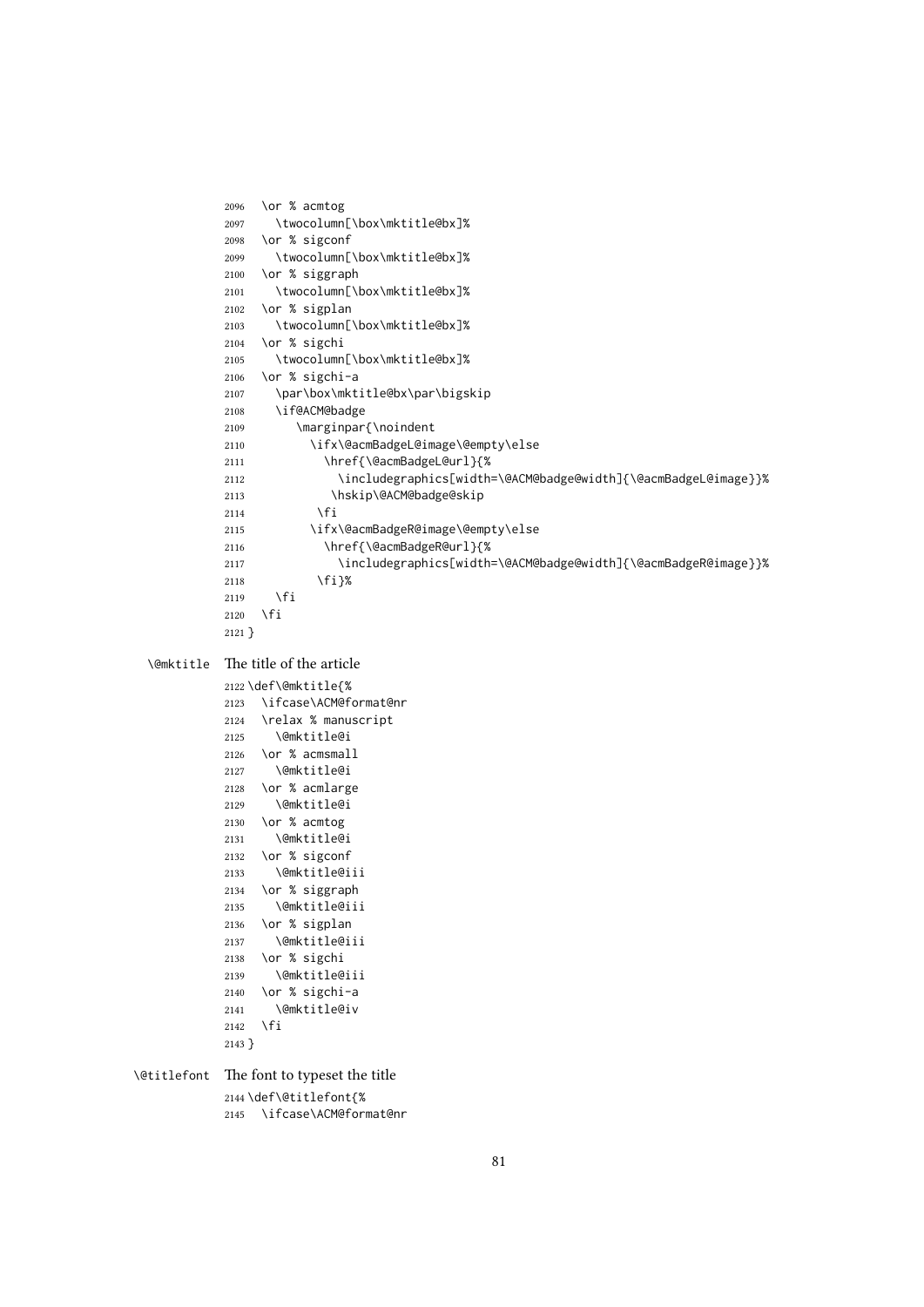```
2146 \relax % manuscript
2147 \LARGE\sffamily\bfseries
2148 \or % acmsmall
2149 \LARGE\sffamily\bfseries
2150 \or % acmlarge
2151 \LARGE\sffamily\bfseries
2152 \or % acmtog
2153 \Huge\sffamily
2154 \or % sigconf
2155 \Huge\sffamily\bfseries
2156 \or % siggraph
2157 \Huge\sffamily\bfseries
2158 \or % sigplan
2159 \Huge\bfseries
2160 \or % sigchi
2161 \Huge\sffamily\bfseries
2162 \or % sigchi-a
2163 \Huge\bfseries
2164 \fi}
```
\@subtitlefont The font to typeset the subtitle

```
2165 \def\@subtitlefont{\normalsize
2166 \ifcase\ACM@format@nr
2167 \relax % manuscript
2168 \mdseries
2169 \or % acmsmall
2170 \mdseries
2171 \or % acmlarge
2172 \mdseries
2173 \or % acmtog
2174 \LARGE
2175 \or % sigconf
2176 \LARGE\mdseries
2177 \or % siggraph
2178 \LARGE\mdseries
2179 \or % sigplan
2180 \LARGE\mdseries
2181 \or % sigchi
2182 \LARGE\mdseries
2183 \or % sigchi-a
2184 \mdseries
2185 \fi}
```
\@mktitle@i The version of \mktitle for most journals

```
2186 \def\@mktitle@i{\hsize=\textwidth
2187 \@ACM@title@width=\hsize
2188 \ifx\@acmBadgeL@image\@empty\else
2189 \advance\@ACM@title@width by -\@ACM@badge@width
2190 \advance\@ACM@title@width by -\@ACM@badge@skip
2191 \fi
2192 \ifx\@acmBadgeR@image\@empty\else
2193 \advance\@ACM@title@width by -\@ACM@badge@width
2194 \advance\@ACM@title@width by -\@ACM@badge@skip
2195 \fi
```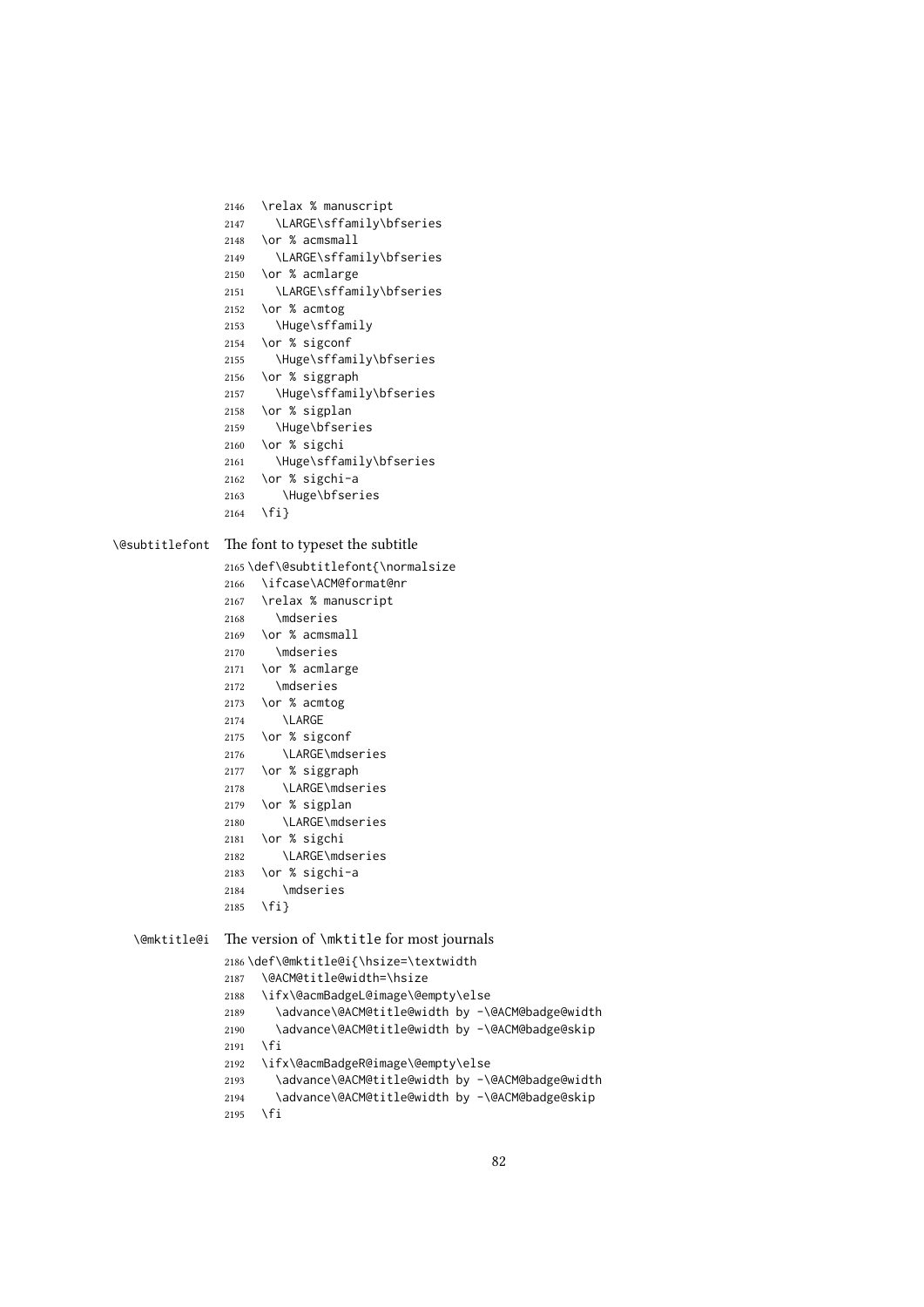```
2196 \setbox\mktitle@bx=\vbox{\noindent\@titlefont
             2197 \ifx\@acmBadgeL@image\@empty\else
             2198 \raisebox{-.5\baselineskip}[\z@][\z@]{\href{\@acmBadgeL@url}{%
             2199 \includegraphics[width=\@ACM@badge@width]{\@acmBadgeL@image}}}%
             2200 \hskip\@ACM@badge@skip
             2201 \fi
             2202 \parbox[t]{\@ACM@title@width}{\raggedright
             2203 \@titlefont\noindent
             2204 \@title\@translatedtitle%
             2205 \ifx\@subtitle\@empty\else
             2206 \par\noindent{\@subtitlefont\@subtitle\@translatedsubtitle}%
             2207 \fi}%
             2208 \ifx\@acmBadgeR@image\@empty\else
             2209 \hskip\@ACM@badge@skip
             2210 \raisebox{-.5\baselineskip}[\z@][\z@]{\href{\@acmBadgeR@url}{%
             2211 \includegraphics[width=\@ACM@badge@width]{\@acmBadgeR@image}}}%
             2212 \fi
             2213 \par\bigskip}}%
\@mktitle@ii The version of \mktitle for TOG. Since v1.06, this is subsumed by the \mktitle@i
             macro
\@mktitle@iii The version of \@mktitle for SIG proceedings. Note that since the title is centered, we
             leave space for the left badge even if only the right badge is defined.
             2214 \def\@mktitle@iii{\hsize=\textwidth
             2215 \setbox\mktitle@bx=\vbox{\@titlefont\centering
             2216 \@ACM@title@width=\hsize
             2217 \if@ACM@badge
             2218 \advance\@ACM@title@width by -2\@ACM@badge@width
             2219 \advance\@ACM@title@width by -2\@ACM@badge@skip
             2220 \parbox[b]{\@ACM@badge@width}{\strut
             2221 \ifx\@acmBadgeL@image\@empty\else
             2222 \raisebox{-.5\baselineskip}[\z@][\z@]{\href{\@acmBadgeL@url}{%
             2223 \includegraphics[width=\@ACM@badge@width]{\@acmBadgeL@image}}}%
             2224 \fi}%
             2225 \hskip\@ACM@badge@skip
             2226 \fi
             2227 \parbox[t]{\@ACM@title@width}{\centering\@titlefont
             2228 \@title\@translatedtitle%
             2229 \ifx\@subtitle\@empty\else
             2230 \par\noindent{\@subtitlefont\@subtitle\@translatedsubtitle}
             2231 \fi
             2232 }%
             2233 \if@ACM@badge
             2234 \hskip\@ACM@badge@skip
             2235 \parbox[b]{\@ACM@badge@width}{\strut
             2236 \ifx\@acmBadgeR@image\@empty\else
             2237 \raisebox{-.5\baselineskip}[\z@][\z@]{\href{\@acmBadgeR@url}{%
             2238 \includegraphics[width=\@ACM@badge@width]{\@acmBadgeR@image}}}%
             2239 \fi}%
             2240 \fi
             2241 \par\bigskip}}%
```
\@mktitle@iv The version of \@mktitle for sigchi-a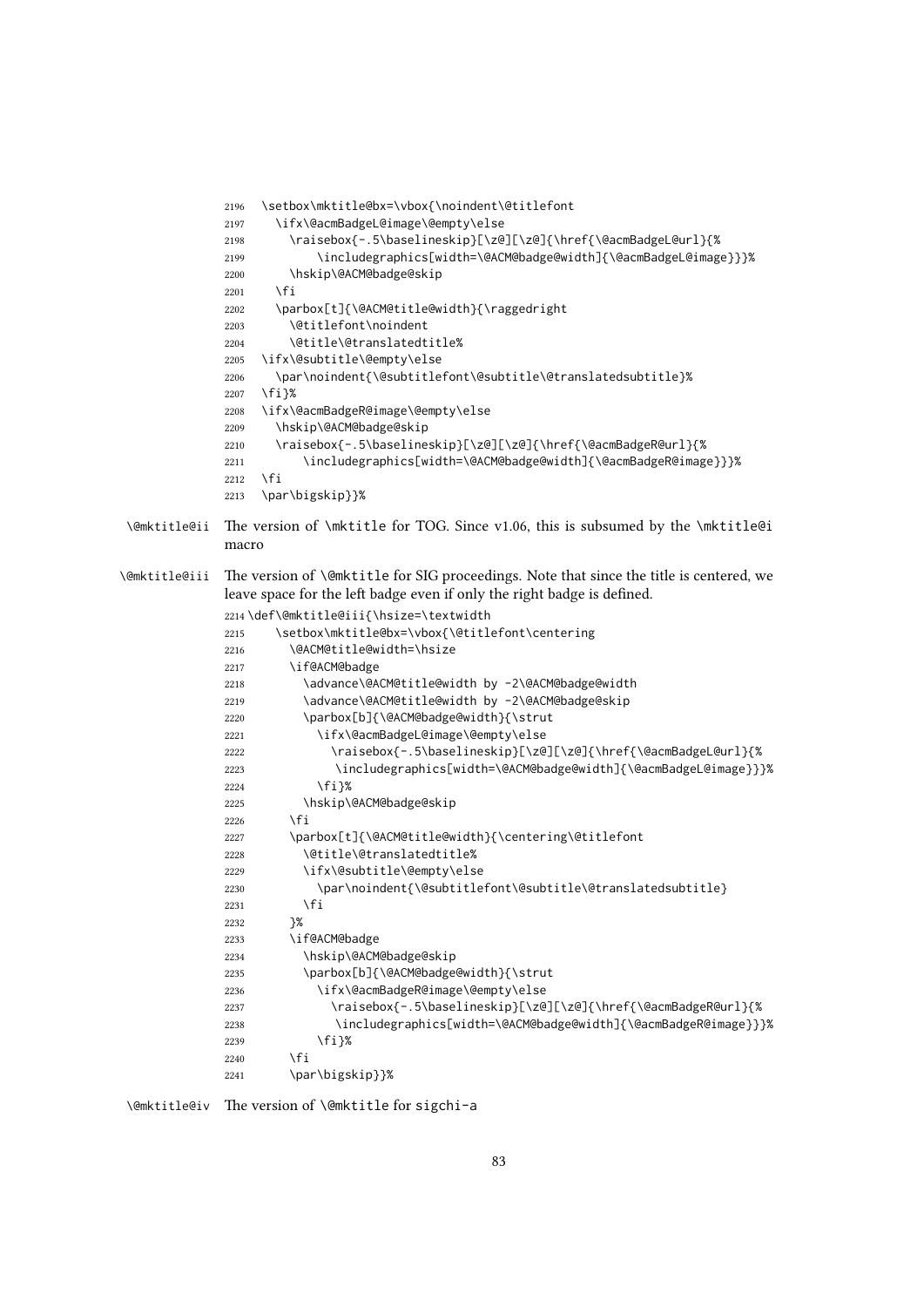2242 \def\@mktitle@iv{\hsize=\textwidth

```
2243 \setbox\mktitle@bx=\vbox{\raggedright\leftskip5pc\@titlefont
                    2244 \noindent\leavevmode\leaders\hrule height 2pt\hfill\kern0pt\par
                    2245 \noindent\@title\@translatedtitle%
                    2246 \ifx\@subtitle\@empty\else
                    2247 \par\noindent\@subtitlefont\@subtitle\@translatedsubtitle%
                    2248 \fi
                    2249 \par\bigskip}}%
\@ACM@addtoaddress This macro adds an item to the address using the following rules:
                       1. If we start a paragraph, add the item
                       2. Otherwise, add a comma and the item
                       3. However, the comma is deleted if it is at the end of a line. We use the magic
                          \cleaders trick for this.
                    2250 \newbox\@ACM@commabox
                    2251 \def\@ACM@addtoaddress#1{%
                    2252 \ifvmode\else
                    2253 \if@ACM@affiliation@obeypunctuation\else
                    2254 \setbox\@ACM@commabox=\hbox{, }%
                    2255 \unskip\cleaders\copy\@ACM@commabox\hskip\wd\@ACM@commabox
                    2256 \ifmmode \big\vert \text{ifif} \big\}2257 #1}
      \institution
Theoretically we can define the macros for \affiliation inside the \@mkauthors-style
         \position
      \department
    \streetaddress  2258\def\streetaddress#1{\unskip\ignorespaces}
             \city 2259\def\postcode#1{\unskip\ignorespaces}
            \state
2260 \if@ACM@journal
         \postcode 2261
          \country
                    commands. However, this would lead to a strange error if an author uses them outside
                    \affiliation. Of course we can make them produce an error message, but. . .
                         \def\position#1{\unskip\ignorespaces}
                         \def\institution#1{\global\@ACM@instpresenttrue
                    2263 \unskip˜#1\ignorespaces}
                    2264 \def\city#1{\global\@ACM@citypresenttrue\unskip\ignorespaces}
                    2265 \def\state#1{\unskip\ignorespaces}
                    2266 \newcommand\department[2][0]{\unskip\ignorespaces}
                    2267 \def\country#1{\global\@ACM@countrypresenttrue
                    2268 \if@ACM@affiliation@obeypunctuation\else, \fi#1\ignorespaces}
                    2269 \else
                    2270 \def\position#1{\if@ACM@affiliation@obeypunctuation#1\else#1\par\fi}%
                    2271 \def\institution#1{\global\@ACM@instpresenttrue
                    2272 \if@ACM@affiliation@obeypunctuation#1\else#1\par\fi}%
                    2273 \newcommand\department[2][0]{\if@ACM@affiliation@obeypunctuation
                    2274 #2\else#2\par\fi}%
                    2275 % \def\streetaddress#1{\if@ACM@affiliation@obeypunctuation#1\else#1\par\fi}%
                    2276 \def\city#1{\global\@ACM@citypresenttrue\@ACM@addtoaddress{#1}}%
                    2277 \let\state\@ACM@addtoaddress
                    2278 % \def\postcode#1{\if@ACM@affiliation@obeypunctuation#1\else\unskip\space#1\fi}%
                    2279 \def\country#1{\global\@ACM@countrypresenttrue\@ACM@addtoaddress{#1}}%
                    2280 \fi
```
\@mkauthors Typesetting the authors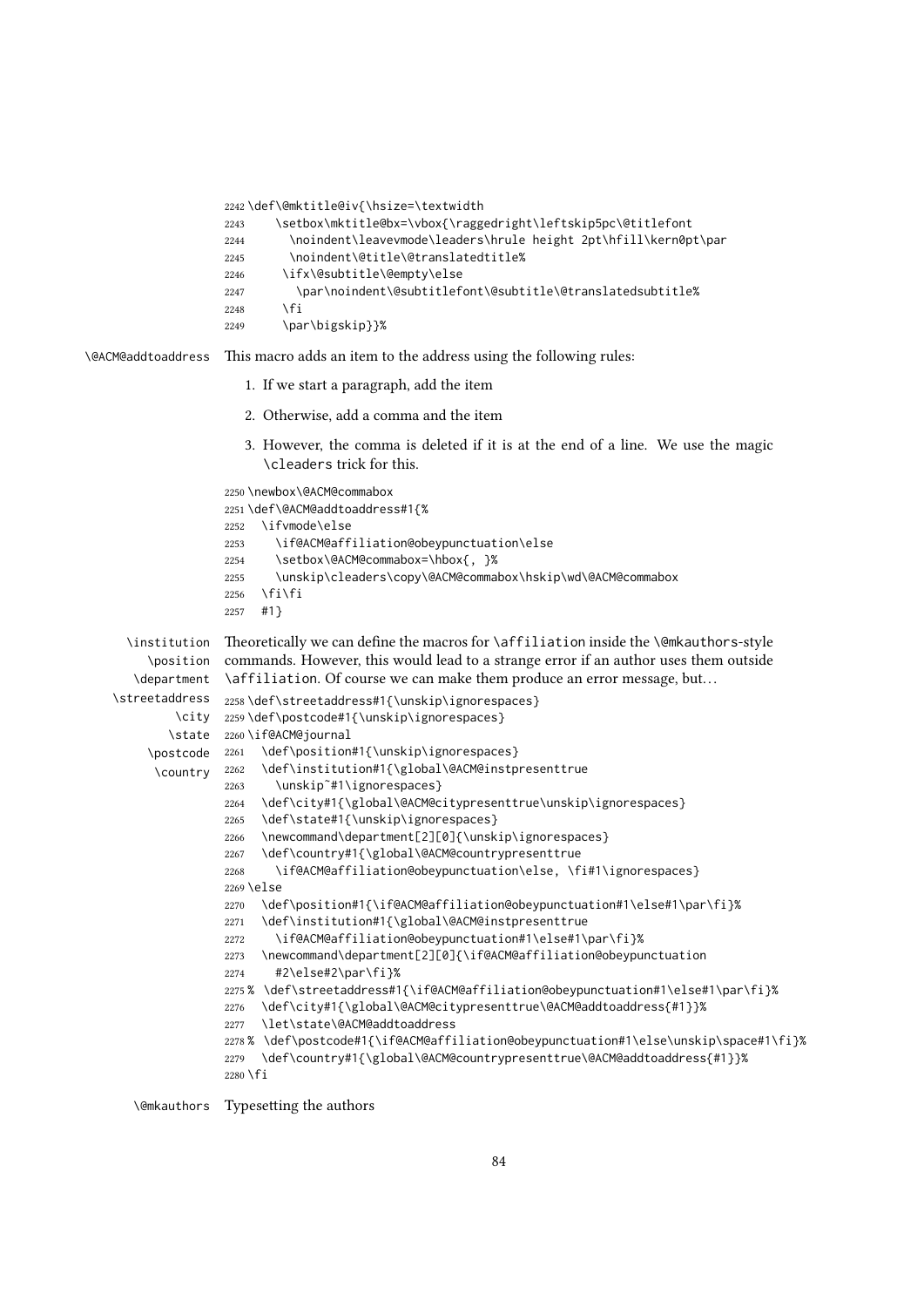```
2281 \def\@mkauthors{\begingroup
                   2282 \hsize=\textwidth
                   2283 \ifcase\ACM@format@nr
                   2284 \relax % manuscript
                   2285 \@mkauthors@i
                   2286 \or % acmsmall
                   2287 \@mkauthors@i
                   2288 \or % acmlarge
                   2289 \@mkauthors@i
                   2290 \or % acmtog
                  2291 \@mkauthors@i
                   2292 \or % sigconf
                   2293 \@mkauthors@iii
                   2294 \or % siggraph
                   2295 \@mkauthors@iii
                   2296 \or % sigplan
                   2297 \@mkauthors@iii
                   2298 \or % sigchi
                   2299 \@mkauthors@iii
                   2300 \or % sigchi-a
                   2301 \@mkauthors@iv
                   2302 \fi
                   2303 \endgroup
                   2304 }
    \@authorfont Somehow different conferences use different fonts for author names. Why?
                   2305 \def\@authorfont{\Large\sffamily}
\@affiliationfont Font for affiliations
                   2306 \def\@affiliationfont{\normalsize\normalfont}
                      Adjusting fonts for different formats
                   2307 \ifcase\ACM@format@nr
                   2308 \relax % manuscript
                   2309 \or % acmsmall
                   2310 \def\@authorfont{\large\sffamily}
                   2311 \def\@affiliationfont{\small\normalfont}
                   2312 \or % acmlarge
                  2313 \or % acmtog
                  2314 \def\@authorfont{\LARGE\sffamily}
                  2315 \def\@affiliationfont{\large}
                  2316 \or % sigconf
                  2317 \def\@authorfont{\LARGE}
                  2318 \def\@affiliationfont{\large}
                   2319 \or % siggraph
                   2320 \def\@authorfont{\normalsize\normalfont}
                   2321 \def\@affiliationfont{\normalsize\normalfont}
                   2322 \or % sigplan
                   2323 \def\@authorfont{\Large\normalfont}
                   2324 \def\@affiliationfont{\normalsize\normalfont}
                   2325 \or % sigchi
                   2326 \def\@authorfont{\bfseries}
                   2327 \def\@affiliationfont{\mdseries}
                   2328 \or % sigchi-a
```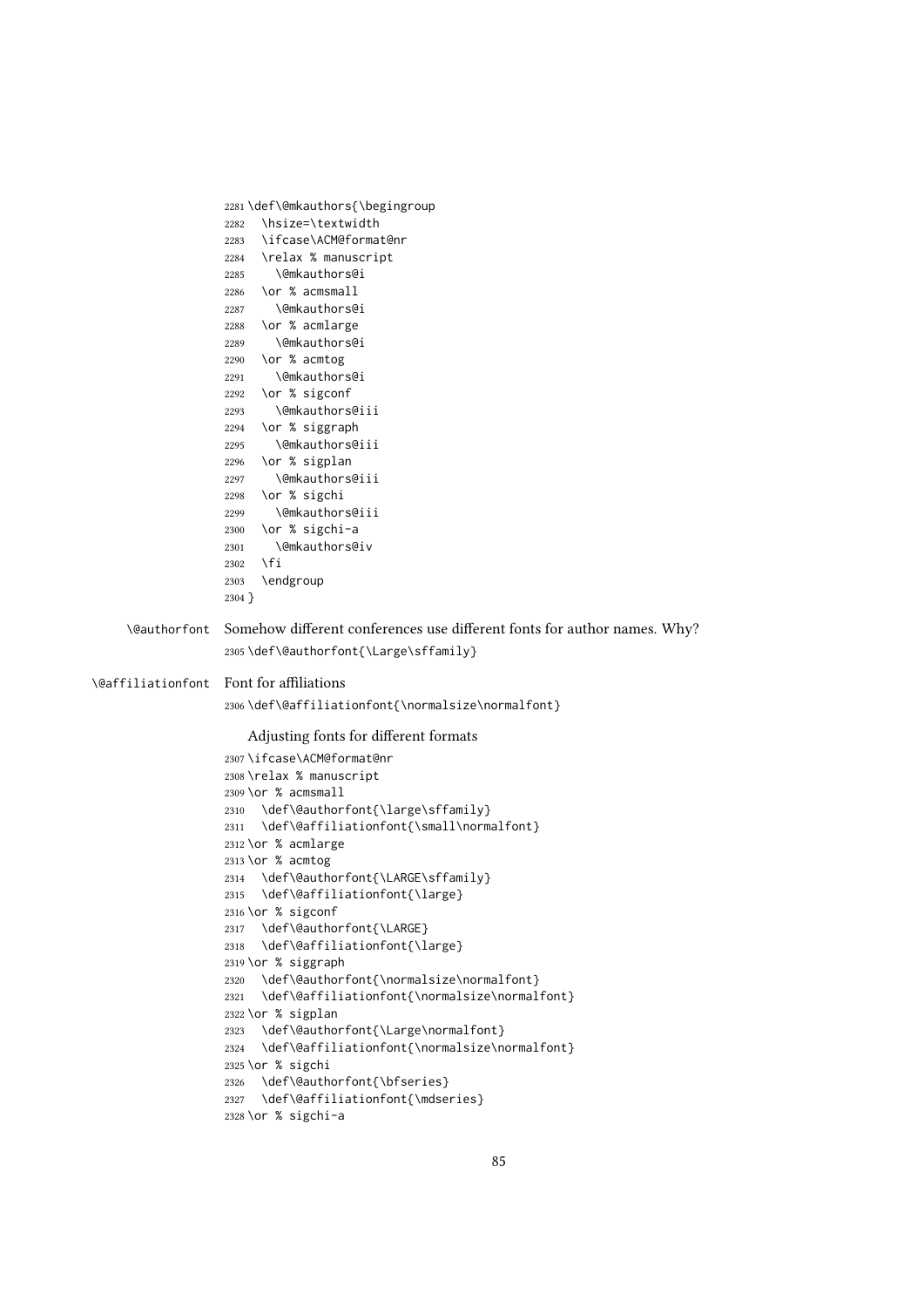|                        | \def\@authorfont{\bfseries}<br>2329<br>\def\@affiliationfont{\mdseries}<br>2330<br>$2331$ \fi                                                                                                                                                                                                                                                                                                                                                                                                                                                     |
|------------------------|---------------------------------------------------------------------------------------------------------------------------------------------------------------------------------------------------------------------------------------------------------------------------------------------------------------------------------------------------------------------------------------------------------------------------------------------------------------------------------------------------------------------------------------------------|
| \@typeset@author@line  | At this point we have \@currentauthors and \@currentaffiliations. We typeset<br>them in the journal style                                                                                                                                                                                                                                                                                                                                                                                                                                         |
|                        | 2332\def\@typeset@author@line{%<br>\andify\@currentauthors\par\noindent<br>2333<br>\@currentauthors\def\@currentauthors{}%<br>2334<br>\ifx\@currentaffiliations\@empty\else<br>2335<br>\andify\@currentaffiliations<br>2336<br>\unskip, {\@currentaffiliations}\par<br>2337<br>\fi<br>2338<br>\def\@currentaffiliations{}}<br>2339                                                                                                                                                                                                                |
| \if@ACM@instpresent    | Whether the given affiliation has institution<br>2340 \newif\if@ACM@instpresent<br>2341 \@ACM@instpresenttrue                                                                                                                                                                                                                                                                                                                                                                                                                                     |
|                        |                                                                                                                                                                                                                                                                                                                                                                                                                                                                                                                                                   |
| \if@ACM@citypresent    | Whether the given affiliation has city<br>2342\newif\if@ACM@citypresent<br>2343 \@ACM@citypresenttrue                                                                                                                                                                                                                                                                                                                                                                                                                                             |
| \if@ACM@countrypresent | Whether the given affiliation has country<br>2344 \newif\if@ACM@countrypresent<br>2345 \@ACM@countrypresenttrue                                                                                                                                                                                                                                                                                                                                                                                                                                   |
|                        |                                                                                                                                                                                                                                                                                                                                                                                                                                                                                                                                                   |
| \@ACM@resetaffil       | Reset affiliation flags<br>2346\def\@ACM@resetaffil{%<br>\global\@ACM@instpresentfalse<br>2347<br>\global\@ACM@citypresentfalse<br>2348<br>\global\@ACM@countrypresentfalse<br>2349<br>$2350$ }                                                                                                                                                                                                                                                                                                                                                   |
| \@ACM@checkaffil       | Check affiliation flags                                                                                                                                                                                                                                                                                                                                                                                                                                                                                                                           |
|                        | 2351\def\@ACM@checkaffil{%<br>\if@ACM@instpresent\else<br>2352<br>\ClassWarningNoLine{\@classname}{No institution present for an affiliation}%<br>2353<br>\fi<br>2354<br>\if@ACM@citypresent\else<br>2355<br>\ClassWarningNoLine{\@classname}{No city present for an affiliation}%<br>2356<br>$\sqrt{fi}$<br>2357<br>\if@ACM@countrypresent\else<br>2358<br>\ClassError{\@classname}{No country present for an affiliation}{ACM<br>2359<br>requires each author to indicate their country using country macro.}%<br>2360<br>\fi<br>2361<br>2362 } |
| <b>\@mkauthors@i</b>   | This version is used in most journal formats. Note that \and between authors with the<br>same affiliation becomes _and_:<br>2363\def\@mkauthors@i{%<br>\def\@currentauthors{}%<br>2364<br>\def\@currentaffiliations{}%<br>2365                                                                                                                                                                                                                                                                                                                    |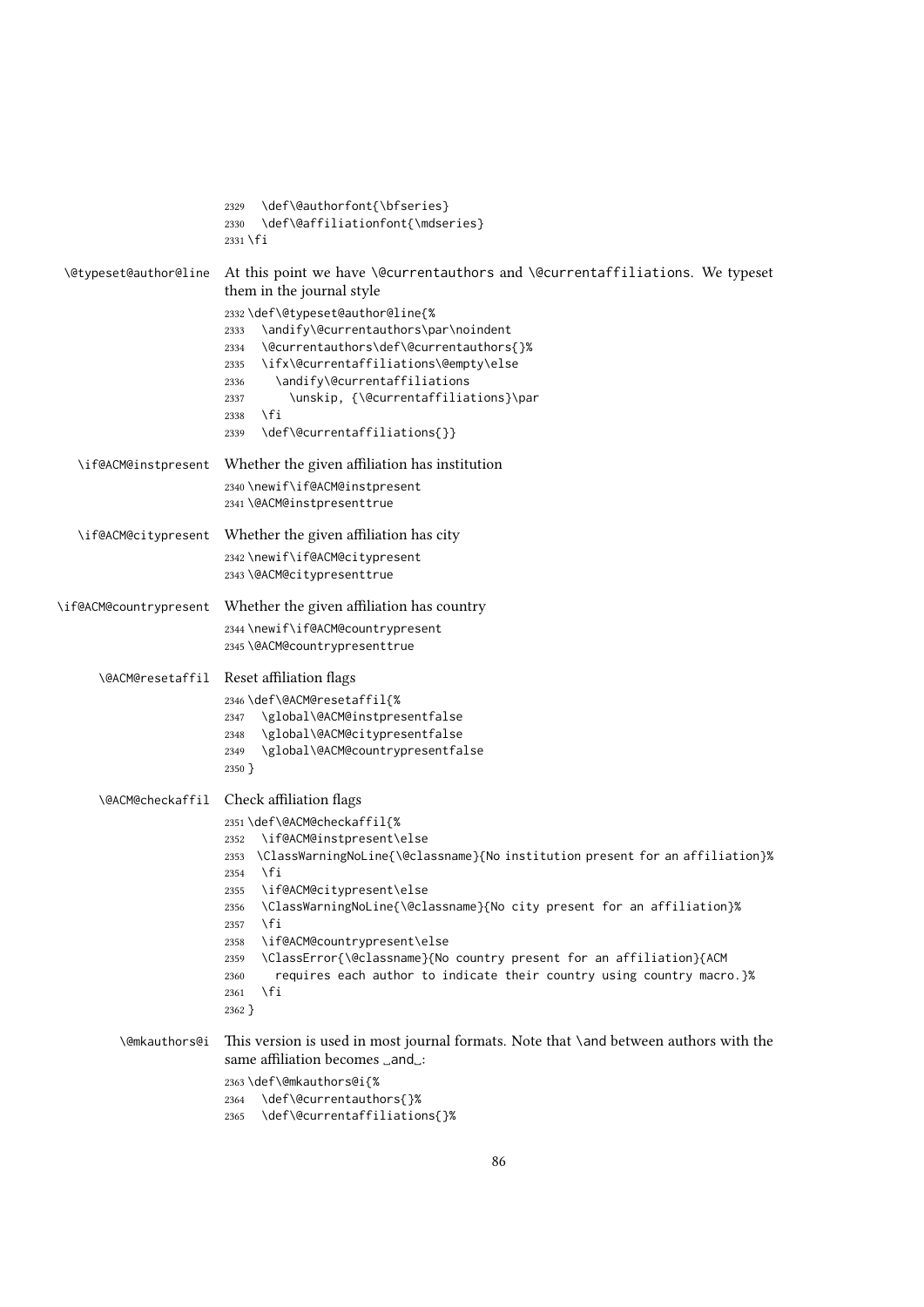|                     | \global\let\and\@typeset@author@line<br>2366<br>\def\@author##1{%<br>2367                  |
|---------------------|--------------------------------------------------------------------------------------------|
|                     | \ifx\@currentauthors\@empty<br>2368                                                        |
|                     | \gdef\@currentauthors{\@authorfont\MakeTextUppercase{##1}}%<br>2369                        |
|                     | \else<br>2370                                                                              |
|                     | \g@addto@macro{\@currentauthors}{\and\MakeTextUppercase{##1}}%<br>2371                     |
|                     | $\sqrt{fi}$<br>2372                                                                        |
|                     | \gdef\and{}}%<br>2373                                                                      |
|                     | \def\email##1##2{}%<br>2374                                                                |
|                     | \def\affiliation##1##2{%<br>2375                                                           |
|                     | \def\@tempa{##2}\ifx\@tempa\@empty\else<br>2376                                            |
|                     | \ifx\@currentaffiliations\@empty<br>2377                                                   |
|                     | \gdef\@currentaffiliations{%<br>2378                                                       |
|                     | \setkeys{@ACM@affiliation@}{obeypunctuation=false}%<br>2379                                |
|                     | \setkeys{@ACM@affiliation@}{##1}%<br>2380                                                  |
|                     | \@ACM@resetaffil<br>2381                                                                   |
|                     | \@affiliationfont##2\@ACM@checkaffil}%<br>2382                                             |
|                     | \else<br>2383                                                                              |
|                     | \g@addto@macro{\@currentaffiliations}{\and<br>2384                                         |
|                     | \setkeys{@ACM@affiliation@}{obeypunctuation=false}%<br>2385                                |
|                     | \setkeys{@ACM@affiliation@}{##1}\@ACM@resetaffil<br>2386                                   |
|                     | ##2\@ACM@checkaffil}%<br>2387                                                              |
|                     | \fi<br>2388                                                                                |
|                     | \fi<br>2389                                                                                |
|                     | \global\let\and\@typeset@author@line}%<br>2390                                             |
|                     | \global\setbox\mktitle@bx=\vbox{\noindent\unvbox\mktitle@bx\par\medskip<br>2391            |
|                     | \noindent\addresses\@typeset@author@line<br>2392                                           |
|                     | \par\medskip}%<br>2393                                                                     |
|                     | $2394$ }                                                                                   |
|                     |                                                                                            |
| \@mkauthors@ii      | The \@mkauthors@ii command was the version used in acmtog. It is no longer neces-<br>sary. |
| \author@bx          | The box to put an individual author in                                                     |
|                     |                                                                                            |
|                     | 2395 \newbox\author@bx                                                                     |
| \author@bx@wd       | The width of the author box                                                                |
|                     | 2396 \newdimen\author@bx@wd                                                                |
|                     |                                                                                            |
| \author@bx@sep      | The separation between author boxes                                                        |
|                     | 2397\newskip\author@bx@sep                                                                 |
|                     | 2398\author@bx@sep=1pc\relax                                                               |
|                     |                                                                                            |
| \@typeset@author@bx | Typesetting the box with authors. Note that in sigchi-a the box is not centered.           |
|                     | 2399 \def\@typeset@author@bx{\bgroup\hsize=\author@bx@wd                                   |
|                     | \def\and{\par}\normalbaselines<br>2400                                                     |
|                     | \global\setbox\author@bx=\vtop{\if@ACM@sigchiamode\else\centering\fi<br>2401               |
|                     | \@authorfont\@currentauthors\par\@affiliationfont<br>2402                                  |
|                     | \@currentaffiliation}\egroup<br>2403                                                       |
|                     | \box\author@bx\hspace{\author@bx@sep}%<br>2404                                             |
|                     | \gdef\@currentauthors{}%<br>2405                                                           |
|                     | \gdef\@currentaffiliation{}}<br>2406                                                       |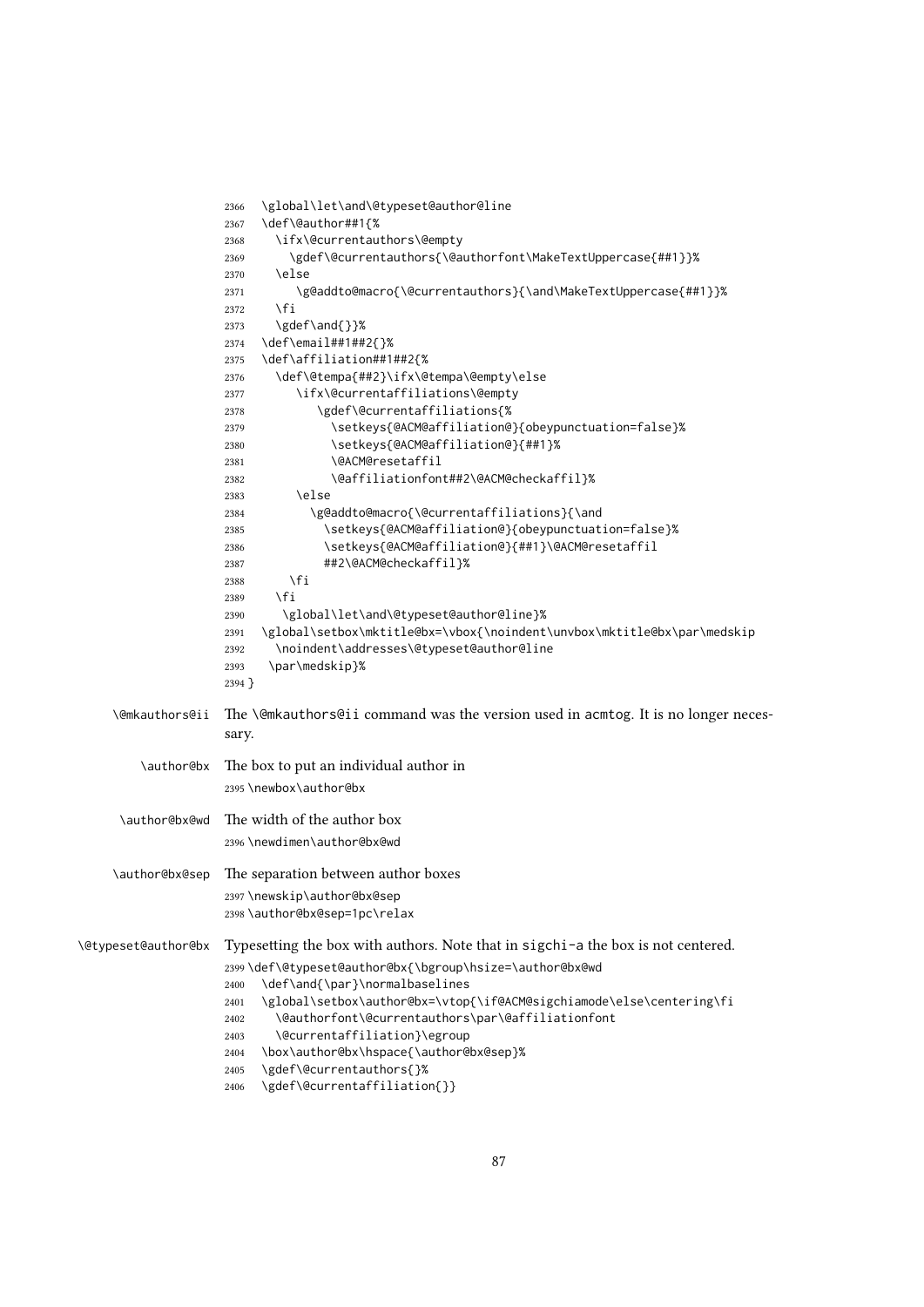\@mkauthors@iii The sigconf version. Here we use a centered design with each author in a separate box. \def\@mkauthors@iii{%

> First, we need to determine the design of the author strip. The boxes are separated by \author@bx@sep plus two \author@bx@sep margins. This means that each box must be of width (\textwidth – \author@bx@sep)/ $N - \alpha$ uthor@bx@sep, where  $N$  is the number of boxes per row.

```
2408 \author@bx@wd=\textwidth\relax
2409 \advance\author@bx@wd by -\author@bx@sep\relax
2410 \ifnum\@ACM@authorsperrow>0\relax
2411 \divide\author@bx@wd by \@ACM@authorsperrow\relax
2412 \else
2413 \ifcase\num@authorgroups
2414 \relax % 0?
2415 \or % 1=one author per row
2416 \or % 2=two authors per row
2417 \divide\author@bx@wd by \num@authorgroups\relax
2418 \or % 3=three authors per row
2419 \divide\author@bx@wd by \num@authorgroups\relax
2420 \or % 4=two authors per row (!)
2421 \divide\author@bx@wd by 2\relax
2422 \else % three authors per row
2423 \divide\author@bx@wd by 3\relax
2424 \fi
2425 \fi
2426 \advance\author@bx@wd by -\author@bx@sep\relax
Now, parsing of \addresses:
2427 \gdef\@currentauthors{}%
2428 \gdef\@currentaffiliation{}%
2429 \def\@author##1{\ifx\@currentauthors\@empty
2430 \gdef\@currentauthors{\par##1}%
2431 \else
2432 \g@addto@macro\@currentauthors{\par##1}%
2433 \fi
2434 \ \text{gdef}\and\{\}2435 \def\email##1##2{\ifx\@currentaffiliation\@empty
2436 \gdef\@currentaffiliation{\bgroup
2437 \mathchardef\UrlBreakPenalty=10000\nolinkurl{##2}\egroup}%
2438 \else
2439 \g@addto@macro\@currentaffiliation{\par\bgroup
2440 \mathchardef\UrlBreakPenalty=10000\nolinkurl{##2}\egroup}%
2441 \fi}%
2442 \def\affiliation##1##2{\ifx\@currentaffiliation\@empty
2443 \gdef\@currentaffiliation{%
2444 \setkeys{@ACM@affiliation@}{obeypunctuation=false}%
2445 \setkeys{@ACM@affiliation@}{##1}\@ACM@resetaffil
2446 ##2\@ACM@checkaffil}%
2447 \else
2448 \g@addto@macro\@currentaffiliation{\par
2449 \setkeys{@ACM@affiliation@}{obeypunctuation=false}%
2450 \setkeys{@ACM@affiliation@}{##1}\@ACM@resetaffil
2451 ##2\@ACM@checkaffil}%
2452 \fi
```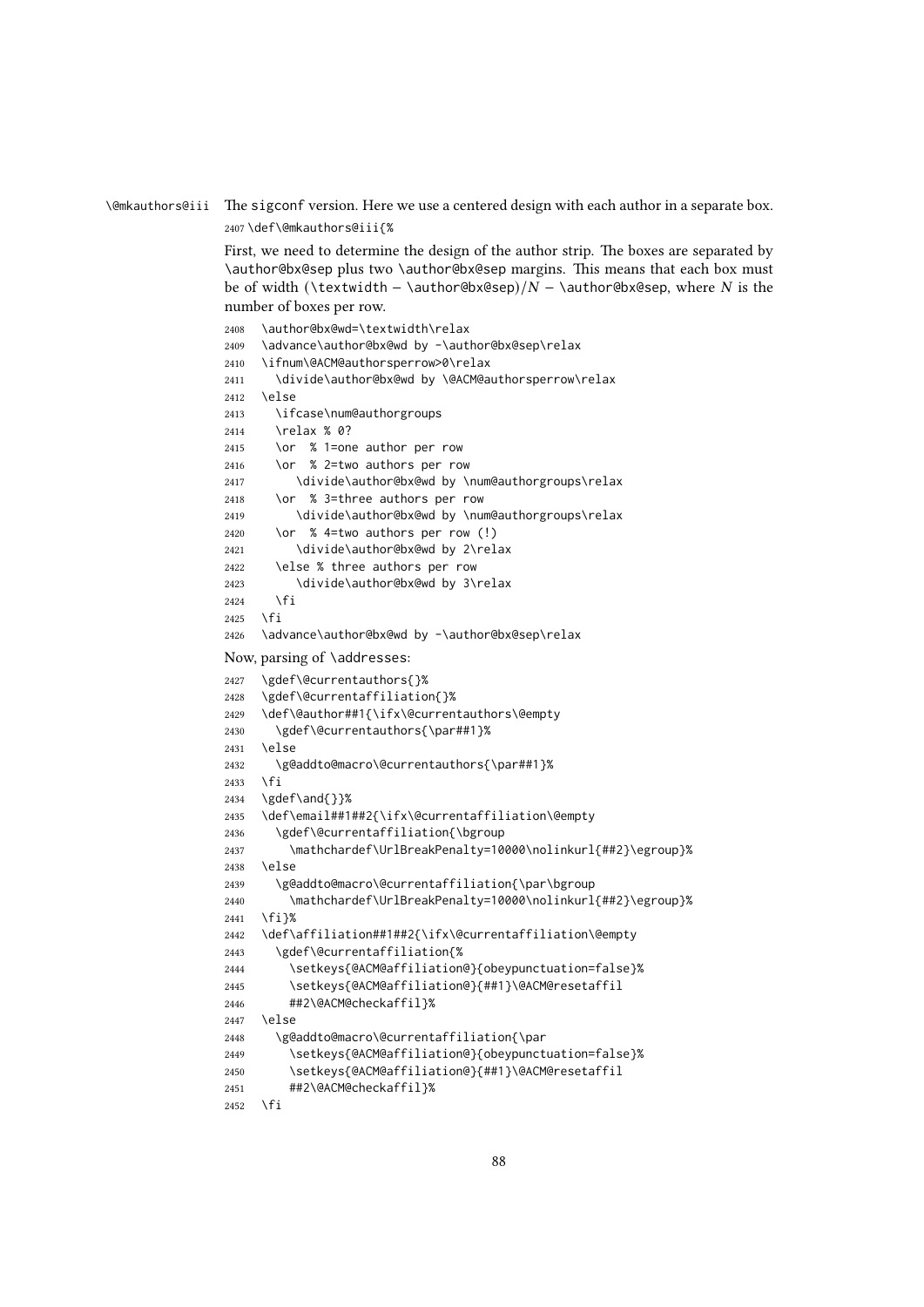```
2453 \global\let\and\@typeset@author@bx
               2454 }%
               Actual typesetting is done by the \and macro:
               2455 \hsize=\textwidth
               2456 \global\setbox\mktitle@bx=\vbox{\noindent
               2457 \unvbox\mktitle@bx\par\medskip\leavevmode
               2458 \lineskip=1pc\relax\centering\hspace*{-1em}%
               2459 \addresses\let\and\@typeset@author@bx\and\par\bigskip}}
\@mkauthors@iv The sigchi-a version. We put authors in the main text with no more than 2 authors per
               line, unless overriden.
               2460 \def\@mkauthors@iv{%
               First, we need to determine the design of the author strip. The boxes are separated by
               \author@bx@sep plus two \author@bx@sep margins. This means that each box must
               be of width (\textwidth – \author@bx@sep)/N - \alphauthor@bx@sep, where N is the
               number of boxes per row.
               2461 \author@bx@wd=\columnwidth\relax
               2462 \advance\author@bx@wd by -\author@bx@sep\relax
               2463 \ifnum\@ACM@authorsperrow>0\relax
               2464 \divide\author@bx@wd by \@ACM@authorsperrow\relax
               2465 \{9, 15, 6\}2466 \ifcase\num@authorgroups
               2467 \relax % 0?
               2468 \or % 1=one author per row
               2469 \else % 2=two authors per row
               2470 \divide\author@bx@wd by 2\relax
               2471 \fi
               2472 \sqrt{fi}2473 \advance\author@bx@wd by -\author@bx@sep\relax
               Now, parsing of \addresses:
               2474 \gdef\@currentauthors{}%
               2475 \gdef\@currentaffiliation{}%
               2476 \def\@author##1{\ifx\@currentauthors\@empty
               2477 \gdef\@currentauthors{\par##1}%
               2478 \else
               2479 \g@addto@macro\@currentauthors{\par##1}%
               2480 \fi
               2481 \gdef\and{}}%
               2482 \def\email##1##2{\ifx\@currentaffiliation\@empty
               2483 \gdef\@currentaffiliation{\nolinkurl{##2}}%
               2484 \else
               2485 \g@addto@macro\@currentaffiliation{\par\nolinkurl{##2}}%
               2486 \fi}%
               2487 \def\affiliation##1##2{\ifx\@currentaffiliation\@empty
               2488 \gdef\@currentaffiliation{%
               2489 \setkeys{@ACM@affiliation@}{obeypunctuation=false}%
               2490 \setkeys{@ACM@affiliation@}{##1}\@ACM@resetaffil
               2491 ##2\@ACM@checkaffil}%
               2492 \else
               2493 \g@addto@macro\@currentaffiliation{\par
               2494 \setkeys{@ACM@affiliation@}{obeypunctuation=false}%
               2495 \setkeys{@ACM@affiliation@}{##1}\@ACM@resetaffil
```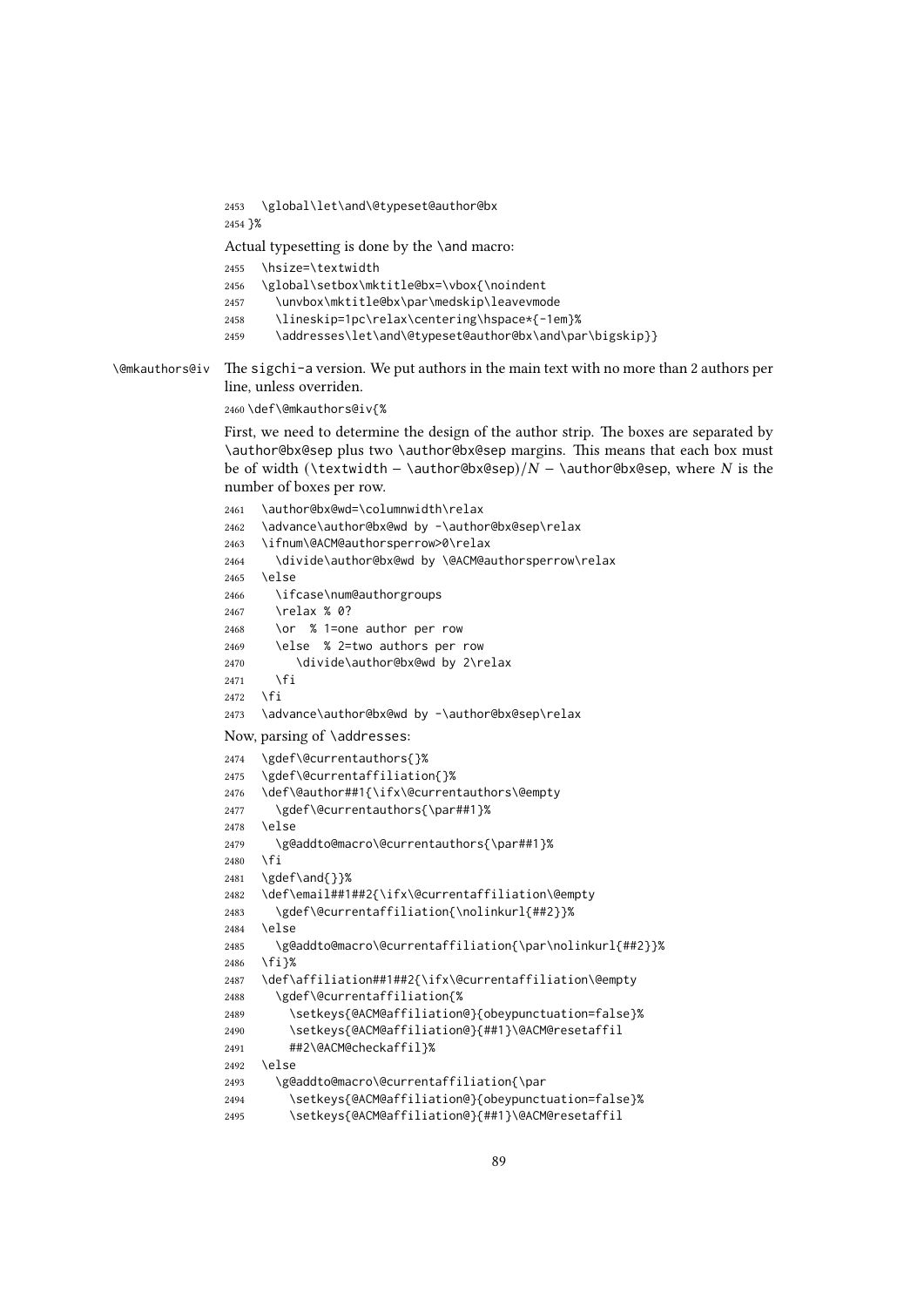```
2496 ##2\@ACM@checkaffil}%
                      2497 \fi
                      2498 \global\let\and\@typeset@author@bx}%
                      2499 %
                      Actual typesetting is done by the \and macro
                      2500 \bgroup\hsize=\columnwidth
                      2501 \par\raggedright\leftskip=\z@
                      2502 \lineskip=1pc\noindent
                      2503 \addresses\let\and\@typeset@author@bx\and\par\bigskip\egroup}
\@mkauthorsaddresses Typesetting authors' addresses in the footnote style
                      2504 \def\@mkauthorsaddresses{%
                      2505 \ifnum\num@authors>1\relax
                      2506 Authors' \else Author's \fi
                      2507 \ifnum\num@authorgroups>1\relax
                      2508 addresses: \else address: \fi
                      2509 \bgroup
                      2510 \def\streetaddress##1{\unskip, ##1}%
                      2511 \def\postcode##1{\unskip, ##1}%
                      2512 \def\position##1{\unskip\ignorespaces}%
                      2513 \gdef\@ACM@institution@separator{, }%
                      2514 \def\institution##1{\unskip\@ACM@institution@separator ##1\gdef\@ACM@institution@separator{ and }}%
                      2515 \def\city##1{\unskip, ##1}%
                      2516 \def\state##1{\unskip, ##1}%
                      2517 \renewcommand\department[2][0]{\unskip\@addpunct, ##2}%
                      2518 \def\country##1{\unskip, ##1}%
                      2519 \def\and{\unskip; \gdef\@ACM@institution@separator{, }}%
                      2520 \def\@author##1{##1}%
                      2521 \def\email##1##2{\unskip, \nolinkurl{##2}}%
                      2522 \addresses
                      2523 \egroup}
                      2524 \AtEndDocument{\if@ACM@nonacm\else\if@ACM@journal
                     2525 \ifx\@authorsaddresses\@empty
                      2526 \ClassWarningNoLine{\@classname}{Authors'
                      2527 addresses are mandatory for ACM journals}%
                      2528 \fi\fi\fi}
     \@setaddresses This is an amsart macro that we do not need.
                      2529 \def\@setaddresses{}
    \@authornotemark Adding a footnote mark to authors. This version adds a "normal" footnote mark.
                      2530 \def\@authornotemark{\g@addto@macro\@currentauthors{\footnotemark\relax}}
   \@@authornotemark Adding a footnote mark to authors with a given number
                      2531 \def\@@authornotemark#1{\g@addto@macro\@currentauthors{\footnotemark[#1]}}
        \@mkteasers Typesetting the teasers
                      2532 \def\@mkteasers{%
                      2533 \ifx\@teaserfigures\@empty\else
                      2534 \def\@teaser##1{\par\bigskip\bgroup
                      2535 \captionsetup{type=figure}##1\egroup\par}
                      2536 \global\setbox\mktitle@bx=\vbox{\noindent\unvbox\mktitle@bx\par
```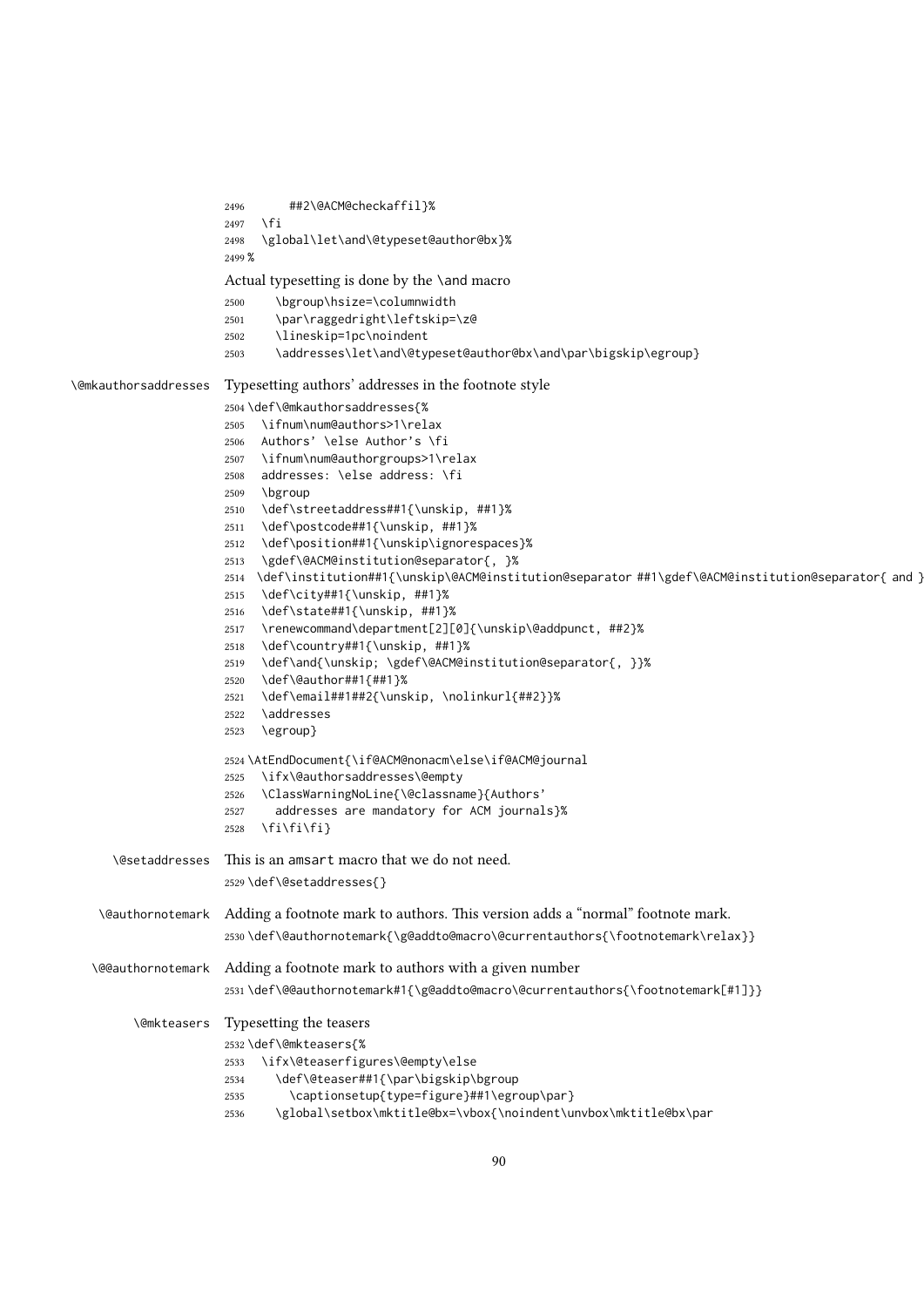```
2537 \noindent\@Description@presentfalse
                       2538 \@teaserfigures\par\if@Description@present\else
                       2539 \global\@undescribed@imagestrue
                       2540 \ClassWarning{\@classname}{A possible image without
                       2541 description}\fi
                       2542 \medskip}%
                       2543 \fi}
         \@mkabstract Typesetting the abstract
                       2544 \def\@mkabstract{\bgroup
                       2545 \ifx\@abstract\@lempty\else
                       2546 {\phantomsection\addcontentsline{toc}{section}{\abstractname}%
                       2547 \if@ACM@journal
                       2548 \everypar{\setbox\z@\lastbox\everypar{}}\small
                       2549 \else
                       2550 \section*{\abstractname}%
                       2551 \fi
                       2552 \ignorespaces\@abstract\par}%
                       2553 \fi\egroup}
\@mktranslatedabstract Typesetting a translated abstract
                       2554 \def\@mktranslatedabstract#1{\selectlanguage{#1}%
                       2555 \if@ACM@journal
                       2556 \everypar{\setbox\z@\lastbox\everypar{}}\small
                       2557 \else
                       2558 \section*{\abstractname}%
                       2559 \fi
                       2560 \ignorespaces}
      \@mkbibcitation Print the bibcitation format
                       2561 \def\@mkbibcitation{\bgroup
                      2562 \let\@vspace\@vspace@orig
                       2563 \let\@vspacer\@vspacer@orig
                       2564 \def\@pages@word{\ifnum\getrefnumber{TotPages}=1\relax page\else pages\fi}%
                       2565 \def\footnotemark{}%
                       2566 \def\\{\unskip{} \ignorespaces}%
                       2567 \def\footnote{\ClassError{\@classname}{Please do not use footnotes
                       2568 inside a \string\title{} or \string\author{} command! Use
                      2569 \string\titlenote{} or \string\authornote{} instead!}}%
                       2570 \def\@article@string{\ifx\@acmArticle\@empty{\ }\else,
                      2571 Article˜\@acmArticle\ \fi}%
                      2572 \par\medskip\small\noindent{\bfseries ACM Reference Format:}\par\nobreak
                      2573 \noindent\bgroup
                      2574 \def\\{\unskip{}, \ignorespaces}\authors\egroup. \@acmYear. \@title
                       2575 \ifx\@subtitle\@empty. \else: \@subtitle. \fi
                       2576 \if@ACM@nonacm\else
                      2577 % The 'nonacm' option disables 'printacmref' by default,
                      2578 % and the present \@mkbibcitation definition is never used
                       2579 % in this case. The conditional remains useful if the user
                       2580 % explicitly sets \settopmatter{printacmref=true}.
                       2581 \if@ACM@journal@bibstrip
                       2582 \textit{\@journalNameShort}
                       2583 \@acmVolume, \@acmNumber \@article@string (\@acmPubDate),
```

```
2584 \ref{TotPages}˜\@pages@word.
```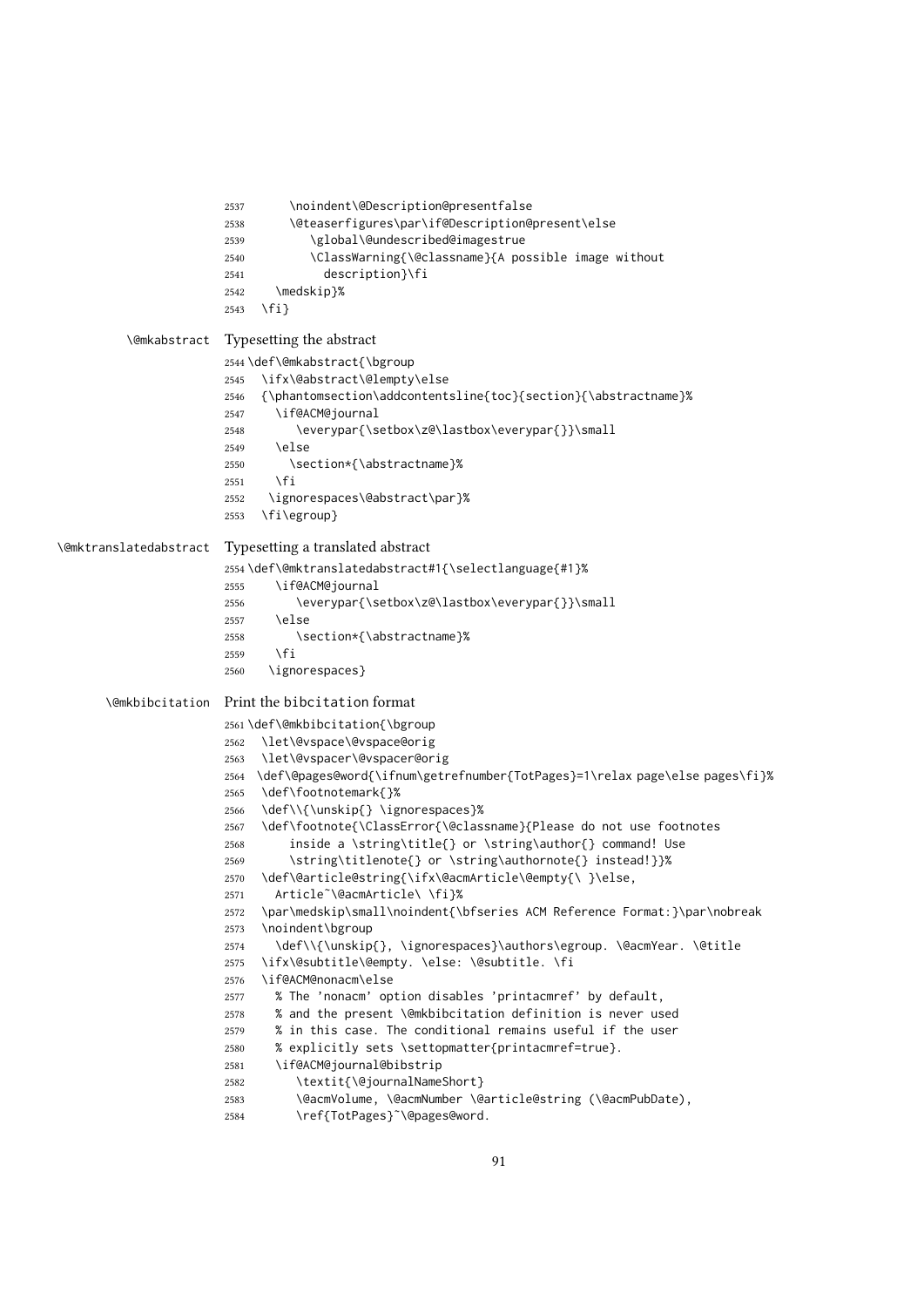```
2585 \left[\n\begin{array}{cc}\n2585\n\end{array}\n\right]2586 In \textit{\@acmBooktitle}%
                        2587 \ifx\@acmEditors\@empty\textit{.}\else
                        2588 \andify\@acmEditors\textit{, }\@acmEditors˜\@editorsAbbrev.%
                        2589 \fi\
                        2590 ACM, New York, NY, USA%
                        2591 \@article@string\unskip, \ref{TotPages}~\@pages@word.
                        2592 \fi
                        2593 \fi
                        2594 \ifx\@acmDOI\@empty\else\@formatdoi{\@acmDOI}\fi
                        2595 \par\egroup}
  \@printendtopmatter End the top matter
                        2596 \def\@printendtopmatter{%
                        2597 \let\@vspace\@vspace@orig
                        2598 \let\@vspacer\@vspacer@orig
                        2599 \par\bigskip
                        2600 \let\@vspace\@vspace@acm
                        2601 \let\@vspacer\@vspacer@acm
                        2602 }
          \@setthanks We redefine \setthanks using \long
                        2603\def\@setthanks{\long\def\thanks##1{\par##1\@addpunct.}\thankses}
 \@setauthorsaddresses
                        2604 \def\@setauthorsaddresses{\@authorsaddresses\unskip\@addpunct.}
                        3.21 Headers and Footers
                        We use fancyhdr for our headers and footers:
                        2605 \RequirePackage{fancyhdr}
\ACM@restore@pagestyle The following code by Ross Moore protects against changes by the totpages package:
                        2606 \let\ACM@ps@plain\ps@plain
                        2607 \let\ACM@ps@myheadings\ps@myheadings
                        2608 \let\ACM@ps@headings\ps@headings
                        2609 \def\ACM@restore@pagestyle{%
                        2610 \let\ps@plain\ACM@ps@plain
                        2611 \let\ps@myheadings\ACM@ps@myheadings
                        2612 \let\ps@headings\ACM@ps@headings}
                        2613 \AtBeginDocument{\ACM@restore@pagestyle}
     \ACM@linecount@bx This is the box displayed in review mode
                        2614 \if@ACM@review
                        2615 \newsavebox{\ACM@linecount@bx}
                        2616 \newlength\ACM@linecount@bxht
                        2617 \newcount\ACM@linecount
                        2618 \ACM@linecount\@ne\relax
                        2619 \def\ACM@mk@linecount{%
                        2620 \savebox{\ACM@linecount@bx}[4em][t]{\parbox[t]{4em}{\normalfont
                        2621 \normalsize
                        2622 \setlength{\ACM@linecount@bxht}{0pt}%
                        2623 \loop{\color{red}\scriptsize\the\ACM@linecount}\\
```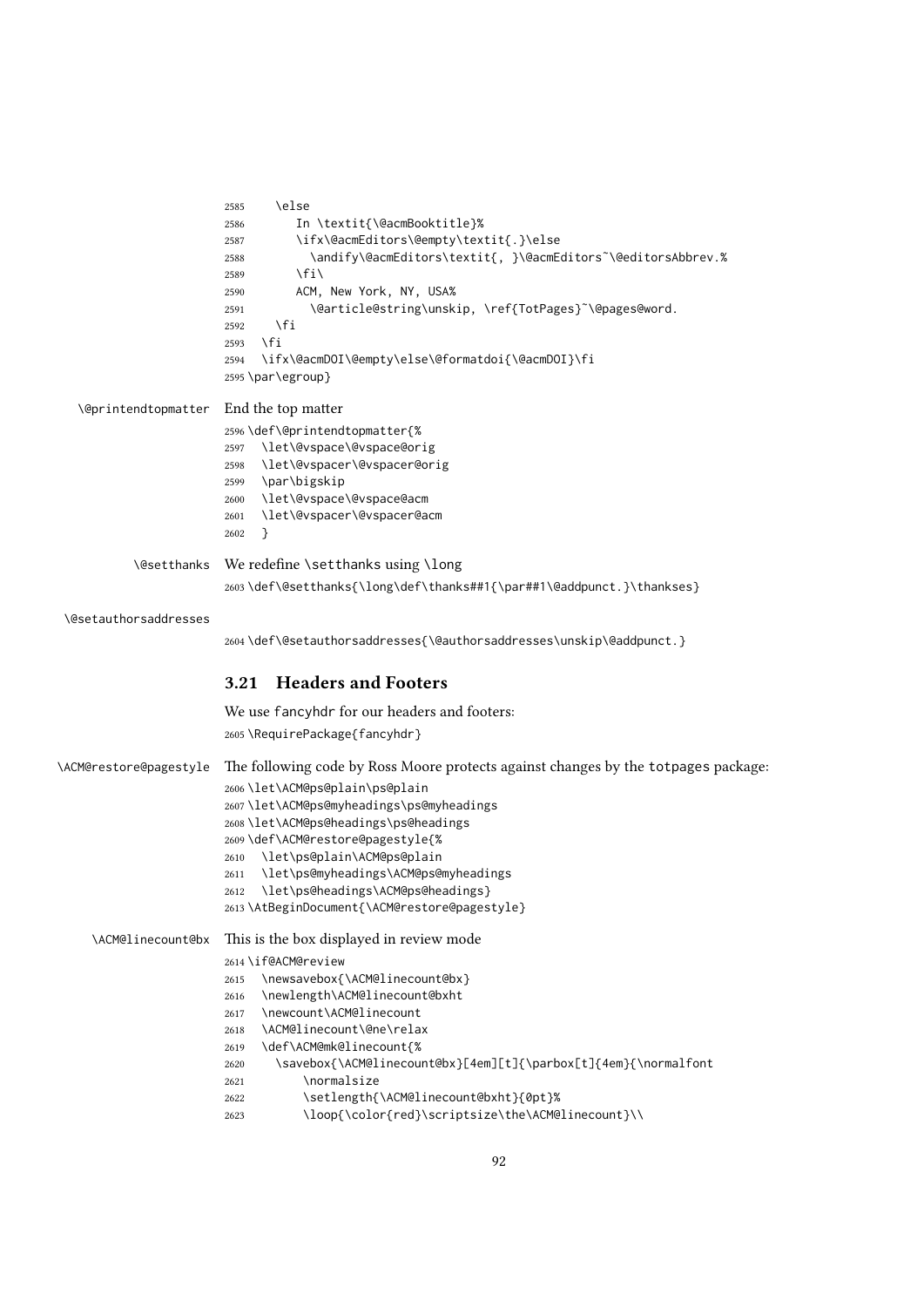```
2624 \global\advance\ACM@linecount by \@ne
               2625 \addtolength{\ACM@linecount@bxht}{\baselineskip}%
               2626 \ifdim\ACM@linecount@bxht<\textheight\repeat
               2627 {\color{red}\scriptsize\the\ACM@linecount}\hfill
               2628 \global\advance\ACM@linecount by \@ne}}}
               2629 \fi
\ACM@linecountL How to display the box on the left
               2630 \def\ACM@linecountL{%
               2631 \if@ACM@review
               2632 \ACM@mk@linecount
               2633 \begin{picture}(0,0)%
               2634 \put(-26,-22){\usebox{\ACM@linecount@bx}}%
               2635 \end{picture}%
               2636 \fi}
\ACM@linecountR How to display the box on the right. In one column formats we do not step the numbers.
               2637 \def\ACM@linecountR{%
               2638 \if@ACM@review
               2639 \ifcase\ACM@format@nr
               2640 \relax % manuscript
               2641 \relax
               2642 \or % acmsmall
               2643 \relax
               2644 \or % acmlarge
               2645 \relax
               2646 \or % acmtog
               2647 \ACM@mk@linecount
               2648 \or % sigconf
               2649 \ACM@mk@linecount
               2650 \or % siggraph
               2651 \ACM@mk@linecount
               2652 \or % sigplan
               2653 \ACM@mk@linecount
               2654 \or % sigchi
               2655 \ACM@mk@linecount
               2656 \or % sigchi-a
               2657 \ACM@mk@linecount
               2658 \fi
               2659 \begin{picture}(0,0)%
               2660 \put(20,-22){\usebox{\ACM@linecount@bx}}%
               2661 \end{picture}%
               2662 \fi}
\ACM@timestamp The timestamp system
               2663 \if@ACM@timestamp
               2664 % Subtracting 30 from \time gives us the effect of rounding down despite
               2665 % \numexpr rounding to nearest
               2666 \newcounter{ACM@time@hours}
               2667 \setcounter{ACM@time@hours}{\numexpr (\time - 30) / 60 \relax}
               2668 \newcounter{ACM@time@minutes}
               2669 \setcounter{ACM@time@minutes}{\numexpr \time - \theACM@time@hours * 60 \relax}
               2670 \newcommand\ACM@timestamp{%
               2671 \footnotesize%
```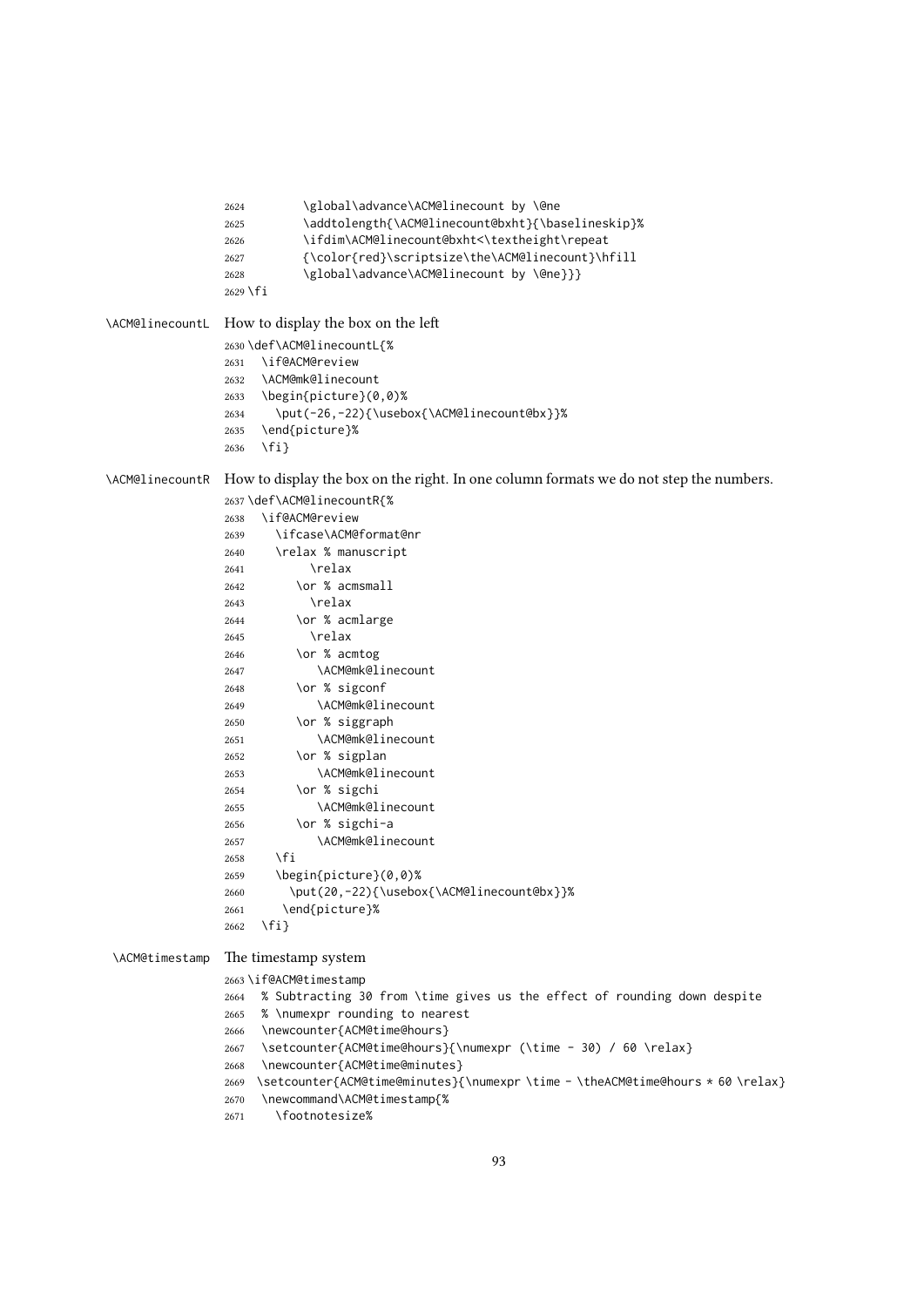```
2672 \ifx\@acmSubmissionID\@empty\relax\else
                  2673 Submission ID: \@acmSubmissionID.{ }%
                  2674 \fi
                  2675 \the\year-\two@digits{\the\month}-\two@digits{\the\day}{ }%
                  2676 \two@digits{\theACM@time@hours}:\two@digits{\theACM@time@minutes}{. }%
                  2677 Page \thepage\ of \@startPage--\pageref*{TotPages}.%
                  2678 }
                  2679 \fi
  \@shortauthors Even if the author redefined \shortauthors, we do not print it in the headers when in
                  anonymous mode:
                  2680 \def\@shortauthors{%
                  2681 \if@ACM@anonymous
                  2682 Anon.
                  2683 \ifx\@acmSubmissionID\@empty\else Submission Id: \@acmSubmissionID\fi
                  2684 \else\shortauthors\fi}
  \@headfootfont The font to typeset header and footer text.
                  2685 \def\@headfootfont{\sffamily\footnotesize}
standardpagestyle The page style for all pages but the first one The page style for all pages but the first
                  one
                  2686 \AtBeginDocument{%
                  2687 \fancypagestyle{standardpagestyle}{%
                  2688 \fancyhf{}%
                  2689 \renewcommand{\headrulewidth}{\z@}%
                  2690 \renewcommand{\footrulewidth}{\z@}%
                  2691 \def\@acmArticlePage{%
                  2692 \ifx\@acmArticle\empty%
                  2693 \if@ACM@printfolios\thepage\fi%
                  2694 \else%
                  2695 \@acmArticle\if@ACM@printfolios:\thepage\fi%
                  2696 \fi%
                  2697 }%
                  2698 \if@ACM@journal@bibstrip
                  2699 \ifcase\ACM@format@nr
                  2700 \relax % manuscript
                  2701 \fancyhead[LE]{\ACM@linecountL\if@ACM@printfolios\thepage\fi}%
                  2702 \fancyhead[RO]{\if@ACM@printfolios\thepage\fi}%
                  2703 \fancyhead[RE]{\@shortauthors}%
                  2704 \fancyhead[LO]{\ACM@linecountL\shorttitle}%
                  2705 \if@ACM@nonacm\else%
                  2706 \fancyfoot[RO,LE]{\footnotesize Manuscript submitted to ACM}
                  2707 \fi%
                  2708 \or % acmsmall
                  2709 \fancyhead[LE]{\ACM@linecountL\@headfootfont\@acmArticlePage}%
                  2710 \fancyhead[RO]{\@headfootfont\@acmArticlePage}%
                  2711 \fancyhead[RE]{\@headfootfont\@shortauthors}%
                  2712 \fancyhead[LO]{\ACM@linecountL\@headfootfont\shorttitle}%
                  2713 \if@ACM@nonacm\else%
                  2714 \fancyfoot[RO,LE]{\footnotesize \@journalNameShort, Vol. \@acmVolume, No.
                  2715 \@acmNumber, Article \@acmArticle. Publication date: \@acmPubDate.}%
                  2716 \fi
                  2717 \or % acmlarge
```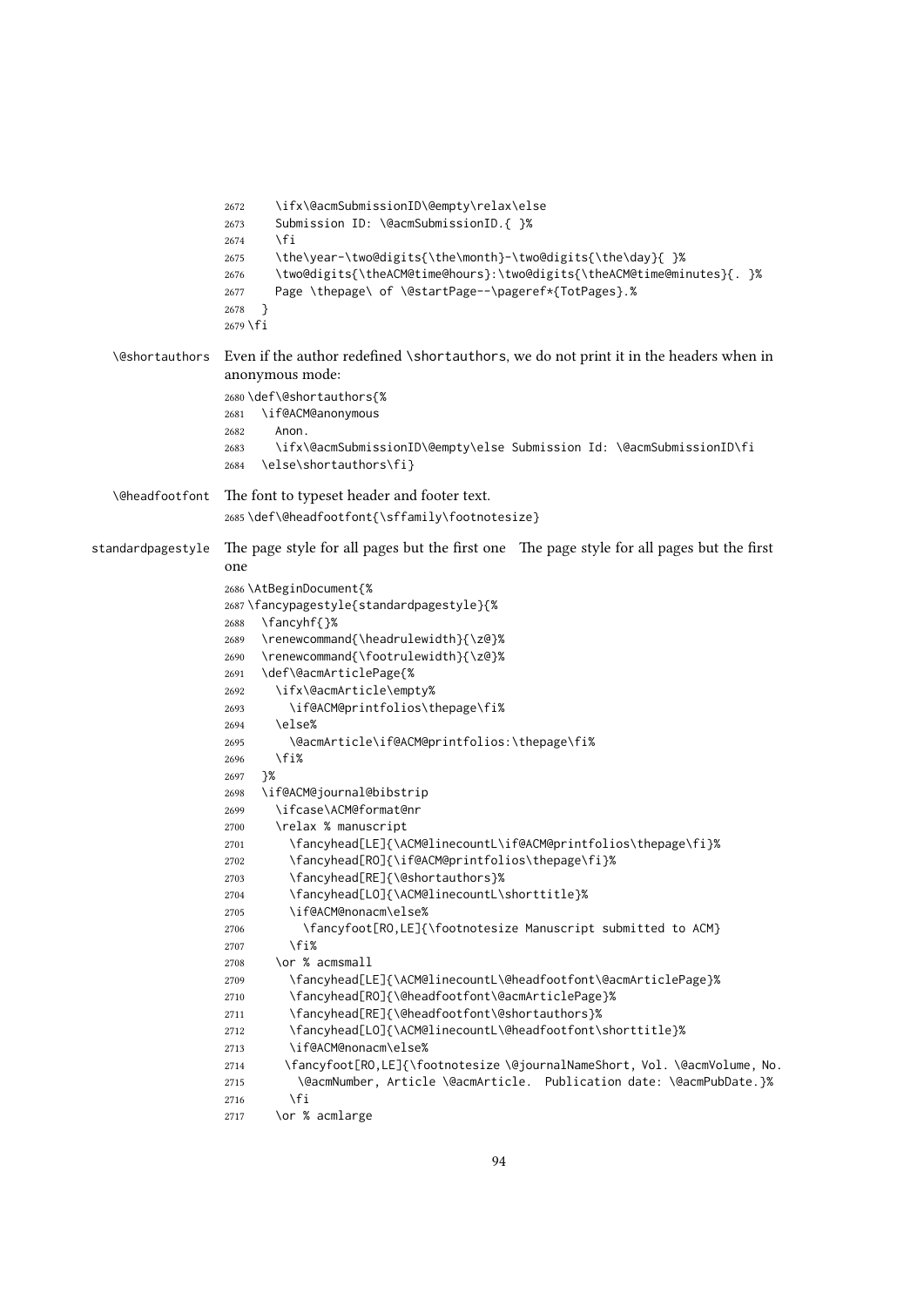```
2718 \fancyhead[LE]{\ACM@linecountL\@headfootfont
2719 \@acmArticlePage\quad\textbullet\quad\@shortauthors}%
2720 \fancyhead[LO]{\ACM@linecountL}%
2721 \fancyhead[RO]{\@headfootfont
2722 \shorttitle\quad\textbullet\quad\@acmArticlePage}%
2723 \if@ACM@nonacm\else%
2724 \fancyfoot[RO,LE]{\footnotesize \@journalNameShort, Vol. \@acmVolume, No.
2725 \@acmNumber, Article \@acmArticle. Publication date: \@acmPubDate.}%
2726 \fi
2727 \or % acmtog
2728 \fancyhead[LE]{\ACM@linecountL\@headfootfont
2729 \@acmArticlePage\quad\textbullet\quad\@shortauthors}%
2730 \fancyhead[LO]{\ACM@linecountL}%
2731 \fancyhead[RE]{\ACM@linecountR}%
2732 \fancyhead[RO]{\@headfootfont
2733 \shorttitle\quad\textbullet\quad\@acmArticlePage\ACM@linecountR}%
2734 \if@ACM@nonacm\else%
2735 \fancyfoot[RO,LE]{\footnotesize \@journalNameShort, Vol. \@acmVolume, No.
2736 \@acmNumber, Article \@acmArticle. Publication date: \@acmPubDate.}%
2737 \fi
2738 \else % Proceedings
2739 \fancyfoot[C]{\if@ACM@printfolios\footnotesize\thepage\fi}%
2740 \fancyhead[LO]{\ACM@linecountL\@headfootfont\shorttitle}%
2741 \fancyhead[RE]{\@headfootfont\@shortauthors\ACM@linecountR}%
2742 \if@ACM@nonacm
2743 \fancyhead[LE]{\ACM@linecountL}%
2744 \fancyhead[RO]{\ACM@linecountR}%
2745 \else%
2746 \fancyhead[LE]{\ACM@linecountL\@headfootfont\footnotesize
2747 \acmConference@shortname,
2748 \acmConference@date, \acmConference@venue}%
2749 \fancyhead[RO]{\@headfootfont
2750 \acmConference@shortname,
2751 \acmConference@date, \acmConference@venue\ACM@linecountR}%
2752 \fi
2753 \fi
2754 \else % Proceedings
2755 \fancyfoot[C]{\if@ACM@printfolios\footnotesize\thepage\fi}%
2756 \fancyhead[LO]{\ACM@linecountL\@headfootfont\shorttitle}%
2757 \fancyhead[RE]{\@headfootfont\@shortauthors\ACM@linecountR}%
2758 \if@ACM@nonacm
2759 \fancyhead[LE]{\ACM@linecountL}%
2760 \fancyhead[RO]{\ACM@linecountR}%
2761 \else%
2762 \fancyhead[LE]{\ACM@linecountL\@headfootfont
2763 \acmConference@shortname,
2764 \acmConference@date, \acmConference@venue}%
2765 \fancyhead[RO]{\@headfootfont
2766 \acmConference@shortname,
2767 \acmConference@date, \acmConference@venue\ACM@linecountR}%
2768 \fi
2769 \fi
2770 \if@ACM@sigchiamode
2771 \fancyheadoffset[L]{\dimexpr(\marginparsep+\marginparwidth)}%
```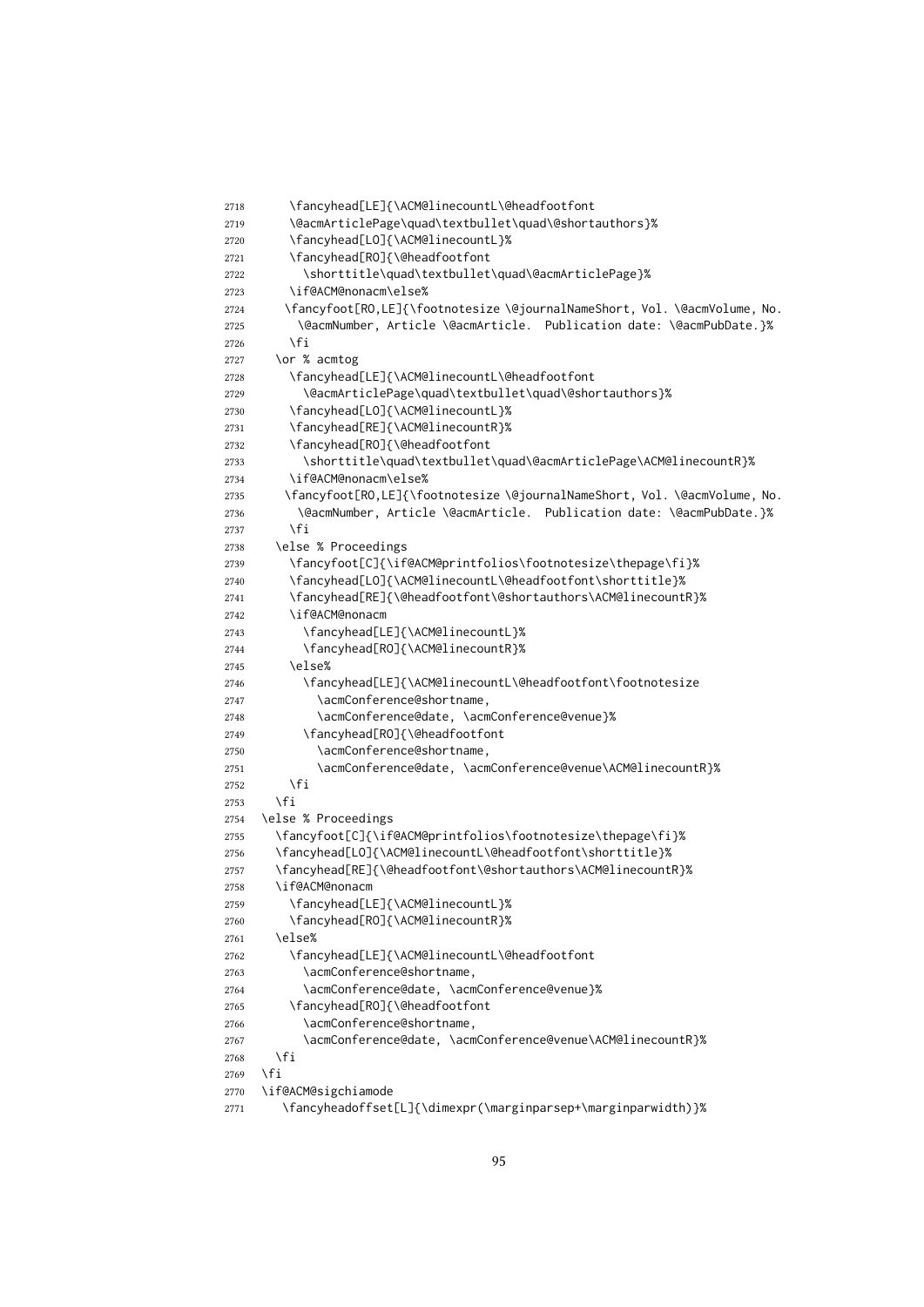```
2772 \fi
                2773 \if@ACM@timestamp
                2774 \fancyfoot[LO,RE]{\ACM@timestamp}
                2775 \fi
                2776 }%
                2777 \pagestyle{standardpagestyle}
                2778 }
    \@folio@wd
Folio blob width, height, offsets and max number
    \@folio@ht
2779 \newdimen\@folio@wd
\@folio@voffset
2780 \@folio@wd=\z@
   \@folio@max
2781 \newdimen\@folio@ht
                2782 \@folio@ht=\z@
                2783 \newdimen\@folio@voffset
                2784 \@folio@voffset=\z@
                2785 \def\@folio@max{1}
                2786 \ifcase\ACM@format@nr
                2787 \relax % manuscript
                2788 \or % acmsmall
                2789 \@folio@wd=45.75pt\relax
                2790 \@folio@ht=1.25in\relax
                2791 \@folio@voffset=.2in\relax
                2792 \def\@folio@max{8}
                2793 \or % acmlarge
                2794 \@folio@wd=43.25pt\relax
                2795 \@folio@ht=79pt\relax
                2796 \@folio@voffset=.55in\relax
                2797 \def\@folio@max{10}
                2798 \fi
   \@folioblob The macro to typeset the folio blob.
                2799 \def\@folioblob{\@tempcnta=0\@acmArticleSeq\relax
                2800 \ifnum\@tempcnta=0\relax\else
                First, we calculate \@acmArticleSeq modulo \@folio@max
                2801 \loop
                2802 \ifnum\@tempcnta>\@folio@max\relax
                2803 \advance\@tempcnta by - \@folio@max
                2804 \repeat
                2805 \advance\@tempcnta by -1\relax
                2806 \@tempdima=\@folio@ht\relax
                2807 \multiply\@tempdima by \the\@tempcnta\relax
                2808 \advance\@tempdima by -\@folio@voffset\relax
                2809 \begin{picture}(0,0)
                2810 \makebox[\z@]{\raisebox{-\@tempdima}{%
                2811 \rlap{%
                2812 \raisebox{-0.45\@folio@ht}[\z@][\z@]{%
                2813 \rule{\@folio@wd}{\@folio@ht}}}%
                2814 \parbox{\@folio@wd}{%
                2815 \centering
                2816 \textcolor{white}{\LARGE\sffamily\bfseries\@acmArticle}}}}
                2817 \end{picture}\fi}
                2818
```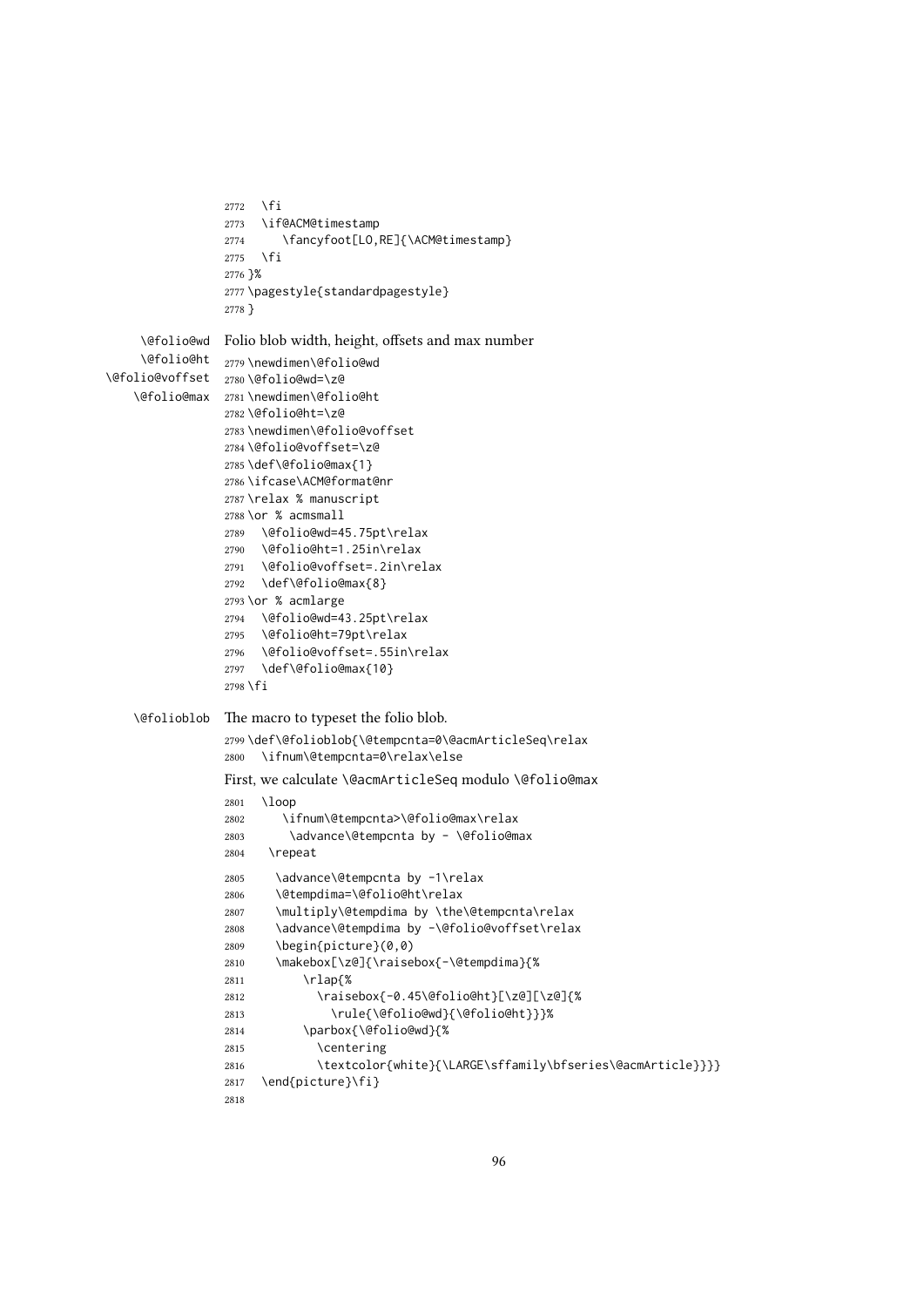```
firstpagestyle The page style for the first page only.
              2819 \AtBeginDocument{%
              2820 \fancypagestyle{firstpagestyle}{%
              2821 \fancyhf{}%
              2822 \renewcommand{\headrulewidth}{\z@}%
              2823 \renewcommand{\footrulewidth}{\z@}%
              2824 \if@ACM@journal@bibstrip
              2825 \ifcase\ACM@format@nr
              2826 \relax % manuscript
              2827 \fancyhead[L]{\ACM@linecountL}%
              2828 \fancyfoot[RO,LE]{\if@ACM@printfolios\small\thepage\fi}%
              2829 \if@ACM@nonacm\else%
              2830 \fancyfoot[RE,LO]{\footnotesize Manuscript submitted to ACM}%
              2831 \fi%
              2832 \or % acmsmall
              2833 \if@ACM@nonacm\else%
              2834 \fancyfoot[RO,LE]{\footnotesize \@journalNameShort, Vol. \@acmVolume, No.
              2835 \@acmNumber, Article \@acmArticle. Publication date:
              2836 \@acmPubDate.}%
              2837 \fi%
              2838 \fancyhead[LE]{\ACM@linecountL\@folioblob}%
              2839 \fancyhead[LO]{\ACM@linecountL}%
              2840 \fancyhead[RO]{\@folioblob}%
              2841 \fancyheadoffset[RO,LE]{0.6\@folio@wd}%
              2842 \or % acmlarge
              2843 \if@ACM@nonacm\else%
              2844 \fancyfoot[RO,LE]{\footnotesize \@journalNameShort, Vol. \@acmVolume, No.
              2845 \@acmNumber, Article \@acmArticle. Publication date:
              2846 \@acmPubDate.}%
              2847 \fi%
              2848 \fancyhead[RO]{\@folioblob}%
              2849 \fancyhead[LE]{\ACM@linecountL\@folioblob}%
              2850 \fancyhead[LO]{\ACM@linecountL}%
              2851 \fancyheadoffset[RO,LE]{1.4\@folio@wd}%
              2852 \or % acmtog
              2853 \if@ACM@nonacm\else%
              2854 \fancyfoot[RO,LE]{\footnotesize \@journalNameShort, Vol. \@acmVolume, No.
              2855 \@acmNumber, Article \@acmArticle. Publication date:
              2856 \@acmPubDate.}%
              2857 \fi%
              2858 \fancyhead[L]{\ACM@linecountL}%
              2859 \fancyhead[R]{\ACM@linecountR}%
              2860 \else % Conference proceedings
              2861 \fancyhead[L]{\ACM@linecountL}%
              2862 \fancyhead[R]{\ACM@linecountR}%
              2863 \fancyfoot[C]{\if@ACM@printfolios\footnotesize\thepage\fi}%
              2864 \fi
              2865 \else
              2866 \fancyhead[L]{\ACM@linecountL}%
              2867 \fancyhead[R]{\ACM@linecountR}%
              2868 \fancyfoot[C]{\if@ACM@printfolios\footnotesize\thepage\fi}%
              2869 \fi
              2870 \if@ACM@timestamp
              2871 \ifnum\ACM@format@nr=0\relax % Manuscript
```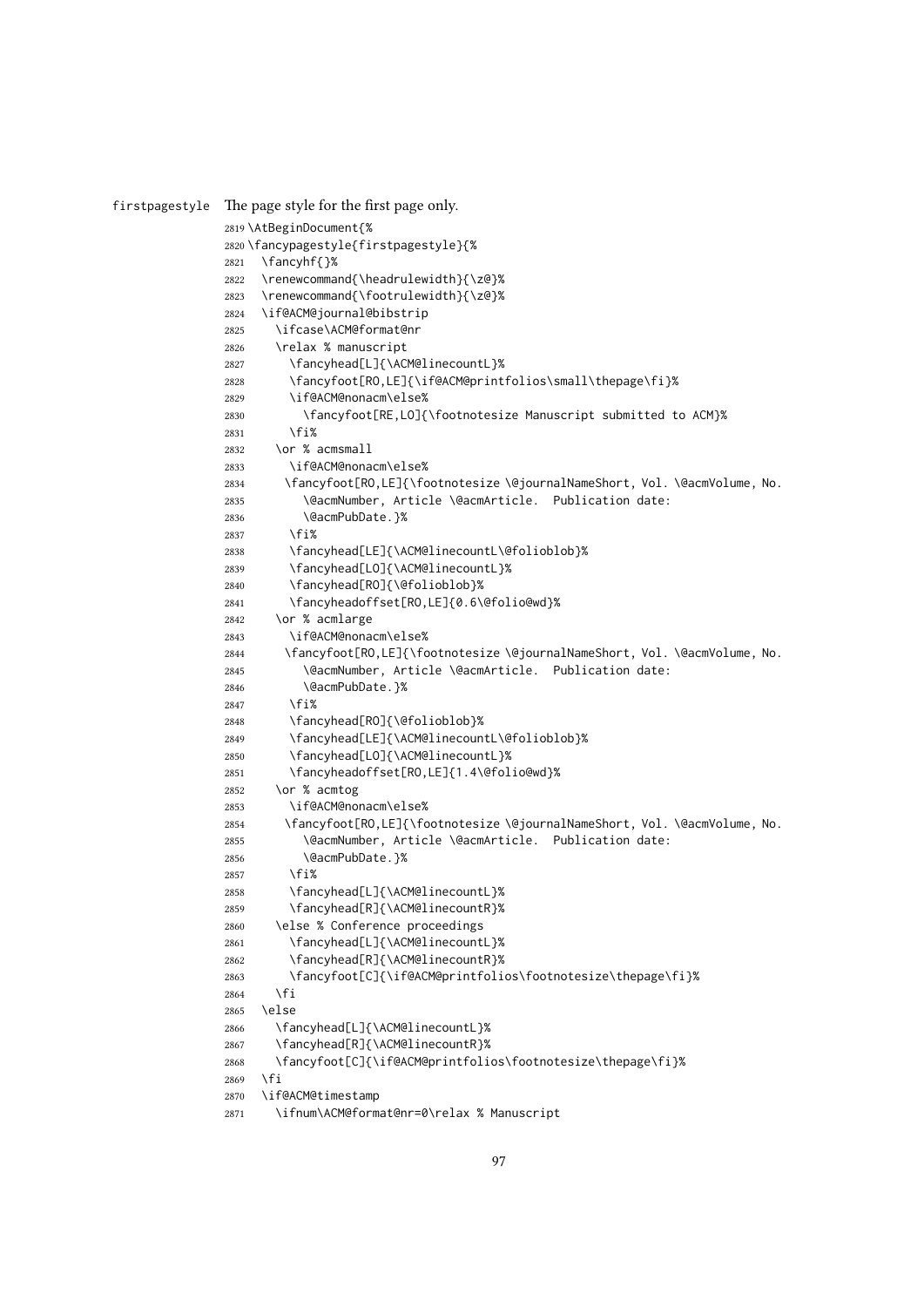```
2872 \fancyfoot[LO,RE]{\ACM@timestamp\quad
2873 \if@ACM@nonacm\else
2874 \footnotesize Manuscript submitted to ACM
2875 \fi}
2876 \else
2877 \fancyfoot[LO,RE]{\ACM@timestamp}
2878 \fi
2879 \fi
2880 }}
```
#### 3.22 Sectioning

\ACM@NRadjust Ross Moore's macro.

Initially \ACM@sect@format@ just passes through its #1 argument unchanged. When a sectioning macro such as \section occurs, the \ACM@NRadjust redefines \ACM@sect@format@ to expand into the styling commands; e.g., \@secfont. Then \Sectionformat is temporarily redefined to produce \realSectionformat{\ACM@sect@format{#1}}{#2}, which ultimately becomes \Sectionformat{\@secfont{#1}}{#2}. This is done to allow \Sectionformat to be variable, as may be needed in particular circumstances. Its current expansion is saved as \realSectionformat which is used with the modified 1st argument, then \Sectionformat is reverted to its former expansion.

To style the section-number, the line #1{} is used at the end of \ACM@NRadjust. This imposes style-changing commands for fonts and sizes, but any \MakeUppercase acts on just the {}. It's a bit hacky, by essentially assuming that only numbers occur here, not letters to be case-changed. (This should be acceptable in a class-file, as it ought to be possible to change the case elsewhere, if that was ever desired.) Also, it can result in \@adddotafter being called too soon, so a slight adjustment is made, via \ACM@adddotafter, which now tests whether its argument is empty. But the coding has to allow for other packages to have also patched \@adddotafter.

2881 \def\ACM@NRadjust#1{%

```
2882 \begingroup
```

```
2883 \expandafter\ifx\csname Sectionformat\endcsname\relax
```
2884 % do nothing when \Sectionformat is unknown

- 2885 \def\next{\endgroup #1}%
- 2886 \else
- 2887 \def\next{\endgroup
- 2888 \let\realSectionformat\Sectionformat
- 2889 \def\ACM@sect@format@{#1}%
- 2890 \let\Sectionformat\ACM@NR@adjustedSectionformat
- 2891 %% next lines added 2018-06-17 to ensure section number is styled
- 2892 \let\real@adddotafter\@adddotafter
- 2893 \let\@adddotafter\ACM@adddotafter
- 2894 #1{}% imposes the styles, but nullifies \MakeUppercase
- 2895 \let\@adddotafter\real@adddotafter

```
2896 }%
```

```
2897 \fi \next
```
2898 }

```
\ACM@NR@adjustedSectionformat
```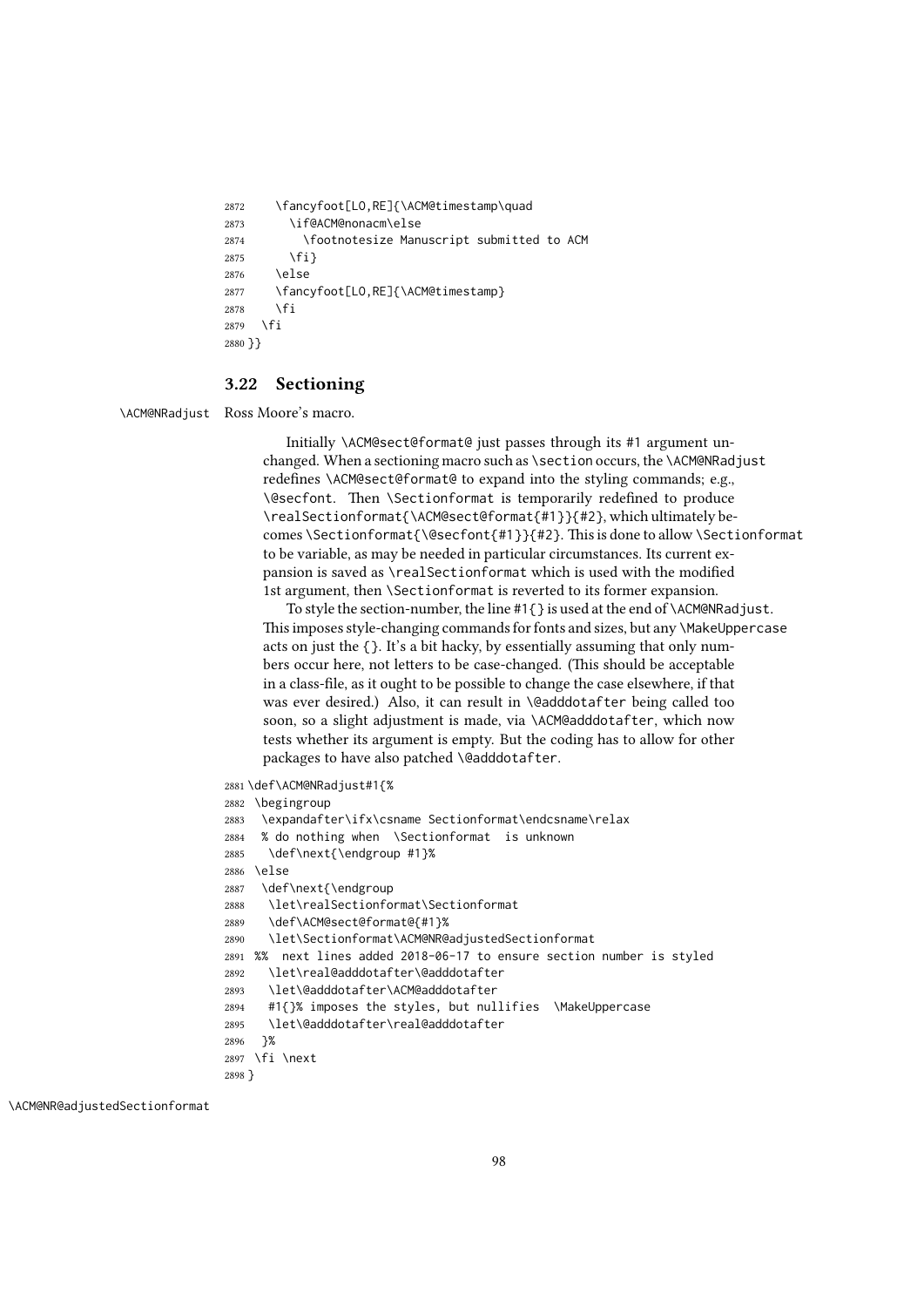```
2899 \def\ACM@NR@adjustedSectionformat#1#2{%
2900 \realSectionformat{\ACM@sect@format{#1}}{#2}%
2901 \let\Sectionformat\realSectionformat}
2902 \DeclareRobustCommand{\ACM@sect@format}{\ACM@sect@format@}
2903 \def\ACM@sect@format@null#1{#1}
2904 \let\ACM@sect@format@\ACM@sect@format@null
2905 \AtBeginDocument{%
2906 \expandafter\ifx\csname LTX@adddotafter\endcsname\relax
2907 \let\LTX@adddotafter\@adddotafter
2908 \fi
2909 }
```
\ACM@adddotafter

```
2910 \def\ACM@adddotafter#1{\ifx\relax#1\relax\else\LTX@adddotafter{#1}\fi}
```
Sectioning is different for different levels

```
2911 \renewcommand\section{\@startsection{section}{1}{\z@}%
                      2912 {-.75\baselineskip \@plus -2\p@ \@minus -.2\p@}%
                      2913 {.25\baselineskip}%
                      2914 {\ACM@NRadjust\@secfont}}
                      2915 \renewcommand\subsection{\@startsection{subsection}{2}{\z@}%
                      2916 {-.75\baselineskip \@plus -2\p@ \@minus -.2\p@}%
                      2917 {.25\baselineskip}%
                      2918 {\ACM@NRadjust\@subsecfont}}
                      2919 \renewcommand\subsubsection{\@startsection{subsubsection}{3}{\z@}%
                      2920 {-.5\baselineskip \@plus -2\p@ \@minus -.2\p@}%
                      2921 {-3.5\p{0}\%}2922 {\ACM@NRadjust{\@subsubsecfont\@adddotafter}}}
                      2923\renewcommand\paragraph{\@startsection{paragraph}{4}{\parindent}%
                      2924 {-.5\baselineskip \@plus -2\p@ \@minus -.2\p@}%
                      2925 {-3.5\p@}%
                      2926 {\ACM@NRadjust{\@parfont\@adddotafter}}}
                      2927 \newcommand\noindentparagraph{\@startsection{paragraph}{4}{\z@}%
                      2928 {-.5\baselineskip \@plus -2\p@ \@minus -.2\p@}%
                      2929 {-3.5\p@}%
                      2930 {\ACM@NRadjust{\@parfont}}}
                      2931
                      2932 \renewcommand\part{\@startsection{part}{9}{\z@}%
                      2933 {-10\p@ \@plus -4\p@ \@minus -2\p@}%
                      2934 {4\p@}%
                      2935 {\ACM@NRadjust\@parfont}}
\section@raggedright Special version of \raggedright compatible with \MakeUppercase
                      2936 \def\section@raggedright{\@rightskip\@flushglue
                      2937 \rightskip\@rightskip
                      2938 \leftskip\z@skip
                      2939 \parindent\z@}
           \@secfont
Fonts for sections etc. are different for different formats.
        \@subsecfont
2940 \def\@secfont{\sffamily\bfseries\section@raggedright\MakeTextUppercase}
     \@subsubsecfont 2941\def\@subsecfont{\sffamily\bfseries\section@raggedright}
           \@parfont
2942 \def\@subsubsecfont{\sffamily\itshape}
                      2943 \def\@parfont{\itshape}
                      2944 \setcounter{secnumdepth}{3}
```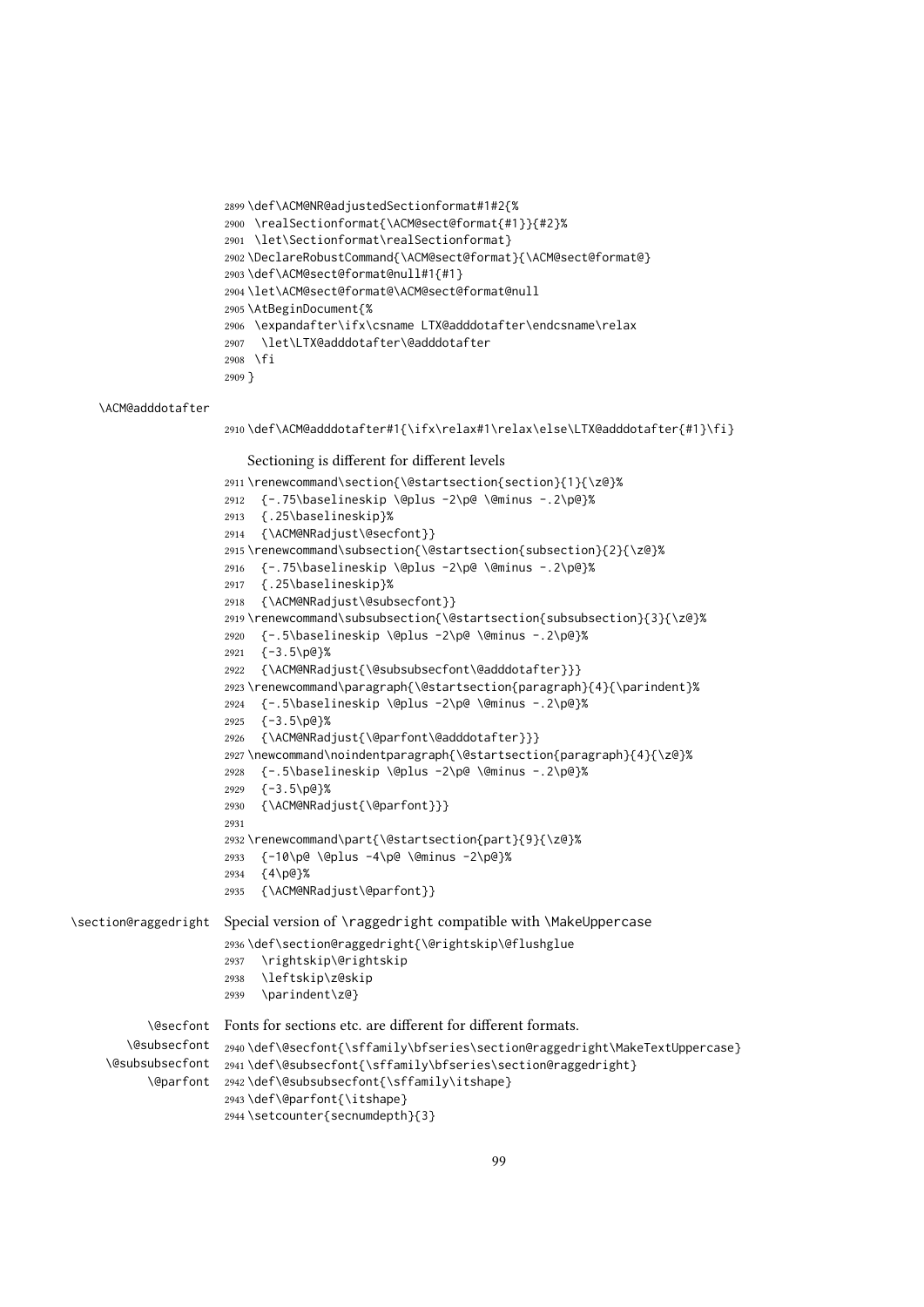```
2945 \ifcase\ACM@format@nr
               2946 \relax % manuscript
               2947 \or % acmsmall
               2948 \or % acmlarge
               2949 \def\@secfont{\sffamily\large\section@raggedright\MakeTextUppercase}
               2950 \def\@subsecfont{\sffamily\large\section@raggedright}
               2951 \or % acmtog
               2952 \def\@secfont{\sffamily\large\section@raggedright\MakeTextUppercase}
               2953 \def\@subsecfont{\sffamily\large\section@raggedright}
               2954 \or % sigconf
               2955 \def\@secfont{\bfseries\Large\section@raggedright\MakeTextUppercase}
               2956 \def\@subsecfont{\bfseries\Large\section@raggedright}
               2957 \or % siggraph
               2958 \def\@secfont{\sffamily\bfseries\Large\section@raggedright\MakeTextUppercase}
               2959 \def\@subsecfont{\sffamily\bfseries\Large\section@raggedright}
               2960 \or % sigplan
               2961 \def\@secfont{\bfseries\Large\section@raggedright}
               2962 \def\@subsecfont{\bfseries\section@raggedright}
               2963 \def\@subsubsecfont{\bfseries\section@raggedright}
               2964 \def\@parfont{\bfseries\itshape}
               2965 \def\@subparfont{\itshape}
               2966 \or % sigchi
               2967 \setcounter{secnumdepth}{1}
               2968 \def\@secfont{\sffamily\bfseries\section@raggedright\MakeTextUppercase}
               2969 \def\@subsecfont{\sffamily\bfseries\section@raggedright}
               2970 \or % sigchi-a
               2971 \setcounter{secnumdepth}{0}
               2972 \def\@secfont{\sffamily\bfseries\section@raggedright\MakeTextUppercase}
               2973 \def\@subsecfont{\sffamily\bfseries\section@raggedright}
               2974 \fi
\@adddotafter Add punctuation after a sectioning command
               2975 \def\@adddotafter#1{#1\@addpunct{.}}
```
\@addspaceafter Add space after a sectioning command \def\@addspaceafter#1{#1\@addpunct{\enspace}}

## 3.23 TOC lists

\@dotsep Related to the \tableofcontents are all the horizontal fillers. Base LATEX defines \@dottedtocline, which we should not disable. Yet, this command expects \@dotsep to be defined but leaves this to the class implementation. Since amsart does not provide this, we copy the standard variant from article here. \providecommand\*\@dotsep{4.5}

#### 3.24 Theorems

| \@acmplainbodyfont The font to typeset the body of the acmplain theorem style. |
|--------------------------------------------------------------------------------|
| 2978\def\@acmplainbodyfont{\itshape}                                           |
| \eacmplainindent The amount to indent the acmplain theorem style.              |
| 2979 \def\@acmplainindent{\parindent}                                          |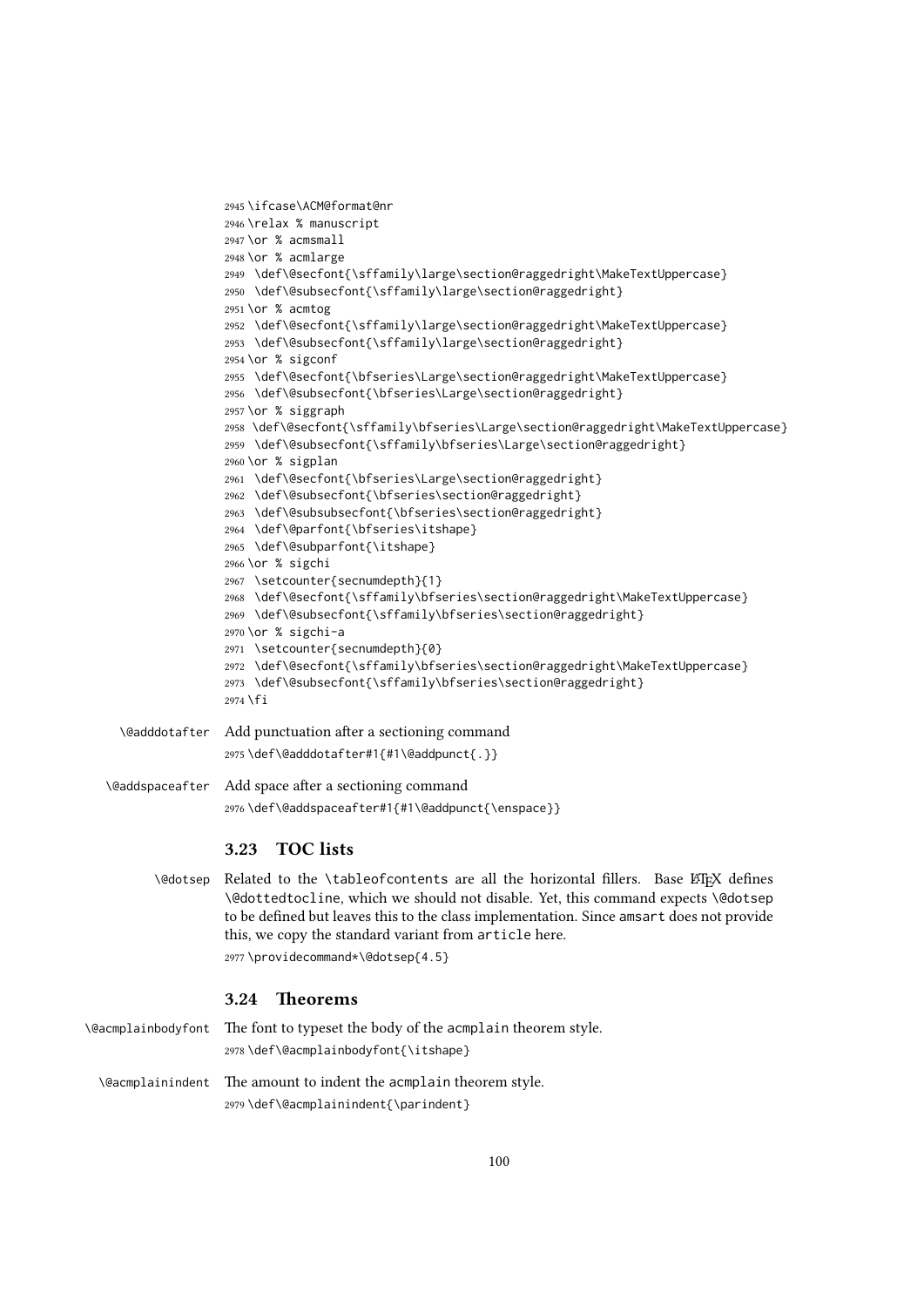| \@acmplainheadfont      | The font to typeset the head of the acmplain theorem style.                          |
|-------------------------|--------------------------------------------------------------------------------------|
|                         | 2980\def\@acmplainheadfont{\scshape}                                                 |
| \@acmplainnotefont      | The font to typeset the note of the acmplain theorem style.                          |
|                         | 2981\def\@acmplainnotefont{\@empty}                                                  |
|                         | Customization of the acmplain theorem style:                                         |
|                         | 2982 \ifcase\ACM@format@nr                                                           |
|                         | 2983 \relax % manuscript                                                             |
|                         | $2984$ \or % acmsmall                                                                |
|                         | 2985 \or % acmlarge                                                                  |
|                         | 2986 \or % acmtog                                                                    |
|                         | 2987 \or % sigconf                                                                   |
|                         | 2988 \or % siggraph                                                                  |
|                         | 2989 \or % sigplan                                                                   |
|                         | \def\@acmplainbodyfont{\itshape}<br>2990<br>\def\@acmplainindent{\z@}                |
|                         | 2991<br>\def\@acmplainheadfont{\bfseries}<br>2992                                    |
|                         | \def\@acmplainnotefont{\normalfont}<br>2993                                          |
|                         | 2994 \or % sigchi                                                                    |
|                         | 2995 \or % sigchi-a                                                                  |
|                         | $2996$ \fi                                                                           |
| acmplain                | The acmplain theorem style                                                           |
|                         | 2997\newtheoremstyle{acmplain}%                                                      |
|                         | {.5\baselineskip\@plus.2\baselineskip<br>2998                                        |
|                         | \@minus.2\baselineskip}% space above<br>2999                                         |
|                         | {.5\baselineskip\@plus.2\baselineskip<br>3000                                        |
|                         | \@minus.2\baselineskip}% space below<br>3001                                         |
|                         | {\@acmplainbodyfont}% body font<br>3002                                              |
|                         | {\@acmplainindent}% indent amount<br>3003<br>{\@acmplainheadfont}% head font<br>3004 |
|                         | {.}% punctuation after head<br>3005                                                  |
|                         | {.5em}% spacing after head<br>3006                                                   |
|                         | {\thmname{#1}\thmnumber{ #2}\thmnote{ {\@acmplainnotefont(#3)}}}% head spec<br>3007  |
| \@acmdefinitionbodyfont | The font to typeset the body of the acmdefinition theorem style.                     |
|                         | 3008\def\@acmdefinitionbodyfont{\normalfont}                                         |
| \@acmdefinitionindent   | The amount to indent the acmdefinition theorem style.                                |
|                         | 3009\def\@acmdefinitionindent{\parindent}                                            |
| \@acmdefinitionheadfont | The font to typeset the head of the acmdefinition theorem style.                     |
|                         | 3010\def\@acmdefinitionheadfont{\itshape}                                            |
| \@acmdefinitionnotefont | The font to typeset the note of the acmdefinition theorem style.                     |
|                         | 3011\def\@acmdefinitionnotefont{\@empty}                                             |
|                         | Customization of the acmdefinition theorem style:                                    |
|                         | 3012 \ifcase\ACM@format@nr                                                           |
|                         | 3013 \relax % manuscript                                                             |
|                         | $3014$ \or % acmsmall                                                                |
|                         | 3015 \or % acmlarge                                                                  |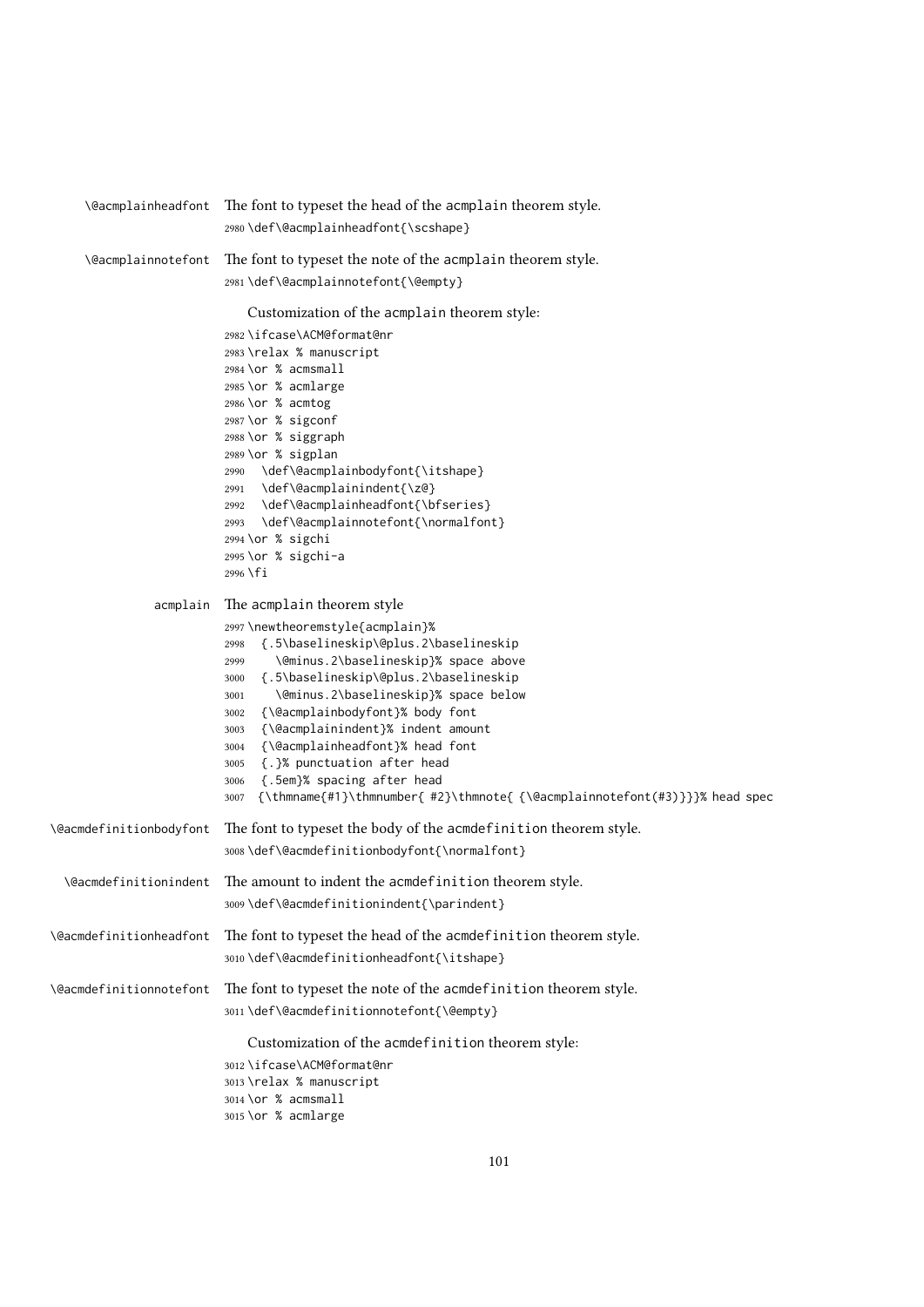```
3016 \or % acmtog
3017 \or % sigconf
3018 \or % siggraph
3019 \or % sigplan
3020 \def\@acmdefinitionbodyfont{\normalfont}
3021 \def\@acmdefinitionindent{\z@}
3022 \def\@acmdefinitionheadfont{\bfseries}
3023 \def\@acmdefinitionnotefont{\normalfont}
3024 \or % sigchi
3025 \or % sigchi-a
3026 \fi
```
acmdefinition The acmdefinition theorem style

```
3027 \newtheoremstyle{acmdefinition}%
3028 {.5\baselineskip\@plus.2\baselineskip
3029 \@minus.2\baselineskip}% space above
3030 {.5\baselineskip\@plus.2\baselineskip
3031 \@minus.2\baselineskip}% space below
3032 {\@acmdefinitionbodyfont}% body font
3033 {\@acmdefinitionindent}% indent amount
3034 {\@acmdefinitionheadfont}% head font
3035 {.}% punctuation after head
3036 {.5em}% spacing after head
3037 {\thmname{#1}\thmnumber{ #2}\thmnote{ {\@acmdefinitionnotefont(#3)}}}% head spec
```
Make acmplain the default theorem style.

#### \theoremstyle{acmplain}

Delay defining the theorem environments until after other packages have been loaded. In particular, the cleveref package must be loaded before the theorem environments are defined in order to show the correct environment name (see [https:](https://github.com/borisveytsman/acmart/issues/138) [//github.com/borisveytsman/acmart/issues/138](https://github.com/borisveytsman/acmart/issues/138)). The acmthm option is used to suppress the definition of any theorem environments. Also, to avoid obscure errors arising from these environment definitions conflicting with environments defined by the user or by user-loaded packages, we only define environments that have not yet been defined.

\AtEndPreamble{%

- \if@ACM@acmthm
- \theoremstyle{acmplain}
- \@ifundefined{theorem}{%
- \newtheorem{theorem}{Theorem}[section]
- }{}
- \@ifundefined{conjecture}{%
- \newtheorem{conjecture}[theorem]{Conjecture}

```
3047 }{}
```
- \@ifundefined{proposition}{%
- \newtheorem{proposition}[theorem]{Proposition}
- }{}
- \@ifundefined{lemma}{%
- \newtheorem{lemma}[theorem]{Lemma}
- }{}
- \@ifundefined{corollary}{%
- \newtheorem{corollary}[theorem]{Corollary}
- }{}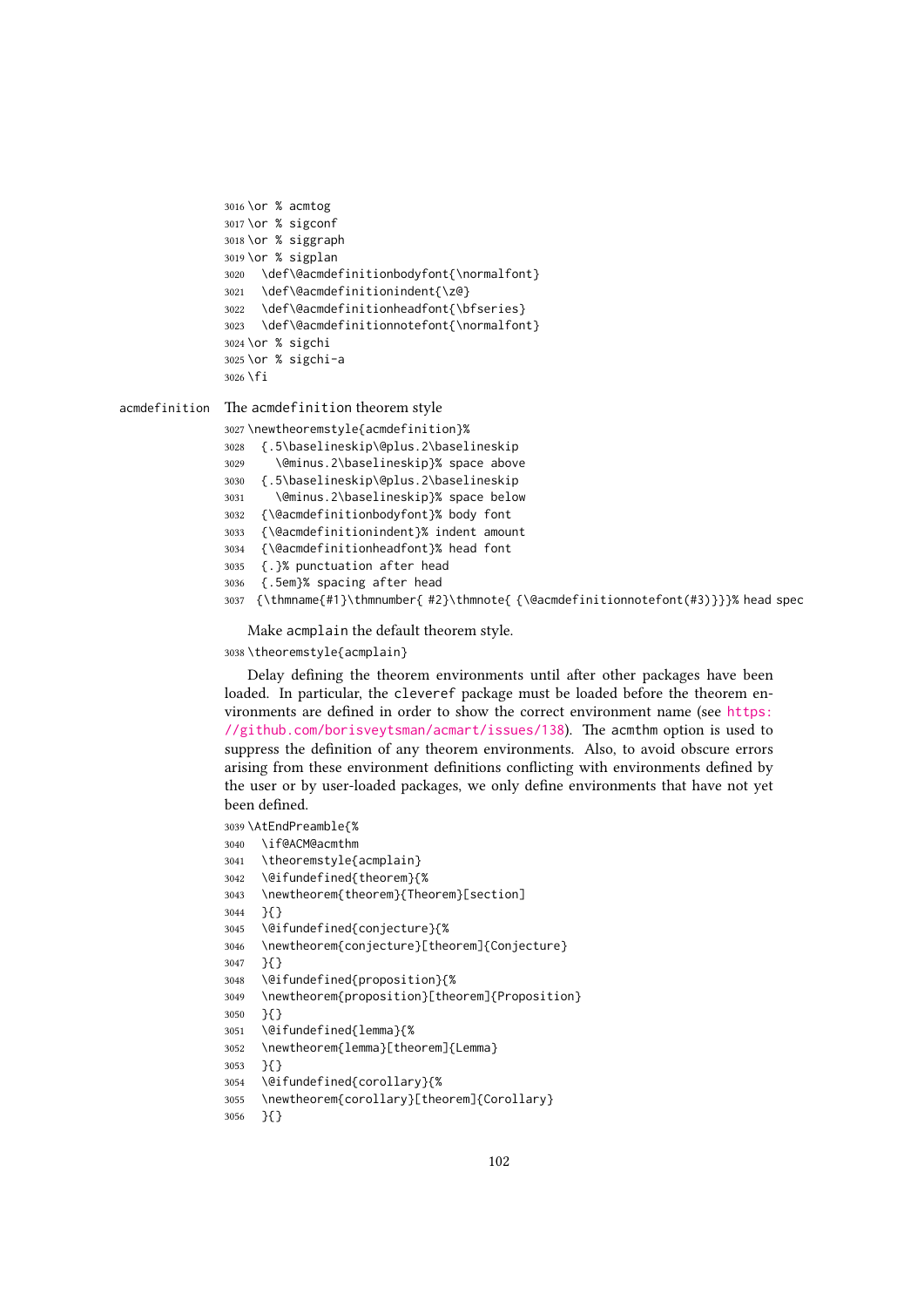```
3057 \theoremstyle{acmdefinition}
                 3058 \@ifundefined{example}{%
                 3059 \newtheorem{example}[theorem]{Example}
                 3060 }{}
                 3061 \@ifundefined{definition}{%
                 3062 \newtheorem{definition}[theorem]{Definition}
                 3063 }{}
                 3064 \fi
                 3065 \theoremstyle{acmplain}
                 3066 }
\@proofnamefont The font to typeset the proof name.
                 3067\def\@proofnamefont{\scshape}
  \@proofindent Whether or not to indent proofs.
                 3068 \def\@proofindent{\indent}
                     Customization of the proof environment.
                 3069 \ifcase\ACM@format@nr
                 3070 \relax % manuscript
                 3071 \or % acmsmall
                 3072 \or % acmlarge
                 3073 \or % acmtog
                 3074 \or % sigconf
                 3075 \or % siggraph
                 3076 \or % sigplan
                 3077 \def\@proofnamefont{\itshape}
                 3078 \def\@proofindent{\noindent}
                 3079 \or % sigchi
                 3080 \or % sigchi-a
                 3081 \fi
          proof We want some customization of the proof environment.
                 3082 \renewenvironment{proof}[1][\proofname]{\par
                 3083 \pushQED{\qed}%
                 3084 \normalfont \topsep6\p@\@plus6\p@\relax
                 3085 \trivlist
                 3086 \item[\@proofindent\hskip\labelsep
                 3087 {\@proofnamefont #1\@addpunct{.}}]\ignorespaces
                 3088 }{%
                 3089 \popQED\endtrivlist\@endpefalse
                 3090 }
```
# 3.25 Balancing columns

We need balancing only if the user did not disable it, and we use a two column format. Note that pbalance uses a different mechanism.

```
3091 \AtEndPreamble{%
3092 \if@ACM@pbalance
3093 \global\@ACM@balancefalse
3094 \ifcase\ACM@format@nr
3095 \relax % manuscript
3096 \or % acmsmall
```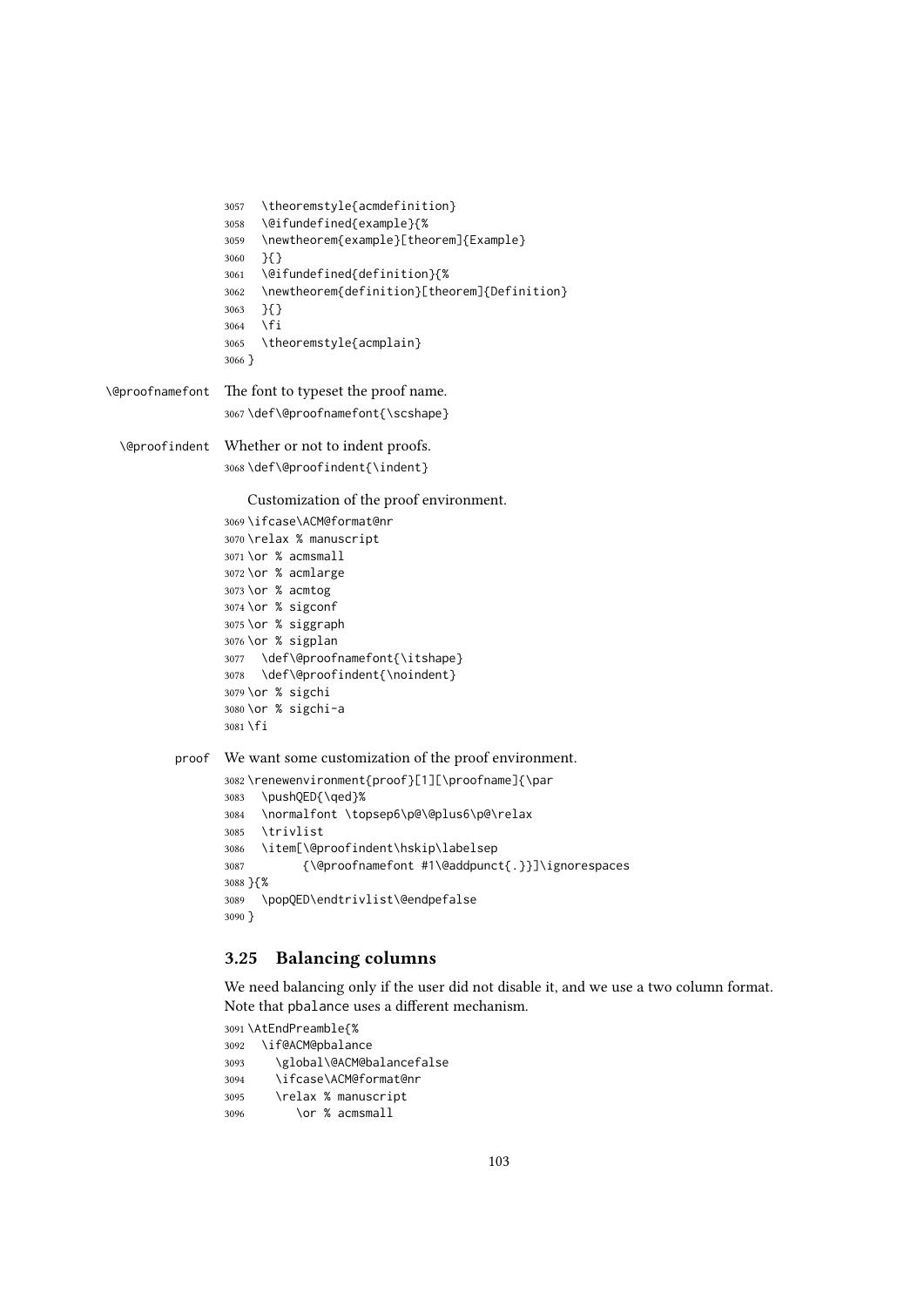| 3097   | \or % acmlarge             |
|--------|----------------------------|
| 3098   | \or % acmtog               |
| 3099   | \RequirePackage{pbalance}% |
| 3100   | \or % sigconf              |
| 3101   | \RequirePackage{pbalance}% |
| 3102   | \or % siggraph             |
| 3103   | \RequirePackage{pbalance}% |
| 3104   | \or % sigplan              |
| 3105   | \RequirePackage{pbalance}% |
| 3106   | \or % sigchi               |
| 3107   | \RequirePackage{pbalance}% |
| 3108   | \or % sigchi-a             |
| 3109   | \fi                        |
| 3110   | \fi                        |
| 3111   | \if@ACM@balance            |
| 3112   | \ifcase\ACM@format@nr      |
| 3113   | \relax % manuscript        |
| 3114   | \global\@ACM@balancefalse  |
| 3115   | \or % acmsmall             |
| 3116   | \global\@ACM@balancefalse  |
| 3117   | \or % acmlarge             |
| 3118   | \global\@ACM@balancefalse  |
| 3119   | \or % acmtog               |
| 3120   | \RequirePackage{balance}%  |
| 3121   | \or % sigconf              |
| 3122   | \RequirePackage{balance}%  |
| 3123   | \or % siggraph             |
| 3124   | \RequirePackage{balance}%  |
| 3125   | \or % sigplan              |
| 3126   | \RequirePackage{balance}%  |
| 3127   | \or % sigchi               |
| 3128   | \RequirePackage{balance}%  |
| 3129   | \or % sigchi-a             |
| 3130   | \global\@ACM@balancefalse  |
| 3131   | \fi                        |
| 3132   | \fi                        |
| 3133 } |                            |
|        | 3134 \AtEndDocument{%      |
| 3135   | \if@ACM@balance            |
| 3136   | \if@twocolumn              |
| 3137   | \balance                   |
| 3138   | \fi\fi}                    |

# 3.26 Acknowledgments

#### \acksname

\newcommand\acksname{Acknowledgments}

\acks This is a comment-like structure

 \specialcomment{acks}{% \begingroup \section\*{\acksname} 3143 \phantomsection\addcontentsline{toc}{section}{\acksname} }{%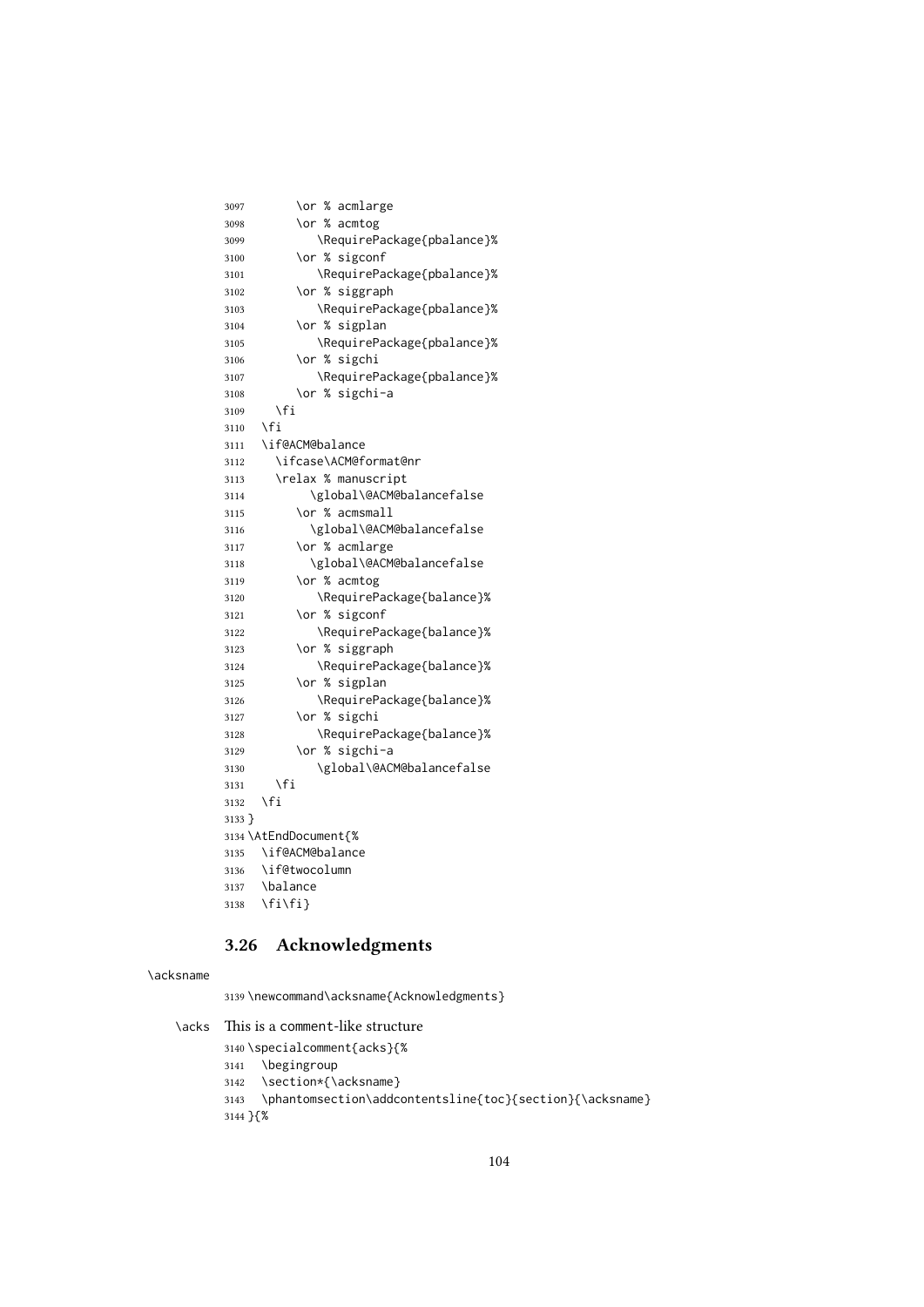```
3145 \endgroup
3146 }
```
\grantsponsor We just typeset the name of the sponsor

```
3147 \def\grantsponsor#1#2#3{#2}
```
\grantnum

```
3148 \newcommand\grantnum[3][]{#3%
3149 \def\@tempa{#1}\ifx\@tempa\@empty\else\space(\url{#1})\fi}
```
#### 3.27 Conditional typesetting

We use the comment package for conditional typesetting:

```
3150 \AtEndPreamble{%
3151 \if@ACM@screen
3152 \includecomment{screenonly}
3153 \excludecomment{printonly}
3154 \else
3155 \excludecomment{screenonly}
3156 \includecomment{printonly}
3157 \fi
3158 \if@ACM@anonymous
3159 \excludecomment{anonsuppress}
3160 \excludecomment{acks}
3161 \else
3162 \includecomment{anonsuppress}
3163 \fi}
```
## 3.28 Additional bibliography commands

\showeprint The command \showeprint has two arguments: the (optional) prefix and the eprint number. Right now the only prefix we understand is the (lowercase) word 'arxiv'.

```
3164 \newcommand\showeprint[2][arxiv]{%
3165 \def\@tempa{#1}%
3166 \ifx\@tempa\@empty\def\@tempa{arxiv}\fi
3167 \def\@tempb{arxiv}%
3168 \ifx\@tempa\@tempb\relax
3169 arXiv:\href{https://arxiv.org/abs/#2}{#2}%
3170 \else
3171 \def\@tempb{arXiv}%
3172 \ifx\@tempa\@tempb\relax
3173 arXiv:\href{https://arxiv.org/abs/#2}{#2}%
3174 \else
3175 #1:#2%
3176 \fi
3177 \fi}
```
#### 3.29 Index

\theindex Standard amsart uses plain page style in index pages. This clashes with line numbering for review option, so we redefine it.

\def\theindex{\@restonecoltrue\if@twocolumn\@restonecolfalse\fi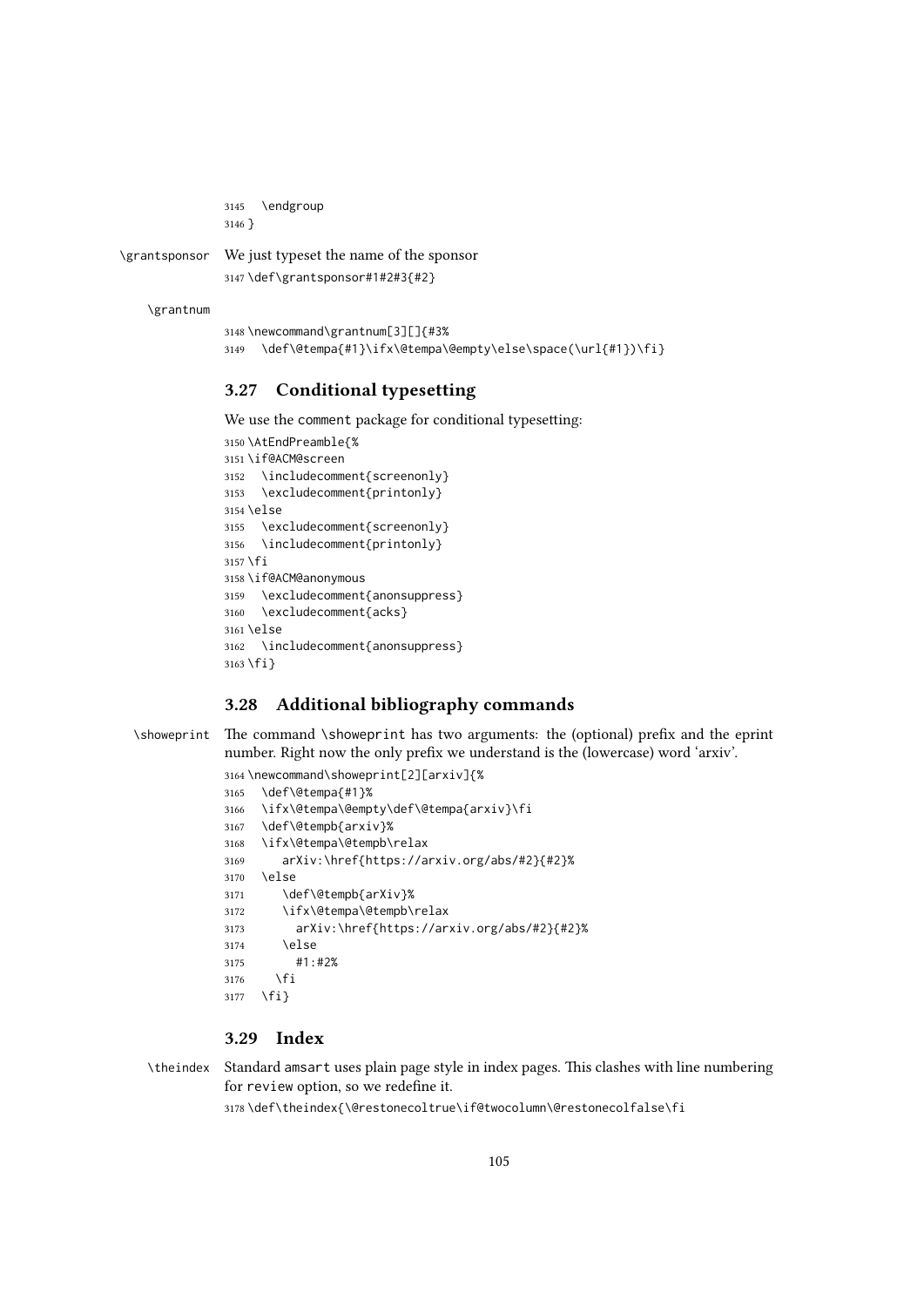- <span id="page-105-0"></span>\columnseprule\z@ \columnsep 35\p@
- \@indextitlestyle
- \let\item\@idxitem
- \parindent\z@ \parskip\z@\@plus.3\p@\relax
- \raggedright
- \hyphenpenalty\@M
- \footnotesize}

# 3.30 End of Class

\vspace We do not disable \vspace, but add warning to it

```
3186 \let\@vspace@orig=\@vspace
3187 \let\@vspacer@orig=\@vspacer
3188 \apptocmd{\@vspace}{\ClassWarning{\@classname}{\string\vspace\space should
3189 only be used to provide space above/below surrounding
3190 objects}}{}{}
3191 \apptocmd{\@vspacer}{\ClassWarning{\@classname}{\string\vspace\space should
3192 only be used to provide space above/below surrounding
3193 objects}}{}{}
3194 \let\@vspace@acm=\@vspace
3195 \let\@vspacer@acm=\@vspacer
```
\ACM@origbaselinestretch We produce an error if the user tries to change \baselinestretch

\let\ACM@origbaselinestretch\baselinestretch

- \AtEndDocument{\ifx\baselinestretch\ACM@origbaselinestretch\else
- \ClassError{\@classname}{An attempt to redefine
- \string\baselinestretch\space detected. Please do not do this for
- ACM submissions!}\fi}

 \normalsize\normalfont\frenchspacing ⟨/class⟩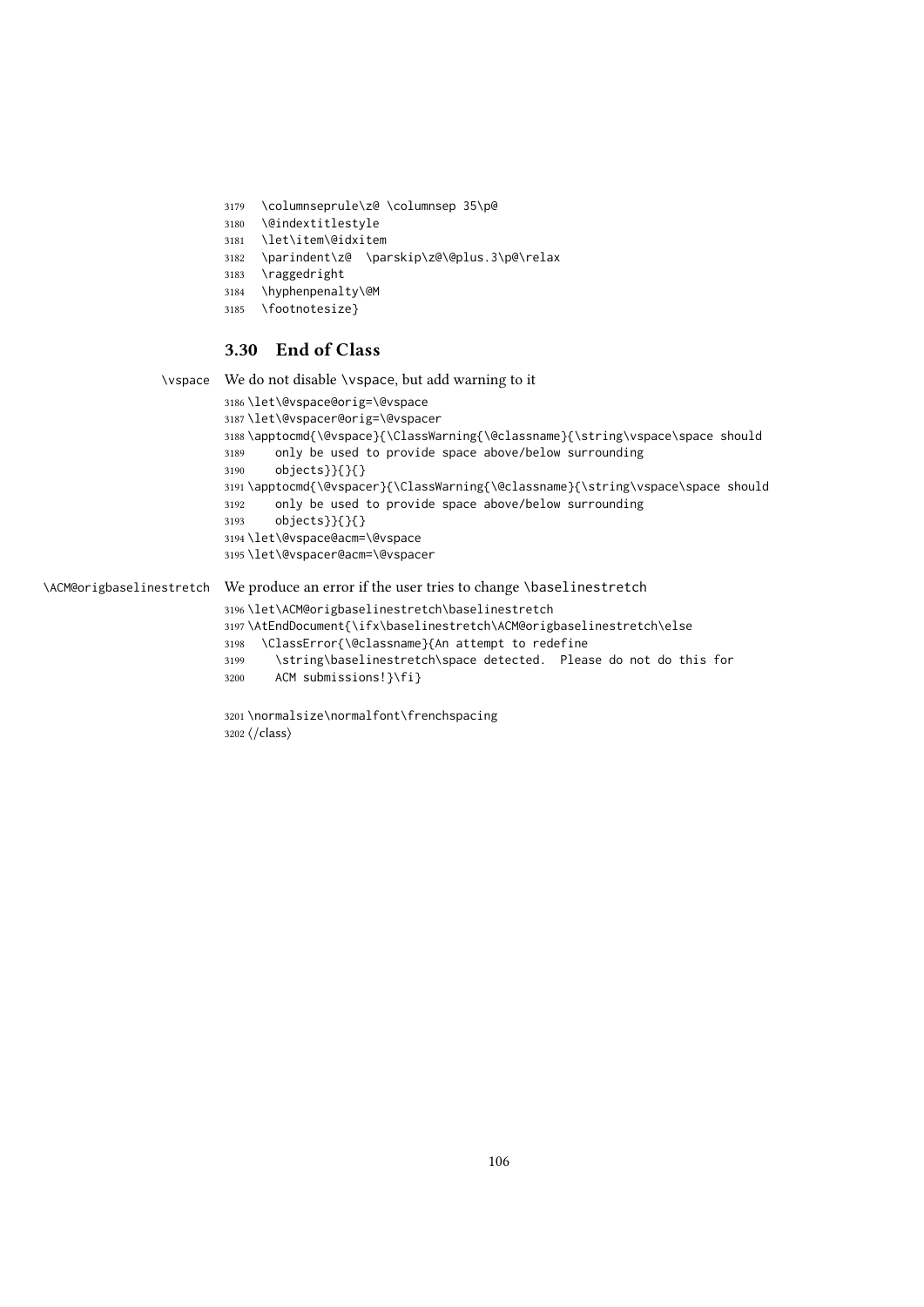# References

- [1] UK TEX Users Group. UK list of TEX frequently asked questions. [https://texfaq.](https://texfaq.org) [org](https://texfaq.org), 2019.
- [2] Michael Downes and Barbara Beeton. The amsart, amsproc, and amsbook document classes. American Mathematical Society, August 2004. [http://www.ctan.](http://www.ctan.org/pkg/amslatex) [org/pkg/amslatex](http://www.ctan.org/pkg/amslatex).
- [3] Johannes L. Braams and Javier Bezos. Babel, 2022. [http://www.ctan.org/pkg/](http://www.ctan.org/pkg/babel) [babel](http://www.ctan.org/pkg/babel).
- [4] Cristophe Fiorio. algorithm2e.sty—package for algorithms, October 2015. [http:](http://www.ctan.org/pkg/algorithm2e) [//www.ctan.org/pkg/algorithm2e](http://www.ctan.org/pkg/algorithm2e).
- [5] Rogério Brito. The algorithms bundle, August 2009. [http://www.ctan.org/pkg/](http://www.ctan.org/pkg/algorithms) [algorithms](http://www.ctan.org/pkg/algorithms).
- [6] Carsten Heinz, Brooks Moses, and Jobst Hoffmann. The Listings Package, June 2015. <http://www.ctan.org/pkg/listings>.
- [7] Simon Fear. Publication quality tables in BTEX, April 2005. [http://www.ctan.org/](http://www.ctan.org/pkg/booktabs) [pkg/booktabs](http://www.ctan.org/pkg/booktabs).
- [8] Association for Computing Machinery. ACM Visual Identity Standards, 2007. [http:](http://identitystandards.acm.org) [//identitystandards.acm.org](http://identitystandards.acm.org).
- [9] Axel Sommerfeldt. The subcaption package, April 2013. [http://www.ctan.org/](http://www.ctan.org/pkg/subcaption) [pkg/subcaption](http://www.ctan.org/pkg/subcaption).
- [10] Boris Veytsman, Bern Schandl, Lee Netherton, and C. V. Radhakrishnan. A package to create a nomenclature, September 2005. <http://www.ctan.org/pkg/nomencl>.
- [11] Nicola L. C. Talbot. User Manual for glossaries.sty v4.44, December 2019. [http:](http://www.ctan.org/pkg/glossaries) [//www.ctan.org/pkg/glossaries](http://www.ctan.org/pkg/glossaries).
- [12] David Carlisle. The textcase package, October 2004. [http://www.ctan.org/pkg/](http://www.ctan.org/pkg/textcase) [textcase](http://www.ctan.org/pkg/textcase).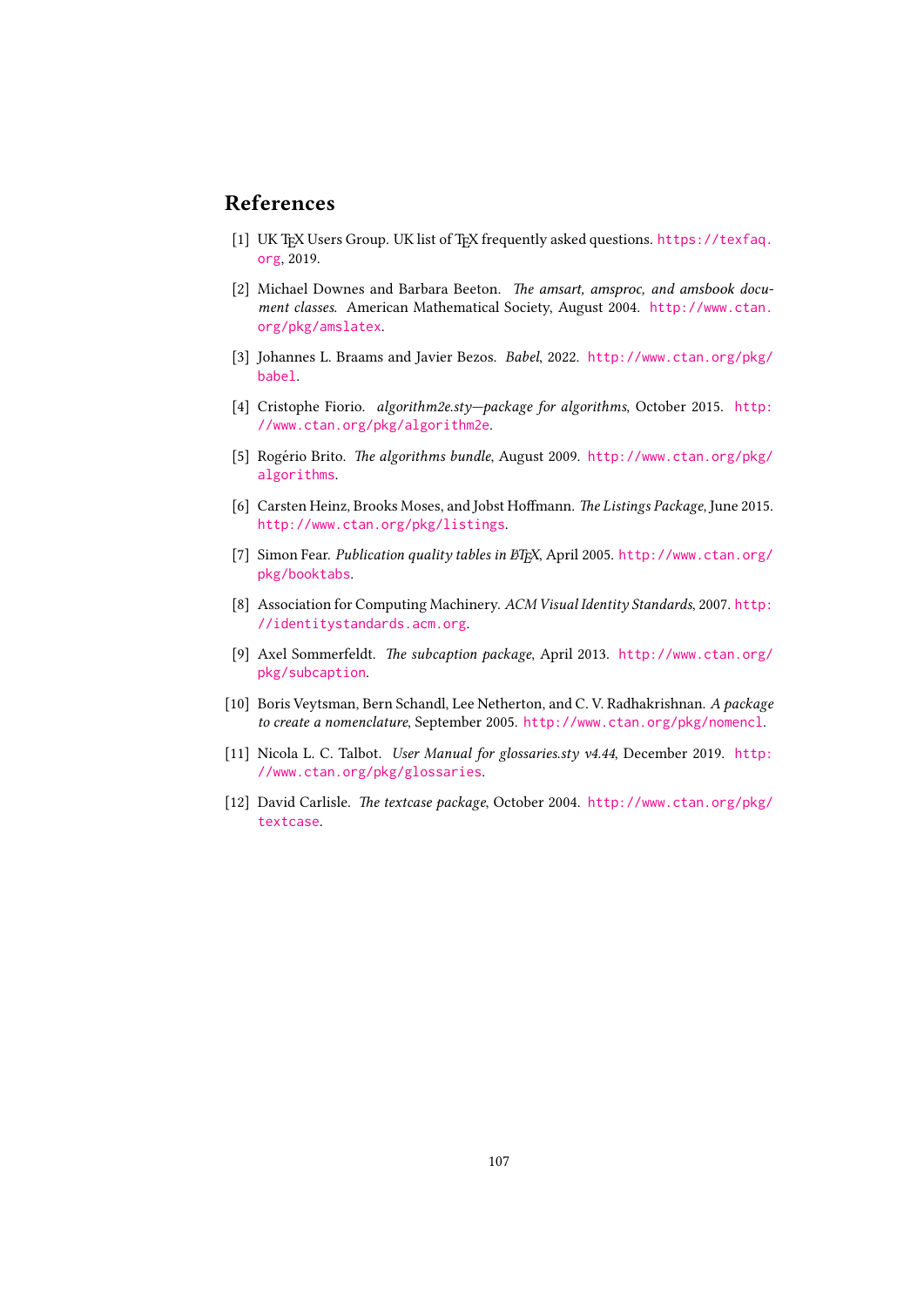# Change History

| 1.48                                                                      |    |
|---------------------------------------------------------------------------|----|
| General: Added prologue option to                                         |    |
|                                                                           | 47 |
| Bib code cleanup (Zack Weinberg)                                          | 33 |
| Documentation update (siggraph).                                          | 33 |
| 1.49                                                                      |    |
| General: New journal: DTRAP                                               | 33 |
| 1.53                                                                      |    |
| General: New journals: PACMCGIT,                                          |    |
| TIOT, TDSCI                                                               | 33 |
| Rearranged docs                                                           | 33 |
| 1.54                                                                      |    |
| General: Moved footnote stuff before                                      |    |
| hyperref call (Ross Moore)                                                | 33 |
| 1.56                                                                      |    |
| General: Documented \Description                                          | 33 |
| 1.57                                                                      |    |
| General: Booktabs package is now the                                      |    |
| default<br>.                                                              | 33 |
| 1.58                                                                      |    |
| General: Changes in samples (Enrico                                       |    |
| Gregorio) 33                                                              |    |
| New journal: HEALTH. TDS is                                               |    |
| renamed to TDSCI<br>$\mathbb{R}^n$ . The set of the set of $\mathbb{R}^n$ | 33 |
| 1.60                                                                      | 1  |
| \if@ACM@urlbreakonhyphens:                                                |    |
|                                                                           |    |
| introduced macro                                                          | 34 |
| General: New option:                                                      | 1  |
| urlbreakonhyphens                                                         | 33 |
| 1.62                                                                      | 1  |
| General: New journal: TELO                                                | 33 |
| 1.63                                                                      |    |
| General: New journal: FACMP                                               | 33 |
| New journal: TQUANT                                                       | 33 |
| 1.63a                                                                     |    |
| General: Move: TQUANT to TQC                                              | 33 |
| 1.64                                                                      |    |
| General: Putting abstract after                                           |    |
| \maketitle now causes an error . 33                                       |    |
| 1.65                                                                      |    |
| General: New journal: DGOV                                                | 33 |
| 1.66                                                                      |    |
| <b>\@mkauthorsaddresses: Added</b>                                        |    |
| warning for missing addresses                                             | 90 |
| \ccsdesc@parse: Added warning for                                         |    |
| missing concepts $\dots \dots \dots$                                      |    |
| \if@ACM@printacmref: Added                                                | 71 |
|                                                                           |    |
| warning for longer papers                                                 | 69 |
| \keywords: Added warning for                                              |    |
| missing keywords $\dots\dots\dots\dots$                                   | 69 |

| General: ACM reference format is now<br>mandatory for papers over one<br>page; CCS concepts and keywords |    |
|----------------------------------------------------------------------------------------------------------|----|
| are now mandatory for papers<br>over two pages                                                           | 33 |
| Authors' addresses are mandatory                                                                         |    |
| for journal articles<br>.<br>1.69                                                                        | 33 |
| \vspace: Added the changed                                                                               |    |
| command to avoid grouping 106                                                                            |    |
| 1.70                                                                                                     |    |
| General: Name change for TDS                                                                             | 56 |
| 1.71                                                                                                     |    |
| General: Bibliography change: volume                                                                     |    |
| for @inproceedings is now in<br>brackets together with series                                            |    |
| LuaTeX now uses the OTF versions                                                                         | 33 |
| of fonts                                                                                                 | 33 |
| Retired sigchi and sigchi-a<br>.                                                                         | 33 |
| 1.75                                                                                                     |    |
| General: Documentation update                                                                            | 33 |
| 1.78                                                                                                     |    |
| General: Documentation update: Word                                                                      |    |
| count                                                                                                    | 33 |
| 1.79                                                                                                     |    |
| General: Updated indormation for                                                                         |    |
| TAP, TCPS, TEAC                                                                                          | 56 |
| 1.80                                                                                                     |    |
| General: Added DLT and FAC                                                                               | 56 |
| 1.82                                                                                                     |    |
| General: Updated abbreviations and                                                                       |    |
| codes for several journals 56                                                                            |    |
| 1.84                                                                                                     |    |
| General: New journals: JDS,                                                                              |    |
| GAMES<br>33, 56                                                                                          |    |
|                                                                                                          |    |
| v1.00                                                                                                    |    |
| General: First released version                                                                          | 33 |
| v1.01                                                                                                    |    |
| General: Changed hyperref colors in                                                                      |    |
| screen mode (closes https:                                                                               |    |
| //github.com/borisveytsman/                                                                              |    |
| $acmart/issues/1) \ldots \ldots$                                                                         | 33 |
| Defined ACM colors<br>.<br>Explicitly put draft option (closes                                           | 33 |
| https:                                                                                                   |    |
| //github.com/borisveytsman/                                                                              |    |
| acmart/issues/4)<br>.                                                                                    | 36 |
| Set headheight to 1pc for all                                                                            |    |

formats (closes [https:](https://github.com/borisveytsman/acmart/issues/5)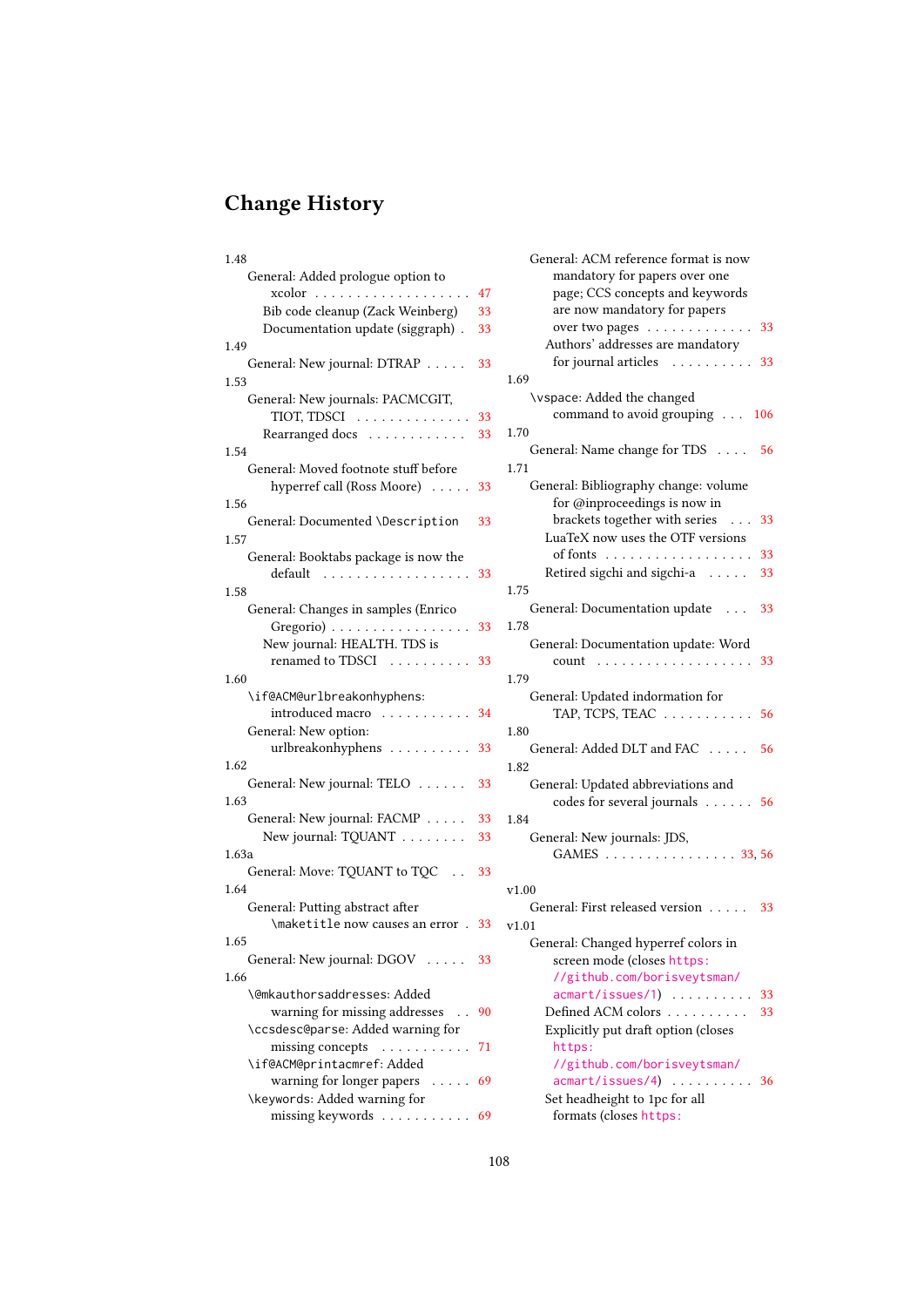| //github.com/borisveytsman/<br>$acmart/issues/5)$ 33 |    |
|------------------------------------------------------|----|
| v1.02                                                |    |
| General: Added TOPS and TSC (closes                  |    |
| https:                                               |    |
| //github.com/borisveytsman/                          |    |
| acmart/issues/12)<br>$\ldots \ldots \ldots$ 33       |    |
|                                                      |    |
| Documentation changes (closes                        |    |
| https:                                               |    |
| //github.com/borisveytsman/<br>$acmart/issues/13)$   |    |
|                                                      | 33 |
| v1.03                                                |    |
| \@formatdoi: Added macro                             | 73 |
| \if@ACM@authorversion: Added                         |    |
| macro                                                | 35 |
| \maketitle: Added special case of                    |    |
| authorversion                                        | 77 |
| General: Added anonsuppress                          |    |
| environment                                          | 33 |
| Added authorversion option (closes                   |    |
| https:                                               |    |
| //github.com/borisveytsman/                          |    |
| $acmart/issues/9)$ 33                                |    |
| v1.04                                                |    |
| \acmArticleSeq: Name change by                       |    |
| Matthew Fluet                                        | 67 |
| \acmD0I: Name change by Matthew                      |    |
|                                                      | 68 |
| \acmISBN: Name change by Matthew                     |    |
| Fluet                                                | 68 |
| $\ldots$ .<br>General: Updated bibliography for      |    |
|                                                      |    |
| siggraph                                             | 33 |
| v1.05                                                |    |
| General: Added processing doi                        |    |
| numbers for acmsiggraph and doi                      |    |
| numbers for sigproc.bib $\ldots \ldots$              | 33 |
| Patched \setcitestyle command;                       |    |
| closes https:                                        |    |
| //github.com/borisveytsman/                          |    |
| $a$ cmart/issues/19                                  | 33 |
| v1.06                                                |    |
| \@ACM@badge@skip: Added macro                        | 68 |
| \@ACM@badge@width: Added macro .                     | 68 |
| \@ACM@title@width: Added macro                       | 68 |
| \@mktitle@i: Added processing                        |    |
| badges<br>.                                          | 82 |
| Made generic                                         | 82 |
| \@mktitle@ii: Now this macro is                      |    |
| obsolete<br>.                                        | 83 |
| \@mktitle@iii: Added processing                      |    |
| badges<br>.                                          | 83 |
| Made more generic                                    | 83 |
| \@mktitle@iv: Made more generic .                    |    |
|                                                      | 83 |

| \@printtopmatter: Added processing                     |    |
|--------------------------------------------------------|----|
| badges                                                 | 80 |
| \@subtitlefont: Added macro                            | 82 |
| \@titlefont: Added macro                               | 81 |
| \acmBadgeL: Added macro                                | 68 |
| \acmBadgeR: Added macro                                | 68 |
| \if@ACM@badge: Added macro                             | 68 |
| v1.07                                                  |    |
|                                                        |    |
| \maketitle: Corrected a bug with<br>abstract footnotes |    |
|                                                        | 77 |
| Corrected a bug with permssion                         |    |
| and footnotes order                                    | 77 |
| v1.08                                                  |    |
| General: SIGPLAN reformatting by                       |    |
| Matthew Fluet                                          | 33 |
| Typos corrected (Tobias Pape)                          | 33 |
| v1.09                                                  |    |
| General: Revert SIGPLAN caption                        |    |
| rules                                                  | 33 |
| v1.10                                                  |    |
| \maketitle: Corrected a bug with doi                   |    |
| in manuscript and author vertsion,                     |    |
| https:                                                 |    |
| //github.com/borisveytsman/                            |    |
| acmart/issues/36                                       | 77 |
|                                                        |    |
| General: Changes of                                    |    |
| 'licensedothergov' wording                             | 72 |
| standardpagestyle: Reversed folios                     |    |
| $location \dots \dots \dots \dots$                     | 94 |
| v1.11                                                  |    |
| General: Customization of ACM                          |    |
| theorem styles and proof                               |    |
| environment by Matthew Fluet                           | 33 |
| v1.12                                                  |    |
| \@marginfigure: Now centering by                       |    |
| default<br>$\ldots$<br>.                               | 54 |
| \@margintable: Now centering by                        |    |
| default<br>.                                           | 54 |
| \@parfont: Moved to                                    |    |
| \section@raggedright                                   | 99 |
| \copyrightpermissionfootnoterule:                      |    |
| Added macro                                            | 49 |
| \descriptionlabel: Redefined                           | 56 |
|                                                        |    |
| \footnoterule: Made shorter                            | 50 |
| \if@ACM@natbib@override:Added                          |    |
|                                                        | 35 |
| \if@ACM@newfonts: Added macro                          | 51 |
| \maketitle: Moved thankses to                          |    |
| copyrightpermission box                                | 77 |
| \section@raggedright: Introduced                       |    |
|                                                        | 99 |
| General: Added graceful behavior                       |    |
| when libertine fonts are absent                        | 50 |
| Documentation updates 33                               |    |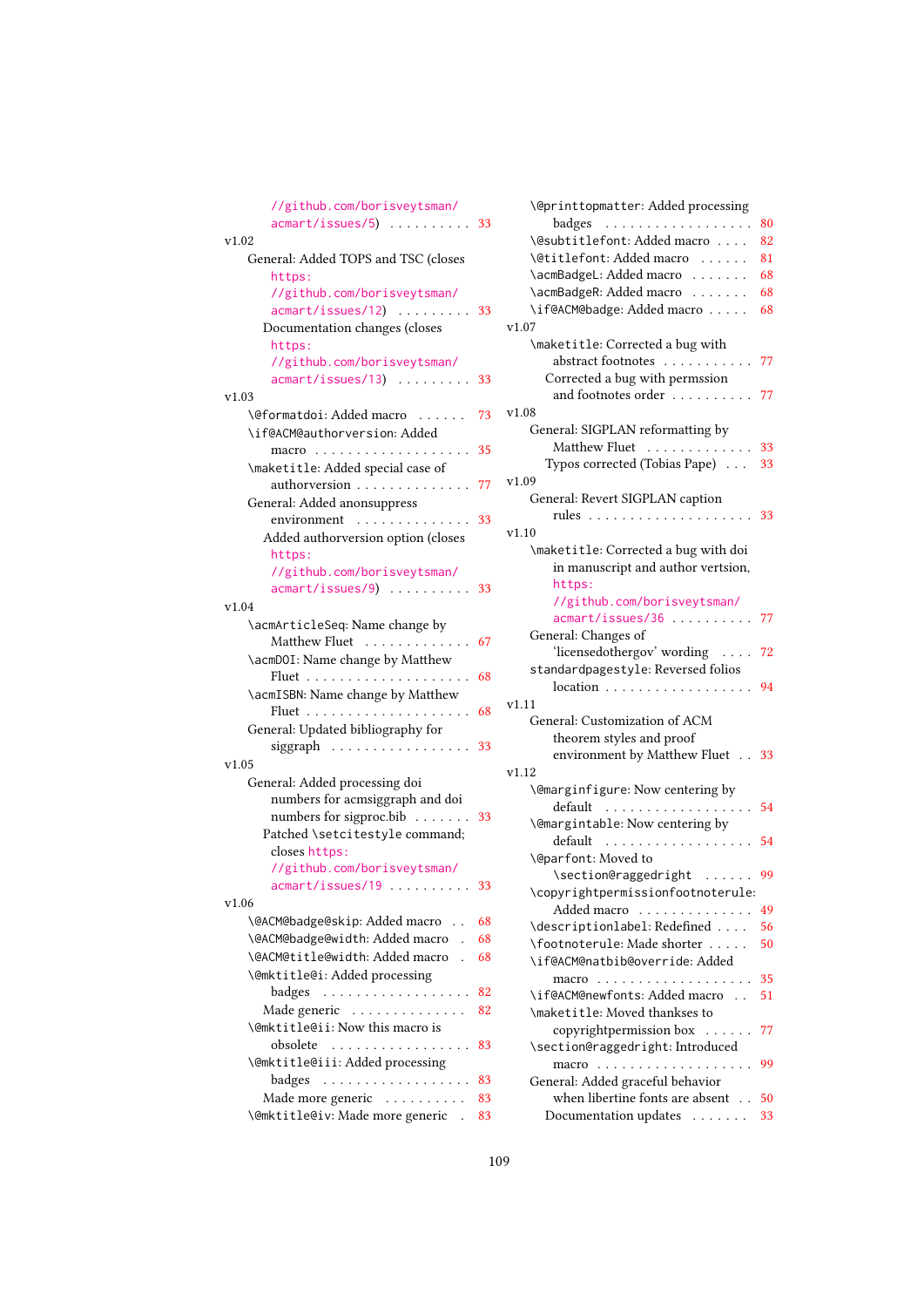## v1.13

| \@mpfootnotetext: Made minipage                       |
|-------------------------------------------------------|
| footnotes centered<br>45                              |
| \bibliographystyle: Redefined                         |
| 47                                                    |
| \bibstyle@acmauthoryear: Added                        |
| 40                                                    |
| \bibstyle@acmnumeric: Added                           |
| 41                                                    |
| \if@ACM@printfolios: Added macro<br>69                |
| General: Font adjustments for                         |
| acmsmall<br>85                                        |
| Increased font size for ACM Large<br>38               |
| Print bibliographic information by                    |
| default for the proceedings<br>70                     |
| standardpagestyle: Added headers                      |
| for sigs $\ldots \ldots \ldots \ldots \ldots$<br>94   |
| Expanded headers for sigchi-a<br>94                   |
| Suppressed folios if sig<br>94                        |
| v1.14                                                 |
| \bibstyle@acmauthoryear: Moved                        |
| def of \bibstyle@acmauthoryear                        |
| before use<br>40                                      |
| \bibstyle@acmnumeric: Moved def of                    |
| \bibstyle@numeric before use<br>41                    |
| General: \citestyle updates                           |
| (Matthew Fluet)<br>33<br>Patched \citestyle           |
| 39<br>v1.15                                           |
| \@ACM@addtoaddress: Added macro<br>84                 |
| \@mkauthors@iii: New authors                          |
| system $\ldots \ldots \ldots \ldots \ldots$<br>88     |
| \@shortauthors: Introduced macro .<br>94              |
| \@typeset@author@bx: Moved to                         |
| separate macro<br>87                                  |
| \acks: Added macro 104                                |
| \affiliation: Added code for author                   |
| groups $\ldots \ldots \ldots \ldots \ldots \ldots$ 65 |
| \author: Added code for author                        |
| groups 64                                             |
| \city: Added macro  84                                |
| \country: Added macro<br>84                           |
| \department: Added macro<br>84                        |
| \grantnum: Added macro<br>105                         |
| \grantsponsor: Added macro<br>105                     |
| \if@insideauthorgroup: Introduced                     |
| 64                                                    |
| \institution: Added macro<br>84<br>and the con-       |
| \num@authorgroups: Renamed<br>64                      |
| \orcid: Introduced macro<br>66<br>1.1.1.1.1.1         |
| \position: Added macro<br>84                          |
| \postcode: Added macro<br>84                          |
| \state: Added macro<br>$\alpha$<br>84                 |
| \streetaddress: Added macro<br>84                     |

|   | standardpagestyle: Better handling                                                                              |
|---|-----------------------------------------------------------------------------------------------------------------|
|   | of anonymous mode<br>94                                                                                         |
| 5 | v1.16                                                                                                           |
|   | \@headfootfont: Added macro<br>94                                                                               |
|   | General: Formatting header/footer                                                                               |
|   | (Matthew Fluet)<br>33                                                                                           |
|   | standardpagestyle: Customize                                                                                    |
|   | header/footer text font<br>94                                                                                   |
|   | v1.17                                                                                                           |
|   | \@makefnmark: Redefined<br>45                                                                                   |
|   | \@mkauthors: TOG now uses the same                                                                              |
|   | authors block as other journals<br>84                                                                           |
|   | \@mkauthors@ii:Deleted<br>87                                                                                    |
|   | \@mkbibcitation: Added \nobreak<br>91                                                                           |
| ) | Changed format for sigs<br>91                                                                                   |
|   | \acmArticle: The default is now                                                                                 |
|   |                                                                                                                 |
|   | 67<br>numerical                                                                                                 |
|   | \acmMonth: The default must be                                                                                  |
|   | numerical. Closes #50.<br>67                                                                                    |
|   | \acmNumber: The default is now                                                                                  |
|   | numerical<br>67                                                                                                 |
|   | \acmVolume: The default is now                                                                                  |
|   | numerical<br>67                                                                                                 |
|   | \acmYear: The default is now                                                                                    |
|   | numerical<br>67                                                                                                 |
|   | \description: Decreased indent<br>56                                                                            |
|   | \grantnum: Added url<br>105                                                                                     |
|   | \grantsponsor: Renamed<br>105                                                                                   |
|   | \if@ACM@printacmref: Renamed                                                                                    |
|   | from \if@ACM@printbib  69                                                                                       |
|   | General: Slightly decreased margins                                                                             |
|   | 48<br>for sigs                                                                                                  |
| Į | standardpagestyle: Added paper                                                                                  |
|   | title to sigs<br>94                                                                                             |
|   | v1.18                                                                                                           |
| Į | \@mkauthors@i: Now we andify                                                                                    |
|   | affiliations<br>86                                                                                              |
|   | \@typeset@author@line: Added                                                                                    |
|   | $macro \dots \dots$<br>$\mathbb{R}^2$ . $\mathbb{R}^2$ , $\mathbb{R}^2$ , $\mathbb{R}^2$ , $\mathbb{R}^2$<br>86 |
|   | General: Natbib is now the default for                                                                          |
|   | all formats $\dots \dots$<br>33                                                                                 |
| ŀ | v1.19                                                                                                           |
|   | \@mkabstract: Include 'Abstract' in                                                                             |
|   |                                                                                                                 |
|   | PDF bookmarks (Matthew Fluet).<br>91                                                                            |
|   | \acks: Include 'Acknowledgements' in                                                                            |
|   | PDF bookmarks (Matthew Fluet)<br>104                                                                            |
|   | General: Include 'Abstract',                                                                                    |
|   | 'Acknowledgements', and                                                                                         |
|   | 'References' in PDF bookmarks                                                                                   |
|   | (Matthew Fluet)<br>33<br>$\ldots$ .<br>                                                                         |
|   | Include 'References' in PDF                                                                                     |
|   | bookmarks (Matthew Fluet)<br>39                                                                                 |
|   | v1.20                                                                                                           |
|   |                                                                                                                 |

\@mkabstract: Deleted spurious space [91](#page-90-0)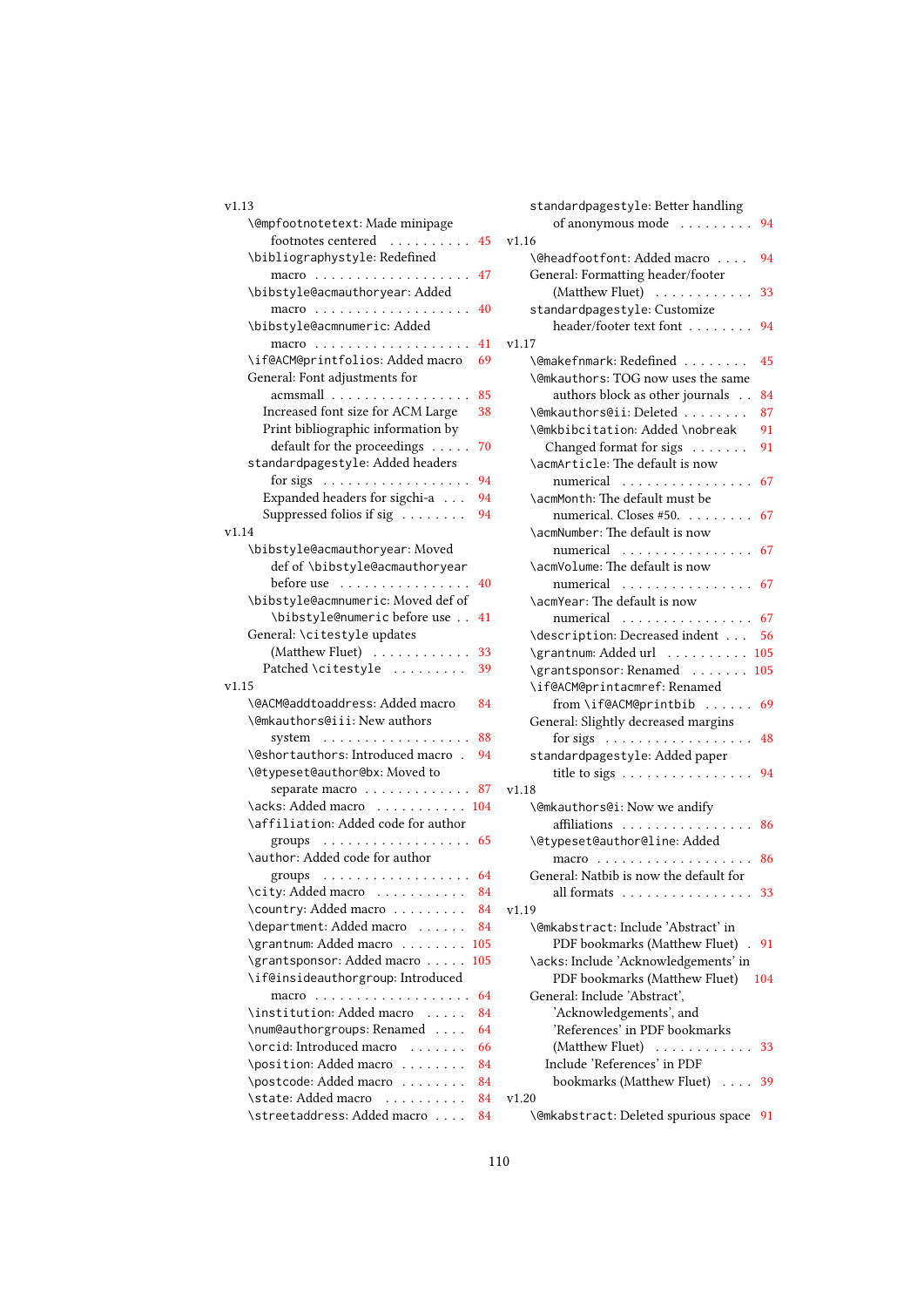| General: Bug fixes for bst<br>33                 |
|--------------------------------------------------|
| v1.21<br>\showeprint: Added macro  105           |
| v1.22                                            |
| General: More bibliography changes               |
| for Aptara<br>33                                 |
| v1.23                                            |
| General: Add PACMPL journal option<br>33         |
| v1.24                                            |
| General: Add IMWUT journal option<br>56<br>v1.25 |
| General: Updated PACMPL<br>56                    |
| v1.26                                            |
| General: Corrected \shortcite bug.<br>33         |
| Documentation typos fixed (thanks                |
| to Stephen Spencer)<br>33                        |
| v1.27                                            |
| \if@ACM@printccs: Typo corrected<br>69<br>v1.28  |
| \ccsdesc@parse: Change from \to to               |
| \textrightarrow (Matteo                          |
| Riondato)<br>71<br>.                             |
| General: Corrected option natbib                 |
| behavior<br>41                                   |
| Got rid of warnings in pdf keywords<br>46        |
| v1.29                                            |
| \@mkabstract: Removed spurious                   |
| indentation (John Wickerson)<br>91               |
| \ccsdesc@parse: Add spacing after                |
| bullet and around rightarrow;                    |
| semicolon separators no longer in                |
| bold/italic (John Wickerson)<br>71               |
| General: Increased head to 13pt<br>48            |
| standardpagestyle: Corrected                     |
| printfolios (Matthew Fluet)<br>94                |
| v1.30                                            |
| \department: Added optional                      |
| parameter<br>.<br>84                             |
| General: Added \frenchspacing<br>106             |
| Bibtex style now recognizes https://             |
| 33<br>in doi<br>.                                |
| Switched to T1: looks like libertine             |
| has problems with \1 in OT1<br>$\ldots$<br>51    |
| Updated IMWUT and PACMPL<br>56                   |
| v1.31                                            |
| <b>\@additionalaffiliation: Added</b>            |
| 65                                               |
| \@mkbibcitation: Disabled linebreak<br>91        |
| \@startsection: Added                            |
| \tochangmeasure<br>43                            |
| Rededined macro<br>44                            |
| \@textbottom: Redefined<br>50                    |
| \acmMonth: The default now is the                |
| current month (Matteo Riondato)<br>67            |

| \acmYear: The default now is the     |    |
|--------------------------------------|----|
| current year (Matteo Riondato)       | 67 |
| \additionalaffiliation: Added        |    |
|                                      | 65 |
| \l@subsection: Redefined macro       | 45 |
| \l@subsubsection: Redefined macro    | 45 |
| General: Documentation changes       | 33 |
| v1.32                                |    |
| \@formatdoi: New doi format          | 73 |
| General: Added POMACS journal        |    |
| $option \ldots \ldots \ldots \ldots$ | 33 |
| Format siggraph is now obsolete .    | 33 |
|                                      |    |
| v1.33                                |    |
| \@ACM@addtoaddress: Added            |    |
| obeypunctuation code<br>.            | 84 |
| \@mkauthors@i: Added                 |    |
| obeypunctuation code  86             |    |
| \@mkauthors@iii:Added                |    |
| obeypunctuation code                 | 88 |
| \@mkauthors@iv: Added                |    |
| obeypunctuation code                 | 89 |
| \@subtitlefont: Added                |    |
| \normalsize                          | 82 |
| \ACM@linecountL: Renamed macro .     | 93 |
| \ACM@linecountR: Added macro         | 93 |
| \ACM@timestamp: Added current page   |    |
| $number \ldots \ldots \ldots \ldots$ | 93 |
| Added macro (Michael D. Adams).      | 93 |
| Added submission id<br>.             | 93 |
| \acmSubmissionID: Added macro        | 68 |
| \city: Added obeypunctuation code    | 84 |
| \country: Added obeypunctuation      |    |
| code<br>.                            | 84 |
| \department: Added obeypunctuation   |    |
| code                                 | 84 |
| \if@ACM@affiliation@obeypunctuation: |    |
| Added macro                          | 65 |
| \if@ACM@authordraft: Added macro     |    |
|                                      | 36 |
| \if@ACM@natbib@override:Deleted      |    |
|                                      | 35 |
| \if@ACM@timestamp: Added macro       |    |
| (Michael D. Adams) $\dots \dots$     | 36 |
| \institution: Added                  |    |
| obeypunctuation code                 | 84 |
| \maketitle: Fixed the bug with       |    |
| figures on top and bottom of the     |    |
| title page, thanks to David Epstein  | 77 |
| \position: Added obeypunctuation     |    |
| code                                 | 84 |
| \postcode: Added obeypunctuation     |    |
| code<br>.                            | 84 |
| \state: Added obeypunctuation code   | 84 |
| \streetaddress: Added                |    |
| obeypunctuation code                 | 84 |
|                                      |    |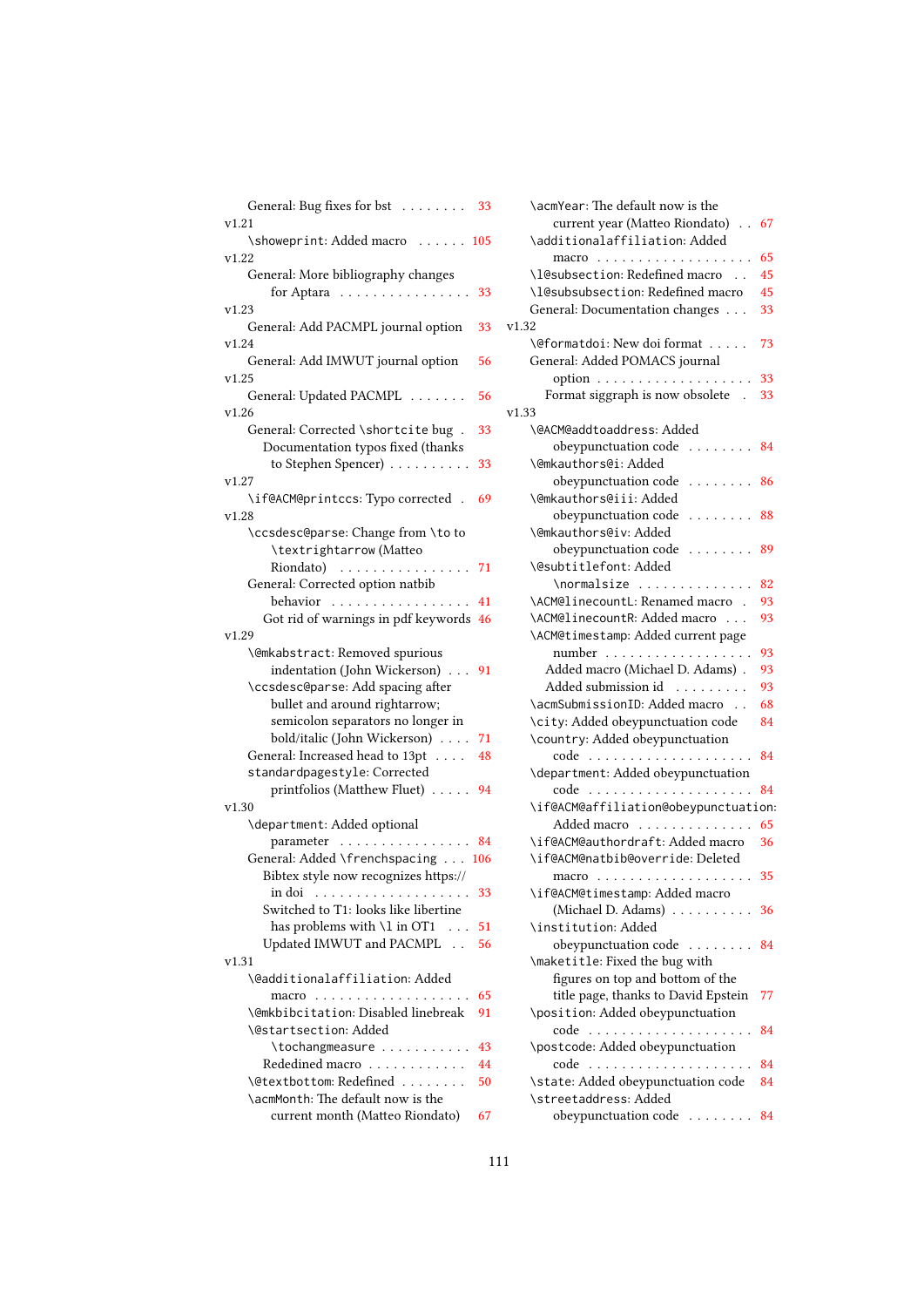| General: Added acmart-preload-hook                              | 33 |
|-----------------------------------------------------------------|----|
| Added cmap and glyphtounicode                                   | 50 |
| BibTeX comma before articleno bug                               |    |
| corrected                                                       | 33 |
| BibTeX crossref bug corrected                                   | 33 |
| BibTeX numpages bug corrected .                                 | 33 |
| Documentation updates                                           | 33 |
| Moved \citename definition for                                  |    |
| non-natbib bibliography, so a                                   |    |
| package may redefine it                                         | 46 |
| Switched to Type 1 fonts for                                    |    |
| libertine even if OTF-capable                                   |    |
| engine is used (Kai Mindermann).                                | 51 |
| firstpagestyle: Added right<br>linecount for two-column formats |    |
| Added timestamp (Michael                                        | 97 |
| $D. Adams) \dots \dots \dots \dots \dots \dots$                 | 97 |
| standardpagestyle: Added right                                  |    |
| linecount for two-column formats                                | 94 |
| Added timestamp (Michael                                        |    |
| $D. Adams) \dots \dots \dots \dots \dots \dots$                 | 94 |
| v1.34                                                           |    |
| \@mkbibcitation: Deleted DOI from                               |    |
| doi numbers                                                     | 91 |
| \ACM@linecount@bx: Rulers now are                               |    |
| continuous                                                      | 92 |
| \ACM@linecountL: Rulers now are                                 |    |
| continuous                                                      | 93 |
| \ACM@linecountR: Rulers now are                                 |    |
| continuous                                                      | 93 |
| \maketitle: Added date to the                                   |    |
| bibstrip in conf proceedings                                    | 77 |
| Deleted 'DOI' from doi numbers                                  | 77 |
| Rearranged bibstrip<br>The \terms command is now                | 77 |
| obsolete                                                        |    |
| \terms: The \terms command now                                  | 77 |
| just produces a warning                                         | 68 |
| v1.35                                                           |    |
| \bibstyle@acmauthoryear:Square                                  |    |
| brackets for author-year style                                  | 40 |
| General: BibTeX bug fixed: et al.                               | 33 |
| If the copyright is set to usgov or                             |    |
| rigtsretained, the price is                                     |    |
| suppressed                                                      | 72 |
| v1.36                                                           |    |
| \@ACM@authorsperrow: Added macro                                | 70 |
| \@mkauthors@iii: Added                                          |    |
| authorsperrow overrride<br>.                                    | 88 |
| \@mkauthors@iv: Added                                           |    |
| authorsperrow overrride                                         | 89 |
| \if@ACM@authordraft: Corrected                                  |    |
| typo, thanks to bargteil $\ldots \ldots$                        | 36 |

| General: Added PACMHCI journal          |    |
|-----------------------------------------|----|
| options 56                              |    |
| Added the possibility to adjust         |    |
| number of author boxes per row          |    |
| in conference formats  33               |    |
| v1.37                                   |    |
| \description: Reduce list               |    |
| indentation (Matthew Fluet) $\ldots$ 56 |    |
| \descriptionlabel: Reduce list          |    |
| indentation (Matthew Fluet) 56          |    |
| \normalparindent: Set                   |    |
| \normalparindent (Matthew               |    |
|                                         | 49 |
| General: Reduce list indentation        |    |
| (Matthew Fluet)                         | 55 |
| Set \normalparindent; Reduce list       |    |
| indentation (Matthew Fluet)             | 33 |
| v1.38                                   |    |
| General: Increase default font size for |    |
| $SIGPLAN$ 33, 38                        |    |
| v1.39                                   |    |
| \@@authornotemark: Added macro          | 90 |
| \authornotemark: Added macro            | 67 |
| v1.40                                   |    |
| \@copyrightowner: Added new             |    |
| copyright version: licensedcagov.       | 73 |
| \@copyrightpermission: Added new        |    |
| copyright version: licensedcagov . 74   |    |
| \@mkauthors@i: Switched to              |    |
| MakeTextUppercase                       | 86 |
| \@parfont: Switched to                  |    |
| MakeTextUppercase                       | 99 |
| \ACM@linecount@bx: Work around a        |    |
| bug in xcolor: looks like cmyk          |    |
| colors in boxes do not work             | 92 |
| \ccdesc@parse@finish: Added             |    |
| macro<br>$\sim$                         | 71 |
| \city: We now do not print this even    |    |
| $\overline{\text{in SIG}}$              | 84 |
| \country: Fixed bugs with extra         |    |
|                                         | 84 |
| \l@subsection: Redefined macro          | 45 |
| \postcode: We now do not print this     |    |
| even in SIG                             | 84 |
| \state: We now do not print this even   |    |
| $in SIG$<br>$\ddot{\phantom{0}}$        | 84 |
| \streetaddress: We now do not           |    |
| print this even in SIG                  | 84 |
| General: Added 'textcase' package       | 39 |
| Added heightrounded to geometry         | 48 |
| Added new copyright version:            |    |
| licensedcagov                           | 33 |
| Added package cleveref                  | 33 |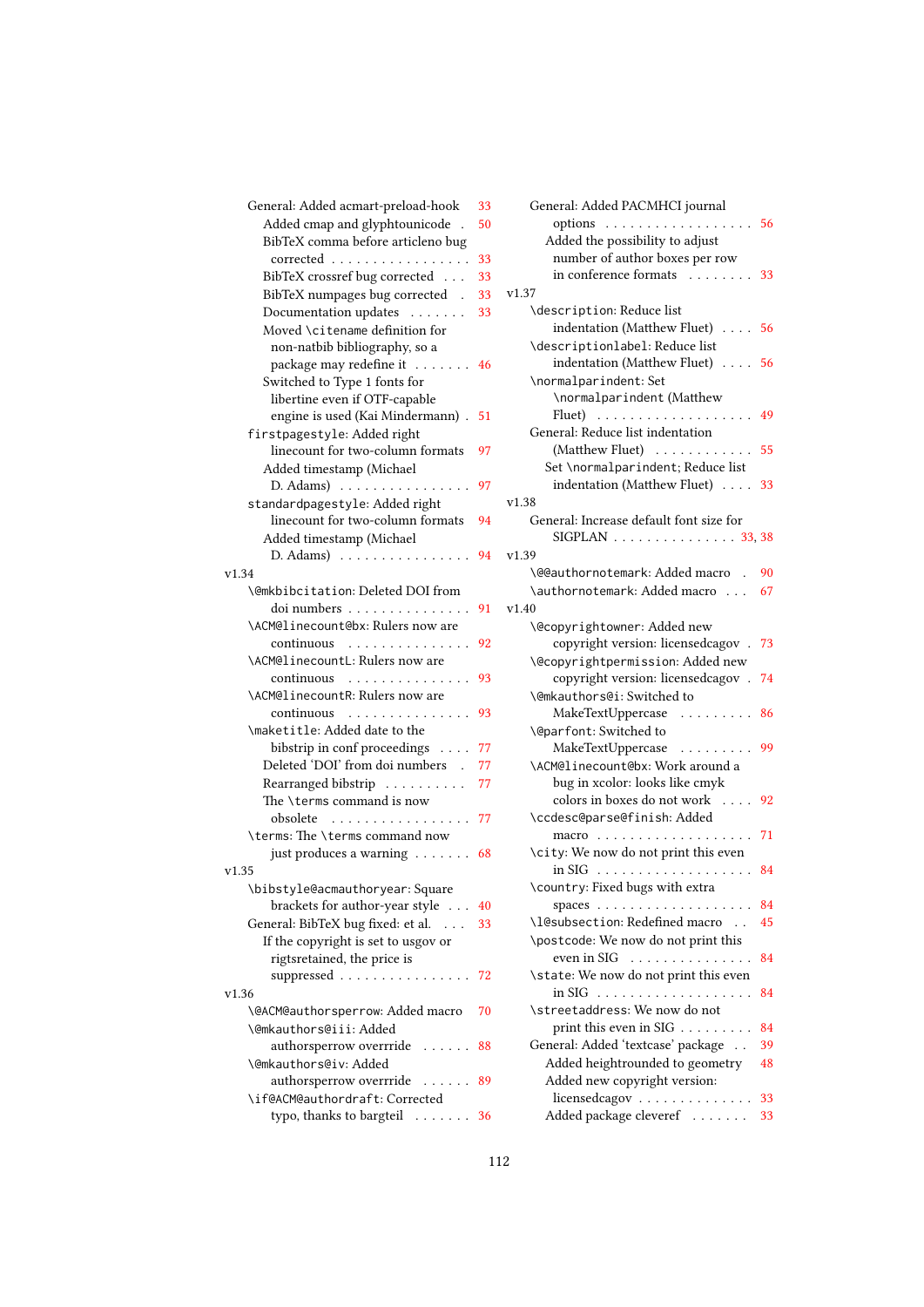| Added Ross Moore code for                                          |    |
|--------------------------------------------------------------------|----|
| glyphtounicode                                                     | 50 |
| Bibliography changes                                               | 33 |
| v1.41                                                              |    |
| General: Added new badges                                          | 33 |
| v1.42                                                              |    |
| General: Deleted ACM badges                                        | 33 |
| v1.43                                                              |    |
| <b>\@startsection: Added</b>                                       |    |
| \makeatletter                                                      | 44 |
|                                                                    |    |
| \country: Added comma before                                       |    |
| country for journals                                               | 84 |
| v1.44                                                              |    |
| \@acmBooktitle: Added macro                                        | 63 |
| \@acmEditors: Added macro                                          | 63 |
| \@editorsAbbrev: Added macro                                       | 63 |
| \@folioblob: Suppress the blob if                                  |    |
| acmArticleSeq is empty                                             | 96 |
| \@mkbibcitation: If the paper has                                  |    |
| just one page, use 'page' instead of                               |    |
| pages'<br>.                                                        | 91 |
| \ACM@restore@pagestyle: Added                                      |    |
|                                                                    | 92 |
| \acmArticle: The default is now                                    |    |
|                                                                    | 67 |
| \acmArticleSeq: Now acmArticle                                     |    |
| might be empty                                                     | 67 |
| \acmBooktitle: Added macro                                         | 63 |
| \editor: Added macro                                               | 63 |
| \if@ACM@acmthm: Added macro                                        | 34 |
| \maketitle: Empty DOI or ISBN are                                  |    |
| not printed (by Michael Ekstrand)                                  | 77 |
| General: Added package refcount                                    |    |
|                                                                    | 33 |
| Deleted package cleveref                                           | 33 |
| Put theorem defs in a separate style                               | 33 |
| v1.45                                                              |    |
| \@folioblob: Switched                                              |    |
| \bfeseries\sffamily to                                             |    |
| \sffamily\bfseries  96                                             |    |
| \@parfont: Switched                                                |    |
| \bfeseries\sffamily to                                             |    |
| \sffamily\bfseries<br>$\mathcal{A}$ . The set of the $\mathcal{A}$ | 99 |
| \@titlefont: Switched                                              |    |
| \bfeseries\sffamily to                                             |    |
| \sffamily\bfseries                                                 | 81 |
| v1.46                                                              |    |
| \@mkauthorsaddresses: Introduced                                   |    |
|                                                                    | 90 |
| \@mkbibcitation: Added subtitle                                    | 91 |
| \@printendtopmatter: Made it                                       |    |
| \par\bigskip uniformly                                             | 92 |
| \@printtopmatter: Deleted rule                                     | 80 |
| \@setauthorsaddresses: Introduced                                  |    |
|                                                                    | 92 |
|                                                                    |    |

| \ACM@linecount@bx: Rearranged the                                               |    |
|---------------------------------------------------------------------------------|----|
| code to get rid of spurious                                                     |    |
| underfull messages (Benjamin                                                    |    |
| Byholm)<br>.                                                                    | 92 |
| \author: Started counting authors                                               | 64 |
| \authorsaddresses: Introduced                                                   |    |
| macro<br>.<br>$\mathbb{R}^n$ . $\mathbb{R}^n$ , $\mathbb{R}^n$ , $\mathbb{R}^n$ | 66 |
| \country: Corrected spacing for                                                 |    |
| institution                                                                     | 84 |
| \if@ACM@acmthm: Modified                                                        |    |
| description                                                                     | 34 |
| \liningnums: Workaround for                                                     |    |
| compatibility with fontspec<br>$\sim$ $\sim$ $\sim$ $\sim$                      | 51 |
| \maketitle: Added authors' addresses                                            | 77 |
| Thankses go before authors'                                                     |    |
| addresses                                                                       | 77 |
| \num@authors: Introduced macro                                                  | 64 |
| General: Added etoolbox                                                         | 33 |
| Bst file bug fixes: label width is                                              |    |
| calculated correctly                                                            | 33 |
| Delayed hypersetup since journal                                                |    |
| options may change screen mode                                                  | 46 |
| PACM now set screen to true                                                     | 56 |
| Restore theorem defs to class file.                                             | 33 |
| v1.47                                                                           |    |
| General: New journal: THRI                                                      | 33 |
| v1.48                                                                           |    |
| \@headfootfont: Deleted                                                         |    |
| unnecessary switch (Michael                                                     |    |
| $D. Adams) \dots \dots \dots \dots \dots \dots$                                 | 94 |
| \@mkabstract: Removed spurious                                                  |    |
| indentation if abstract is followed                                             |    |
| by an empty line $\dots \dots \dots$                                            | 91 |
| \ACM@timestamp: Fromatting change                                               |    |
| (Michael D. Adams)                                                              | 93 |
| \if@ACM@review: Review mode now                                                 |    |
| switches on folios                                                              | 34 |
| \maketitle: Added acmart and                                                    |    |
| version info to pdfcreator tag 77                                               |    |
| Added language and doctitle                                                     |    |
| attributes to PDF (Andreas                                                      |    |
| Reichinger)<br>$\sim 100$ km s $^{-1}$                                          | 77 |
| Suppressed empty DOI (Serguei                                                   |    |
| Mokhov)<br>1.1.1.1.1<br>$\sim$ $\sim$ $\sim$ $\sim$ $\sim$ $\sim$               | 77 |
| General: \citeyear no longer                                                    |    |
| behaves like \citeyearpar                                                       | 46 |
| Code prettying (Michael D. Adams)                                               | 33 |
| Initial support for Biblatex (Daniel                                            |    |
| Thomas)                                                                         | 33 |
| Misc entries in the bibliography no                                             |    |
| longer produce a separate date                                                  | 33 |
| Typos fixed (Jamie Davis)<br>$\mathbb{R}^n$ . In the $\mathbb{R}^n$             | 33 |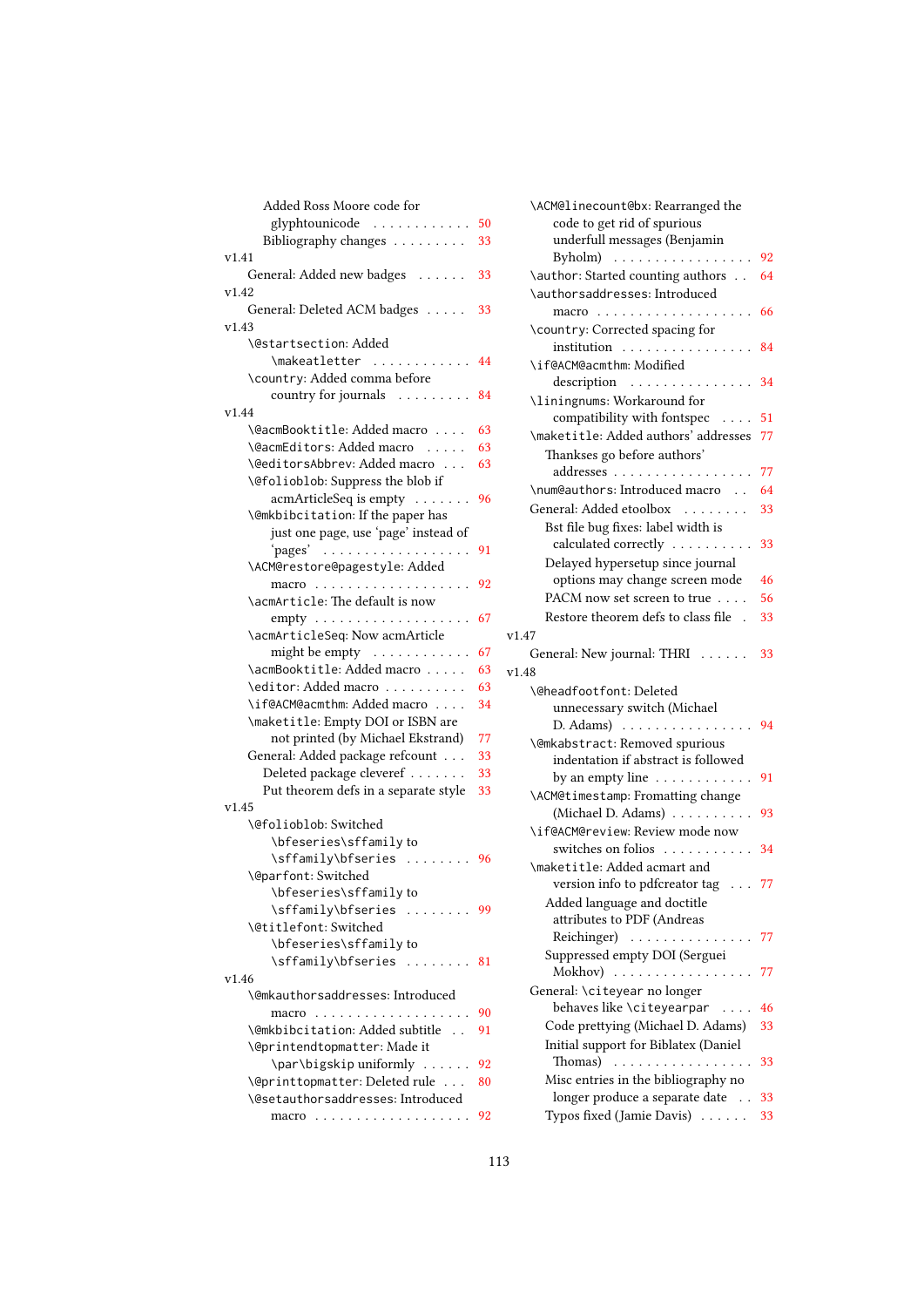| v1.50                                                                   | \Description: Added macro<br>52               |
|-------------------------------------------------------------------------|-----------------------------------------------|
| \@copyrightpermission: New                                              | \acksname: Added macro (Philip                |
| copyright statements for                                                | 104                                           |
| $iw3c2w3[g]$ 74                                                         | \ccsdesc@parse: End the concepts              |
| v1.51                                                                   | list with a period (Philip Quinn)<br>.71      |
| General: Corrected the bug with price                                   | \if@Description@present: Added                |
| suppression 72                                                          |                                               |
| Suppress price if the copyright is                                      | \if@undescribed@images: Added                 |
| set to iw3c2w3 or iw3c2w3g 72                                           |                                               |
| XeTeX now uses OTF fonts                                                | General: Looks like XeTeX requires            |
| (Joachim Breitner) 51                                                   | explicit monotype font declaration 51         |
| firstpagestyle: We now use journal                                      | Make two-column layouts flush                 |
| abbreviation for footers<br>97                                          | (Philip Quinn) 48                             |
| standardpagestyle: We now use                                           | v1.57                                         |
| journal abbreviation for footers 94                                     | \ACM@origbaselinestretch: Added               |
| v1.52                                                                   | check whether the user changed                |
| \@copyrightowner: Rewording of                                          | \baselinestretch<br>106                       |
| licenses $\ldots \ldots \ldots \ldots \ldots \ldots$ 73                 | \author: Added warning if \author             |
| \@copyrightpermission: Another                                          | has comma $\ldots \ldots \ldots \ldots 64$    |
| rewording of copyright statements                                       | \email: Added warning if \author              |
|                                                                         | has comma $\ldots \ldots \ldots \ldots$<br>66 |
| v1.53                                                                   | \if@ACM@balance: Added macro                  |
| General: Added PACMCGIT, TIOT,                                          | 35                                            |
| TDSCI $\ldots \ldots \ldots \ldots \ldots 56$                           | \vspace: Added warning 106                    |
| v1.54                                                                   | v1.58                                         |
| \@mkbibcitation: Bug corrected                                          | \@dblfloat: Deleted spurious                  |
| $(Ross Moore)$<br>91                                                    | \vspace warning 54                            |
| \@shortauthors: Added submission                                        | \@marginfigure: Deleted spurious              |
| id in anonymous mode<br>94                                              | $\verb \vspace warning            $<br>54     |
| \ACM@NR@adjustedSectionformat:                                          | \@margintable: Deleted spurious               |
| Added macro<br>98                                                       | \vspace warning 54                            |
| \ACM@NRadjust: Added macro<br>98<br>\ACM@adddotafter: Added macro<br>99 | \@mkbibcitation: Deleted spurious             |
| \author: Added submission id in                                         | \vspace warning 91                            |
| anonymous mode $\dots\dots\dots\dots$<br>64                             | \@printendtopmatter: Deleted                  |
| \if@ACM@nonacm: Added macro<br>35                                       | spurious \vspace warning  92                  |
| General: Added Ross's patch for                                         | \@sidebar: Deleted spurious \vspace           |
| sectioning<br>99                                                        | warning 53                                    |
| Deleted indent for subsubsection .<br>99                                | \maketitle: Original \vspace inside           |
| XeTeX now uses T1 encoding<br>51                                        | \maketitle  77                                |
| v1.55                                                                   | \vspace: Preserved old versions as            |
| \@mkbibcitation: Bug corrected<br>91                                    | \@vspace@origand                              |
| \maketitle: Fixes topnum<br>77                                          | \@vspace@orig  106                            |
| General: Now we use purple color for                                    | General: Added HEALTH. TDSCI is               |
| 46                                                                      | renamed to TDS 56                             |
| Table captions for SIGCHI now use                                       | Suppressed \addtocounter in pdf               |
| the same font size as figure                                            | subject 46                                    |
| captions (Luis Leiva)<br>53                                             | v1.59                                         |
| Typo corrected (Zack Weinberg)<br>39                                    | \acmConference: Setting                       |
| v1.56                                                                   | \@ACM@journal@bibstrip  63                    |
| \@marginfigure: Added checking for                                      | \acmJournal: Setting                          |
| description $\ldots \ldots \ldots \ldots 54$                            | \@ACM@journal@bibstrip  63                    |
| \@mkteasers: Added check for                                            | \if@ACM@journal@bibstrip:                     |
| description<br>90                                                       | Introduced macro<br>37                        |

| \Description: Added macro<br>52                           |
|-----------------------------------------------------------|
| \acksname: Added macro (Philip                            |
| $Quinn)$<br>104                                           |
| \ccsdesc@parse: End the concepts                          |
| list with a period (Philip Quinn)<br>71                   |
| \if@Description@present: Added                            |
| 52                                                        |
| \if@undescribed@images: Added                             |
| 52                                                        |
| General: Looks like XeTeX requires                        |
| explicit monotype font declaration<br>51                  |
| Make two-column layouts flush                             |
| (Philip Quinn) $\ldots \ldots \ldots$<br>48               |
| v1.57                                                     |
| \ACM@origbaselinestretch: Added                           |
| check whether the user changed<br>\baselinestretch<br>106 |
| \author: Added warning if \author                         |
| 64<br>has comma                                           |
| \email: Added warning if \author                          |
| has comma<br>66<br>.                                      |
| \if@ACM@balance: Added macro<br>35                        |
| \vspace: Added warning 106                                |
| v1.58                                                     |
| \@dblfloat: Deleted spurious                              |
| \vspace warning<br>54                                     |
| \@marginfigure: Deleted spurious                          |
| \vspace warning<br>54                                     |
| \@margintable: Deleted spurious                           |
| \vspace warning<br>54                                     |
| \@mkbibcitation: Deleted spurious                         |
| \vspace warning<br>91                                     |
| \@printendtopmatter: Deleted                              |
| spurious \vspace warning<br>92                            |
| \@sidebar: Deleted spurious \vspace                       |
| 53<br>warning<br>.                                        |
| \maketitle: Original \vspace inside                       |
| \maketitle<br>77<br>.                                     |
| \vspace: Preserved old versions as                        |
| \@vspace@origand                                          |
| \@vspace@orig  106                                        |
| General: Added HEALTH. TDSCI is                           |
| renamed to TDS 56                                         |
| Suppressed \addtocounter in pdf                           |
| subject<br>46<br>.                                        |
| v1.59                                                     |
| \acmConference: Setting                                   |
| \@ACM@journal@bibstrip  63                                |
| \acmJournal: Setting                                      |
| \@ACM@journal@bibstrip  63                                |
| \if@ACM@journal@bibstrip:                                 |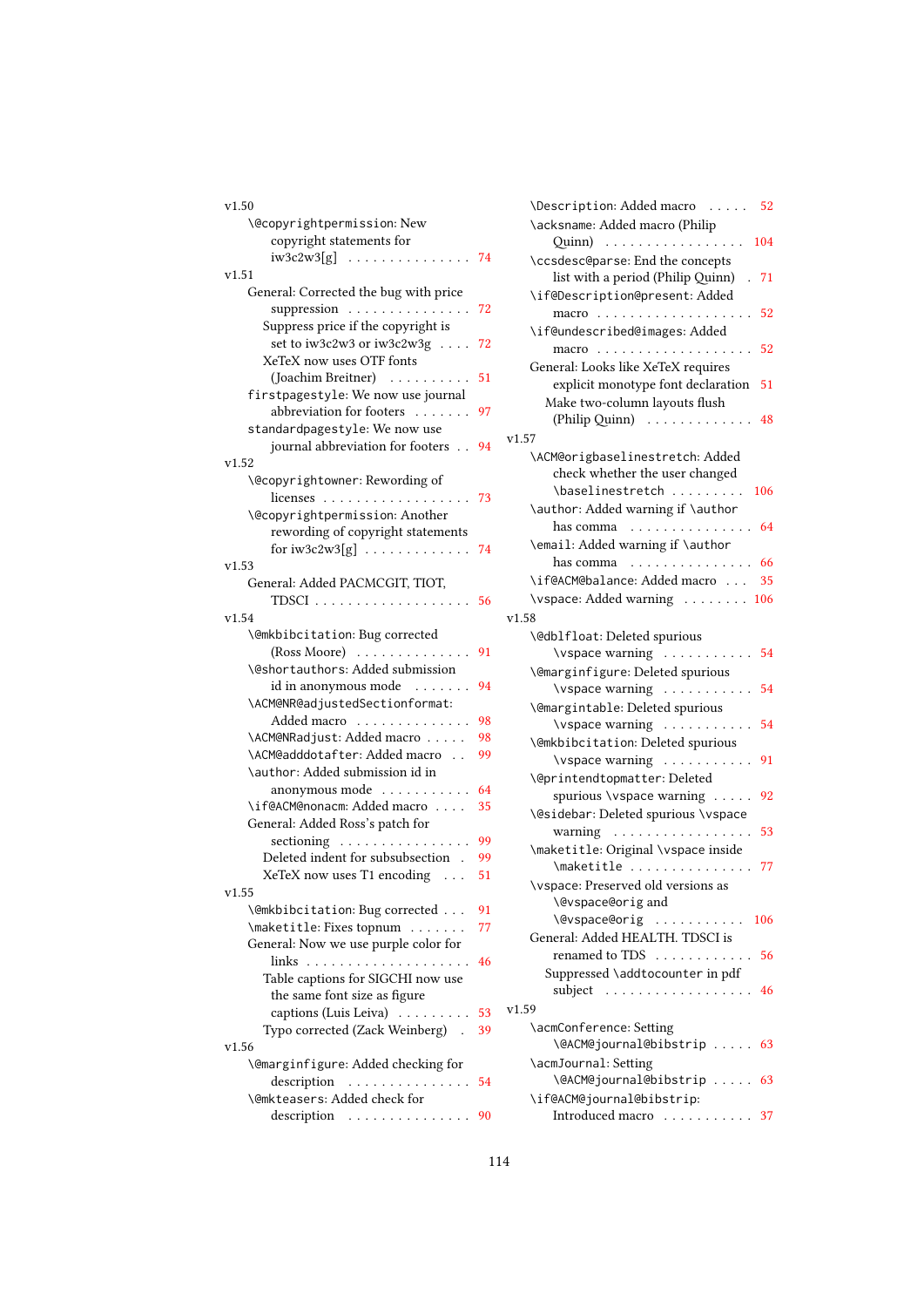| firstpagestyle: Added logic for                   |    |      |
|---------------------------------------------------|----|------|
| conference papers using journal                   |    |      |
|                                                   |    |      |
| Moved page styles to                              |    |      |
| \AtBeginDocument  97                              |    | v1.7 |
| standardpagestyle: Added logic for                |    |      |
| conference papers using journal                   |    |      |
|                                                   | 94 | v1.7 |
| Moved page styles to                              |    |      |
| \AtBeginDocument  94                              |    |      |
| v1.60                                             |    |      |
| \@headfootfont: Moved to                          |    |      |
| footnotesize 94                                   |    |      |
| v1.61                                             |    | v1.7 |
| \@typeset@author@bx: Added                        |    |      |
| \normalbaselines  87                              |    |      |
| v1.64                                             |    |      |
| \ACM@linecount@bx: Bug fix: made                  |    |      |
| the spacing on the left and the                   |    |      |
| right size equal                                  | 92 |      |
| \if@ACM@maketitle@typeset:                        |    |      |
| Introduced macro                                  | 56 |      |
| \maketitle: Added a switch setting to             |    |      |
| show that \maketitle is typeset .                 | 77 |      |
| v1.65                                             |    |      |
| \@mkauthorsaddresses: Deleted                     |    |      |
| cs@addpunct  90                                   |    |      |
| v1.66                                             |    |      |
| \@specialsection: Suppress                        |    |      |
| warnings about \vspace  79                        |    |      |
| General: Patching algorithm and                   |    |      |
| algorithm <sup>*</sup> to prevent spurious        |    |      |
| space warnings 52                                 |    |      |
| v1.67                                             |    |      |
| \@parfont: Deleted redefinitions of               |    |      |
| sections                                          | 99 |      |
| \@specialsection: Paragraph inside                |    |      |
| group does not print its argument.                |    |      |
| Added a bugfix                                    | 79 |      |
| General: Patching lstlisting and                  |    | v1.7 |
| lstlisting* to prevent spurious                   |    |      |
| space warnings $\dots \dots \dots \dots \dots$ 52 |    |      |
| v1.68                                             |    | v1.7 |
| \@specialsection: Deleted grouping                |    |      |
| altogether                                        | 79 |      |
| General: New command for unindent                 |    |      |
| .<br>paras                                        | 99 |      |
| v1.69                                             |    |      |
| \@printendtopmatter: Deleted                      |    |      |
| grouping                                          | 92 |      |
| \@specialsection: Changed dot to                  |    |      |
| colon for sigplan $\dots \dots \dots$             | 79 | v1.7 |
| \ACM@linecountR: Do not increase                  |    |      |
| numbers in one column format . 93                 |    |      |

|    | \ccsdesc@parse: Use math right                                                         |    |
|----|----------------------------------------------------------------------------------------|----|
|    | arrow in text $\ldots \ldots \ldots \ldots 71$                                         |    |
| 97 | General: No dots for unindented                                                        |    |
|    | paragraphs                                                                             | 99 |
| 97 | v1.71                                                                                  |    |
|    | \l@subsubsection: Bug fixed (thanks                                                    |    |
|    | to Andrew Black) $\dots \dots \dots$                                                   | 45 |
| 94 | v1.72                                                                                  |    |
|    | \author: Added \detokenize                                                             |    |
| 94 | (Kuldeep S. Meel)                                                                      | 64 |
|    | \maketitle: Do not andify authors                                                      |    |
|    | for pdf metadata (Scott Pakin)                                                         | 77 |
| 94 |                                                                                        |    |
|    | General: Added hyperxmp                                                                | 46 |
|    | v1.73                                                                                  |    |
| 87 | \@ACM@checkaffil: Added macro                                                          | 86 |
|    | <b>\@ACM@resetaffil: Added macro</b>                                                   | 86 |
|    | \@mkauthors@i: Check the presence                                                      |    |
|    | of required elements for                                                               |    |
| 92 | affiliations                                                                           | 86 |
|    | \@mkauthors@iii: Check the                                                             |    |
| 56 | presence of required elements for                                                      |    |
|    | affiliations                                                                           | 88 |
|    | \@mkauthors@iv: Check the presence                                                     |    |
| 77 | of required elements for                                                               |    |
|    | affiliations                                                                           | 89 |
|    | \city: Check the presence in affil                                                     | 84 |
| 90 | \country: Check the presence in affil                                                  | 84 |
|    | \if@ACM@citypresent: Added macro                                                       | 86 |
|    | \if@ACM@countrypresent: Added                                                          |    |
| 79 | macro<br>.                                                                             | 86 |
|    | \if@ACM@instpresent: Added macro                                                       | 86 |
|    | \institution: Check the presence in                                                    |    |
| 52 | affil                                                                                  | 84 |
|    | \maketitle: Do not check again the                                                     |    |
|    | presense of address fields                                                             | 77 |
| 99 | General: Patching minted and minted*                                                   |    |
|    | to prevent spurious space                                                              |    |
|    |                                                                                        |    |
| 79 | warnings $\ldots \ldots \ldots \ldots \ldots 52$                                       |    |
|    | v1.74                                                                                  |    |
|    | General: Changed the order of font                                                     |    |
| 52 | $loading \ldots \ldots \ldots \ldots \ldots 51$                                        |    |
|    | v1.75                                                                                  |    |
|    | \@ACM@checkaffil: Changed warning                                                      |    |
| 79 | to error for country                                                                   | 86 |
|    | \@beginmaketitlehook: Introduced                                                       |    |
| 99 | macro<br>$\begin{array}{cccccccccccccc} . & . & . & . & . & . & . & . & . \end{array}$ | 77 |
|    | \AtBeginMaketitle: Introduced                                                          |    |
|    |                                                                                        | 77 |
| 92 | \maketitle: Added                                                                      |    |
|    | <b>\@beginmaketitlehook</b><br>.                                                       | 77 |
| 79 | v1.76                                                                                  |    |
|    | \author: Added code for orcid links .                                                  | 64 |
| 93 | \if@ACM@pbalance: Added macro                                                          | 35 |
|    |                                                                                        |    |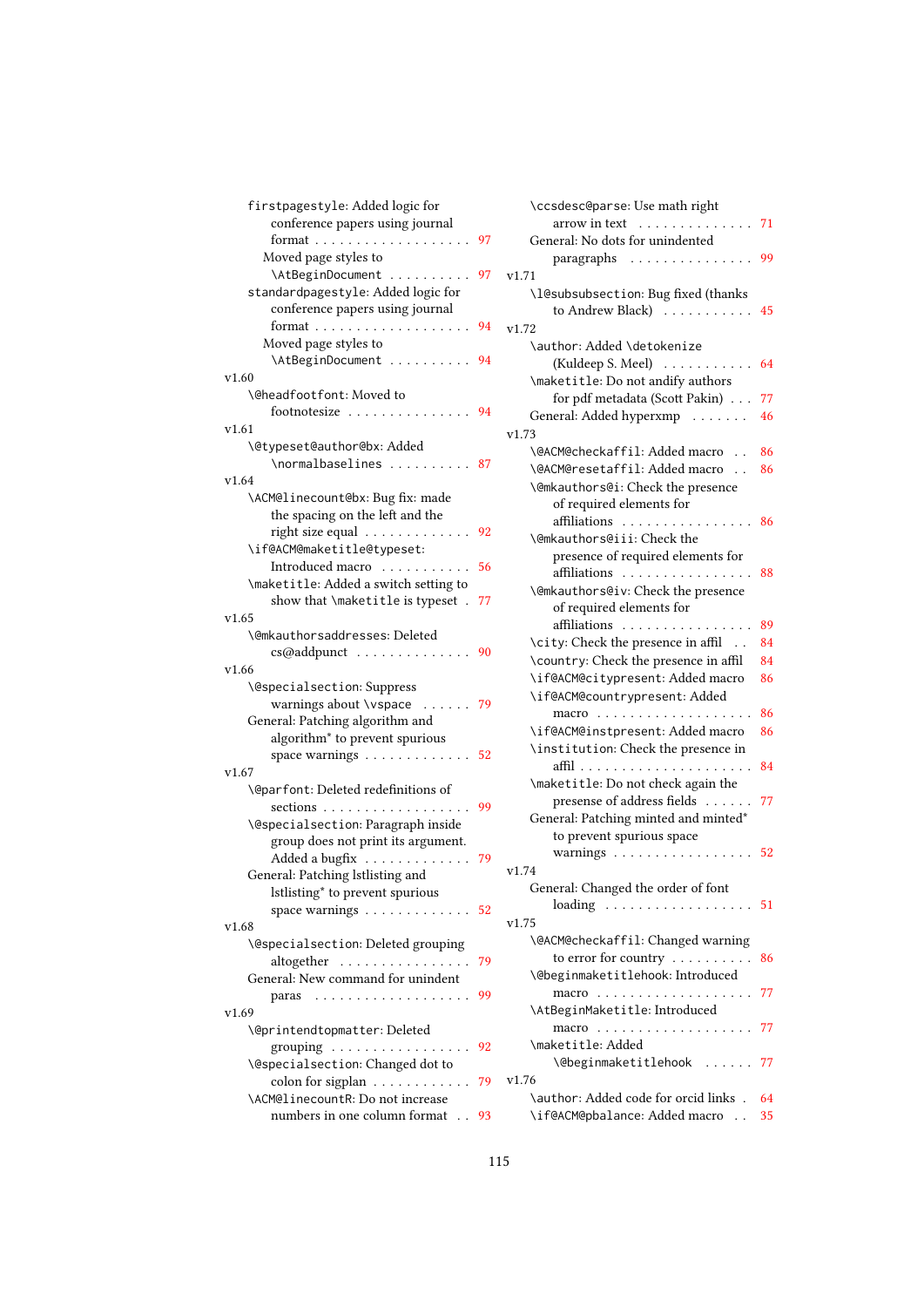| \maketitle: Put \par inside group  |    |
|------------------------------------|----|
| for keywords 77                    |    |
| \orcid: Added code for orcid links | 66 |
| General: Moved hyperxmp before     |    |
| hyperref, see https:               |    |
| //github.com/borisveytsman/        |    |
| $a$ cmart/issues/425 46            |    |
| standardpagestyle: Fixed bug with  |    |
| no line numbers for nonacm         | 94 |
| v1.77                              |    |
| \@mkauthorsaddresses: New          |    |
| separator of institutions          | 90 |
| v1.78                              |    |
| \@mkauthors@i:Unboxing             |    |
| \mktitle@bx                        | 86 |
| \@mkauthors@iii:Unboxing           |    |
| \mktitle@bx                        | 88 |
| \@mkteasers: Unboxing \mktitle@bx  | 90 |
| \@printtopmatter: Added processing |    |
| the overflowing title box          | 80 |
| \@specialsection: Again suppressed |    |
| $\varepsilon$ \vspace warning      | 79 |
| v1.82                              |    |
| \anon: Introduced macro            | 76 |
| v1.83                              |    |
| \@mkabstract: I13n                 | 91 |
| \@mktitle@i:Added                  |    |
| \translatedtitle and               |    |

| \translatedsubtitle<br>. 82                      |    |
|--------------------------------------------------|----|
| \@mktitle@iii:Added                              |    |
| \translatedtitle and                             |    |
| \translatedsubtitle                              | 83 |
| \@mktitle@iv:Added                               |    |
| \translatedtitle and                             |    |
| \translatedsubtitle                              | 83 |
| <b>\@mktranslatedabstract: Added</b>             |    |
| macro                                            | 91 |
| \@mktranslatedkeywords: Added                    |    |
|                                                  | 66 |
| <b>\@translatedabstracts: Added</b>              |    |
|                                                  | 42 |
| \@translatedkeywords: Added                      |    |
| macro $\dots\dots\dots\dots\dots\dots\dots\dots$ | 42 |
| \@translatedsubtitle: Added                      |    |
| macro $\ldots \ldots \ldots \ldots$              | 42 |
| \@translatedtitle: Added macro                   | 42 |
| \ACM@lang@check: Added macro                     | 42 |
| \ACM@languages: Introduced macro.                | 36 |
| $\mathcal{L}$ maketitle: I13n                    | 77 |
| \translatedkeywords: Added macro                 | 42 |
| \translatedsubtitle: Added macro                 | 42 |
| \translatedtitle: Added macro                    | 42 |
| General: Use babel for multilanguage             |    |
|                                                  | 41 |
| translatedabstract: Added macro                  | 42 |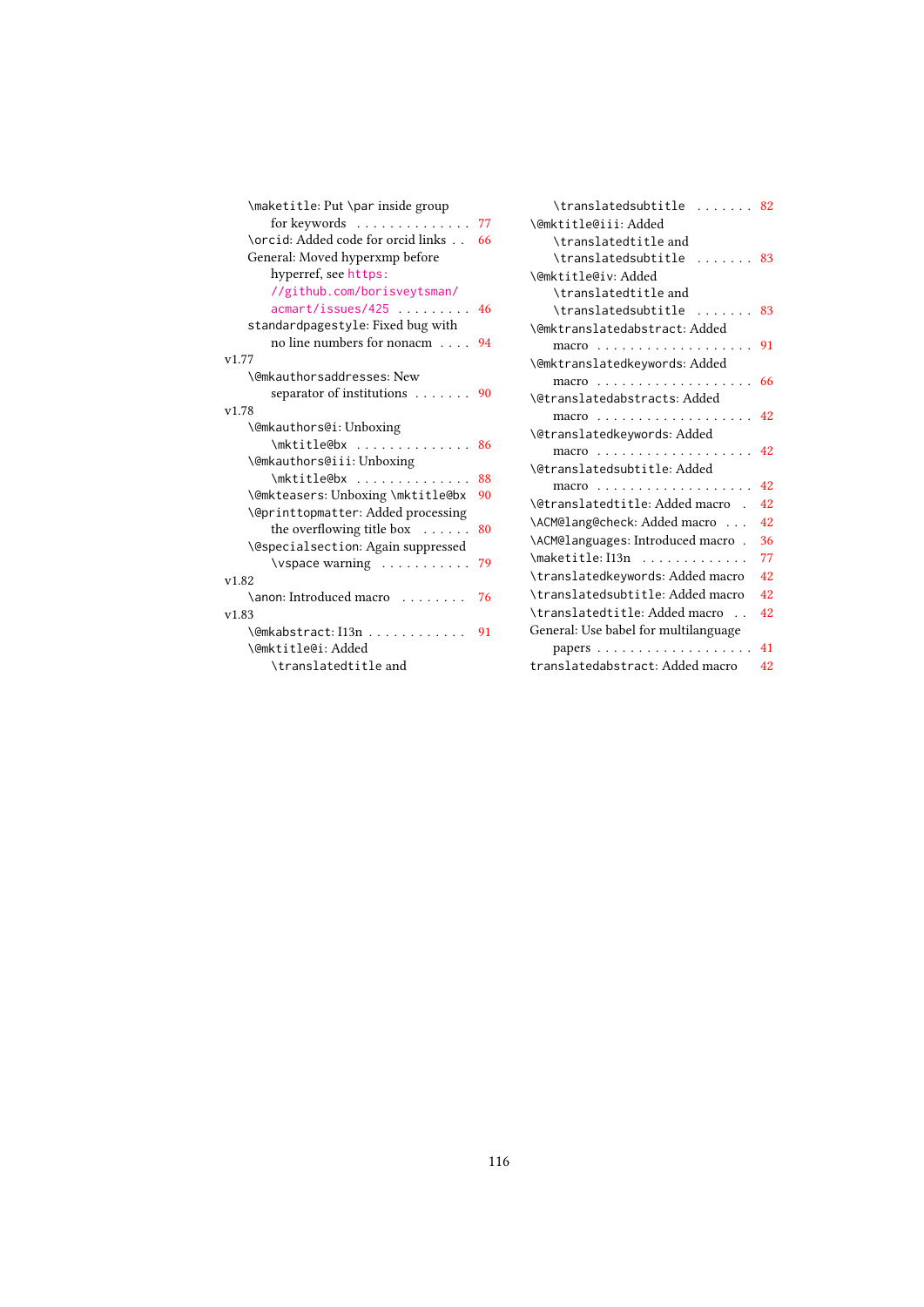## Index

Numbers written in italic refer to the page where the corresponding entry is described; numbers underlined refer to the code line of the definition; numbers in roman refer to the code lines where the entry is used.

Symbols \\$ . . . . . . . . . . [1988,](#page-0-0) [1992](#page-0-0) \- . . . . . . . . . . . . . . [580](#page-0-0) \@ [1732,](#page-0-0) [1744,](#page-0-0) [1747,](#page-0-0) [1750,](#page-0-0) [1755,](#page-0-0) [1835,](#page-0-0) [1856,](#page-0-0) [1869](#page-0-0) \@@authornotemark . . . . . . . . . [1509,](#page-0-0) [2531](#page-0-0) \@@par . . . . . . . . [448,](#page-0-0) [505](#page-0-0) \@ACM@addtoaddress . [2250,](#page-0-0) [2276,](#page-0-0) [2277,](#page-0-0) [2279](#page-0-0) \@ACM@authorsperrow . . . . . . . . [1596,](#page-0-0) [2410,](#page-0-0) [2411,](#page-0-0) [2463,](#page-0-0) [2464](#page-0-0) \@ACM@badge@skip . . .  $\ldots$  . [1540,](#page-0-0) [2113,](#page-0-0) [2190,](#page-0-0) [2194,](#page-0-0) [2200,](#page-0-0) [2209,](#page-0-0) [2219,](#page-0-0) [2225,](#page-0-0) [2234](#page-0-0) \@ACM@badge@width . . . . . . [1537,](#page-0-0) [2112,](#page-0-0) [2117,](#page-0-0) [2189,](#page-0-0) [2193,](#page-0-0) [2199,](#page-0-0) [2211,](#page-0-0) [2218,](#page-0-0) [2220,](#page-0-0) [2223,](#page-0-0) [2235,](#page-0-0) [2238](#page-0-0) \@ACM@badgefalse . . . [1536](#page-0-0) \@ACM@badgetrue [1542,](#page-0-0) [1547](#page-0-0) \@ACM@balancefalse . . . . . . . . . [3093,](#page-0-0) [3114,](#page-0-0) [3116,](#page-0-0) [3118,](#page-0-0) [3130](#page-0-0) \@ACM@checkaffil [2019,](#page-0-0) [2351,](#page-0-0) [2382,](#page-0-0) [2387,](#page-0-0) [2446,](#page-0-0) [2451,](#page-0-0) [2491,](#page-0-0) [2496](#page-0-0) \@ACM@citypresentfalse . . . . . . . . . . . [2348](#page-0-0) \@ACM@citypresenttrue . . . [2264,](#page-0-0) [2276,](#page-0-0) [2343](#page-0-0) \@ACM@commabox . . . . . . . [2250,](#page-0-0) [2254,](#page-0-0) [2255](#page-0-0) \@ACM@countrypresentfalse . . . . . . . . . . . [2349](#page-0-0) \@ACM@countrypresenttrue . . . [2267,](#page-0-0) [2279,](#page-0-0) [2345](#page-0-0) \@ACM@institution@separator . . . [2513,](#page-0-0) [2514,](#page-0-0) [2519](#page-0-0) \@ACM@instpresentfalse . . . . . . . . . . . [2347](#page-0-0) \@ACM@instpresenttrue \@ACM@journal@bibstripfalse . . . . . . . . [217,](#page-0-0) [1361](#page-0-0)

. . . [2262,](#page-0-0) [2271,](#page-0-0) [2341](#page-0-0) \@acmArticle . . . [1515,](#page-0-0) . . . . . . . . [215,](#page-0-0) [1347](#page-0-0) \@ACM@journalfalse . [203,](#page-0-0) [205,](#page-0-0) [207,](#page-0-0) [209,](#page-0-0) [211](#page-0-0) \@ACM@journaltrue . . . . . [195,](#page-0-0) [197,](#page-0-0) [199,](#page-0-0) [201](#page-0-0) \@ACM@labelwidth . . . [947,](#page-0-0) [950,](#page-0-0) [958,](#page-0-0) [963,](#page-0-0) [989](#page-0-0) \@ACM@maketitle@typesetfalse . . . . . . . . . . . . [996](#page-0-0) \@ACM@maketitle@typesettrue \@acmBadgeL@url . [1548,](#page-0-0) . . . . . . . . . . . [1911](#page-0-0) \@ACM@manuscriptfalse [190](#page-0-0) \@ACM@manuscripttrue [188](#page-0-0) \@ACM@newfontsfalse . . . . . . [781,](#page-0-0) [784,](#page-0-0) [787](#page-0-0) \@ACM@newfontstrue . [778](#page-0-0) \@ACM@printacmreffalse . . . . . . . . . . . . . [93](#page-0-0) \@ACM@printfoliostrue [76](#page-0-0) \@ACM@resetaffil . . . [2346,](#page-0-0) [2381,](#page-0-0) [2386,](#page-0-0) [2445,](#page-0-0) [2450,](#page-0-0) [2490,](#page-0-0) [2495](#page-0-0) \@ACM@reviewtrue . . . [138](#page-0-0) \@ACM@screentrue [1102,](#page-0-0) [1138,](#page-0-0) [1144,](#page-0-0) [1150,](#page-0-0) [1156](#page-0-0) \@ACM@sigchiamodefalse . . . . . . . . . . . . [192](#page-0-0) \@ACM@sigchiamodetrue [212](#page-0-0) \@ACM@timestamptrue [137](#page-0-0) \@ACM@title@width . . . . . . . . . . [1539,](#page-0-0) [2187,](#page-0-0) [2189,](#page-0-0) [2190,](#page-0-0) [2193,](#page-0-0) [2194,](#page-0-0) [2202,](#page-0-0) [2216,](#page-0-0) [2218,](#page-0-0) [2219,](#page-0-0) [2227](#page-0-0) \@DeclareACMFormat . . . . [38,](#page-0-0) [39,](#page-0-0) [40,](#page-0-0) [41,](#page-0-0) [42,](#page-0-0) [43,](#page-0-0) [44,](#page-0-0) [45,](#page-0-0) [46,](#page-0-0) [47](#page-0-0) \@Description@presentfalse . . [823,](#page-0-0) [826,](#page-0-0) [899,](#page-0-0) [2537](#page-0-0) \@Description@presenttrue . . . . . . . . . [817,](#page-0-0) [820](#page-0-0) \@M . [448,](#page-0-0) [487,](#page-0-0) [505,](#page-0-0) [514,](#page-0-0) [3184](#page-0-0) \@abstract [1567,](#page-0-0) [2545,](#page-0-0) [2552](#page-0-0) [1518,](#page-0-0) [1987,](#page-0-0) [2570,](#page-0-0) [2571,](#page-0-0) [2692,](#page-0-0) [2695,](#page-0-0)

\@ACM@journal@bibstriptrue [2715,](#page-0-0) [2725,](#page-0-0) [2736,](#page-0-0) [2816,](#page-0-0) [2835,](#page-0-0) [2845,](#page-0-0) [2855](#page-0-0) \@acmArticlePage . . . [2691,](#page-0-0) [2709,](#page-0-0) [2710,](#page-0-0) [2719,](#page-0-0) [2722,](#page-0-0) [2729,](#page-0-0) [2733](#page-0-0) \@acmArticleSeq [1517,](#page-0-0) [2799](#page-0-0) \@acmBadgeL@image . . . . . . [1549,](#page-0-0) [1551,](#page-0-0) [2110,](#page-0-0) [2112,](#page-0-0) [2188,](#page-0-0) [2197,](#page-0-0) [2199,](#page-0-0) [2221,](#page-0-0) [2223](#page-0-0) [1550,](#page-0-0) [2111,](#page-0-0) [2198,](#page-0-0) [2222](#page-0-0) \@acmBadgeR@image . . . . . . [1544,](#page-0-0) [1546,](#page-0-0) [2115,](#page-0-0) [2117,](#page-0-0) [2192,](#page-0-0) [2208,](#page-0-0) [2211,](#page-0-0) [2236,](#page-0-0) [2238](#page-0-0) \@acmBadgeR@url . [1543,](#page-0-0) [1545,](#page-0-0) [2116,](#page-0-0) [2210,](#page-0-0) [2237](#page-0-0) \@acmBooktitle . . . .  $\ldots$  [1367,](#page-0-0) [1977,](#page-0-0) [2586](#page-0-0) \@acmDOI . [1533,](#page-0-0) [1979,](#page-0-0) [1982,](#page-0-0) [1989,](#page-0-0) [1993,](#page-0-0) [2594](#page-0-0) \@acmEditors [1375,](#page-0-0) [1376,](#page-0-0) [1377,](#page-0-0) [1380,](#page-0-0) [2587,](#page-0-0) [2588](#page-0-0) \@acmISBN . . . . . [1531,](#page-0-0) [1991](#page-0-0) \@acmMonth [1521,](#page-0-0) [1523,](#page-0-0) [1987](#page-0-0) \@acmNumber . . . . [1513,](#page-0-0) [2583,](#page-0-0) [2715,](#page-0-0) [2725,](#page-0-0) [2736,](#page-0-0) [2835,](#page-0-0) [2845,](#page-0-0) [2855](#page-0-0) \@acmPrice [1527,](#page-0-0) [1988,](#page-0-0) [1992](#page-0-0) \@acmPubDate . . . [1523,](#page-0-0) [2583,](#page-0-0) [2715,](#page-0-0) [2725,](#page-0-0) [2736,](#page-0-0) [2836,](#page-0-0) [2846,](#page-0-0) [2856](#page-0-0) \@acmSubmissionID . . . . . . . . . . [1401,](#page-0-0) [1402,](#page-0-0) [1421,](#page-0-0) [1422,](#page-0-0) [1529,](#page-0-0) [2672,](#page-0-0) [2673,](#page-0-0) [2683](#page-0-0) \@acmVolume . . . . [1511,](#page-0-0) [2583,](#page-0-0) [2714,](#page-0-0) [2724,](#page-0-0) [2735,](#page-0-0) [2834,](#page-0-0) [2844,](#page-0-0) [2854](#page-0-0) \@acmYear . . . . . . [1519,](#page-0-0) [1526,](#page-0-0) [1888,](#page-0-0) [1987,](#page-0-0) [2574](#page-0-0) \@acmdefinitionbodyfont . . . [3008,](#page-0-0) [3020,](#page-0-0) [3032](#page-0-0) \@acmdefinitionheadfont . . . [3010,](#page-0-0) [3022,](#page-0-0) [3034](#page-0-0) \@acmdefinitionindent . . . [3009,](#page-0-0) [3021,](#page-0-0) [3033](#page-0-0)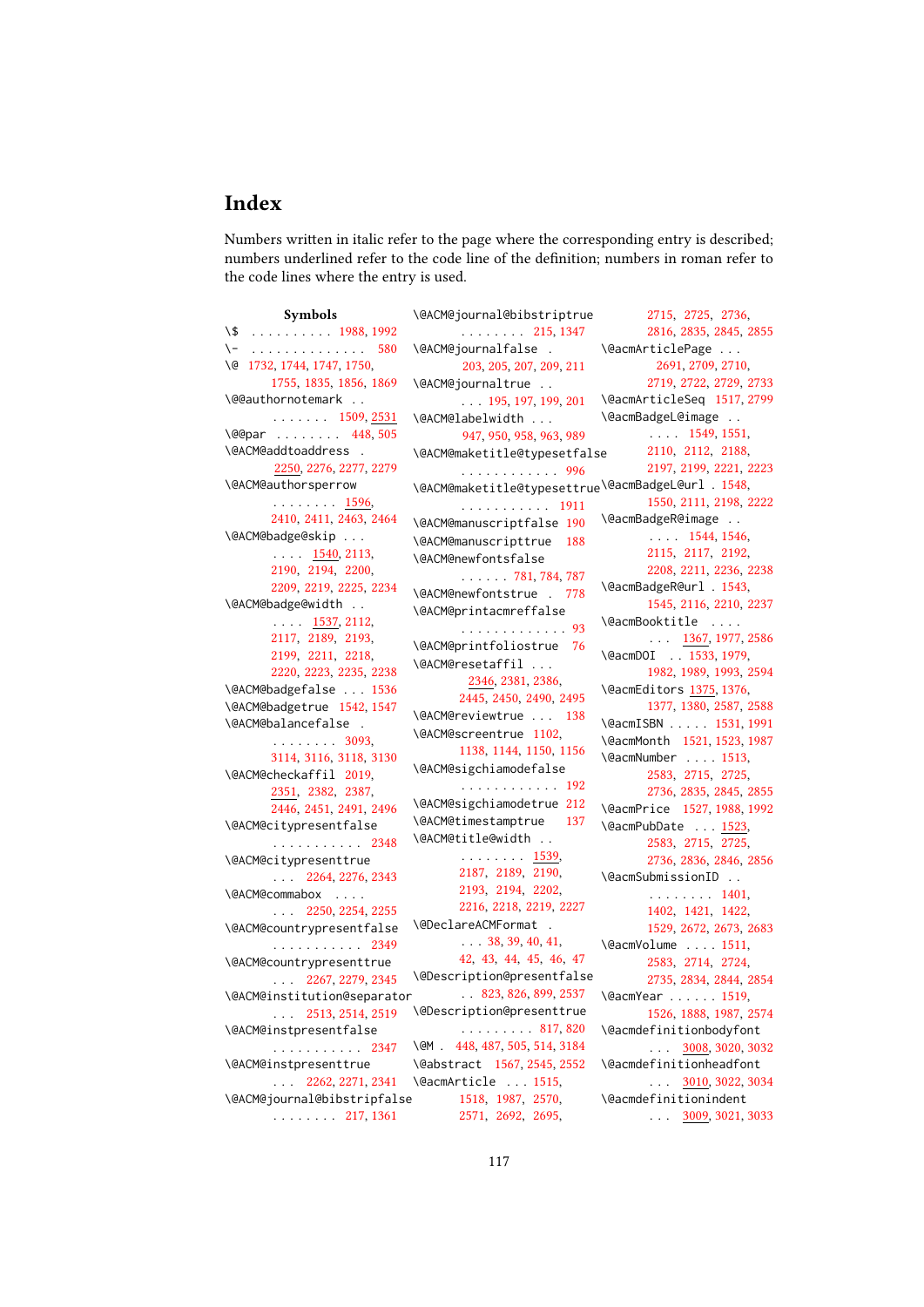| \@acmdefinitionnotefont    | \@classname  24,                             | \@department . 1451, 1452        |
|----------------------------|----------------------------------------------|----------------------------------|
| $\ldots$ 3011, 3023, 3037  | 26, 35, 51, 53, 54,                          | \@dotsep  2977                   |
| \@acmownedfalse . 1683,    | 59, 61, 62, 67, 69,                          | \@editorsAbbrev                  |
| 1686, 1689, 1695,          | 70, 75, 78, 79,                              | $\ldots$ 1374, 1379, 2588        |
| 1699, 1702, 1705,          | 84, 86, 87, 92,                              | $\emptyset$ empty                |
| 1708, 1714, 1717, 1721     | 98, 99, 103, 107,                            | 151, 219, 353, 390,              |
| \@acmownedtrue             | 112, 114, 115, 120,                          | 438, 1358, 1376,                 |
| $\ldots$ 1670, 1679, 1711  | 122, 123, 128, 130,                          | 1398, 1401, 1419,                |
| \@acmplainbodyfont .       | 131, 136, 140, 141,                          | 1421, 1426, 1427,                |
| $\ldots$ 2978, 2990, 3002  | 157, 163, 169, 175,                          | 1433, 1557, 1558,                |
| \@acmplainheadfont .       | 241, 391, 415, 779,                          | 1614, 1615, 1621,                |
| $\ldots$ 2980, 2992, 3004  | 782, 785, 822, 831,                          | 1628, 1633, 1659,                |
| \@acmplainindent           | 834, 902, 1103,                              | 1906, 1935, 1939,                |
| $\ldots$ 2979, 2991, 3003  | 1139, 1145, 1151,                            | 1979, 1988, 1991,                |
| \@acmplainnotefont .       | 1157, 1342, 1344,                            | 1992, 1993, 2002,                |
|                            | 1391, 1446, 1460,                            | 2005, 2010, 2014,                |
| $\ldots$ 2981, 2993, 3007  | 1554, 1560, 1565,                            | 2070, 2110, 2115,                |
| \@adddotafter              | 1572, 1574, 1575,                            | 2188, 2192, 2197,                |
| 2892, 2893, 2895,          | 1578, 1580, 1581,                            | 2205, 2208, 2221,                |
| 2907, 2922, 2926, 2975     | 1584, 1592, 1594,                            | 2229, 2236, 2246,                |
| \@additionalaffiliation    | 1595, 1597, 1598,                            | 2335, 2368, 2376,                |
| $\ldots \ldots 1447, 1448$ | 1661, 2353, 2356,                            | 2377, 2429, 2435,                |
| \@addpunct . 2517, 2603,   | 2359, 2526, 2540,                            | 2442, 2476, 2482,                |
| 2604, 2975, 2976, 3087     | 2567, 3188, 3191, 3198                       | 2487, 2525, 2533,                |
| \@addspaceafter  2976      | \@clubpenalty  493                           | 2570, 2575, 2587,                |
| \@affiliationfont          | \@concepts . 1633, 1645,                     | 2594, 2672, 2683,                |
| 2306, 2311, 2315,          | 1659, 2005, 2007, 2023                       | 2981, 3011, 3149, 3166           |
| 2318, 2321, 2324,          | \@copyrightowner                             | \@endfloatbox  914               |
| 2327, 2330, 2382, 2402     |                                              | \@endpefalse  3089               |
| \@afterheading . 479, 2041 | $\cdots$ $\cdots$ $\frac{1726}{1726}$ , 1963 |                                  |
| \@afterindentfalse .       | \@copyrightpermission                        | \@endwidefloatbox 914, 922       |
| $\ldots \ldots 425, 2040$  | $\cdots$ $\cdots$ $\frac{1764}{1764}$ , 1955 | \@finalstrut  537,550            |
| \@afterindenttrue  423     | \@copyrightyear                              | $\left\{\text{eff} \right\}$ 916 |
| \@article@string           | $\ldots$ 1887, 1963, 1965                    | \@flushglue  2936                |
| $\ldots$ 2570, 2583, 2591  | \@currbox  928, 929, 930                     | \@fnsymbol  1921                 |
| \@author                   | \@currentaffiliation                         | \@folio@ht                       |
| 1400, 1406, 1413,          | 2403, 2406, 2428                             | 2779, 2806, 2812, 2813           |
| 2367, 2429, 2476, 2520     | 2435, 2436, 2439,                            | \@folio@max 2779, 2802, 2803     |
|                            | 2442, 2443, 2448,                            | \@folio@voffset 2779,2808        |
| \@authorfont               | 2475, 2482, 2483,                            | \@folio@wd  2779,                |
| 2305, 2310, 2314,          | 2485, 2487, 2488, 2493                       | 2813, 2814, 2841, 2851           |
| 2317, 2320, 2323,          | \@currentaffiliations                        | \@folioblob  2799,               |
| 2326, 2329, 2369, 2402     |                                              |                                  |
| \@authornotemark           | $\ldots \ldots 2335$                         | 2838, 2840, 2848, 2849           |
| $\ldots$ 1501, 1507, 2530  | 2336, 2337, 2339,                            | \@footnotemark . 554, 1919       |
|                            | 2365, 2377, 2378, 2384                       | \@footnotemark@nolink            |
| \@authornotes              | \@currentauthors                             | $\cdots$ 554, 1919               |
| $\ldots$ 1498, 1502, 1931  | $\ldots$ 2333, 2334,                         | \@footnotetext                   |
| \@authorsaddresses .       | 2364, 2368, 2369,                            | $\ldots$ 528, 555, 1920          |
| 1473, 1939, 2525, 2604     | 2371, 2402, 2405,                            | \@footnotetext@nolink            |
| \@auxout<br>616            | 2427, 2429, 2430,                            | $\ldots$ . 555, 1920             |
| \@begindocumenthook<br>612 | 2432, 2474, 2476,                            | $\sqrt{9}$ for  262              |
| \@beginmaketitlehook       | 2477, 2479, 2530, 2531                       | \@formatdoi  1763,               |
| $\ldots$ 1905, 1908, 1910  | \@currentlabel . 532,546                     | 1982, 1989, 1993, 2594           |
| $\delta$ \@botnum  2038    | \@dblarg  434                                | $\sqrt{efps}$<br>915             |
| \@citestyle  286           | \@dblfloat  911                              | \@fpsadddefault<br>915           |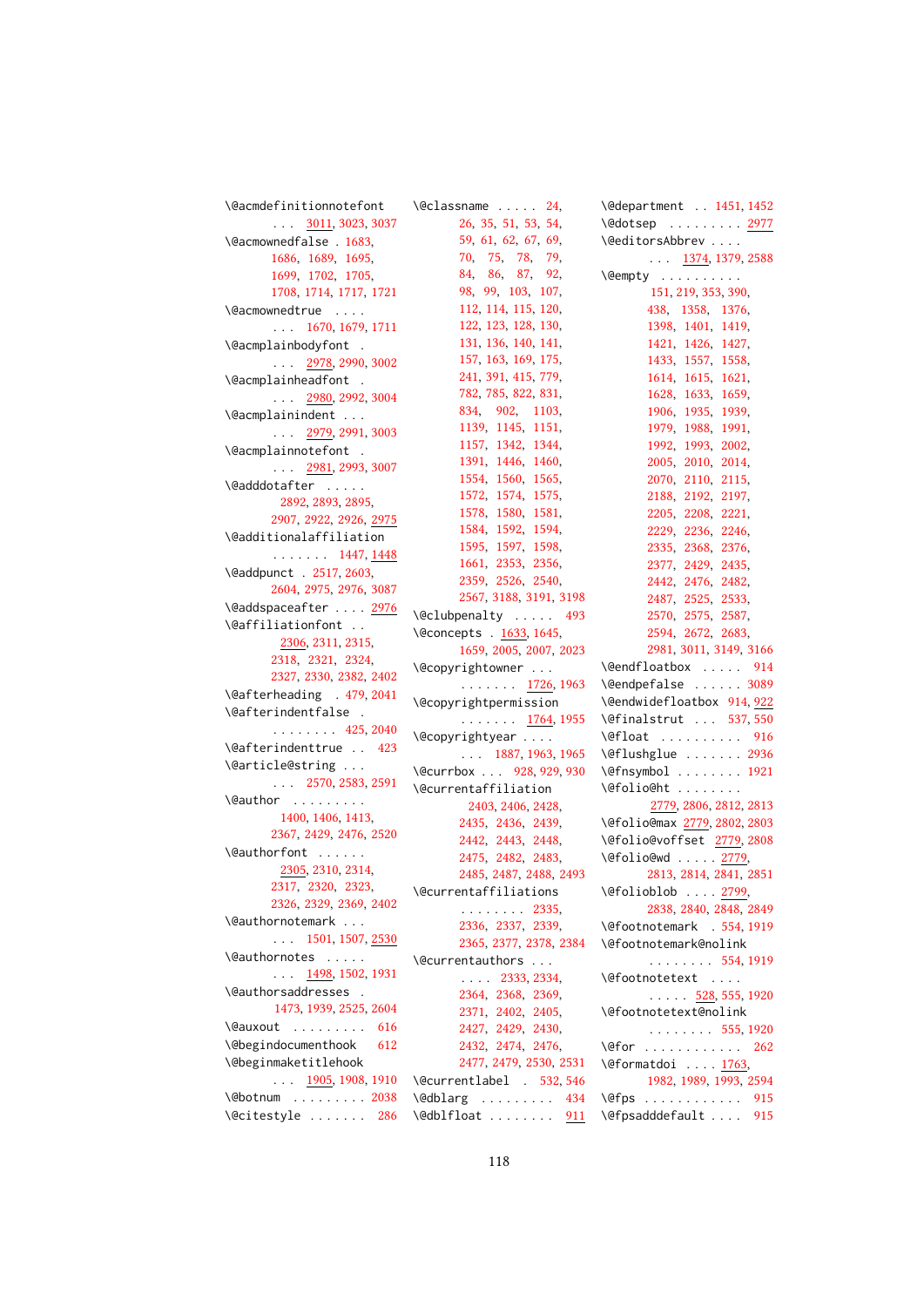| \@gobble  284,328                                                  |
|--------------------------------------------------------------------|
| $\sqrt{20 + 320}$<br>\@hangfrom  447,504                           |
| \@headfootfont . 2685,                                             |
| 2709, 2710, 2711,                                                  |
| 2712, 2718, 2721,                                                  |
| 2728, 2732, 2740,                                                  |
| 2741, 2746, 2749,                                                  |
| 2756, 2757, 2762, 2765                                             |
| $\text{V}$ didxitem 3181                                           |
| \@ifnextchar  1451                                                 |
| \@ifnotempty  1893                                                 |
|                                                                    |
| \@ifnum  300,302                                                   |
| $\left\{\text{Cifstar}\right.\dots\dots\quad432$                   |
| \@ifundefined                                                      |
| 3042, 3045, 3048,                                                  |
| 3051, 3054, 3058, 3061                                             |
| \@iiiparbox  746                                                   |
| \@indextitlestyle  3180                                            |
| \@input  516                                                       |
| \@insideauthorgroupfalse                                           |
| $\cdots$ 1389, 1441                                                |
| \@insideauthorgrouptrue                                            |
| $\overline{\phantom{0}}$<br>. 1396                                 |
| \@journalCode                                                      |
| ١<br>997, 1103, 1139,                                              |
| ١<br>1145, 1151, 1157, 1342                                        |
| \@journalCode@nr                                                   |
| $\ldots$ 997, 1064, 1348                                           |
| 、、、、<br>\@journalName  1066,                                       |
| 1070, 1074, 1078,                                                  |
| $\overline{\phantom{0}}$<br>1082, 1086, 1091,                      |
| $\overline{\phantom{0}}$                                           |
| 1094, 1098, 1105,                                                  |
|                                                                    |
| $\overline{\phantom{0}}$<br>1109, 1113, 1118,                      |
| $\overline{\phantom{0}}$                                           |
| 1122, 1126, 1130,<br>1135, 1141, 1147,<br>$\overline{\phantom{0}}$ |
| 1153, 1159, 1163,                                                  |
| 1167, 1172, 1176,                                                  |
| $\overline{\phantom{a}}$<br>1180, 1184, 1188,                      |
| $\overline{\phantom{0}}$<br>1192, 1196, 1200,                      |
| $\checkmark$<br>1204, 1208, 1212,                                  |
| 1216, 1220, 1224,                                                  |
| 1228, 1232, 1236,                                                  |
| 1240, 1244, 1248,                                                  |
|                                                                    |
| 1252, 1256, 1260,                                                  |
| 1264, 1268, 1272,                                                  |
|                                                                    |
| 1277, 1282, 1286,<br>1290, 1294, 1298,                             |
| 1302, 1306, 1310,                                                  |
| 1314, 1318, 1322,                                                  |
| 1326, 1330, 1334,                                                  |
| 1338, 1349, 1350, 1975                                             |
| \@journalNameShort .                                               |
| 1067, 1071, 1075,<br>1079, 1083, 1087,                             |

| 1092, 1095, 1100,<br>1106, 1110, 1114,                                          |
|---------------------------------------------------------------------------------|
| 1119, 1123, 1127,                                                               |
| 1131, 1136, 1142,                                                               |
| 1148, 1154, 1160,                                                               |
| 1164, 1168, 1173,                                                               |
|                                                                                 |
| 1177, 1181, 1185,<br>1189, 1193, 1197,                                          |
| 1201, 1205, 1209,                                                               |
| 1213, 1217, 1221,                                                               |
| 1225, 1229, 1233,                                                               |
|                                                                                 |
|                                                                                 |
| 1237, 1241, 1245,<br>1249, 1253, 1257,<br>1261, 1265, 1269,                     |
| 1273, 1278, 1283,                                                               |
| 1287, 1291, 1295,                                                               |
| 1299, 1303, 1307,                                                               |
|                                                                                 |
| 1311, 1315, 1319,<br>1323, 1327, 1331,<br>1335, 1339, 1350,                     |
|                                                                                 |
| 2582, 2714, 2724,                                                               |
| 2735, 2834, 2844, 2854                                                          |
|                                                                                 |
| \@keywords . 1556, 1557,                                                        |
| 1558, 2010, 2012, 2024                                                          |
| \@latex@error  330                                                              |
| \@lempty  1569, 2545                                                            |
| $\text{QlistI}$ 971, 975                                                        |
| \@listi  968,975                                                                |
| \@listii  976                                                                   |
| \@listiii  979                                                                  |
| $\text{Qlistiv} \dots \dots \dots \quad 981$                                    |
| \@listv<br>\@listvi<br>983                                                      |
| 985                                                                             |
| $\sqrt{2m}$ 436                                                                 |
| \@makefnmark  527,                                                              |
| 552, 1923, 1928, 1932                                                           |
| \@makefntext                                                                    |
| $\frac{527}{536}$ , 536, 549, 1934                                              |
|                                                                                 |
| Nemarginfigure $894, \frac{895}{006}$<br>Nemargintable . $905, \frac{906}{000}$ |
| 743, 924<br>\@minipagefalse .                                                   |
| \@minus 2912, 2916, 2920,                                                       |
| 2924, 2928, 2933,                                                               |
| 2999, 3001, 3029, 3031                                                          |
| \@mkabstract  2001, 2544                                                        |
| \@mkauthors 1924, 1926, 2281                                                    |
| \@mkauthors@i  2285,                                                            |
| 2287, 2289, 2291, 2363                                                          |
|                                                                                 |
| \@mkauthors@ii  2395<br>\@mkauthors@iii.2293,                                   |
|                                                                                 |
| 2295, 2297, 2299, 2407                                                          |
| \@mkauthors@iv 2301, 2460                                                       |
| \@mkauthorsaddresses                                                            |
| $\ldots$ $1474, 2504$                                                           |

| \@mkbibcitation 2034, 2561                                  |
|-------------------------------------------------------------|
| \@mkteasers  1924, 2532                                     |
| \@mktitle  1924, 2122                                       |
| \@mktitle@i  2125,                                          |
| 2127, 2129, 2131, 2186                                      |
|                                                             |
| \@mktitle@ii <u>2214</u>                                    |
| \@mktitle@iii  2133,                                        |
| 2135, 2137, 2139, 2214                                      |
| \@mktitle@iv  2141, 2242                                    |
| \@mktranslatedabstract                                      |
| $\cdots$ 413, 2554                                          |
| \@mktranslatedkeywords                                      |
| $\cdots$ 410, 1475                                          |
|                                                             |
|                                                             |
| \@mpfootins                                                 |
| 541, 542, 738, 739, 741                                     |
| \@mpfootnotetext  540                                       |
| \@ne . 288, 292, 296, 298,                                  |
| 602, 2618, 2624, 2628                                       |
| \@nil  307                                                  |
|                                                             |
| \@nobreakfalse . 481,521                                    |
| \@noskipsecfalse  485                                       |
| \@noskipsectrue  482                                        |
| \@pages@word                                                |
| $\ldots$ 2564, 2584, 2591                                   |
| \@par 1937, 1943                                            |
|                                                             |
| \@parboxrestore  545                                        |
| \@parfont                                                   |
| 2926, 2930, 2935, 2940                                      |
| \@permissionCodeOne                                         |
|                                                             |
| $\ldots$ 1068, 1072,                                        |
| 1076, 1080, 1084,                                           |
|                                                             |
|                                                             |
| 1088, 1096, 1101,<br>1107, 1111, 1115,<br>1120, 1124, 1128, |
| 1132, 1137, 1143,                                           |
| 1149, 1155, 1161,                                           |
| 1165, 1169, 1174,                                           |
| 1178, 1182, 1186,                                           |
| 1190, 1194, 1198,                                           |
| 1206,<br>1202,<br>1210,                                     |
| 1214, 1218,<br>1222,                                        |
| 1226,<br>1230,<br>1234,                                     |
| 1238,<br>1242,<br>1246,                                     |
| 1250,<br>1254,<br>1258,                                     |
| 1262,<br>1266,<br>1270,                                     |
| 1279,<br>1274,<br>1284,                                     |
| 1288, 1292, 1296,                                           |
| 1300, 1304, 1308,                                           |
| 1312, 1316, 1320,                                           |
| 1324, 1328, 1332,<br>1336, 1340, 1351, 1987                 |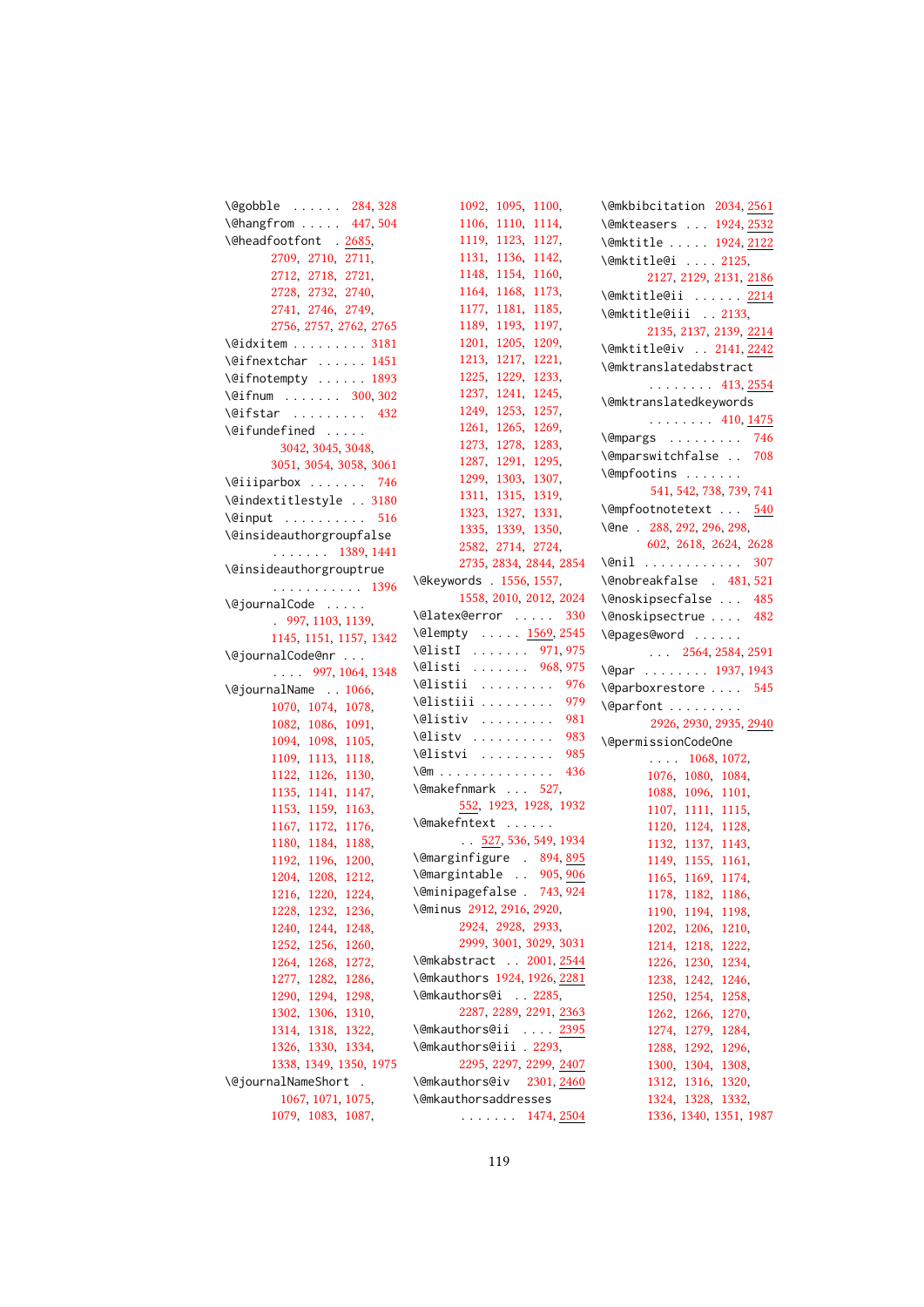```
\@permissionCodeTwo
        1089, 1116, 1133,
      1170, 1275, 1280, 1352
514,522,
      747, 2912, 2916,
      2920, 2924, 2928,
      2933, 2998, 3000,
      3028, 3030, 3084, 3182
\@printcopyrightfalse
      . . . . . . . 1682, 1694
\@printcopyrighttrue
      . . . . . . . 1666, 1678
\@printendtopmatter
      . . . . . . . 2039, 2596
\@printpermissionfalse
      . . . . . . . . . . . 1681
\@printpermissiontrue
      . . . 1668, 1677, 1693
\@printtopmatter . . .
      1925,2069</u>
\@proofindent . . . . .
      . . . 3068, 3078, 3086
\@proofnamefont . . . .
      \ldots3067,3077,3087
\@received . 1612, 1615,
      1616, 1618, 1621,
      1622, 1624, 1628, 1629
\@restonecolfalse . . 3178
\@restonecoltrue . . . 3178
\@rightskip . . . 2936, 2937
\@saveabstract 1563, 1564
1890,1891
\@savetranslatedabstract
      413,414</u>
\@seccntformat . 441, 498
\@secfont . . . . . 2914, 2940
\@secpenalty . . . . . . 430
434,435
\@setaddresses . . . . 2529
\@setauthorsaddresses
      . . . . . . . 1943, 2604
\@setthanks . . . 1937, 2603
\@shortauthors . . . .
        2680, 2703, 2711,
      2719, 2729, 2741, 2757
890,891
\@specialsection . . .
       1477, 2006, 2011, 2043
433,499
\@startPage . . . . 1552,
      2070, 2071, 2073, 2677
419,
      511, 2911, 2915,
```
[2919,](#page-0-0) [2923,](#page-0-0) [2927,](#page-0-0) [2932](#page-0-0) \@texttop . . . . . . . . . [748](#page-0-0) \@starttoc ....... [511](#page-0-0) \@subparfont . . . . . . [2965](#page-0-0) \@subsecfont . . [2918,](#page-0-0) [2940](#page-0-0) \@subsubsecfont [2922,](#page-0-0) [2940](#page-0-0) \@subtitle . [1382,](#page-0-0) [1490,](#page-0-0) [2205,](#page-0-0) [2206,](#page-0-0) [2229,](#page-0-0) [2230,](#page-0-0) [2246,](#page-0-0) [2247,](#page-0-0) [2575](#page-0-0) \@subtitlefont . . . . [2165,](#page-0-0) [2206,](#page-0-0) [2230,](#page-0-0) [2247](#page-0-0) \@subtitlenotes . . . . [1488,](#page-0-0) [1492,](#page-0-0) [1495,](#page-0-0) [1930](#page-0-0) \@svsec . [438,](#page-0-0) [441,](#page-0-0) [447,](#page-0-0) [462](#page-0-0) \@svsechd . . . [460,](#page-0-0) [488,](#page-0-0) [508](#page-0-0) \@teaser . . . . . [1891,](#page-0-0) [2534](#page-0-0) \@teaserfigures . . . . [1889,](#page-0-0) [1891,](#page-0-0) [2533,](#page-0-0) [2538](#page-0-0) \@tempa . . . . [262,](#page-0-0) [263,](#page-0-0) [265,](#page-0-0) [267,](#page-0-0) [269,](#page-0-0) [271,](#page-0-0) [273,](#page-0-0) [275,](#page-0-0) [277,](#page-0-0) [279,](#page-0-0) [281,](#page-0-0) [283,](#page-0-0) [285,](#page-0-0) [287,](#page-0-0) [289,](#page-0-0) [291,](#page-0-0) [293,](#page-0-0) [295,](#page-0-0) [297,](#page-0-0) [299,](#page-0-0) [301,](#page-0-0) [303,](#page-0-0) [305,](#page-0-0) [307,](#page-0-0) [310,](#page-0-0) [312,](#page-0-0) [314,](#page-0-0) [316,](#page-0-0) [318,](#page-0-0) [320,](#page-0-0) [1425,](#page-0-0) [1426,](#page-0-0) [1613,](#page-0-0) [1614,](#page-0-0) [2376,](#page-0-0) [3149,](#page-0-0) [3165,](#page-0-0) [3166,](#page-0-0) [3168,](#page-0-0) [3172](#page-0-0) \@tempb . . . . . . . . . . [263,](#page-0-0) [265,](#page-0-0) [267,](#page-0-0) [269,](#page-0-0) [271,](#page-0-0) [273,](#page-0-0) [275,](#page-0-0) [277,](#page-0-0) [279,](#page-0-0) [281,](#page-0-0) [283,](#page-0-0) [285,](#page-0-0) [287,](#page-0-0) [289,](#page-0-0) [291,](#page-0-0) [293,](#page-0-0) [295,](#page-0-0) [297,](#page-0-0) [299,](#page-0-0) [301,](#page-0-0) [303,](#page-0-0) [305,](#page-0-0) [310,](#page-0-0) [312,](#page-0-0) [314,](#page-0-0) [316,](#page-0-0) [318,](#page-0-0) [320,](#page-0-0) [3167,](#page-0-0) [3168,](#page-0-0) [3171,](#page-0-0) [3172](#page-0-0) \@tempboxa . [746,](#page-0-0) [2079,](#page-0-0) [2081](#page-0-0) \@tempc . [308,](#page-0-0) [309,](#page-0-0) [311,](#page-0-0) [313,](#page-0-0) [315,](#page-0-0) [317,](#page-0-0) [319,](#page-0-0) [321](#page-0-0) \@tempcnta . [2799,](#page-0-0) [2800,](#page-0-0) [2802,](#page-0-0) [2803,](#page-0-0) [2805,](#page-0-0) [2807](#page-0-0) \@tempdima . . . . . . . . [2075,](#page-0-0) [2076,](#page-0-0) [2077,](#page-0-0) [2083,](#page-0-0) [2084,](#page-0-0) [2085,](#page-0-0) [2806,](#page-0-0) [2807,](#page-0-0) [2808,](#page-0-0) [2810](#page-0-0) \@tempskipa . . . . . . . [422,](#page-0-0) [424,](#page-0-0) [425,](#page-0-0) [430,](#page-0-0) [443,](#page-0-0) [444,](#page-0-0) [475,](#page-0-0) [476,](#page-0-0) [478,](#page-0-0) [490,](#page-0-0) [491,](#page-0-0) [500,](#page-0-0) [501](#page-0-0) \@textbottom . . . . . . [747](#page-0-0) \@textsuperscript . . . . . . [552,](#page-0-0) [1923,](#page-0-0) [1928](#page-0-0)

\@thefnmark . [533,](#page-0-0) [547,](#page-0-0) [552,](#page-0-0) [1923,](#page-0-0) [1928,](#page-0-0) [1933](#page-0-0) \@title . . . [1481,](#page-0-0) [2022,](#page-0-0) [2204,](#page-0-0) [2228,](#page-0-0) [2245,](#page-0-0) [2574](#page-0-0) \@titlefont [2144,](#page-0-0) [2196,](#page-0-0) [2203,](#page-0-0) [2215,](#page-0-0) [2227,](#page-0-0) [2243](#page-0-0) \@titlenotes . . . . . . [1479,](#page-0-0) [1483,](#page-0-0) [1486,](#page-0-0) [1929](#page-0-0) \@tochangmeasure [452,](#page-0-0) [465](#page-0-0) \@toclevel . . . . . . . . [436](#page-0-0) \@tocline . . . [524,](#page-0-0) [525,](#page-0-0) [526](#page-0-0) \@topnum . . . . . . . . . [2036](#page-0-0) \@translatedabstracts . [411,](#page-0-0) [418,](#page-0-0) [2002,](#page-0-0) [2003](#page-0-0) \@translatedkeywords . [408,](#page-0-0) [410,](#page-0-0) [2014,](#page-0-0) [2015](#page-0-0) \@translatedsubtitle . . . . . . . . . <u>405</u>, [407,](#page-0-0) [2206,](#page-0-0) [2230,](#page-0-0) [2247](#page-0-0) \@translatedtitle [402,](#page-0-0) [404,](#page-0-0) [2204,](#page-0-0) [2228,](#page-0-0) [2245](#page-0-0) \@typeset@author@bx . . . . . . . . [2399,](#page-0-0) [2453,](#page-0-0) [2459,](#page-0-0) [2498,](#page-0-0) [2503](#page-0-0) \@typeset@author@line [2332,](#page-0-0) [2366,](#page-0-0) [2390,](#page-0-0) [2392](#page-0-0) \@undefined . . . . . . . . [612,](#page-0-0) [810,](#page-0-0) [1369,](#page-0-0) [1905](#page-0-0) \@undescribed@imagesfalse . . . . . . . . . . . . [819](#page-0-0) \@undescribed@imagestrue . . [830,](#page-0-0) [833,](#page-0-0) [901,](#page-0-0) [2539](#page-0-0) \@vspace [824,](#page-0-0) [827,](#page-0-0) [835,](#page-0-0) [837,](#page-0-0) [839,](#page-0-0) [841,](#page-0-0) [843,](#page-0-0) [845,](#page-0-0) [847,](#page-0-0) [849,](#page-0-0) [851,](#page-0-0) [853,](#page-0-0) [891,](#page-0-0) [896,](#page-0-0) [906,](#page-0-0) [912,](#page-0-0) [1917,](#page-0-0) [2044,](#page-0-0) [2066,](#page-0-0) [2562,](#page-0-0) [2597,](#page-0-0) [2600,](#page-0-0) [3186,](#page-0-0) [3188,](#page-0-0) [3194](#page-0-0) \@vspace@acm . . . . . . . . . [2066,](#page-0-0) [2600,](#page-0-0) [3194](#page-0-0) \@vspace@orig [824,](#page-0-0) [827,](#page-0-0) [835,](#page-0-0) [837,](#page-0-0) [839,](#page-0-0) [841,](#page-0-0) [843,](#page-0-0) [845,](#page-0-0) [847,](#page-0-0) [849,](#page-0-0) [851,](#page-0-0) [853,](#page-0-0) [891,](#page-0-0) [896,](#page-0-0) [906,](#page-0-0) [912,](#page-0-0) [1917,](#page-0-0) [2044,](#page-0-0) [2562,](#page-0-0) [2597,](#page-0-0) [3186](#page-0-0) \@vspacer [825,](#page-0-0) [828,](#page-0-0) [836,](#page-0-0) [838,](#page-0-0) [840,](#page-0-0) [842,](#page-0-0) [844,](#page-0-0) [846,](#page-0-0) [848,](#page-0-0) [850,](#page-0-0) [852,](#page-0-0) [854,](#page-0-0) [892,](#page-0-0) [897,](#page-0-0) [907,](#page-0-0) [913,](#page-0-0) [1918,](#page-0-0) [2045,](#page-0-0) [2067,](#page-0-0) [2563,](#page-0-0) [2598,](#page-0-0) [2601,](#page-0-0) [3187,](#page-0-0) [3191,](#page-0-0) [3195](#page-0-0)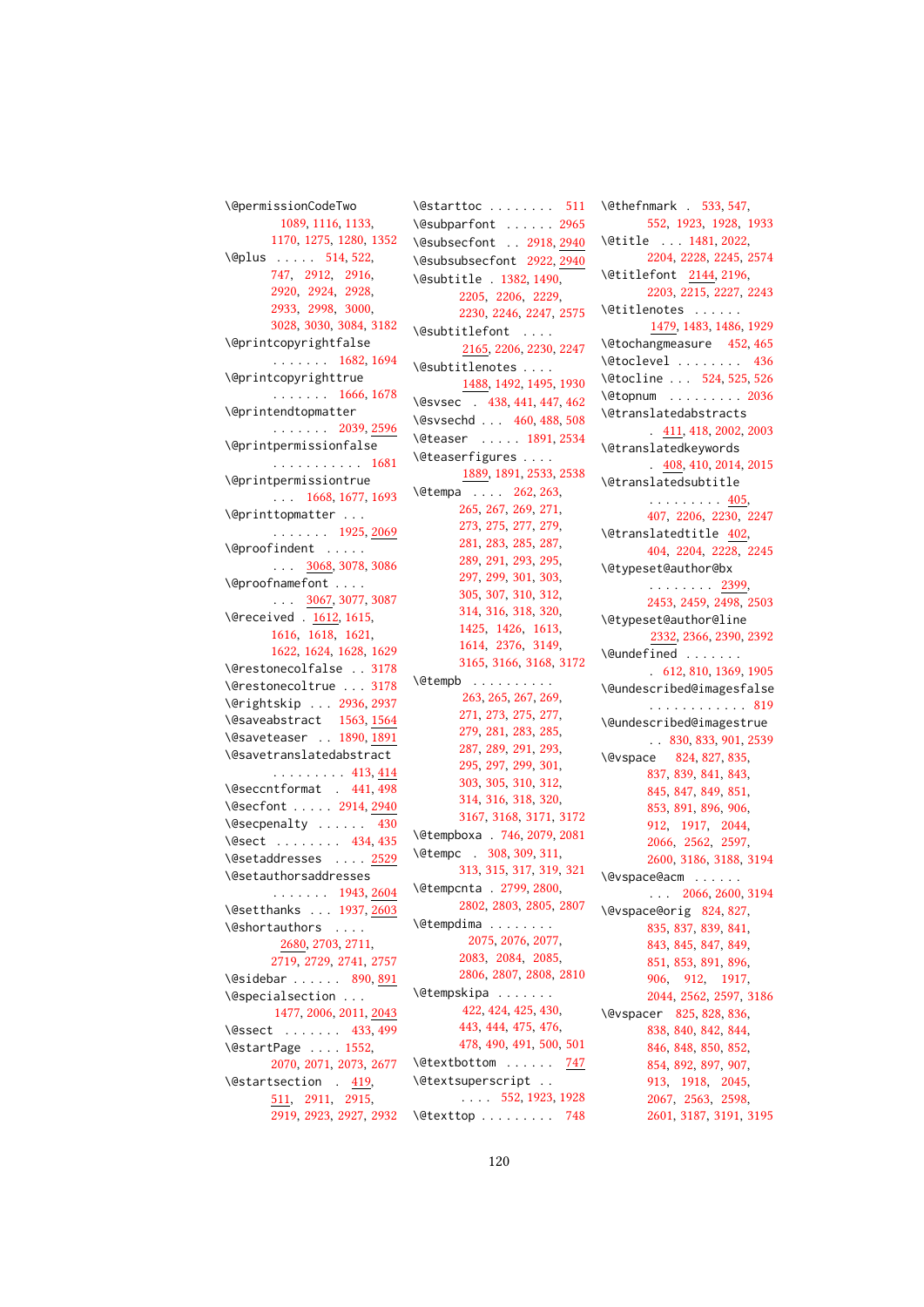| \@vspacer@acm                         |             |
|---------------------------------------|-------------|
| $\ldots$ 2067, 2601, 3195             |             |
| \@vspacer@orig . 825,                 | \/          |
| 828, 836, 838, 840,                   |             |
| 842, 844, 846,                        | $\setminus$ |
| 848, 850, 852,                        |             |
|                                       | $\setminus$ |
| 854, 892, 897,<br>907, 913, 1918,     |             |
| 2045, 2563, 2598, 3187                |             |
| \@width  727,734                      | \/          |
| $\sqrt{e}xp$ 518, 519                 |             |
| \@xsect  473, 474, 510                | \/          |
| 11 633, 642, 1401, 1963,              |             |
| 1968, 1983, 1988,                     | $\setminus$ |
| 1992, 2566, 2574, 2623                |             |
| . 270<br>\{                           |             |
| $\cdots$ 270<br>\}<br>.               |             |
|                                       |             |
|                                       |             |
| $\ldots$ 1372, 1641, 1651,<br>\__     |             |
| 1963, 1965, 1988,                     |             |
| 2570, 2571, 2589, 2677                | $\setminus$ |
|                                       |             |
| A                                     |             |
| \abstract <u>1563</u>                 |             |
| abstract (environment) 18             |             |
| \abstractname                         | \/          |
| $\ldots$ 2546, 2550, 2558             |             |
| $\backslash acks$ 3140                |             |
| acks (environment) 23                 |             |
| \acksname 362, 370, 378,              | $\setminus$ |
| 386, 3139, 3142, 3143                 |             |
|                                       | $\setminus$ |
| \ACM@adddotafter<br>2893, <u>2910</u> |             |
| \acm@copyrightinput 1672              |             |
| \acm@copyrightmode .                  | \/          |
| $\ldots$ 1672, 1680,                  |             |
| 1685, 1688, 1692,                     | \/          |
| 1698, 1701, 1704,                     |             |
| 1707, 1710, 1713,                     | \/          |
| 1716, 1720, 1727, 1765                |             |
| \ACM@fontsize                         | ∖∕          |
| 144, 219, 222, 224,                   | \/          |
| 226, 228, 230, 232,                   |             |
| 234, 236, 238, 241, 242               | ∖∕          |
| \ACM@format  32, 157                  |             |
| \ACM@format@nr<br>32.                 | \/          |
| 157, 162, 168, 174,                   |             |
| 187, 193, 220, 565,                   | \/          |
| 648, 713, 749, 865,                   |             |
| 932, 2046, 2089,                      | \/          |
|                                       |             |
| 2123, 2145, 2166, 2283, 2307, 2639,   | ۱ć          |
| 2699 2786 2825                        | م \         |

[2871,](#page-0-0) [2945,](#page-0-0) [2982,](#page-0-0) [3012,](#page-0-0) [3069,](#page-0-0) [3094,](#page-0-0) [3112](#page-0-0) ACM@lang@check . . . . [389,](#page-0-0) [403,](#page-0-0) [406,](#page-0-0) [409,](#page-0-0) [417](#page-0-0) ACM@languages . . . .  $\ldots$  [149,](#page-0-0) [353,](#page-0-0) [355,](#page-0-0) [390](#page-0-0) \ACM@linecount . . . . . . . . [2617,](#page-0-0) [2618,](#page-0-0) [2623,](#page-0-0) [2624,](#page-0-0) [2627,](#page-0-0) [2628](#page-0-0) \ACM@linecount@bx . . . . . [2614,](#page-0-0) [2634,](#page-0-0) [2660](#page-0-0) \ACM@linecount@bxht [2616,](#page-0-0) [2622,](#page-0-0) [2625,](#page-0-0) [2626](#page-0-0) ACM@linecountL . [2630,](#page-0-0) [2701,](#page-0-0) [2704,](#page-0-0) [2709,](#page-0-0) [2712,](#page-0-0) [2718,](#page-0-0) [2720,](#page-0-0) [2728,](#page-0-0) [2730,](#page-0-0) [2740,](#page-0-0) [2743,](#page-0-0) [2746,](#page-0-0) [2756,](#page-0-0) [2759,](#page-0-0) [2762,](#page-0-0) [2827,](#page-0-0) [2838,](#page-0-0) [2839,](#page-0-0) [2849,](#page-0-0) [2850,](#page-0-0) [2858,](#page-0-0) [2861,](#page-0-0) [2866](#page-0-0) \ACM@linecountR . . . . . . . . [2637,](#page-0-0) [2731,](#page-0-0) [2733,](#page-0-0) [2741,](#page-0-0) [2744,](#page-0-0) [2751,](#page-0-0) [2757,](#page-0-0) [2760,](#page-0-0) [2767,](#page-0-0) [2859,](#page-0-0) [2862,](#page-0-0) [2867](#page-0-0) \ACM@mk@linecount . . . . . . . . . . [2619,](#page-0-0) [2632,](#page-0-0) [2647,](#page-0-0) [2649,](#page-0-0) [2651,](#page-0-0) [2653,](#page-0-0) [2655,](#page-0-0) [2657](#page-0-0) \ACM@NR@adjustedSectionformat . . . . . . . [2890,](#page-0-0) [2899](#page-0-0) ACM@NRadjust . . . . . [2881,](#page-0-0) [2914,](#page-0-0) [2918,](#page-0-0) [2922,](#page-0-0) [2926,](#page-0-0) [2930,](#page-0-0) [2935](#page-0-0) \ACM@origbaselinestretch . . . . . . . . . . . [3196](#page-0-0) \ACM@ps@headings . . . . . . . . . . [2608,](#page-0-0) [2612](#page-0-0) \ACM@ps@myheadings . . . . . . . . [2607,](#page-0-0) [2611](#page-0-0) ACM@ps@plain . [2606,](#page-0-0) [2610](#page-0-0) \ACM@restore@pagestyle . . . . . . . . . . . [2606](#page-0-0) \ACM@sect@format . . . . . . . . . . [2900,](#page-0-0) [2902](#page-0-0) \ACM@sect@format@ . . . . . [2889,](#page-0-0) [2902,](#page-0-0) [2904](#page-0-0) \ACM@sect@format@null . . . . . . . [2903,](#page-0-0) [2904](#page-0-0) \ACM@timestamp . . . . [2663,](#page-0-0) [2774,](#page-0-0) [2872,](#page-0-0) [2877](#page-0-0) acmArticle .... *[14](#page-0-0)*, <u>[1515](#page-0-0)</u> \acmArticleSeq . [14](#page-0-0), [1517](#page-0-0)

\acmBadgeL . . . . . [15](#page-0-0), [1547](#page-0-0) \acmBadgeR . . . . . [15](#page-0-0), [1542](#page-0-0) \acmBooktitle ... [9](#page-0-0), [1367](#page-0-0) \acmConference . . [9](#page-0-0), [1353](#page-0-0) \acmConference@date . . . . [1356,](#page-0-0) [1959,](#page-0-0) [2748,](#page-0-0) [2751,](#page-0-0) [2764,](#page-0-0) [2767](#page-0-0) \acmConference@name [1355,](#page-0-0) [1369,](#page-0-0) [1370,](#page-0-0) [1371](#page-0-0) \acmConference@shortname [1354,](#page-0-0) [1358,](#page-0-0) [1359,](#page-0-0) [1371,](#page-0-0) [1372,](#page-0-0) [1959,](#page-0-0) [2747,](#page-0-0) [2750,](#page-0-0) [2763,](#page-0-0) [2766](#page-0-0) \acmConference@venue . . . . [1357,](#page-0-0) [1959,](#page-0-0) [2748,](#page-0-0) [2751,](#page-0-0) [2764,](#page-0-0) [2767](#page-0-0) \acmdefinition . . . . [3027](#page-0-0) \acmDOI . . . . . . . [15](#page-0-0), [1533](#page-0-0) \acmISBN . . . . . . [15](#page-0-0), [1531](#page-0-0) \acmJournal . . . . . [9](#page-0-0), [1346](#page-0-0) \acmMonth . . . . . . [14](#page-0-0), [1521](#page-0-0) \acmNumber . . . . . [14](#page-0-0), [1513](#page-0-0) \acmplain . . . . . . . . [2997](#page-0-0) \acmPrice ... [15](#page-0-0), [1527,](#page-0-0) [1690,](#page-0-0) [1696,](#page-0-0) [1718,](#page-0-0) [1722](#page-0-0) \acmSubmissionID [15](#page-0-0), [1529](#page-0-0) \acmVolume . . . . . [14](#page-0-0), [1511](#page-0-0) \acmYear . . . . . . [14](#page-0-0), [1519](#page-0-0) \addcontentsline [258,](#page-0-0) [454,](#page-0-0) [467,](#page-0-0) [2546,](#page-0-0) [3143](#page-0-0) \additionalaffiliation . . . . . . . . . [11](#page-0-0), [1447](#page-0-0) \addpenalty ....... [430](#page-0-0) \addresses ........ [1398,](#page-0-0) [1400,](#page-0-0) [1405,](#page-0-0) [1412,](#page-0-0) [1443,](#page-0-0) [1463,](#page-0-0) [1501,](#page-0-0) [1507,](#page-0-0) [1509,](#page-0-0) [2392,](#page-0-0) [2459,](#page-0-0) [2503,](#page-0-0) [2522](#page-0-0) \addto . . [356,](#page-0-0) [364,](#page-0-0) [372,](#page-0-0) [380](#page-0-0) \addtocounter . . [558,](#page-0-0) [1653](#page-0-0) \addtolength . . . [956,](#page-0-0) [957,](#page-0-0) [958,](#page-0-0) [962,](#page-0-0) [963,](#page-0-0) [2625](#page-0-0) \addvspace . . . . . [430,](#page-0-0) [522](#page-0-0) \advance . . . [972,](#page-0-0) [977,](#page-0-0) [980,](#page-0-0) [982,](#page-0-0) [984,](#page-0-0) [986,](#page-0-0) [1393,](#page-0-0) [1395,](#page-0-0) [2076,](#page-0-0) [2084,](#page-0-0) [2189,](#page-0-0) [2190,](#page-0-0) [2193,](#page-0-0) [2194,](#page-0-0) [2218,](#page-0-0) [2219,](#page-0-0) [2409,](#page-0-0) [2426,](#page-0-0) [2462,](#page-0-0) [2473,](#page-0-0) [2624,](#page-0-0) [2628,](#page-0-0) [2803,](#page-0-0) [2805,](#page-0-0) [2808](#page-0-0) \affiliation . . . . [10](#page-0-0), [1440,](#page-0-0) [2375,](#page-0-0) [2442,](#page-0-0) [2487](#page-0-0)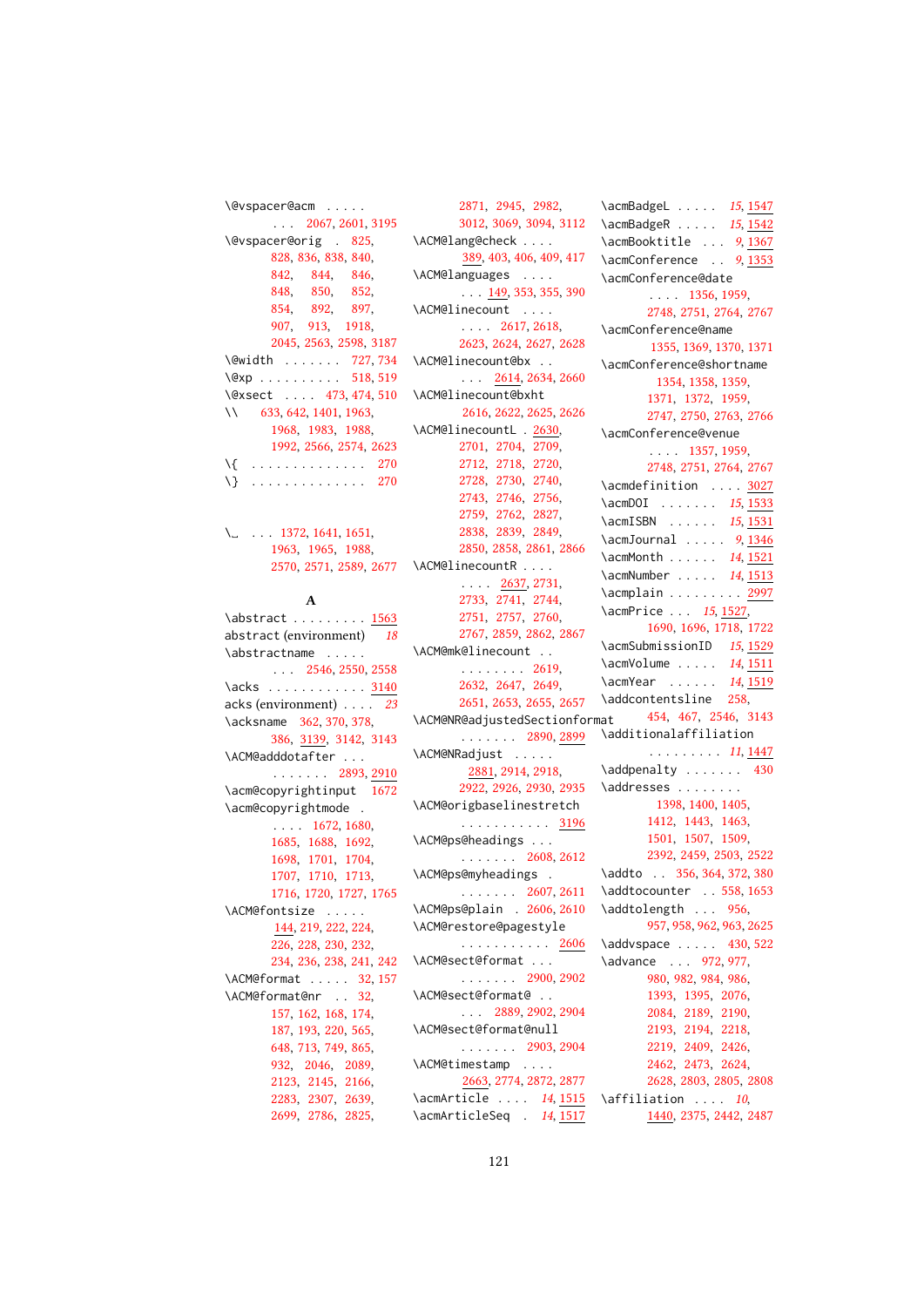```
1380,1413,
       1415, 1430, 1436,
       2366, 2371, 2373,
       2384, 2390, 2400,
       2434, 2453, 2459,
       2481, 2498, 2503, 2519
\andify . . . . . . . 2029,
       2030, 2333, 2336, 2588
231899
anonsuppress (environ-
      ment) . . . . . . . . 23
3188,3191
\AtBeginDocument . . .
       . . . . 76, 93, 605,
       613, 948, 1690,
       1696, 1718, 1722,
       2613, 2686, 2819, 2905
\AtBeginEnvironment
       \ldots823,826,835,
       837, 839, 841, 843,
       845, 847, 849, 851, 853
\AtBeginMaketitle 30, 1908
\AtEndDocument . 821,
       1558, 1582, 1627,
       1659, 2524, 3134, 3197
\AtEndEnvironment 829, 832
\AtEndPreamble . 578,
       811, 3039, 3091, 3150
\lambda10,
       1390, 1913, 1914, 2568
\author@bx 2395, 2401, 2404
\author@bx@sep . . . .
       \ldots2397,2404,
       2409, 2426, 2462, 2473
\author@bx@wd . . . . .
       . . . . 2396, 2399,
       2408, 2409, 2411,
       2417, 2419, 2421,
       2423, 2426, 2461,
      2462, 2464, 2470, 2473
\authornote . . . . . . .
       . 14, 1447, 1499, 2569
\authornotemark . 14, 1505
\authors . . . . . . . . .
        1403, 1408, 1415,
       2017, 2029, 2031, 2574
\authorsaddresses 13, 1473
            B
```

```
3137
\baselineskip . . . . .
     \ldots1953,2198,
     2210, 2222, 2237,
     2625, 2912, 2913,
```
[2916,](#page-0-0) [2917,](#page-0-0) [2920,](#page-0-0) [2924,](#page-0-0) [2928,](#page-0-0) [2998,](#page-0-0) [2999,](#page-0-0) [3000,](#page-0-0) [3001,](#page-0-0) [3028,](#page-0-0) [3029,](#page-0-0) [3030,](#page-0-0) [3031](#page-0-0) \baselinestretch . . . . . . [3196,](#page-0-0) [3197,](#page-0-0) [3199](#page-0-0) \begin . [19,](#page-0-0) [2633,](#page-0-0) [2659,](#page-0-0) [2809](#page-0-0) \begingroup . . . . [445,](#page-0-0) [488,](#page-0-0) [502,](#page-0-0) [511,](#page-0-0) [601,](#page-0-0) [1916,](#page-0-0) [2281,](#page-0-0) [2882,](#page-0-0) [3141](#page-0-0) \bfseries . . [987,](#page-0-0) [1949,](#page-0-0) [2147,](#page-0-0) [2149,](#page-0-0) [2151,](#page-0-0) [2155,](#page-0-0) [2157,](#page-0-0) [2159,](#page-0-0) [2161,](#page-0-0) [2163,](#page-0-0) [2326,](#page-0-0) [2329,](#page-0-0) [2572,](#page-0-0) [2816,](#page-0-0) [2940,](#page-0-0) [2941,](#page-0-0) [2955,](#page-0-0) [2956,](#page-0-0) [2958,](#page-0-0) [2959,](#page-0-0) [2961,](#page-0-0) [2962,](#page-0-0) [2963,](#page-0-0) [2964,](#page-0-0) [2968,](#page-0-0) [2969,](#page-0-0) [2972,](#page-0-0) [2973,](#page-0-0) [2992,](#page-0-0) [3022](#page-0-0)  $\begin{bmatrix} \begin{array}{ccc} \text{b} & \text{c} & \text{d} & \text{d} & \text{e} \\ \text{d} & \text{e} & \text{f} & \text{f} & \text{f} \\ \text{f} & \text{f} & \text{f} & \text{f} & \text{f} \end{array} \end{bmatrix}$ [891,](#page-0-0) [895,](#page-0-0) [906,](#page-0-0) [912,](#page-0-0) [1448,](#page-0-0) [1475,](#page-0-0) [2005,](#page-0-0) [2010,](#page-0-0) [2399,](#page-0-0) [2436,](#page-0-0) [2439,](#page-0-0) [2500,](#page-0-0) [2509,](#page-0-0) [2534,](#page-0-0) [2544,](#page-0-0) [2561,](#page-0-0) [2573](#page-0-0) \bibfont . . . . . . . . . [260](#page-0-0) \bibliofont ....... [260](#page-0-0) \bibliographystyle . [611](#page-0-0) \bibsection . . . . . . [256](#page-0-0) \bibstyle [284,](#page-0-0) [286,](#page-0-0) [328,](#page-0-0) [616](#page-0-0) \bibstyle@acmauthoryear . . . . . . . . . . . . [334](#page-0-0) \bibstyle@acmnumeric [340](#page-0-0) \bigskip . . [1629,](#page-0-0) [2107,](#page-0-0) [2213,](#page-0-0) [2241,](#page-0-0) [2249,](#page-0-0) [2459,](#page-0-0) [2503,](#page-0-0) [2534,](#page-0-0) [2599](#page-0-0) \box [929,](#page-0-0) [2091,](#page-0-0) [2093,](#page-0-0) [2095,](#page-0-0) [2097,](#page-0-0) [2099,](#page-0-0) [2101,](#page-0-0) [2103,](#page-0-0) [2105,](#page-0-0) [2107,](#page-0-0) [2404](#page-0-0)

## C

```
\c@footnote . . . . . . . 1921
\c@secnumdepth . . . .
      437, 451, 455, 464, 468
\captionsenglish . . . 356
\captionsetup . . 857,
      859, 861, 863, 872,
      874, 877, 879, 882,
      884, 892, 898, 907, 2535
364
\captionsgerman . . . . 372
380
\ccdesc@parse@finish 1664
```
\ccsdesc . . . . . . [16](#page-0-0), [1635](#page-0-0) \ccsdesc@parse [1636,](#page-0-0) [1637](#page-0-0) \ccsdesc@parse@end . . . . . . . . [1636,](#page-0-0) [1664](#page-0-0) \ccsdesc@parse@finish . . . . . . . [1658,](#page-0-0) [1664](#page-0-0) CCSXML (environment) . . [16](#page-0-0)  $\centerdot$   $\centerdot$  . . . . . [515,](#page-0-0) [548,](#page-0-0) [632,](#page-0-0) [641,](#page-0-0) [899,](#page-0-0) [908,](#page-0-0) [2215,](#page-0-0) [2227,](#page-0-0) [2401,](#page-0-0) [2458,](#page-0-0) [2815](#page-0-0) \cite ... [594,](#page-0-0) [595,](#page-0-0) [606,](#page-0-0) [610](#page-0-0) \citeA . . . . . . . . . . . [600](#page-0-0) \citealt . . . . . . . . [599](#page-0-0) \citeANP . . . . . . . . . [596](#page-0-0) \citeauthor ....... [596](#page-0-0) \citeN . . . . . . . . . . . [594](#page-0-0)  $\text{center} \ldots \ldots \quad 607$  $\text{center} \ldots \ldots \quad 607$ \citeNN . . . . . . . . . . [597](#page-0-0) \citeNP . . . . . . . . . . [599](#page-0-0) \citep . . . . . . . . . . . [595](#page-0-0) \citestyle . . . [24](#page-0-0), [326,](#page-0-0) [346](#page-0-0) \citeyear . . . . . . . . [598](#page-0-0) \citeyearNP ...... [598](#page-0-0) \citeyearpar . . . [597,](#page-0-0) [610](#page-0-0) \city . . [11](#page-0-0), [1454,](#page-0-0) [2258,](#page-0-0) [2515](#page-0-0) \ClassError . . [35,](#page-0-0) [391,](#page-0-0) [415,](#page-0-0) [1344,](#page-0-0) [1446,](#page-0-0) [1565,](#page-0-0) [1575,](#page-0-0) [1581,](#page-0-0) [1595,](#page-0-0) [2359,](#page-0-0) [2567,](#page-0-0) [3198](#page-0-0) \ClassInfo . . . . . . . . . . [157,](#page-0-0) [241,](#page-0-0) [1342,](#page-0-0) [1572,](#page-0-0) [1574,](#page-0-0) [1578,](#page-0-0) [1580,](#page-0-0) [1592,](#page-0-0) [1594,](#page-0-0) [1597](#page-0-0) \ClassWarning [26,](#page-0-0) [163,](#page-0-0) [169,](#page-0-0) [175,](#page-0-0) [779,](#page-0-0) [782,](#page-0-0) [785,](#page-0-0) [831,](#page-0-0) [834,](#page-0-0) [902,](#page-0-0) [1391,](#page-0-0) [1460,](#page-0-0) [1554,](#page-0-0) [1598,](#page-0-0) [2540,](#page-0-0) [3188,](#page-0-0) [3191](#page-0-0) \ClassWarningNoLine . [822,](#page-0-0) [1560,](#page-0-0) [1584,](#page-0-0) [1661,](#page-0-0) [2353,](#page-0-0) [2356,](#page-0-0) [2526](#page-0-0) \cleaders . . . . . . . . [2255](#page-0-0) \clearpage . . . . . . . [2082](#page-0-0) \clubpenalty ... [487,](#page-0-0) [493](#page-0-0) \CodelineIndex . . . . . [16](#page-0-0) \Collect@Body [412,](#page-0-0) [890,](#page-0-0) [894,](#page-0-0) [905,](#page-0-0) [1563,](#page-0-0) [1890](#page-0-0) \color [1901,](#page-0-0) [1951,](#page-0-0) [2623,](#page-0-0) [2627](#page-0-0) \color@begingroup [535,](#page-0-0) [548](#page-0-0) \color@endbox . . . . . [927](#page-0-0) \color@endgroup . . . . . . . . . . [538,](#page-0-0) [551,](#page-0-0) [744](#page-0-0) \columnsep . . . . . . . . [3179](#page-0-0)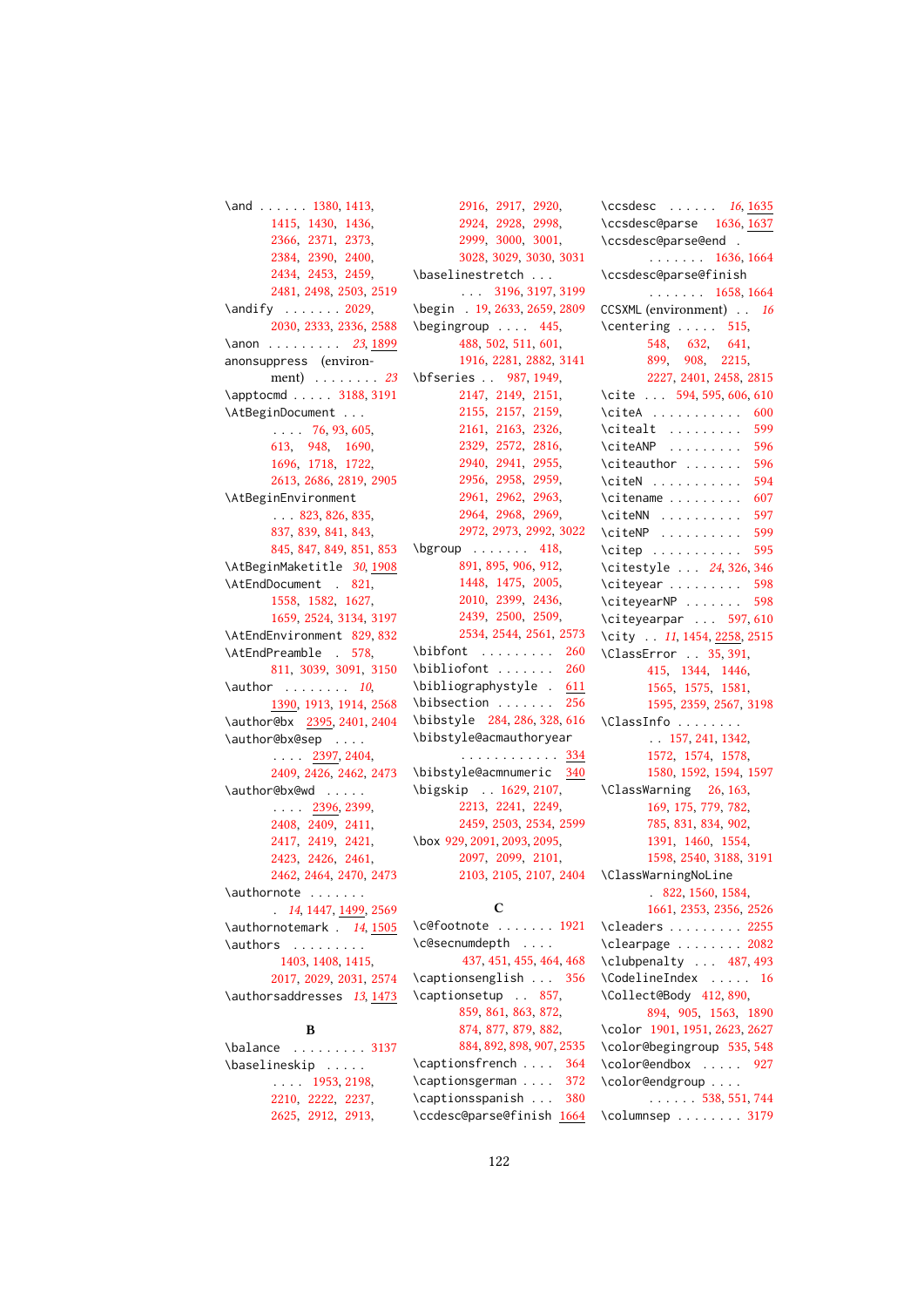| \columnseprule  3179                   | 940, 941, 942, 943, | 1280, 1282, 1283, |  |
|----------------------------------------|---------------------|-------------------|--|
| \columnwidth  544,                     | 971, 976, 979, 981, | 1284, 1286, 1287, |  |
| 727, 913, 2461, 2500                   | 983, 985, 1066,     | 1288, 1290, 1291, |  |
| \contentsnamefont  515                 | 1067, 1068, 1070,   | 1292, 1294, 1295, |  |
| \copy 2255                             | 1071, 1072, 1074,   | 1296, 1298, 1299, |  |
| \copyright  1963                       | 1075, 1076, 1078,   | 1300, 1302, 1303, |  |
| \copyrightpermissionfootnoterule       | 1079, 1080, 1082,   | 1304, 1306, 1307, |  |
| . <u>726</u>                           | 1083, 1084, 1086,   | 1308, 1310, 1311, |  |
| \copyrightyear . 16, 1887              | 1087, 1088, 1089,   | 1312, 1314, 1315, |  |
| \country 11, 1457, 2258, 2518          | 1091, 1092, 1094,   | 1316, 1318, 1319, |  |
| \csname  328, 450,                     | 1095, 1096, 1098,   | 1320, 1322, 1323, |  |
| 452, 456, 463, 465,                    | 1100, 1101, 1105,   | 1324, 1326, 1327, |  |
| 469, 498, 518, 519,                    | 1106, 1107, 1109,   | 1328, 1330, 1331, |  |
| 533, 547, 1407,                        | 1110, 1111, 1113,   | 1332, 1334, 1335, |  |
|                                        | 1114, 1115, 1116,   | 1336, 1338, 1339, |  |
| 1414, 1467, 1470,<br>1640, 1641, 1643, | 1118, 1119, 1120,   | 1340, 1346, 1348, |  |
|                                        | 1122, 1123, 1124,   | 1349, 1350, 1351, |  |
| 1644, 1645, 1646,                      | 1126, 1127, 1128,   | 1352, 1367, 1374, |  |
| 1647, 1650, 1652,                      | 1130, 1131, 1132,   | 1375, 1376, 1382, |  |
| 2026, 2028, 2883, 2906                 | 1133, 1135, 1136,   | 1425, 1447, 1448, |  |
| \CurrentOption . 145,                  | 1137, 1141, 1142,   | 1449, 1450, 1451, |  |
| 146, 147, 148, 154, 155                | 1143, 1147, 1148,   | 1452, 1465, 1473, |  |
|                                        |                     |                   |  |
| D                                      | 1149, 1153, 1154,   | 1479, 1480, 1488, |  |
| \day 2675                              | 1155, 1159, 1160,   | 1489, 1498, 1499, |  |
| \DeclareNewFootnote                    | 1161, 1163, 1164,   | 1511, 1513, 1515, |  |
| $\ldots \ldots \ldots 730, 732$        | 1165, 1167, 1168,   | 1517, 1519, 1521, |  |
| \DeclareOptionX                        | 1169, 1170, 1172,   | 1523, 1527, 1529, |  |
| $\ldots$ 38, 145, 146,                 | 1173, 1174, 1176,   | 1531, 1533, 1543, |  |
| 147, 148, 150, 154, 155                | 1177, 1178, 1180,   | 1544, 1545, 1546, |  |
| \DeclareRobustCommand                  | 1181, 1182, 1184,   | 1548, 1549, 1550, |  |
| $\ldots \ldots 600, 2902$              | 1185, 1186, 1188,   | 1551, 1552, 1554, |  |
| \DeclareTextFontCommand                | 1189, 1190, 1192,   | 1556, 1564, 1569, |  |
| . 812                                  | 1193, 1194, 1196,   | 1600, 1612, 1613, |  |
| \def 24, 38, 144, 149, 222,            | 1197, 1198, 1200,   | 1637, 1638, 1664, |  |
| 224, 226, 228, 230,                    | 1201, 1202, 1204,   | 1724, 1726, 1763, |  |
| 232, 234, 236, 238,                    | 1205, 1206, 1208,   | 1764, 1887, 1889, |  |
| 263, 265, 267, 269,                    | 1209, 1210, 1212,   | 1891, 1908, 1910, |  |
| 271, 273, 275, 277,                    | 1213, 1214, 1216,   | 1923, 1928, 1937, |  |
| 279, 281, 283, 285,                    | 1217, 1218, 1220,   | 1943, 2019, 2043, |  |
|                                        | 1221, 1222, 1224,   | 2069, 2122, 2144, |  |
| 287, 288, 289, 290,                    | 1225, 1226, 1228,   | 2165, 2186, 2214, |  |
| 291, 292, 293, 294,                    | 1229, 1230, 1232,   | 2242, 2251, 2258, |  |
| 295, 296, 297, 299,                    | 1233, 1234, 1236,   | 2259, 2261, 2262, |  |
| 301, 303, 305, 306,                    | 1237, 1238, 1240,   | 2264, 2265, 2267, |  |
| 310, 312, 314, 316,                    | 1241, 1242, 1244,   | 2270, 2271, 2275, |  |
| 318, 320, 402, 405,                    | 1245, 1246, 1248,   | 2276, 2278, 2279, |  |
| 408, 411, 414, 419,                    | 1249, 1250, 1252,   | 2281, 2305, 2306, |  |
| 435, 460, 474, 498,                    | 1253, 1254, 1256,   | 2310, 2311, 2314, |  |
| 499, 508, 511, 524,                    | 1257, 1258, 1260,   | 2315, 2317, 2318, |  |
| 525, 526, 527, 529,                    | 1261, 1262, 1264,   | 2320, 2321, 2323, |  |
| 540, 552, 558, 559,                    | 1265, 1266, 1268,   | 2324, 2326, 2327, |  |
| 560, 561, 562, 580,                    | 1269, 1270, 1272,   | 2329, 2330, 2332, |  |
| 611, 726, 733, 735,                    | 1273, 1274, 1275,   | 2334, 2339, 2346, |  |
| 747, 891, 895, 906,                    |                     | 2351, 2363, 2364, |  |
| 912 915 919 922                        | 1277, 1278, 1279,   |                   |  |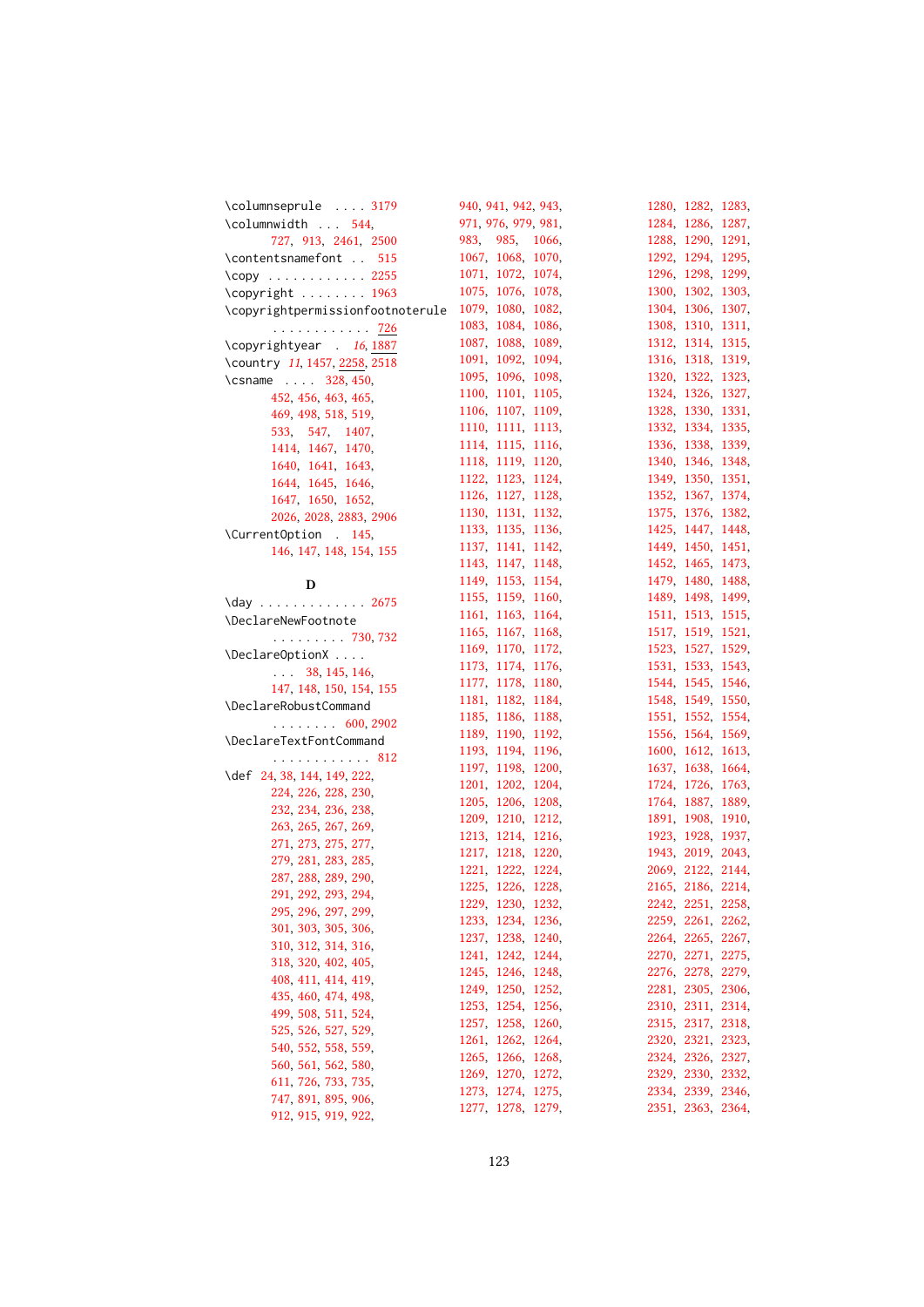| 2365, 2367, 2374,             | \dimexpr  910, 929, 2771                | 2236, 2246, 2252,                                 |
|-------------------------------|-----------------------------------------|---------------------------------------------------|
| 2375, 2376, 2399,             | \divide 2411, 2417, 2419,               | 2253, 2268, 2269,                                 |
| 2400, 2407, 2429,             | 2421, 2423, 2464, 2470                  | 2270, 2272, 2274,                                 |
| 2435, 2442, 2460,             | $\{do \ldots \ldots \ldots 262, 580\}$  | 2275, 2278, 2335,                                 |
| 2476, 2482, 2487,             | $\d{do@url@hyp \dots \dots 580}$        | 2352, 2355, 2358,                                 |
| 2504, 2510, 2511,             | $\Delta$ DocInput 20                    | 2370, 2376, 2383,                                 |
| 2512, 2514, 2515,             | \documentclass 8, 396, 398              | 2401, 2412, 2422,                                 |
| 2516, 2518, 2519,             |                                         | 2431, 2438, 2447,                                 |
| 2520, 2521, 2529,             | $\{dp \dots \dots \dots \ 2076, 2084\}$ | 2465, 2469, 2478,                                 |
| 2530, 2531, 2532,             |                                         | 2484, 2492, 2506,                                 |
| 2534, 2544, 2554,             | E                                       | 2508, 2524, 2533,                                 |
| 2561, 2564, 2565,             |                                         | 2538, 2545, 2549,                                 |
| 2566, 2567, 2570,             | \edef 145, 146, 147, 148, 436           | 2557, 2564, 2570,                                 |
| 2574, 2596, 2603,             | $\delta$ 9, 1376                        | 2575, 2576, 2585,                                 |
| 2604, 2609, 2619,             | \egroup 418, 745, 893,                  | 2587, 2594, 2672,                                 |
| 2630, 2637, 2680,             | 904, 908, 920, 926,                     | 2683, 2684, 2694,                                 |
| 2685, 2691, 2785,             | 1458, 1478, 2007,                       | 2705, 2713, 2723,                                 |
| 2792, 2797, 2799,             | 2012, 2403, 2437,                       | 2734, 2738, 2745,                                 |
| 2881, 2885, 2887,             | 2440, 2503, 2523,                       | 2754, 2761, 2800,                                 |
| 2889, 2899, 2903,             | 2535, 2553, 2574, 2595                  | 2829, 2833, 2843,                                 |
| 2910, 2936, 2940,             | \else 52, 60, 68, 77,                   | 2853, 2860, 2865,                                 |
| 2941, 2942, 2943,             | 85, 97, 113, 121,                       | 2873, 2876, 2886,                                 |
| 2949, 2950, 2952,             | 129, 139, 189, 216,                     | 2910, 3149, 3154,                                 |
| 2953, 2955, 2956,             | 308, 329, 350, 354,                     | 3161, 3170, 3174, 3197                            |
| 2958, 2959, 2961,             | 359, 367, 375, 383,                     |                                                   |
| 2962, 2963, 2964,             | 429, 436, 439, 451,                     | \email <i>10</i> ,1459,<br>2374, 2435, 2482, 2521 |
| 2965, 2968, 2969,             | 455, 459, 464, 468,                     |                                                   |
| 2972, 2973, 2975,             | 480, 492, 507, 588,                     | \emph 1975, 1977                                  |
| 2976, 2978, 2979,             | 604, 610, 612, 635,                     | \empty 2692                                       |
|                               | 637, 738, 798, 803,                     | \EnableCrossrefs  18                              |
| 2980, 2981, 2990,             | 829, 832, 862, 900,                     | \end 21, 2635, 2661, 2817                         |
| 2991, 2992, 2993,             | 1337, 1363, 1369,                       | \end@dblfloat  918                                |
| 3008, 3009, 3010,             | 1371, 1378, 1394,                       | \end@float  920                                   |
| 3011, 3020, 3021,             | 1401, 1404, 1410,                       | \endcsname 327, 328, 450,                         |
| 3022, 3023, 3067,             | 1411, 1421, 1424,                       | 452, 456, 463, 465,                               |
| 3068, 3077, 3078,             | 1429, 1432, 1435,                       | 469, 498, 518, 519,                               |
| 3147, 3149, 3165,             | 1442, 1462, 1485,                       | 533, 547, 1407,                                   |
| 3166, 3167, 3171, 3178        | 1494, 1500, 1508,                       | 1414, 1468, 1471,                                 |
| \define@boolkey               | 1558, 1573, 1579,                       | 1640, 1641, 1643,                                 |
| $\ldots$ 49, 57, 65, 73,      | 1582, 1593, 1604,                       | 1644, 1645, 1646,                                 |
| 82, 90, 102, 106,             | 1607, 1617, 1620,                       | 1647, 1650, 1652,                                 |
| 110, 118, 126, 134,           | 1623, 1628, 1649,                       | 2026, 2028, 2883, 2906                            |
| 1445, 1570, 1576, 1590        | 1654, 1655, 1656,                       | \enddescription  994                              |
| \define@choicekey             | 1659, 1896, 1902,                       | \endgroup  449, 488,                              |
| $\ldots$ 32, 997, 1671        | 1924, 1935, 1939,                       | 506, 521, 1999,                                   |
| \define@cmdkey  1596          | 1940, 1947, 1954,                       | 2303, 2885, 2887, 3145                            |
| \definecolor                  | 1957, 1958, 1964,                       | \endlist  992, 994                                |
| $\ldots$ 620, 621, 622,       | 1969, 1976, 1981,                       | \endminipage  735                                 |
| 623, 624, 625, 626, 627       | 1984, 1985, 1988,                       | \endtrivlist  3089                                |
| \department                   | 1990, 1991, 1992,                       | \enspace  2976                                    |
| $\ldots$ 11, 1451, 2258, 2517 | 1993, 2002, 2005,                       | environments:                                     |
| \Description $21,820$         | 2010, 2014, 2072,                       | abstract $18$                                     |
| \description<br>988           | 2110, 2115, 2188,                       | acks  23                                          |
| \descriptionlabel 987, 990    | 2192, 2197, 2205,                       | anonsuppress<br>23                                |
| \detokenize  1391             | 2208, 2221, 2229,                       | CCSXML<br>16                                      |
|                               |                                         |                                                   |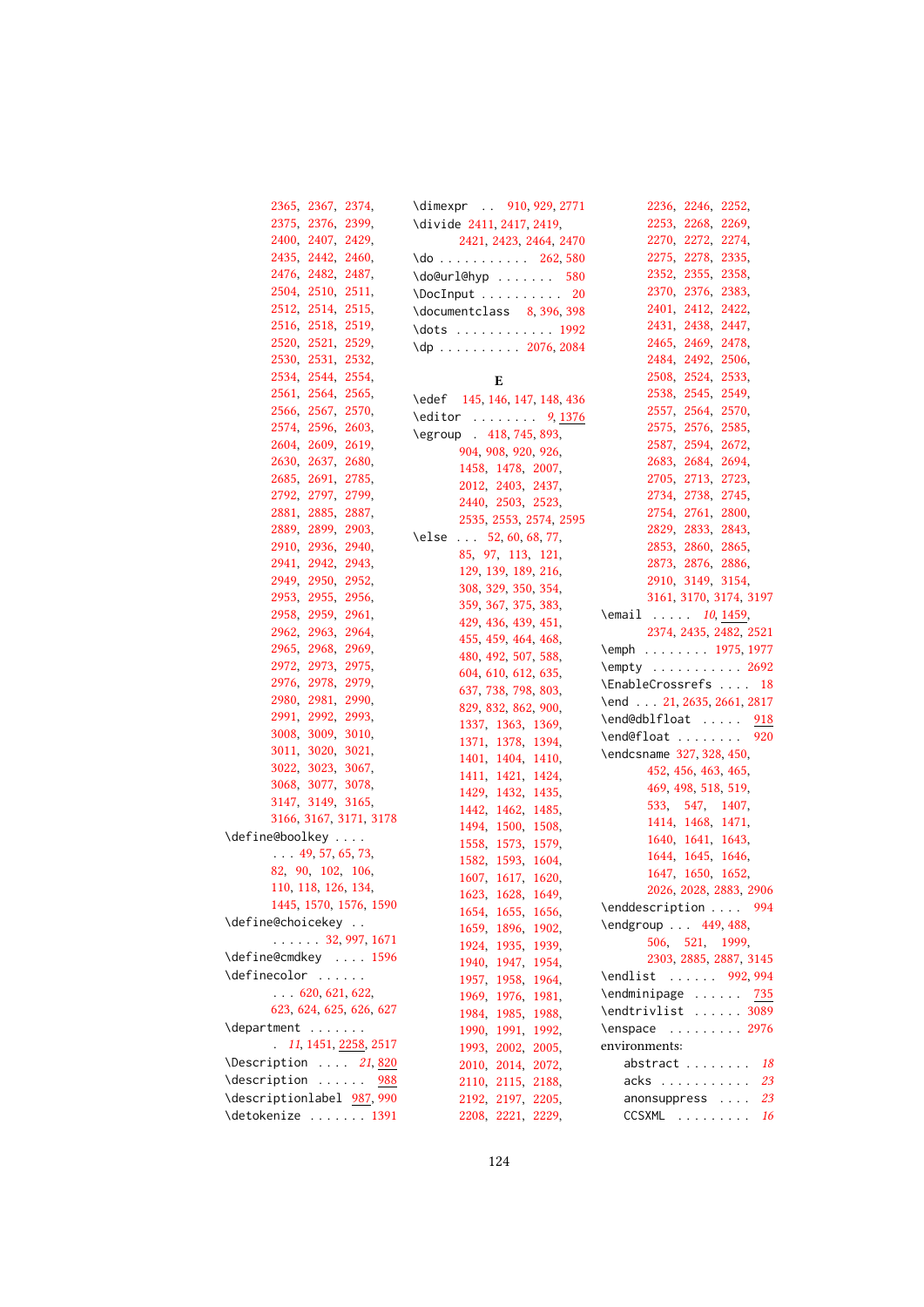| marginfigure  32                | 252, 264, 266, 268, | 2201, 2207, 2212,          |
|---------------------------------|---------------------|----------------------------|
| $margintable$<br>32             | 270, 272, 274, 276, | 2224, 2226, 2231,          |
| $printonly \ldots \ldots$<br>22 | 278, 280, 282, 284, | 2239, 2240, 2248,          |
| screen only<br>22               | 286, 288, 290, 292, | 2256, 2268, 2270,          |
| sidebar<br>32                   | 294, 296, 298, 300, | 2272, 2274, 2275,          |
| teaserfigure<br>18              | 302, 304, 306, 311, | 2278, 2280, 2302,          |
| translatedabstract              | 313, 315, 317, 319, | 2331, 2338, 2354,          |
| . <i>20</i>                     | 321, 322, 331, 333, | 2357, 2361, 2372,          |
| $\text{Veverypar} \ldots$ 428,  | 347, 352, 361, 369, | 2388, 2389, 2401,          |
| 483, 494, 2548, 2556            | 377, 385, 388, 401, | 2424, 2425, 2433,          |
|                                 | 416, 420, 426, 431, | 2441, 2452, 2471,          |
| \excludecomment . 1632,         | 436, 442, 453, 457, | 2472, 2480, 2486,          |
| 3153, 3155, 3159, 3160          | 466, 470, 472, 495, | 2497, 2506, 2508,          |
| \ExecuteOptionsX                | 496, 509, 520, 539, | 2528, 2541, 2543,          |
| $\ldots$ 48, 56, 64, 72,        | 577, 581, 590, 608, | 2551, 2553, 2559,          |
| 81, 89, 101, 105,               | 610, 614, 617, 644, | 2564, 2571, 2575,          |
| 109, 117, 125, 133, 143         | 645, 646, 710, 724, | 2589, 2592, 2593,          |
| \expandafter 307, 309,          | 742, 764, 776, 807, | 2594, 2629, 2636,          |
| 613, 746, 1405,                 | 808, 809, 815, 822, | 2658, 2662, 2674,          |
| 1406, 1412, 1413,               |                     | 2679, 2683, 2684,          |
| 1467, 1470, 1640,               | 831, 834, 886, 887, |                            |
| 1641, 1643, 1644,               | 903, 917, 921, 946, | 2693, 2695, 2696,          |
| 1650, 1652, 2883, 2906          | 1341, 1360, 1366,   | 2701, 2702, 2707,          |
|                                 | 1372, 1373, 1381,   | 2716, 2726, 2737,          |
| F                               | 1397, 1402, 1409,   | 2739, 2752, 2753,          |
| \familydefault  814             | 1416, 1417, 1422,   | 2755, 2768, 2769,          |
| \fancyfoot                      | 1423, 1431, 1437,   | 2772, 2775, 2798,          |
| 2706, 2714, 2724,               | 1438, 1439, 1444,   | 2817, 2828, 2831,          |
| 2735, 2739, 2755,               | 1464, 1487, 1497,   | 2837, 2847, 2857,          |
| 2774, 2828, 2830,               | 1504, 1510, 1526,   | 2863, 2864, 2868,          |
| 2834, 2844, 2854,               | 1562, 1566, 1575,   | 2869, 2875, 2878,          |
| 2863, 2868, 2872, 2877          | 1581, 1589, 1595,   | 2879, 2897, 2908,          |
| \fancyhead                      | 1609, 1610, 1619,   | 2910, 2974, 2996,          |
| 2701, 2702, 2703,               | 1625, 1626, 1630,   | 3026, 3064, 3081,          |
| 2704, 2709, 2710,               | 1648, 1656, 1657,   | 3109, 3110, 3131,          |
| 2711, 2712, 2718,               | 1663, 1684, 1687,   | 3132, 3138, 3149,          |
| 2720, 2721, 2728,               | 1691, 1697, 1700,   | 3157, 3163, 3166,          |
| 2730, 2731, 2732,               | 1703, 1706, 1709,   | 3176, 3177, 3178, 3200     |
| 2740, 2741, 2743,               | 1712, 1715, 1719,   | \firstpagestyle  2819      |
| 2744, 2746, 2749,               | 1723, 1762, 1886,   | \floatname  889            |
| 2756, 2757, 2759,               | 1898, 1904, 1907,   | \flushbottom               |
| 2760, 2762, 2765,               | 1914, 1915, 1924,   | 754, 756, 758, 760, 762    |
| 2827, 2838, 2839,               | 1926, 1938, 1944,   | $\setminus$ footnote  2567 |
| 2840, 2848, 2849,               | 1945, 1946, 1952,   | \footnotemark 562, 1481,   |
| 2850, 2858, 2859,               | 1955, 1956, 1960,   | 1490, 2530, 2531, 2565     |
| 2861, 2862, 2866, 2867          | 1961, 1966, 1978,   | \footnoterule<br>733       |
| \fancyheadoffset                | 1983, 1988, 1992,   | \footnotesep  537,550      |
| $\ldots$ 2771, 2841, 2851       | 1993, 1994, 1995,   | \footnotesize 543, 2671,   |
| \fancyhf  2688, 2821            | 1996, 1997, 1998,   | 2685, 2706, 2714,          |
| \fancypagestyle 2687, 2820      | 2003, 2008, 2009,   | 2724, 2735, 2739,          |
| $\iota$ fi 54, 62,              | 2013, 2016, 2035,   | 2746, 2755, 2830,          |
| 70, 79, 87, 99, 115,            | 2065, 2074, 2086,   | 2834, 2844, 2854,          |
| 123, 131, 141, 152,             | 2114, 2118, 2119,   | 2863, 2868, 2874, 3185     |
| 167, 173, 186, 191,             | 2120, 2142, 2164,   | \footnotetext . 1484,      |
| 213, 218, 239, 240,             | 2185, 2191, 2195,   | 1486, 1493, 1496, 1503     |
|                                 |                     |                            |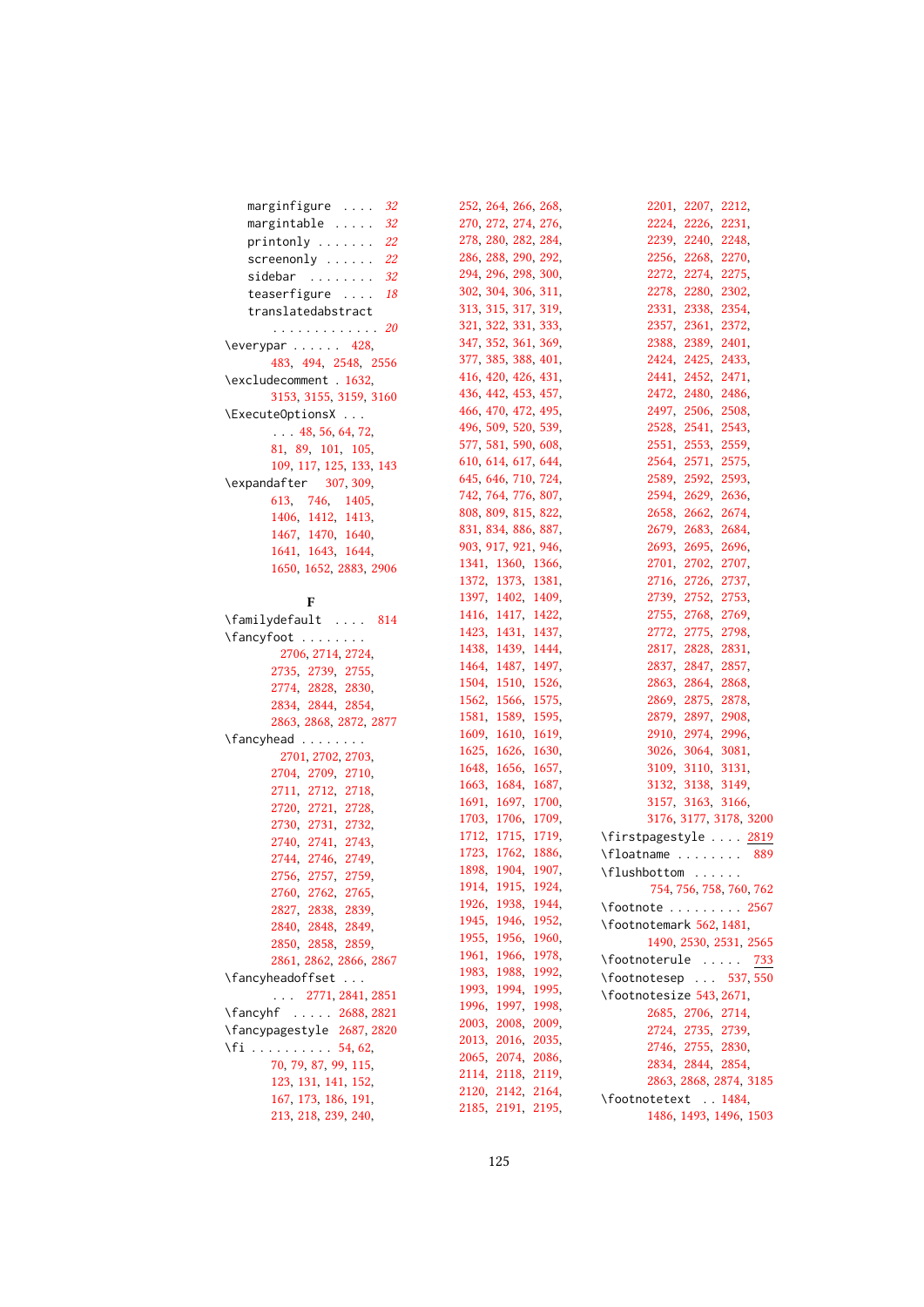| \footnotetextauthorsaddresses                                 | 2271, 2276, 2279,                       |
|---------------------------------------------------------------|-----------------------------------------|
| $\ldots$ 1936, 1942                                           | 2347, 2348, 2349,                       |
| \footnotetextcopyrightpermission 2366, 2390, 2391,            |                                         |
| . 1947                                                        | 2401, 2453, 2456,                       |
| \footrulewidth 2690, 2823                                     | 2498, 2536, 2539,                       |
| \foreignlanguage 404,407                                      | 2624, 2628, 3093,                       |
| \format $32$                                                  | 3114, 3116, 3118, 3130                  |
| \frenchspacing  3201                                          | \grantnum 23, 3148                      |
| \fulltextwidth                                                | \grantsponsor . 23, 3147                |
| $\cdots$ 909, 913, 929                                        |                                         |
|                                                               | н                                       |
| G                                                             | \hbox . 552, 1923, 1928, 2254           |
| \g@addto@macro . 153,                                         | \headrulewidth 2689, 2822               |
| 404, 407, 410,                                                | \hfill  2244,2627                       |
| 418, 1380, 1412,                                              | \href . 1469, 1472, 2111,               |
| 1415, 1430, 1436,                                             | 2116, 2198, 2210,                       |
| 1443, 1463, 1481,                                             | 2222, 2237, 3169, 3173                  |
| 1483, 1486, 1490,                                             | \hrule  727, 734, 2244                  |
| 1492, 1495, 1501,                                             | \hsize  544,                            |
| 1502, 1507, 1509,                                             | 1922, 2186, 2187,                       |
| 1618, 1624, 1645,                                             | 2214, 2216, 2242,                       |
| 1652, 1891, 1895,                                             | 2282, 2399, 2455, 2500                  |
| 1897, 1908, 2371,                                             | $\hbox{\scriptsize\textsf{hskip}}$ 447, |
| 2384, 2432, 2439,                                             | 461, 491, 504, 508,                     |
| 2448, 2479, 2485,                                             | 2113, 2200, 2209,                       |
| 2493, 2530, 2531                                              | 2225, 2234, 2255, 3086                  |
| \gdef<br>. 152,                                               | $\hbox{\tt Nspace} \ldots 1775,$        |
| 1354, 1355, 1356,                                             | 1786, 1795, 1820,                       |
| 1357, 1359, 1367,                                             | 1832, 1853, 2404, 2458                  |
| 1377, 1379, 1400,                                             | \ht 2075, 2083                          |
| 1403, 1405, 1408,                                             | \Huge 2153, 2155,                       |
| 1420, 1428, 1434,                                             | 2157, 2159, 2161, 2163                  |
| 1467, 1470, 1567,                                             | \hypersetup                             |
| 1599, 1616, 1622,                                             | 583, 589, 591, 2020                     |
| 1641, 1643, 1644,                                             | \hyphenpenalty  3184                    |
| 1650, 2071, 2369,                                             | I                                       |
| 2373, 2378, 2405,                                             | \if $\ldots$ 308                        |
| 2406, 2427, 2428,                                             | \if@ACM@acmthm . 65,3040                |
| 2430, 2434, 2436,                                             | \if@ACM@affiliation@obeyp               |
| 2443, 2474, 2475,                                             | . <u>1445</u> ,                         |
| 2477, 2481, 2483,                                             | 2253, 2268, 2270,                       |
| 2488, 2513, 2514, 2519                                        | 2272, 2273, 2275, 2278                  |
| $\genfrac{\@ifnextchar[{\@model{T}}{\mathbb{Q}}}{\mathbb{Q}}$ | \if@ACM@anonymous                       |
| 650, 653, 660, 667,                                           | $\ldots$ 118, 1399,                     |
| 674, 681, 688, 695, 702                                       | 1411, 1418, 1442,                       |
| \getrefnumber                                                 | 1462, 1482, 1491,                       |
| 1559, 1583, 1660, 2564                                        | 1500, 1894, 1900,                       |
| \global .482, 485, 521,                                       | 1912, 1940, 2681, 3158                  |
| 541, 820, 830, 833,                                           | \if@ACM@authordraft                     |
| 901, 928, 1347,                                               | $\ldots$ 134, 628, 1948                 |
| 1361, 1393, 1395,                                             | \if@ACM@authorversion                   |
| 1396, 1441, 2031,                                             | $\ldots$ 82, 1954, 1970                 |
| 2032, 2036, 2038,                                             | \if@ACM@badge                           |
| 2262, 2264, 2267,                                             | 1535, 2108, 2217, 2233                  |

\if@ACM@acmthm . [65,](#page-0-0) [3040](#page-0-0) \if@ACM@affiliation@obeypunctuation . . . . . . . [1570,](#page-0-0) [2004](#page-0-0) \if@ACM@balance . . . .  $\ldots$  [102,](#page-0-0) [3111,](#page-0-0) [3135](#page-0-0) \if@ACM@citypresent  $\ldots$  . . . . . [2342,](#page-0-0) [2355](#page-0-0) \if@ACM@countrypresent  $\cdots$  . . . . . [2344,](#page-0-0) [2358](#page-0-0) \if@ACM@instpresent  $\cdots$  . . . . . [2340,](#page-0-0) [2352](#page-0-0) \if@ACM@journal . . . . . . . [159,](#page-0-0) [214,](#page-0-0) [348,](#page-0-0) [357,](#page-0-0) [365,](#page-0-0) [373,](#page-0-0) [381,](#page-0-0) [858,](#page-0-0) [1363,](#page-0-0) [1605,](#page-0-0) [2260,](#page-0-0) [2524,](#page-0-0) [2547,](#page-0-0) [2555](#page-0-0) \if@ACM@journal@bibstrip . . . . . . . . . <u>160</u>, [1941,](#page-0-0) [1958,](#page-0-0) [1974,](#page-0-0) [1986,](#page-0-0) [2581,](#page-0-0) [2698,](#page-0-0) [2824](#page-0-0) \if@ACM@maketitle@typeset . . . . . [414,](#page-0-0) [995,](#page-0-0) [1564](#page-0-0) \if@ACM@manuscript . . . . . . . . . . [158,](#page-0-0) [249,](#page-0-0) [1602,](#page-0-0) [1957,](#page-0-0) [1967](#page-0-0) \if@ACM@natbib .... . . . [110,](#page-0-0) [254,](#page-0-0) [345,](#page-0-0) [593](#page-0-0) \if@ACM@natbib@override . . . . . . . . . . . . [110](#page-0-0) \if@ACM@newfonts [777,](#page-0-0)[788](#page-0-0) \if@ACM@nonacm . . [90,](#page-0-0) [637,](#page-0-0) [1558,](#page-0-0) [1582,](#page-0-0) [1659,](#page-0-0) [1947,](#page-0-0) [1985,](#page-0-0) [2524,](#page-0-0) [2576,](#page-0-0) [2705,](#page-0-0) [2713,](#page-0-0) [2723,](#page-0-0) [2734,](#page-0-0) [2742,](#page-0-0) [2758,](#page-0-0) [2829,](#page-0-0) [2833,](#page-0-0) [2843,](#page-0-0) [2853,](#page-0-0) [2873](#page-0-0) \if@ACM@pbalance [106,](#page-0-0)[3092](#page-0-0) \if@ACM@printacmref  $\ldots$  . . . . . [1576,](#page-0-0) [2033](#page-0-0) \if@ACM@printccs . . . \if@ACM@printfolios [1590,](#page-0-0) [2693,](#page-0-0) [2695,](#page-0-0) [2701,](#page-0-0) [2702,](#page-0-0) [2739,](#page-0-0) [2755,](#page-0-0) [2828,](#page-0-0) [2863,](#page-0-0) [2868](#page-0-0) \if@ACM@review . . . . . [73,](#page-0-0) [2614,](#page-0-0) [2631,](#page-0-0) [2638](#page-0-0) \if@ACM@screen [49,](#page-0-0) [582,](#page-0-0) [3151](#page-0-0) \if@ACM@sigchiamode  $\ldots$  . . . [161,](#page-0-0) [528,](#page-0-0) [636,](#page-0-0) [813,](#page-0-0) [911,](#page-0-0) [918,](#page-0-0) [1924,](#page-0-0) [1926,](#page-0-0) [2401,](#page-0-0) [2770](#page-0-0) \if@ACM@timestamp . . [126,](#page-0-0) [2663,](#page-0-0) [2773,](#page-0-0) [2870](#page-0-0) \if@ACM@urlbreakonhyphens . . . . . . . . . . [57,](#page-0-0) [579](#page-0-0)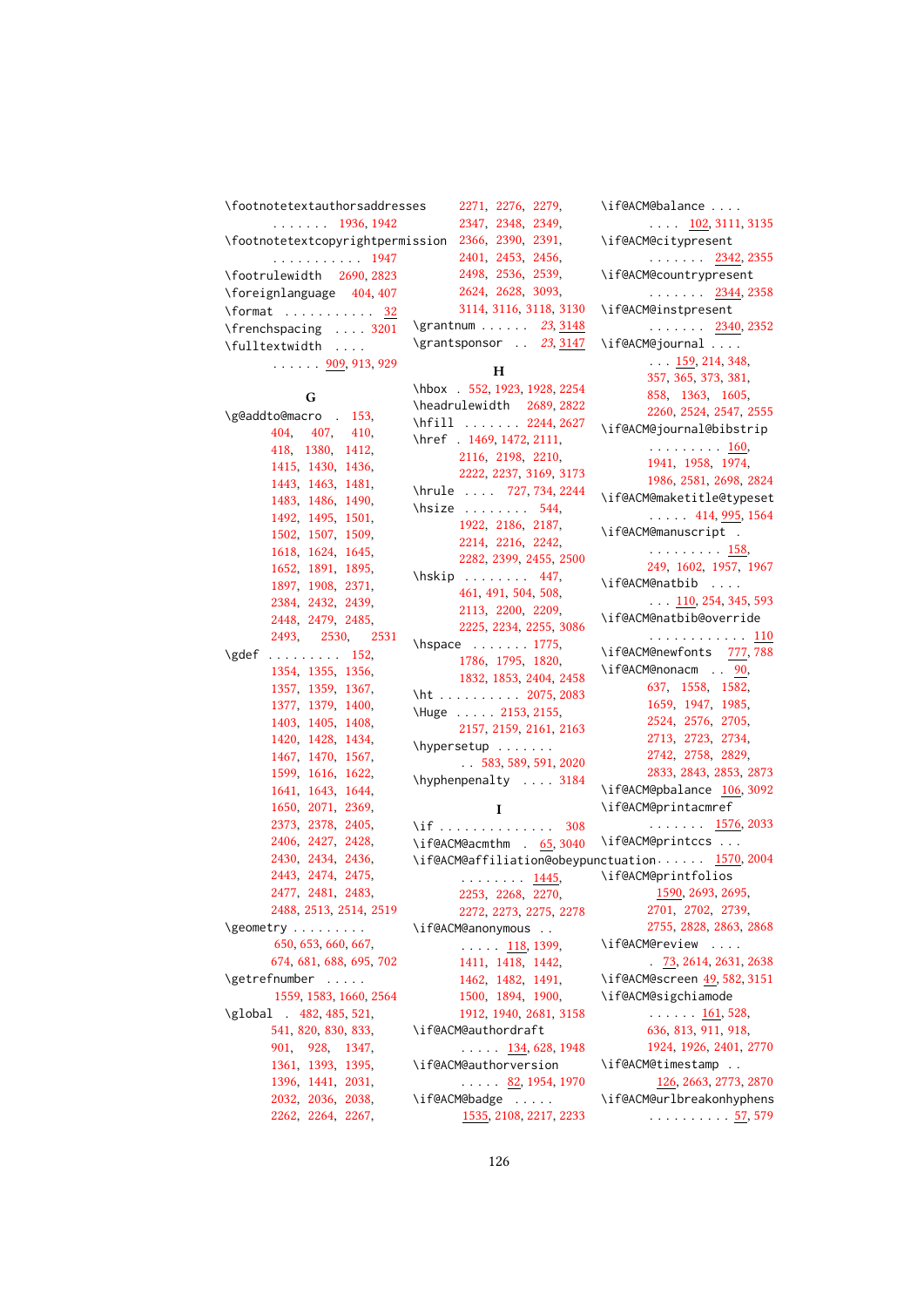```
1669
\if@Description@present
      . . . . . . . . . <u>816</u>,
      829, 832, 900, 2538
517,615
\if@insideauthorgroup
      \ldots \ldots1388,1394
427
\if@noskipsec . . 420, 484
\if@printcopyright .
      . . . . . . . 1665, 1962
\if@printpermission
      \ldots \ldots1667,1955
\if@twocolumn . 3136, 3178
\if@undescribed@images
      818,821
\IfBeginWith . . . . . . 1466
193,220,
     565, 648, 713, 749,
      865, 932, 1064,
      1523, 1727, 1765,
      2046, 2089, 2123,
      2145, 2166, 2283,
      2307, 2413, 2466,
      2639, 2699, 2786,
      2825, 2945, 2982,
      3012, 3069, 3094, 3112
327
424,444,476,
      501, 2077, 2085, 2626
\IfFileExists 779, 782, 785
\IfInteger . . . . . . . . 1597
\ifluatex . . . . . . . . . 799
610
162,
      168, 174, 187, 436,
      437, 451, 455, 464,
      468, 1559, 1583,
      1654, 1655, 1656,
      1660, 1680, 1685,
      1688, 1692, 1698,
      1701, 1704, 1707,
      1710, 1713, 1716,
      1720, 1914, 2410,
      2463, 2505, 2507,
      2564, 2800, 2802, 2871
\ifPDFTeX . . . . . . . . . 765
1391,1460
2252
738
151,219,263,265,
      267, 269, 271, 273,
      275, 277, 279, 281,
      283, 285, 287, 289,
```
[291,](#page-0-0) [293,](#page-0-0) [295,](#page-0-0) [297,](#page-0-0) [299,](#page-0-0) [301,](#page-0-0) [303,](#page-0-0) [305,](#page-0-0) [310,](#page-0-0) [312,](#page-0-0) [314,](#page-0-0) [316,](#page-0-0) [318,](#page-0-0) [320,](#page-0-0) [353,](#page-0-0) [390,](#page-0-0) [612,](#page-0-0) [1358,](#page-0-0) [1369,](#page-0-0) [1371,](#page-0-0) [1376,](#page-0-0) [1398,](#page-0-0) [1401,](#page-0-0) [1419,](#page-0-0) [1421,](#page-0-0) [1426,](#page-0-0) [1427,](#page-0-0) [1433,](#page-0-0) [1506,](#page-0-0) [1558,](#page-0-0) [1614,](#page-0-0) [1615,](#page-0-0) [1621,](#page-0-0) [1628,](#page-0-0) [1640,](#page-0-0) [1649,](#page-0-0) [1659,](#page-0-0) [1905,](#page-0-0) [1935,](#page-0-0) [1939,](#page-0-0) [1979,](#page-0-0) [1988,](#page-0-0) [1991,](#page-0-0) [1992,](#page-0-0) [1993,](#page-0-0) [2002,](#page-0-0) [2005,](#page-0-0) [2010,](#page-0-0) [2014,](#page-0-0) [2070,](#page-0-0) [2110,](#page-0-0) [2115,](#page-0-0) [2188,](#page-0-0) [2192,](#page-0-0) [2197,](#page-0-0) [2205,](#page-0-0) [2208,](#page-0-0) [2221,](#page-0-0) [2229,](#page-0-0) [2236,](#page-0-0) [2246,](#page-0-0) [2335,](#page-0-0) [2368,](#page-0-0) [2376,](#page-0-0) [2377,](#page-0-0) [2429,](#page-0-0) [2435,](#page-0-0) [2442,](#page-0-0) [2476,](#page-0-0) [2482,](#page-0-0) [2487,](#page-0-0) [2525,](#page-0-0) [2533,](#page-0-0) [2545,](#page-0-0) [2570,](#page-0-0) [2575,](#page-0-0) [2587,](#page-0-0) [2594,](#page-0-0) [2672,](#page-0-0) [2683,](#page-0-0) [2692,](#page-0-0) [2883,](#page-0-0) [2906,](#page-0-0) [2910,](#page-0-0) [3149,](#page-0-0) [3166,](#page-0-0) [3168,](#page-0-0) [3172,](#page-0-0) [3197](#page-0-0) \ifxetex . . . . . . . . . [794](#page-0-0) \ignorespaces . . . . . . . . [497,](#page-0-0) [537,](#page-0-0) [550,](#page-0-0) [820,](#page-0-0) [1449,](#page-0-0) [1450,](#page-0-0) [1452,](#page-0-0) [1465,](#page-0-0) [2258,](#page-0-0) [2259,](#page-0-0) [2261,](#page-0-0) [2263,](#page-0-0) [2264,](#page-0-0) [2265,](#page-0-0) [2266,](#page-0-0) [2268,](#page-0-0) [2512,](#page-0-0) [2552,](#page-0-0) [2560,](#page-0-0) [2566,](#page-0-0) [2574,](#page-0-0) [3087](#page-0-0) \immediate ..... [519,](#page-0-0)[616](#page-0-0) \includecomment . . . . . . . [3152,](#page-0-0) [3156,](#page-0-0) [3162](#page-0-0) \includegraphics . . .  $\ldots$  [2112,](#page-0-0) [2117,](#page-0-0) [2199,](#page-0-0) [2211,](#page-0-0) [2223,](#page-0-0) [2238](#page-0-0) \indent . . . . . . . . . . [3068](#page-0-0) \input . . . . . . . . . . [766](#page-0-0) \InputIfFileExists . . [25](#page-0-0) \institution . . . . . . . [11](#page-0-0), [1450,](#page-0-0) [2258,](#page-0-0) [2514](#page-0-0) \interfootnotelinepenalty . . . . . . . . . . . . [531](#page-0-0) \interlinepenalty . . . . . . . . [448,](#page-0-0) [505,](#page-0-0) [531](#page-0-0) \item . . . . . . . . [3086,](#page-0-0) [3181](#page-0-0) \itshape . . [1959,](#page-0-0) [2942,](#page-0-0)

[2943,](#page-0-0) [2964,](#page-0-0) [2965,](#page-0-0) [2978,](#page-0-0) [2990,](#page-0-0) [3010,](#page-0-0) [3077](#page-0-0) J \jobname . . . . . . [516,](#page-0-0) [519](#page-0-0) K \kern [726,](#page-0-0) [727,](#page-0-0) [733,](#page-0-0) [734,](#page-0-0) [2244](#page-0-0) \keywords . . . . . . [15](#page-0-0), [1556](#page-0-0) \keywordsname . . . . . [349,](#page-0-0) [351,](#page-0-0) [358,](#page-0-0) [360,](#page-0-0) [366,](#page-0-0) [368,](#page-0-0) [374,](#page-0-0) [376,](#page-0-0) [382,](#page-0-0) [384,](#page-0-0) [1477,](#page-0-0) [2011](#page-0-0) L \l@section . . . . . . . . [524](#page-0-0) \l@subsection . . [524,](#page-0-0) [525](#page-0-0) \l@subsubsection . . . [526](#page-0-0) \labelenumi . . . . . . [940](#page-0-0) \labelenumii ...... [941](#page-0-0) \labelenumiii . . . . [942](#page-0-0) \labelenumiv ..... [943](#page-0-0)  $\lambda$ labelsep . . . . . [949,](#page-0-0) [957,](#page-0-0) [962,](#page-0-0) [972,](#page-0-0) [977,](#page-0-0) [980,](#page-0-0) [982,](#page-0-0) [984,](#page-0-0) [986,](#page-0-0) [3086](#page-0-0) \labelwidth . [972,](#page-0-0) [977,](#page-0-0) [980,](#page-0-0) [982,](#page-0-0) [984,](#page-0-0) [986,](#page-0-0) [989](#page-0-0) \LARGE . . . . . . . . [2147,](#page-0-0) [2149,](#page-0-0) [2151,](#page-0-0) [2174,](#page-0-0) [2176,](#page-0-0) [2178,](#page-0-0) [2180,](#page-0-0) [2182,](#page-0-0) [2314,](#page-0-0) [2317,](#page-0-0) [2816](#page-0-0) \Large [2305,](#page-0-0) [2323,](#page-0-0) [2955,](#page-0-0) [2956,](#page-0-0) [2958,](#page-0-0) [2959,](#page-0-0) [2961](#page-0-0) \large . . . . . . . . [1949,](#page-0-0) [2310,](#page-0-0) [2315,](#page-0-0) [2318,](#page-0-0) [2949,](#page-0-0) [2950,](#page-0-0) [2952,](#page-0-0) [2953](#page-0-0) \lastbox . . [486,](#page-0-0) [2548,](#page-0-0) [2556](#page-0-0) \leaders . . . . . . . . [2244](#page-0-0) \leavevmode [420,](#page-0-0) [2244,](#page-0-0) [2457](#page-0-0) \leftmargin .... [971,](#page-0-0) [976,](#page-0-0) [979,](#page-0-0) [981,](#page-0-0) [983,](#page-0-0) [985](#page-0-0) \leftmargini . . . [955,](#page-0-0) [956,](#page-0-0) [957,](#page-0-0) [958,](#page-0-0) [971,](#page-0-0) [972](#page-0-0) \leftmarginii . . [961,](#page-0-0) [962,](#page-0-0) [963,](#page-0-0) [964,](#page-0-0) [976,](#page-0-0) [977](#page-0-0) \leftmarginiii . . . .  $\ldots$  [964,](#page-0-0) [965,](#page-0-0) [979,](#page-0-0) [980](#page-0-0) \leftmarginiv . . . . . . . . [965,](#page-0-0) [966,](#page-0-0) [981,](#page-0-0) [982](#page-0-0) \leftmarginv . . . . . . . . . [966,](#page-0-0) [967,](#page-0-0) [983,](#page-0-0) [984](#page-0-0) \leftmarginvi [967,](#page-0-0) [985,](#page-0-0) [986](#page-0-0) \leftskip . [2243,](#page-0-0) [2501,](#page-0-0) [2938](#page-0-0) \let . . . . . . . [284,](#page-0-0) [286,](#page-0-0) [298,](#page-0-0) [300,](#page-0-0) [302,](#page-0-0) [328,](#page-0-0)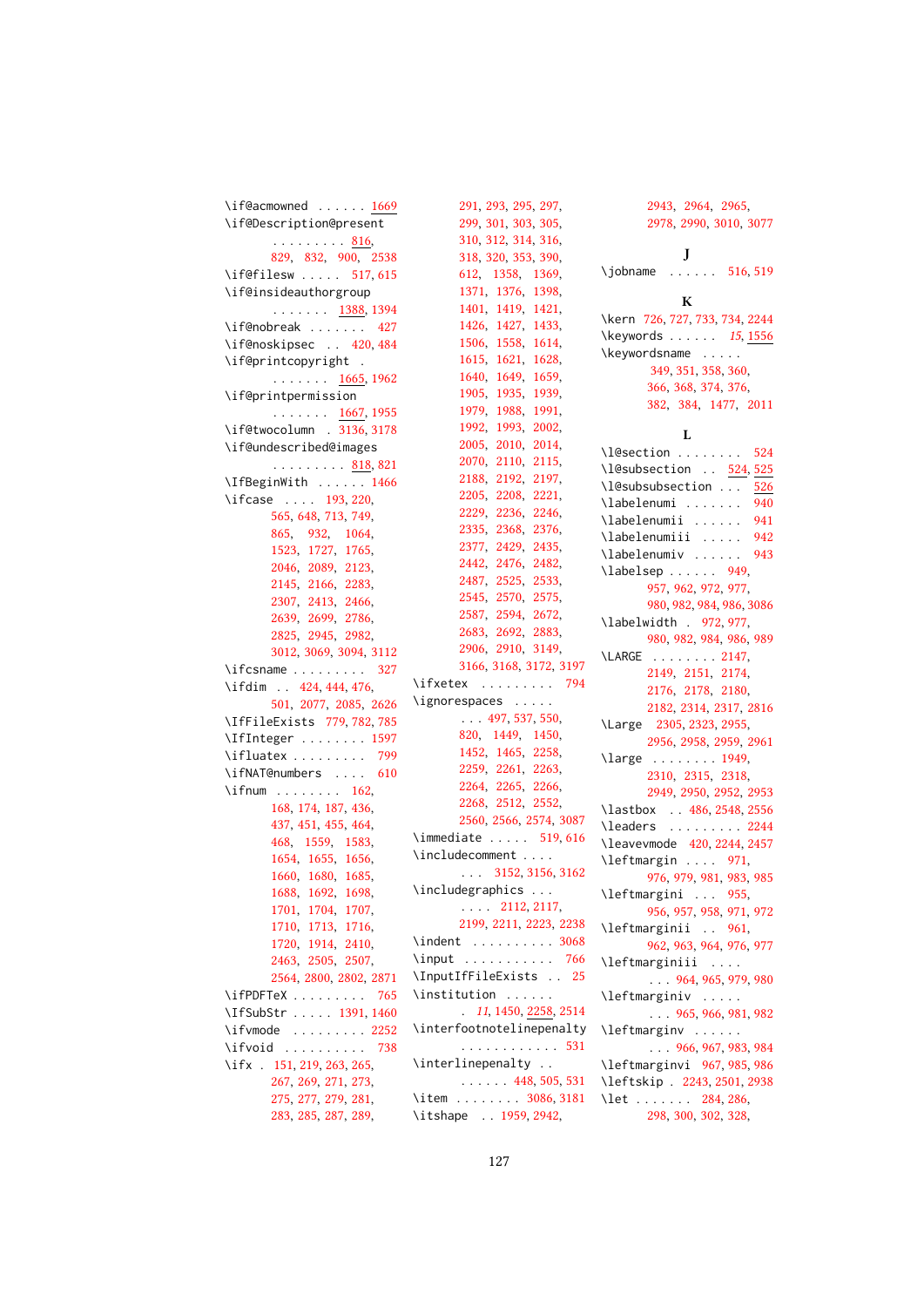```
438, 554, 555, 594,
      595, 596, 597, 598,
      599, 602, 606, 748,
      810, 824, 825, 827,
      828, 835, 836, 837,
      838, 839, 840, 841,
      842, 843, 844, 845,
      846, 847, 848, 849,
      850, 851, 852, 853,
      854, 891, 892, 896,
      897, 906, 907, 912,
      913, 914, 975, 990,
      994, 1453, 1454,
      1455, 1456, 1457,
      1557, 1633, 1906,
      1917, 1918, 1919,
      1920, 1932, 1933,
      1934, 1937, 1943,
      2017, 2031, 2032,
      2044, 2045, 2066,
      2067, 2277, 2366,
      2390, 2453, 2459,
      2498, 2503, 2562,
      2563, 2597, 2598,
      2600, 2601, 2606,
      2607, 2608, 2610,
      2611, 2612, 2888,
      2890, 2892, 2893,
      2895, 2901, 2904,
      2907, 3181, 3186,
      3187, 3194, 3195, 3196
812
\lineskip . . . . . 2458, 2502
\linespacing . . . 514, 515
810
988
\listisep . . . 969, 970, 974
973
\LoadClass . . . . . . . . 242
414,529,540,891,
      895, 906, 1564,
      1567, 1569, 1891, 2603
2078,2623,2801
\LTX@adddotafter . . .
      . . . . . . . 2907, 2910
          M
\makeatletter . . . . . 511
\makebox . . . . . 1949, 2810
990
\MakeTextUppercase .
      . . . . 2369, 2371,
      2940, 2949, 2952,
      2955, 2958, 2968, 2972
                         191910
                         \MakeUppercase . . . . 2894
                         \marginfigure ..... 894marginfigure (environ-
                               ment) . . . . . . . . 32
                         \text{N}529,
                               893, 899, 908, 2109
                         \marginparsep . . 910, 2771
                         \marginparwidth . 910, 2771
                         905
                         margintable (environ-
                               32
                         2437,2440
                         306
                         \mdseries . . . . . . . . .
                                2168, 2170, 2172,
                               2176, 2178, 2180,
                               2182, 2184, 2327, 2330
                         2048,2050,
                               2052, 2054, 2391,
                               2393, 2457, 2542, 2572
                         \MessageBreak . . . . .
                                164, 170, 176, 177,
                               178, 179, 180, 181,
                               182, 183, 184, 392,
                               393, 394, 395, 397,
                               399, 1585, 1586, 1587
                         \metadata@authors . .
                               . . . 2017, 2018, 2021
                         \mktitle@bx . . . . . . .
                                1909, 2075, 2076,
                               2079, 2083, 2084,
                               2091, 2093, 2095,
                               2097, 2099, 2101,
                               2103, 2105, 2107,
                               2196, 2215, 2243,
                               2391, 2456, 2457, 2536
                         \month . . . . . . . 1522, 2675
                         928
                         2807
                                    N
                         324
                         315
                         602
                         \NAT@close . . . . . . . .
                                264, 266, 268, 270, 313
                         \NAT@cmprs . . 292, 294, 296
                         319
                         602
                         307
                         602
                         \NAT@longnamestrue . 304
                         \NAT@merge . . 298, 300, 302
                                                   306
                                                   \NAT@numbersfalse . . 278
                                                   \NAT@numberstrue 280, 282
                                                   \NAT@open . . . . . . 264,
                                                         266, 268, 270, 311, 602
                                                   602
                                                   309
                                                   \NAT@sep 272, 274, 276, 321
                                                   \NAT@sort . . . 288, 290, 296
                                                   \NAT@superfalse . . . . 280
                                                   \NAT@supertrue . . . . 282
                                                   601
                                                   306
                                                   317
                                                   \NeedsTeXFormat . . . . . . 1
                                                   603
                                                   \newbox . . 1909, 2250, 2395
                                                   \newcommand . . . . . . .
                                                         334, 340, 389, 403,
                                                         406, 409, 609, 820,
                                                         1353, 1440, 1475,
                                                         1505, 1542, 1547,
                                                         1613, 1635, 1899,
                                                         2266, 2273, 2670,
                                                         2927, 3139, 3148, 3164
                                                   \newcount . 1384, 1386, 2617
                                                   \newcounter 1634, 2666, 2668
                                                   \newdimen . . . 909, 947,
                                                         2396, 2779, 2781, 2783
                                                   \newenvironment . . . .
                                                         . . 412, 894, 905, 1890
                                                   888
                                                   \newif . . . . . 158, 159,
                                                         160, 161, 777, 816,
                                                         818, 995, 1388,
                                                         1535, 1665, 1667,
                                                         1669, 2340, 2342, 2344
                                                   \newlength . . . . . . . .
                                                         1537, 1539, 1540, 2616
                                                   2615
                                                   \newskip . . . . . . 969, 2397
                                                   \newtheorem . . . . . . .
                                                          3043, 3046, 3049,
                                                         3052, 3055, 3059, 3062
                                                   \newtheoremstyle . . .
                                                         . . . . . . . 2997, 3027
                                                   518
                                                   \next . . . . 2885, 2887, 2897
                                                   \nobreak . . . . . . 477, 2572
                                                   527,1478,
                                                         1629, 1934, 2007,
                                                         2012, 2048, 2050,
                                                         2052, 2054, 2081,
                                                         2088, 2109, 2196,
```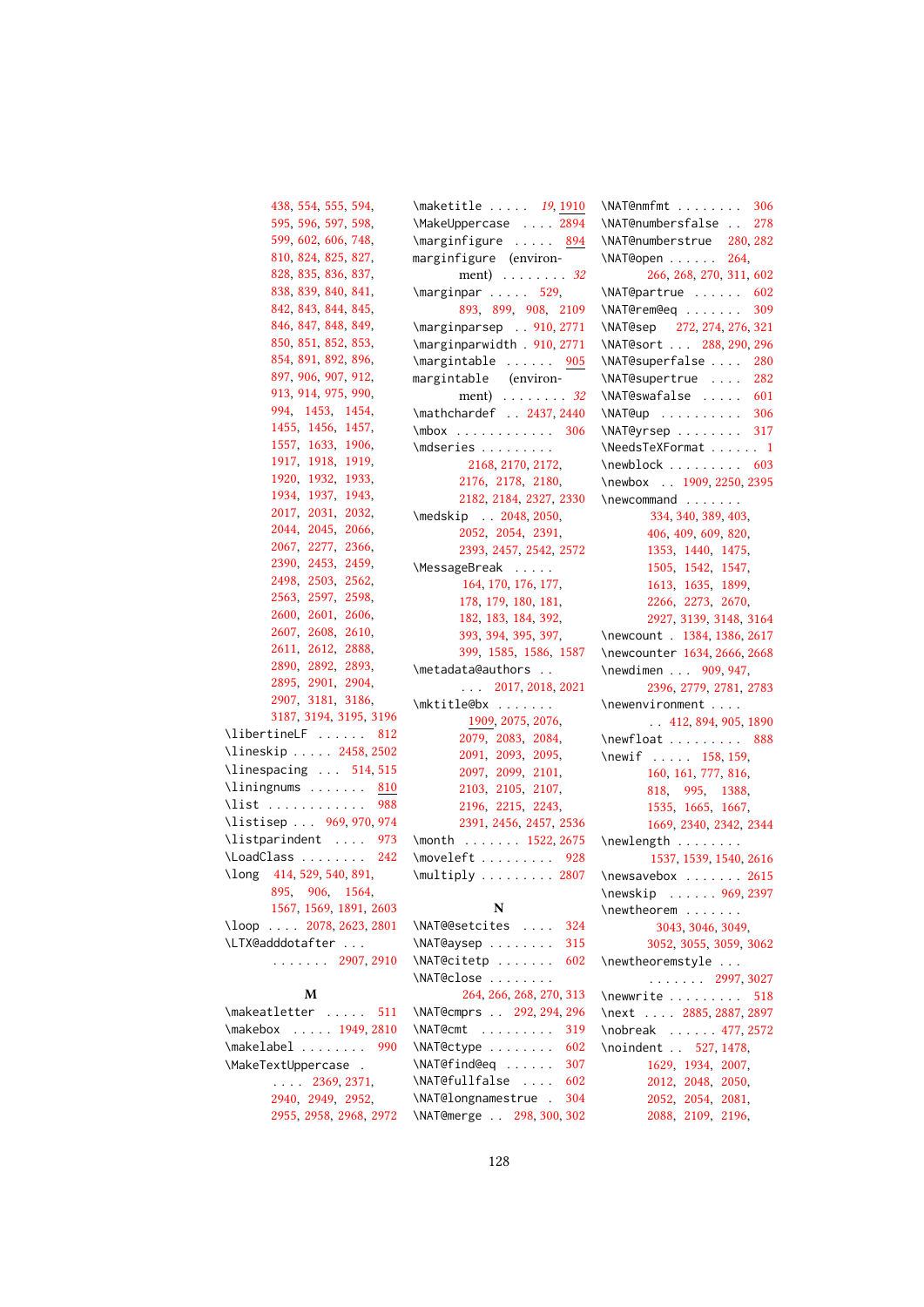| 2203, 2206, 2230,                    |
|--------------------------------------|
| 2244, 2245, 2247,                    |
| 2333, 2391, 2392,                    |
| 2456, 2502, 2536,                    |
| 2537, 2572, 2573, 3078               |
| \noindentparagraph .                 |
| $\cdots$ 2060, 2927                  |
| \nolinkurl  2437,                    |
| 2440, 2483, 2485, 2521               |
| \normalbaselines  2400               |
| \normalcolor<br>740<br>$\sim$ $\sim$ |
| \normalfont                          |
| 552, 1629, 1928,                     |
| 2306, 2311, 2320,                    |
| 2321, 2323, 2324,                    |
| 2620, 2993, 3008,                    |
| 3020, 3023, 3084, 3201               |
| \normalparindent  725                |
| \normalsize                          |
|                                      |
| 2165, 2306, 2320,                    |
| 2321, 2324, 2621, 3201               |
| \num@authorgroups                    |
| $\frac{1384}{1395}$ , 1914, 2413,    |
|                                      |
| 2417, 2419, 2466, 2507               |
| \num@authors                         |
| 1386, 1393, 1407,                    |
| 1414, 1468, 1471, 2505               |
| \number $436$                        |
| \numberline $\ldots$ 456,469         |
| \numexpr . 2665, 2667, 2669          |
| \nxandlist  2018                     |
|                                      |
| O                                    |
| \onehalfspacing  251                 |
| \openout<br>519                      |
| 196, 198, 200,<br>$\lor$ r           |
| 202, 204, 206, 208,                  |
| 210, 223, 225, 227,                  |
| 229, 231, 233, 235,                  |
| 237, 567, 568, 569,                  |
| 570, 571, 572, 574,                  |
| 575, 652, 659, 666,                  |
| 673, 680, 687, 694,                  |
| 701, 715, 716, 717,                  |
| 719, 720, 721, 722,                  |
| 723, 751, 752, 753                   |

 , [757](#page-0-0) , [759](#page-0-0) , [761](#page-0-0) , , [867](#page-0-0), [868](#page-0-0), [869](#page-0-0), , [871](#page-0-0), [873](#page-0-0), [876](#page-0-0), , [934](#page-0-0), [935](#page-0-0), [936](#page-0-0), , [938](#page-0-0), [939](#page-0-0), [944](#page-0-0). [945](#page-0-0), [1069](#page-0-0), [1073](#page-0-0), [1077](#page-0-0), [1081](#page-0-0), [1085](#page-0-0),

| 1090, | 1093,                            | 1097,       | 2793,<br>2832, 2842,            |
|-------|----------------------------------|-------------|---------------------------------|
| 1104, | 1108,                            | 1112,       | 2852, 2947,<br>2948,            |
| 1117, | 1121, 1125,                      |             | 2951, 2954, 2957,               |
| 1129, |                                  | 1134, 1140, | 2960.<br>2966, 2970,            |
| 1146, |                                  | 1152, 1158, | 2984,<br>2985, 2986,            |
| 1162, |                                  | 1166, 1171, | 2988, 2989,<br>2987,            |
| 1175. | 1179,                            | 1183.       | 2994,<br>2995, 3014,            |
| 1187, | 1191,                            | 1195,       | 3015,<br>3016, 3017,            |
| 1199, | 1203,                            | 1207,       | 3018.<br>3019, 3024,            |
| 1211, |                                  | 1215, 1219, | 3025,<br>3071, 3072,            |
| 1223, |                                  | 1227, 1231, | 3073, 3074, 3075,               |
| 1235, | 1239,                            | 1243,       | 3076, 3079, 3080,               |
| 1247, | 1251,                            | 1255,       | 3096, 3097, 3098,               |
| 1259, | 1263,                            | 1267,       | 3100, 3102, 3104,               |
| 1271, | 1276,                            | 1281,       | 3106, 3108, 3115,               |
| 1285. |                                  | 1289, 1293, | 3117, 3119, 3121,               |
| 1297, |                                  | 1301, 1305, | 3123, 3125, 3127, 3129          |
| 1309, | 1313,                            | 1317,       | \orcid  10, 1465                |
| 1321, |                                  | 1325, 1329, | \outer@nobreak  925             |
| 1333. |                                  | 1523, 1524, |                                 |
| 1525, |                                  | 1728, 1730, | P                               |
| 1733, |                                  | 1735, 1736, | $\pi$ 522, 711, 718,            |
| 1738, |                                  | 1740, 1742, | 726, 727, 733, 734,             |
| 1745, | 1748,                            | 1751,       | 2912, 2916, 2920,               |
| 1753, | 1756,                            | 1759,       |                                 |
| 1766, | 1777,                            | 1788,       | 2921, 2924, 2925,               |
| 1796, | 1802,                            | 1808,       | 2928, 2929, 2933,               |
| 1822. |                                  | 1834, 1841, | 2934, 3084, 3179, 3182          |
|       |                                  |             |                                 |
|       |                                  |             | \PackageError . 54, 62,         |
| 1855, |                                  | 1862, 1868, | 70, 79, 87, 99, 103,            |
| 1875, |                                  | 1880, 2049, | 107, 115, 123, 131, 141         |
| 2051, | 2053, 2055,                      |             | \PackageInfo  51,               |
| 2057. | 2059, 2061,                      |             | 53, 59, 61, 67, 69,             |
| 2063. |                                  | 2092, 2094, | 75, 78, 84, 86,                 |
| 2096, |                                  | 2098, 2100, | 92, 98, 112, 114,               |
| 2102, | 2104, 2106,                      |             | 120, 122, 128, 130,             |
|       | 2126, 2128, 2130,                |             | 136, 140, 1103,                 |
|       | 2132, 2134, 2136,                |             | 1139, 1145, 1151, 1157          |
|       | 2138, 2140, 2148,                |             | \PageIndex<br>15                |
|       | 2150, 2152, 2154,                |             | \pageref  2677                  |
|       | 2156, 2158, 2160,                |             | \pagestyle  2777                |
|       | 2162, 2169, 2171,                |             | $\ldots$ 404, 407, 421,<br>\par |
|       | 2173, 2175,                      | 2177,       | 477, 513, 736, 923,             |
|       | 2179, 2181, 2183,                |             | 1478, 1629, 1937,               |
| 2286, | 2288,                            | 2290,       | 1943, 1955, 1959,               |
| 2292, | 2294, 2296,                      |             | 2007,<br>2012, 2048,            |
| 2298, |                                  | 2300, 2309, | 2050,<br>2052, 2054,            |
| 2312, | 2313, 2316,                      |             | 2091,<br>2093, 2095,            |
| 2319, | 2322, 2325,                      |             | 2107.<br>2206, 2213,            |
| 2328. | 2415, 2416,                      |             | 2230<br>2241, 2244,             |
| 2418, | 2420, 2468,                      |             | 2249, 2270,<br>2247,            |
| 2642, | 2644, 2646,                      |             | 2272,<br>2274, 2275,            |
| 2648, | 2650, 2652,                      |             | 2333, 2337, 2391,               |
| 2717, | 2654, 2656, 2708,<br>2727, 2788, |             | 2393, 2400, 2402,               |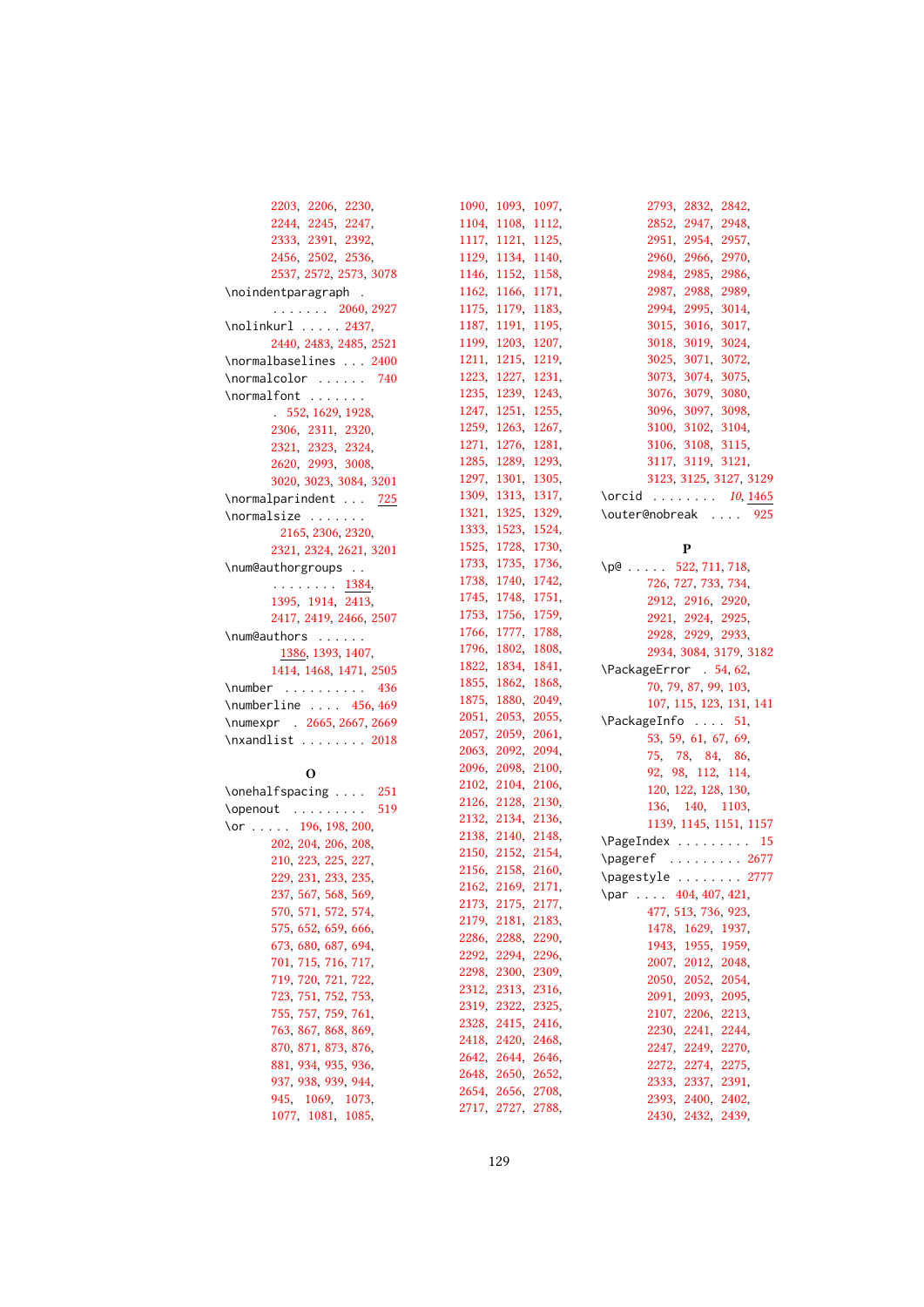[2448,](#page-0-0) [2457,](#page-0-0) [2459,](#page-0-0) [2477,](#page-0-0) [2479,](#page-0-0) [2485,](#page-0-0) [2493,](#page-0-0) [2501,](#page-0-0) [2503,](#page-0-0) [2534,](#page-0-0) [2535,](#page-0-0) [2536,](#page-0-0) [2538,](#page-0-0) [2552,](#page-0-0) [2572,](#page-0-0) [2595,](#page-0-0) [2599,](#page-0-0) [2603,](#page-0-0) [3082](#page-0-0) \paragraph . . . . . . . . [2923](#page-0-0)  $\n\sqrt{632}$ [641,](#page-0-0) [2202,](#page-0-0) [2220,](#page-0-0) [2227,](#page-0-0) [2235,](#page-0-0) [2620,](#page-0-0) [2814](#page-0-0)  $\partial$  \parindent . . . . . [711,](#page-0-0) [725,](#page-0-0) [956,](#page-0-0) [1937,](#page-0-0) [1943,](#page-0-0) [1953,](#page-0-0) [2923,](#page-0-0) [2939,](#page-0-0) [2979,](#page-0-0) [3009,](#page-0-0) [3182](#page-0-0) \parskip . . [711,](#page-0-0) [1953,](#page-0-0) [3182](#page-0-0) \part . . . . . . . . . . . [2932](#page-0-0) \PassOptionsToClass . . . . . . . . . [154,](#page-0-0) [155](#page-0-0) \pdfgentounicode . . . [774](#page-0-0) \pdfglyphtounicode . . . . . . . [767,](#page-0-0) [768,](#page-0-0) [769,](#page-0-0) [770,](#page-0-0) [771,](#page-0-0) [772,](#page-0-0) [773](#page-0-0) \pdfstringdefDisableCommands . . . . . . . . . . . . [557](#page-0-0) \phantomsection . . . . . . . . [258,](#page-0-0) [2546,](#page-0-0) [3143](#page-0-0) \popQED . . . . . . . . . . [3089](#page-0-0) \position . . [11](#page-0-0), 1449. [1453,](#page-0-0) [1454,](#page-0-0) [1455,](#page-0-0) [1456,](#page-0-0) [1457,](#page-0-0) [2258,](#page-0-0) [2512](#page-0-0) \postcode . . . . . . . . . . [11](#page-0-0), [1456,](#page-0-0) [2258,](#page-0-0) [2511](#page-0-0) printonly (environment) [22](#page-0-0) \ProcessOptionsX . . . [156](#page-0-0) \proof . . . . . . . . . . . [3082](#page-0-0) \proofname ........ [3082](#page-0-0) \protect . . . . . . [456,](#page-0-0) [469](#page-0-0) \protected@edef . . . . . . . . . . [441,](#page-0-0) [532,](#page-0-0) [546](#page-0-0) \providecommand . . . . . . . . . [603,](#page-0-0) [607,](#page-0-0) [2977](#page-0-0) \ProvidesClass . . . . . . [5](#page-0-0) \ProvidesFile . . . . . . . [3](#page-0-0) \ps@headings . [2608,](#page-0-0) [2612](#page-0-0) \ps@myheadings [2607,](#page-0-0) [2611](#page-0-0) \ps@plain . . . . . [2606,](#page-0-0) [2610](#page-0-0) \pushQED . . . . . . . . . [3083](#page-0-0) \put . . . . . . . . . [2634,](#page-0-0) [2660](#page-0-0) Q \qed . . . . . . . . . . . . . [3083](#page-0-0) \quad . . . . . [498,](#page-0-0) [2719,](#page-0-0)

[2722,](#page-0-0) [2729,](#page-0-0) [2733,](#page-0-0) [2872](#page-0-0)

R \raggedright . . . . . . [2202,](#page-0-0) [2243,](#page-0-0) [2501,](#page-0-0) [3183](#page-0-0) \raisebox . . . . . . . . . [1949,](#page-0-0) [2198,](#page-0-0) [2210,](#page-0-0) [2222,](#page-0-0) [2237,](#page-0-0) [2810,](#page-0-0) [2812](#page-0-0) \real@adddotafter . . . . . . . . . [2892,](#page-0-0) [2895](#page-0-0) \realSectionformat . . . . [2888,](#page-0-0) [2900,](#page-0-0) [2901](#page-0-0)  $\lvert \text{received} \ldots \rvert$  [18](#page-0-0), [1613](#page-0-0) \RecordChanges . . . . . [17](#page-0-0) \ref . . . . . . . . . [2584,](#page-0-0) [2591](#page-0-0) \refname . . . . . . [257,](#page-0-0) [258](#page-0-0) \refstepcounter . . . . [440](#page-0-0) \relax . . . . . [162,](#page-0-0) [168,](#page-0-0) [174,](#page-0-0) [187,](#page-0-0) [194,](#page-0-0) [221,](#page-0-0) [307,](#page-0-0) [308,](#page-0-0) [390,](#page-0-0) [422,](#page-0-0) [441,](#page-0-0) [443,](#page-0-0) [447,](#page-0-0) [461,](#page-0-0) [475,](#page-0-0) [490,](#page-0-0) [500,](#page-0-0) [508,](#page-0-0) [519,](#page-0-0) [566,](#page-0-0) [649,](#page-0-0) [714,](#page-0-0) [748,](#page-0-0) [750,](#page-0-0) [866,](#page-0-0) [933,](#page-0-0) [1065,](#page-0-0) [1385,](#page-0-0) [1387,](#page-0-0) [1393,](#page-0-0) [1395,](#page-0-0) [1505,](#page-0-0) [1506,](#page-0-0) [1559,](#page-0-0) [1583,](#page-0-0) [1640,](#page-0-0) [1649,](#page-0-0) [1659,](#page-0-0) [1660,](#page-0-0) [1680,](#page-0-0) [1685,](#page-0-0) [1688,](#page-0-0) [1692,](#page-0-0) [1698,](#page-0-0) [1701,](#page-0-0) [1704,](#page-0-0) [1707,](#page-0-0) [1710,](#page-0-0) [1713,](#page-0-0) [1716,](#page-0-0) [1720,](#page-0-0) [1727,](#page-0-0) [1765,](#page-0-0) [1932,](#page-0-0) [1933,](#page-0-0) [2047,](#page-0-0) [2090,](#page-0-0) [2124,](#page-0-0) [2146,](#page-0-0) [2167,](#page-0-0) [2284,](#page-0-0) [2308,](#page-0-0) [2398,](#page-0-0) [2408,](#page-0-0) [2409,](#page-0-0) [2410,](#page-0-0) [2411,](#page-0-0) [2414,](#page-0-0) [2417,](#page-0-0) [2419,](#page-0-0) [2421,](#page-0-0) [2423,](#page-0-0) [2426,](#page-0-0) [2458,](#page-0-0) [2461,](#page-0-0) [2462,](#page-0-0) [2463,](#page-0-0) [2464,](#page-0-0) [2467,](#page-0-0) [2470,](#page-0-0) [2473,](#page-0-0) [2505,](#page-0-0) [2507,](#page-0-0) [2530,](#page-0-0) [2564,](#page-0-0) [2618,](#page-0-0) [2640,](#page-0-0) [2641,](#page-0-0) [2643,](#page-0-0) [2645,](#page-0-0) [2667,](#page-0-0) [2669,](#page-0-0) [2672,](#page-0-0) [2700,](#page-0-0) [2787,](#page-0-0) [2789,](#page-0-0) [2790,](#page-0-0) [2791,](#page-0-0) [2794,](#page-0-0) [2795,](#page-0-0) [2796,](#page-0-0) [2799,](#page-0-0) [2800,](#page-0-0) [2802,](#page-0-0) [2805,](#page-0-0) [2806,](#page-0-0) [2807,](#page-0-0) [2808,](#page-0-0) [2826,](#page-0-0) [2871,](#page-0-0) [2883,](#page-0-0) [2906,](#page-0-0) [2910,](#page-0-0) [2946,](#page-0-0) [2983,](#page-0-0) [3013,](#page-0-0) [3070,](#page-0-0) [3084,](#page-0-0) [3095,](#page-0-0) \removelastskip .... [513](#page-0-0)

\renewcommand . . [256,](#page-0-0) [260,](#page-0-0) [261,](#page-0-0) [264,](#page-0-0) [266,](#page-0-0) [268,](#page-0-0) [270,](#page-0-0) [272,](#page-0-0) [274,](#page-0-0) [276,](#page-0-0) [326,](#page-0-0) [349,](#page-0-0) [351,](#page-0-0) [358,](#page-0-0) [360,](#page-0-0) [362,](#page-0-0) [366,](#page-0-0) [368,](#page-0-0) [370,](#page-0-0) [374,](#page-0-0) [376,](#page-0-0) [378,](#page-0-0) [382,](#page-0-0) [384,](#page-0-0) [386,](#page-0-0) [814,](#page-0-0) [987,](#page-0-0) [1390,](#page-0-0) [1459,](#page-0-0) [1892,](#page-0-0) [1921,](#page-0-0) [2517,](#page-0-0) [2689,](#page-0-0) [2690,](#page-0-0) [2822,](#page-0-0) [2823,](#page-0-0) [2911,](#page-0-0) [2915,](#page-0-0) [2919,](#page-0-0) [2923,](#page-0-0) [2932](#page-0-0) \renewenvironment . . . [890,](#page-0-0) [988,](#page-0-0) [1563,](#page-0-0) [3082](#page-0-0) \repeat . . [2085,](#page-0-0) [2626,](#page-0-0) [2804](#page-0-0) \RequirePackage [29,](#page-0-0) [30,](#page-0-0) [31,](#page-0-0) [243,](#page-0-0) [244,](#page-0-0) [245,](#page-0-0) [246,](#page-0-0) [247,](#page-0-0) [248,](#page-0-0) [250,](#page-0-0) [253,](#page-0-0) [255,](#page-0-0) [355,](#page-0-0) [553,](#page-0-0) [556,](#page-0-0) [618,](#page-0-0) [619,](#page-0-0) [629,](#page-0-0) [638,](#page-0-0) [647,](#page-0-0) [728,](#page-0-0) [775,](#page-0-0) [789,](#page-0-0) [795,](#page-0-0) [796,](#page-0-0) [800,](#page-0-0) [801,](#page-0-0) [804,](#page-0-0) [805,](#page-0-0) [806,](#page-0-0) [856,](#page-0-0) [1631,](#page-0-0) [2605,](#page-0-0) [3099,](#page-0-0) [3101,](#page-0-0) [3103,](#page-0-0) [3105,](#page-0-0) [3107,](#page-0-0) [3120,](#page-0-0) [3122,](#page-0-0) [3124,](#page-0-0) [3126,](#page-0-0) [3128](#page-0-0) \reset@font ... [530,](#page-0-0) [543](#page-0-0) \reversemarginpar . . [709](#page-0-0) \rightarrow ....... [1637](#page-0-0) \rightskip . . . . . . . . [2937](#page-0-0) \rlap . . . . . . . . . . . . [2811](#page-0-0) \rule ..... [537,](#page-0-0) [550,](#page-0-0) [2813](#page-0-0) S \savebox . . . . . . . . . [2620](#page-0-0) screenonly (environment) . . . . . . . . [22](#page-0-0) \scriptsize . . . [2623,](#page-0-0) [2627](#page-0-0) \scshape . . . . . [2980,](#page-0-0) [3067](#page-0-0) \section . . [257,](#page-0-0) [2056,](#page-0-0) [2058,](#page-0-0) [2062,](#page-0-0) [2064,](#page-0-0) [2550,](#page-0-0) [2558,](#page-0-0) [2911,](#page-0-0) [3142](#page-0-0) \section@raggedright  $\ldots$  [2936,](#page-0-0) [2940,](#page-0-0) [2941,](#page-0-0) [2949,](#page-0-0) [2950,](#page-0-0) [2952,](#page-0-0) [2953,](#page-0-0) [2955,](#page-0-0) [2956,](#page-0-0) [2958,](#page-0-0) [2959,](#page-0-0)

[2961,](#page-0-0) [2962,](#page-0-0) [2963,](#page-0-0) [2968,](#page-0-0) [2969,](#page-0-0) [2972,](#page-0-0) [2973](#page-0-0) \Sectionformat . . . . [2884,](#page-0-0) [2888,](#page-0-0) [2890,](#page-0-0) [2901](#page-0-0)

[3113,](#page-0-0) [3168,](#page-0-0) [3172,](#page-0-0) [3182](#page-0-0)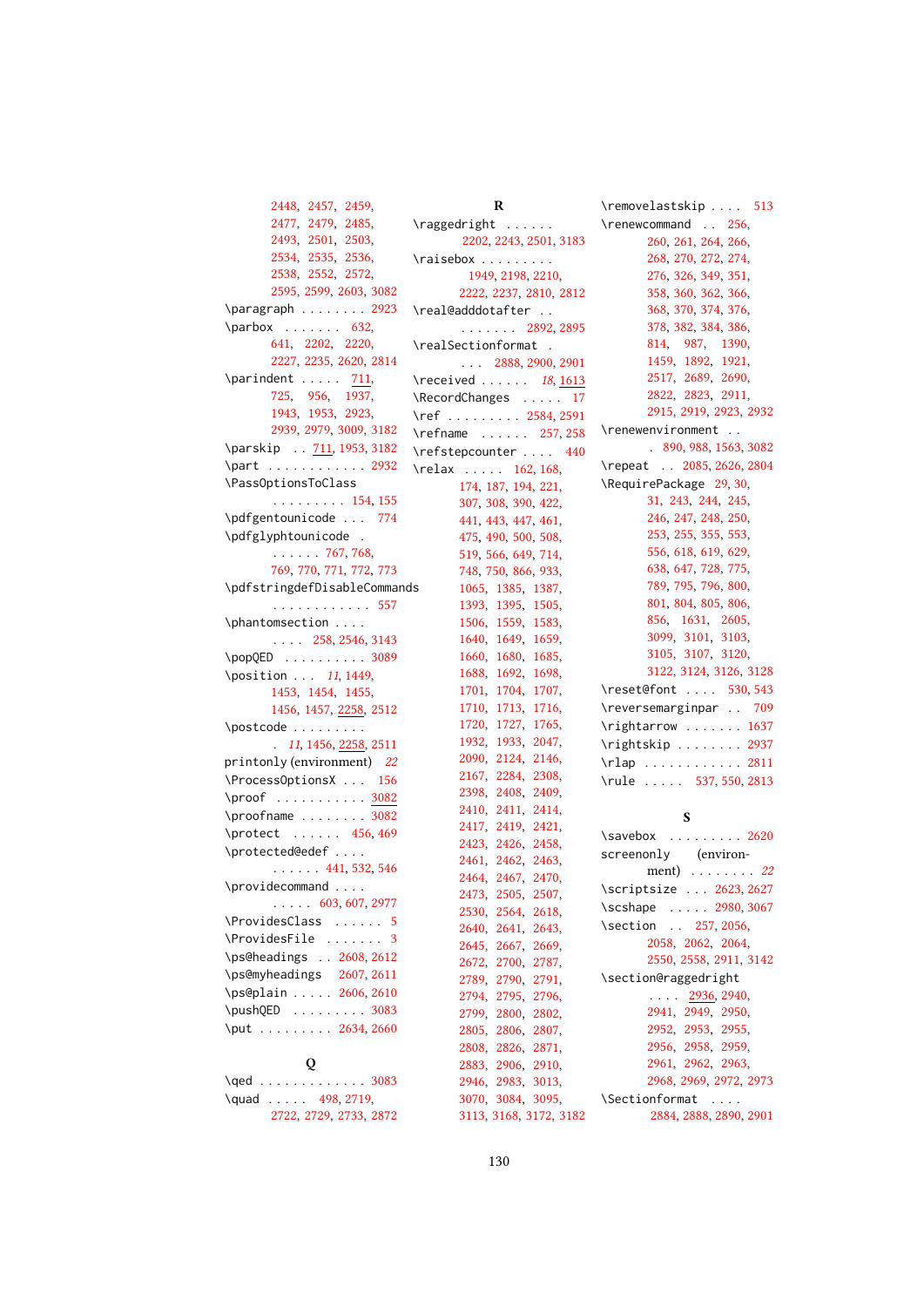```
\SelectFootnoteRule
      . . . . . . . . . 729, 731
\selectlanguage 1476, 2554
486,
      541, 928, 2079,
      2196, 2215, 2243,
      2254, 2391, 2401,
      2456, 2536, 2548, 2556
\setcitestyle . . . . .
      . . . 24, 261, 335, 341
161724
\setcounter . . . . 1927,
      2000, 2073, 2667,
      2669, 2944, 2967, 2971
38,166,
      172, 1346, 1600,
      1724, 2379, 2380,
      2385, 2386, 2444,
      2445, 2449, 2450,
      2489, 2490, 2494, 2495
\setlength 711, 712, 718,
      725, 949, 950, 955,
      961, 964, 965, 966,
      967, 1538, 1541, 2622
797,802
\settopmatter . . . . .
      . . . 18, 96, 1588,
      1600, 1601, 1603,
      1606, 1608, 1611, 2580
512
\SetWatermarkColor .
      . . . . . . . . . 631, 640
\SetWatermarkFontSize
      . . . . . . . . . 630, 639
\SetWatermarkText 632, 641
\setminus814
\sffamily . . . . . . . . .
       2147, 2149, 2151,
      2153, 2155, 2157,
      2161, 2305, 2310,
      2314, 2685, 2816,
      2940, 2941, 2942,
      2949, 2950, 2952,
      2953, 2958, 2959,
      2968, 2969, 2972, 2973
\shortauthors 19, 1419,
      1420, 1427, 1428,
      1430, 1433, 1434,
      1436, 2030, 2032, 2684
606,609
\shorttitle 2704, 2712,
      2722, 2733, 2740, 2756
\simeq3164
888
```

| sidebar (environment) 32                       |
|------------------------------------------------|
| 739<br>\skip                                   |
| \small 530, 893, 900, 908,                     |
| 1629, 2048, 2050,                              |
| 2052, 2054, 2311,                              |
| 2548, 2556, 2572, 2828                         |
| \smallskipamount  970                          |
| \space . 465, 1392, 1461,                      |
| 1588, 2026, 2278,                              |
| 3149, 3188, 3191, 3199                         |
| \specialcomment  3140                          |
| \standardpagestyle . 2686                      |
| \startPage  15, 1552                           |
| \state . 11, 1455, 2258, 2516                  |
| \stepcounter 1484, 1486,                       |
| 1493, 1496, 1503, 1639                         |
|                                                |
| \streetaddress                                 |
| $\ldots$ 11, 1453, 2258, 2510                  |
| $\scriptstyle\setminus$ string                 |
| 392, 393, 396, 398,                            |
| 616, 1392, 1461,                               |
| 1554, 1588, 2568,                              |
| 2569, 3188, 3191, 3199                         |
| \strut  2220, 2235                             |
| \strutbox  537,550                             |
| \subsection  2915<br>\subsubsection  2919      |
|                                                |
|                                                |
| $\sub{1382}$                                   |
| \subtitlenote . 14, 1489                       |
|                                                |
| т                                              |
| \teaserfigure <u>1890</u>                      |
| teaserfigure (environ-                         |
|                                                |
| ment) $\ldots$ 18<br>\terms  15, 1554          |
|                                                |
| \textbf $1642, 1654$<br>\textbullet 560, 1641, |
|                                                |
| 2719, 2722, 2729, 2733                         |
| \textcolor  2816                               |
| \textheight                                    |
| 2077, 2079, 2085, 2626                         |
| $\text{textit} \dots \dots \text{1655},$       |
| 2582, 2586, 2587, 2588                         |
| \textrightarrow                                |
| $\ldots$ 561, 1637, 1651                       |
| \textwidth 910, 929, 930,                      |
| 1922, 2186, 2214,                              |
| 2242, 2282, 2408, 2455                         |
| \thanks  13, 1892, 2603                        |
| \thankses                                      |
| 1895, 1897, 1935, 2603                         |
| \the 1407, 1414, 1468,                         |
| 1471, 1520, 1522,<br>2623, 2627, 2675, 2807    |

| \theACM@time@hours .                   |
|----------------------------------------|
| $\ldots \ldots 2669, 2676$             |
| \theACM@time@minutes 2676              |
| \theenumi $940$                        |
| $\theta$ \theenumii  941               |
| $\theta$ .<br>942                      |
| \theenumiv<br>943                      |
| \thefootnote  1921                     |
| \theindex  3178                        |
| \theoremstyle                          |
| 3038, 3041, 3057, 3065                 |
|                                        |
| \thepage $2677, 2693, 2695,$           |
| 2701, 2702, 2739,                      |
| 2755, 2828, 2863, 2868                 |
| \thispagestyle 2080, 2087              |
| \thmname  3007, 3037                   |
| \thmnote  3007, 3037                   |
| \thmnumber  3007,3037                  |
| \thr@@  302<br>\time  2664, 2667, 2669 |
|                                        |
| \title $9,2568$                        |
| \titlenote  14, 1480, 2569             |
| \topsep  974, 978, 3084                |
| \translatedabstract 412                |
| translatedabstract                     |
| (environment) 20                       |
| \translatedkeywords                    |
| . 19, <u>409</u>                       |
| \translatedsubtitle                    |
| . 19, <u>406</u>                       |
| \translatedtitle . 19,403              |
| \trivlist 3085                         |
|                                        |
| \two@digits  2675, 2676                |
| \twocolumn  2097,                      |
| 2099, 2101, 2103, 2105                 |
|                                        |
| U                                      |
| \unskip  489, 559,<br>737, 1452, 1458, |
| 1465 2255 2258                         |
|                                        |

|                          | 737, 1452, 1458,  |                        |
|--------------------------|-------------------|------------------------|
|                          | 1465, 2255, 2258, |                        |
|                          | 2259 2261 2263    |                        |
|                          | 2264, 2265, 2266, |                        |
|                          | 2278 2337 2510    |                        |
|                          | 2511, 2512, 2514, |                        |
|                          | 2515 2516 2517    |                        |
|                          | 2518, 2519, 2521, |                        |
|                          |                   | 2566, 2574, 2591, 2604 |
| \unvbox . 542, 741, 746, |                   |                        |
|                          |                   | 2081, 2391, 2457, 2536 |
|                          |                   | \upshape 987           |
|                          |                   | \url  1763,3149        |
|                          |                   |                        |